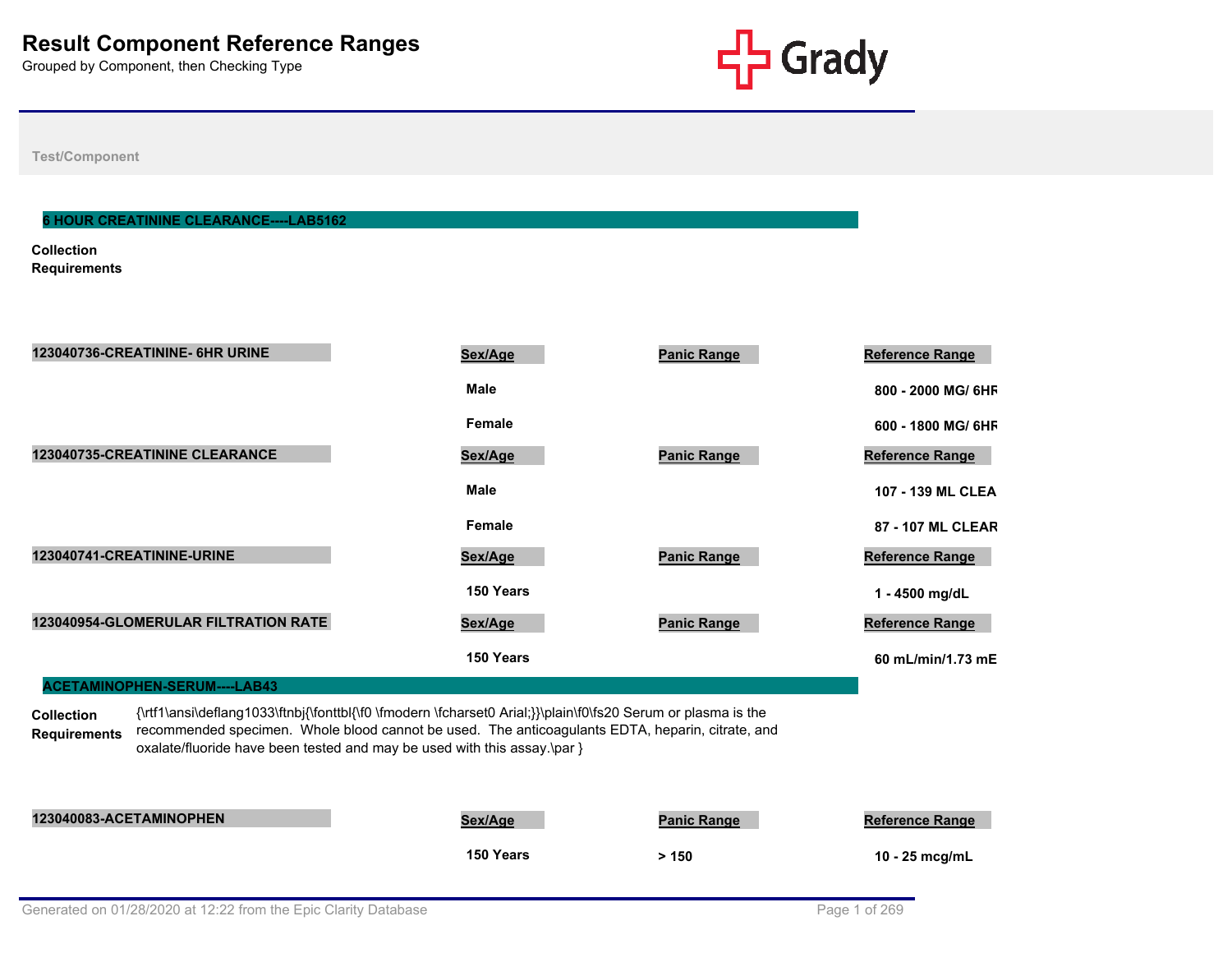

| <b>Test/Component</b>                    |                                                                                                                                                                                  |                                                                                                                                                                                                                                                                                                                                                                                                                                                                                                                                                                                                                                                                                                           |                                                                                                                                |                        |  |
|------------------------------------------|----------------------------------------------------------------------------------------------------------------------------------------------------------------------------------|-----------------------------------------------------------------------------------------------------------------------------------------------------------------------------------------------------------------------------------------------------------------------------------------------------------------------------------------------------------------------------------------------------------------------------------------------------------------------------------------------------------------------------------------------------------------------------------------------------------------------------------------------------------------------------------------------------------|--------------------------------------------------------------------------------------------------------------------------------|------------------------|--|
| <b>Collection</b><br><b>Requirements</b> |                                                                                                                                                                                  | {\rtf1\ansi\deflang1033\ftnbj{\fonttbl{\f0 \fmodern \fcharset0 Arial;}}\plain\f0\fs20 Collect blood in a blue top<br>tube (0.105 M (3.2%) buffered sodium citrate with a 9:1 ratio of whole blood to anticoagulant). Send to lab<br>immediately post collection. This test has a minimum plasma requirement of 0.5mL.\par }                                                                                                                                                                                                                                                                                                                                                                               |                                                                                                                                |                        |  |
| <b>123040235-APCR RATIO</b>              |                                                                                                                                                                                  | Sex/Age                                                                                                                                                                                                                                                                                                                                                                                                                                                                                                                                                                                                                                                                                                   | <b>Panic Range</b>                                                                                                             | <b>Reference Range</b> |  |
|                                          |                                                                                                                                                                                  |                                                                                                                                                                                                                                                                                                                                                                                                                                                                                                                                                                                                                                                                                                           |                                                                                                                                | 1.88                   |  |
| <b>Collection</b><br><b>Requirements</b> | recommended sample.\par B.<br>samples observing routine precautions for venipuncture.\par 2.<br>before centrifugation.\par 3.<br>immediately.\par 5.<br>than eight hours.\par 6. | {\rtf1\ansi\deflang1033\ftnbj{\fonttbl{\f0 \fmodern \fcharset0 Arial;}}\plain\f0\fs20 A.<br>Maternal serum samples should be obtained between 15 and 20 weeks of<br>gestation. Valid measurements of AFP in maternal serum CANNOT be made after amniocentesis. Maternal<br>serum samples MUST be drawn PRIOR to amniocentesis.\par C.<br>recommendations for handling, processing, and storing blood\par samples:\par 1.<br>Keep tubes stoppered at all times.\par 4.<br>centrifugation, transfer at least 500 ?L of cell-free sample to a storage tube. Tightly stopper the tube<br>Store samples tightly stoppered at room temperature (15 to 30\'B0C) for no longer<br>If the assay will not be comple | Serum is the<br>Observe the following<br>Collect all blood<br>Allow serum samples to clot completely<br>Within two hours after |                        |  |
|                                          | 123040124-ALPHA FETOPROTEIN-SERUM                                                                                                                                                | Sex/Age                                                                                                                                                                                                                                                                                                                                                                                                                                                                                                                                                                                                                                                                                                   | <b>Panic Range</b>                                                                                                             | Reference Range        |  |
|                                          |                                                                                                                                                                                  | 150 Years                                                                                                                                                                                                                                                                                                                                                                                                                                                                                                                                                                                                                                                                                                 |                                                                                                                                | <b>9.0 NG/ML</b>       |  |
| <b>Collection</b><br><b>Requirements</b> | <b>AKI RISK SCORE----LAB5105</b>                                                                                                                                                 | {\rtf1\ansi\deflang1033\ftnbj{\fonttbl{\f0 \fmodern \fcharset0 Arial;}}\plain\f0\fs20 Urine- Sterile Cup\par }                                                                                                                                                                                                                                                                                                                                                                                                                                                                                                                                                                                            |                                                                                                                                |                        |  |
| <b>123000125-AKI RISK SCORE</b>          |                                                                                                                                                                                  | Sex/Age                                                                                                                                                                                                                                                                                                                                                                                                                                                                                                                                                                                                                                                                                                   | <b>Panic Range</b>                                                                                                             | <b>Reference Range</b> |  |
|                                          |                                                                                                                                                                                  | 150 Years                                                                                                                                                                                                                                                                                                                                                                                                                                                                                                                                                                                                                                                                                                 |                                                                                                                                | .0 - 10.0 Score        |  |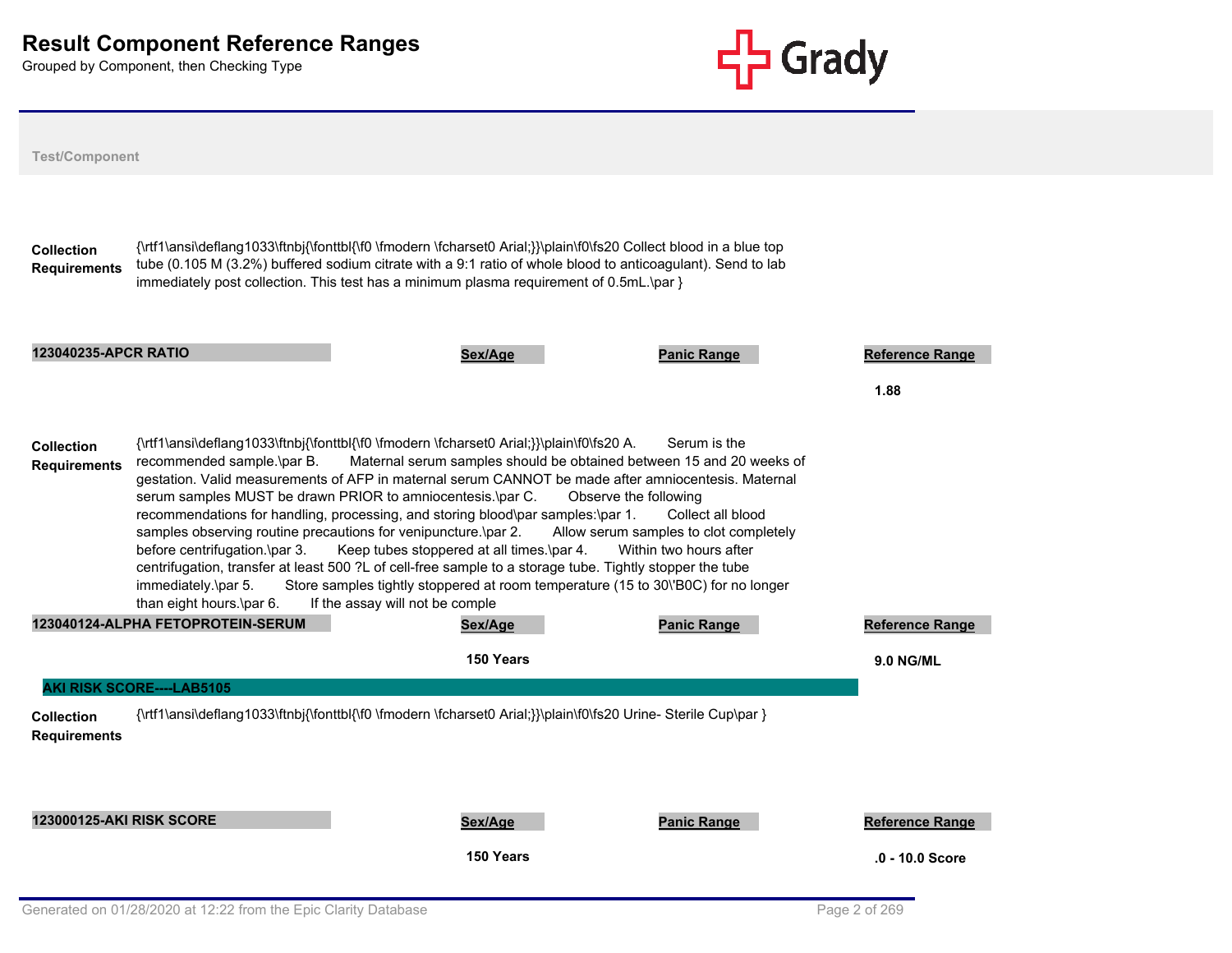

|                                          | ALBUMIN, BCG-SERUM----LAB45        |                                                                                                                                                                                                                           |                    |                                             |
|------------------------------------------|------------------------------------|---------------------------------------------------------------------------------------------------------------------------------------------------------------------------------------------------------------------------|--------------------|---------------------------------------------|
| <b>Collection</b><br><b>Requirements</b> | as possible.\par }                 | {\rtf1\ansi\deflang1033\ftnbj{\fonttbl{\f0 \fmodern \fcharset0 Arial;}}\plain\f0\fs20 Serum, heparinized or EDTA<br>plasma samples, free from hemolysis, are the recommended specimens. Separate from blood cells as soon |                    |                                             |
|                                          | 123040112-ALBUMIN, BCG-SERUM       | Sex/Age<br>150 Years                                                                                                                                                                                                      | <b>Panic Range</b> | <b>Reference Range</b><br>$3.5 - 5.0$ gm/dL |
|                                          | ALBUMIN, FLUID----LAB177           |                                                                                                                                                                                                                           |                    |                                             |
| <b>Collection</b><br><b>Requirements</b> |                                    |                                                                                                                                                                                                                           |                    |                                             |
| 123040113-ALBUMIN, FLUID                 |                                    | Sex/Age                                                                                                                                                                                                                   | <b>Panic Range</b> | <b>Reference Range</b>                      |
|                                          |                                    | 150 Years                                                                                                                                                                                                                 |                    | $1.5 - 6.0$                                 |
|                                          | ALBUMIN, IMMUNO-CSF----LAB2131     |                                                                                                                                                                                                                           |                    |                                             |
| <b>Collection</b><br><b>Requirements</b> |                                    | {\rtf1\ansi\deflang1033\ftnbj{\fonttbl{\f0 \fmodern \fcharset0 Arial;}}\plain\f0\fs20 CSF samples must be<br>centrifuged prior to analysis to remove possible cellular and bacterial contaminants.\par }                  |                    |                                             |
|                                          | 123040114-ALBUMIN, IMMUNOLOGIC-CSF | Sex/Age                                                                                                                                                                                                                   | <b>Panic Range</b> | Reference Range                             |
|                                          |                                    | 150 Years                                                                                                                                                                                                                 |                    | .6 - 6000.0 mg/dL                           |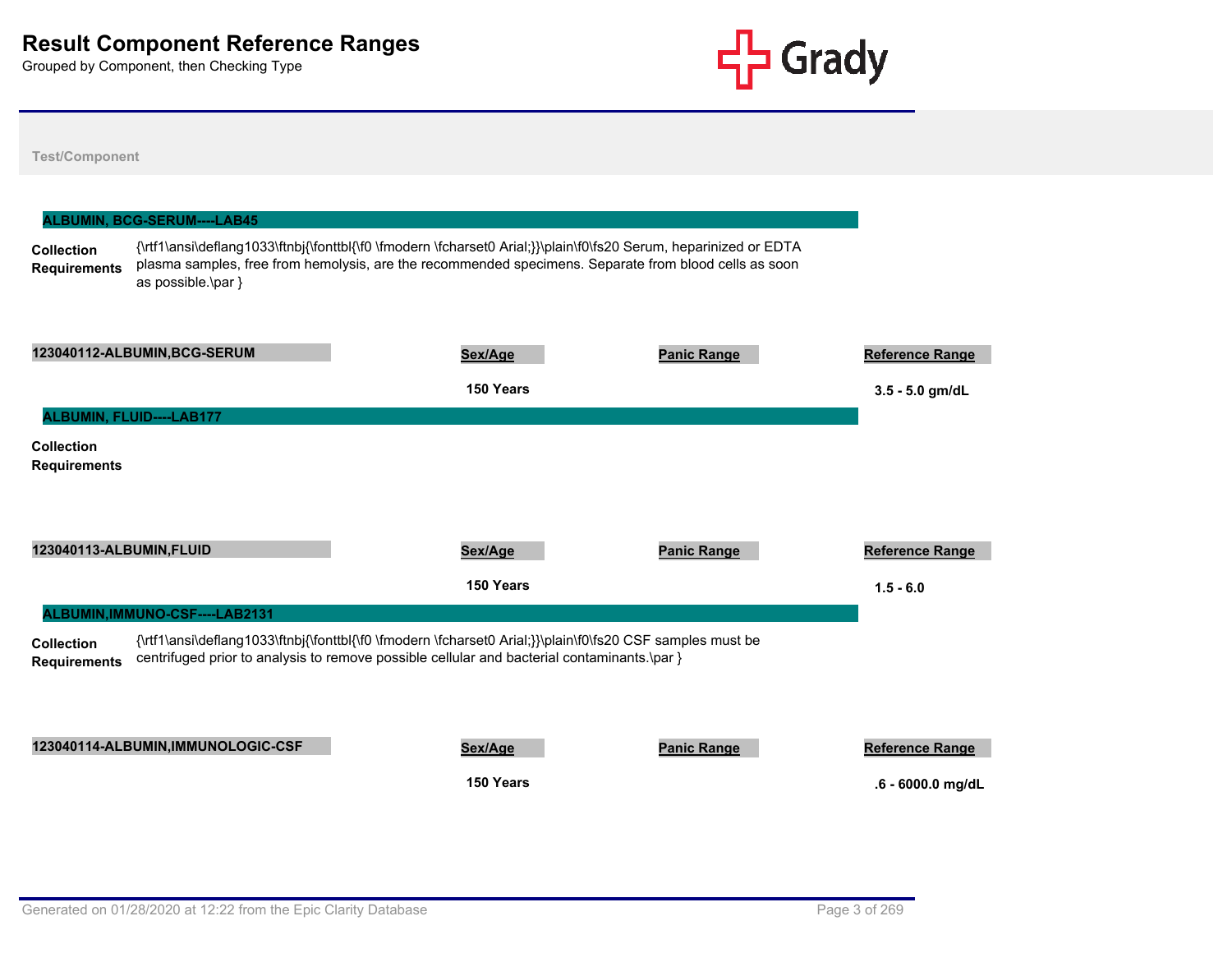**Test/Component**



| <b>Collection</b><br><b>Requirements</b> | {\rtf1\ansi\deflang1033\ftnbj{\fonttbl{\f0 \fmodern \fcharset0 Arial;}}\plain\f0\fs20 Serum samples should be<br>collected in the manner routinely used for any clinical laboratory test. Freshly drawn serum from a fasting<br>individual is preferred.\par } |           |                    |                                     |
|------------------------------------------|----------------------------------------------------------------------------------------------------------------------------------------------------------------------------------------------------------------------------------------------------------------|-----------|--------------------|-------------------------------------|
|                                          | 123040115-ALBUMIN, IMMUNO-SERUM                                                                                                                                                                                                                                | Sex/Age   | <b>Panic Range</b> | <b>Reference Range</b>              |
|                                          |                                                                                                                                                                                                                                                                | 150 Years |                    | 22 - 6000 mg/dL                     |
| <b>Collection</b><br><b>Requirements</b> | {\rtf1\ansi\deflang1033\ftnbj{\fonttbl{\f0 \fmodern \fcharset0 Arial;}}\plain\f0\fs20 Urine is the recommended<br>specimen. The specimen should be a fresh or a 24 hour urine.\par }                                                                           |           |                    |                                     |
|                                          | 123041577-ALBUMIN/CREATININE INDEX                                                                                                                                                                                                                             | Sex/Age   | <b>Panic Range</b> | <b>Reference Range</b>              |
|                                          |                                                                                                                                                                                                                                                                | 150 Years |                    | 30.0 mg/gm                          |
| 123042689-ALBUMIN-URINE                  |                                                                                                                                                                                                                                                                | Sex/Age   | <b>Panic Range</b> |                                     |
|                                          |                                                                                                                                                                                                                                                                | 999 Years |                    | Reference Range<br>.7 - 900.0 mg/dL |
|                                          | 123040741-CREATININE-URINE                                                                                                                                                                                                                                     | Sex/Age   | <b>Panic Range</b> | <b>Reference Range</b>              |

**Collection Requirements** {\rtf1\ansi\deflang1033\ftnbj{\fonttbl{\f0 \fmodern \fcharset0 Arial;}}\plain\f0\fs20 Patient Preparation : Overnight fasting is preferred\par Preferred Specimen(s): Gold Top - 2 mL serum\par Collection Instructions: Age and sex of patient are necessary for interpretation of results\par }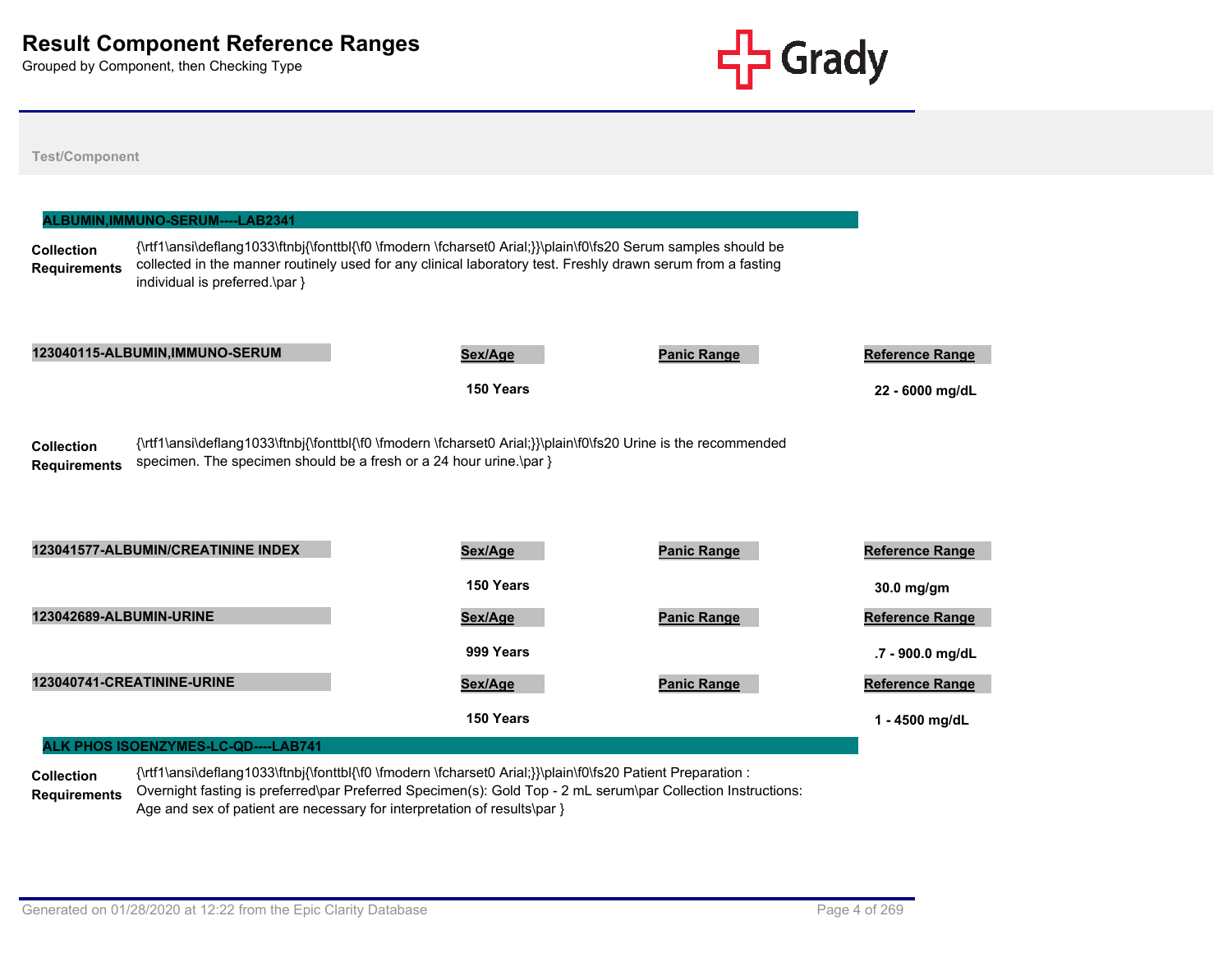

| 319-ALK PHOSPHATASE, REFERRAL -QUEST | <b>Panic Range</b><br>Sex/Age | <b>Reference Range</b> |
|--------------------------------------|-------------------------------|------------------------|
|                                      | Male, 27 Days                 | 75 - 316 U/L           |
|                                      | Female, 9 Years               | 184 - 415 U/L          |
|                                      | Male, 12 Years                | 91 - 476 U/L           |
|                                      | Female, 12 Years              | 104 - 471 U/L          |
|                                      | Male, 15 Years                | 92 - 468 U/L           |
|                                      | Female, 15 Years              | 41 - 244 U/L           |
|                                      | Male, 19 Years                | 48 - 230 U/L           |
|                                      | Female, 19 Years              | 47 - 176 U/L           |
|                                      | Male, 49 Years                | 40 - 115 U/L           |
|                                      | Female, 49 Years              | 33 - 115 U/L           |
|                                      | Male, 150 Years               | 40 - 115 U/L           |
|                                      | Female, 27 Days               | 48 - 406 U/L           |
|                                      | Female, 150 Years             | 33 - 130 U/L           |
|                                      | Male, 11 Months               | 82 - 383 U/L           |
|                                      | Female, 11 Months             | 124 - 341 U/L          |
|                                      | Male, 3 Years                 | 104 - 345 U/L          |
|                                      | Female, 3 Years               | 108 - 317 U/L          |
|                                      | Male, 6 Years                 | 93 - 309 U/L           |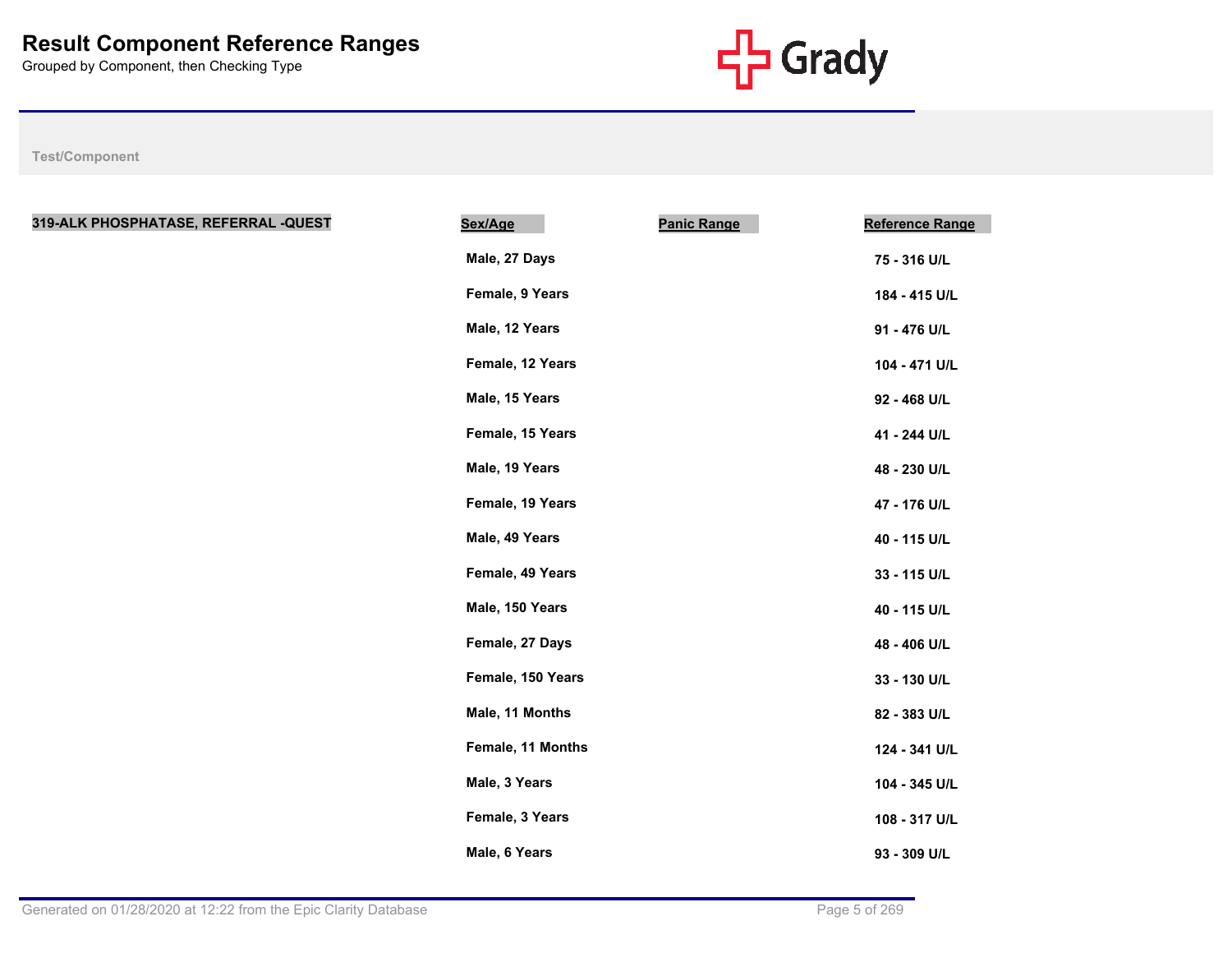

**Test/Component**

|                                        | Female, 6 Years | 96 - 297 U/L |
|----------------------------------------|-----------------|--------------|
|                                        | Male, 9 Years   | 47 - 324 U/L |
| <b>ALK PHOSPHATASE-SERUM----LAB112</b> |                 |              |

**Collection** 

**Requirements**

| <b>173-ALKALINE PHOSPHATASE SERUM</b> | Sex/Age           | <b>Panic Range</b> | Reference Range |
|---------------------------------------|-------------------|--------------------|-----------------|
|                                       | Male, 27 Days     |                    | 75 - 316 U/L    |
|                                       | Female, 9 Years   |                    | 184 - 415 U/L   |
|                                       | Male, 12 Years    |                    | 91 - 476 U/L    |
|                                       | Female, 12 Years  |                    | 104 - 471 U/L   |
|                                       | Male, 15 Years    |                    | 92 - 468 U/L    |
|                                       | Female, 15 Years  |                    | 41 - 244 U/L    |
|                                       | Male, 19 Years    |                    | 48 - 230 U/L    |
|                                       | Female, 19 Years  |                    | 47 - 176 U/L    |
|                                       | Male, 49 Years    |                    | 38 - 126 U/L    |
|                                       | Female, 49 Years  |                    | 38 - 126 U/L    |
|                                       | Male, 150 Years   |                    | 38 - 126 U/L    |
|                                       | Female, 27 Days   |                    | 48 - 406 U/L    |
|                                       | Female, 150 Years |                    | 38 - 141 U/L    |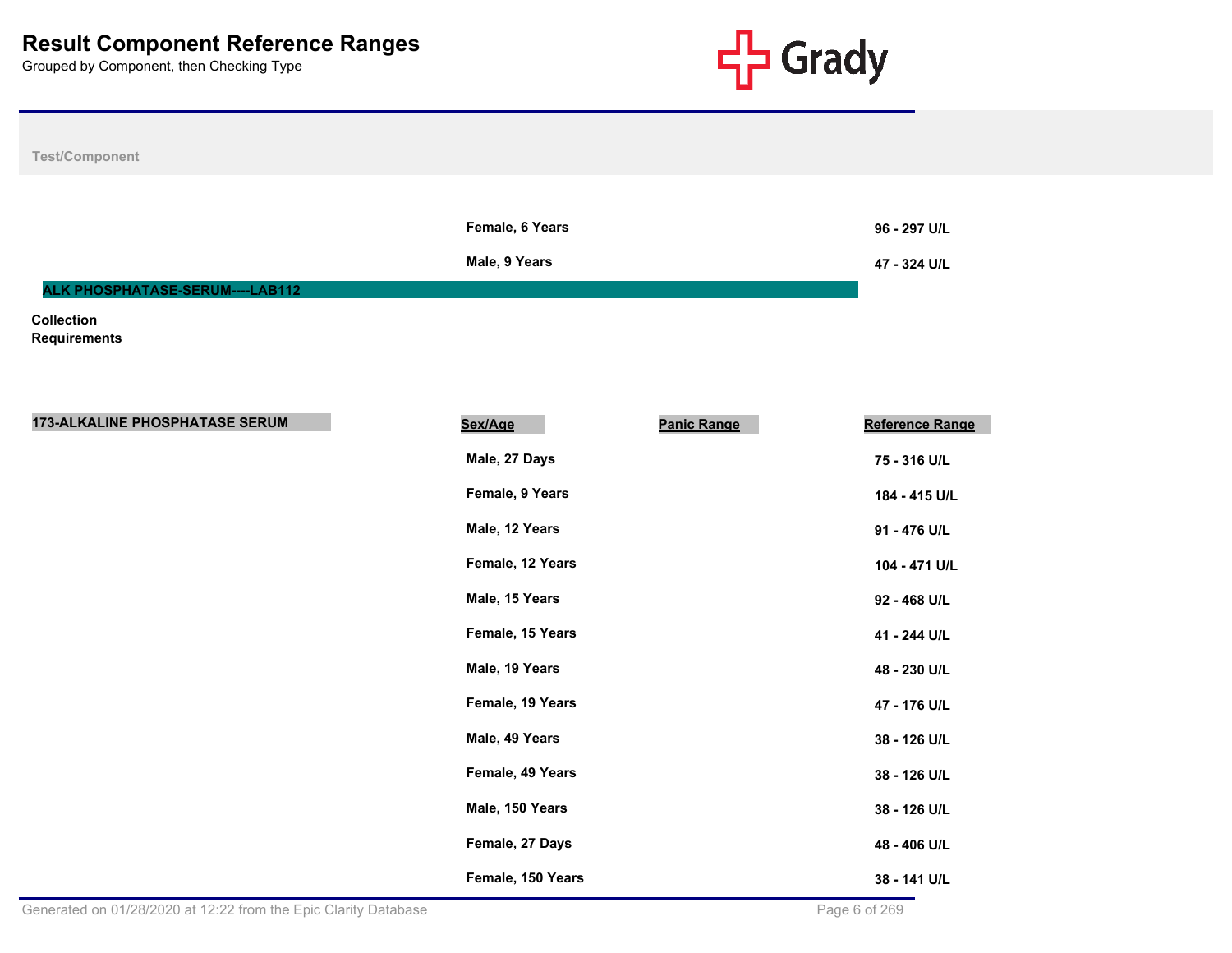

|                                          |                                       | Male, 11 Months                                                                                                                                                                                                                                                                                                 |                    | 82 - 383 U/L           |
|------------------------------------------|---------------------------------------|-----------------------------------------------------------------------------------------------------------------------------------------------------------------------------------------------------------------------------------------------------------------------------------------------------------------|--------------------|------------------------|
|                                          |                                       | Female, 11 Months                                                                                                                                                                                                                                                                                               |                    | 124 - 341 U/L          |
|                                          |                                       | Male, 3 Years                                                                                                                                                                                                                                                                                                   |                    | 104 - 345 U/L          |
|                                          |                                       | Female, 3 Years                                                                                                                                                                                                                                                                                                 |                    | 108 - 317 U/L          |
|                                          |                                       | Male, 6 Years                                                                                                                                                                                                                                                                                                   |                    | 93 - 309 U/L           |
|                                          |                                       | Female, 6 Years                                                                                                                                                                                                                                                                                                 |                    | 96 - 297 U/L           |
|                                          |                                       | Male, 9 Years                                                                                                                                                                                                                                                                                                   |                    | 47 - 324 U/L           |
|                                          | ALPHA-1 ANTITRYPSIN - SERUM----LAB810 |                                                                                                                                                                                                                                                                                                                 |                    |                        |
| <b>Requirements</b>                      |                                       | recommended specimens.\par Serum samples should be collected in the manner routinely used for any<br>clinical laboratory test. Freshly drawn serum from a fasting individual is preferred.\par }                                                                                                                |                    |                        |
|                                          | 123040125-ALPHA-1 ANTITRYPSIN         | Sex/Age                                                                                                                                                                                                                                                                                                         | <b>Panic Range</b> | <b>Reference Range</b> |
|                                          |                                       | 150 Years                                                                                                                                                                                                                                                                                                       |                    | 60 - 600 mg/dL         |
|                                          | ALPHA-2 MACROGLOBULIN----LAB2005      |                                                                                                                                                                                                                                                                                                                 |                    |                        |
| <b>Collection</b><br><b>Requirements</b> |                                       | {\rtf1\ansi\deflang1033\ftnbj{\fonttbl{\f0 \fmodern \fcharset0 Arial;}}\plain\f0\fs20 Serum samples are the<br>recommended specimens.\par Serum samples should be collected in the manner routinely used for any<br>clinical laboratory test. Freshly drawn serum from a fasting individual is preferred.\par } |                    |                        |
|                                          | 123040128-ALPHA-2 MACROGLOBULIN       | Sex/Age                                                                                                                                                                                                                                                                                                         | <b>Panic Range</b> | <b>Reference Range</b> |
|                                          |                                       | Male                                                                                                                                                                                                                                                                                                            |                    | 40 - 1440 mg/dL        |
|                                          |                                       | Female                                                                                                                                                                                                                                                                                                          |                    | 40 - 1440 mg/dL        |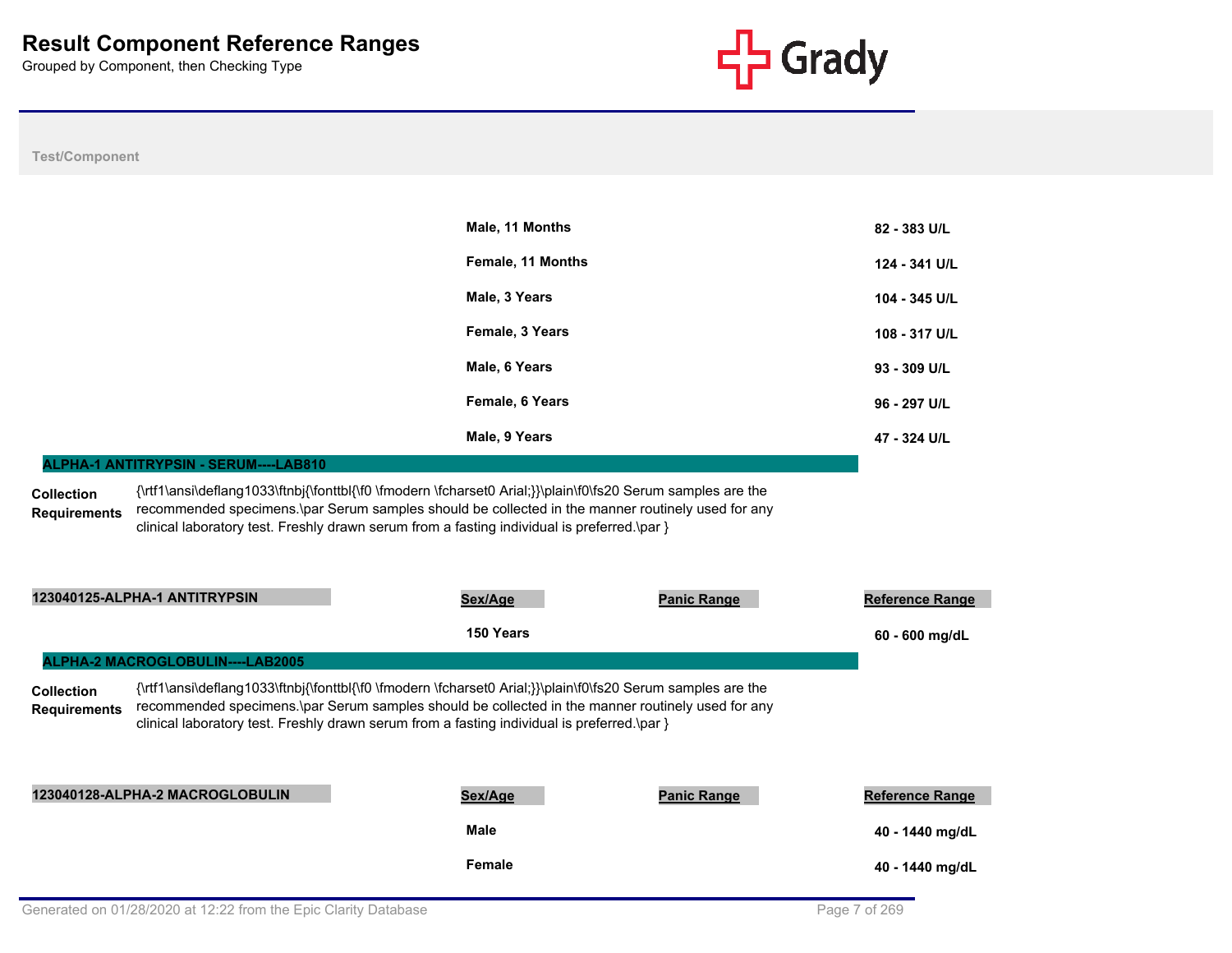

|                                                                        | AMIKACIN-SERUM, PEAK----LAB2909   |                                                                                                                                                                                                                                                                                                                                                                                                                                                                                                                                                                                                                                                                          |                    |                        |
|------------------------------------------------------------------------|-----------------------------------|--------------------------------------------------------------------------------------------------------------------------------------------------------------------------------------------------------------------------------------------------------------------------------------------------------------------------------------------------------------------------------------------------------------------------------------------------------------------------------------------------------------------------------------------------------------------------------------------------------------------------------------------------------------------------|--------------------|------------------------|
| <b>Collection</b><br><b>Requirements</b>                               |                                   | {\rtf1\ansi\deflang1033\ftnbj{\fonttbl{\f0 \fmodern \fcharset0 Arial;}}\plain\f0\fs20 Amikacin assay requires<br>serum or plasma. Whole blood cannot be used. Acceptable anticoagulants are EDTA, citrate and oxalate.<br>In an in vitro study conducted at Siemens Healthcare Diagnostics, amikacin was added to serum and to<br>plasma processed with heparin. Quantitation of amikacin in plasma was compared to that in serum, and not<br>significant difference was observed. However, heparin has been shown to interfere with the measurement of<br>amikacin, therefore, the use of blood collection tubes containing heparin is not encouraged.\par }            |                    |                        |
| <b>488-AMIKACIN PEAK</b>                                               |                                   | Sex/Age                                                                                                                                                                                                                                                                                                                                                                                                                                                                                                                                                                                                                                                                  | <b>Panic Range</b> | <b>Reference Range</b> |
|                                                                        |                                   | 18 Years                                                                                                                                                                                                                                                                                                                                                                                                                                                                                                                                                                                                                                                                 | > 32.0             | 2.5 - 250.0 mcg/mL     |
|                                                                        |                                   | 150 Years                                                                                                                                                                                                                                                                                                                                                                                                                                                                                                                                                                                                                                                                | >40.0              | 2.5 - 250.0 mcg/mL     |
|                                                                        | AMIKACIN-SERUM, RANDOM----LAB2908 |                                                                                                                                                                                                                                                                                                                                                                                                                                                                                                                                                                                                                                                                          |                    |                        |
| <b>Collection</b><br><b>Requirements</b><br><b>487-AMIKACIN RANDOM</b> |                                   | {\rtf1\ansi\deflang1033\ftnbj{\fonttbl{\f0 \fmodern \fcharset0 Arial;}}\plain\f0\fs20 Amikacin assay requires<br>serum or plasma. Whole blood cannot be used. Acceptable anticoagulants are EDTA, citrate and oxalate.<br>In an in vitro study conducted at Siemens Healthcare Diagnostics, amikacin was added to serum and to<br>plasma processed with heparin. Quantitation of amikacin in plasma was compared to that in serum, and not<br>significant difference was observed. However, heparin has been shown to interfere with the measurement of<br>amikacin, therefore, the use of blood collection tubes containing heparin is not encouraged.\par }<br>Sex/Age | <b>Panic Range</b> | Reference Range        |
|                                                                        |                                   | 18 Years                                                                                                                                                                                                                                                                                                                                                                                                                                                                                                                                                                                                                                                                 | > 32.0             | 2.5 - 250.0 mcg/mL     |
|                                                                        |                                   | 150 Years                                                                                                                                                                                                                                                                                                                                                                                                                                                                                                                                                                                                                                                                | >60.0              | $2.5 - 250.0$ mcg/mL   |
|                                                                        | AMIKACIN-SERUM, TROUGH----LAB2910 |                                                                                                                                                                                                                                                                                                                                                                                                                                                                                                                                                                                                                                                                          |                    |                        |
| <b>Collection</b><br><b>Requirements</b>                               |                                   | {\rtf1\ansi\deflang1033\ftnbj{\fonttbl{\f0 \fmodern \fcharset0 Arial;}}\plain\f0\fs20 Amikacin assay requires<br>serum or plasma. Whole blood cannot be used. Acceptable anticoagulants are EDTA, citrate and oxalate.<br>In an in vitro study conducted at Siemens Healthcare Diagnostics, amikacin was added to serum and to<br>plasma processed with heparin. Quantitation of amikacin in plasma was compared to that in serum, and not<br>significant difference was observed. However, heparin has been shown to interfere with the measurement of<br>amikacin, therefore, the use of blood collection tubes containing heparin is not encouraged.\par }            |                    |                        |
| <b>489-AMIKACIN TROUGH</b>                                             |                                   | Sex/Age                                                                                                                                                                                                                                                                                                                                                                                                                                                                                                                                                                                                                                                                  | <b>Panic Range</b> | <b>Reference Range</b> |
|                                                                        |                                   | 18 Years                                                                                                                                                                                                                                                                                                                                                                                                                                                                                                                                                                                                                                                                 | > 10.0             | $2.5 - 250.0$ mcg/mL   |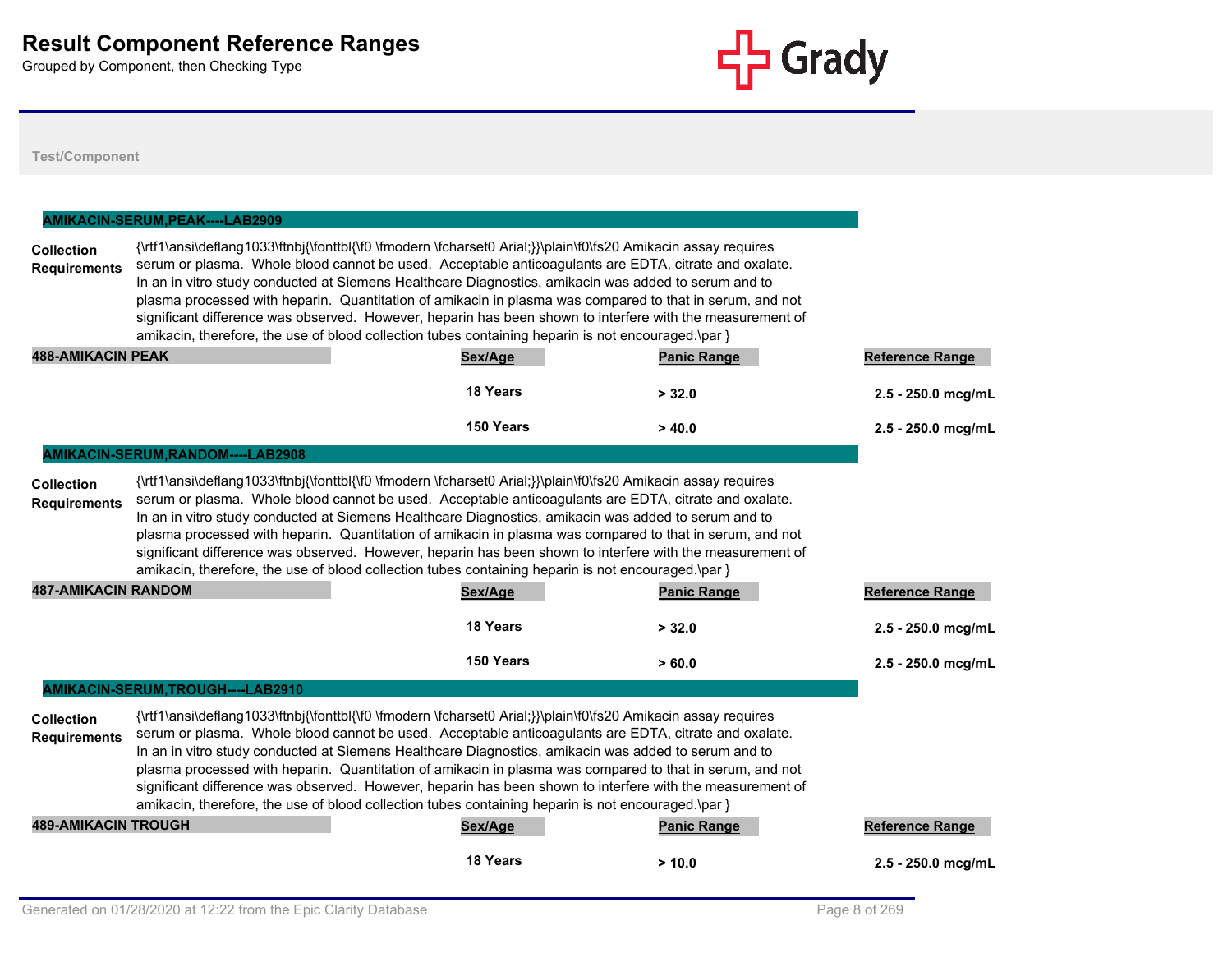

**Test/Component 150 Years > 10.0 2.5 - 250.0 mcg/mL Collection Requirements** {\rtf1\ansi\deflang1033\ftnbj{\fonttbl{\f0 \fmodern \fcharset0 Arial;}}\plain\f0\fs20 \*\*\* Collect on Ice \*\*\*\*\*\*\*\*\*\*\*\*\*\*\*\*\*\*\*\*\*\*\*\*\*\*\*\*\*\*\*\par } **AMMONIA-WHOLE BLOOD----LAB47 123040148-AMMONIA-WHOLE BLOOD Sex/Age Panic Range Reference Range 150 Years 11 - 35 Mcmol/L Collection Requirements** {\rtf1\ansi\deflang1033\ftnbj{\fonttbl{\f0 \fmodern \fcharset0 Arial;}}\plain\f0\fs20 Collect urine in a 24 hour urine container\par } **AMYLASE- 24 HOUR URINE----LAB6001 123040180-AMYLASE,TOTAL-URINE Sex/Age Panic Range Reference Range 150 Years 0 - 320 U/L Collection Requirements AMYLASE, BODY FLUID----LAB178 123040178-AMYLASE,TOTAL-FLUID Sex/Age Panic Range Reference Range 150 Years 10 - 20000 u/L**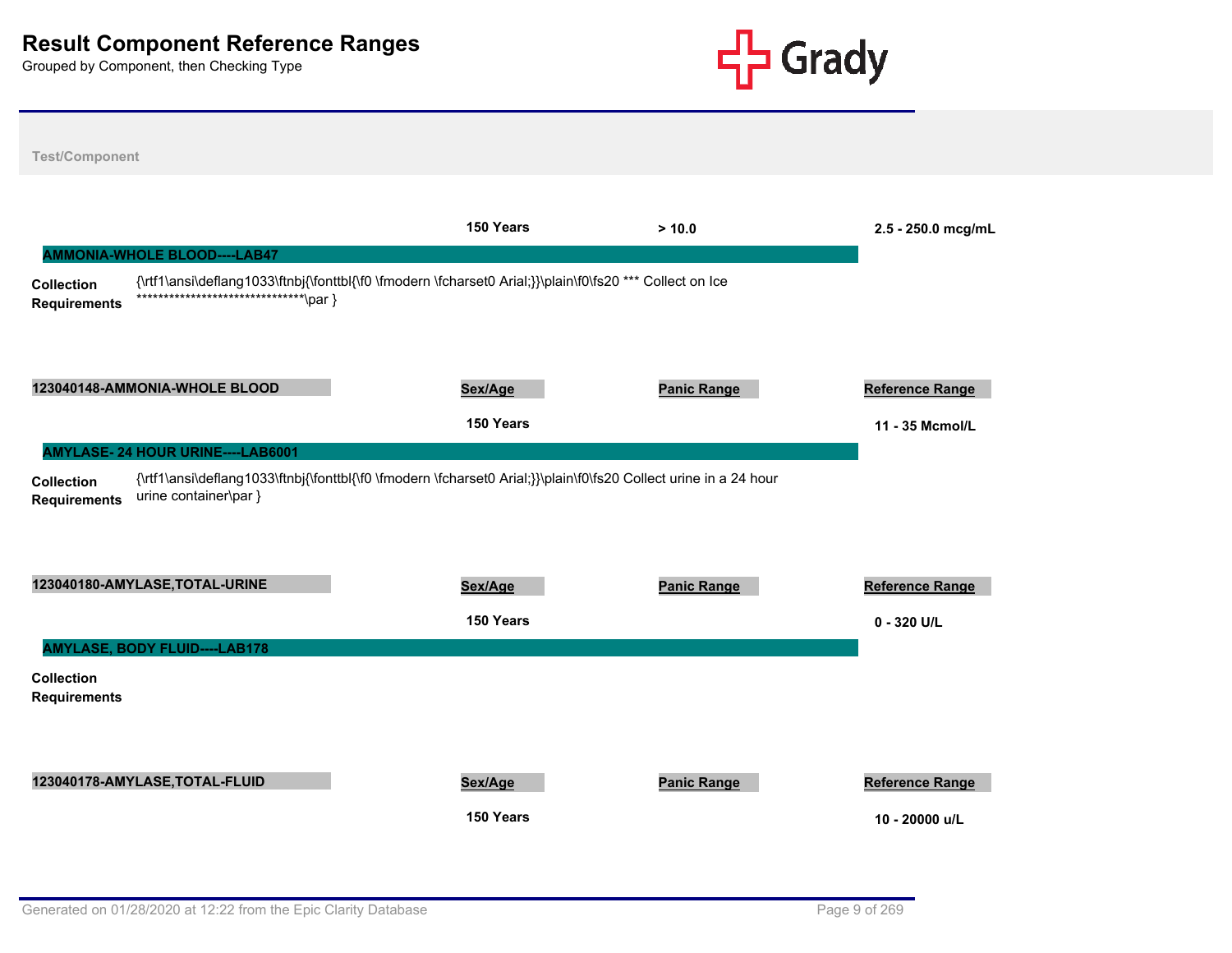

| <b>Test/Component</b>                    |                                                                                                                                                                                                                                                                                                                   |                                         |
|------------------------------------------|-------------------------------------------------------------------------------------------------------------------------------------------------------------------------------------------------------------------------------------------------------------------------------------------------------------------|-----------------------------------------|
| <b>Collection</b><br><b>Requirements</b> | {\rtf1\ansi\deflang1033\ftnbj{\fonttbl{\f0 \fmodern \fcharset0 Arial;}}\plain\f0\fs20 Serum or heparinized plasma,<br>free from hemolysis, is the recommended specimen. Separate from blood cells as soon as possible.\par }                                                                                      |                                         |
|                                          | 123040179-AMYLASE, TOTAL-SERUM<br><b>Panic Range</b><br>Sex/Age                                                                                                                                                                                                                                                   | <b>Reference Range</b>                  |
|                                          | 150 Years                                                                                                                                                                                                                                                                                                         | 26 - 92 U/L                             |
| AMYLASE, HID----LAB5570                  |                                                                                                                                                                                                                                                                                                                   |                                         |
| <b>Collection</b><br><b>Requirements</b> | {\rtf1\ansi\deflang1033\ftnbj{\fonttbl{\f0 \fmodern \fcharset0 Arial;}}\plain\f0\fs20 Serum or heparinized plasma,<br>free from hemolysis, are the recommended specimens. Remove serum from clot as soon as possible to<br>minimize hemolysis. Citrate and oxalate anticoagulants interfere with the assay.\par } |                                         |
| 123043023-AMYLASE, HID                   | <b>Panic Range</b><br>Sex/Age                                                                                                                                                                                                                                                                                     | <b>Reference Range</b>                  |
|                                          | 150 Years                                                                                                                                                                                                                                                                                                         | 26 - 92 U/L                             |
|                                          | AMYLASE, TOTAL-URINE----LAB2137                                                                                                                                                                                                                                                                                   |                                         |
| <b>Collection</b><br><b>Requirements</b> | {\rtf1\ansi\deflang1033\ftnbj{\fonttbl{\f0 \fmodern \fcharset0 Arial;}}\plain\f0\fs20 Non-acidified urines with<br>random or timed collections are valid specimens.\par }                                                                                                                                         |                                         |
|                                          | 123040180-AMYLASE, TOTAL-URINE<br><b>Panic Range</b><br>Sex/Age<br>150 Years                                                                                                                                                                                                                                      | <b>Reference Range</b><br>$0 - 320$ U/L |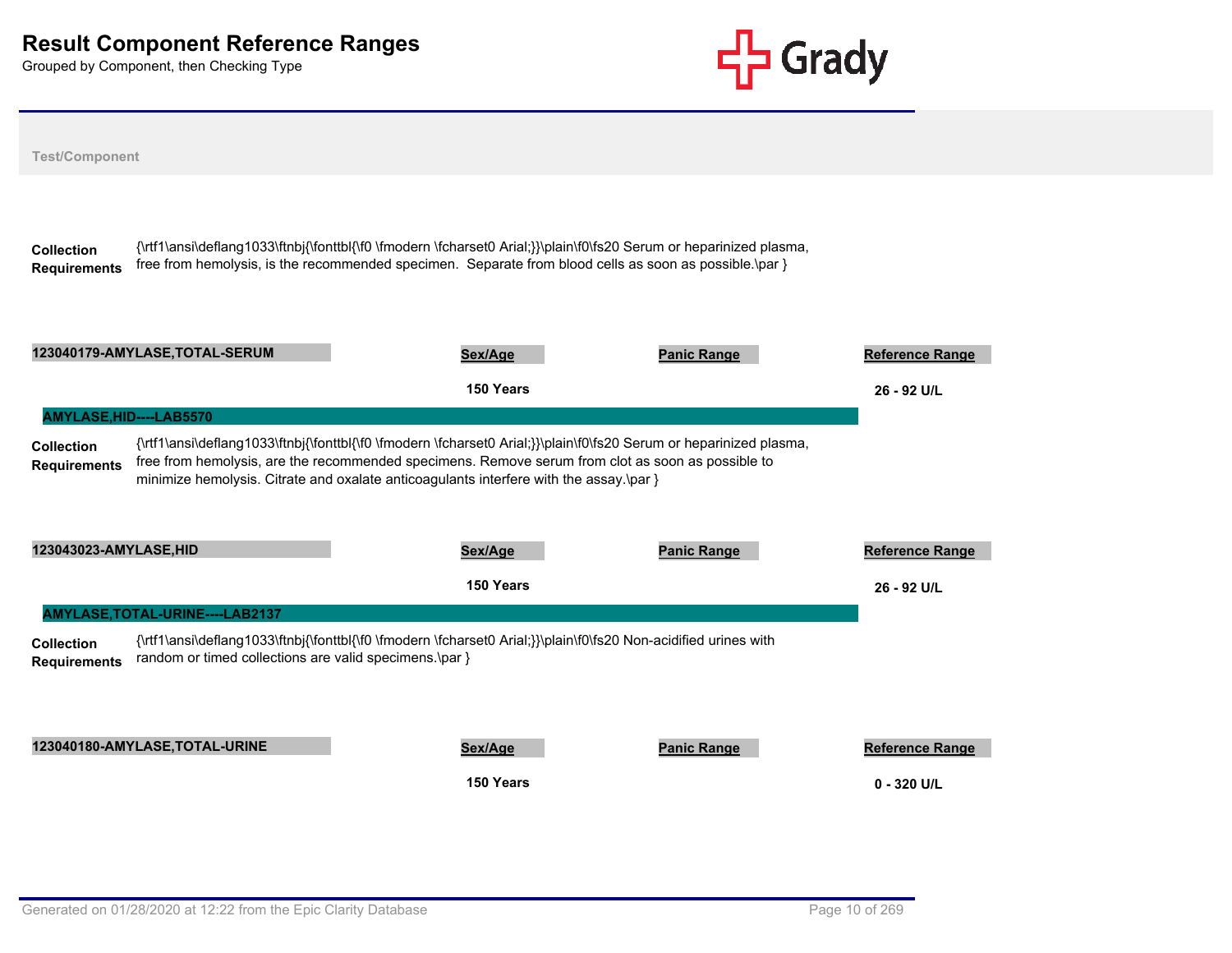

**Test/Component**

# **ANA EXTENDED PANEL----LAB2407**

**Collection Requirements**

| 123040211-ANTICENTROMERE AB UNITS | Sex/Age | <b>Panic Range</b> | <b>Reference Range</b> |
|-----------------------------------|---------|--------------------|------------------------|
|                                   |         |                    | 0 - 999 AU/ML          |
| 123040224-ANTIHISTONE AB UNITS    | Sex/Age | <b>Panic Range</b> | <b>Reference Range</b> |
|                                   |         |                    | 0 - 999 AU/ML          |
| 305-DS-DNA ANTIBODY               | Sex/Age | <b>Panic Range</b> | <b>Reference Range</b> |
|                                   |         |                    | 0 - 1000000 IU/ML      |
| 123041407-JO-1 AB UNITS           | Sex/Age | <b>Panic Range</b> | <b>Reference Range</b> |
|                                   |         |                    | 0 - 999 AU/ML          |
| 123042223-RNP ANTIBODY UNITS      | Sex/Age | <b>Panic Range</b> | <b>Reference Range</b> |
|                                   |         |                    | 0 - 999 AU/ML          |
| 123042270-SCL-70 ANTIBODY UNITS   | Sex/Age | <b>Panic Range</b> | <b>Reference Range</b> |
|                                   |         |                    | 0 - 999 AU/ML          |
| 123042327-SMITH(SM) AB UNITS      | Sex/Age | <b>Panic Range</b> | <b>Reference Range</b> |
|                                   |         |                    | 0 - 999 AU/ML          |
| 123042378-SSA(RO) AB UNITS        | Sex/Age | <b>Panic Range</b> | <b>Reference Range</b> |
|                                   |         |                    | 0 - 999 AU/ML          |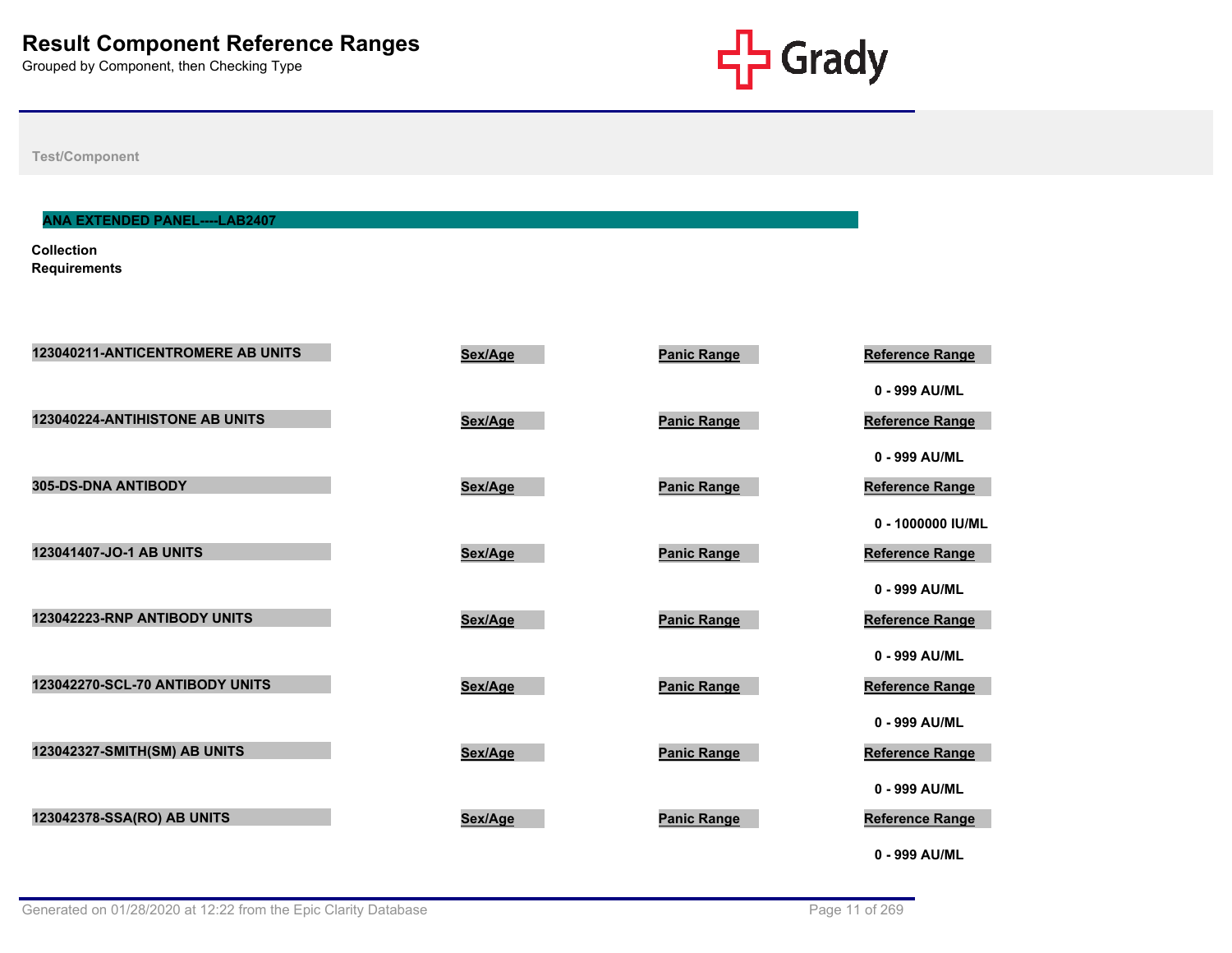

| <b>Test/Component</b>                    |                                                                                                                                                                                                                                                                                                                                                                                                                                                                                     |           |                    |                                         |
|------------------------------------------|-------------------------------------------------------------------------------------------------------------------------------------------------------------------------------------------------------------------------------------------------------------------------------------------------------------------------------------------------------------------------------------------------------------------------------------------------------------------------------------|-----------|--------------------|-----------------------------------------|
|                                          | 123042380-SSB(LA) AB UNITS                                                                                                                                                                                                                                                                                                                                                                                                                                                          | Sex/Age   | <b>Panic Range</b> | <b>Reference Range</b><br>0 - 999 AU/ML |
|                                          | <b>ANTICENTROMERE ANTIBODY----LAB2007</b>                                                                                                                                                                                                                                                                                                                                                                                                                                           |           |                    |                                         |
| <b>Collection</b><br><b>Requirements</b> |                                                                                                                                                                                                                                                                                                                                                                                                                                                                                     |           |                    |                                         |
|                                          | 123040211-ANTICENTROMERE AB UNITS                                                                                                                                                                                                                                                                                                                                                                                                                                                   | Sex/Age   | <b>Panic Range</b> | <b>Reference Range</b><br>0 - 999 AU/ML |
|                                          | <b>ANTIHISTONE ANTIBODY----LAB2008</b>                                                                                                                                                                                                                                                                                                                                                                                                                                              |           |                    |                                         |
| <b>Collection</b><br><b>Requirements</b> | {\rtf1\ansi\deflang1033\ftnbj{\fonttbl{\f0 \fmodern \fcharset0 Arial;}}\plain\f0\fs20 Only freshly drawn and<br>properly refrigerated sera obtained by approved aseptic venipunture procedures should be used in this assay.<br>No anticoagulants or preservatives should be added. Avoid using hemolyzed, icteric, lipemic, or bacterially<br>contaminated sera. samples are collected by approved phlebotomy staf or other staff trained in blood<br>collection procedures.\par } |           |                    |                                         |
|                                          | 123040224-ANTIHISTONE AB UNITS                                                                                                                                                                                                                                                                                                                                                                                                                                                      | Sex/Age   | <b>Panic Range</b> | <b>Reference Range</b>                  |
|                                          |                                                                                                                                                                                                                                                                                                                                                                                                                                                                                     |           |                    | 0 - 999 AU/ML                           |
|                                          | <b>ANTI-STREPTOLYSIN O----LAB1178</b>                                                                                                                                                                                                                                                                                                                                                                                                                                               |           |                    |                                         |
| <b>Collection</b><br><b>Requirements</b> |                                                                                                                                                                                                                                                                                                                                                                                                                                                                                     |           |                    |                                         |
|                                          | 123040231-ANTI-STREPTOLYSIN O                                                                                                                                                                                                                                                                                                                                                                                                                                                       | Sex/Age   | <b>Panic Range</b> | <b>Reference Range</b>                  |
|                                          |                                                                                                                                                                                                                                                                                                                                                                                                                                                                                     | 150 Years |                    | 170 - 340 I.U./mL                       |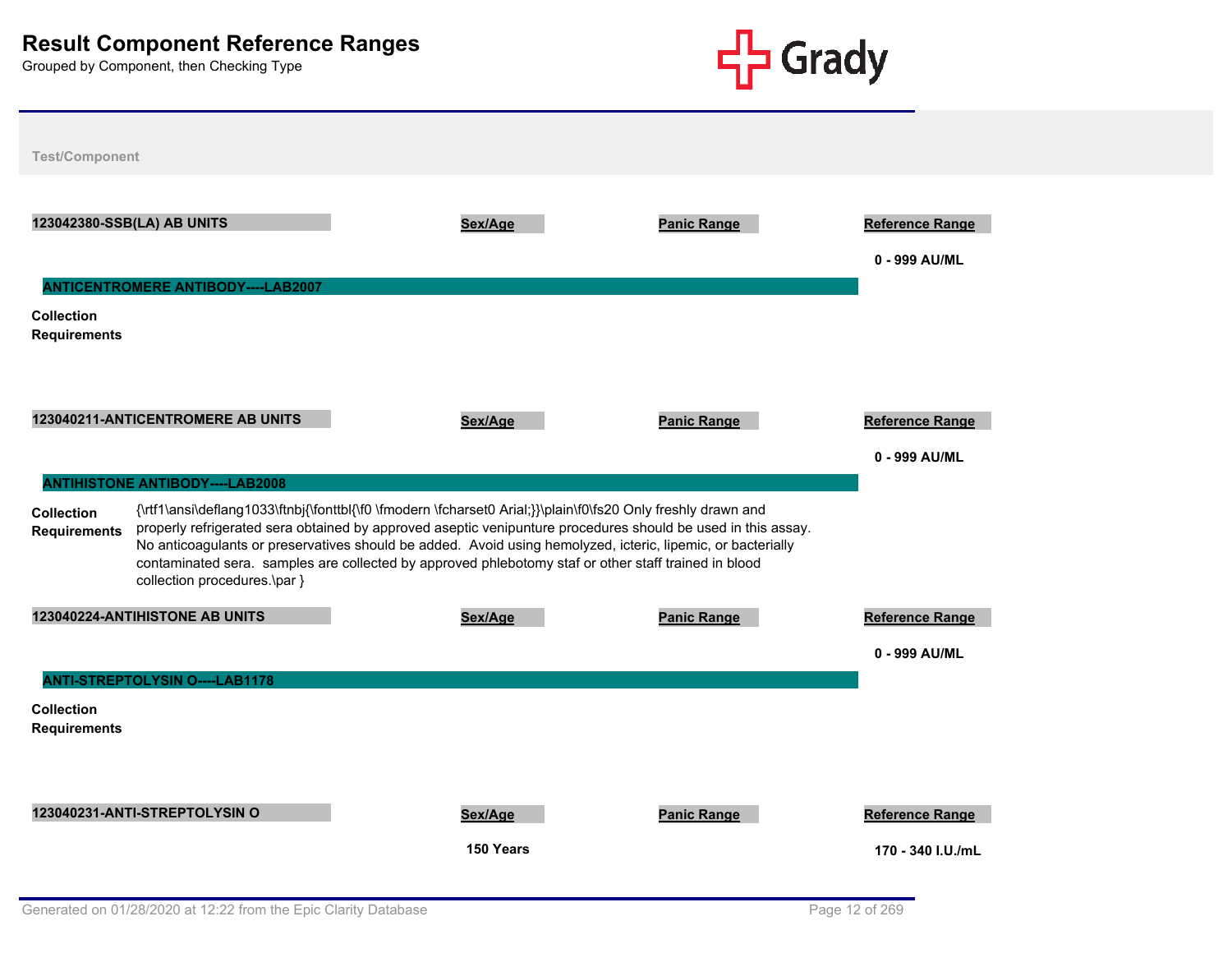

| <b>Test/Component</b>                                      |                                                                  |                                                                                                                                                                                                                                                                                                                                                                                                                                                              |                    |                                       |
|------------------------------------------------------------|------------------------------------------------------------------|--------------------------------------------------------------------------------------------------------------------------------------------------------------------------------------------------------------------------------------------------------------------------------------------------------------------------------------------------------------------------------------------------------------------------------------------------------------|--------------------|---------------------------------------|
| <b>Collection</b><br><b>Requirements</b>                   | <b>ANTITHROMBIN ACTIVITY----LAB311</b>                           |                                                                                                                                                                                                                                                                                                                                                                                                                                                              |                    |                                       |
|                                                            | 123040232-ANTITHROMBIN ACTIVITY                                  | Sex/Age                                                                                                                                                                                                                                                                                                                                                                                                                                                      | <b>Panic Range</b> | <b>Reference Range</b><br>$80 - 120%$ |
| APTT----LAB325<br><b>Collection</b><br><b>Requirements</b> | nurseries on request. Two tubes per patient are preferred.\par } | {\rtf1\ansi\deflang1033\ftnbj{\fonttbl{\f0 \fmodern \fcharset0 Arial;}}\plain\f0\fs20 Collect blood in a blue top<br>tube (0.105 M (3.2%) buffered sodium citrate with a 9:1 ratio of whole blood to anticoagulant). Send to lab<br>immediately post collection. This test has a minimum plasma requirement of 0.3mL.\par Special plastic tubes<br>containing 0.1 ml citrate solution and requiring only 0.9 ml whole blood will be prepared for the newborn |                    |                                       |
| 123042758-APTT                                             |                                                                  | Sex/Age                                                                                                                                                                                                                                                                                                                                                                                                                                                      | <b>Panic Range</b> | <b>Reference Range</b>                |
|                                                            |                                                                  | 18 Years                                                                                                                                                                                                                                                                                                                                                                                                                                                     | > 90.0             | $16.0 - 250.0$ sec                    |
|                                                            |                                                                  |                                                                                                                                                                                                                                                                                                                                                                                                                                                              | >120.0             | $25.1 - 36.5$ sec                     |
|                                                            | APTT-HEPZYMED----LAB2346                                         |                                                                                                                                                                                                                                                                                                                                                                                                                                                              |                    |                                       |
| <b>Collection</b><br><b>Requirements</b>                   | nurseries on request. Two tubes per patient are preferred.\par } | {\rtf1\ansi\deflang1033\ftnbj{\fonttbl{\f0 \fmodern \fcharset0 Arial;}}\plain\f0\fs20 Collect blood in a blue top<br>tube (0.105 M (3.2%) buffered sodium citrate with a 9:1 ratio of whole blood to anticoagulant). Send to lab<br>immediately post collection. This test has a minimum plasma requirement of 0.3ml.\par Special plastic tubes<br>containing 0.1 ml citrate solution and requiring only 0.9 ml whole blood will be prepared for the newborn |                    |                                       |
| 123040249-APTT.HEPZYMED                                    |                                                                  | Sex/Age                                                                                                                                                                                                                                                                                                                                                                                                                                                      | <b>Panic Range</b> | <b>Reference Range</b>                |
|                                                            |                                                                  | <b>18 Years</b>                                                                                                                                                                                                                                                                                                                                                                                                                                              | > 90.0             | 25.1 - 36.5 sec                       |
|                                                            |                                                                  |                                                                                                                                                                                                                                                                                                                                                                                                                                                              | >120.0             | $25.1 - 36.5$ sec                     |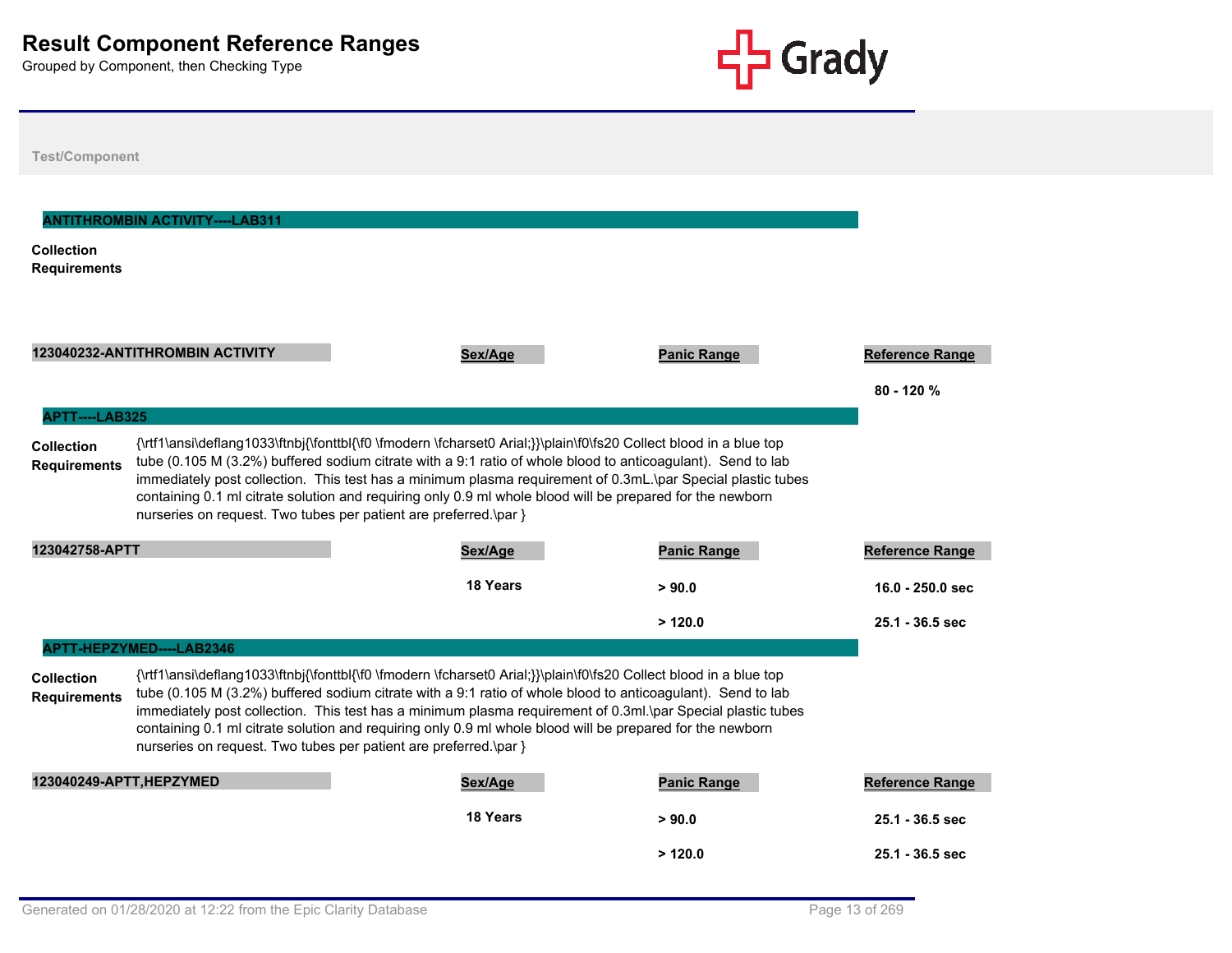

| <b>Test/Component</b>                    |                                                                                                         |                                                                                                                |                    |                                         |
|------------------------------------------|---------------------------------------------------------------------------------------------------------|----------------------------------------------------------------------------------------------------------------|--------------------|-----------------------------------------|
| <b>Collection</b><br><b>Requirements</b> | purple top, sterile or non-sterile specimen container.\par }                                            | {\rtf1\ansi\deflang1033\ftnbj{\fonttbl{\f0 \fmodern \fcharset0 Arial;}}\plain\f0\fs20 Submit BAL specimen in a |                    |                                         |
| 320-WBC COUNT-FLUID                      |                                                                                                         | Sex/Age                                                                                                        | <b>Panic Range</b> | <b>Reference Range</b><br>$0 - 10$ /mcL |
| <b>Collection</b><br><b>Requirements</b> | <b>BAL CELL COUNT W/DIFF----LAB2806</b><br>purple top, sterile or non-sterile specimen container.\par } | {\rtf1\ansi\deflang1033\ftnbj{\fonttbl{\f0 \fmodern \fcharset0 Arial;}}\plain\f0\fs20 Submit BAL specimen in a |                    |                                         |
|                                          | 123042959-% ALVEOLAR MACROPHAGES                                                                        | Sex/Age                                                                                                        | <b>Panic Range</b> | Reference Range<br>85 %                 |
| 123042961-% EOSINOPHILS                  |                                                                                                         | Sex/Age                                                                                                        | <b>Panic Range</b> | <b>Reference Range</b>                  |
|                                          | 123040943-% EPITHELIAL CELLS                                                                            | Sex/Age                                                                                                        | <b>Panic Range</b> | 1%<br>Reference Range                   |
| 123042960-% LYMPHS                       |                                                                                                         | Sex/Age                                                                                                        | <b>Panic Range</b> | 5 %<br><b>Reference Range</b>           |
| <b>123042952-% NEUTROPHILS</b>           |                                                                                                         | Sex/Age                                                                                                        | <b>Panic Range</b> | $10 - 15%$<br><b>Reference Range</b>    |
|                                          |                                                                                                         |                                                                                                                |                    | 3%                                      |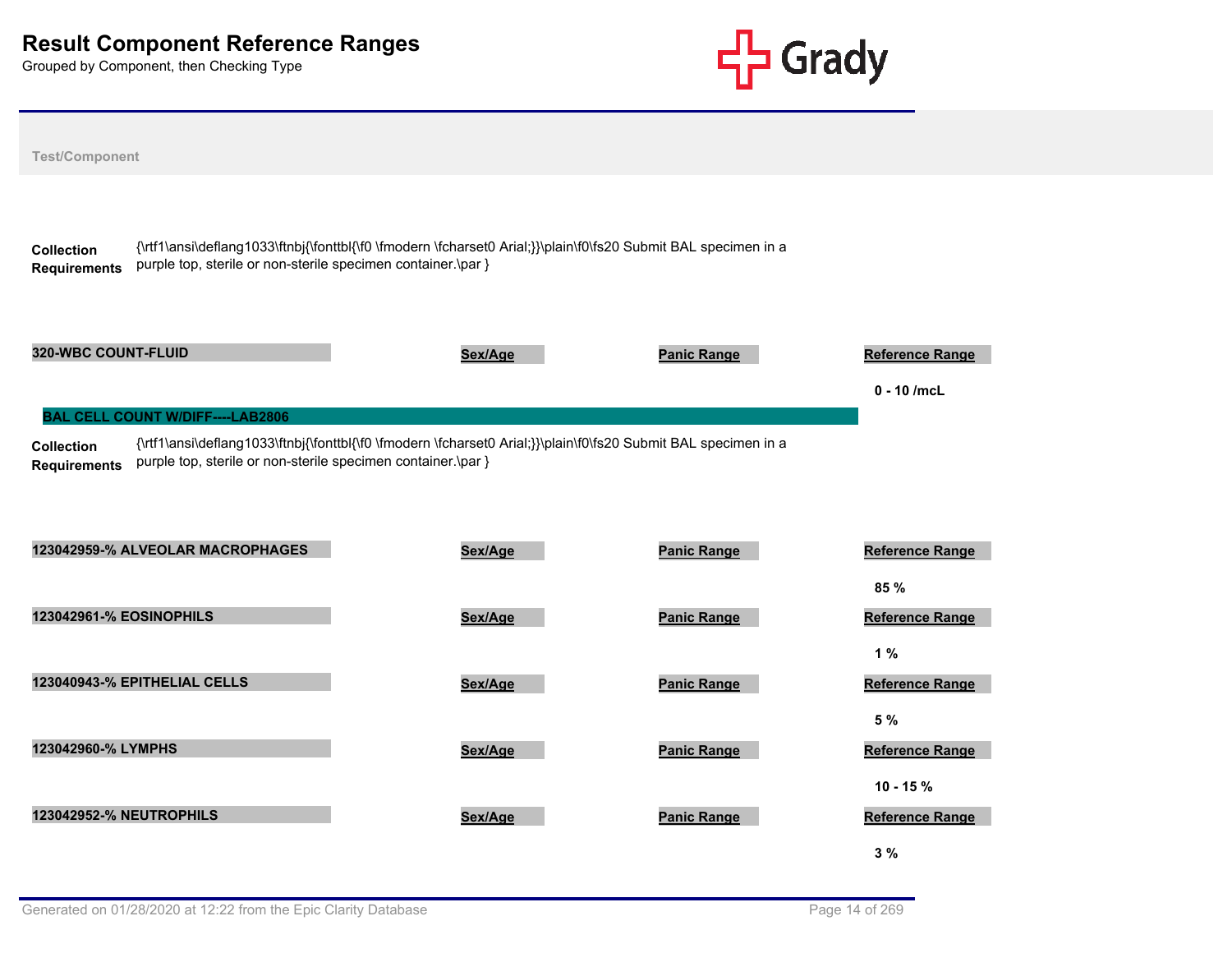

| <b>Test/Component</b>                        |                                                                                                                                                                                                                        |                    |                        |
|----------------------------------------------|------------------------------------------------------------------------------------------------------------------------------------------------------------------------------------------------------------------------|--------------------|------------------------|
| <b>Collection</b><br><b>Requirements</b>     | {\rtf1\ansi\deflang1033\ftnbj{\fonttbl{\f0 \fmodern \fcharset0 Arial;}}\plain\f0\fs20 Allow specimen to clot<br>completely at room temperature. Separate serum or plasma from cells ASAP.\par }                        |                    |                        |
| <b>1558170-CALCIUM</b>                       | Sex/Age                                                                                                                                                                                                                | <b>Panic Range</b> | <b>Reference Range</b> |
|                                              |                                                                                                                                                                                                                        | $>$ 13.0 or < 5.0  | 8.7 - 10.7 mg/dL       |
| 1558043-GLUCOSE RANDOM                       | Sex/Age                                                                                                                                                                                                                | <b>Panic Range</b> | Reference Range        |
|                                              |                                                                                                                                                                                                                        | $> 500$ or $< 40$  | 60 - 200 mg/dL         |
| <b>BASIC METABOLIC PANEL, HID----LAB5564</b> |                                                                                                                                                                                                                        |                    |                        |
| <b>Collection</b><br><b>Requirements</b>     | {\rtf1\ansi\deflang1033\ftnbj{\fonttbl{\f0 \fmodern \fcharset0 Arial;}}\plain\f0\fs20 Serum or heparinized plasma<br>samples, free from hemolysis, are the recommended specimens. The use of anticoagulants which bind |                    |                        |
| 123043012-CALCIUM, HID                       | Sex/Age                                                                                                                                                                                                                | <b>Panic Range</b> | <b>Reference Range</b> |
|                                              | 150 Years                                                                                                                                                                                                              | > 14               | 8.9 - 10.3 mg/dL       |
| 123043013-CHLORIDE, HID                      | Sex/Age                                                                                                                                                                                                                | <b>Panic Range</b> | Reference Range        |
|                                              | 150 Years                                                                                                                                                                                                              |                    | 101 - 111 mmol/L       |
| 123043014-CREATININE, HID                    | Sex/Age                                                                                                                                                                                                                | <b>Panic Range</b> | <b>Reference Range</b> |
|                                              | Female, 150 Years                                                                                                                                                                                                      |                    | $.4 - 1$ mg/dL         |
|                                              | Male, 150 Years                                                                                                                                                                                                        |                    | .7 - 1.2 mg/dL         |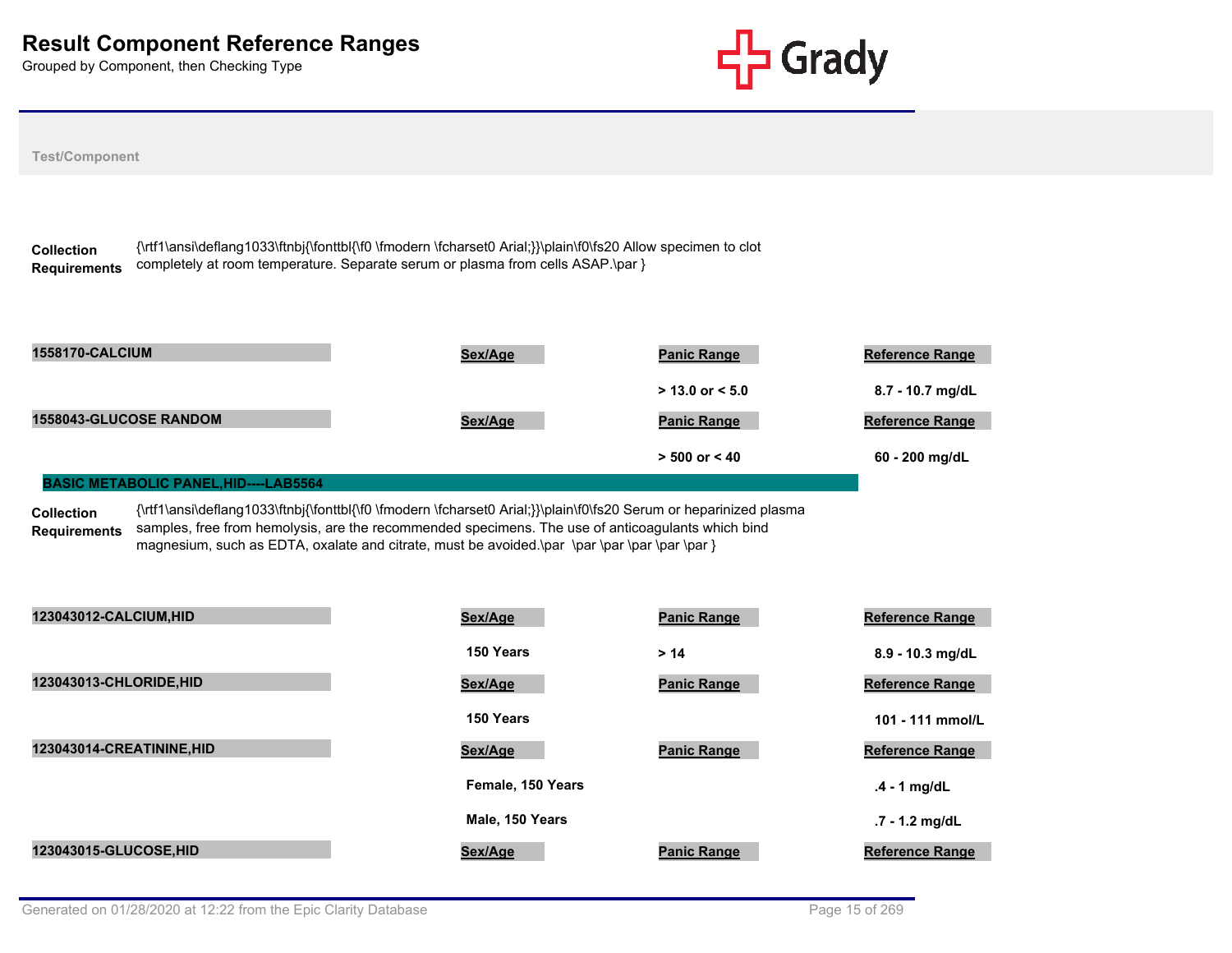

|                              | 8 Days    | $> 150$ or $< 40$  | 70 - 125 mg/dL         |
|------------------------------|-----------|--------------------|------------------------|
|                              | 18 Years  | $> 400$ or $< 50$  | 70 - 125 mg/dL         |
|                              | 150 Years | $> 500$ or $< 50$  | 70 - 125 mg/dL         |
| 123043021-LDH, HID           | Sex/Age   | <b>Panic Range</b> | <b>Reference Range</b> |
|                              | 150 Years |                    | 91 - 180 U/L           |
| 123043022-MAGNESIUM, HID     | Sex/Age   | <b>Panic Range</b> | <b>Reference Range</b> |
|                              | 150 Years | $> 4.7$ or $< 1.2$ | $1.5 - 2.6$ mg/dL      |
| 123043016-POTASSIUM, HID     | Sex/Age   | <b>Panic Range</b> | <b>Reference Range</b> |
|                              | 30 Days   | $> 7$ or $< 2.5$   | 2.5 - 7 mmol/L         |
|                              | 150 Years | $> 6$ or $< 2.5$   | 3.4 - 5.1 mmol/L       |
| 123043017-SODIUM, HID        | Sex/Age   | <b>Panic Range</b> | <b>Reference Range</b> |
|                              | 30 Days   | $> 150$ or < 120   | 132 - 144 mmol/L       |
|                              | 150 Years | $> 160$ or < 120   | 132 - 144 mmol/L       |
| 123043019-TCO2, HID          | Sex/Age   | <b>Panic Range</b> | <b>Reference Range</b> |
|                              | 150 Years | $> 40$ or < 10     | 22 - 32 mmol/L         |
| 123043011-UREA NITROGEN, HID | Sex/Age   | <b>Panic Range</b> | <b>Reference Range</b> |
|                              | 150 Years | > 150              | 8 - 22 mg/dL           |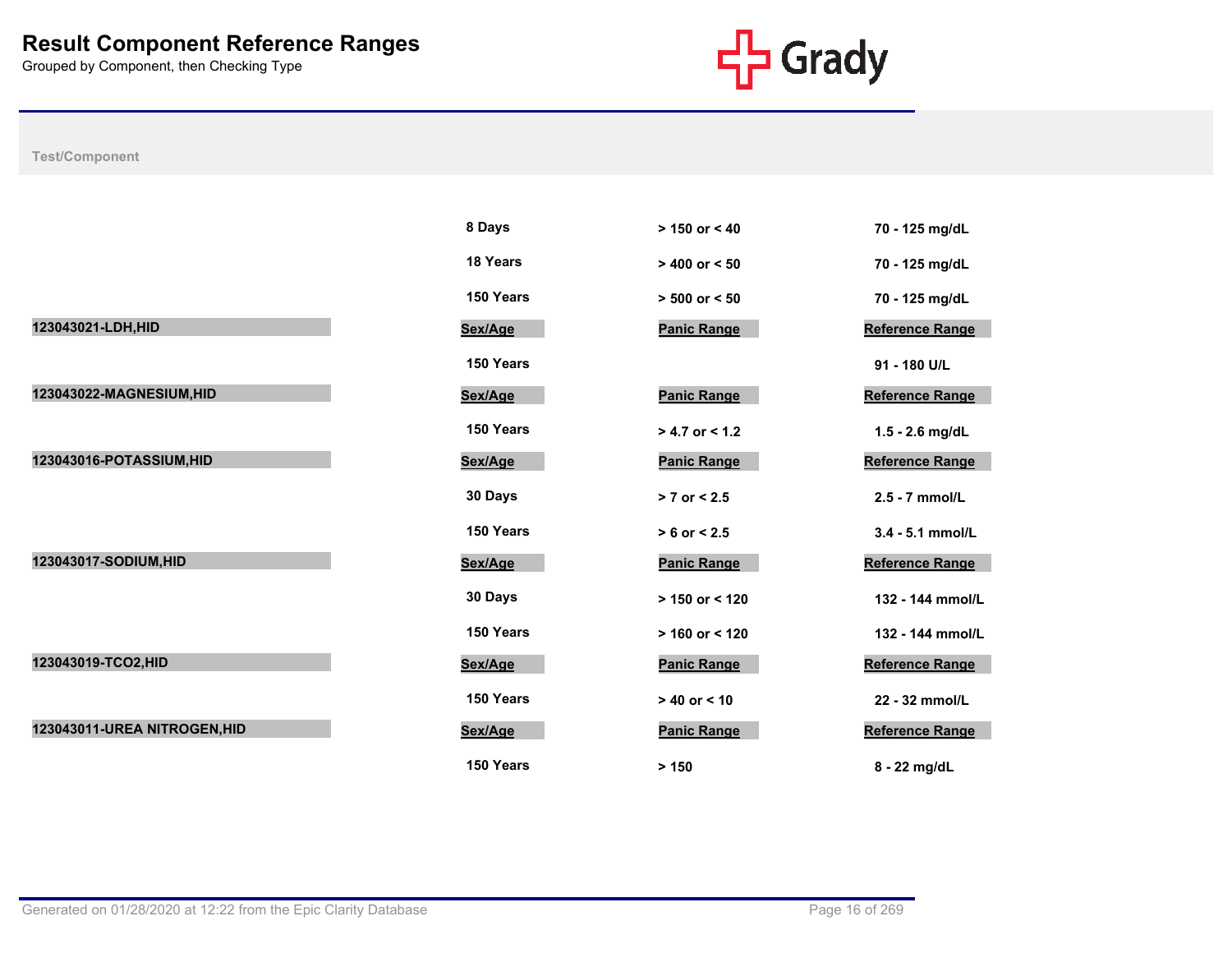

| <b>Test/Component</b>                    |                                                                                                                                                                                                                                                                                            |           |                    |                        |
|------------------------------------------|--------------------------------------------------------------------------------------------------------------------------------------------------------------------------------------------------------------------------------------------------------------------------------------------|-----------|--------------------|------------------------|
| <b>Collection</b><br><b>Requirements</b> | {\rtf1\ansi\deflang1033\ftnbj{\fonttbl{\f0 \fmodern \fcharset0 Arial;}}\plain\f0\fs20 Serum is the specimen of<br>choice. Plasma collected with EDTA, heparin or sodium fluoride is also acceptable. Serum or plasma ?-HBA<br>levels are stable for 7 days if stored at 2 - 8 \'B0C.\par } |           |                    |                        |
|                                          | 123040331-BETAHYDROXYBUTYRATE-SERUM                                                                                                                                                                                                                                                        | Sex/Age   | <b>Panic Range</b> | <b>Reference Range</b> |
|                                          |                                                                                                                                                                                                                                                                                            | 150 Years |                    | .02 - .27 mmol/L       |
| <b>Collection</b><br><b>Requirements</b> | {\rtf1\ansi\deflang1033\ftnbj{\fonttbl{\f0 \fmodern \fcharset0 Arial;}}\plain\f0\fs20 Serum, heparinized or EDTA<br>plasma samples, are the recommended specimens. Samples should be protected from light.\par }<br>123040341-BILIRUBIN, DIRECT-SERUM                                      | Sex/Age   | <b>Panic Range</b> | <b>Reference Range</b> |
|                                          |                                                                                                                                                                                                                                                                                            | 150 Years |                    | $.5$ mg/dL             |
|                                          | 123040344-BILIRUBIN, TOTAL-SERUM                                                                                                                                                                                                                                                           | Sex/Age   | <b>Panic Range</b> | Reference Range        |
|                                          |                                                                                                                                                                                                                                                                                            | 30 Days   | > 16.0             | .3 - 12.0 mg/dL        |
|                                          |                                                                                                                                                                                                                                                                                            | 150 Years |                    | .3 - 1.6 mg/dL         |
| <b>Collection</b><br><b>Requirements</b> |                                                                                                                                                                                                                                                                                            |           |                    |                        |
|                                          | 123040340-BILIRUBIN, DIRECT-NEONATE                                                                                                                                                                                                                                                        | Sex/Age   | <b>Panic Range</b> | Reference Range        |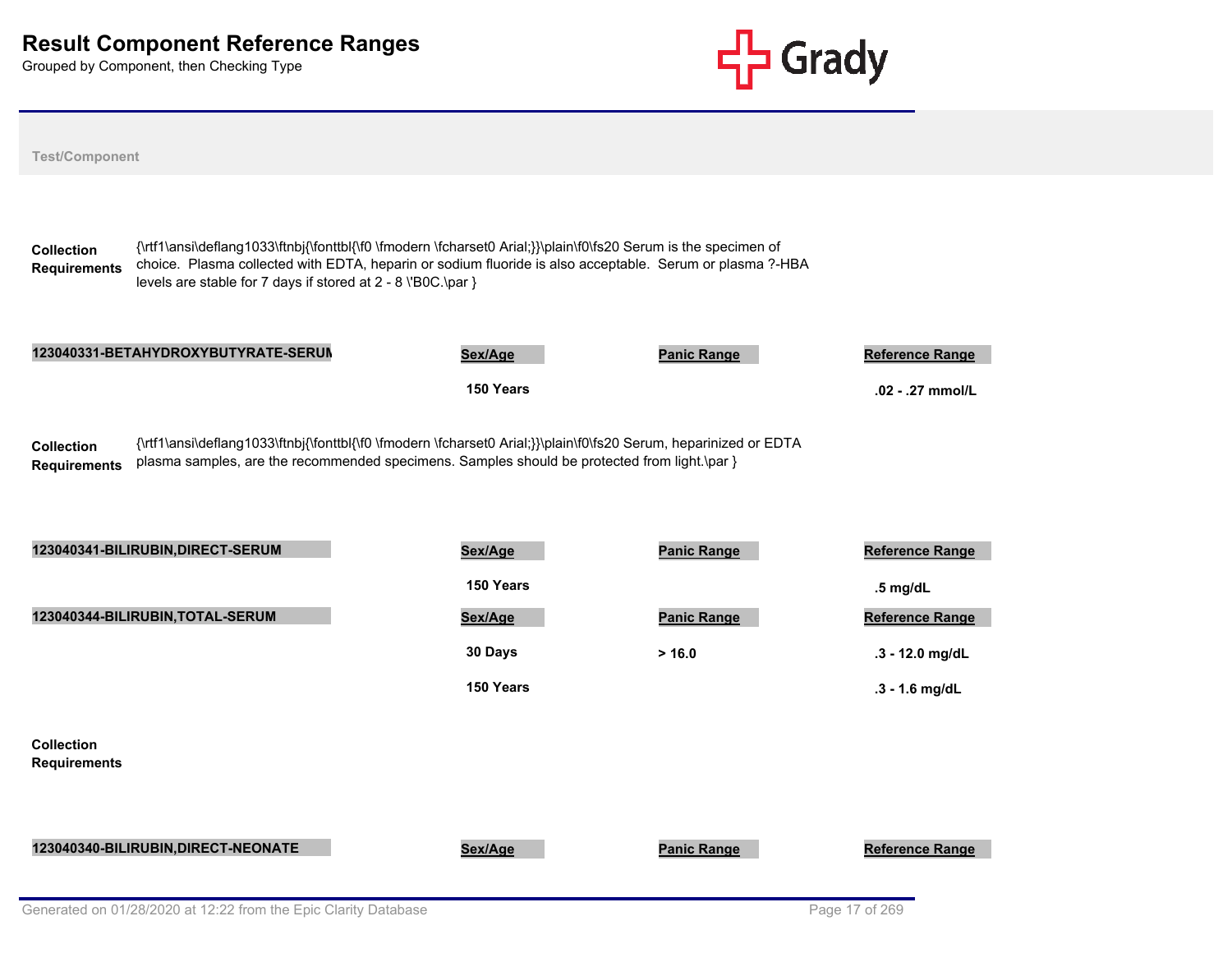

|                                          |                                                                                                                                                                                                                                                       | 30 Days   |                    | .1 $mg/dL$             |
|------------------------------------------|-------------------------------------------------------------------------------------------------------------------------------------------------------------------------------------------------------------------------------------------------------|-----------|--------------------|------------------------|
|                                          | 123040345-BILIRUBIN-TOTAL, NEONATE                                                                                                                                                                                                                    | Sex/Age   | <b>Panic Range</b> | <b>Reference Range</b> |
|                                          |                                                                                                                                                                                                                                                       | 1 Days    | > 16.0             | .1 $mg/dL$             |
|                                          |                                                                                                                                                                                                                                                       | 2 Days    | > 16.0             | .1 $mg/dL$             |
|                                          |                                                                                                                                                                                                                                                       | 5 Days    | > 16.0             | .1 $mg/dL$             |
|                                          |                                                                                                                                                                                                                                                       | 128 Years |                    | .1 $mg/dL$             |
|                                          | BILIRUBIN, BODY FLUID----LAB182                                                                                                                                                                                                                       |           |                    |                        |
| <b>Collection</b><br><b>Requirements</b> |                                                                                                                                                                                                                                                       |           |                    |                        |
|                                          | 123040343-BILIRUBIN, TOTAL-FLUID                                                                                                                                                                                                                      | Sex/Age   | <b>Panic Range</b> | Reference Range        |
|                                          |                                                                                                                                                                                                                                                       | 150 Years |                    | .1 - 30.0 mg/dL        |
|                                          | BILIRUBIN, DIRECT-SERUM----LAB52                                                                                                                                                                                                                      |           |                    |                        |
| <b>Collection</b><br><b>Requirements</b> | {\rtf1\ansi\deflang1033\ftnbj{\fonttbl{\f0 \fmodern \fcharset0 Arial;}}\plain\f0\fs20 Serum or heparinized plasma<br>samples, free from hemolysis, are the recommended specimens. Protect specimen from light and assay as<br>soon as possible.\par } |           |                    |                        |
|                                          | 123040341-BILIRUBIN, DIRECT-SERUM                                                                                                                                                                                                                     | Sex/Age   | <b>Panic Range</b> | Reference Range        |
|                                          |                                                                                                                                                                                                                                                       | 150 Years |                    | $.5$ mg/dL             |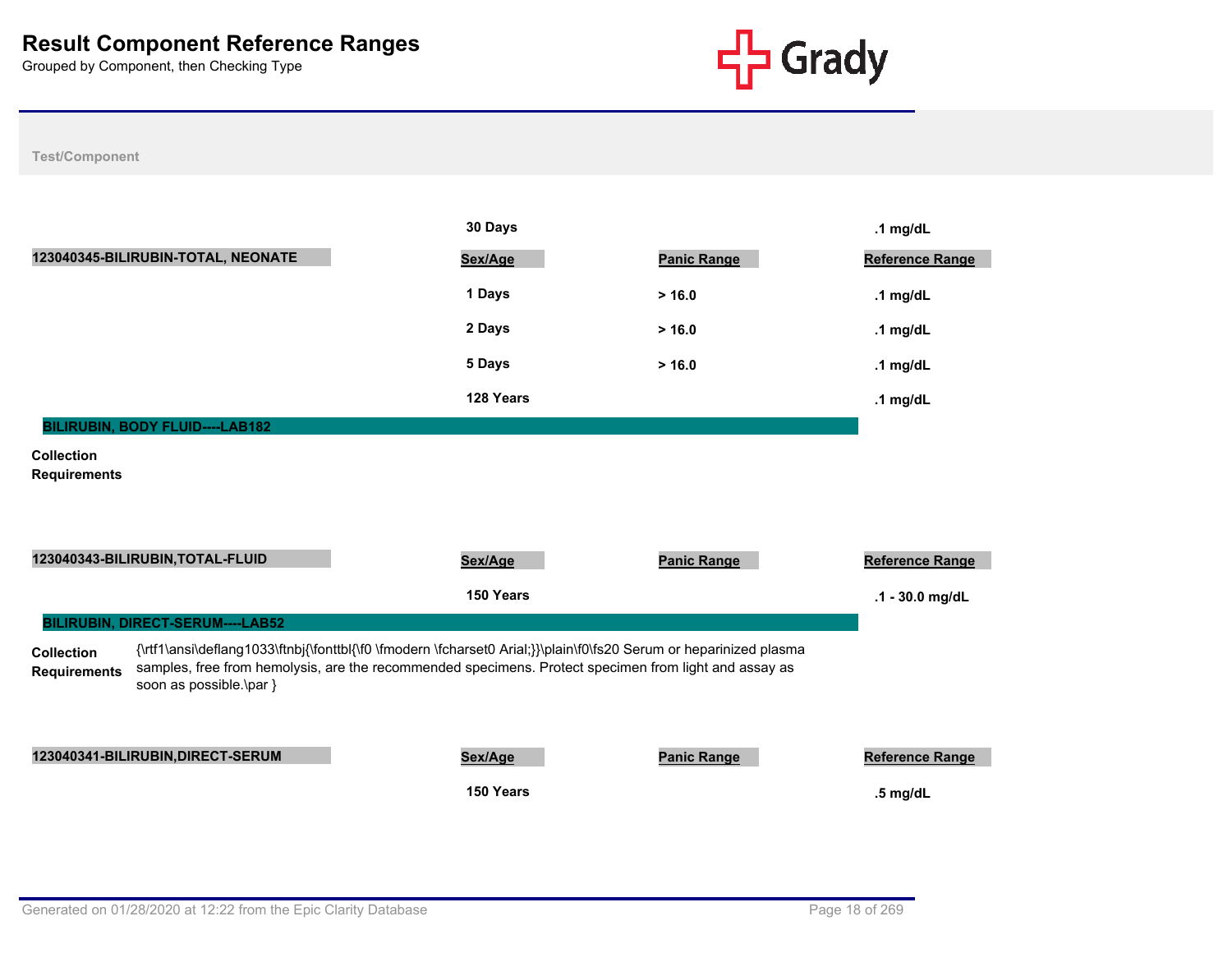

|                                          | <b>BILIRUBIN, TOTAL-SERUM----LAB50</b> |                                                                                                                                                                                                                  |                    |                        |
|------------------------------------------|----------------------------------------|------------------------------------------------------------------------------------------------------------------------------------------------------------------------------------------------------------------|--------------------|------------------------|
| <b>Collection</b><br><b>Requirements</b> |                                        | {\rtf1\ansi\deflang1033\ftnbj{\fonttbl{\f0 \fmodern \fcharset0 Arial;}}\plain\f0\fs20 Serum, heparinized or EDTA<br>plasma samples, are the recommended specimens. Samples should be protected from light.\par } |                    |                        |
|                                          |                                        |                                                                                                                                                                                                                  |                    |                        |
|                                          |                                        |                                                                                                                                                                                                                  |                    |                        |
|                                          | 123040344-BILIRUBIN, TOTAL-SERUM       | Sex/Age                                                                                                                                                                                                          | <b>Panic Range</b> | <b>Reference Range</b> |
|                                          |                                        | 30 Days                                                                                                                                                                                                          | > 16.0             | $.3 - 12.0$ mg/dL      |
|                                          |                                        | 150 Years                                                                                                                                                                                                        |                    | .3 - 1.6 mg/dL         |
|                                          | BILIRUBIN, DIRECT-FLUID----LAB2142     |                                                                                                                                                                                                                  |                    |                        |
| <b>Collection</b><br><b>Requirements</b> |                                        |                                                                                                                                                                                                                  |                    |                        |
|                                          |                                        |                                                                                                                                                                                                                  |                    |                        |
|                                          |                                        |                                                                                                                                                                                                                  |                    |                        |
|                                          | 123040339-BILIRUBIN, DIRECT-FLUID      | Sex/Age                                                                                                                                                                                                          | <b>Panic Range</b> | Reference Range        |
|                                          |                                        | 150 Years                                                                                                                                                                                                        |                    | .1 $mg/dL$             |
|                                          | BLD GAS + LACTATE-ARTERIAL----LAB5027  |                                                                                                                                                                                                                  |                    |                        |
| <b>Collection</b><br><b>Requirements</b> |                                        |                                                                                                                                                                                                                  |                    |                        |
|                                          |                                        |                                                                                                                                                                                                                  |                    |                        |
|                                          |                                        |                                                                                                                                                                                                                  |                    |                        |
|                                          | 123041931-POCT BASE EXCESS-ARTERIAL    | Sex/Age                                                                                                                                                                                                          | <b>Panic Range</b> | Reference Range        |
|                                          |                                        |                                                                                                                                                                                                                  |                    | $-2.0 - 2.0$ mEq/L     |
|                                          | 123042792-POCT LACTATE-ARTERIAL        | Sex/Age                                                                                                                                                                                                          | <b>Panic Range</b> | <b>Reference Range</b> |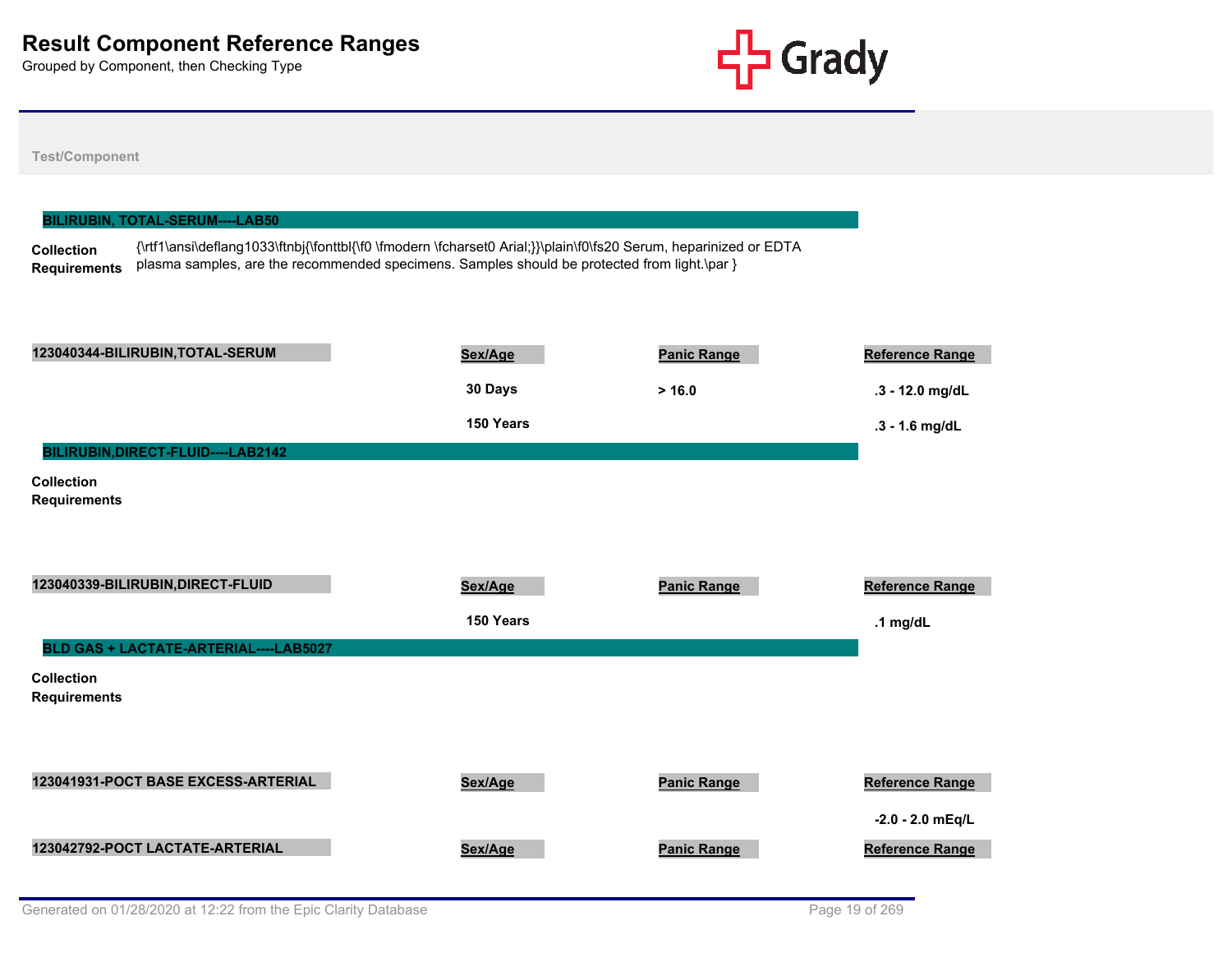

|                                     | 150 Years        |                      | .36 - 1.25 mmol/L      |
|-------------------------------------|------------------|----------------------|------------------------|
| 123041955-POCT PCO2-ARTERIAL        | Sex/Age          | <b>Panic Range</b>   | <b>Reference Range</b> |
|                                     | Female, 6 Months |                      | 30 - 35 TORR           |
|                                     | Female           |                      | 40 - 45 TORR           |
|                                     | Male, 6 Months   |                      | 30 - 35 TORR           |
|                                     | <b>Male</b>      |                      | 35 - 45 TORR           |
| 123041963-POCT PH-ARTERIAL          | Sex/Age          | <b>Panic Range</b>   | Reference Range        |
|                                     | Female, 181 Days | $> 7.60$ or $< 7.00$ | $7.30 - 7.40$          |
|                                     | Male, 181 Days   | $> 7.60$ or $< 7.00$ | $7.30 - 7.40$          |
|                                     | Female           | $> 7.60$ or $< 7.00$ | $7.00 - 7.60$          |
|                                     | Male             | $> 7.60$ or $< 7.00$ | $7.35 - 7.45$          |
| 123041971-POCT PO2-ARTERIAL         | Sex/Age          | <b>Panic Range</b>   | Reference Range        |
|                                     | 181 Days         |                      | 60 - 90 TORR           |
|                                     |                  |                      | 80 - 110 TORR          |
| 123041976-POCT SO2 (METER)-ARTERIAL | Sex/Age          | <b>Panic Range</b>   | Reference Range        |
|                                     |                  |                      | $0 - 100 \%$           |
| 123041984-POCT TCO2(METER)-ARTERIAL | Sex/Age          | <b>Panic Range</b>   | Reference Range        |
|                                     |                  |                      | <b>5 - 50 TORR</b>     |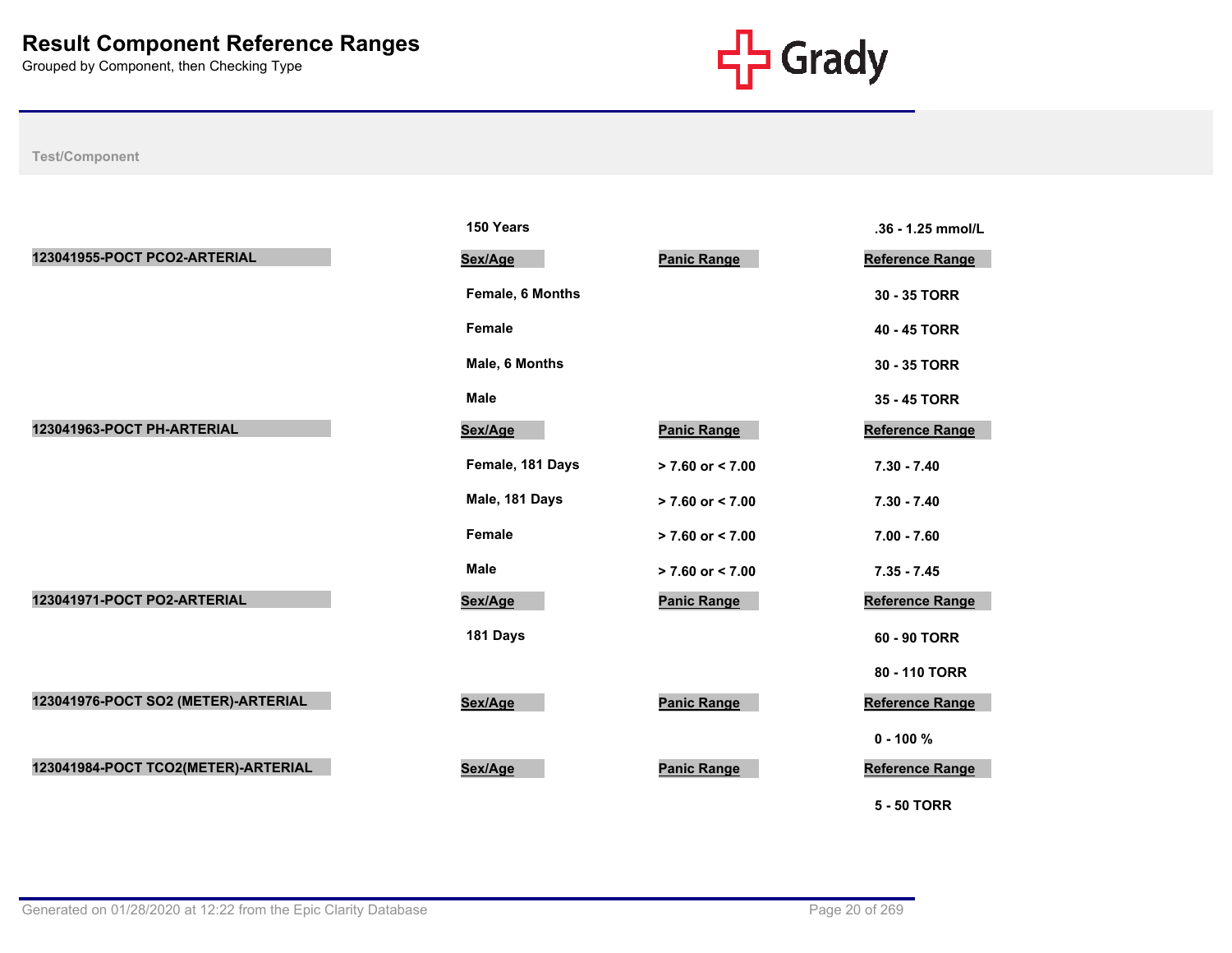

**Test/Component**

# **BLD GAS + LACTATE-VENOUS----LAB5028**

**Collection Requirements**

| 123041934-POCT BASE EXCESS-VENOUS  | Sex/Age   | <b>Panic Range</b>   | Reference Range        |
|------------------------------------|-----------|----------------------|------------------------|
|                                    |           |                      | $-2.0 - 2.0$ mEq/L     |
| 123041945-POCT HCO3 (METER)-VENOUS | Sex/Age   | <b>Panic Range</b>   | Reference Range        |
|                                    |           |                      | 1 - 85 TORR            |
| 123042793-POCT LACTATE-VENOUS      | Sex/Age   | <b>Panic Range</b>   | <b>Reference Range</b> |
|                                    | 150 Years |                      | .90 - 1.70 mmol/L      |
| <b>123041958-POCT PCO2-VENOUS</b>  | Sex/Age   | <b>Panic Range</b>   | Reference Range        |
|                                    |           |                      | 38 - 48 TORR           |
| 123041966-POCT PH-VENOUS           | Sex/Age   | <b>Panic Range</b>   | <b>Reference Range</b> |
|                                    |           | $> 7.60$ or $< 7.00$ | $7.33 - 7.43$          |
| 123041974-POCT PO2-VENOUS          | Sex/Age   | <b>Panic Range</b>   | Reference Range        |
|                                    | 181 Days  |                      | 37 - 43 TORR           |
|                                    |           |                      | 37 - 43 TORR           |
| 123041979-POCT SO2 (METER)-VENOUS  | Sex/Age   | <b>Panic Range</b>   | Reference Range        |
|                                    |           |                      | 0 - 100 TORR           |
| 123041983-POCT TCO2 (METER)-VENOUS | Sex/Age   | <b>Panic Range</b>   | Reference Range        |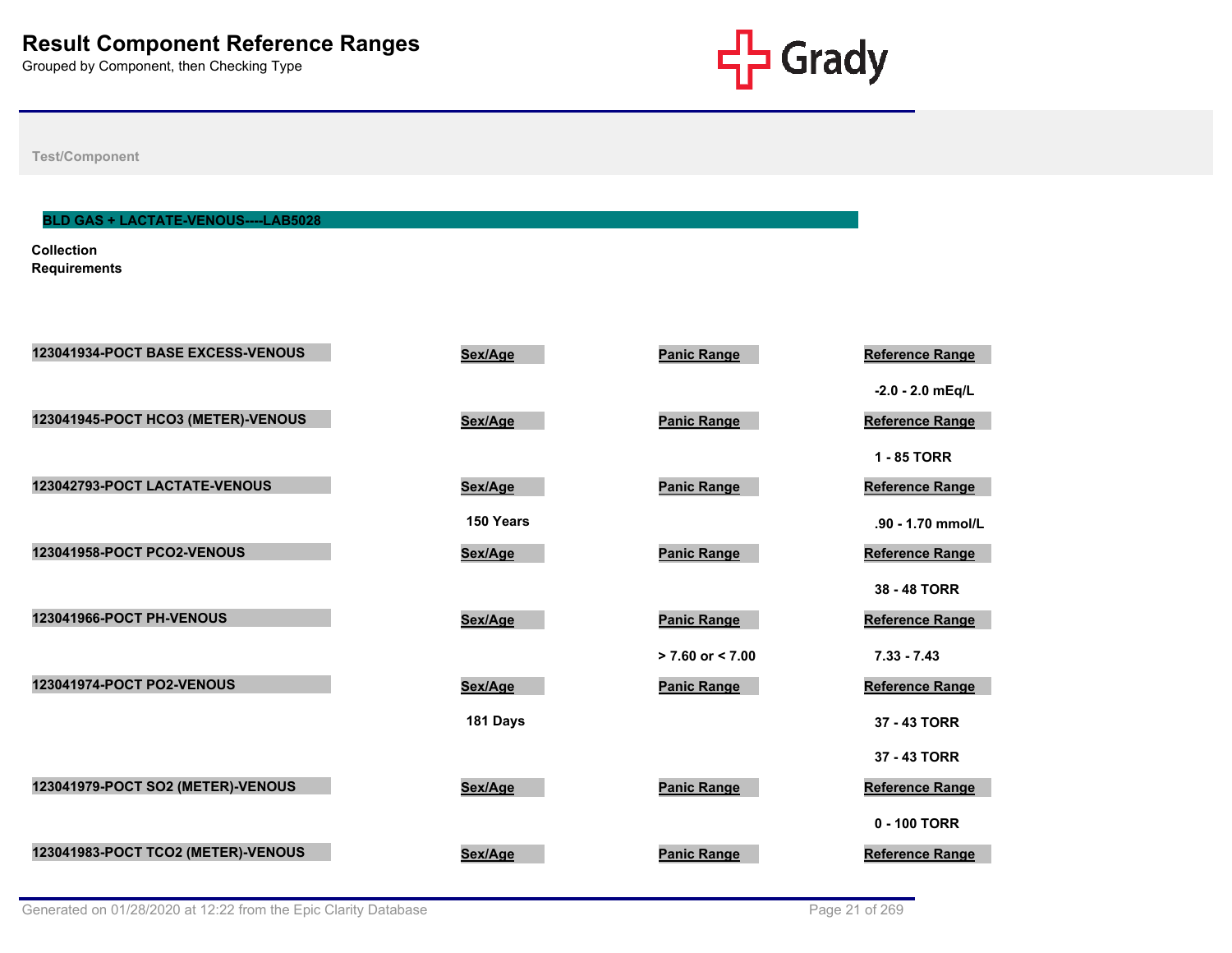

**5 - 50 TORR**

**Test/Component**

**BLD GAS + LYTES-ARTERIAL CGNI----LAB2488**

**Collection Requirements**

| 123041931-POCT BASE EXCESS-ARTERIAL     | Sex/Age          | <b>Panic Range</b> | <b>Reference Range</b> |
|-----------------------------------------|------------------|--------------------|------------------------|
|                                         |                  |                    | $-2.0 - 2.0$ mEq/L     |
| 123041936-POCT CALCIUM, IONIZED (METER) | Sex/Age          | <b>Panic Range</b> | <b>Reference Range</b> |
|                                         |                  | $> 1.40$ or < .75  | .75 - 1.40 mmol/L      |
| 123041939-POCT GLUCOSE (METER)          | Sex/Age          | <b>Panic Range</b> | <b>Reference Range</b> |
|                                         |                  | $> 450$ or $< 40$  | 70 - 150 mg/dL         |
| 123042794-POCT GLUCOSE(METER)           | Sex/Age          | <b>Panic Range</b> | <b>Reference Range</b> |
|                                         | 150 Years        | $> 450$ or $< 40$  | 70 - 150 mg/dL         |
| 123041946-POCT HEMATOCRIT (METER)       | Sex/Age          | <b>Panic Range</b> | <b>Reference Range</b> |
|                                         | Female, 7 Days   |                    | 44 - 64 %              |
|                                         | <b>Male</b>      |                    | 40 - 50 %              |
|                                         | Female, 30 Days  |                    | $15 - 75%$             |
|                                         | Female, 2 Years  |                    | $30 - 40 \%$           |
|                                         | Female, 14 Years |                    | $31 - 43 \%$           |
|                                         | Female           |                    | $35 - 45%$             |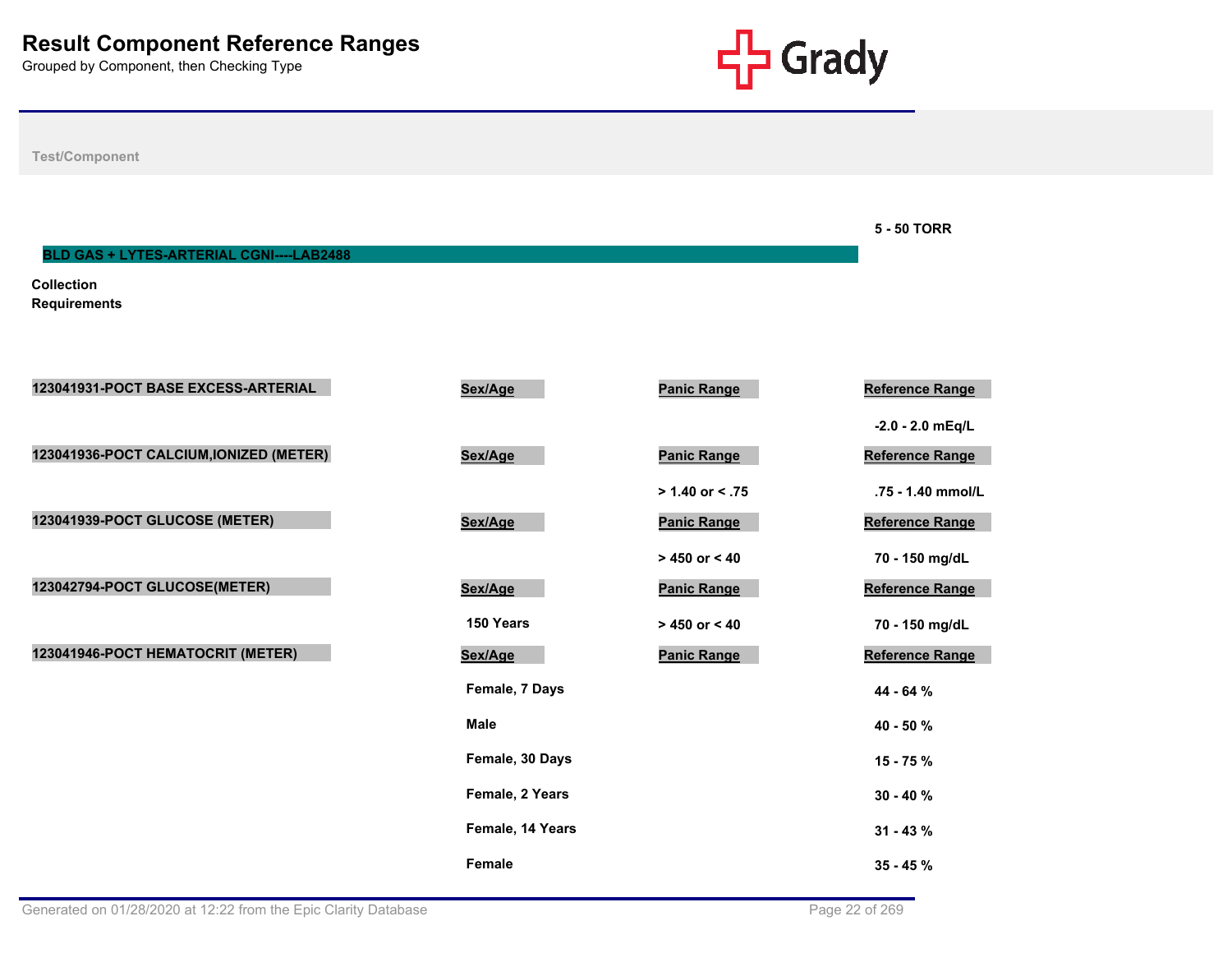

|                                        | Male, 7 Days     |                     | 44 - 64 %         |
|----------------------------------------|------------------|---------------------|-------------------|
|                                        | Male, 30 Days    |                     | 35 - 49 %         |
|                                        | Male, 2 Years    |                     | $30 - 40%$        |
|                                        | Male, 14 Years   |                     | $31 - 43 \%$      |
| 123041947-POCT HEMOGLOBIN (METER)      | Sex/Age          | <b>Panic Range</b>  | Reference Range   |
|                                        | Male, 7 Days     | > 24.1 or < 12.0    | 14.0 - 24.0 gm/dL |
|                                        | Female, 30 Days  | $> 24.1$ or < 12.0  | 5.1 - 25.5 gm/dL  |
|                                        | Female, 2 Years  | $> 24.1$ or $< 6.0$ | 10.0 - 15.0 gm/dL |
|                                        | Female, 18 Years | $> 24.1$ or $< 6.0$ | 11.0 - 16.0 gm/dL |
|                                        | Female           | $> 20.0$ or $< 5.0$ | 11.5 - 15.5 gm/dL |
|                                        | Male, 30 Days    | $> 24.1$ or < 12.0  | 12.0 - 20.0 gm/dL |
|                                        | Male, 2 Years    | $> 24.0$ or < 6.0   | 10.0 - 15.0 gm/dL |
|                                        | Male, 18 Years   | $> 24.1$ or < 6.0   | 11.0 - 16.0 gm/dL |
|                                        | <b>Male</b>      | $> 20.0$ or $< 5.0$ | 13.5 - 17.5 gm/dL |
|                                        | Female, 7 Days   | $> 24.1$ or < 12.0  | 5.1 - 24.0 gm/dL  |
| 123041951-POCT PCO2, TEMP CORRECTED-AI | Sex/Age          | <b>Panic Range</b>  | Reference Range   |
|                                        |                  |                     | 5 - 130 TORR      |
| 123041955-POCT PCO2-ARTERIAL           | Sex/Age          | <b>Panic Range</b>  | Reference Range   |
|                                        | Female, 6 Months |                     | 30 - 35 TORR      |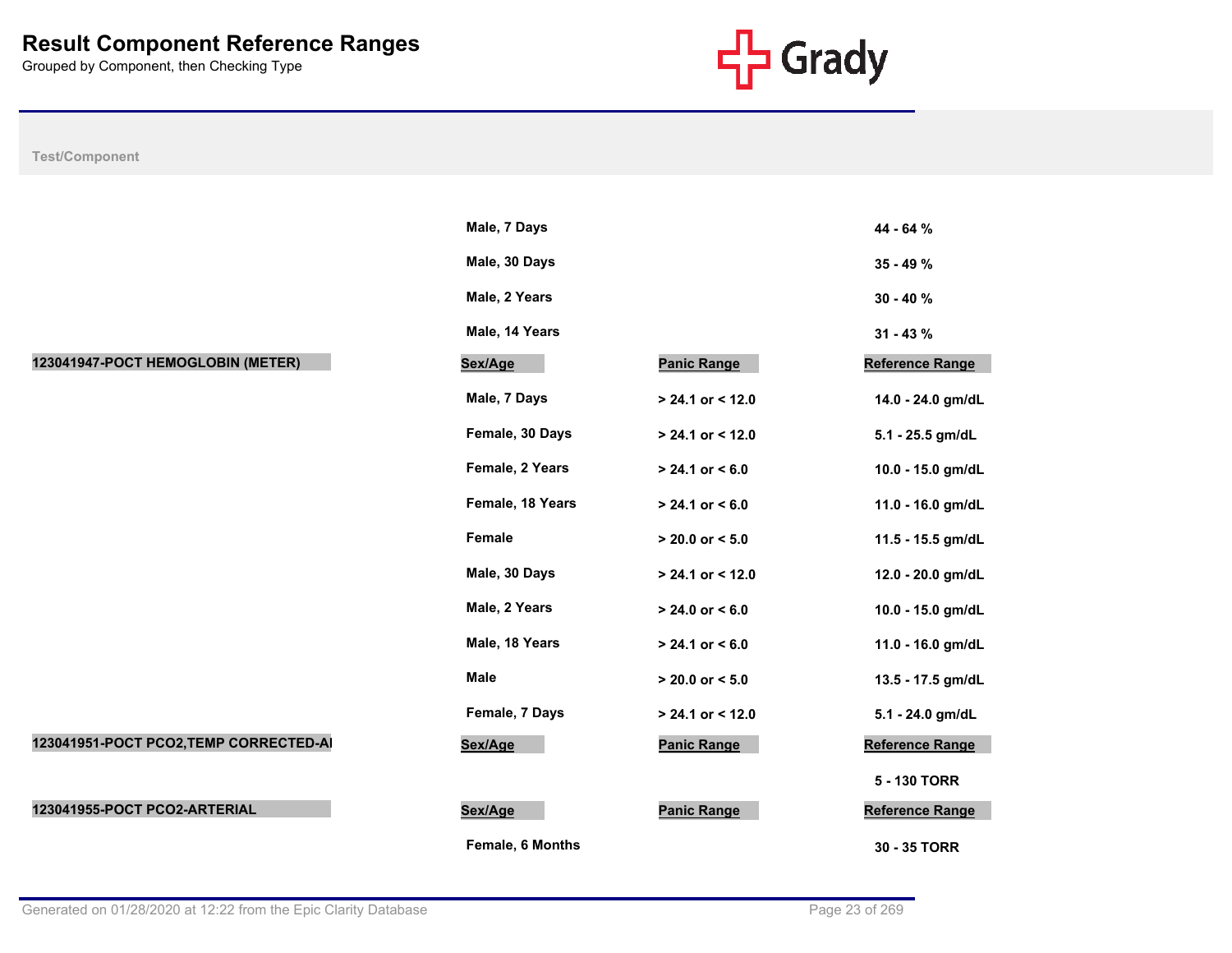

|                                        | <b>Female</b>    |                      | 40 - 45 TORR           |
|----------------------------------------|------------------|----------------------|------------------------|
|                                        | Male, 6 Months   |                      | 30 - 35 TORR           |
|                                        | <b>Male</b>      |                      | 35 - 45 TORR           |
| 123041959-POCT PH, TEMP CORRECTED-ART. | Sex/Age          | <b>Panic Range</b>   | Reference Range        |
|                                        |                  |                      | $6.50 - 8.20$          |
| 123041963-POCT PH-ARTERIAL             | Sex/Age          | <b>Panic Range</b>   | Reference Range        |
|                                        | Female, 181 Days | > 7.60 or < 7.00     | $7.30 - 7.40$          |
|                                        | Male, 181 Days   | $> 7.60$ or $< 7.00$ | $7.30 - 7.40$          |
|                                        | <b>Female</b>    | > 7.60 or < 7.00     | $7.40 - 7.45$          |
|                                        | <b>Male</b>      | $> 7.60$ or $< 7.00$ | $7.35 - 7.45$          |
| 123041967-POCT PO2, TEMP CORRECTED-ART | Sex/Age          | <b>Panic Range</b>   | <b>Reference Range</b> |
|                                        |                  |                      | 5 - 130 TORR           |
| 123041971-POCT PO2-ARTERIAL            | Sex/Age          | <b>Panic Range</b>   | Reference Range        |
|                                        | 181 Days         |                      | 60 - 90 TORR           |
|                                        |                  |                      | 80 - 110 TORR          |
| 123041975-POCT POTASSIUM (METER)       | Sex/Age          | <b>Panic Range</b>   | Reference Range        |
|                                        |                  | $> 6.0$ or $< 2.5$   | 2.5 - 6.0 mmol/L       |
| 123041976-POCT SO2 (METER)-ARTERIAL    | Sex/Age          | <b>Panic Range</b>   | Reference Range        |
|                                        |                  |                      | $0 - 100 %$            |
| 123041980-POCT SODIUM (METER)          | Sex/Age          | <b>Panic Range</b>   | Reference Range        |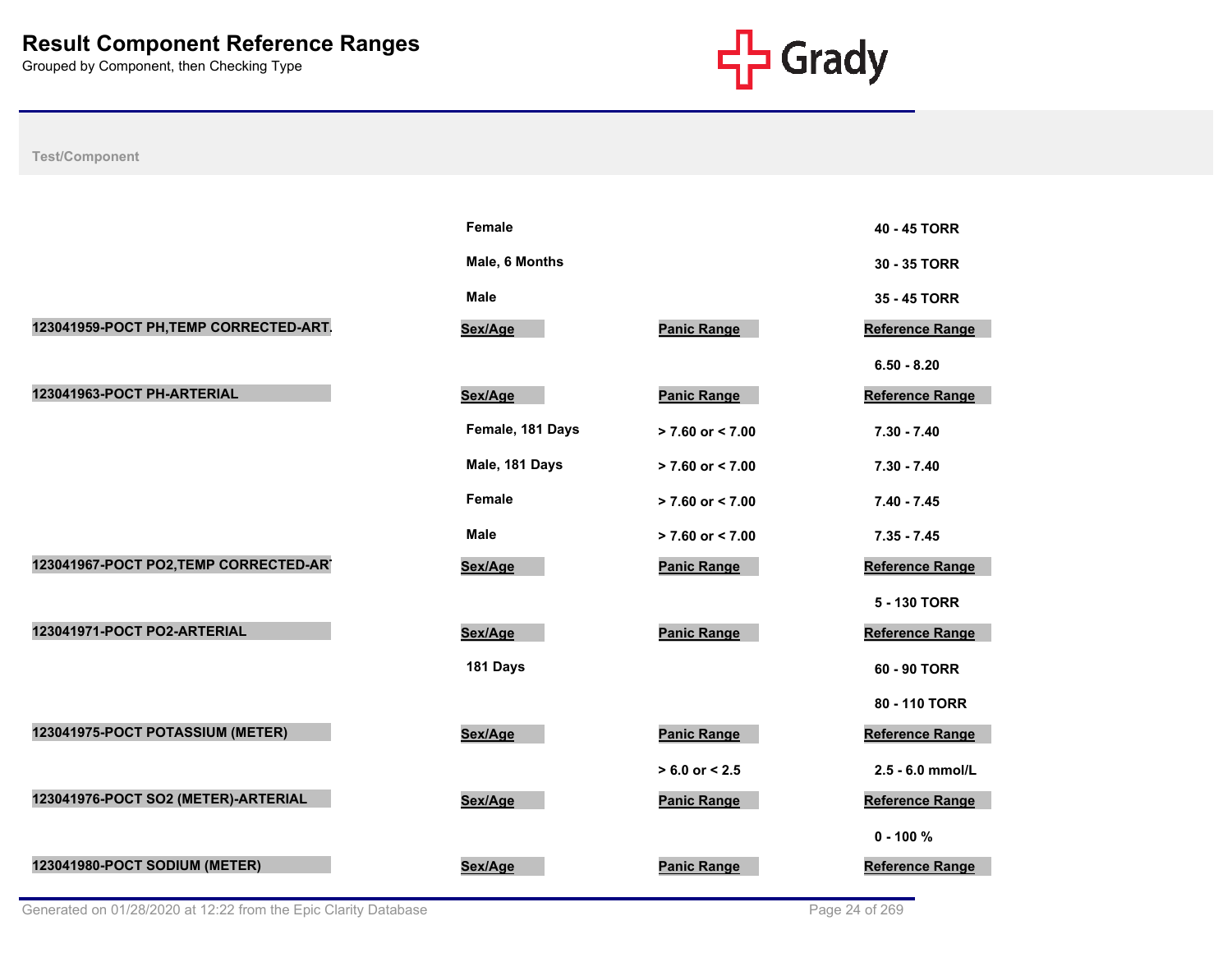

| <b>Test/Component</b>                    |                  |                                         |                                                    |
|------------------------------------------|------------------|-----------------------------------------|----------------------------------------------------|
| 123041984-POCT TCO2(METER)-ARTERIAL      | Sex/Age          | $> 160$ or < 125<br><b>Panic Range</b>  | 135 - 150 mmol/L<br>Reference Range<br>5 - 50 TORR |
| BLD GAS + LYTES-ARTERIAL CGOC----LAB2469 |                  |                                         |                                                    |
| <b>Collection</b><br><b>Requirements</b> |                  |                                         |                                                    |
| 123041931-POCT BASE EXCESS-ARTERIAL      | Sex/Age          | <b>Panic Range</b>                      | <b>Reference Range</b>                             |
|                                          |                  |                                         | $-2.0 - 2.0$ mEq/L                                 |
| 123041936-POCT CALCIUM, IONIZED (METER)  | Sex/Age          | <b>Panic Range</b>                      | Reference Range                                    |
| 123042794-POCT GLUCOSE(METER)            | Sex/Age          | $> 1.40$ or < .75<br><b>Panic Range</b> | .75 - 1.40 mmol/L<br>Reference Range               |
|                                          | 150 Years        | $> 450$ or $< 40$                       | 70 - 150 mg/dL                                     |
| 123041946-POCT HEMATOCRIT (METER)        | Sex/Age          | <b>Panic Range</b>                      | <b>Reference Range</b>                             |
|                                          | Female, 7 Days   |                                         | 44 - 64 %                                          |
|                                          | <b>Male</b>      |                                         | 40 - 50 %                                          |
|                                          | Female, 30 Days  |                                         | 35 - 49 %                                          |
|                                          | Female, 2 Years  |                                         | $30 - 40 \%$                                       |
|                                          | Female, 14 Years |                                         | $31 - 43 \%$                                       |
|                                          | Female           |                                         | $35 - 45 \%$                                       |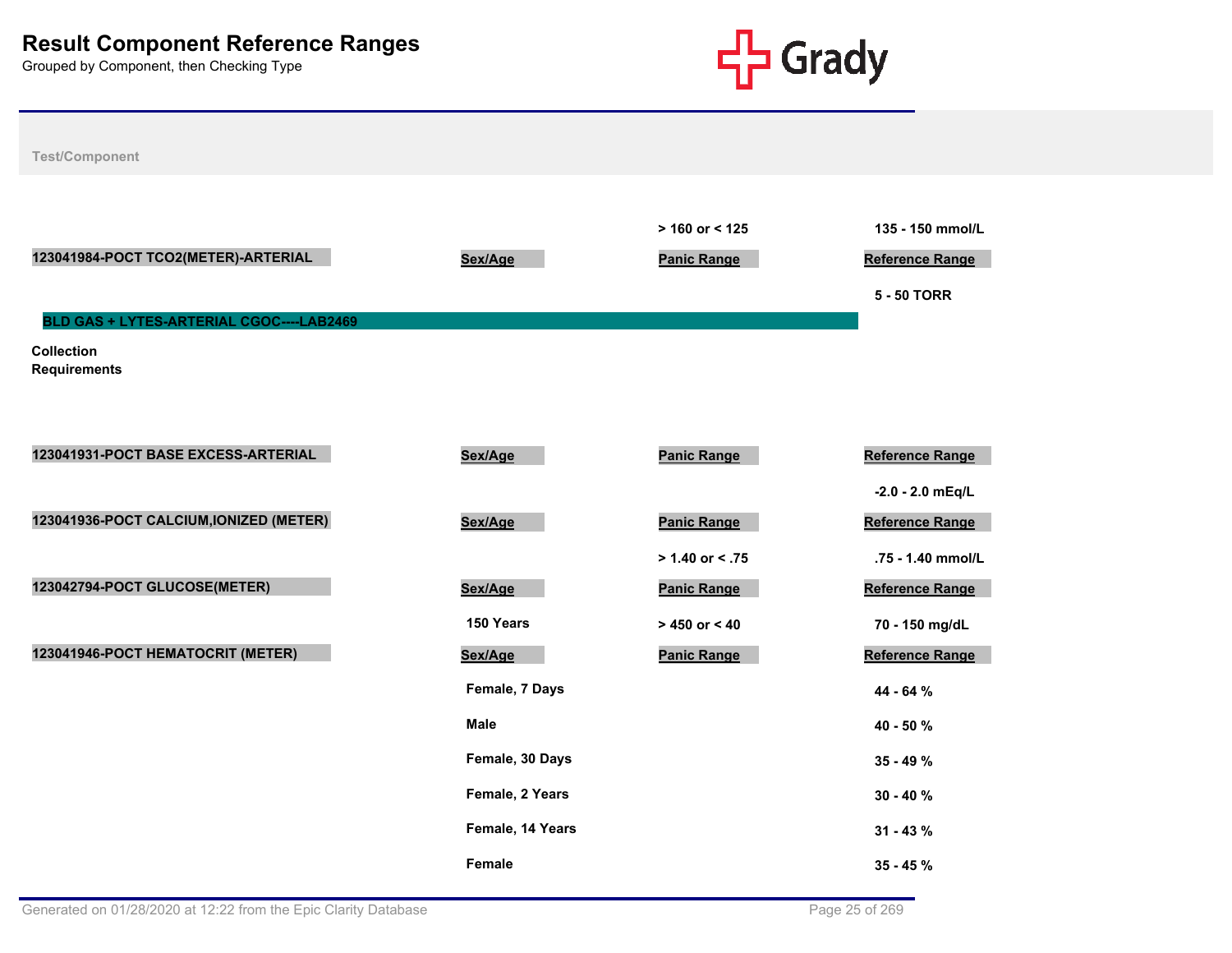

|                                   | Male, 7 Days     |                     | 44 - 64 %              |
|-----------------------------------|------------------|---------------------|------------------------|
|                                   | Male, 30 Days    |                     | $35 - 49 \%$           |
|                                   | Male, 2 Years    |                     | $30 - 40%$             |
|                                   | Male, 14 Years   |                     | $31 - 43 \%$           |
| 123041947-POCT HEMOGLOBIN (METER) | Sex/Age          | <b>Panic Range</b>  | <b>Reference Range</b> |
|                                   | Male, 7 Days     | $> 24.1$ or < 12.0  | 14.0 - 24.0 gm/dL      |
|                                   | Female, 30 Days  | $> 24.1$ or < 12.0  | 12.0 - 20.0 gm/dL      |
|                                   | Female, 2 Years  | $> 24.1$ or < 6.0   | 10.0 - 15.0 gm/dL      |
|                                   | Female, 18 Years | $> 24.1$ or < 6.0   | 11.0 - 16.0 gm/dL      |
|                                   | Female           | $> 20.0$ or $< 5.0$ | 11.5 - 15.5 gm/dL      |
|                                   | Male, 30 Days    | $> 24.1$ or < 12.0  | 12.0 - 20.0 gm/dL      |
|                                   | Male, 2 Years    | $> 24.0$ or < 6.0   | 10.0 - 15.0 gm/dL      |
|                                   | Male, 18 Years   | $> 24.1$ or < 6.0   | 11.0 - 16.0 gm/dL      |
|                                   | <b>Male</b>      | $> 20.0$ or $< 5.0$ | 13.5 - 17.5 gm/dL      |
|                                   | Female, 7 Days   | $> 24.1$ or < 12.0  | 5.1 - 24.0 gm/dL       |
| 123041955-POCT PCO2-ARTERIAL      | Sex/Age          | <b>Panic Range</b>  | Reference Range        |
|                                   | Female, 6 Months |                     | 5 - 130 TORR           |
|                                   | Female           |                     | 40 - 45 TORR           |
|                                   | Male, 6 Months   |                     | 30 - 35 TORR           |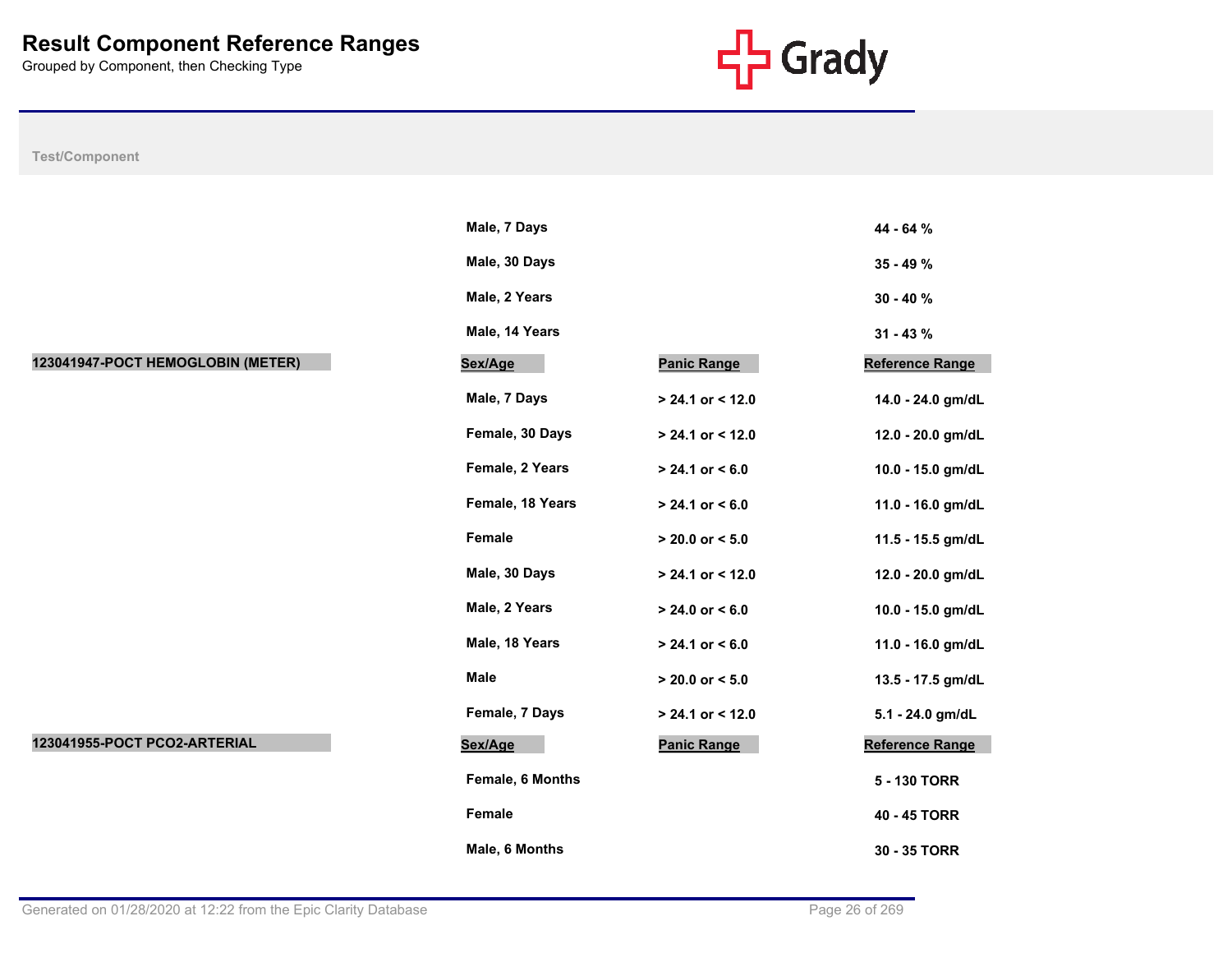

|                                     | <b>Male</b>      |                      | 35 - 45 TORR           |
|-------------------------------------|------------------|----------------------|------------------------|
| 123041963-POCT PH-ARTERIAL          | Sex/Age          | <b>Panic Range</b>   | Reference Range        |
|                                     | Female, 181 Days | $> 7.60$ or $< 7.00$ | $7.30 - 7.40$          |
|                                     | Male, 181 Days   | $> 7.60$ or $< 7.00$ | $7.30 - 7.40$          |
|                                     | Female           | $> 7.60$ or $< 7.00$ | $7.40 - 7.45$          |
|                                     | <b>Male</b>      | $> 7.60$ or $< 7.00$ | $7.35 - 7.45$          |
| 123041971-POCT PO2-ARTERIAL         | Sex/Age          | <b>Panic Range</b>   | <b>Reference Range</b> |
|                                     | 181 Days         |                      | 60 - 90 TORR           |
|                                     |                  |                      | 80 - 110 TORR          |
| 123041975-POCT POTASSIUM (METER)    | Sex/Age          | <b>Panic Range</b>   | <b>Reference Range</b> |
|                                     |                  | $> 6.0$ or $< 2.5$   | 2.5 - 6.0 mmol/L       |
| 123041976-POCT SO2 (METER)-ARTERIAL | Sex/Age          | <b>Panic Range</b>   | <b>Reference Range</b> |
|                                     |                  |                      | $0 - 100 \%$           |
| 123041980-POCT SODIUM (METER)       | Sex/Age          | <b>Panic Range</b>   | <b>Reference Range</b> |
|                                     |                  | $> 160$ or < 125     | 135 - 150 mmol/L       |
| 123041984-POCT TCO2(METER)-ARTERIAL | Sex/Age          | <b>Panic Range</b>   | <b>Reference Range</b> |
|                                     |                  |                      | 22 - 32 TORR           |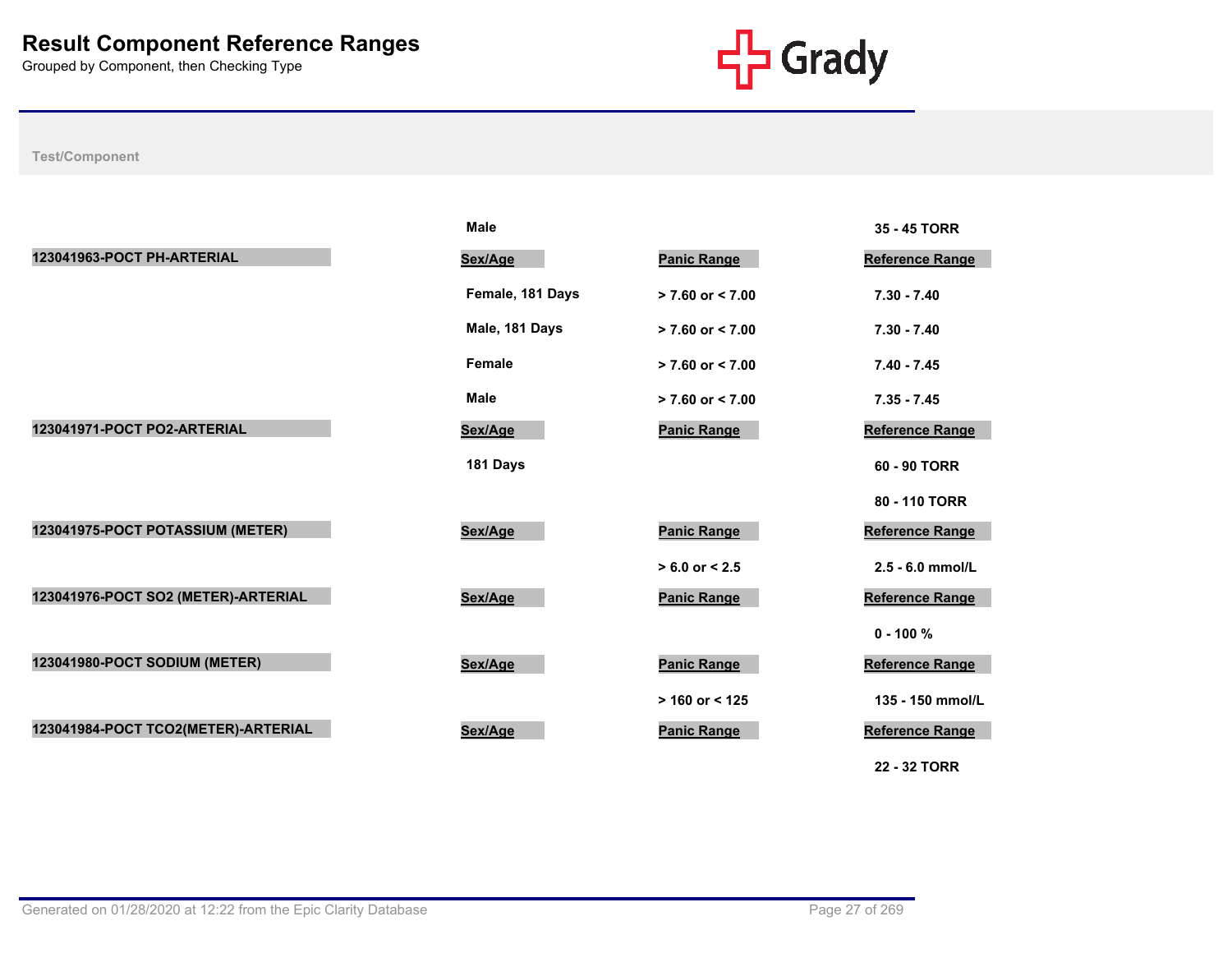

**Test/Component**

#### **BLD GAS + LYTES-ARTERIAL ECCH----LAB2485**

**Collection Requirements**

| 123041930-POCT ANION GAP (METER)    | Sex/Age          | <b>Panic Range</b> | Reference Range        |
|-------------------------------------|------------------|--------------------|------------------------|
|                                     |                  |                    |                        |
|                                     |                  |                    | $8 - 20$               |
| 123041931-POCT BASE EXCESS-ARTERIAL | Sex/Age          | <b>Panic Range</b> | Reference Range        |
|                                     |                  |                    | $-2.0 - 2.0$ mEq/L     |
| 123041937-POCT CHLORIDE (METER)     | Sex/Age          | <b>Panic Range</b> | <b>Reference Range</b> |
|                                     |                  |                    | 95 - 110 mEq/L         |
| 123041939-POCT GLUCOSE (METER)      | Sex/Age          | <b>Panic Range</b> | Reference Range        |
|                                     |                  | $> 450$ or $< 40$  | 10 - 600 mg/dL         |
| 123042794-POCT GLUCOSE(METER)       | Sex/Age          | <b>Panic Range</b> | Reference Range        |
|                                     | 150 Years        | $> 450$ or < 40    | 70 - 150 mg/dL         |
| 123041946-POCT HEMATOCRIT (METER)   | Sex/Age          | <b>Panic Range</b> | <b>Reference Range</b> |
|                                     | Female, 7 Days   |                    | 44 - 64 %              |
|                                     | <b>Male</b>      |                    | 40 - 50 %              |
|                                     | Female, 30 Days  |                    | $35 - 49 \%$           |
|                                     | Female, 2 Years  |                    | $30 - 40 \%$           |
|                                     | Female, 14 Years |                    | $31 - 43 \%$           |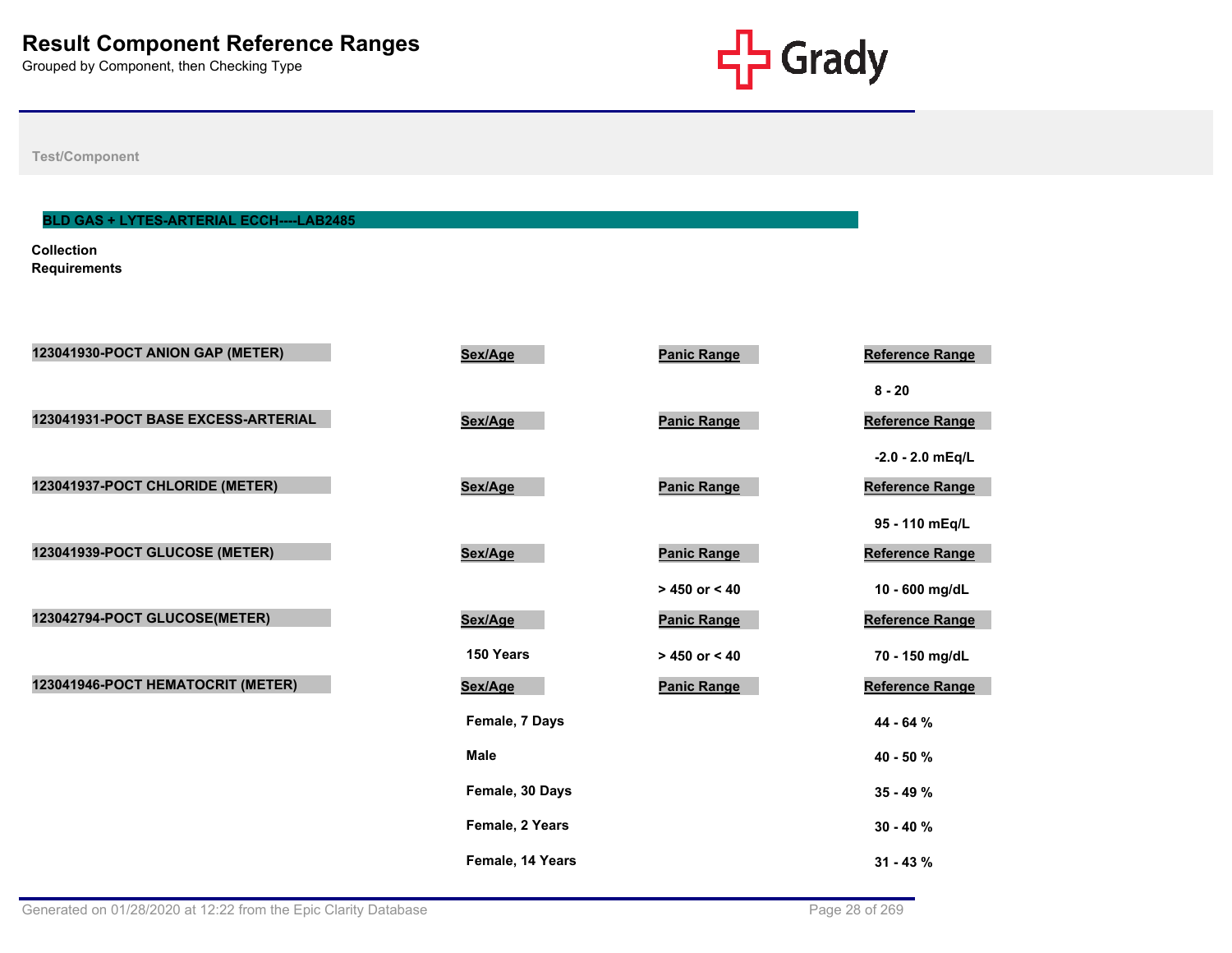

|                                   | Female           |                     | $35 - 45%$             |
|-----------------------------------|------------------|---------------------|------------------------|
|                                   | Male, 7 Days     |                     | 44 - 64 %              |
|                                   | Male, 30 Days    |                     | $35 - 49 \%$           |
|                                   | Male, 2 Years    |                     | $30 - 40 \%$           |
|                                   | Male, 14 Years   |                     | $31 - 43 \%$           |
| 123041947-POCT HEMOGLOBIN (METER) | Sex/Age          | <b>Panic Range</b>  | <b>Reference Range</b> |
|                                   | Male, 7 Days     | > 24.1 or < 12.0    | 14.0 - 24.0 gm/dL      |
|                                   | Female, 30 Days  | > 24.1 or < 12.0    | 12.0 - 20.0 gm/dL      |
|                                   | Female, 2 Years  | $> 24.1$ or $< 6.0$ | 10.0 - 15.0 gm/dL      |
|                                   | Female, 18 Years | $> 24.1$ or $< 6.0$ | 11.0 - 16.0 gm/dL      |
|                                   | Female           | $> 20.0$ or $< 5.0$ | 11.5 - 15.5 gm/dL      |
|                                   | Male, 30 Days    | $> 24.1$ or < 12.0  | 12.0 - 20.0 gm/dL      |
|                                   | Male, 2 Years    | $> 24.0$ or $< 6.0$ | 10.0 - 15.0 gm/dL      |
|                                   | Male, 18 Years   | $> 24.1$ or $< 6.0$ | 11.0 - 16.0 gm/dL      |
|                                   | Male             | $> 20.0$ or $< 5.0$ | 13.5 - 17.5 gm/dL      |
|                                   | Female, 7 Days   | > 24.1 or < 12.0    | 5.1 - 24.0 gm/dL       |
| 123041955-POCT PCO2-ARTERIAL      | Sex/Age          | <b>Panic Range</b>  | <b>Reference Range</b> |
|                                   | Female, 6 Months |                     | 30 - 35 TORR           |
|                                   | Female           |                     | 40 - 45 TORR           |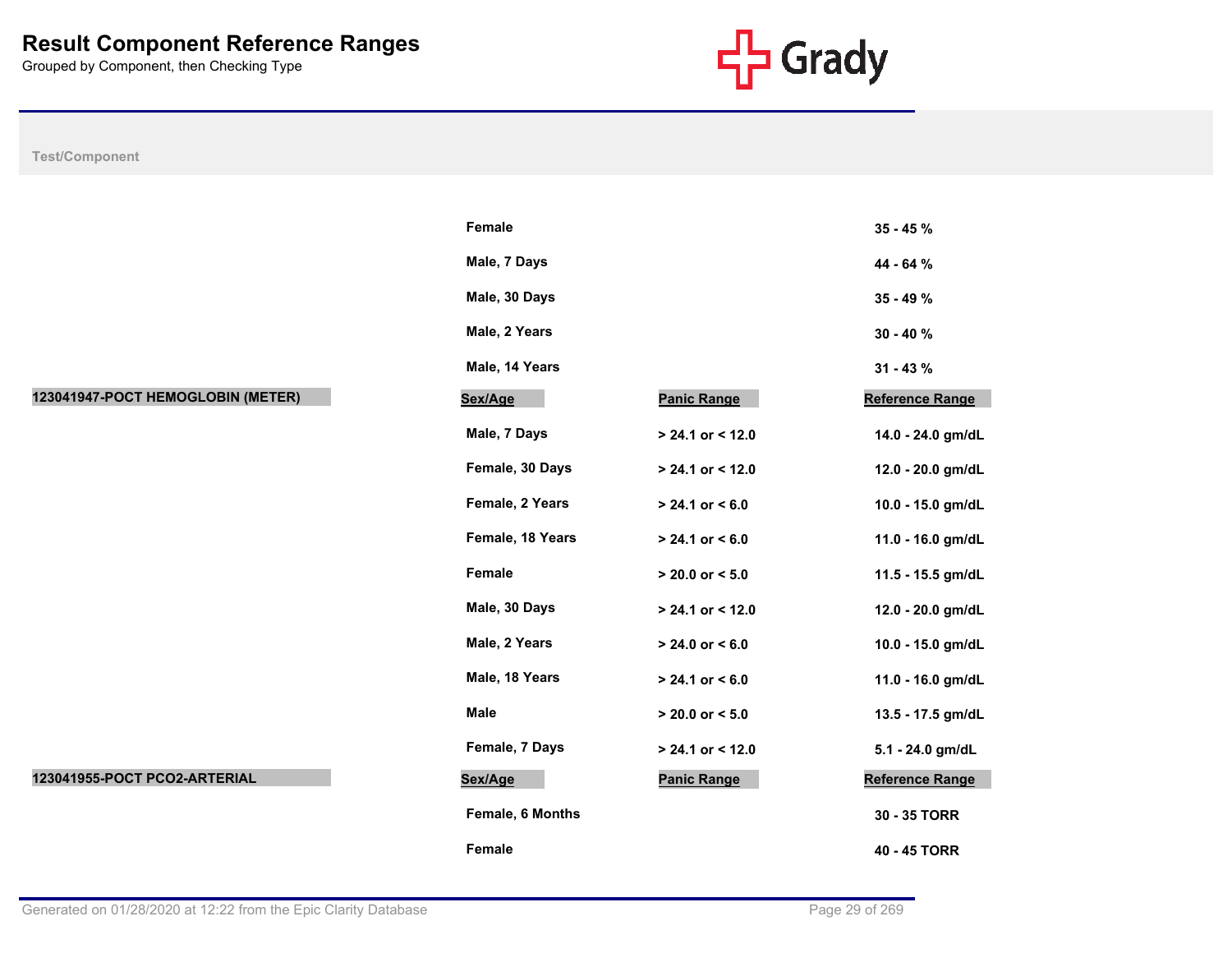

|                                          | Male, 6 Months   |                      | 30 - 35 TORR           |
|------------------------------------------|------------------|----------------------|------------------------|
|                                          | <b>Male</b>      |                      | 35 - 45 TORR           |
| 123041963-POCT PH-ARTERIAL               | Sex/Age          | <b>Panic Range</b>   | <b>Reference Range</b> |
|                                          | Female, 181 Days | $> 7.60$ or $< 7.00$ | $7.00 - 7.60$          |
|                                          | Male, 181 Days   | $> 7.60$ or $< 7.00$ | $7.00 - 7.60$          |
|                                          | Female           | $> 7.60$ or $< 7.00$ | $7.40 - 7.45$          |
|                                          | <b>Male</b>      | $> 7.60$ or $< 7.00$ | $7.35 - 7.45$          |
| 123041975-POCT POTASSIUM (METER)         | Sex/Age          | <b>Panic Range</b>   | <b>Reference Range</b> |
|                                          |                  | $> 6.0$ or $< 2.5$   | 3.4 - 4.5 mmol/L       |
| 123041980-POCT SODIUM (METER)            | Sex/Age          | <b>Panic Range</b>   | <b>Reference Range</b> |
|                                          |                  | $> 160$ or < 125     | 135 - 150 mmol/L       |
| 123041984-POCT TCO2(METER)-ARTERIAL      | Sex/Age          | <b>Panic Range</b>   | <b>Reference Range</b> |
|                                          |                  |                      | <b>5 - 50 TORR</b>     |
| 123041985-POCT UREA NITROGEN (METER)     | Sex/Age          | <b>Panic Range</b>   | Reference Range        |
|                                          |                  | > 150                | 8 - 22 mg/dL           |
| BLD GAS + LYTES-ARTERIAL EGCL----LAB2475 |                  |                      |                        |
| <b>Collection</b><br><b>Requirements</b> |                  |                      |                        |
|                                          |                  |                      |                        |
| 123041931-POCT BASE EXCESS-ARTERIAL      | Sex/Age          | <b>Panic Range</b>   | <b>Reference Range</b> |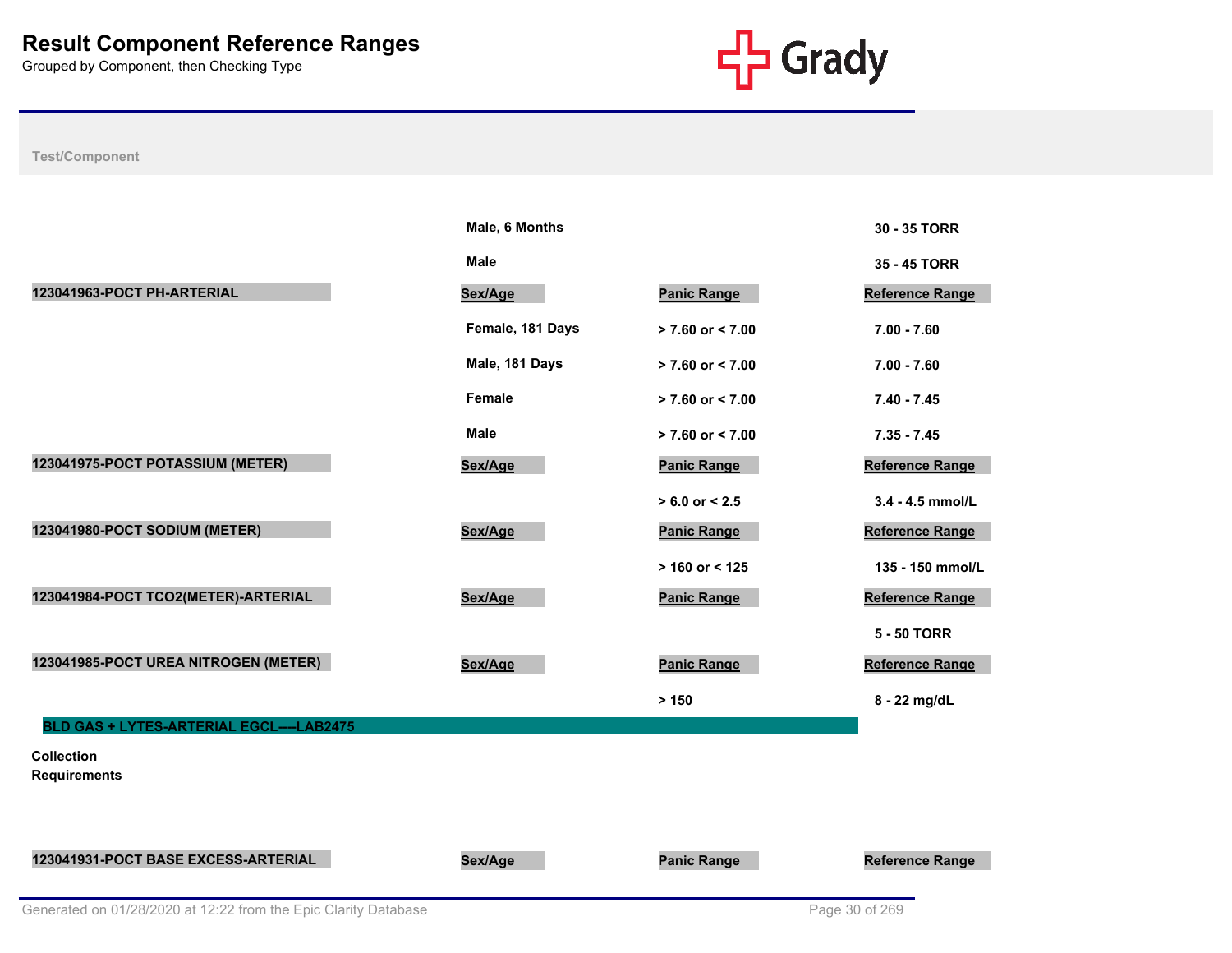

**-2.0 - 2.0 mEq/L**

| 123041946-POCT HEMATOCRIT (METER) | Sex/Age          | <b>Panic Range</b>  | Reference Range   |
|-----------------------------------|------------------|---------------------|-------------------|
|                                   | Female, 7 Days   |                     | 44 - 64 %         |
|                                   | <b>Male</b>      |                     | 40 - 50 %         |
|                                   | Female, 30 Days  |                     | 35 - 49 %         |
|                                   | Female, 2 Years  |                     | $30 - 40 \%$      |
|                                   | Female, 14 Years |                     | $31 - 43 \%$      |
|                                   | Female           |                     | $35 - 45 \%$      |
|                                   | Male, 7 Days     |                     | 44 - 64 %         |
|                                   | Male, 30 Days    |                     | 35 - 49 %         |
|                                   | Male, 2 Years    |                     | $30 - 40 \%$      |
|                                   | Male, 14 Years   |                     | $31 - 43 \%$      |
| 123041947-POCT HEMOGLOBIN (METER) | Sex/Age          | <b>Panic Range</b>  | Reference Range   |
|                                   | Male, 7 Days     | > 24.1 or < 12.0    | 14.0 - 24.0 gm/dL |
|                                   | Female, 30 Days  | $> 24.1$ or < 12.0  | 12.0 - 24.1 gm/dL |
|                                   | Female, 2 Years  | $> 24.1$ or $< 6.0$ | 10.0 - 15.0 gm/dL |
|                                   | Female, 18 Years | $> 24.1$ or $< 6.0$ | 11.0 - 16.0 gm/dL |
|                                   | Female           | $> 20.0$ or $< 5.0$ | 11.5 - 15.5 gm/dL |
|                                   | Male, 30 Days    | > 24.1 or < 12.0    | 12.0 - 20.0 gm/dL |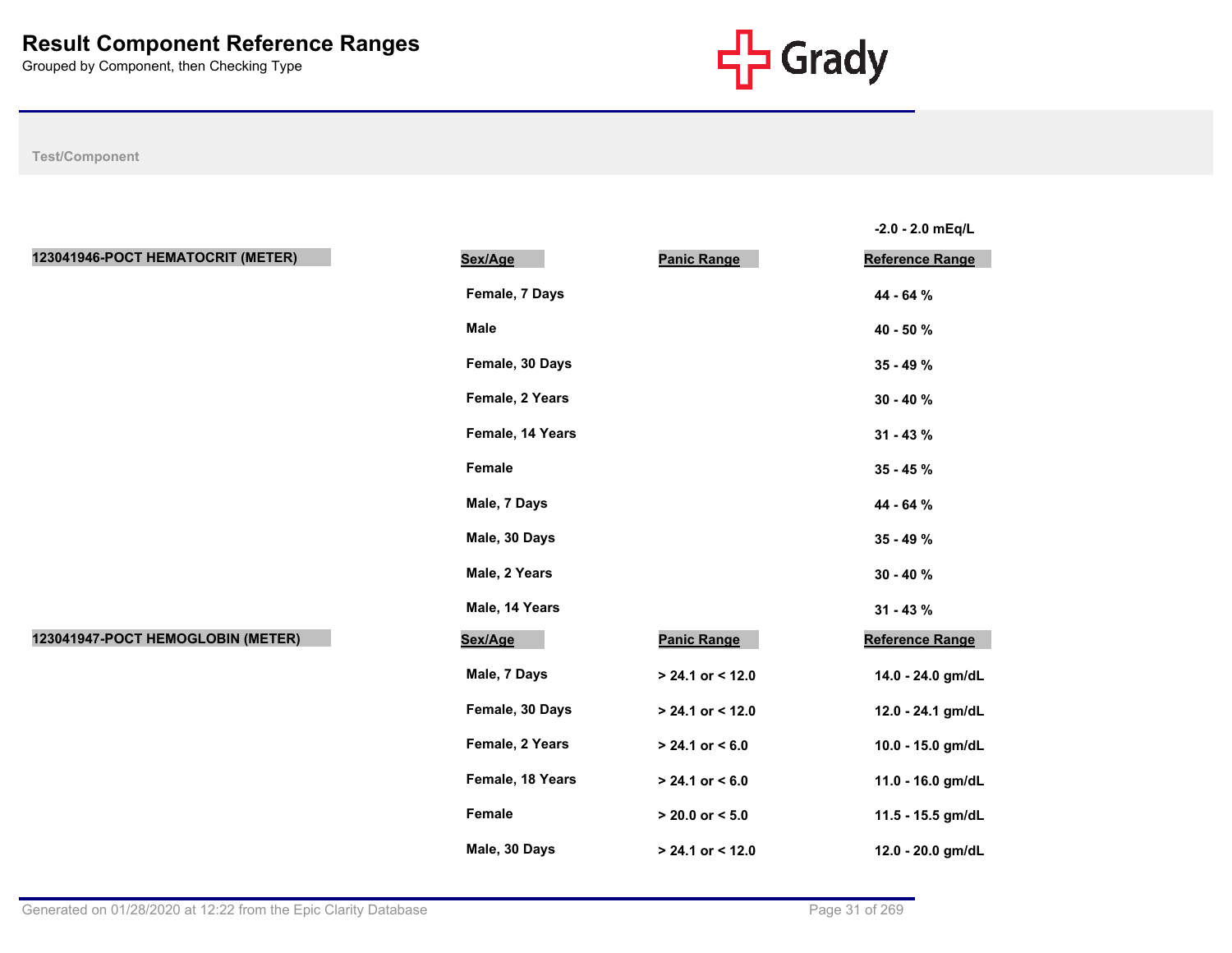

|                                     | Male, 2 Years    | $> 24.0$ or $< 6.0$  | 10.0 - 15.0 gm/dL      |
|-------------------------------------|------------------|----------------------|------------------------|
|                                     | Male, 18 Years   | $> 24.1$ or $< 6.0$  | 11.0 - 16.0 gm/dL      |
|                                     | <b>Male</b>      | $> 20.0$ or $< 5.0$  | 13.5 - 17.5 gm/dL      |
|                                     | Female, 7 Days   | $> 24.1$ or < 12.0   | 5.1 - 24.0 gm/dL       |
| 123041955-POCT PCO2-ARTERIAL        | Sex/Age          | <b>Panic Range</b>   | <b>Reference Range</b> |
|                                     | Female, 6 Months |                      | 30 - 35 TORR           |
|                                     | <b>Female</b>    |                      | 40 - 45 TORR           |
|                                     | Male, 6 Months   |                      | 30 - 35 TORR           |
|                                     | <b>Male</b>      |                      | 35 - 45 TORR           |
| 123041963-POCT PH-ARTERIAL          | Sex/Age          | <b>Panic Range</b>   | <b>Reference Range</b> |
|                                     | Female, 181 Days | > 7.60 or < 7.00     | $7.30 - 7.40$          |
|                                     | Male, 181 Days   | $> 7.60$ or $< 7.00$ | $7.30 - 7.40$          |
|                                     | Female           | $> 7.60$ or $< 7.00$ | $7.40 - 7.45$          |
|                                     | <b>Male</b>      | $> 7.60$ or $< 7.00$ | $7.35 - 7.45$          |
| 123041971-POCT PO2-ARTERIAL         | Sex/Age          | <b>Panic Range</b>   | <b>Reference Range</b> |
|                                     | 181 Days         |                      | 60 - 90 TORR           |
|                                     |                  |                      | 80 - 110 TORR          |
| 123041975-POCT POTASSIUM (METER)    | Sex/Age          | <b>Panic Range</b>   | <b>Reference Range</b> |
|                                     |                  | $> 6.0$ or $< 2.5$   | 3.4 - 4.5 mmol/L       |
| 123041976-POCT SO2 (METER)-ARTERIAL | Sex/Age          | <b>Panic Range</b>   | Reference Range        |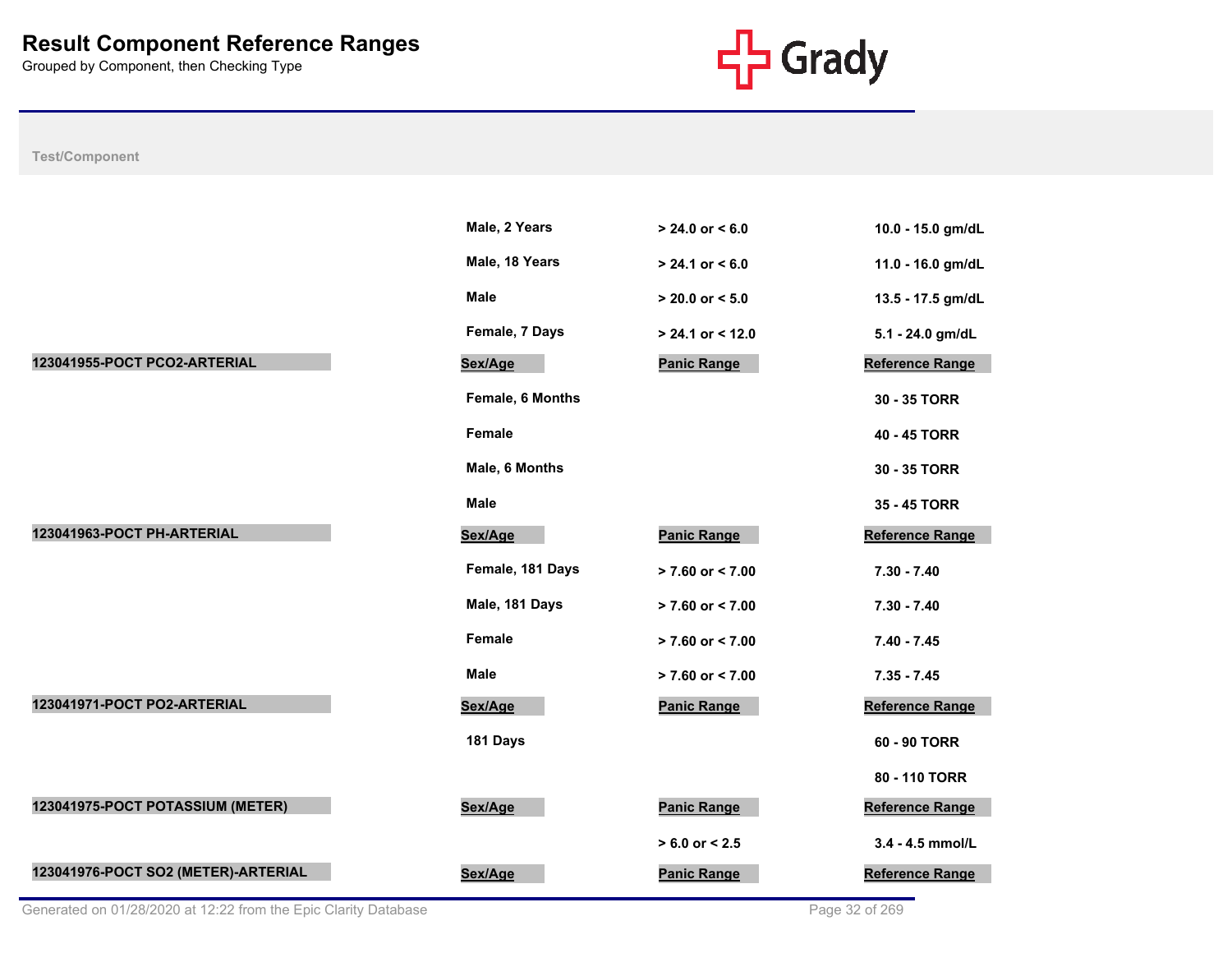

|                                          |                  |                    | $0 - 100 \%$           |
|------------------------------------------|------------------|--------------------|------------------------|
| 123041980-POCT SODIUM (METER)            | Sex/Age          | <b>Panic Range</b> | <b>Reference Range</b> |
|                                          |                  | > 160 or < 125     | 100 - 180 mmol/L       |
| 123041984-POCT TCO2(METER)-ARTERIAL      | Sex/Age          | <b>Panic Range</b> | <b>Reference Range</b> |
|                                          |                  |                    | <b>5 - 50 TORR</b>     |
| BLD GAS + LYTES-ARTERIAL G3NI----LAB2466 |                  |                    |                        |
| <b>Collection</b><br><b>Requirements</b> |                  |                    |                        |
| 123041931-POCT BASE EXCESS-ARTERIAL      | Sex/Age          | <b>Panic Range</b> | <b>Reference Range</b> |
|                                          |                  |                    | $-2.0 - 2.0$ mEq/L     |
| 123041951-POCT PCO2, TEMP CORRECTED-AI   | Sex/Age          | <b>Panic Range</b> | <b>Reference Range</b> |
|                                          |                  |                    | 5 - 130 TORR           |
| 123041955-POCT PCO2-ARTERIAL             | Sex/Age          | <b>Panic Range</b> | Reference Range        |
|                                          | Female, 6 Months |                    | 30 - 35 TORR           |
|                                          | Female           |                    | 40 - 45 TORR           |
|                                          | Male, 6 Months   |                    | 30 - 35 TORR           |
|                                          | <b>Male</b>      |                    | 35 - 45 TORR           |
| 123041959-POCT PH, TEMP CORRECTED-ART.   | Sex/Age          | <b>Panic Range</b> | <b>Reference Range</b> |
|                                          |                  |                    | $6.50 - 8.20$          |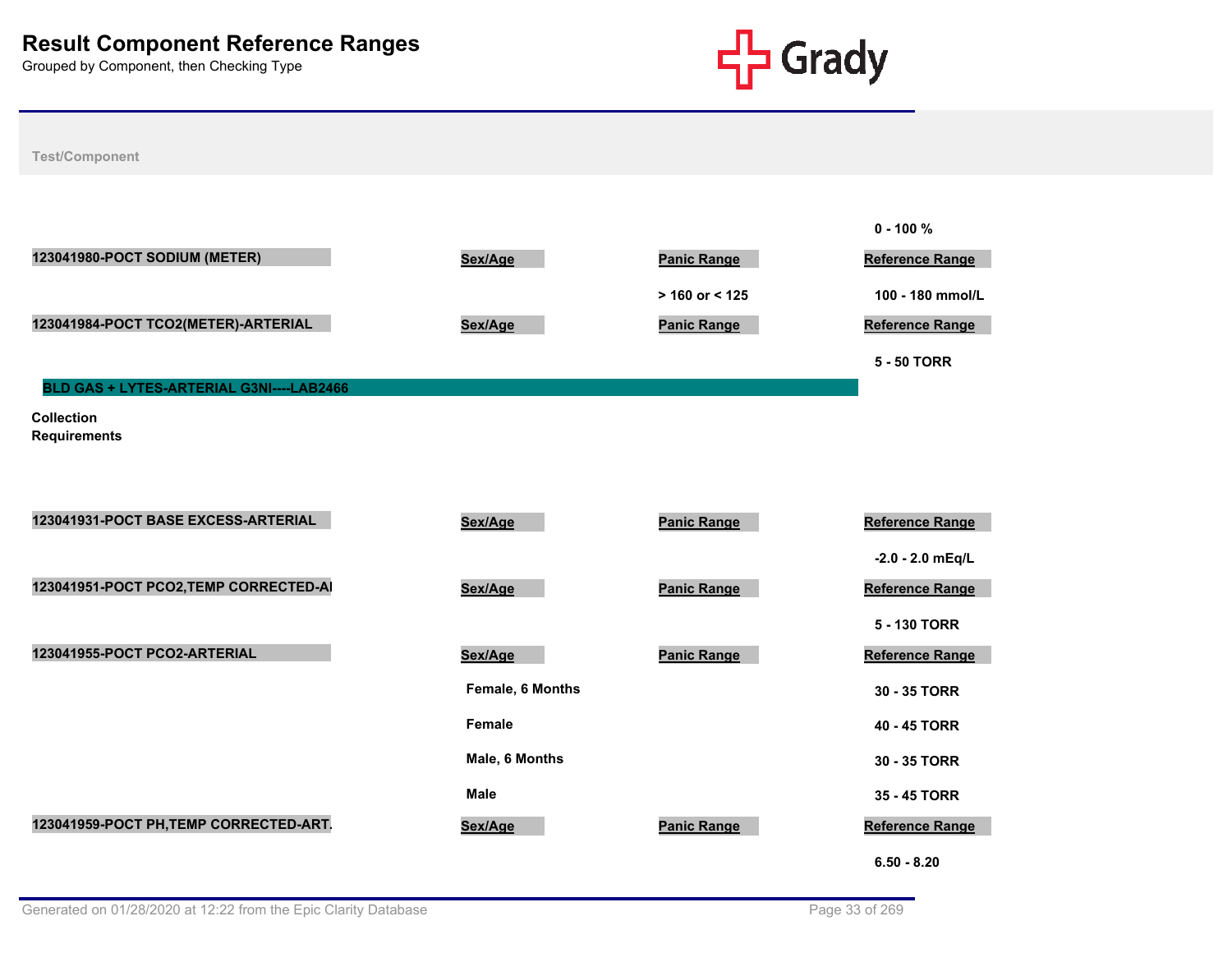

| 123041963-POCT PH-ARTERIAL               | Sex/Age          | <b>Panic Range</b>   | <b>Reference Range</b> |
|------------------------------------------|------------------|----------------------|------------------------|
|                                          | Female, 181 Days | $> 7.60$ or < 7.00   | $7.30 - 7.40$          |
|                                          | Male, 181 Days   | $> 7.60$ or $< 7.00$ | $7.30 - 7.40$          |
|                                          | Female           | $> 7.60$ or < 7.00   | $7.40 - 7.45$          |
|                                          | <b>Male</b>      | $> 7.60$ or < 7.00   | $6.50 - 8.20$          |
| 123041967-POCT PO2, TEMP CORRECTED-AR'   | Sex/Age          | <b>Panic Range</b>   | Reference Range        |
|                                          |                  |                      | 5 - 130 TORR           |
| 123041971-POCT PO2-ARTERIAL              | Sex/Age          | <b>Panic Range</b>   | <b>Reference Range</b> |
|                                          | 181 Days         |                      | 60 - 90 TORR           |
|                                          |                  |                      | 80 - 110 TORR          |
| 123041976-POCT SO2 (METER)-ARTERIAL      | Sex/Age          | <b>Panic Range</b>   | Reference Range        |
|                                          |                  |                      | $0 - 100 %$            |
| 123041984-POCT TCO2(METER)-ARTERIAL      | Sex/Age          | <b>Panic Range</b>   | Reference Range        |
|                                          |                  |                      | <b>5 - 50 TORR</b>     |
| BLD GAS + LYTES-MICRO CGNI----LAB2489    |                  |                      |                        |
| <b>Collection</b><br><b>Requirements</b> |                  |                      |                        |
|                                          |                  |                      |                        |
|                                          |                  |                      |                        |
| 123041933-POCT BASE EXCESS-MICRO         | Sex/Age          | <b>Panic Range</b>   | <b>Reference Range</b> |
|                                          |                  |                      | $-2.0 - 2.0$ mEq/L     |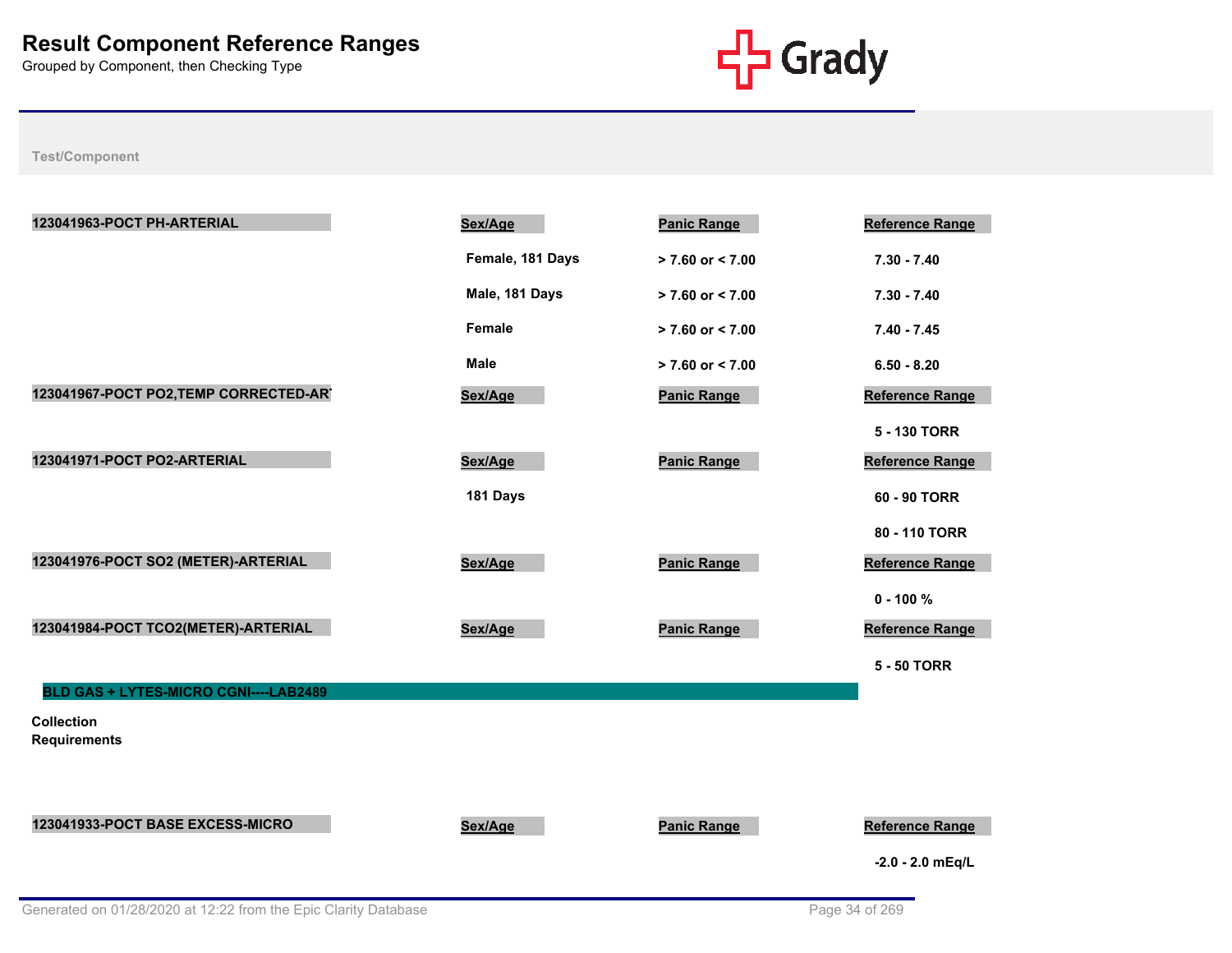

| 123041936-POCT CALCIUM, IONIZED (METER) | Sex/Age          | <b>Panic Range</b> | <b>Reference Range</b> |
|-----------------------------------------|------------------|--------------------|------------------------|
|                                         |                  | $> 1.40$ or < .75  | .90 - 1.20 mmol/L      |
| 123041939-POCT GLUCOSE (METER)          | Sex/Age          | <b>Panic Range</b> | Reference Range        |
|                                         |                  | $> 450$ or < 40    | 70 - 150 mg/dL         |
| 123042794-POCT GLUCOSE(METER)           | Sex/Age          | <b>Panic Range</b> | Reference Range        |
|                                         | 150 Years        | $> 450$ or $< 40$  | 40 - 450 mg/dL         |
| 123041944-POCT HCO3 (METER)-MICRO       | Sex/Age          | <b>Panic Range</b> | <b>Reference Range</b> |
|                                         |                  |                    | 1 - 85 TORR            |
| 123041946-POCT HEMATOCRIT (METER)       | Sex/Age          | <b>Panic Range</b> | <b>Reference Range</b> |
|                                         | Female, 7 Days   |                    | 44 - 64 %              |
|                                         | <b>Male</b>      |                    | 40 - 50 %              |
|                                         | Female, 30 Days  |                    | $35 - 49 \%$           |
|                                         | Female, 2 Years  |                    | $30 - 40 \%$           |
|                                         | Female, 14 Years |                    | $31 - 43 \%$           |
|                                         | Female           |                    | 35 - 45 %              |
|                                         | Male, 7 Days     |                    | 44 - 64 %              |
|                                         | Male, 30 Days    |                    | 35 - 49 %              |
|                                         | Male, 2 Years    |                    | $30 - 40%$             |
|                                         | Male, 14 Years   |                    | $31 - 43%$             |
| 123041947-POCT HEMOGLOBIN (METER)       | Sex/Age          | <b>Panic Range</b> | Reference Range        |
|                                         |                  |                    |                        |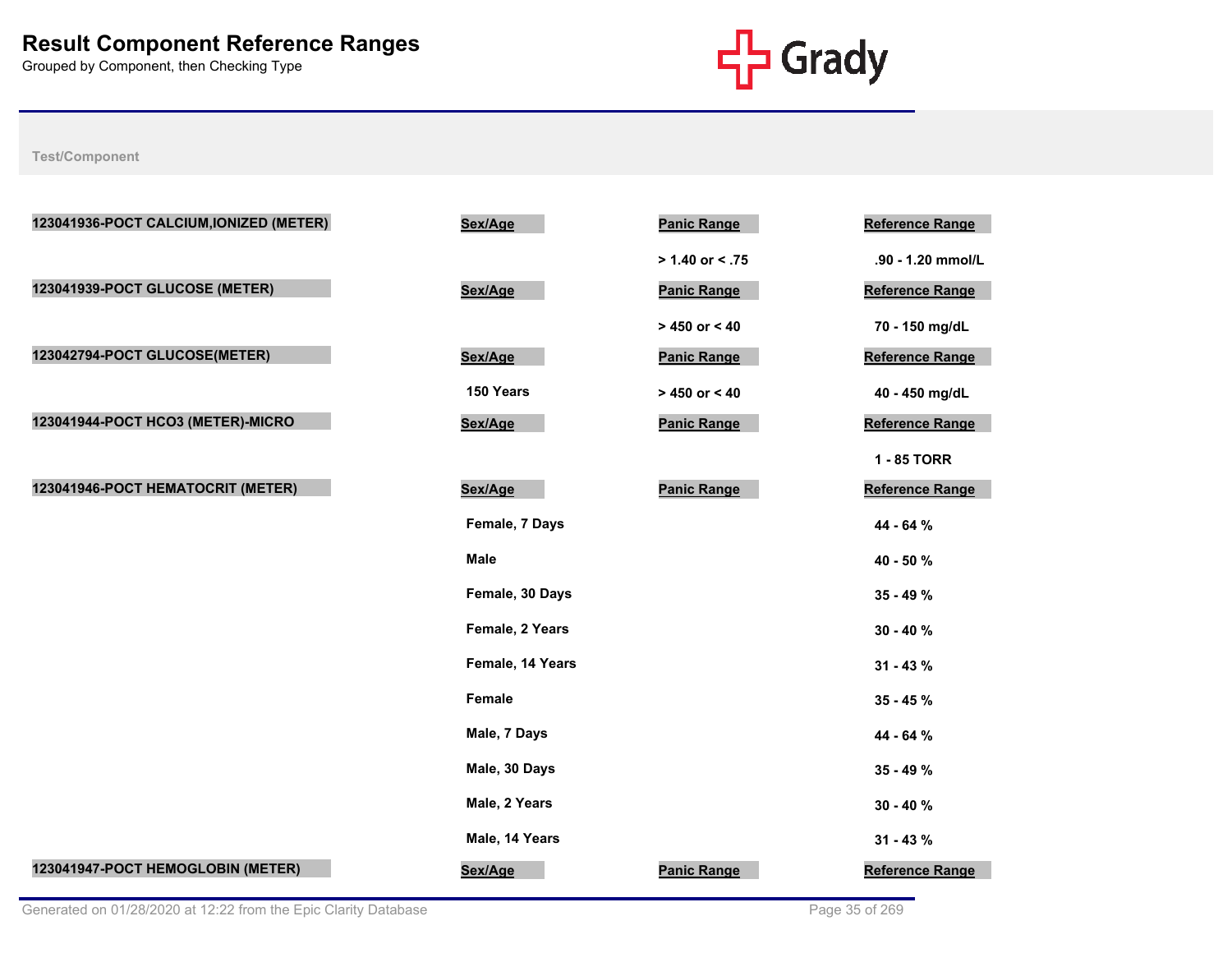

# **Test/Component**

|                                        | Male, 7 Days     | > 24.1 or < 12.0    | 14.0 - 24.0 gm/dL      |
|----------------------------------------|------------------|---------------------|------------------------|
|                                        | Female, 30 Days  | $> 24.1$ or < 12.0  | 12.0 - 20.0 gm/dL      |
|                                        | Female, 2 Years  | $> 24.1$ or < 6.0   | 10.0 - 15.0 gm/dL      |
|                                        | Female, 18 Years | $> 24.1$ or $< 6.0$ | 11.0 - 16.0 gm/dL      |
|                                        | Female           | $> 20.0$ or $< 5.0$ | 11.5 - 15.5 gm/dL      |
|                                        | Male, 30 Days    | > 24.1 or < 12.0    | 12.0 - 20.0 gm/dL      |
|                                        | Male, 2 Years    | $> 24.0$ or < 6.0   | 10.0 - 15.0 gm/dL      |
|                                        | Male, 18 Years   | $> 24.1$ or $< 6.0$ | 11.0 - 16.0 gm/dL      |
|                                        | <b>Male</b>      | $> 20.0$ or $< 5.0$ | 13.5 - 17.5 gm/dL      |
|                                        | Female, 7 Days   | > 24.1 or < 12.0    | 5.1 - 24.0 gm/dL       |
| 123041953-POCT PCO2, TEMP CORRECTED-M  | Sex/Age          | <b>Panic Range</b>  | <b>Reference Range</b> |
|                                        |                  |                     | 5 - 130 TORR           |
| 123041957-POCT PCO2-MICRO              | Sex/Age          | <b>Panic Range</b>  | Reference Range        |
|                                        | Female, 6 Months |                     | 30 - 35 TORR           |
|                                        | Female           |                     | 40 - 45 TORR           |
|                                        | Male, 6 Months   |                     | 30 - 35 TORR           |
|                                        | <b>Male</b>      |                     | 35 - 45 TORR           |
| 123041961-POCT PH, TEMP CORRECTED-MICF | Sex/Age          | <b>Panic Range</b>  | Reference Range        |
|                                        |                  |                     | $6.50 - 8.20$          |
| 123041965-POCT PH-MICRO                | Sex/Age          | <b>Panic Range</b>  | Reference Range        |

Generated on 01/28/2020 at 12:22 from the Epic Clarity Database Page 36 of 269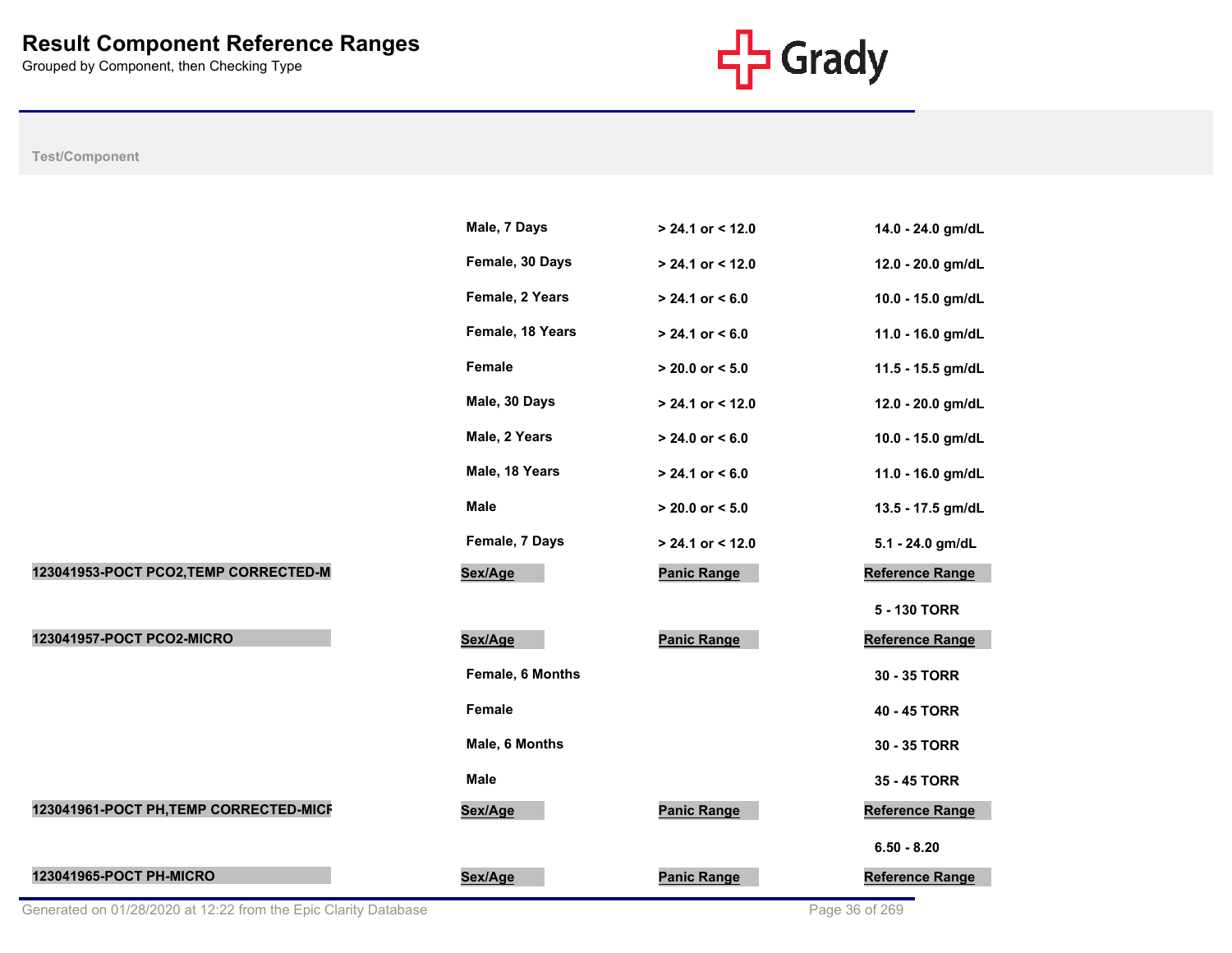

|                                        | Female, 181 Days | $> 7.60$ or $< 7.00$ | $7.30 - 7.40$          |
|----------------------------------------|------------------|----------------------|------------------------|
|                                        | Male, 181 Days   | $> 7.60$ or $< 7.00$ | $7.30 - 7.40$          |
|                                        | Female           | $> 7.60$ or $< 7.00$ | $7.40 - 7.45$          |
|                                        | <b>Male</b>      | $> 7.60$ or $< 7.00$ | $7.35 - 7.45$          |
| 123041969-POCT PO2, TEMP CORRECTED-MIC | Sex/Age          | <b>Panic Range</b>   | Reference Range        |
|                                        |                  |                      | 5 - 800 TORR           |
| 123041973-POCT PO2-MICRO               | Sex/Age          | <b>Panic Range</b>   | Reference Range        |
|                                        | 181 Days         |                      | 5 - 800 TORR           |
|                                        |                  |                      | 80 - 110 TORR          |
| 123041975-POCT POTASSIUM (METER)       | Sex/Age          | <b>Panic Range</b>   | <b>Reference Range</b> |
|                                        |                  | $> 6.0$ or $< 2.5$   | 3.4 - 4.5 mmol/L       |
| 123041978-POCT SO2 (METER)-MICRO       | Sex/Age          | <b>Panic Range</b>   | Reference Range        |
|                                        |                  |                      | $0 - 100 \%$           |
| 123041980-POCT SODIUM (METER)          | Sex/Age          | <b>Panic Range</b>   | Reference Range        |
|                                        |                  | $> 160$ or < 125     | 125 - 160 mmol/L       |
| 123041982-POCT TCO2 (METER)-MICRO      | Sex/Age          | <b>Panic Range</b>   | <b>Reference Range</b> |
|                                        | 999 Years        |                      | 22 - 32 TORR           |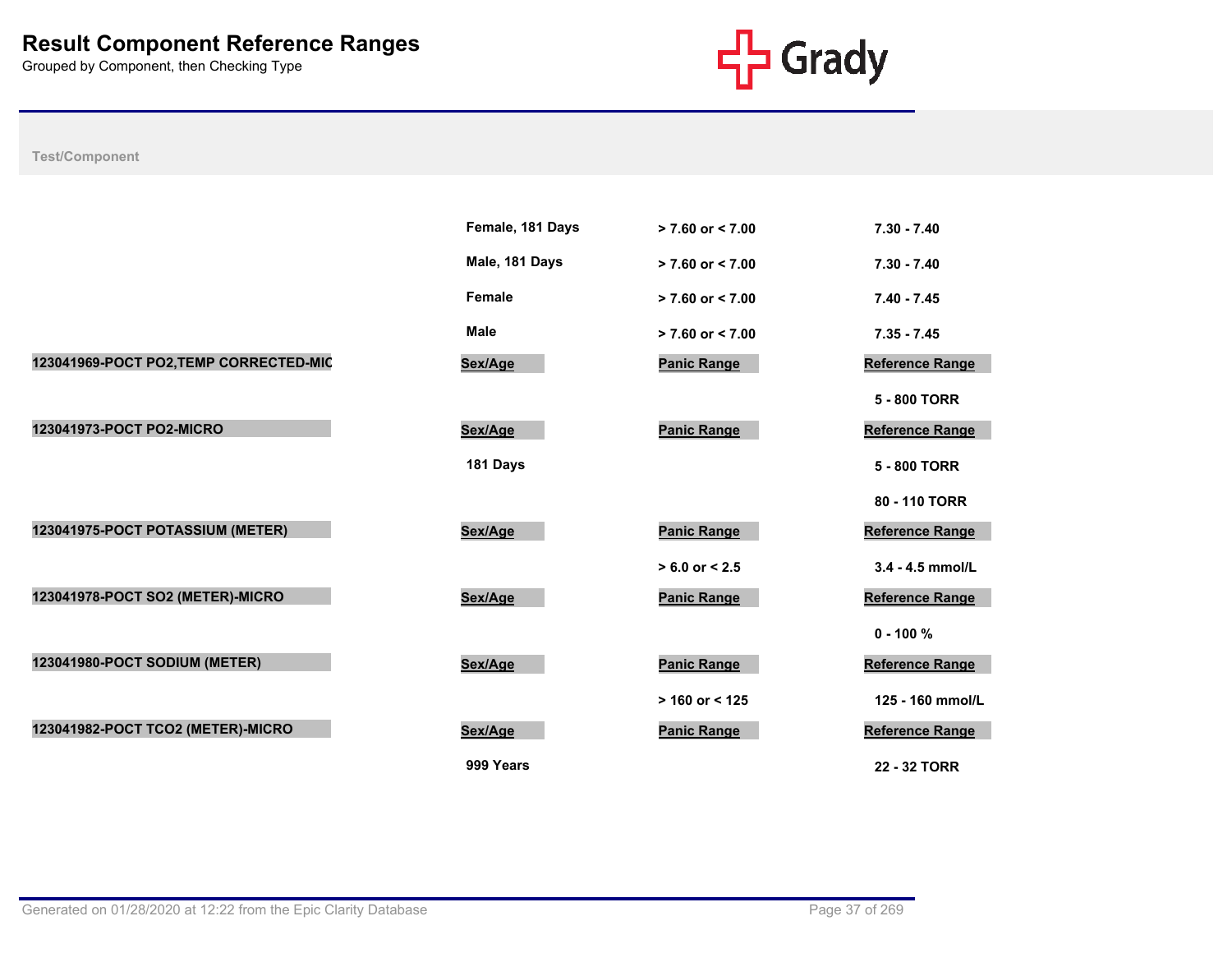

**Test/Component**

# **BLD GAS + LYTES-MICRO CGOC----LAB2470**

**Collection Requirements**

| 123041933-POCT BASE EXCESS-MICRO        | Sex/Age          | <b>Panic Range</b> | Reference Range        |
|-----------------------------------------|------------------|--------------------|------------------------|
|                                         |                  |                    | $-2.0 - 2.0$ mEq/L     |
| 123041936-POCT CALCIUM, IONIZED (METER) | Sex/Age          | <b>Panic Range</b> | Reference Range        |
|                                         |                  | $> 1.40$ or < .75  | .90 - 1.20 mmol/L      |
| 123041939-POCT GLUCOSE (METER)          | Sex/Age          | <b>Panic Range</b> | Reference Range        |
|                                         |                  | $> 450$ or $< 40$  | 70 - 150 mg/dL         |
| 123042794-POCT GLUCOSE(METER)           | Sex/Age          | <b>Panic Range</b> | Reference Range        |
|                                         | 150 Years        | $> 450$ or $< 40$  | 20 - 700 mg/dL         |
| 123041944-POCT HCO3 (METER)-MICRO       | Sex/Age          | <b>Panic Range</b> | Reference Range        |
|                                         |                  |                    | 1 - 85 TORR            |
| 123041946-POCT HEMATOCRIT (METER)       | Sex/Age          | <b>Panic Range</b> | <b>Reference Range</b> |
|                                         | Female, 7 Days   |                    | 44 - 64 %              |
|                                         | <b>Male</b>      |                    | 40 - 50 %              |
|                                         | Female, 30 Days  |                    | $35 - 49%$             |
|                                         | Female, 2 Years  |                    | $30 - 40 \%$           |
|                                         | Female, 14 Years |                    | $31 - 43 \%$           |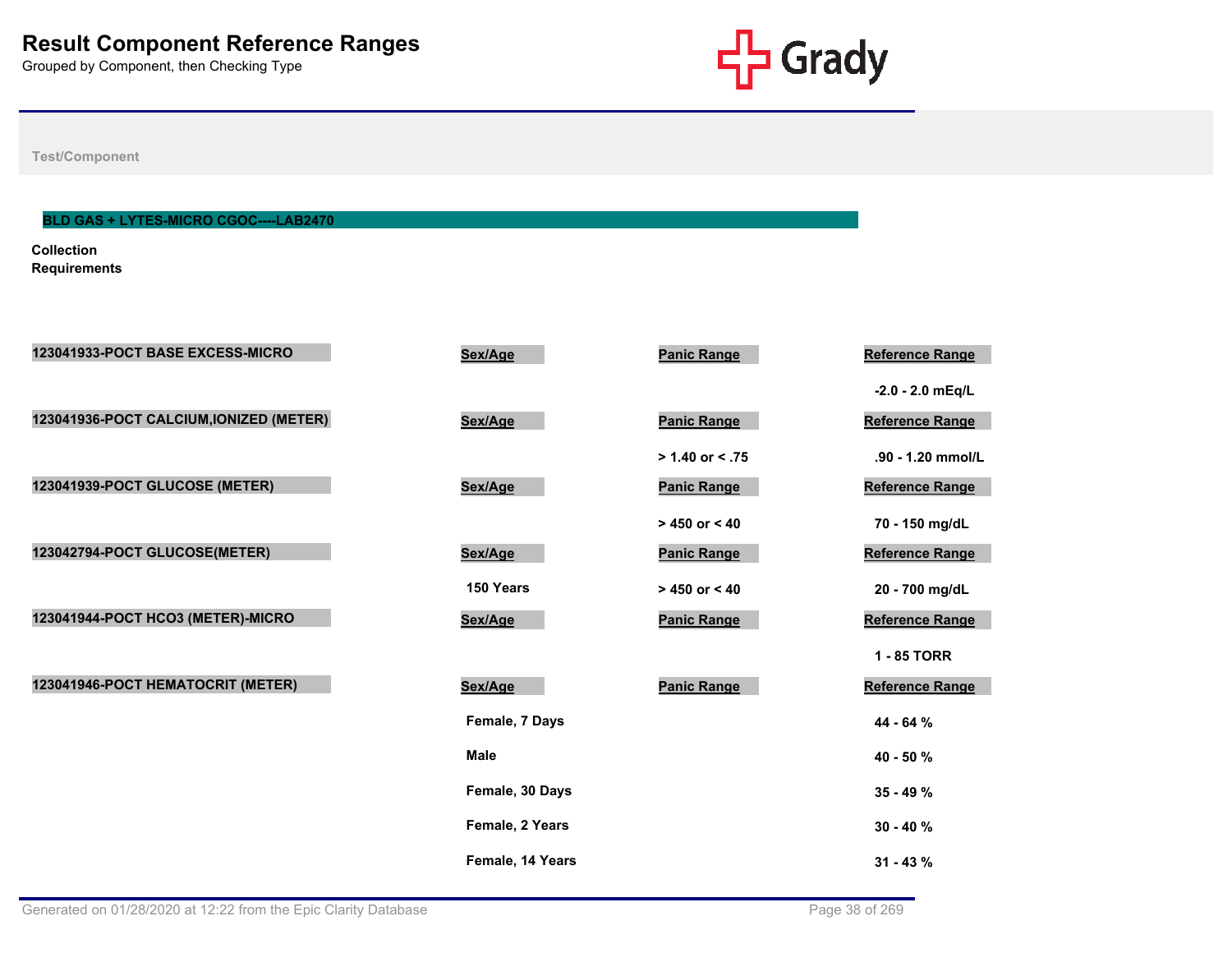

|                                   | Female           |                     | $35 - 45%$             |
|-----------------------------------|------------------|---------------------|------------------------|
|                                   | Male, 7 Days     |                     | 44 - 64 %              |
|                                   | Male, 30 Days    |                     | $35 - 49 \%$           |
|                                   | Male, 2 Years    |                     | $30 - 40 \%$           |
|                                   | Male, 14 Years   |                     | $31 - 43 \%$           |
| 123041947-POCT HEMOGLOBIN (METER) | Sex/Age          | <b>Panic Range</b>  | <b>Reference Range</b> |
|                                   | Male, 7 Days     | $> 24.1$ or < 12.0  | 14.0 - 24.0 gm/dL      |
|                                   | Female, 30 Days  | $> 24.1$ or < 12.0  | 12.0 - 20.0 gm/dL      |
|                                   | Female, 2 Years  | $> 24.1$ or $< 6.0$ | 10.0 - 15.0 gm/dL      |
|                                   | Female, 18 Years | $> 24.1$ or $< 6.0$ | 11.0 - 16.0 gm/dL      |
|                                   | Female           | $> 20.0$ or $< 5.0$ | 11.5 - 15.5 gm/dL      |
|                                   | Male, 30 Days    | > 24.1 or < 12.0    | 12.0 - 20.0 gm/dL      |
|                                   | Male, 2 Years    | $> 24.0$ or $< 6.0$ | 10.0 - 15.0 gm/dL      |
|                                   | Male, 18 Years   | $> 24.1$ or $< 6.0$ | 11.0 - 16.0 gm/dL      |
|                                   | Male             | $> 20.0$ or $< 5.0$ | 13.5 - 17.5 gm/dL      |
|                                   | Female, 7 Days   | $> 24.1$ or < 12.0  | 5.1 - 24.0 gm/dL       |
| 123041957-POCT PCO2-MICRO         | Sex/Age          | <b>Panic Range</b>  | <b>Reference Range</b> |
|                                   | Female, 6 Months |                     | 30 - 35 TORR           |
|                                   | Female           |                     | 40 - 45 TORR           |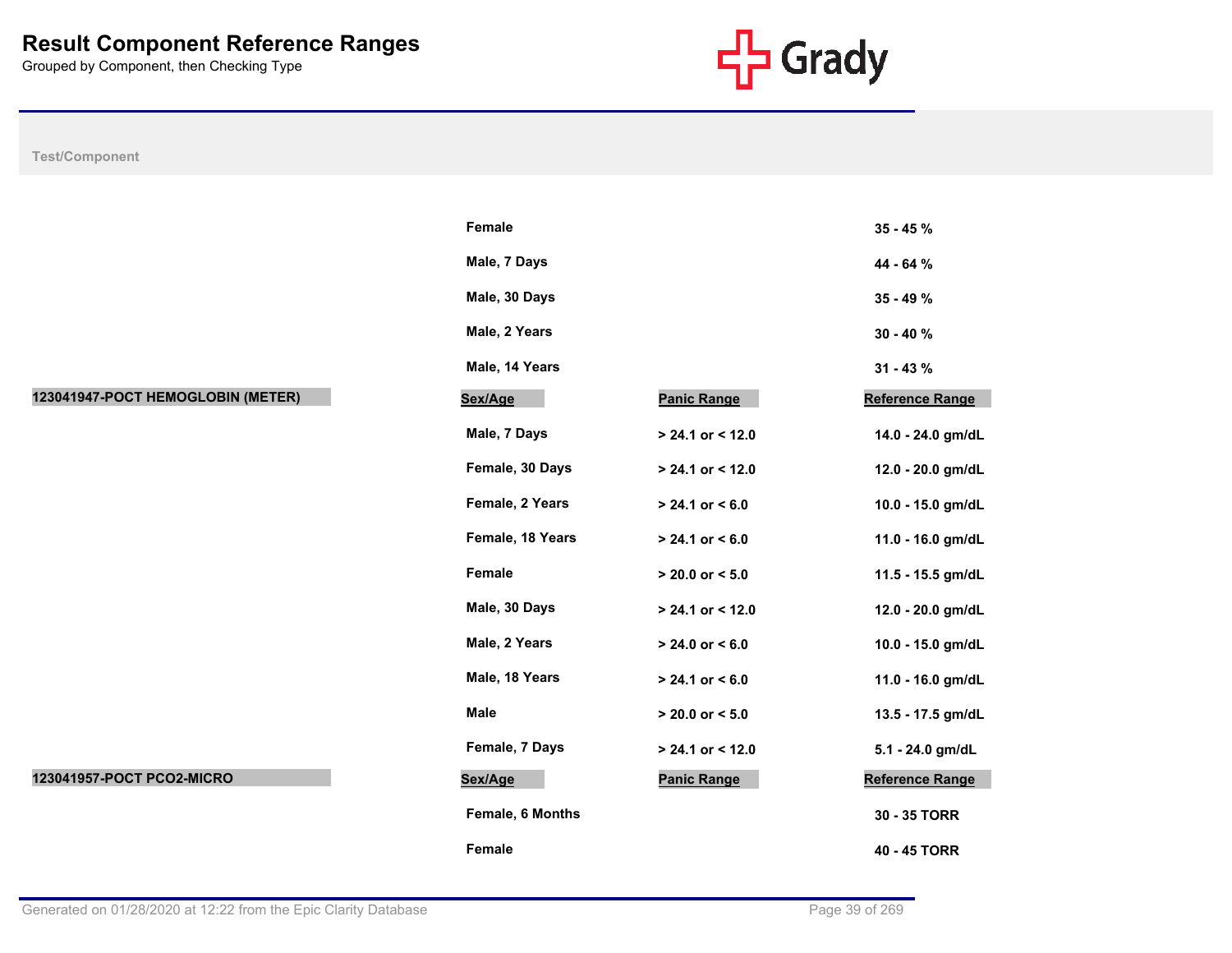

|                                   | Male, 6 Months   |                      | 30 - 35 TORR           |
|-----------------------------------|------------------|----------------------|------------------------|
|                                   | <b>Male</b>      |                      | 35 - 45 TORR           |
| 123041965-POCT PH-MICRO           | Sex/Age          | <b>Panic Range</b>   | <b>Reference Range</b> |
|                                   | Female, 181 Days | $> 7.60$ or $< 7.00$ | $7.30 - 7.40$          |
|                                   | Male, 181 Days   | $> 7.60$ or $< 7.00$ | $7.30 - 7.40$          |
|                                   | Female           | $> 7.60$ or $< 7.00$ | $7.40 - 7.45$          |
|                                   | <b>Male</b>      | > 7.60 or < 7.00     | $7.35 - 7.45$          |
| 123041973-POCT PO2-MICRO          | Sex/Age          | <b>Panic Range</b>   | <b>Reference Range</b> |
|                                   | 181 Days         |                      | 60 - 90 TORR           |
|                                   |                  |                      | 80 - 110 TORR          |
| 123041975-POCT POTASSIUM (METER)  | Sex/Age          | <b>Panic Range</b>   | <b>Reference Range</b> |
|                                   |                  | $> 6.0$ or $< 2.5$   | 2.0 - 9.0 mmol/L       |
| 123041978-POCT SO2 (METER)-MICRO  | Sex/Age          | <b>Panic Range</b>   | <b>Reference Range</b> |
|                                   |                  |                      | 95 %                   |
| 123041980-POCT SODIUM (METER)     | Sex/Age          | <b>Panic Range</b>   | <b>Reference Range</b> |
|                                   |                  | $> 160$ or < 125     | 135 - 150 mmol/L       |
| 123041982-POCT TCO2 (METER)-MICRO | Sex/Age          | <b>Panic Range</b>   | <b>Reference Range</b> |
|                                   | 999 Years        |                      | 22 - 32 TORR           |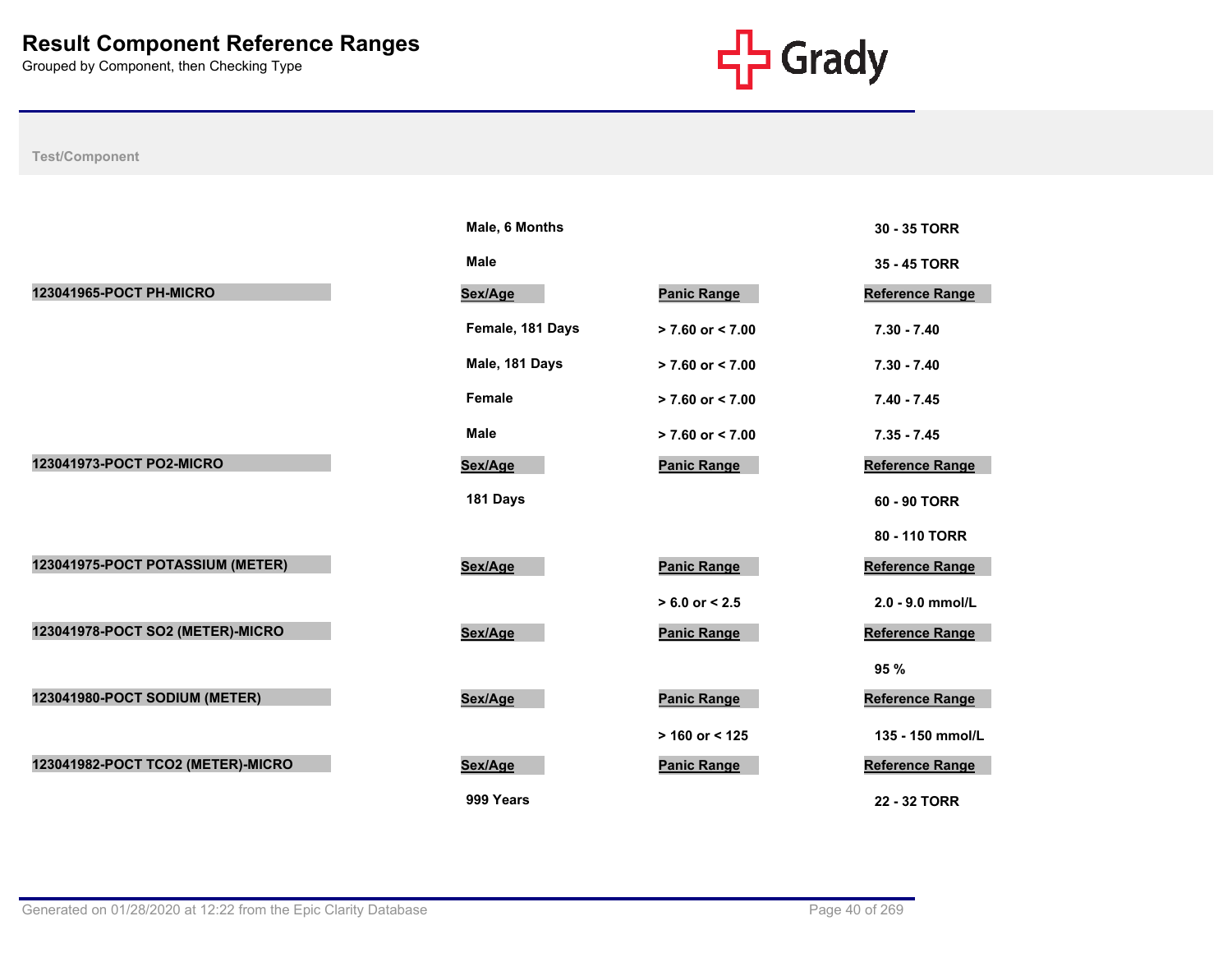

**Test/Component**

# **BLD GAS + LYTES-MICRO ECCH----LAB2486**

**Collection Requirements**

| 123041930-POCT ANION GAP (METER)  | Sex/Age          | <b>Panic Range</b> | Reference Range        |
|-----------------------------------|------------------|--------------------|------------------------|
|                                   |                  |                    | $8 - 20$               |
| 123041933-POCT BASE EXCESS-MICRO  | Sex/Age          | <b>Panic Range</b> | Reference Range        |
|                                   |                  |                    | -30.0 - 30.0 mEq/L     |
| 123041937-POCT CHLORIDE (METER)   | Sex/Age          | <b>Panic Range</b> | <b>Reference Range</b> |
|                                   |                  |                    | 95 - 110 mEq/L         |
| 123041939-POCT GLUCOSE (METER)    | Sex/Age          | <b>Panic Range</b> | <b>Reference Range</b> |
|                                   |                  | $> 450$ or < 40    | 10 - 600 mg/dL         |
| 123042794-POCT GLUCOSE(METER)     | Sex/Age          | <b>Panic Range</b> | <b>Reference Range</b> |
|                                   | 150 Years        | $> 450$ or $< 40$  | 70 - 150 mg/dL         |
| 123041946-POCT HEMATOCRIT (METER) | Sex/Age          | <b>Panic Range</b> | Reference Range        |
|                                   | Female, 7 Days   |                    | 44 - 64 %              |
|                                   | <b>Male</b>      |                    | 40 - 50 %              |
|                                   | Female, 30 Days  |                    | $35 - 49%$             |
|                                   | Female, 2 Years  |                    |                        |
|                                   |                  |                    | $30 - 40%$             |
|                                   | Female, 14 Years |                    | $31 - 43 \%$           |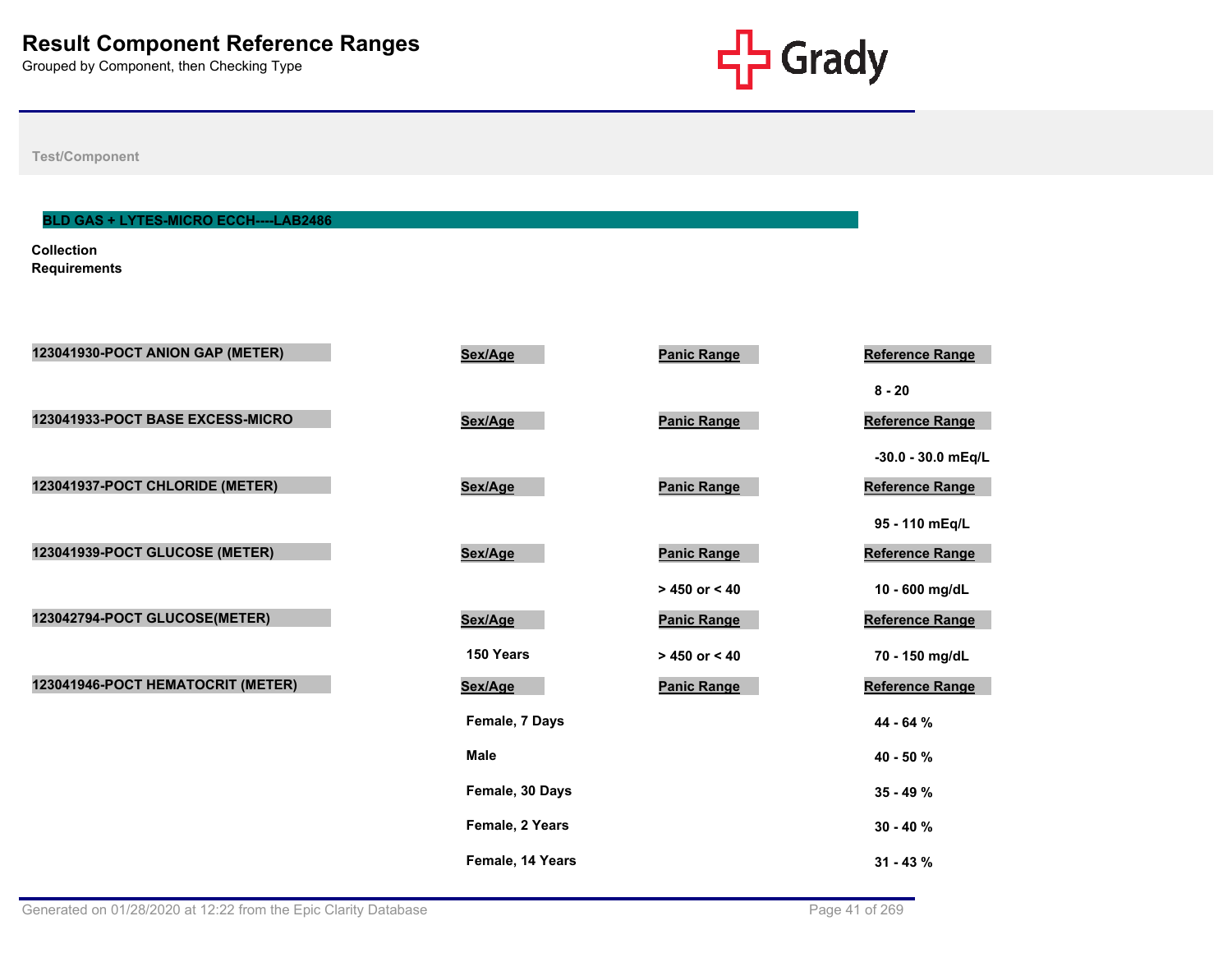

|                                   | Female           |                     | $35 - 45%$             |
|-----------------------------------|------------------|---------------------|------------------------|
|                                   | Male, 7 Days     |                     | 44 - 64 %              |
|                                   | Male, 30 Days    |                     | 35 - 49 %              |
|                                   | Male, 2 Years    |                     | $30 - 40 \%$           |
|                                   | Male, 14 Years   |                     | $31 - 43 \%$           |
| 123041947-POCT HEMOGLOBIN (METER) | Sex/Age          | <b>Panic Range</b>  | <b>Reference Range</b> |
|                                   | Male, 7 Days     | > 24.1 or < 12.0    | 14.0 - 24.0 gm/dL      |
|                                   | Female, 30 Days  | > 24.1 or < 12.0    | 12.0 - 20.0 gm/dL      |
|                                   | Female, 2 Years  | $> 24.1$ or $< 6.0$ | 10.0 - 15.0 gm/dL      |
|                                   | Female, 18 Years | $> 24.1$ or $< 6.0$ | 11.0 - 16.0 gm/dL      |
|                                   | Female           | $> 20.0$ or $< 5.0$ | 11.5 - 15.5 gm/dL      |
|                                   | Male, 30 Days    | > 24.1 or < 12.0    | 12.0 - 20.0 gm/dL      |
|                                   | Male, 2 Years    | $> 24.0$ or $< 6.0$ | 10.0 - 15.0 gm/dL      |
|                                   | Male, 18 Years   | $> 24.1$ or $< 6.0$ | 11.0 - 16.0 gm/dL      |
|                                   | <b>Male</b>      | $> 20.0$ or $< 5.0$ | 13.5 - 17.5 gm/dL      |
|                                   | Female, 7 Days   | $> 24.1$ or < 12.0  | 5.1 - 25.5 gm/dL       |
| 123041957-POCT PCO2-MICRO         | Sex/Age          | <b>Panic Range</b>  | <b>Reference Range</b> |
|                                   | Female, 6 Months |                     | 30 - 35 TORR           |
|                                   | Female           |                     | 40 - 45 TORR           |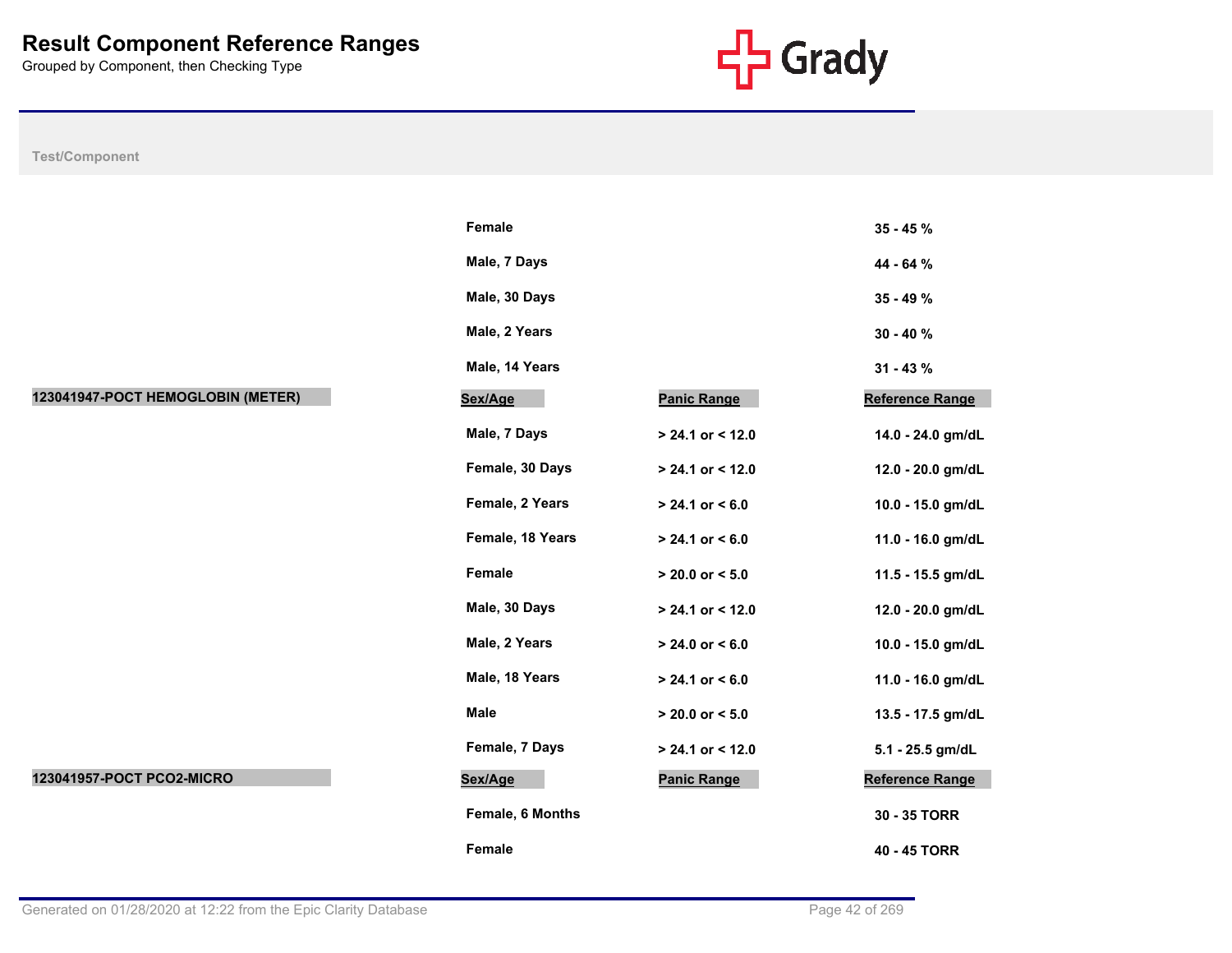

|                                          | Male, 6 Months   |                      | 30 - 35 TORR           |
|------------------------------------------|------------------|----------------------|------------------------|
|                                          | <b>Male</b>      |                      | 35 - 45 TORR           |
| 123041965-POCT PH-MICRO                  | Sex/Age          | <b>Panic Range</b>   | Reference Range        |
|                                          | Female, 181 Days | > 7.60 or < 7.00     | $7.30 - 7.40$          |
|                                          | Male, 181 Days   | $> 7.60$ or $< 7.00$ | $7.30 - 7.40$          |
|                                          | <b>Female</b>    | $> 7.60$ or $< 7.00$ | $7.40 - 7.45$          |
|                                          | <b>Male</b>      | > 7.60 or < 7.00     | $7.35 - 7.45$          |
| 123041975-POCT POTASSIUM (METER)         | Sex/Age          | <b>Panic Range</b>   | <b>Reference Range</b> |
|                                          |                  | $> 6.0$ or $< 2.5$   | 3.4 - 4.5 mmol/L       |
| 123041980-POCT SODIUM (METER)            | Sex/Age          | <b>Panic Range</b>   | Reference Range        |
|                                          |                  | $> 160$ or < 125     | 135 - 150 mmol/L       |
| 123041982-POCT TCO2 (METER)-MICRO        | Sex/Age          | <b>Panic Range</b>   | Reference Range        |
|                                          | 999 Years        |                      | 22 - 32 TORR           |
| 123041985-POCT UREA NITROGEN (METER)     | Sex/Age          | <b>Panic Range</b>   | Reference Range        |
|                                          |                  | > 150                | 8 - 22 mg/dL           |
| BLD GAS + LYTES-MICRO EGCL----LAB2477    |                  |                      |                        |
| <b>Collection</b><br><b>Requirements</b> |                  |                      |                        |
|                                          |                  |                      |                        |
| 123041933-POCT BASE EXCESS-MICRO         | Sex/Age          | <b>Panic Range</b>   | Reference Range        |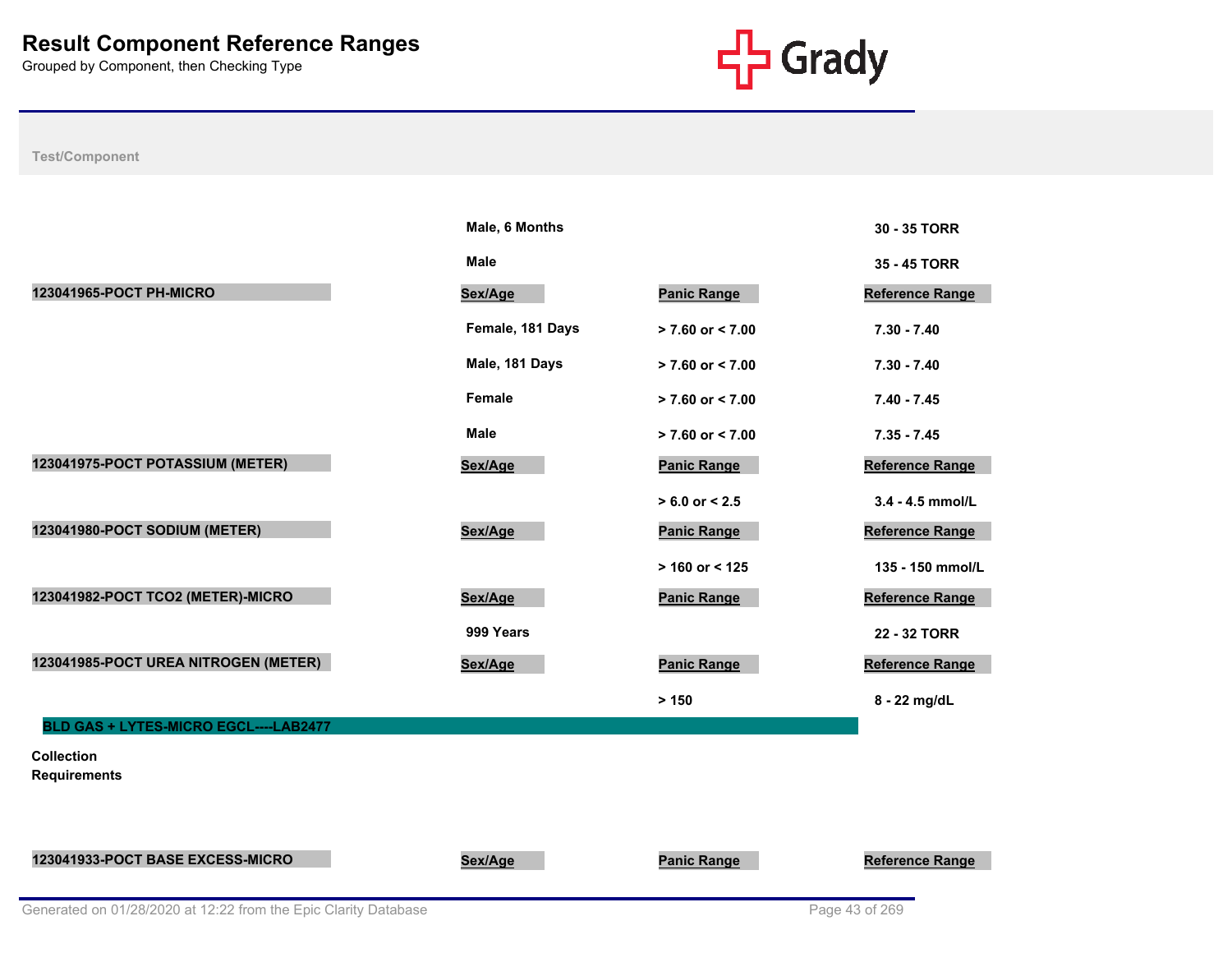

|                                   |                  |                    | $-2.0 - 2.0$ mEq/L     |
|-----------------------------------|------------------|--------------------|------------------------|
| 123041944-POCT HCO3 (METER)-MICRO | Sex/Age          | <b>Panic Range</b> | <b>Reference Range</b> |
|                                   |                  |                    | 1 - 85 TORR            |
| 123041946-POCT HEMATOCRIT (METER) | Sex/Age          | <b>Panic Range</b> | Reference Range        |
|                                   | Female, 7 Days   |                    | 44 - 64 %              |
|                                   | Male             |                    | 40 - 50 %              |
|                                   | Female, 30 Days  |                    | 35 - 49 %              |
|                                   | Female, 2 Years  |                    | $30 - 40 \%$           |
|                                   | Female, 14 Years |                    | $31 - 43 \%$           |
|                                   | Female           |                    | $35 - 45 \%$           |
|                                   | Male, 7 Days     |                    | 44 - 64 %              |
|                                   | Male, 30 Days    |                    | 35 - 49 %              |
|                                   | Male, 2 Years    |                    | $30 - 40 \%$           |
|                                   | Male, 14 Years   |                    | $31 - 43 \%$           |
| 123041947-POCT HEMOGLOBIN (METER) | Sex/Age          | <b>Panic Range</b> | Reference Range        |
|                                   | Male, 7 Days     | $> 24.1$ or < 12.0 | 14.0 - 24.0 gm/dL      |
|                                   | Female, 30 Days  | $> 24.1$ or < 12.0 | 12.0 - 20.0 gm/dL      |
|                                   | Female, 2 Years  | $> 24.1$ or < 6.0  | 10.0 - 15.0 gm/dL      |
|                                   | Female, 18 Years | $> 24.1$ or < 6.0  | 11.0 - 16.0 gm/dL      |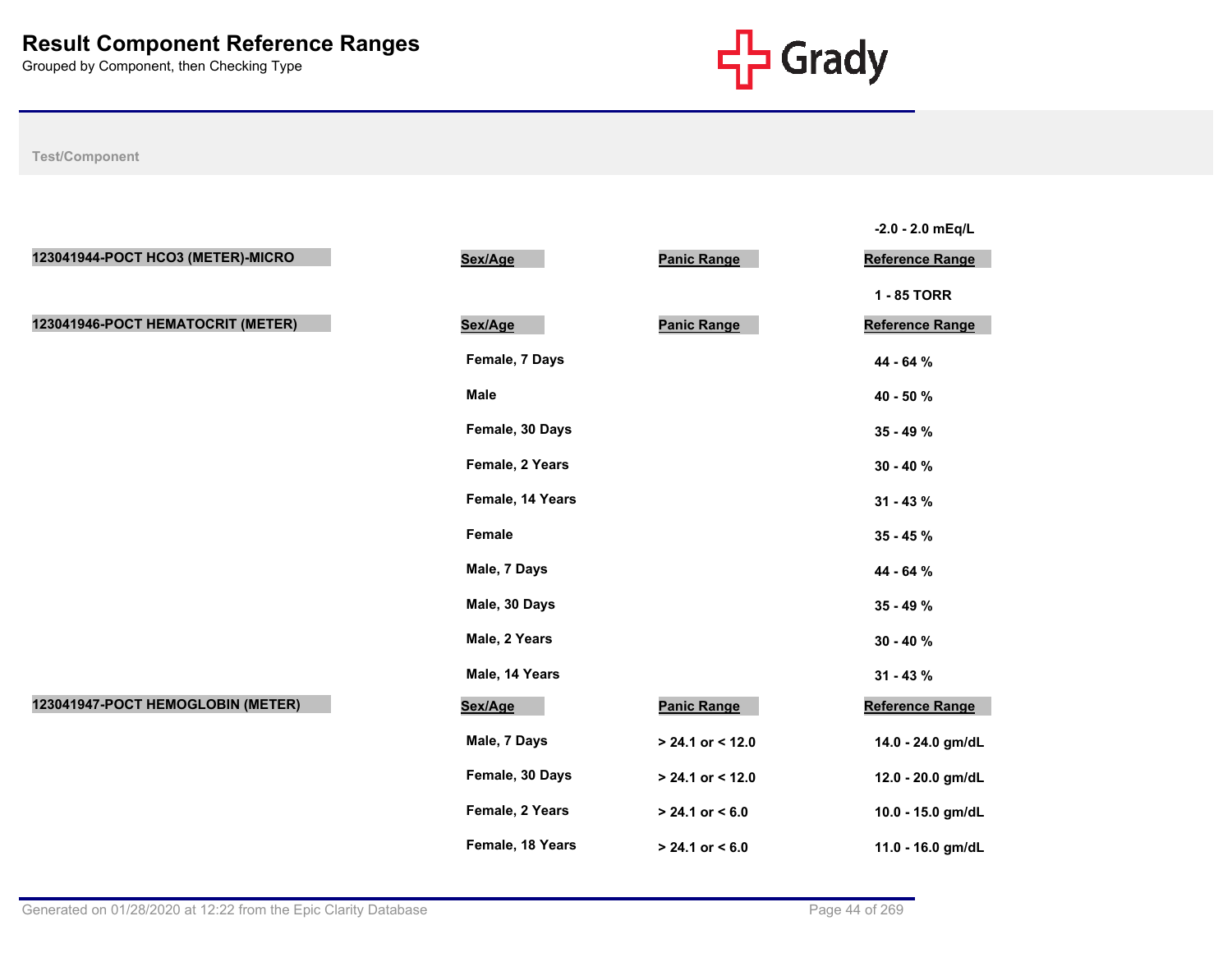

|                           | Female           | $> 20.0$ or $< 5.0$  | 11.5 - 15.5 gm/dL      |
|---------------------------|------------------|----------------------|------------------------|
|                           | Male, 30 Days    | $> 24.1$ or < 12.0   | 12.0 - 24.1 gm/dL      |
|                           | Male, 2 Years    | $> 24.0$ or $< 6.0$  | 10.0 - 15.0 gm/dL      |
|                           | Male, 18 Years   | $> 24.1$ or < 6.0    | 11.0 - 16.0 gm/dL      |
|                           | <b>Male</b>      | $> 20.0$ or $< 5.0$  | 13.5 - 17.5 gm/dL      |
|                           | Female, 7 Days   | $> 24.1$ or < 12.0   | 5.1 - 24.0 gm/dL       |
| 123041957-POCT PCO2-MICRO | Sex/Age          | <b>Panic Range</b>   | Reference Range        |
|                           | Female, 6 Months |                      | 30 - 35 TORR           |
|                           | <b>Female</b>    |                      | 40 - 45 TORR           |
|                           | Male, 6 Months   |                      | 30 - 35 TORR           |
|                           |                  |                      |                        |
|                           | <b>Male</b>      |                      | 35 - 45 TORR           |
| 123041965-POCT PH-MICRO   | Sex/Age          | <b>Panic Range</b>   | Reference Range        |
|                           | Female, 181 Days | $> 7.60$ or < 7.00   | $7.30 - 7.40$          |
|                           | Male, 181 Days   | $> 7.60$ or < 7.00   | $7.30 - 7.40$          |
|                           | Female           | $> 7.60$ or $< 7.00$ | $7.40 - 7.45$          |
|                           | <b>Male</b>      | $> 7.60$ or $< 7.00$ | $7.35 - 7.45$          |
| 123041973-POCT PO2-MICRO  | Sex/Age          | <b>Panic Range</b>   | <b>Reference Range</b> |
|                           | 181 Days         |                      | 60 - 90 TORR           |
|                           |                  |                      | 80 - 110 TORR          |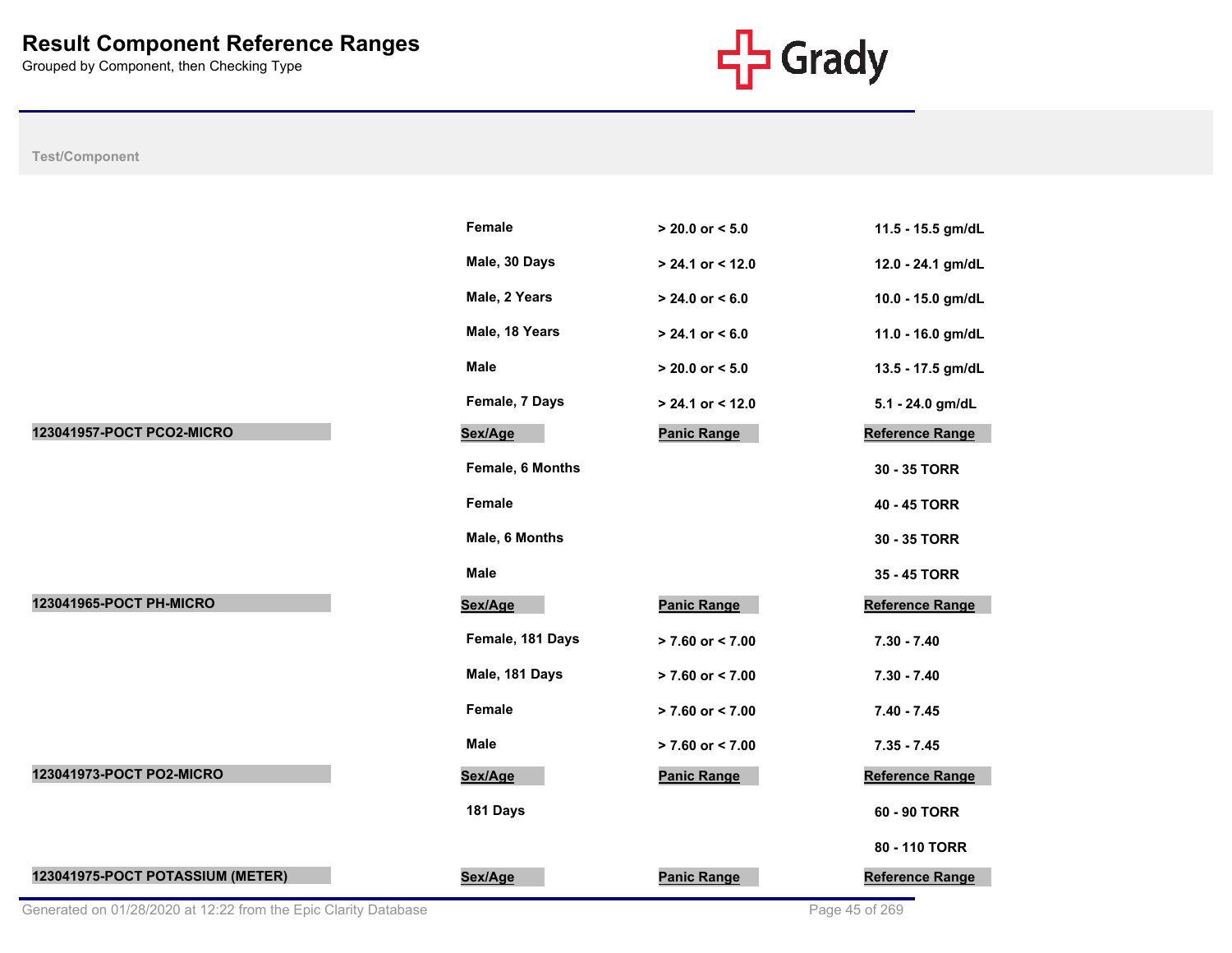

**Test/Component**

|                                              |           | $> 6.0$ or $< 2.5$ | $3.4 - 4.5$ mmol/L     |
|----------------------------------------------|-----------|--------------------|------------------------|
| 123041978-POCT SO2 (METER)-MICRO             | Sex/Age   | <b>Panic Range</b> | <b>Reference Range</b> |
|                                              |           |                    | $0 - 100 \%$           |
| 123041980-POCT SODIUM (METER)                | Sex/Age   | <b>Panic Range</b> | <b>Reference Range</b> |
|                                              |           | $>$ 160 or < 125   | 135 - 150 mmol/L       |
| 123041982-POCT TCO2 (METER)-MICRO            | Sex/Age   | <b>Panic Range</b> | <b>Reference Range</b> |
|                                              | 999 Years |                    | 22 - 32 TORR           |
| <b>BLD GAS + LYTES-MICRO NGNI----LAB2467</b> |           |                    |                        |

**Collection** 

**Requirements**

| 123041933-POCT BASE EXCESS-MICRO      | Sex/Age                 | <b>Panic Range</b> | <b>Reference Range</b> |
|---------------------------------------|-------------------------|--------------------|------------------------|
|                                       |                         |                    | -30.0 - 30.0 mEq/L     |
| 123041944-POCT HCO3 (METER)-MICRO     | Sex/Age                 | <b>Panic Range</b> | <b>Reference Range</b> |
|                                       |                         |                    | 1 - 85 TORR            |
| 123041953-POCT PCO2, TEMP CORRECTED-M | Sex/Age                 | <b>Panic Range</b> | <b>Reference Range</b> |
|                                       |                         |                    | 5 - 130 TORR           |
| 123041957-POCT PCO2-MICRO             | Sex/Age                 | <b>Panic Range</b> | <b>Reference Range</b> |
|                                       | <b>Female, 6 Months</b> |                    | 5 - 130 TORR           |
|                                       | <b>Female</b>           |                    | 40 - 45 TORR           |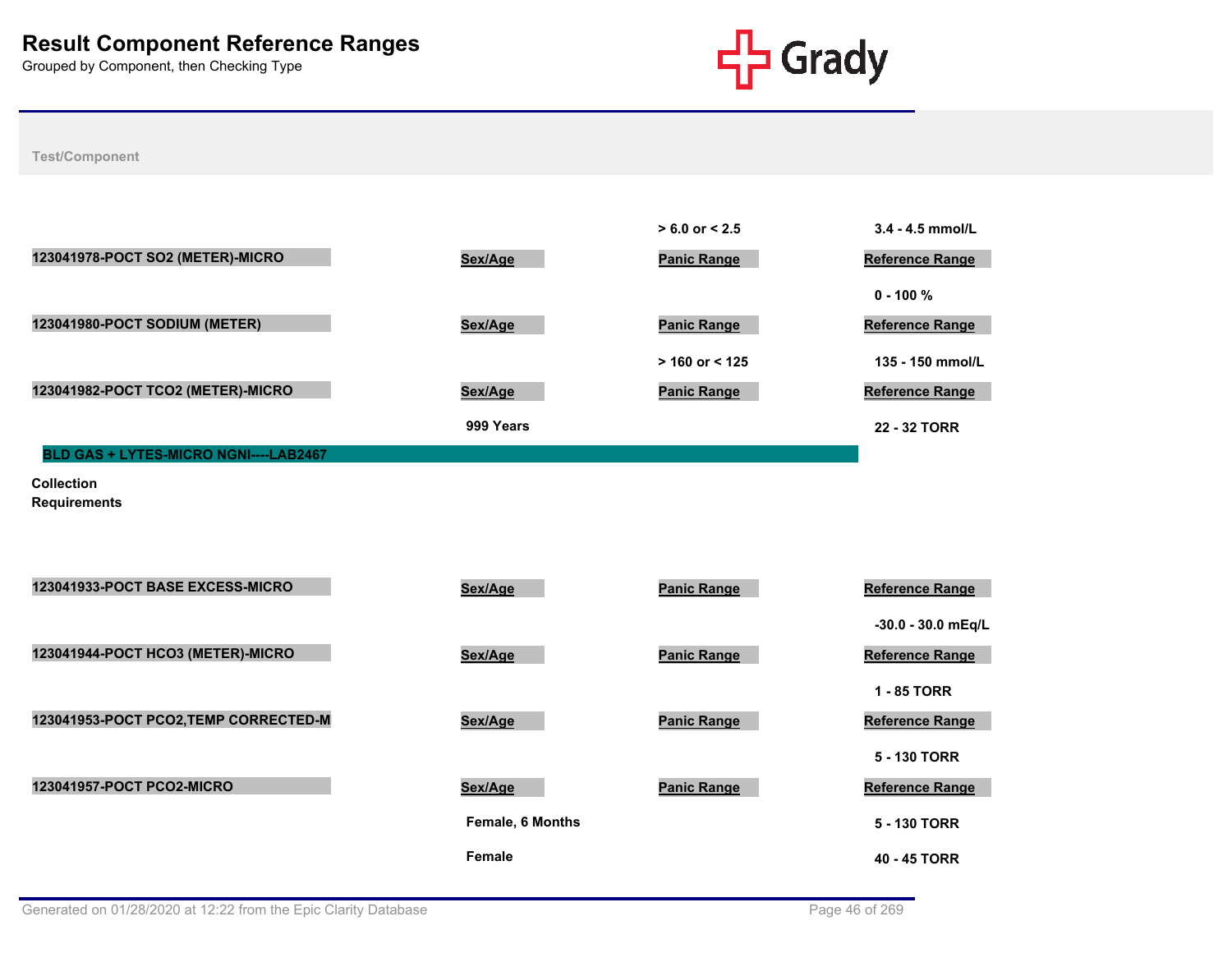

|                                        | Male, 6 Months   |                      | 30 - 35 TORR           |
|----------------------------------------|------------------|----------------------|------------------------|
|                                        | <b>Male</b>      |                      | 35 - 45 TORR           |
| 123041961-POCT PH, TEMP CORRECTED-MICF | Sex/Age          | <b>Panic Range</b>   | <b>Reference Range</b> |
|                                        |                  |                      | $6.50 - 8.20$          |
| 123041965-POCT PH-MICRO                | Sex/Age          | <b>Panic Range</b>   | <b>Reference Range</b> |
|                                        | Female, 181 Days | $> 7.60$ or $< 7.00$ | $7.30 - 7.40$          |
|                                        | Male, 181 Days   | $> 7.60$ or $< 7.00$ | $7.00 - 7.60$          |
|                                        | Female           | $> 7.60$ or $< 7.00$ | $7.40 - 7.45$          |
|                                        | Male             | $> 7.60$ or $< 7.00$ | $7.35 - 7.45$          |
| 123041969-POCT PO2, TEMP CORRECTED-MIC | Sex/Age          | <b>Panic Range</b>   | <b>Reference Range</b> |
|                                        |                  |                      | 5 - 800 TORR           |
| 123041973-POCT PO2-MICRO               | Sex/Age          | <b>Panic Range</b>   | <b>Reference Range</b> |
|                                        | 181 Days         |                      | 60 - 90 TORR           |
|                                        |                  |                      | 80 - 110 TORR          |
| 123041978-POCT SO2 (METER)-MICRO       | Sex/Age          | <b>Panic Range</b>   | <b>Reference Range</b> |
|                                        |                  |                      | $0 - 100 \%$           |
| 123041982-POCT TCO2 (METER)-MICRO      | Sex/Age          | <b>Panic Range</b>   | <b>Reference Range</b> |
|                                        | 999 Years        |                      | 22 - 32 TORR           |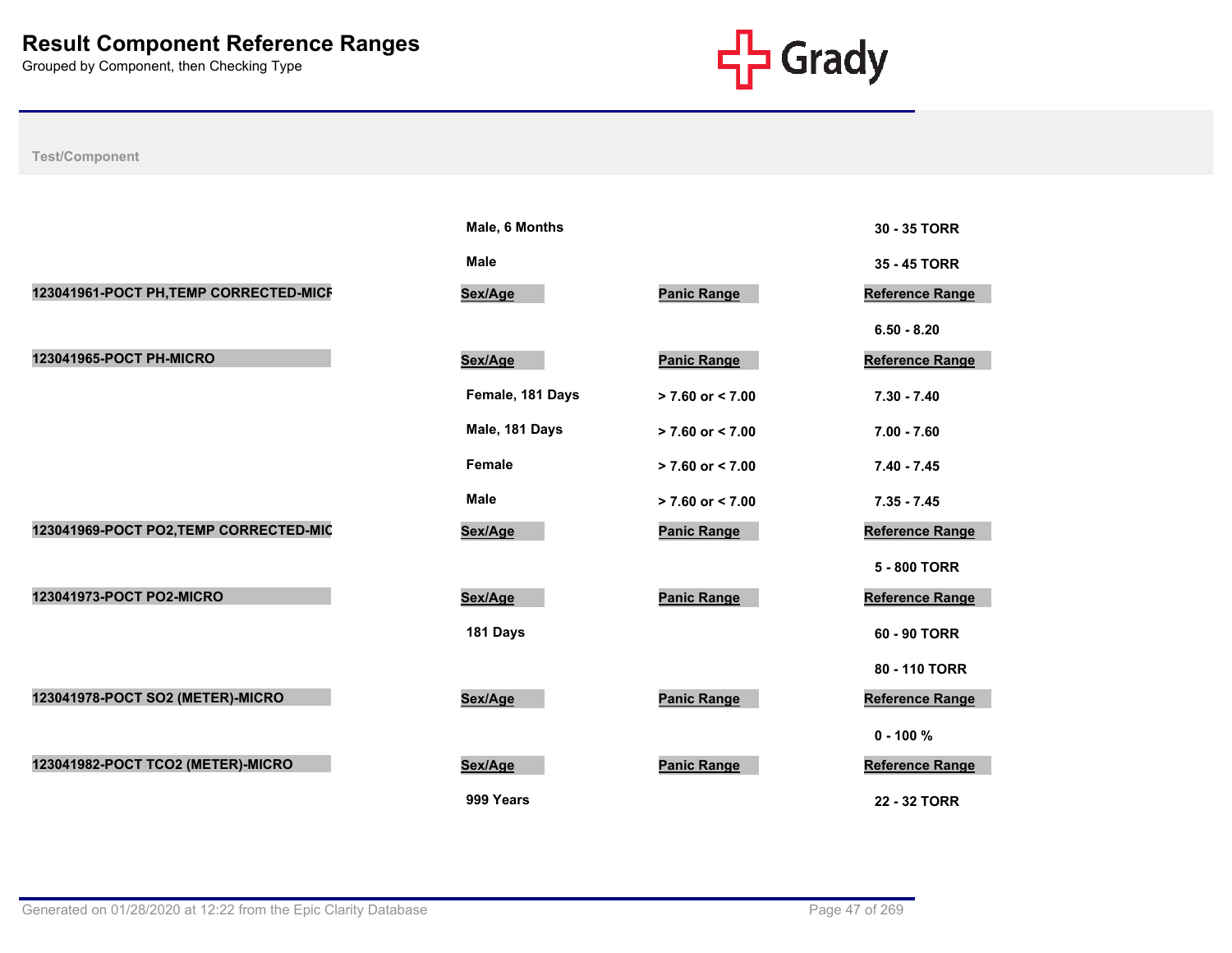

**Test/Component**

# **BLD GAS + LYTES-VENOUS CGNI----LAB2490**

**Collection Requirements**

| 123041934-POCT BASE EXCESS-VENOUS       | Sex/Age          | <b>Panic Range</b> | Reference Range        |
|-----------------------------------------|------------------|--------------------|------------------------|
|                                         |                  |                    | $-2.0 - 2.0$ mEq/L     |
| 123041936-POCT CALCIUM, IONIZED (METER) | Sex/Age          | <b>Panic Range</b> | <b>Reference Range</b> |
|                                         |                  | $> 1.40$ or < .75  | .90 - 1.20 mmol/L      |
| 123041939-POCT GLUCOSE (METER)          | Sex/Age          | <b>Panic Range</b> | Reference Range        |
|                                         |                  | $> 450$ or $< 40$  | 70 - 150 mg/dL         |
| 123042794-POCT GLUCOSE(METER)           | Sex/Age          | <b>Panic Range</b> | Reference Range        |
|                                         | 150 Years        | $> 450$ or $< 40$  | 70 - 150 mg/dL         |
| 123041945-POCT HCO3 (METER)-VENOUS      | Sex/Age          | <b>Panic Range</b> | Reference Range        |
|                                         |                  |                    | 1 - 85 TORR            |
| 123041946-POCT HEMATOCRIT (METER)       | Sex/Age          | <b>Panic Range</b> | Reference Range        |
|                                         | Female, 7 Days   |                    | 44 - 64 %              |
|                                         | <b>Male</b>      |                    | 40 - 50 %              |
|                                         | Female, 30 Days  |                    | $35 - 49 \%$           |
|                                         | Female, 2 Years  |                    | $30 - 40%$             |
|                                         | Female, 14 Years |                    | $31 - 43%$             |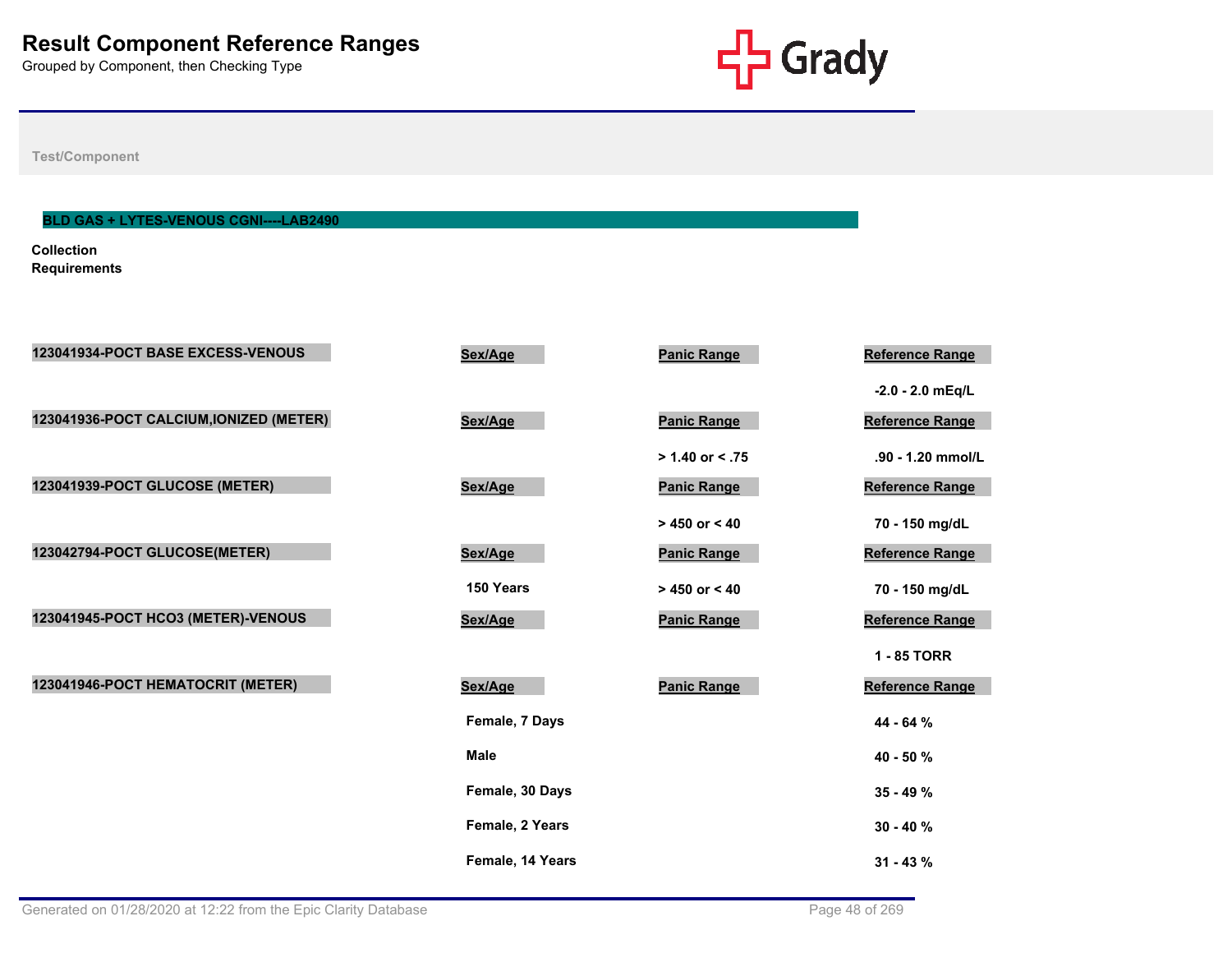

|                                        | Female           |                     | 35 - 45 %              |
|----------------------------------------|------------------|---------------------|------------------------|
|                                        | Male, 7 Days     |                     | 44 - 64 %              |
|                                        | Male, 30 Days    |                     | 35 - 49 %              |
|                                        | Male, 2 Years    |                     | $30 - 40 \%$           |
|                                        | Male, 14 Years   |                     | $31 - 43%$             |
| 123041947-POCT HEMOGLOBIN (METER)      | Sex/Age          | <b>Panic Range</b>  | Reference Range        |
|                                        | Male, 7 Days     | > 24.1 or < 12.0    | 14.0 - 24.0 gm/dL      |
|                                        | Female, 30 Days  | > 24.1 or < 12.0    | 12.0 - 20.0 gm/dL      |
|                                        | Female, 2 Years  | $> 24.1$ or $< 6.0$ | 10.0 - 15.0 gm/dL      |
|                                        | Female, 18 Years | $> 24.1$ or $< 6.0$ | 11.0 - 16.0 gm/dL      |
|                                        | Female           | $> 20.0$ or $< 5.0$ | 11.5 - 15.5 gm/dL      |
|                                        | Male, 30 Days    | $> 24.1$ or < 12.0  | 12.0 - 20.0 gm/dL      |
|                                        | Male, 2 Years    | $> 24.0$ or $< 6.0$ | 10.0 - 15.0 gm/dL      |
|                                        | Male, 18 Years   | $> 24.1$ or $< 6.0$ | 11.0 - 16.0 gm/dL      |
|                                        | Male             | $> 20.0$ or $< 5.0$ | 13.5 - 17.5 gm/dL      |
|                                        | Female, 7 Days   | $> 24.1$ or < 12.0  | 5.1 - 24.0 gm/dL       |
| 123041954-POCT PCO2, TEMP CORRECTED-VI | Sex/Age          | <b>Panic Range</b>  | <b>Reference Range</b> |
|                                        |                  |                     | 5 - 130 TORR           |
| 123041958-POCT PCO2-VENOUS             | Sex/Age          | <b>Panic Range</b>  | Reference Range        |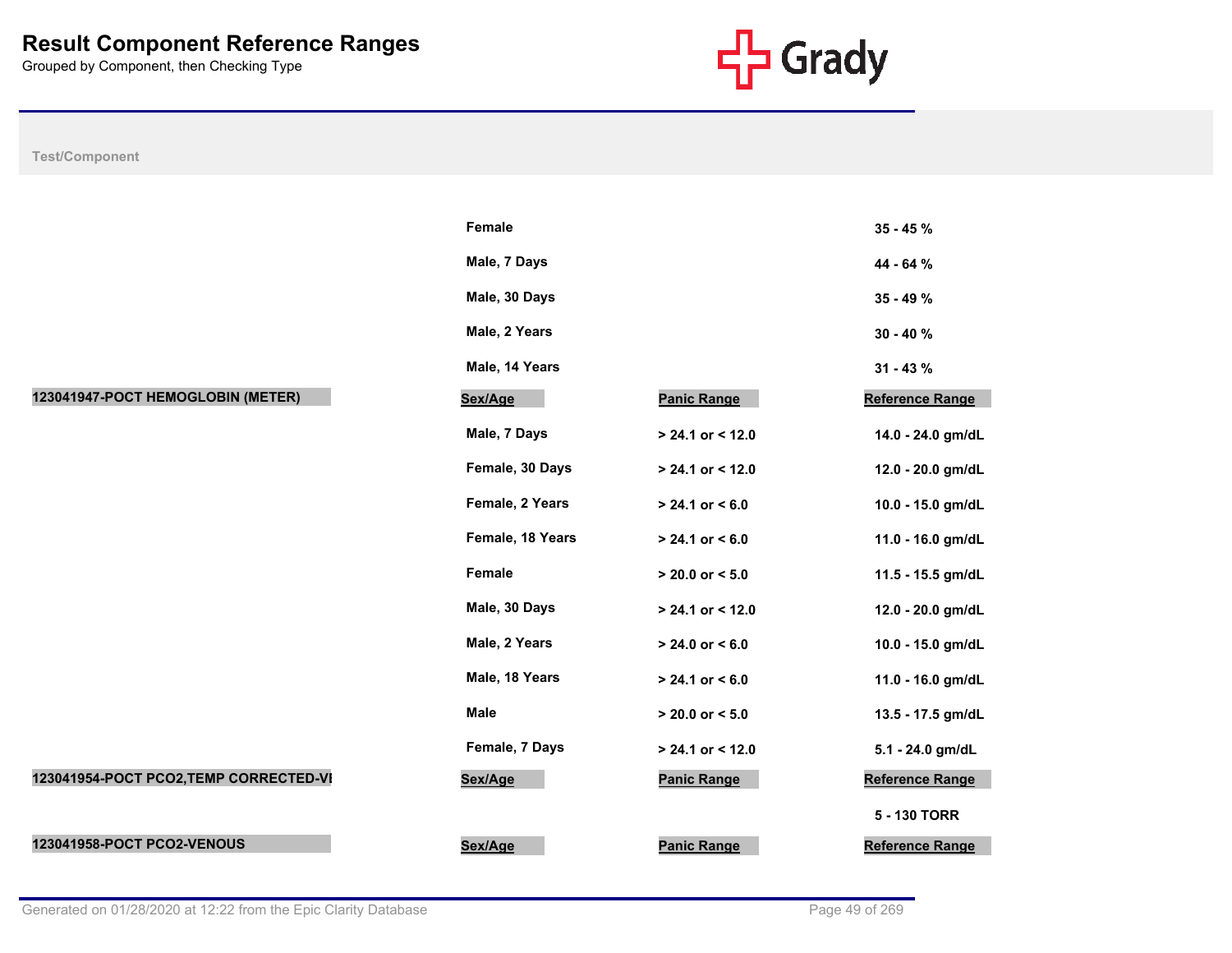

|                                        |          |                      | 38 - 48 TORR           |
|----------------------------------------|----------|----------------------|------------------------|
| 123041962-POCT PH, TEMP CORRECTED-VEN  | Sex/Age  | <b>Panic Range</b>   | <b>Reference Range</b> |
|                                        |          |                      | $6.50 - 8.20$          |
| 123041966-POCT PH-VENOUS               | Sex/Age  | <b>Panic Range</b>   | <b>Reference Range</b> |
|                                        |          | $> 7.60$ or $< 7.00$ | $7.33 - 7.43$          |
| 123041970-POCT PO2, TEMP CORRECTED-VEI | Sex/Age  | <b>Panic Range</b>   | <b>Reference Range</b> |
|                                        |          |                      | 5 - 800 TORR           |
| <b>123041974-POCT PO2-VENOUS</b>       | Sex/Age  | <b>Panic Range</b>   | <b>Reference Range</b> |
|                                        | 181 Days |                      | 37 - 43 TORR           |
|                                        |          |                      | 37 - 43 TORR           |
| 123041975-POCT POTASSIUM (METER)       | Sex/Age  | <b>Panic Range</b>   | Reference Range        |
|                                        |          | $> 6.0$ or $< 2.5$   | $3.4 - 4.5$ mmol/L     |
| 123041979-POCT SO2 (METER)-VENOUS      | Sex/Age  | <b>Panic Range</b>   | <b>Reference Range</b> |
|                                        |          |                      | 0 - 100 TORR           |
| 123041980-POCT SODIUM (METER)          | Sex/Age  | <b>Panic Range</b>   | Reference Range        |
|                                        |          | $> 160$ or < 125     | 100 - 180 mmol/L       |
| 123041983-POCT TCO2 (METER)-VENOUS     | Sex/Age  | <b>Panic Range</b>   | <b>Reference Range</b> |
|                                        |          |                      | <b>5 - 50 TORR</b>     |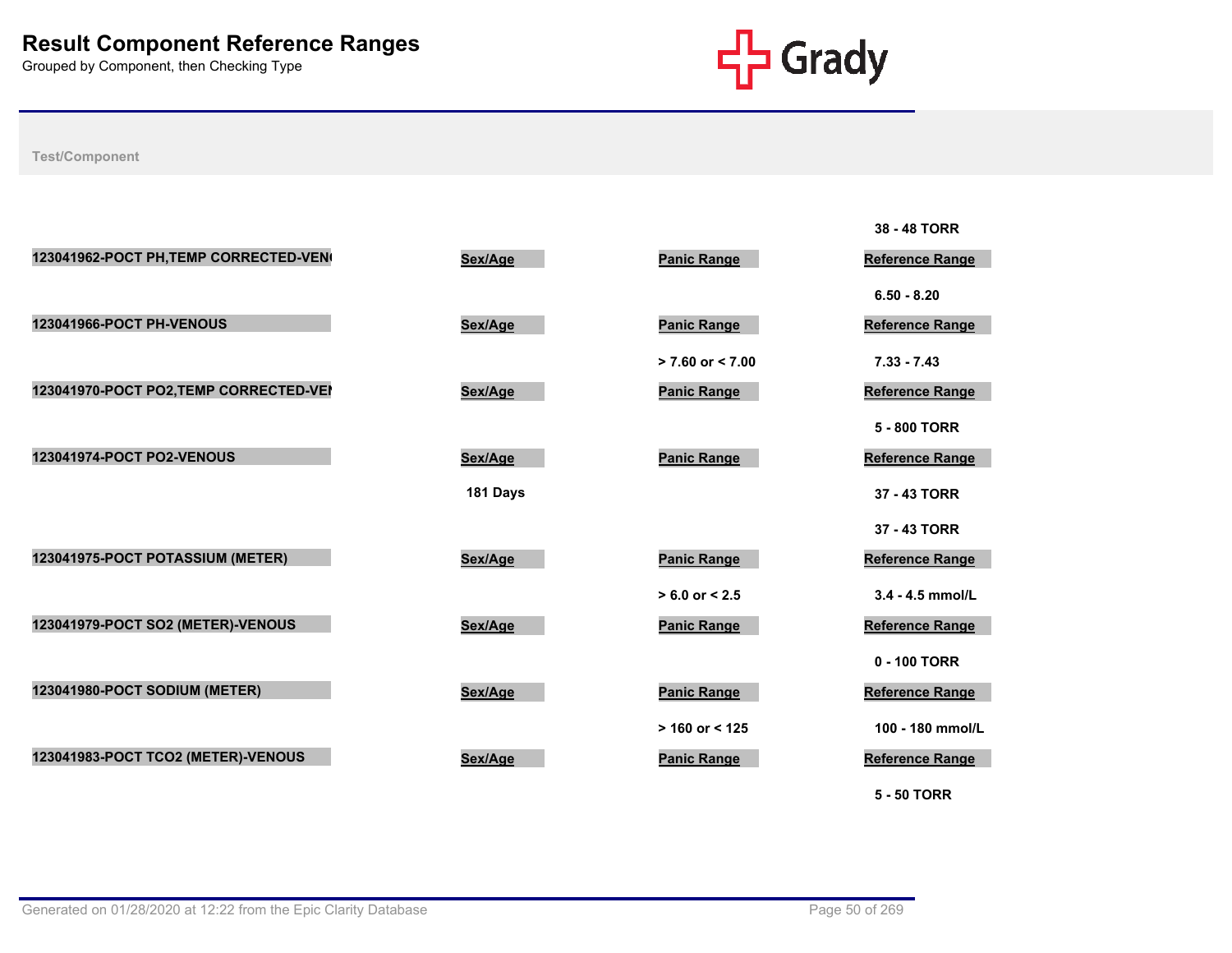

**Test/Component**

# **BLD GAS + LYTES-VENOUS ECCH----LAB2487**

**Collection Requirements**

| 123041930-POCT ANION GAP (METER)  | Sex/Age          | <b>Panic Range</b> | Reference Range        |
|-----------------------------------|------------------|--------------------|------------------------|
|                                   |                  |                    | $8 - 20$               |
| 123041934-POCT BASE EXCESS-VENOUS | Sex/Age          | <b>Panic Range</b> | Reference Range        |
|                                   |                  |                    | $-2.0 - 2.0$ mEq/L     |
| 123041937-POCT CHLORIDE (METER)   | Sex/Age          | <b>Panic Range</b> | <b>Reference Range</b> |
|                                   |                  |                    | 95 - 110 mEq/L         |
| 123041939-POCT GLUCOSE (METER)    | Sex/Age          | <b>Panic Range</b> | Reference Range        |
|                                   |                  | $> 450$ or < 40    | 70 - 150 mg/dL         |
| 123042794-POCT GLUCOSE(METER)     | Sex/Age          | <b>Panic Range</b> | <b>Reference Range</b> |
|                                   | 150 Years        | $> 450$ or < 40    | 70 - 150 mg/dL         |
| 123041946-POCT HEMATOCRIT (METER) | Sex/Age          | <b>Panic Range</b> | Reference Range        |
|                                   | Female, 7 Days   |                    | 44 - 64 %              |
|                                   | <b>Male</b>      |                    | 40 - 50 %              |
|                                   | Female, 30 Days  |                    | $35 - 49 \%$           |
|                                   | Female, 2 Years  |                    | $30 - 40 \%$           |
|                                   | Female, 14 Years |                    |                        |
|                                   |                  |                    | $31 - 43 \%$           |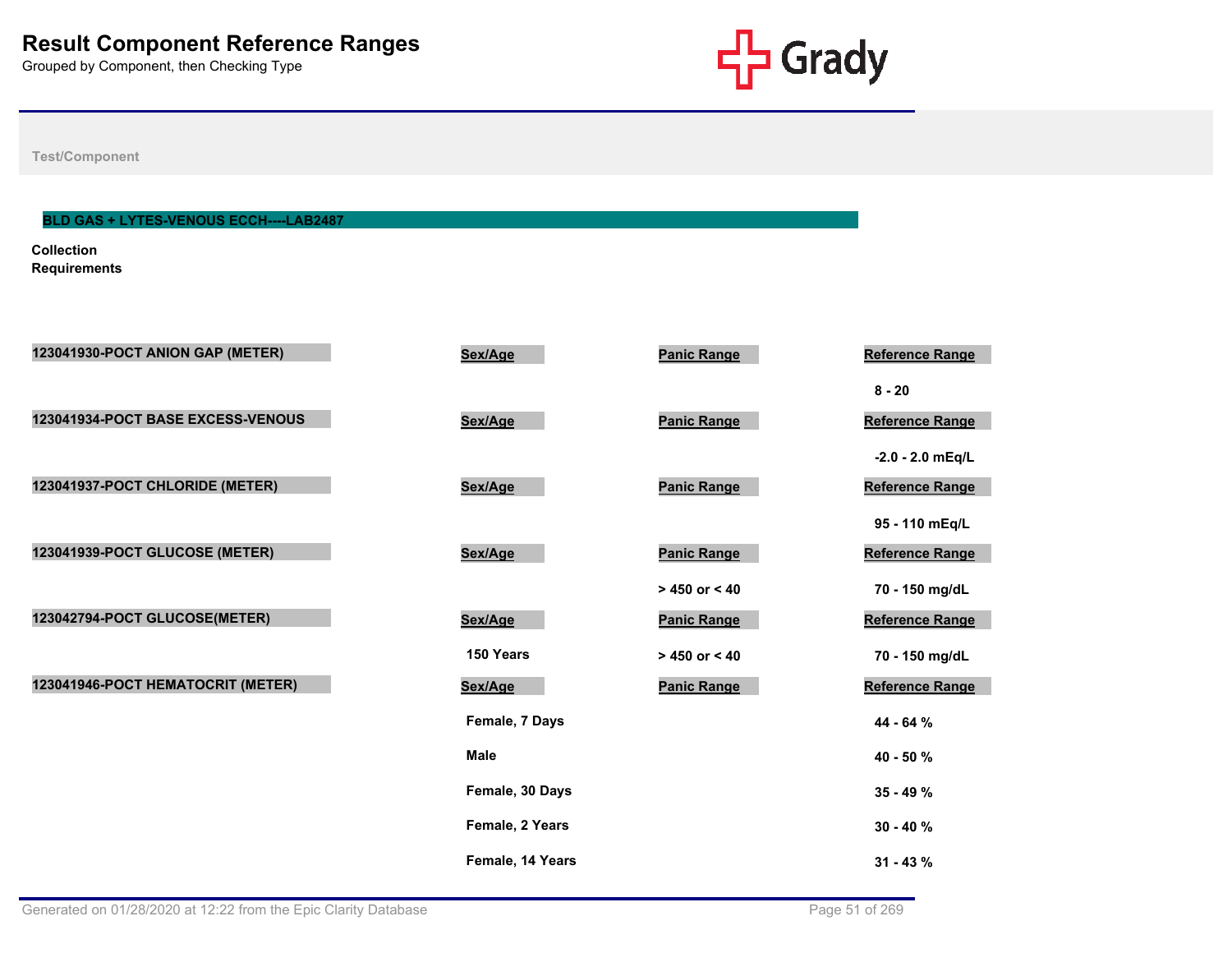

|                                   | Female           |                     | $35 - 45%$        |
|-----------------------------------|------------------|---------------------|-------------------|
|                                   | Male, 7 Days     |                     | 44 - 64 %         |
|                                   | Male, 30 Days    |                     | $35 - 49 \%$      |
|                                   | Male, 2 Years    |                     | $30 - 40%$        |
|                                   | Male, 14 Years   |                     | $31 - 43 \%$      |
| 123041947-POCT HEMOGLOBIN (METER) | Sex/Age          | Panic Range         | Reference Range   |
|                                   | Male, 7 Days     | $> 24.1$ or < 12.0  | 14.0 - 24.0 gm/dL |
|                                   | Female, 30 Days  | $> 24.1$ or < 12.0  | 12.0 - 20.0 gm/dL |
|                                   | Female, 2 Years  | $> 24.1$ or $< 6.0$ | 10.0 - 15.0 gm/dL |
|                                   | Female, 18 Years | $> 24.1$ or $< 6.0$ | 11.0 - 16.0 gm/dL |
|                                   | Female           | $> 20.0$ or $< 5.0$ | 11.5 - 15.5 gm/dL |
|                                   | Male, 30 Days    | $> 24.1$ or < 12.0  | 12.0 - 20.0 gm/dL |
|                                   | Male, 2 Years    | $> 24.0$ or $< 6.0$ | 10.0 - 15.0 gm/dL |
|                                   | Male, 18 Years   | $> 24.1$ or $< 6.0$ | 11.0 - 16.0 gm/dL |
|                                   | <b>Male</b>      | $> 20.0$ or $< 5.0$ | 13.5 - 17.5 gm/dL |
|                                   | Female, 7 Days   | $> 24.1$ or < 12.0  | 5.1 - 24.0 gm/dL  |
| 123041958-POCT PCO2-VENOUS        | Sex/Age          | <b>Panic Range</b>  | Reference Range   |
|                                   |                  |                     | 38 - 48 TORR      |
| 123041966-POCT PH-VENOUS          | Sex/Age          | <b>Panic Range</b>  | Reference Range   |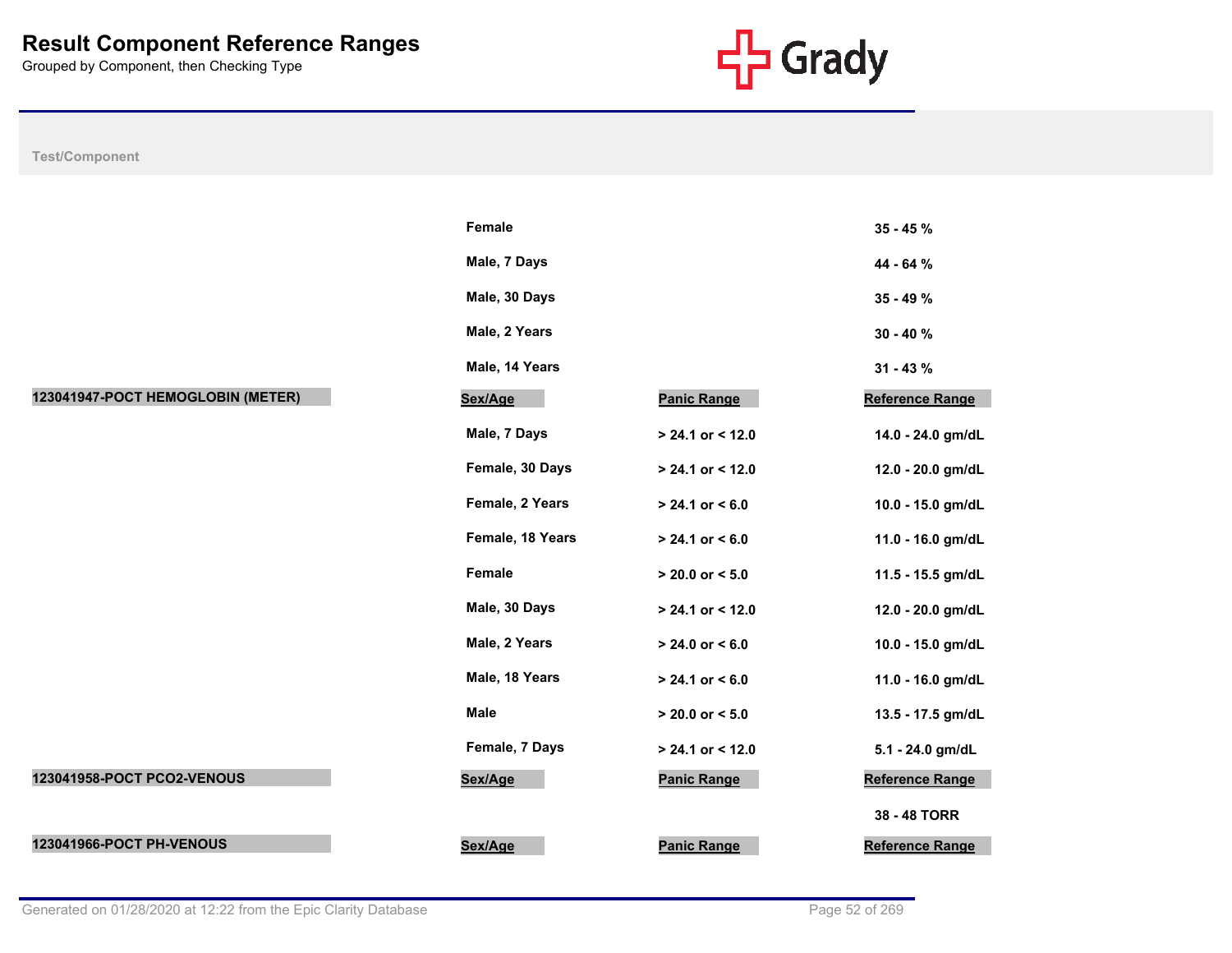

**Test/Component**

|                                               |         | $> 7.60$ or $< 7.00$ | $7.33 - 7.43$          |
|-----------------------------------------------|---------|----------------------|------------------------|
| 123041975-POCT POTASSIUM (METER)              | Sex/Age | <b>Panic Range</b>   | <b>Reference Range</b> |
|                                               |         | $> 6.0$ or $< 2.5$   | $2.5 - 6.0$ mmol/L     |
| 123041980-POCT SODIUM (METER)                 | Sex/Age | <b>Panic Range</b>   | <b>Reference Range</b> |
|                                               |         | $> 160$ or < 125     | 135 - 150 mmol/L       |
| 123041983-POCT TCO2 (METER)-VENOUS            | Sex/Age | <b>Panic Range</b>   | <b>Reference Range</b> |
|                                               |         |                      | <b>5 - 50 TORR</b>     |
| 123041985-POCT UREA NITROGEN (METER)          | Sex/Age | <b>Panic Range</b>   | <b>Reference Range</b> |
|                                               |         | > 150                | 8 - 22 mg/dL           |
| <b>BLD GAS + LYTES-VENOUS G3NI----LAB2468</b> |         |                      |                        |

**Collection Requirements**

| <b>123041934-POCT BASE EXCESS-VENOUS</b> | Sex/Age | <b>Panic Range</b> | <b>Reference Range</b> |
|------------------------------------------|---------|--------------------|------------------------|
|                                          |         |                    | $-2.0 - 2.0$ mEg/L     |
| 123041945-POCT HCO3 (METER)-VENOUS       | Sex/Age | <b>Panic Range</b> | <b>Reference Range</b> |
|                                          |         |                    | 1 - 85 TORR            |
| 123041954-POCT PCO2,TEMP CORRECTED-VI    | Sex/Age | <b>Panic Range</b> | <b>Reference Range</b> |
|                                          |         |                    | 5 - 130 TORR           |
| <b>123041958-POCT PCO2-VENOUS</b>        | Sex/Age | <b>Panic Range</b> | <b>Reference Range</b> |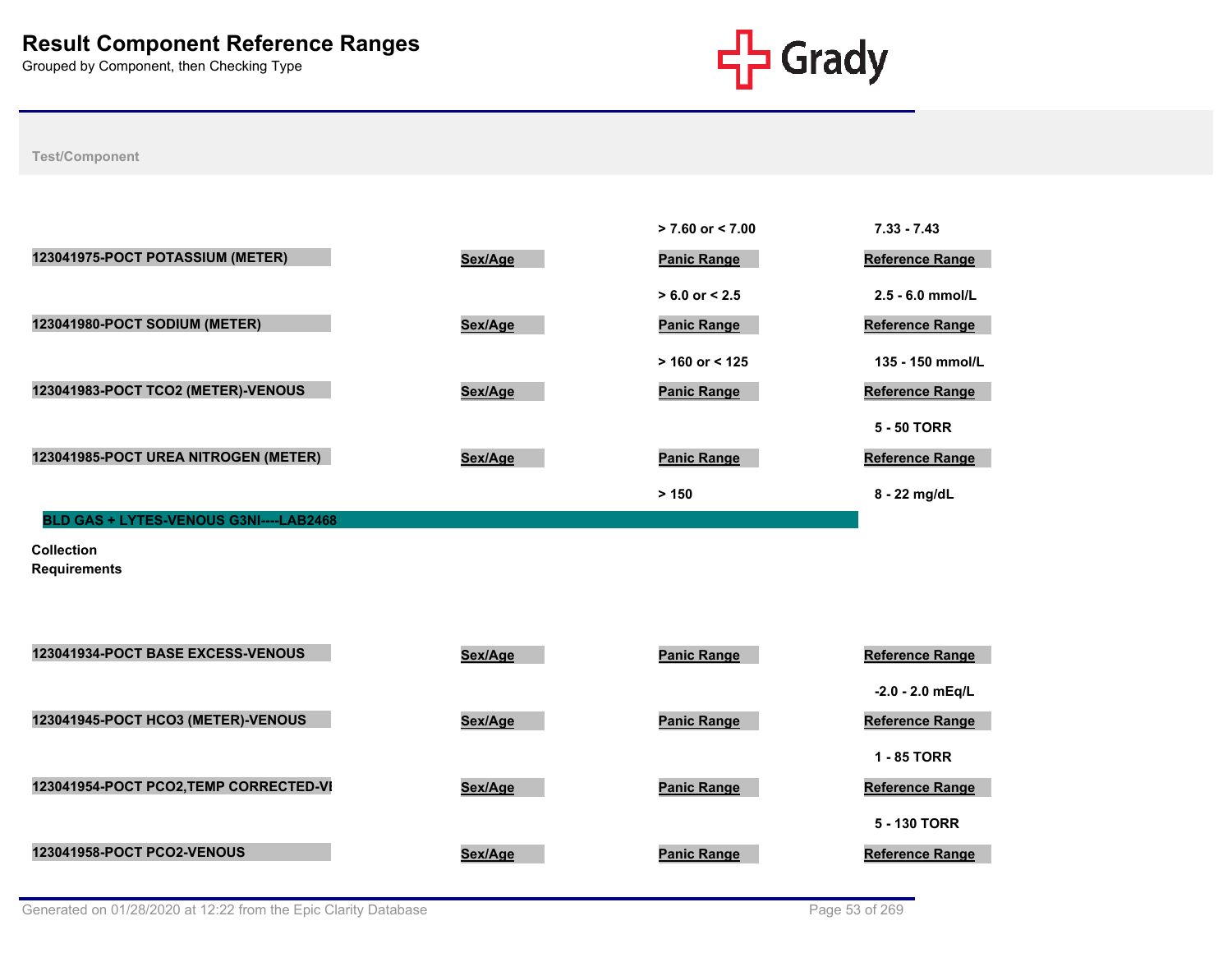

**Test/Component**

|                                        |          |                      | 38 - 48 TORR           |
|----------------------------------------|----------|----------------------|------------------------|
| 123041962-POCT PH, TEMP CORRECTED-VEN  | Sex/Age  | <b>Panic Range</b>   | Reference Range        |
|                                        |          |                      | $6.50 - 8.20$          |
| <b>123041966-POCT PH-VENOUS</b>        | Sex/Age  | <b>Panic Range</b>   | Reference Range        |
|                                        |          | $> 7.60$ or $< 7.00$ | $7.33 - 7.43$          |
| 123041970-POCT PO2, TEMP CORRECTED-VEI | Sex/Age  | <b>Panic Range</b>   | Reference Range        |
|                                        |          |                      | 5 - 800 TORR           |
| <b>123041974-POCT PO2-VENOUS</b>       | Sex/Age  | <b>Panic Range</b>   | <b>Reference Range</b> |
|                                        | 181 Days |                      | 37 - 43 TORR           |
|                                        |          |                      | 37 - 43 TORR           |
| 123041979-POCT SO2 (METER)-VENOUS      | Sex/Age  | <b>Panic Range</b>   | Reference Range        |
|                                        |          |                      | 0 - 100 TORR           |
| 123041983-POCT TCO2 (METER)-VENOUS     | Sex/Age  | <b>Panic Range</b>   | Reference Range        |
|                                        |          |                      | 22 - 32 TORR           |
| BLD.GAS+SAT.PROF-MICRO----LAB2308      |          |                      |                        |

**Collection Requirements** {\rtf1\ansi\deflang1033\ftnbj{\fonttbl{\f0 \fmodern \fcharset0 Arial;}}\plain\f0\fs20 Whole blood samples use syringe or capillary tube containing balanced heparin of lithium heparin as the anticoagulant.\par }

**123040314-BASE EXCESS-MICRO Sex/Age Panic Range Reference Range 150 Years > 999.0 or < -999.0 -2.0 - 2.0 meq/L**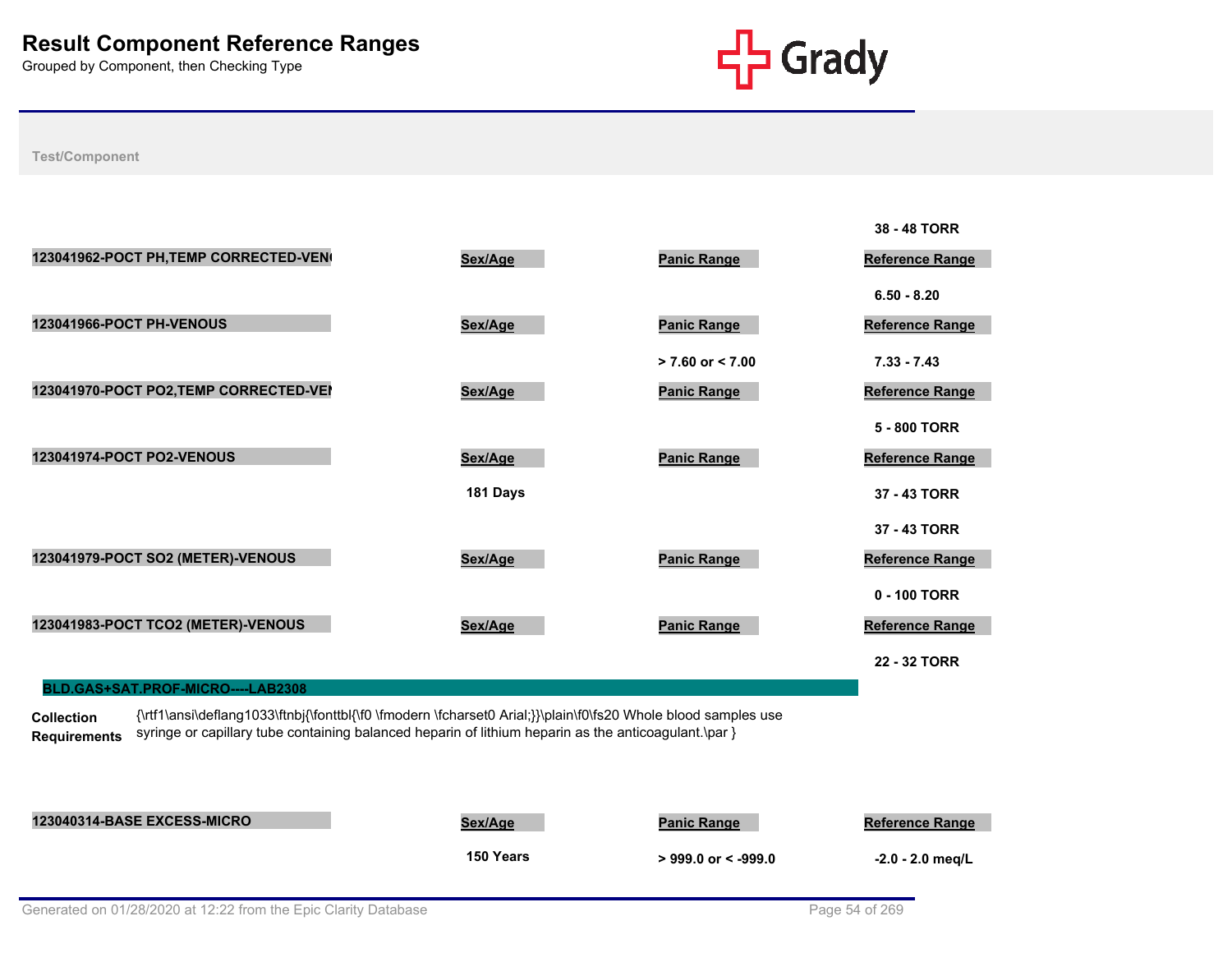

| 123040416-CARBOXYHEMOGLOBIN-MICRO | Sex/Age          | <b>Panic Range</b>  | <b>Reference Range</b> |
|-----------------------------------|------------------|---------------------|------------------------|
|                                   | 150 Years        | > 30.0              | $1.0 - 1.5 %$          |
| 123041189-HEMOGLOBIN, TOTAL-MICRO | Sex/Age          | <b>Panic Range</b>  | Reference Range        |
|                                   | <b>Male</b>      | $> 20.0$ or $< 5.0$ | 2.0 - 27.0 gm/mL       |
|                                   | Male, 8 Days     | $> 24.1$ or < 12.0  | 2.0 - 27.0 gm/mL       |
|                                   | Male, 31 Days    | > 24.1 or < 12.0    | 2.0 - 27.0 gm/mL       |
|                                   | Male, 2 Years    | $> 24.1$ or $< 6.0$ | 2.0 - 27.0 gm/mL       |
|                                   | Male, 18 Years   | $> 24.1$ or $< 6.0$ | 2.0 - 27.0 gm/mL       |
|                                   | Female, 8 Days   | > 24.1 or < 12.0    | 2.0 - 27.0 gm/mL       |
|                                   | Female, 31 Days  | > 24.1 or < 12.0    | 2.0 - 27.0 gm/mL       |
|                                   | Female, 2 Years  | $> 24.1$ or $< 6.0$ | 2.0 - 27.0 gm/mL       |
|                                   | Female, 18 Years | $> 24.1$ or $< 6.0$ | 2.0 - 27.0 gm/mL       |
|                                   | Female           | $> 20.0$ or $< 5.0$ | 2.0 - 27.0 gm/mL       |
| 123041563-METHEMOGLOBIN-MICRO     | Sex/Age          | <b>Panic Range</b>  | Reference Range        |
|                                   | 150 Years        |                     | $.4 - 1.5%$            |
| 123041776-OXYHEMOGLOBIN-MICRO     | Sex/Age          | <b>Panic Range</b>  | <b>Reference Range</b> |
|                                   | <b>6 Months</b>  |                     | $90 - 95 %$            |
|                                   | 150 Years        |                     | 94 - 100 %             |
| 123041816-PCO2-MICRO              | Sex/Age          | <b>Panic Range</b>  | Reference Range        |
|                                   | Male, 6 Months   |                     | 30 - 35 Torr           |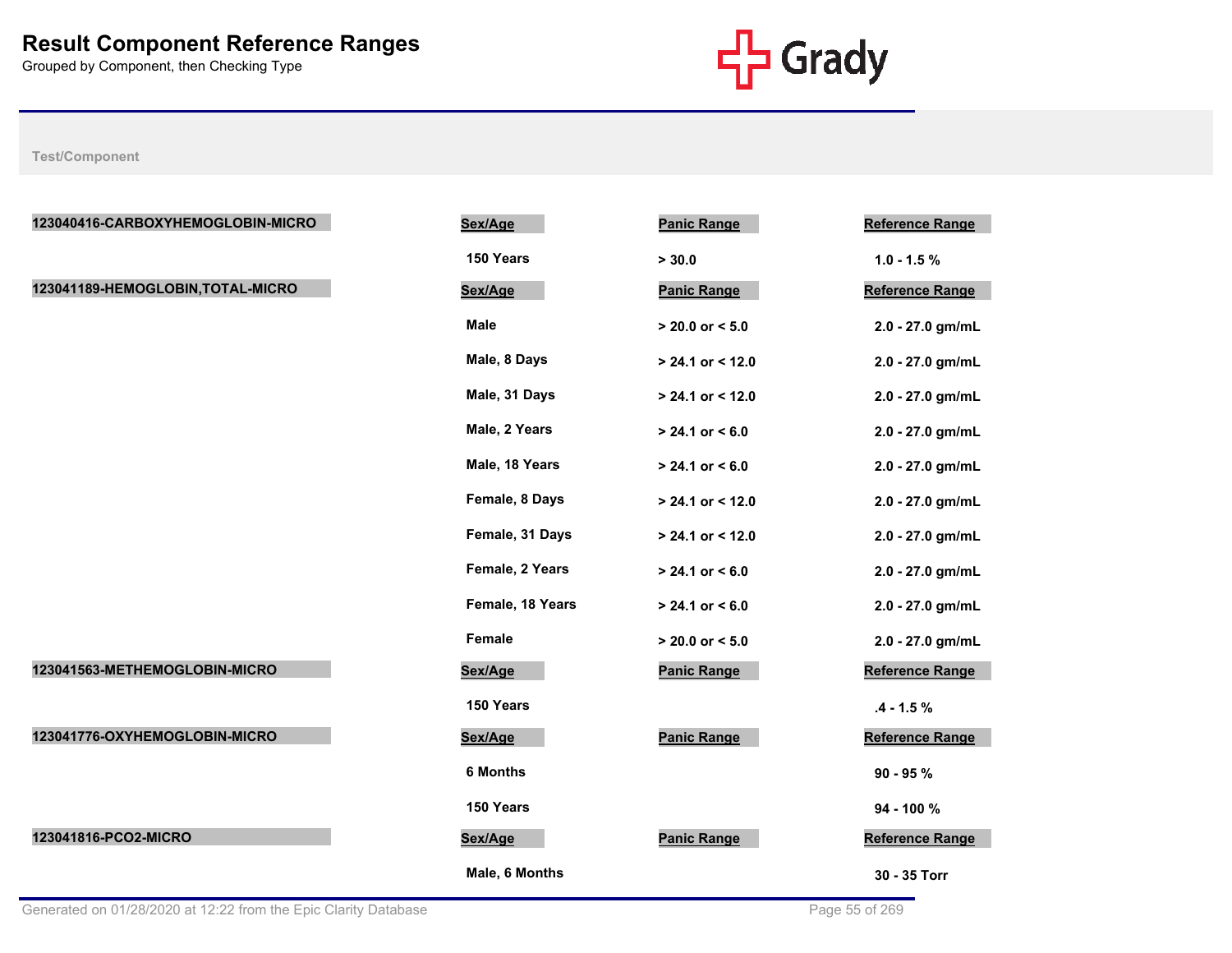

**Test/Component**

|                                                   | <b>Female, 6 Months</b> |                      | 5 - 250 Torr           |
|---------------------------------------------------|-------------------------|----------------------|------------------------|
|                                                   | Male, 150 Years         |                      | 35 - 45 Torr           |
|                                                   | Female, 150 Years       |                      | 40 - 45 Torr           |
| 123041864-PH-MICRO                                | Sex/Age                 | <b>Panic Range</b>   | <b>Reference Range</b> |
|                                                   | Male, 6 Months          | $> 7.60$ or $< 7.00$ | $7.30 - 7.40$          |
|                                                   | <b>Female, 6 Months</b> | $> 7.60$ or $< 7.00$ | $7.30 - 7.40$          |
|                                                   | Male, 150 Years         | $> 7.60$ or $< 7.00$ | $7.35 - 7.45$          |
|                                                   | Female, 150 Years       | $> 7.60$ or $< 7.00$ | $7.40 - 7.45$          |
| 123041927-PO2-MICRO                               | Sex/Age                 | <b>Panic Range</b>   | <b>Reference Range</b> |
|                                                   | <b>6 Months</b>         |                      | 60 - 90 Torr           |
|                                                   | 150 Years               |                      | 80 - 110 Torr          |
| <b>BLOOD GAS AND SAT PROF ARTERIAL----LAB2011</b> |                         |                      |                        |

**Collection Requirements** {\rtf1\ansi\deflang1033\ftnbj{\fonttbl{\f0 \fmodern \fcharset0 Arial;}}\plain\f0\fs20 Whole blood samples use syringe or capillary tube containing balanced heparin of lithium heparin as the anticoagulant.\par }

| 123040310-BASE EXCESS-ARTERIAL  | Sex/Age   | <b>Panic Range</b>     | <b>Reference Range</b> |
|---------------------------------|-----------|------------------------|------------------------|
|                                 | 150 Years | $>999.0$ or $< -999.0$ | $-2.0 - 2.0$ MEQ/I     |
| 123040415-CARBOXYHEMOGLOBIN-ART | Sex/Age   | <b>Panic Range</b>     | <b>Reference Range</b> |
|                                 | 150 Years | > 30.0                 | $1.0 - 1.5 \%$         |
| 123041188-HEMOGLOBIN, TOTAL-ART | Sex/Age   | <b>Panic Range</b>     | <b>Reference Range</b> |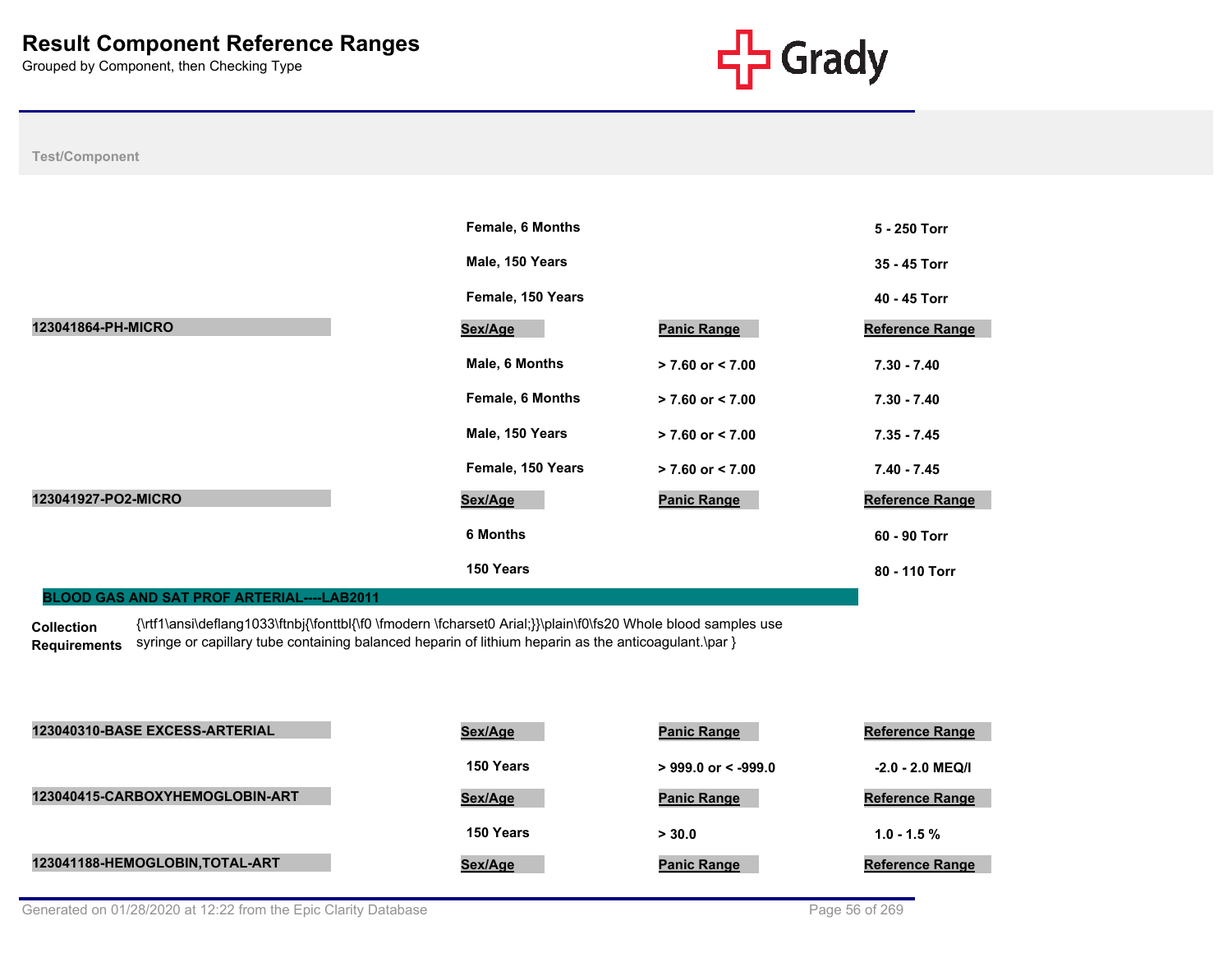

|                             | Female           | $> 20.0$ or $< 5.0$ | 2.0 - 27.0 gm/dL       |
|-----------------------------|------------------|---------------------|------------------------|
|                             | Male, 8 Days     | $> 24.1$ or < 12.0  | 2.0 - 27.0 gm/dL       |
|                             | Male             | $> 20.0$ or $< 5.0$ | 2.0 - 27.0 gm/dL       |
|                             | Male, 31 Days    | $> 24.1$ or < 12.0  | 2.0 - 27.0 gm/dL       |
|                             | Male, 2 Years    | $> 24.1$ or < 6.0   | 2.0 - 27.0 gm/dL       |
|                             | Male, 18 Years   | $> 24.1$ or $< 6.0$ | 2.0 - 27.0 gm/dL       |
|                             | Female, 8 Days   | $> 24.1$ or < 12.0  | 2.0 - 27.0 gm/dL       |
|                             | Female, 31 Days  | $> 24.1$ or < 12.0  | 2.0 - 27.0 gm/dL       |
|                             | Female, 2 Years  | $> 24.1$ or $< 6.0$ | 2.0 - 27.0 gm/dL       |
|                             | Female, 18 Years | $> 24.1$ or $< 6.0$ | 2.0 - 27.0 gm/dL       |
| 123041562-METHEMOGLOBIN-ART | Sex/Age          | <b>Panic Range</b>  | <b>Reference Range</b> |
|                             | 150 Years        |                     | $.4 - 1.5 \%$          |
| 123041774-OXYHEMOGLOBIN-ART | Sex/Age          | <b>Panic Range</b>  | <b>Reference Range</b> |
|                             | 6 Months         |                     | $90 - 95 %$            |
|                             | 150 Years        |                     | 94 - 100 %             |
| 123041812-PCO2-ARTERIAL     | Sex/Age          | <b>Panic Range</b>  | <b>Reference Range</b> |
|                             | Male, 6 Months   | > 70 or < 10        | 5 - 250 TORR           |
|                             | Female, 6 Months | $> 70$ or $< 10$    | 5 - 250 TORR           |
|                             | Male, 150 Years  | > 70 or < 10        | 5 - 250 TORR           |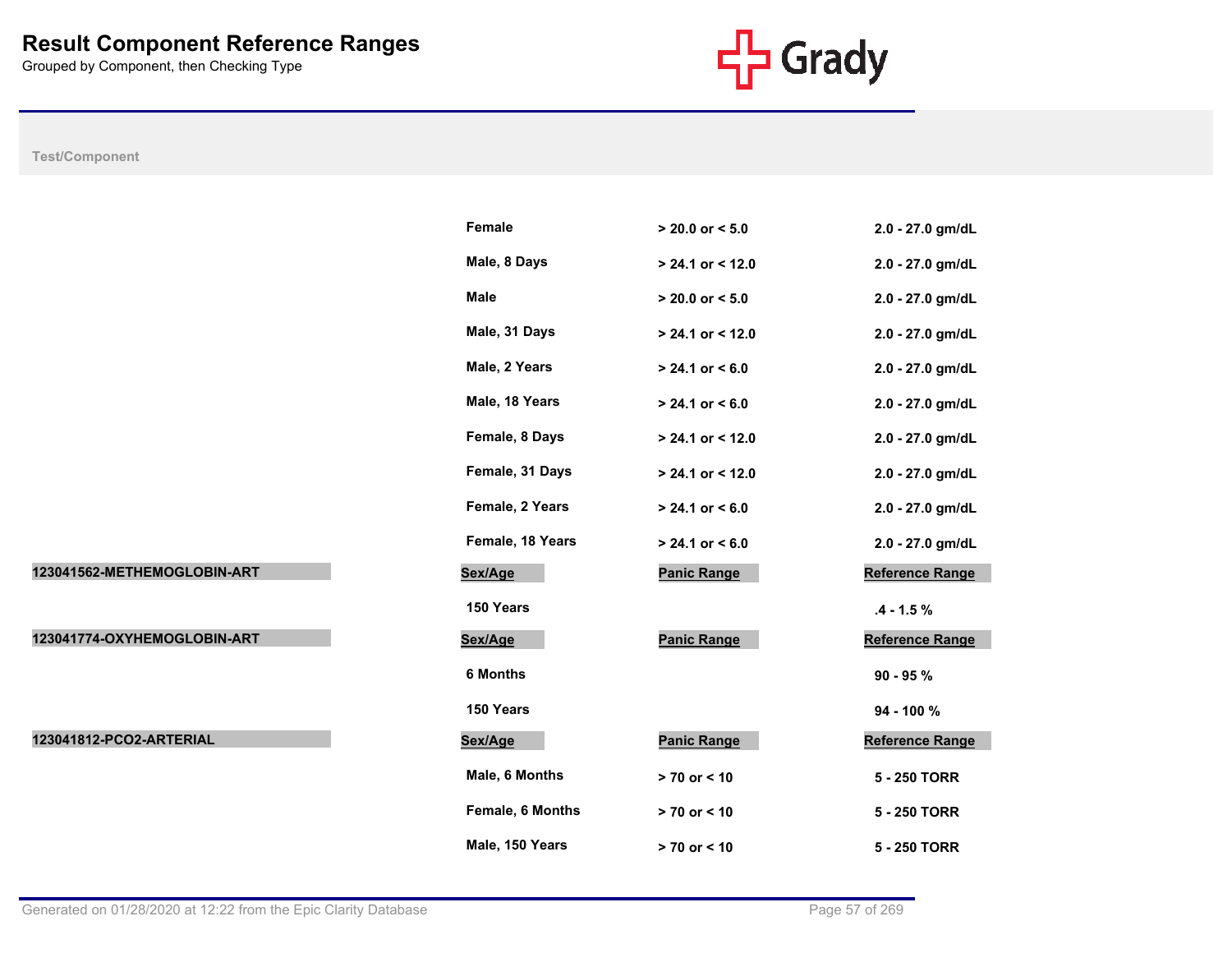

## **Test/Component**

|                                                | Female, 150 Years       | $> 70$ or $< 10$     | 5 - 250 TORR           |
|------------------------------------------------|-------------------------|----------------------|------------------------|
| 123041850-PH-ARTERIAL                          | Sex/Age                 | <b>Panic Range</b>   | <b>Reference Range</b> |
|                                                | Male, 31 Days           | $> 7.50$ or $< 7.20$ | $6.00 - 8.00$          |
|                                                | Male, 6 Months          | $> 7.60$ or $< 7.20$ | $6.00 - 8.00$          |
|                                                | Male, 150 Years         | $> 7.60$ or $< 7.20$ | $6.00 - 8.00$          |
|                                                | Female, 31 Days         | $> 7.50$ or $< 7.20$ | $6.00 - 8.00$          |
|                                                | <b>Female, 6 Months</b> | $> 7.60$ or $< 7.20$ | $6.00 - 8.00$          |
|                                                | Female, 150 Years       | $> 7.60$ or $< 7.20$ | $6.00 - 8.00$          |
| 421-PO2-ARTERIAL                               | Sex/Age                 | <b>Panic Range</b>   | <b>Reference Range</b> |
|                                                | <b>6 Months</b>         | $> 350$ or $< 40$    | <b>800 TORR</b>        |
|                                                | 150 Years               | $> 350$ or $< 40$    | <b>800 TORR</b>        |
| <b>BLOOD GAS AND SAT PROF-MICRO----LAB2013</b> |                         |                      |                        |

**Collection Requirements** {\rtf1\ansi\deflang1033\ftnbj{\fonttbl{\f0 \fmodern \fcharset0 Arial;}}\plain\f0\fs20 Whole blood samples use syringe or capillary tube containing balanced heparin of lithium heparin as the anticoagulant.\par }

| 123040314-BASE EXCESS-MICRO       | Sex/Age   | <b>Panic Range</b>    | <b>Reference Range</b> |
|-----------------------------------|-----------|-----------------------|------------------------|
|                                   | 150 Years | $>$ 999.0 or < -999.0 | $-2.0 - 2.0$ meg/L     |
| 123040416-CARBOXYHEMOGLOBIN-MICRO | Sex/Age   | <b>Panic Range</b>    | <b>Reference Range</b> |
|                                   | 150 Years | > 30.0                | $1.0 - 1.5 \%$         |
| 123041189-HEMOGLOBIN, TOTAL-MICRO | Sex/Age   | <b>Panic Range</b>    | <b>Reference Range</b> |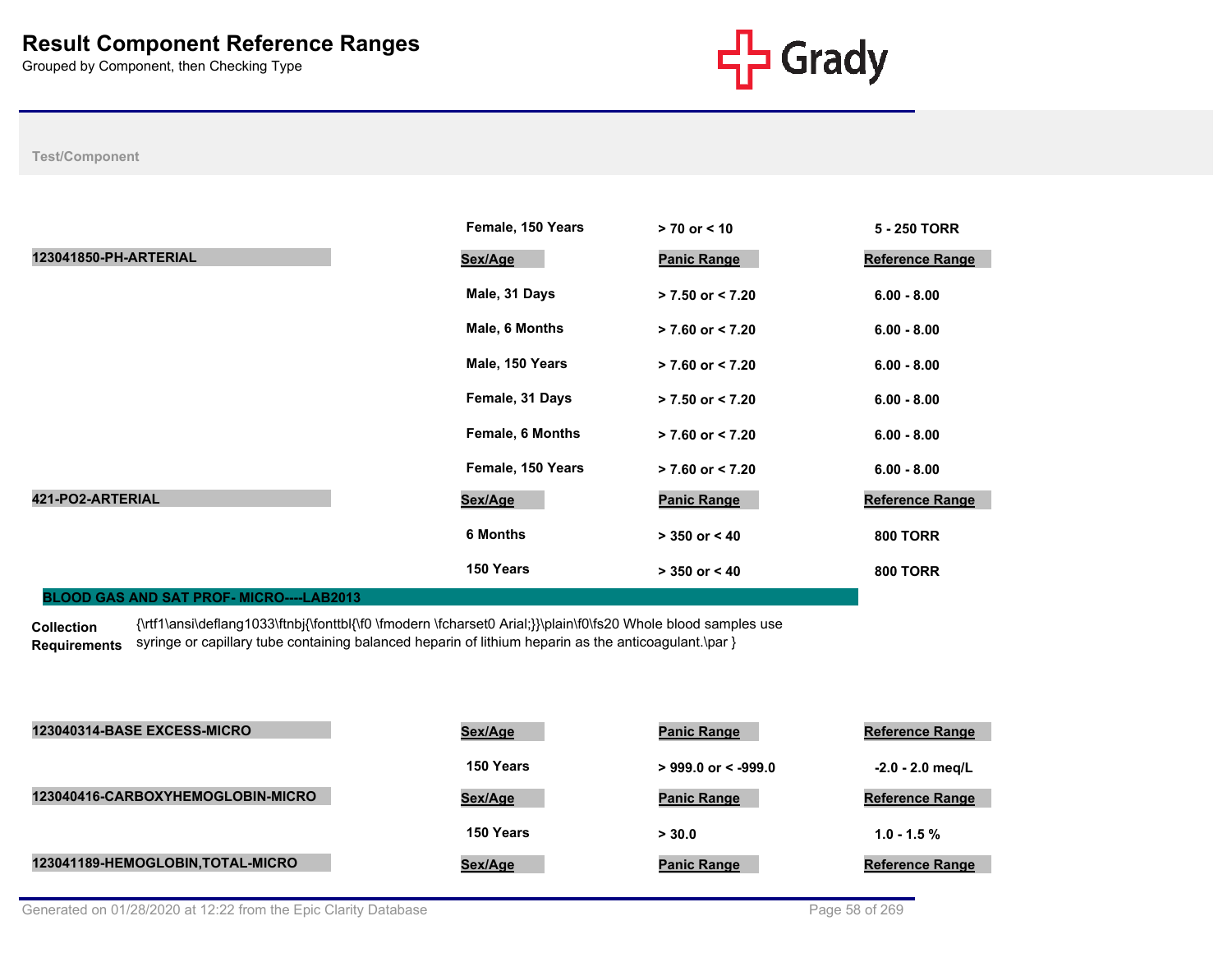

|                               | Male             | $> 20.0$ or $< 5.0$ | 5.0 - 20.0 gm/mL       |
|-------------------------------|------------------|---------------------|------------------------|
|                               | Male, 8 Days     | > 24.1 or < 12.0    | 12.0 - 24.1 gm/mL      |
|                               | Male, 31 Days    | $> 24.1$ or < 12.0  | 2.0 - 27.0 gm/mL       |
|                               | Male, 2 Years    | $> 24.1$ or < 6.0   | 2.0 - 27.0 gm/mL       |
|                               | Male, 18 Years   | $> 24.1$ or $< 6.0$ | 2.0 - 27.0 gm/mL       |
|                               | Female, 8 Days   | > 24.1 or < 12.0    | 2.0 - 27.0 gm/mL       |
|                               | Female, 31 Days  | > 24.1 or < 12.0    | 2.0 - 27.0 gm/mL       |
|                               | Female, 2 Years  | $> 24.1$ or $< 6.0$ | 2.0 - 27.0 gm/mL       |
|                               | Female, 18 Years | $> 24.1$ or $< 6.0$ | 2.0 - 27.0 gm/mL       |
|                               | Female           | $> 20.0$ or $< 5.0$ | 2.0 - 27.0 gm/mL       |
| 123041563-METHEMOGLOBIN-MICRO | Sex/Age          | <b>Panic Range</b>  | Reference Range        |
|                               | 150 Years        |                     | $.4 - 1.5 \%$          |
| 123041776-OXYHEMOGLOBIN-MICRO | Sex/Age          | <b>Panic Range</b>  | Reference Range        |
|                               | <b>6 Months</b>  |                     | $90 - 95 %$            |
|                               | 150 Years        |                     | 94 - 100 %             |
| 123041816-PCO2-MICRO          | Sex/Age          | <b>Panic Range</b>  | <b>Reference Range</b> |
|                               | Male, 6 Months   |                     | 30 - 35 Torr           |
|                               | Female, 6 Months |                     | 5 - 250 Torr           |
|                               | Male, 150 Years  |                     | 35 - 45 Torr           |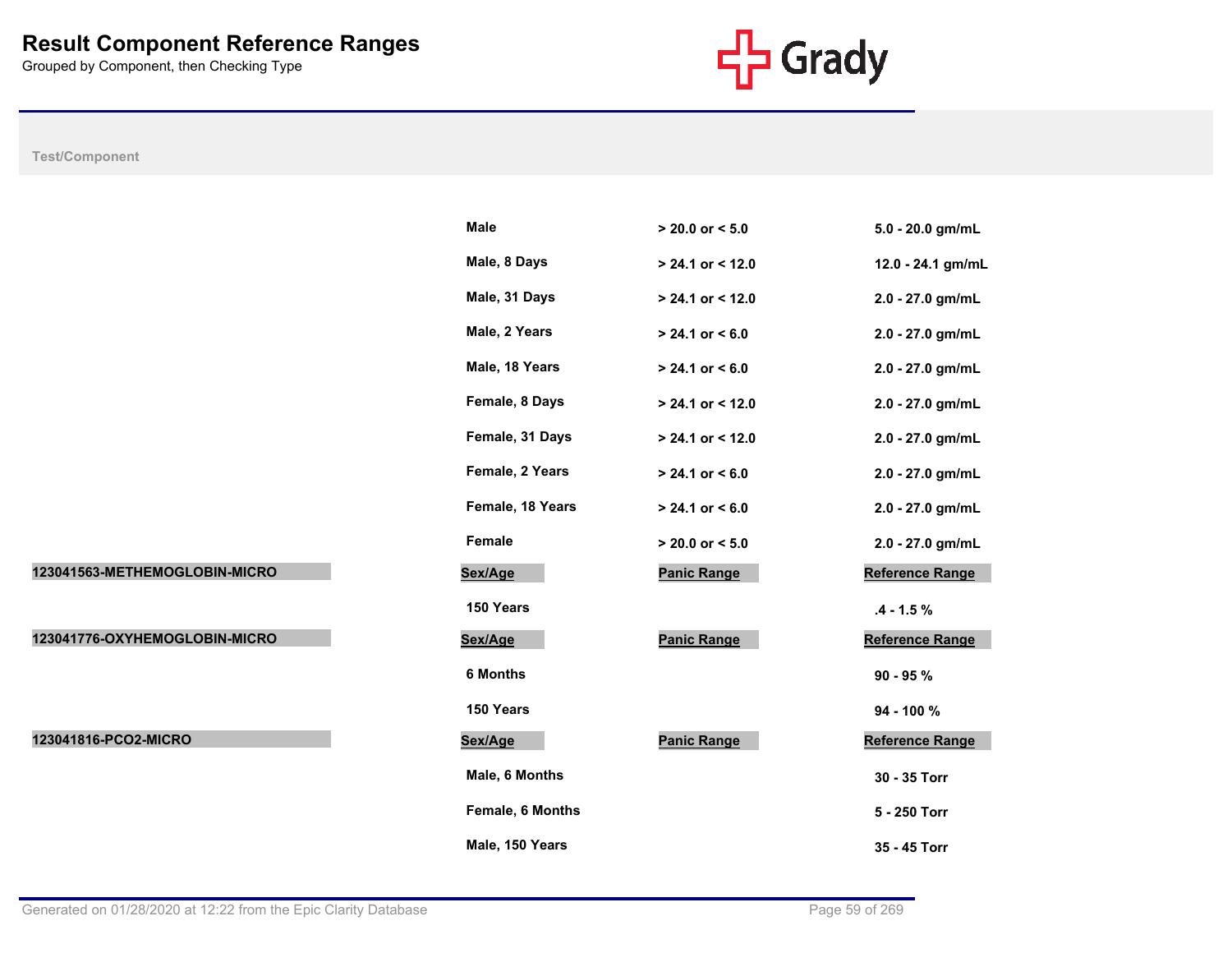

## **Test/Component**

|                     | Female, 150 Years       |                      | 40 - 45 Torr           |
|---------------------|-------------------------|----------------------|------------------------|
| 123041864-PH-MICRO  | Sex/Age                 | <b>Panic Range</b>   | <b>Reference Range</b> |
|                     | Male, 6 Months          | $> 7.60$ or $< 7.00$ | $7.30 - 7.40$          |
|                     | <b>Female, 6 Months</b> | $> 7.60$ or $< 7.00$ | $7.30 - 7.40$          |
|                     | Male, 150 Years         | $> 7.60$ or $< 7.00$ | $7.35 - 7.45$          |
|                     | Female, 150 Years       | $> 7.60$ or $< 7.00$ | $7.40 - 7.45$          |
| 123041927-PO2-MICRO | Sex/Age                 | <b>Panic Range</b>   | <b>Reference Range</b> |
|                     | <b>6 Months</b>         |                      | 60 - 90 Torr           |
|                     | 150 Years               |                      | 80 - 110 Torr          |

## **BLOOD GAS AND SAT PROF VENOUS----LAB2012**

**Collection Requirements** {\rtf1\ansi\deflang1033\ftnbj{\fonttbl{\f0 \fmodern \fcharset0 Arial;}}\plain\f0\fs20 Whole blood samples use syringe or capillary tube containing balanced heparin of lithium heparin as the anticoagulant.\par }

| 123040316-BASE EXCESS-VENOUS    | Sex/Age          | <b>Panic Range</b>    | <b>Reference Range</b> |
|---------------------------------|------------------|-----------------------|------------------------|
|                                 | 150 Years        | $>$ 999.0 or < -999.0 | $-2.0 - 2.0$ meg/L     |
| 123040418-CARBOXYHEMOGLOBIN-VEN | Sex/Age          | <b>Panic Range</b>    | <b>Reference Range</b> |
|                                 | 150 Years        | > 30.0                | $1.0 - 1.5 \%$         |
| 123041191-HEMOGLOBIN, TOTAL-VEN | Sex/Age          | <b>Panic Range</b>    | <b>Reference Range</b> |
|                                 | Female, 2 Years  | $> 24.1$ or $< 6.0$   | 2.0 - 27.0 gm/dL       |
|                                 | Female, 18 Years | $> 24.1$ or $< 6.0$   | 2.0 - 27.0 gm/dL       |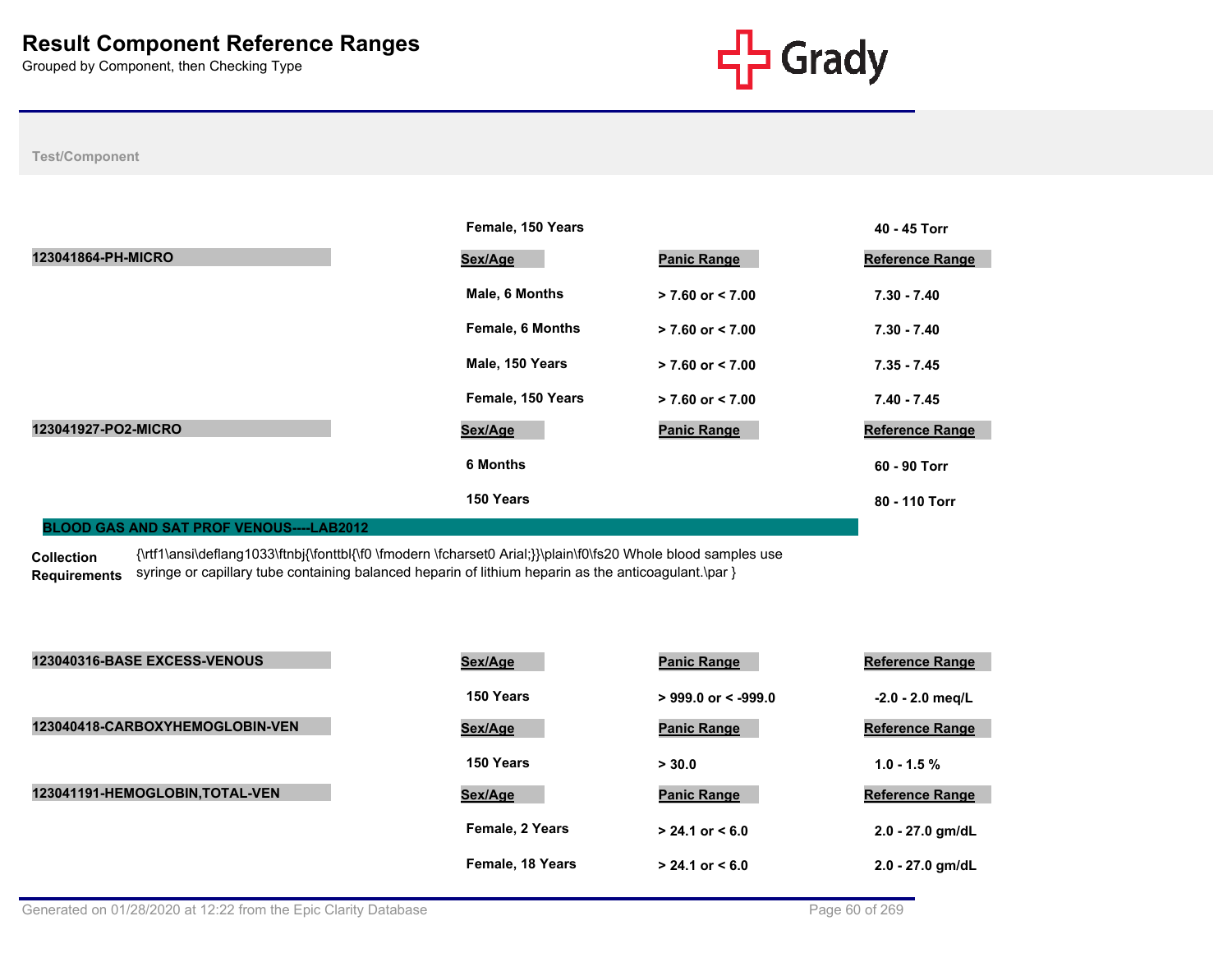

|                             | <b>Female</b>   | $> 20.0$ or $< 5.0$ | 2.0 - 27.0 gm/dL       |
|-----------------------------|-----------------|---------------------|------------------------|
|                             | Male, 8 Days    | $> 24.1$ or < 12.0  | 2.0 - 27.0 gm/dL       |
|                             | Male, 31 Days   | $> 24.1$ or < 12.0  | 2.0 - 27.0 gm/dL       |
|                             | Male, 2 Years   | $> 24.1$ or < 6.0   | 2.0 - 27.0 gm/dL       |
|                             | Male, 18 Years  | $> 24.1$ or $< 6.0$ | 2.0 - 27.0 gm/dL       |
|                             | <b>Male</b>     | $> 20.0$ or $< 5.0$ | 2.0 - 27.0 gm/dL       |
|                             | Female, 8 Days  | $> 24.1$ or < 12.0  | 2.0 - 27.0 gm/dL       |
|                             | Female, 31 Days | $> 24.1$ or < 12.0  | 2.0 - 27.0 gm/dL       |
| 123041565-METHEMOGLOBIN-VEN | Sex/Age         | <b>Panic Range</b>  | Reference Range        |
|                             | 150 Years       |                     | $.4 - 1.5%$            |
| 123041778-OXYHEMOGLOBIN-VEN | Sex/Age         | <b>Panic Range</b>  | Reference Range        |
|                             | 150 Years       |                     | 70 - 76 %              |
| 123041818-PCO2-VENOUS       | Sex/Age         | <b>Panic Range</b>  | <b>Reference Range</b> |
|                             | 150 Years       |                     | 5 - 250 TORR           |
| 123041874-PH-VENOUS         | Sex/Age         | <b>Panic Range</b>  | Reference Range        |
|                             | 150 Years       | $> 7.60$ or < 7.20  | $7.33 - 7.43$          |
| 123041929-PO2-VENOUS        | Sex/Age         | <b>Panic Range</b>  | Reference Range        |
|                             | 150 Years       |                     | <b>800 TORR</b>        |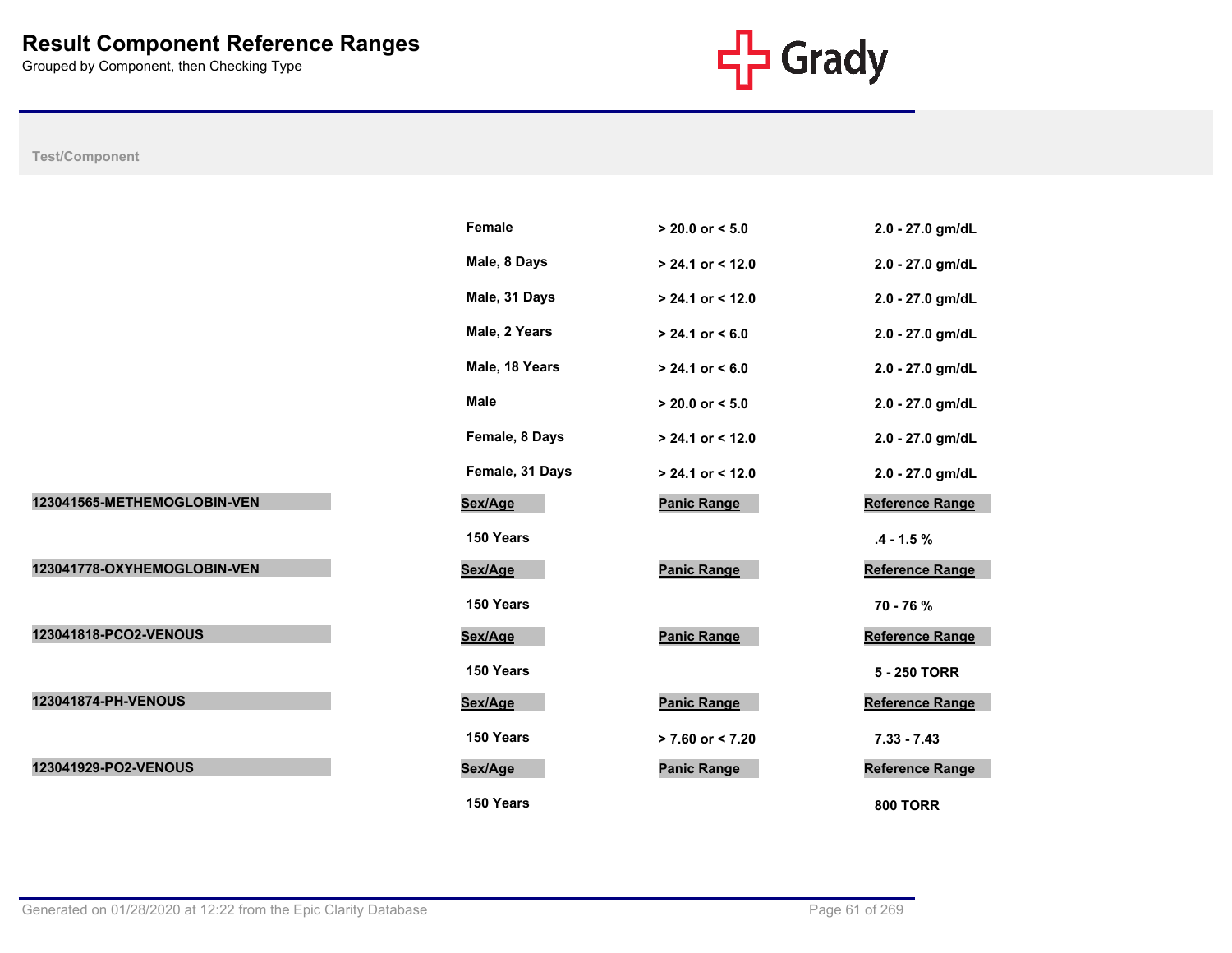

**Test/Component**

#### **BLOOD GAS ELECTROLYTES----LAB10001**

**Collection Requirements**

| 123040390-CALCIUM, IONIZED-WB, PLASMA | Sex/Age   | <b>Panic Range</b> | <b>Reference Range</b> |
|---------------------------------------|-----------|--------------------|------------------------|
|                                       | 150 Years | $> 1.45$ or < .75  | .90 - 1.20 mmol/L      |
| 123041118-GLUCOSE-WB PLASMA           | Sex/Age   | <b>Panic Range</b> | <b>Reference Range</b> |
|                                       | 150 Years | $> 500$ or $< 50$  | 70 - 150 mg/dL         |
| 123042010-POTASSIUM-WB, PLASMA        | Sex/Age   | <b>Panic Range</b> | <b>Reference Range</b> |
|                                       | 150 Years | $> 6.0$ or $< 2.5$ | $3.4 - 4.5$ mmol/L     |
| 123042344-SODIUM-WB PLASMA            | Sex/Age   | <b>Panic Range</b> | <b>Reference Range</b> |
|                                       | 150 Years | $>$ 160 or < 120   | 135 - 150 mmol/L       |

**BLOOD GAS-ARTERIAL----LAB76**

**Collection Requirements** {\rtf1\ansi\deflang1033\ftnbj{\fonttbl{\f0 \fmodern \fcharset0 Arial;}}\plain\f0\fs20 Whole blood samples use syringe or capillary tube containing balanced heparin of lithium heparin as the anticoagulant.\par }

| 123040310-BASE EXCESS-ARTERIAL  | <u>Sex/Age</u> | <b>Panic Range</b>     | <b>Reference Range</b> |
|---------------------------------|----------------|------------------------|------------------------|
|                                 | 150 Years      | $>999.0$ or $< -999.0$ | $-2.0 - 2.0$ MEQ/I     |
| 123040415-CARBOXYHEMOGLOBIN-ART | Sex/Age        | <b>Panic Range</b>     | <b>Reference Range</b> |
|                                 | 150 Years      | > 30.0                 | $1.0 - 1.5 \%$         |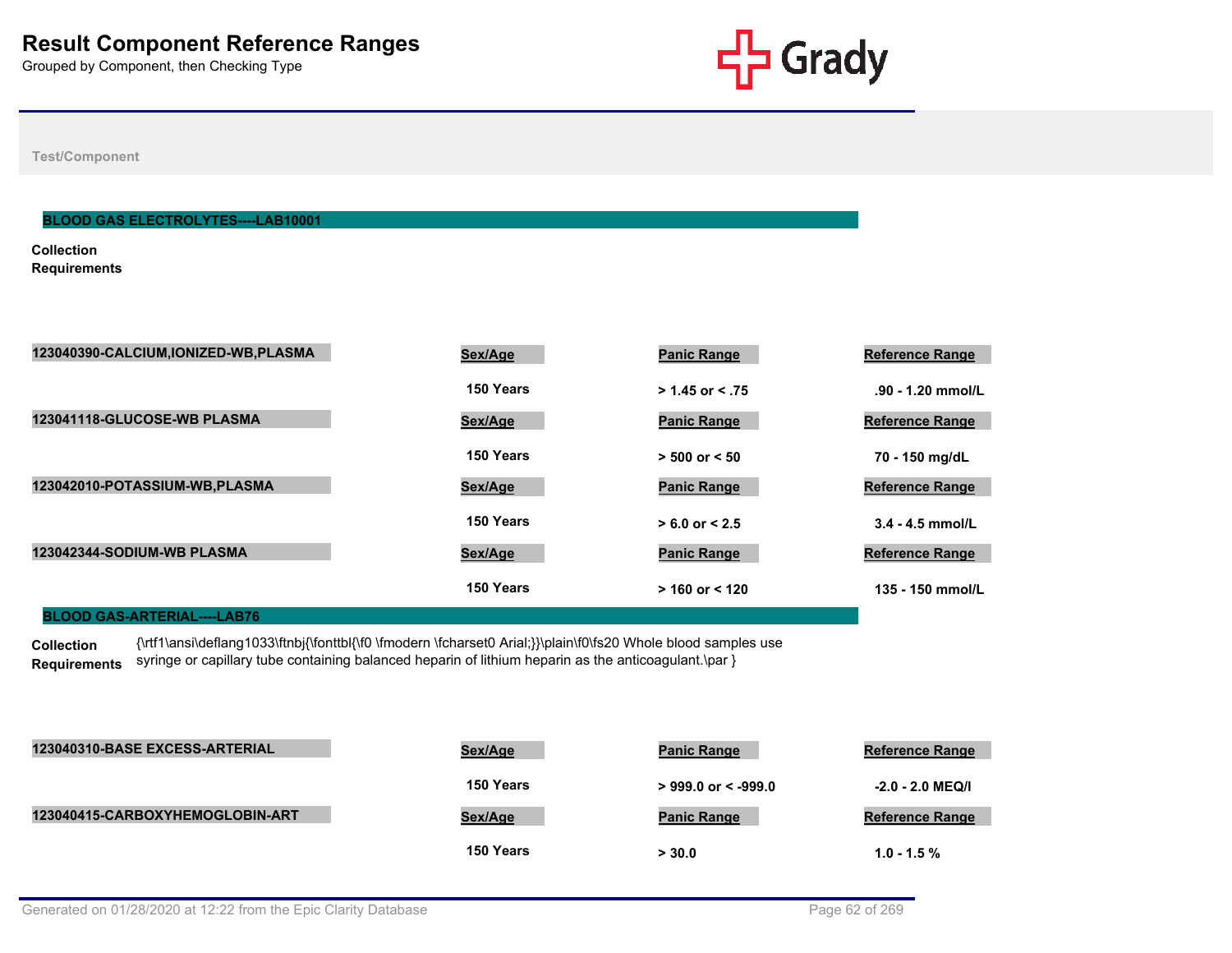

| 123041188-HEMOGLOBIN, TOTAL-ART | Sex/Age          | <b>Panic Range</b>  | Reference Range        |
|---------------------------------|------------------|---------------------|------------------------|
|                                 | Female           | $> 20.0$ or $< 5.0$ | 2.0 - 27.0 gm/dL       |
|                                 | Male, 8 Days     | $> 24.1$ or < 12.0  | 12.0 - 24.1 gm/dL      |
|                                 | <b>Male</b>      | $> 20.0$ or $< 5.0$ | 2.0 - 27.0 gm/dL       |
|                                 | Male, 31 Days    | $> 24.1$ or < 12.0  | 2.0 - 27.0 gm/dL       |
|                                 | Male, 2 Years    | $> 24.1$ or $< 6.0$ | 2.0 - 27.0 gm/dL       |
|                                 | Male, 18 Years   | $> 24.1$ or < 6.0   | 2.0 - 27.0 gm/dL       |
|                                 | Female, 8 Days   | $> 24.1$ or < 12.0  | 2.0 - 27.0 gm/dL       |
|                                 | Female, 31 Days  | $> 24.1$ or < 12.0  | 2.0 - 27.0 gm/dL       |
|                                 | Female, 2 Years  | $> 24.1$ or $< 6.0$ | 2.0 - 27.0 gm/dL       |
|                                 | Female, 18 Years | $> 24.1$ or $< 6.0$ | 2.0 - 27.0 gm/dL       |
| 123041562-METHEMOGLOBIN-ART     | Sex/Age          | <b>Panic Range</b>  | Reference Range        |
|                                 | 150 Years        |                     | $.4 - 1.5 \%$          |
| 123041774-OXYHEMOGLOBIN-ART     | Sex/Age          | <b>Panic Range</b>  | <b>Reference Range</b> |
|                                 | <b>6 Months</b>  |                     | $90 - 95 %$            |
|                                 | 150 Years        |                     | 94 - 100 %             |
| 123041812-PCO2-ARTERIAL         | Sex/Age          | <b>Panic Range</b>  | <b>Reference Range</b> |
|                                 | Male, 6 Months   | $> 70$ or $< 10$    | 5 - 250 TORR           |
|                                 | Female, 6 Months | $> 70$ or $< 10$    | 5 - 250 TORR           |
|                                 | Male, 150 Years  | $> 70$ or $< 10$    | 5 - 250 TORR           |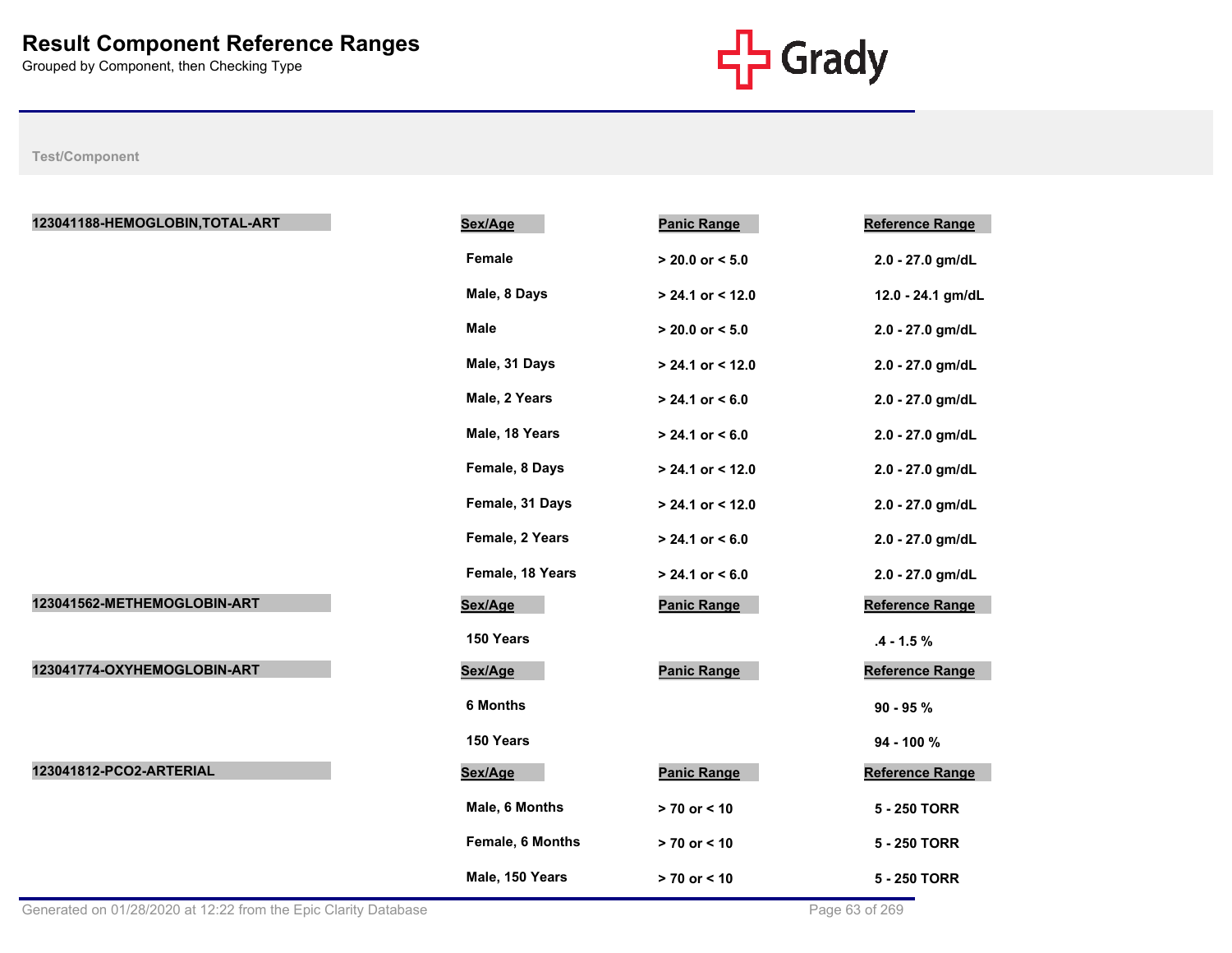

## **Test/Component**

|                                            | Female, 150 Years       | $> 70$ or $< 10$     | 5 - 250 TORR           |
|--------------------------------------------|-------------------------|----------------------|------------------------|
| 123041850-PH-ARTERIAL                      | Sex/Age                 | <b>Panic Range</b>   | <b>Reference Range</b> |
|                                            | Male, 31 Days           | $> 7.50$ or $< 7.20$ | $6.00 - 8.00$          |
|                                            | Male, 6 Months          | $> 7.60$ or $< 7.20$ | $6.00 - 8.00$          |
|                                            | Male, 150 Years         | $> 7.60$ or $< 7.20$ | $6.00 - 8.00$          |
|                                            | Female, 31 Days         | $> 7.50$ or $< 7.20$ | $6.00 - 8.00$          |
|                                            | <b>Female, 6 Months</b> | $> 7.60$ or $< 7.20$ | $6.00 - 8.00$          |
|                                            | Female, 150 Years       | $> 7.60$ or $< 7.20$ | $6.00 - 8.00$          |
| 421-PO2-ARTERIAL                           | Sex/Age                 | <b>Panic Range</b>   | <b>Reference Range</b> |
|                                            | <b>6 Months</b>         | $> 350$ or $< 40$    | <b>800 TORR</b>        |
|                                            | 150 Years               | $> 350$ or $< 40$    | <b>800 TORR</b>        |
| <b>BLOOD GAS-CORD BLD, VENOUS----LAB77</b> |                         |                      |                        |

**Collection Requirements** {\rtf1\ansi\deflang1033\ftnbj{\fonttbl{\f0 \fmodern \fcharset0 Arial;}}\plain\f0\fs20 Whole blood samples use syringe or capillary tube containing balanced heparin of lithium heparin as the anticoagulant\par }

| 123041815-PCO2-CORD BLOOD, VENOUS | Sex/Age   | <b>Panic Range</b> | <b>Reference Range</b> |
|-----------------------------------|-----------|--------------------|------------------------|
|                                   | 150 Years |                    | 5 - 250 TORR           |
| 123041853-PH-CORD BLOOD, VENOUS   | Sex/Age   | <b>Panic Range</b> | <b>Reference Range</b> |
|                                   | 150 Years |                    | $6.00 - 8.00$          |
| 123041926-PO2-CORD BLOOD, VENOUS  | Sex/Age   | <b>Panic Range</b> | <b>Reference Range</b> |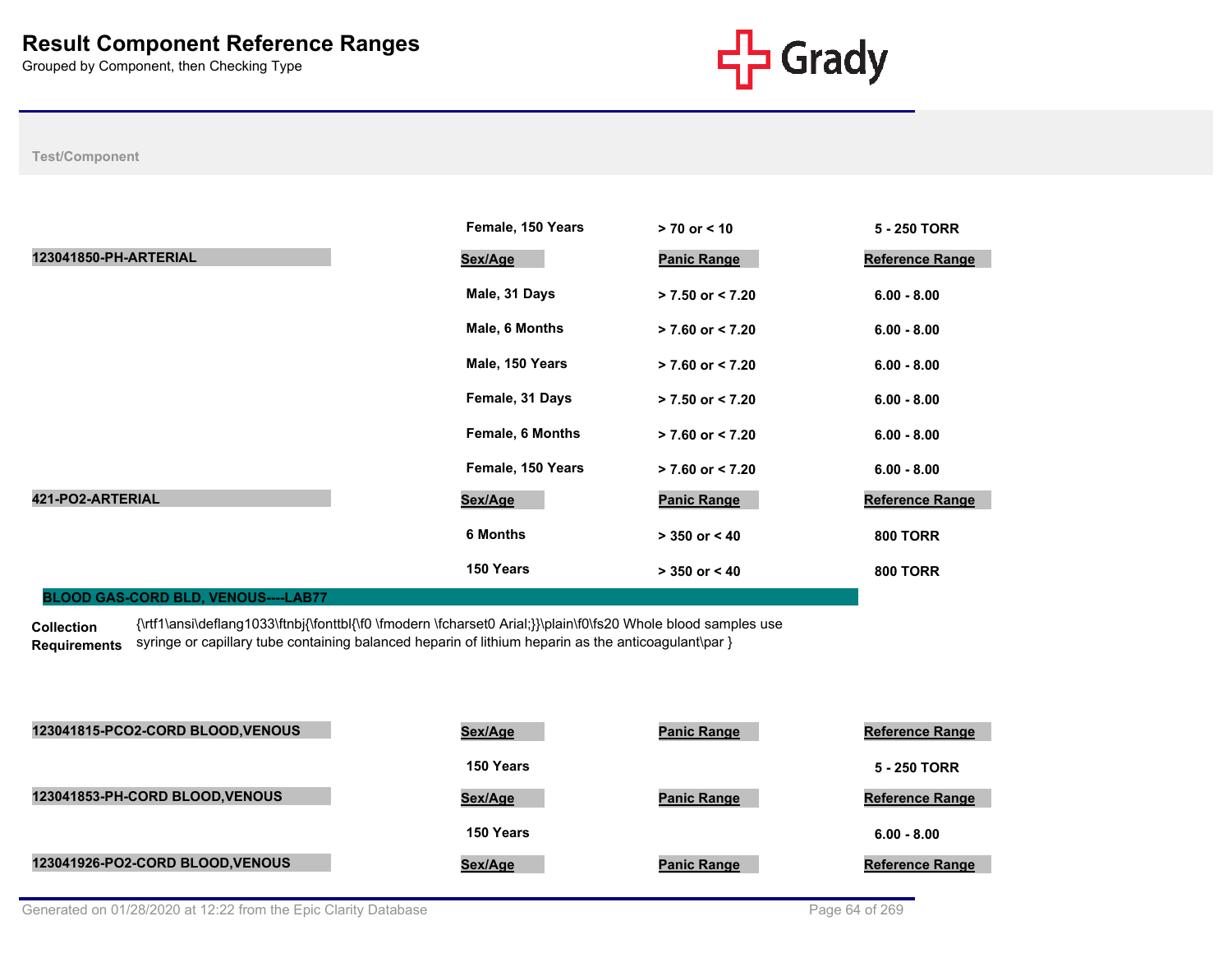

**Test/Component 150 Years 800 TORR Collection Requirements** {\rtf1\ansi\deflang1033\ftnbj{\fonttbl{\f0 \fmodern \fcharset0 Arial;}}\plain\f0\fs20 Whole blood samples use syringe or capillary tube containing balanced heparin of lithium heparin as the anticoagulant\par } **BLOOD GAS-CORD BLOOD, ARTERIAL----LAB1398 123041814-PCO2-CORD BLOOD,ARTERIAL Sex/Age Panic Range Reference Range 999 Years 5 - 250 TORR 123041925-PO2-CORD BLOOD,ARTERIAL Sex/Age Panic Range Reference Range 999 Years 800 TORR Collection Requirements** {\rtf1\ansi\deflang1033\ftnbj{\fonttbl{\f0 \fmodern \fcharset0 Arial;}}\plain\f0\fs20 Whole blood samples use syringe or capillary tube containing balanced heparin of lithium heparin as the anticoagulant.\par } **BLOOD GAS-MICRO----LAB78 123040314-BASE EXCESS-MICRO Sex/Age Panic Range Reference Range 150 Years > 999.0 or < -999.0 -2.0 - 2.0 meq/L 123041816-PCO2-MICRO Sex/Age Panic Range Reference Range Male, 6 Months 30 - 35 Torr Female, 6 Months 30 - 35 Torr Male, 150 Years 35 - 45 Torr**

Generated on 01/28/2020 at 12:22 from the Epic Clarity Database **Page 65 of 269** Page 65 of 269

**Female, 150 Years 40 - 45 Torr**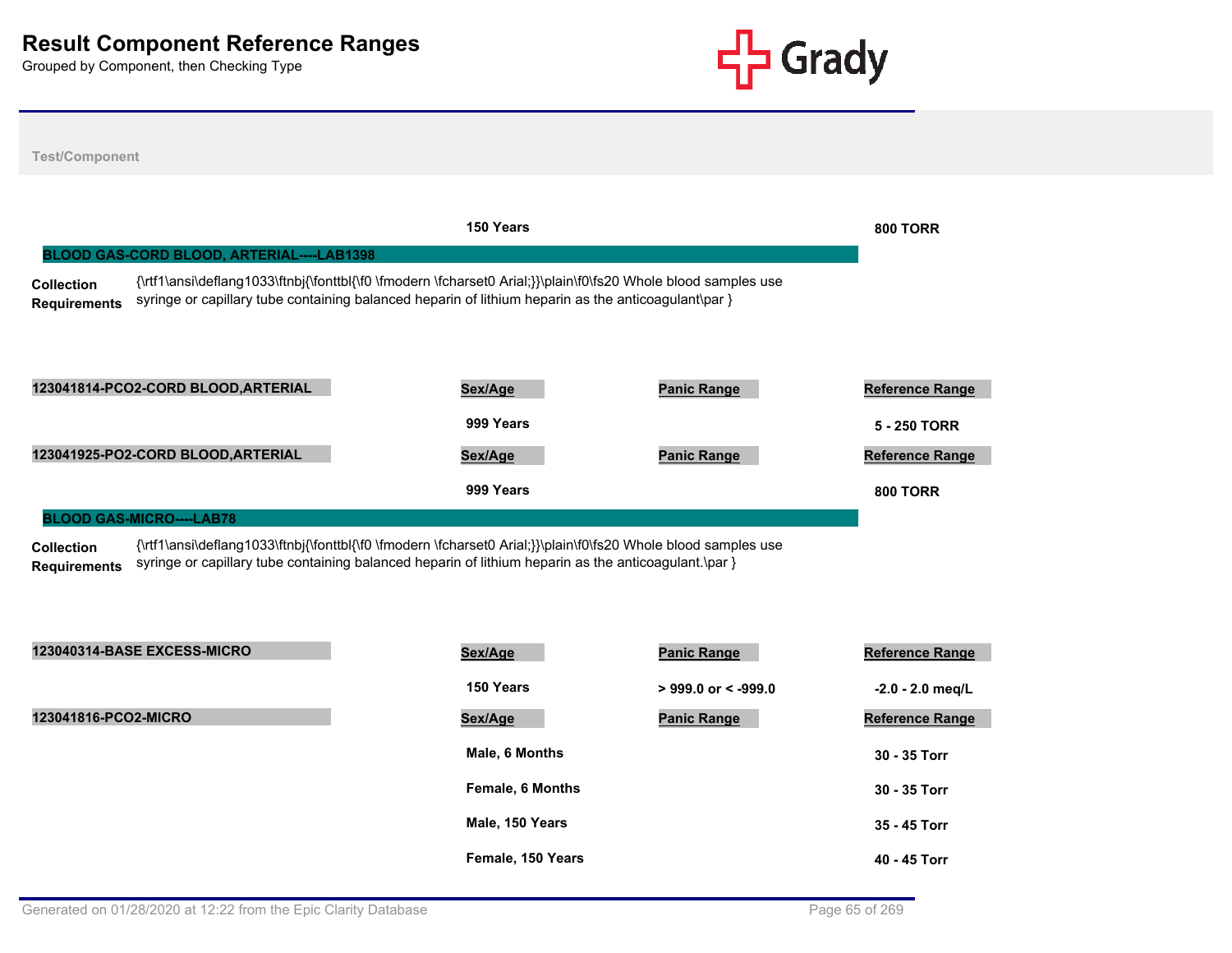

**Test/Component**

| 123041864-PH-MICRO     | Sex/Age                 | <b>Panic Range</b>   | <b>Reference Range</b> |
|------------------------|-------------------------|----------------------|------------------------|
|                        | Male, 6 Months          | $> 7.60$ or $< 7.00$ | $7.30 - 7.40$          |
|                        | <b>Female, 6 Months</b> | $> 7.60$ or $< 7.00$ | $7.30 - 7.40$          |
|                        | Male, 150 Years         | $> 7.60$ or $< 7.00$ | $7.35 - 7.45$          |
|                        | Female, 150 Years       | $> 7.60$ or $< 7.00$ | $7.40 - 7.45$          |
| 123041927-PO2-MICRO    | Sex/Age                 | <b>Panic Range</b>   | <b>Reference Range</b> |
|                        | <b>6 Months</b>         |                      | 60 - 90 Torr           |
|                        | 150 Years               |                      | 80 - 110 Torr          |
| BLOOD OLO VENOUS LABES |                         |                      |                        |

#### **BLOOD GAS-VENOUS----LAB79**

**Collection Requirements** {\rtf1\ansi\deflang1033\ftnbj{\fonttbl{\f0 \fmodern \fcharset0 Arial;}}\plain\f0\fs20 Whole blood samples use syringe or capillary tube containing balanced heparin of lithium heparin as the anticoagulant.\par }

| 123040316-BASE EXCESS-VENOUS | Sex/Age   | <b>Panic Range</b>    | <b>Reference Range</b> |
|------------------------------|-----------|-----------------------|------------------------|
|                              | 150 Years | $>$ 999.0 or < -999.0 | $-2.0 - 2.0$ meg/L     |
| 123041818-PCO2-VENOUS        | Sex/Age   | <b>Panic Range</b>    | <b>Reference Range</b> |
|                              | 150 Years |                       | 5 - 250 TORR           |
| 123041874-PH-VENOUS          | Sex/Age   | <b>Panic Range</b>    | <b>Reference Range</b> |
|                              | 150 Years | $> 7.60$ or $< 7.20$  | $7.33 - 7.43$          |
| 123041929-PO2-VENOUS         | Sex/Age   | <b>Panic Range</b>    | <b>Reference Range</b> |
|                              | 150 Years |                       | <b>800 TORR</b>        |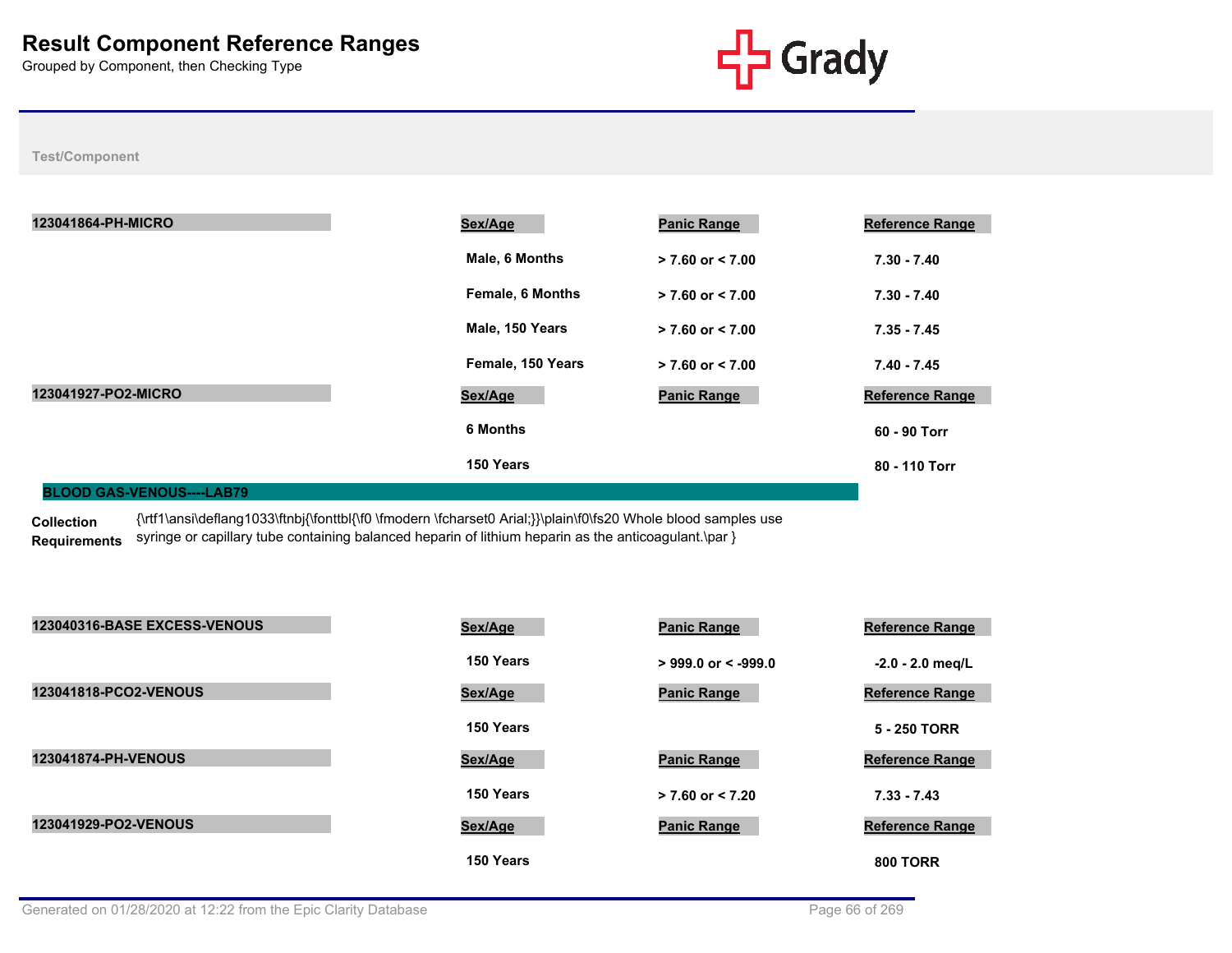

|                                          | <b>B-NATRIURETIC PEPTIDE----LAB106</b>                                                                                                                                                                                                                                                                                                                                                                                                                                                                                                                                                                                                                                                                                                                                                                                                                                                                                                                                                                                                                                |           |                    |                                       |
|------------------------------------------|-----------------------------------------------------------------------------------------------------------------------------------------------------------------------------------------------------------------------------------------------------------------------------------------------------------------------------------------------------------------------------------------------------------------------------------------------------------------------------------------------------------------------------------------------------------------------------------------------------------------------------------------------------------------------------------------------------------------------------------------------------------------------------------------------------------------------------------------------------------------------------------------------------------------------------------------------------------------------------------------------------------------------------------------------------------------------|-----------|--------------------|---------------------------------------|
| <b>Collection</b><br><b>Requirements</b> | {\rtf1\ansi\deflang1033\ftnbj{\fonttbl{\f0 \fmodern \fcharset0 Arial;}}\plain\f0\fs20 Plasma (EDTA) is the<br>required sample. Other specimen types have not been evaluated. Observe the following recommendations for<br>handling, processing, and storing blood samples: \par - Collect all blood samples observing routine<br>precautions for venipuncture.\par - Mix the blood specimen by gently inverting the tube several times.\par -<br>Keep tubes stoppered at all times.\par - Samples should be centrifuged and refrigerated within 2 hours of<br>blood draw.\par - Within two hours after centrifugation, transfer at least 500 \'B5L of cell-free sample to a<br>storage tube. Tightly stopper the tube immediately.\par - Test plasma specimens immediately or within 4<br>hours of sample collection.\par - If testing cannot be completed within 4 hours, the plasma should be stored<br>at -20 \'B0C until it can be tested.\par - Thaw samples only once.\par - Transport specimens at room<br>temperature or chilled and avoid extreme temperatur |           |                    |                                       |
|                                          | 123040372-B-TYPE NATRIURETIC PEPTIDE                                                                                                                                                                                                                                                                                                                                                                                                                                                                                                                                                                                                                                                                                                                                                                                                                                                                                                                                                                                                                                  | Sex/Age   | <b>Panic Range</b> | <b>Reference Range</b>                |
|                                          |                                                                                                                                                                                                                                                                                                                                                                                                                                                                                                                                                                                                                                                                                                                                                                                                                                                                                                                                                                                                                                                                       | 150 Years |                    | 78 pg/mL                              |
| <b>Requirements</b>                      | Hematology or Oncology Service after review of Hematology or Oncology Consult\par }                                                                                                                                                                                                                                                                                                                                                                                                                                                                                                                                                                                                                                                                                                                                                                                                                                                                                                                                                                                   |           |                    |                                       |
| 123040294-% BAND, BM                     |                                                                                                                                                                                                                                                                                                                                                                                                                                                                                                                                                                                                                                                                                                                                                                                                                                                                                                                                                                                                                                                                       | Sex/Age   | <b>Panic Range</b> | Reference Range<br>$7.0 - 20.0 %$     |
|                                          | 123040317-% BASO ERYTHROBLAST-BM                                                                                                                                                                                                                                                                                                                                                                                                                                                                                                                                                                                                                                                                                                                                                                                                                                                                                                                                                                                                                                      | Sex/Age   | <b>Panic Range</b> | <b>Reference Range</b><br>$0 - 3.0 %$ |
|                                          | 123040318-% BASO MYELOCYTE-BM                                                                                                                                                                                                                                                                                                                                                                                                                                                                                                                                                                                                                                                                                                                                                                                                                                                                                                                                                                                                                                         | Sex/Age   | <b>Panic Range</b> | Reference Range<br>$0 - 0.7 \%$       |
| 123040925-% EOS BAND-BM                  |                                                                                                                                                                                                                                                                                                                                                                                                                                                                                                                                                                                                                                                                                                                                                                                                                                                                                                                                                                                                                                                                       | Sex/Age   | <b>Panic Range</b> | <b>Reference Range</b><br>$0 - 3.0 %$ |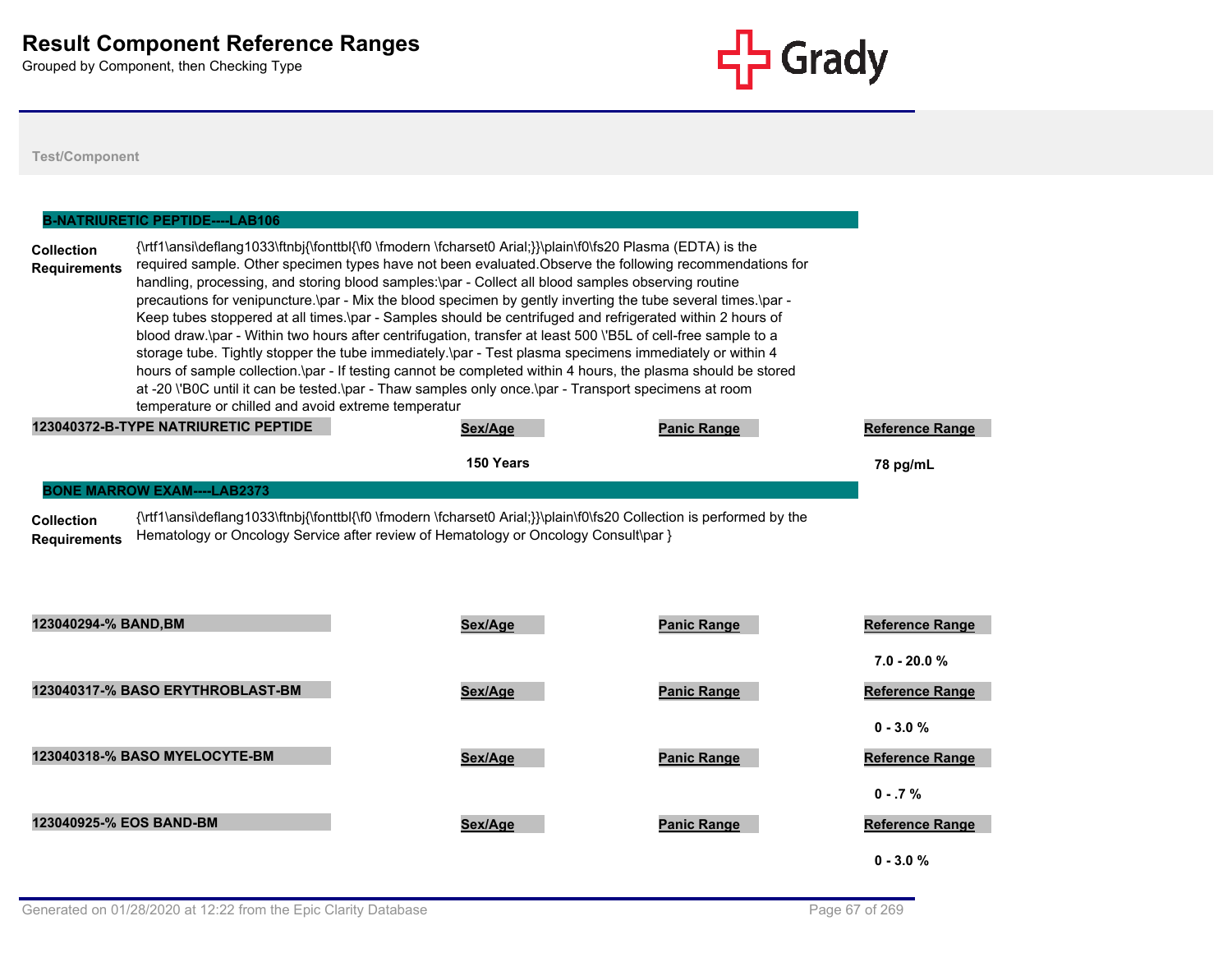

| 123040926-% EOS METAMYELOCYTE-BM | Sex/Age | <b>Panic Range</b> | <b>Reference Range</b>         |
|----------------------------------|---------|--------------------|--------------------------------|
|                                  |         |                    | $0 - 3 \%$                     |
| 123040927-% EOS MYELOCYTE-BM     | Sex/Age | <b>Panic Range</b> | <b>Reference Range</b>         |
|                                  |         |                    | $0 - 3.0 %$                    |
| 123040928-% EOS SEGMENTED-BM     | Sex/Age | <b>Panic Range</b> | Reference Range                |
| 123041496-% LYMPHOBLAST-BM       | Sex/Age | <b>Panic Range</b> | $0 - 3.0 %$<br>Reference Range |
|                                  |         |                    | 0.0%                           |
| 123041499-% LYMPHOCYTE-BM        | Sex/Age | <b>Panic Range</b> | <b>Reference Range</b>         |
|                                  |         |                    | $3.0 - 17.0$                   |
| 123041535-% MAST CELL-BM         | Sex/Age | <b>Panic Range</b> | Reference Range                |
|                                  |         |                    | $0.0 \%$                       |
| 123041553-% METAMYELOCYTE,BM     | Sex/Age | <b>Panic Range</b> | Reference Range                |
|                                  |         |                    | $6.0 - 15.0 %$                 |
| 123041599-% MONOBLAST-BM         | Sex/Age | <b>Panic Range</b> | <b>Reference Range</b>         |
| 123041600-% MONOCYTE-BM          | Sex/Age | <b>Panic Range</b> | 0.0%<br>Reference Range        |
|                                  |         |                    | $0 - 4 %$                      |
| 123041629-% MYELOBLAST, BM       | Sex/Age | <b>Panic Range</b> | Reference Range                |
|                                  |         |                    | $0 - 3 \%$                     |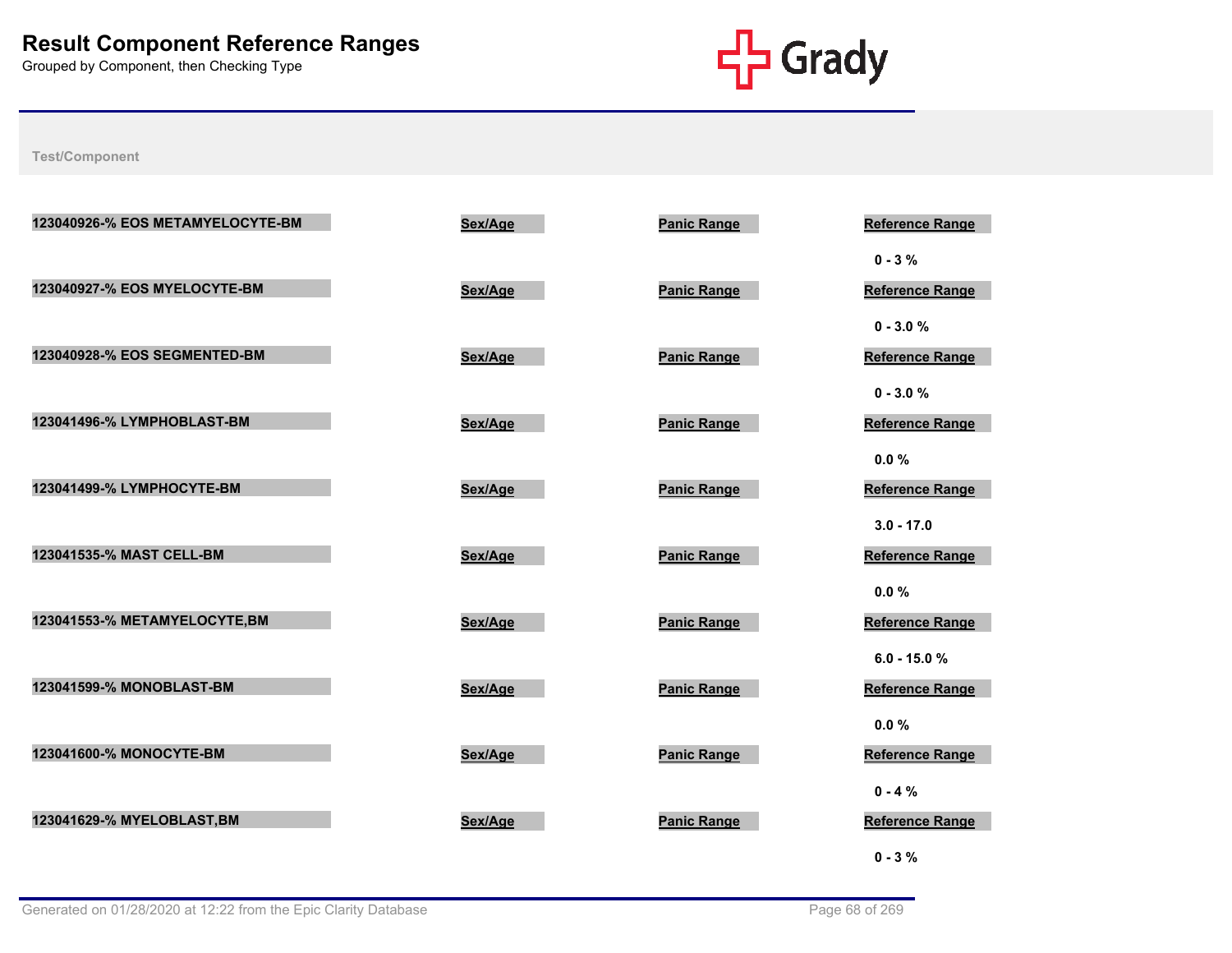

|                                                                                     | <b>Reference Range</b> |
|-------------------------------------------------------------------------------------|------------------------|
|                                                                                     | $3.0 - 15.0 %$         |
| 123041986-% ORTHOCHROMATOPH.ERYTHR<br>Sex/Age<br><b>Panic Range</b>                 | <b>Reference Range</b> |
| $0 - 2.0 %$                                                                         |                        |
| 123041888-% PLASMA CELL, ABN-BM<br>Sex/Age<br><b>Panic Range</b>                    | Reference Range        |
| 0.0%<br>123041889-% PLASMA CELL-BM                                                  |                        |
| <b>Panic Range</b><br>Sex/Age                                                       | Reference Range        |
| $0 - 3.0 %$<br>123041739-% POLYCHROM ERYTHROBLAST-<br>Sex/Age<br><b>Panic Range</b> | Reference Range        |
|                                                                                     | $7.0 - 30.0 %$         |
| 123042035-% PROERYTHROBLAST-BM<br>Sex/Age<br><b>Panic Range</b>                     | <b>Reference Range</b> |
| $0 - 3.0 %$                                                                         |                        |
| 123042041-% PROLYMPHOCYTE-BM<br><b>Panic Range</b><br>Sex/Age                       | <b>Reference Range</b> |
| $0.0 \%$                                                                            |                        |
| 123042043-% PROMONOCYTE-BM<br><b>Panic Range</b><br>Sex/Age                         | <b>Reference Range</b> |
| 0.0%                                                                                |                        |
| 123042045-% PROMYELOCYTE, BM<br><b>Panic Range</b><br>Sex/Age                       | <b>Reference Range</b> |
| $0 - 4%$<br>123042191-% RETICULUM CELL-BM                                           |                        |
| <b>Panic Range</b><br>Sex/Age<br>1.0%                                               | Reference Range        |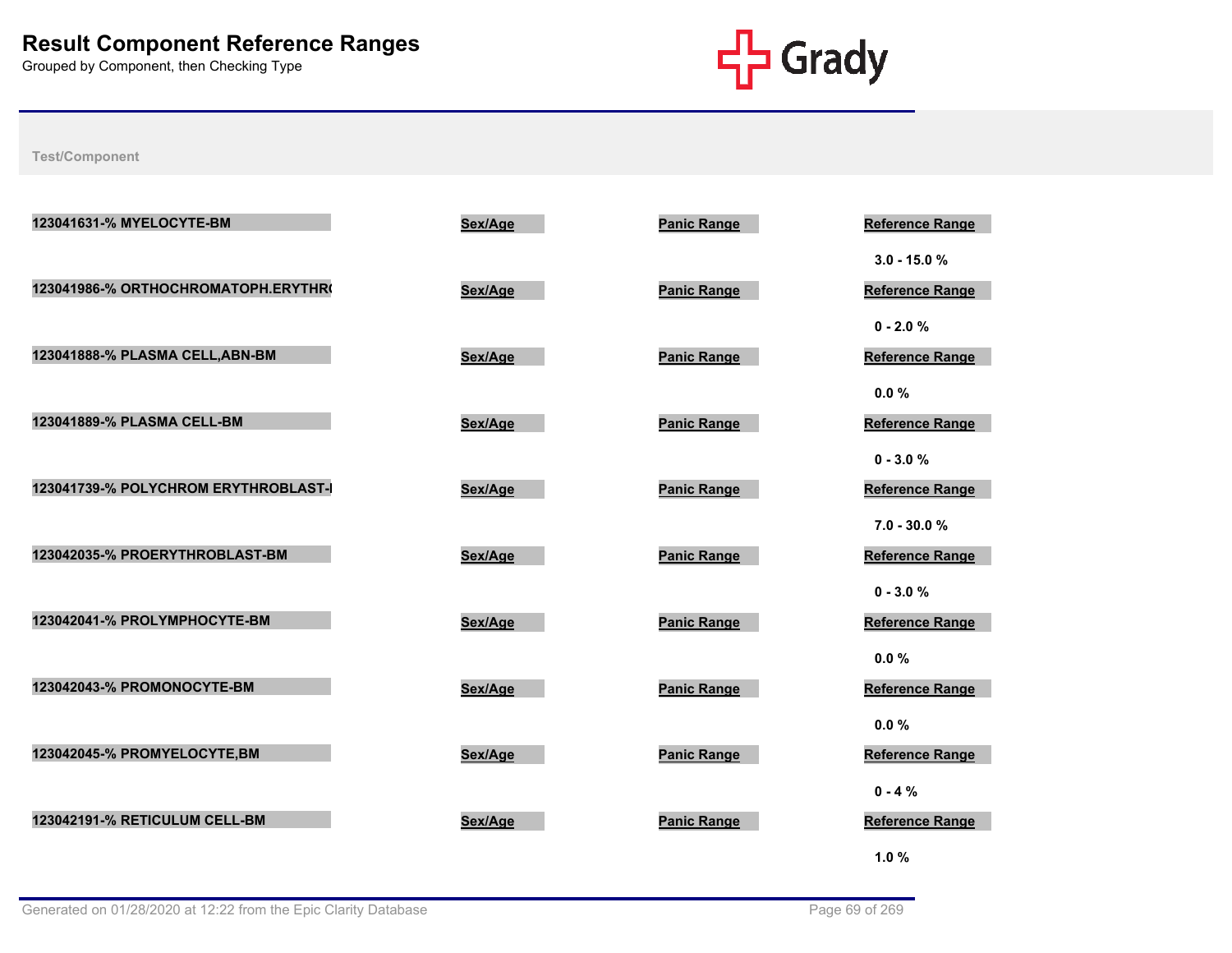

**Test/Component 123042275-% SEG NEUTROPHIL-BM Sex/Age Panic Range Reference Range 7.0 - 20.0 % Collection Requirements 1558170-CALCIUM Sex/Age Panic Range Reference Range > 13.0 or < 5.0 8.7 - 10.7 mg/dL Collection Requirements CALCIUM, IONIZED----LAB54 123040390-CALCIUM,IONIZED-WB,PLASMA Sex/Age Panic Range Reference Range 150 Years > 1.45 or < .75 .90 - 1.20 mmol/L Collection Requirements** {\rtf1\ansi\deflang1033\ftnbj{\fonttbl{\f0 \fmodern \fcharset0 Arial;}}\plain\f0\fs20 Whole blood samples use syringe or capillary tube containing balanced heparin of lithium heparin as the anticoagulant.\par } **CALCIUM, IONIZED-WB PLASMA----LAB2015 123040390-CALCIUM,IONIZED-WB,PLASMA Sex/Age Panic Range Reference Range 150 Years > 1.45 or < .75 .90 - 1.20 mmol/L**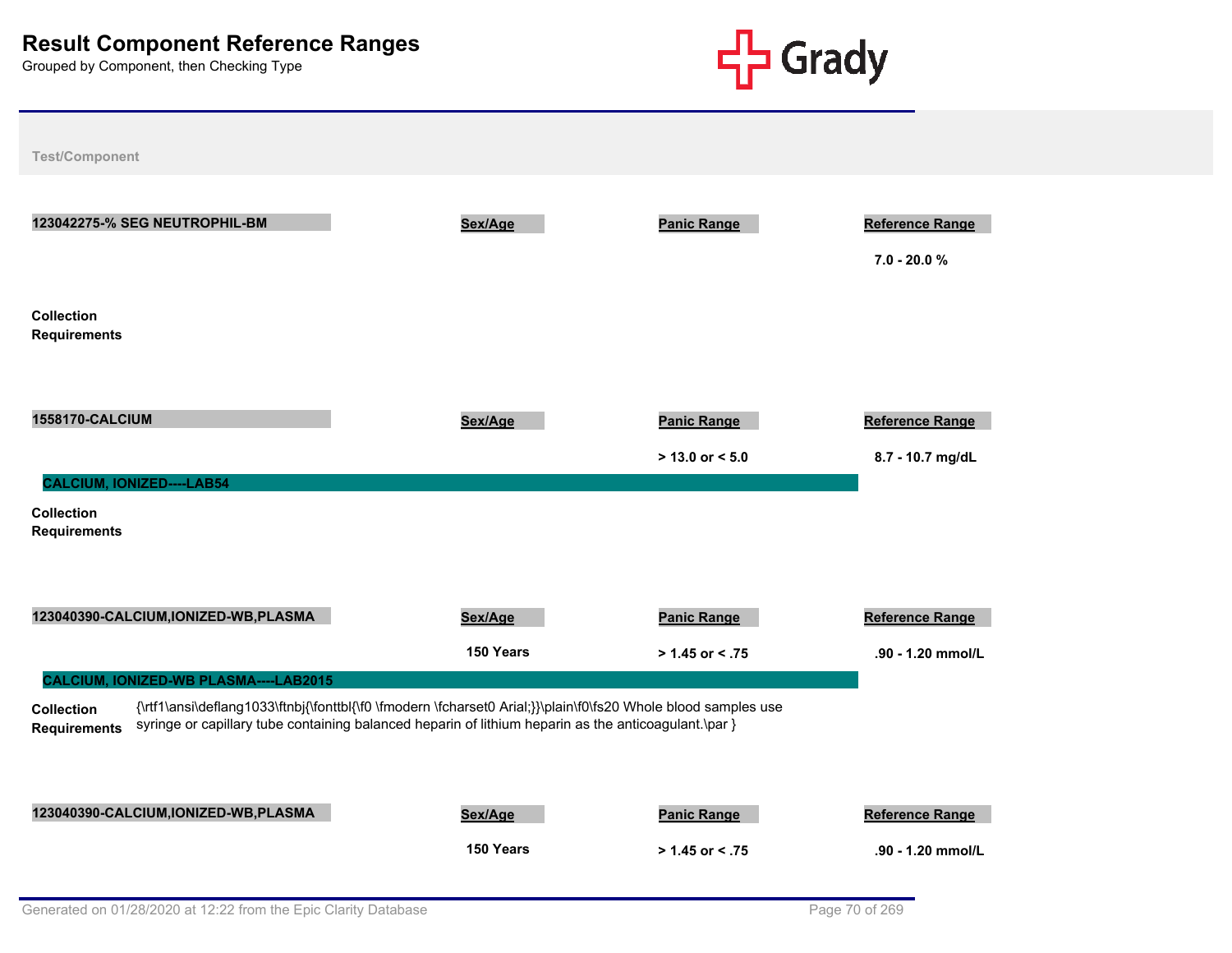

| <b>Test/Component</b>                                                                                                                                                                                                                                                                                                                                                    |           |                     |                        |
|--------------------------------------------------------------------------------------------------------------------------------------------------------------------------------------------------------------------------------------------------------------------------------------------------------------------------------------------------------------------------|-----------|---------------------|------------------------|
| {\rtf1\ansi\deflang1033\ftnbj{\fonttbl{\f0 \fmodern \fcharset0 Arial;}}\plain\f0\fs20 Serum or heparinized plasma,<br><b>Collection</b><br>free from hemolysis, is the recommended specimen.\par Serum or plasma should be separated from red<br><b>Requirements</b><br>cells as soon as possible.\par }                                                                 |           |                     |                        |
| 123040112-ALBUMIN, BCG-SERUM                                                                                                                                                                                                                                                                                                                                             | Sex/Age   | <b>Panic Range</b>  | Reference Range        |
|                                                                                                                                                                                                                                                                                                                                                                          | 150 Years |                     | 3.5 - 5.0 gm/dL        |
| 123040387-CALCIUM, ALBUMIN ADJUSTED                                                                                                                                                                                                                                                                                                                                      | Sex/Age   | <b>Panic Range</b>  | Reference Range        |
|                                                                                                                                                                                                                                                                                                                                                                          | 150 Years | $> 14.0$ or $< 6.5$ | 8.9 - 10.3 mg/dL       |
| 123040392-CALCIUM, TOTAL SERUM                                                                                                                                                                                                                                                                                                                                           | Sex/Age   | <b>Panic Range</b>  | <b>Reference Range</b> |
|                                                                                                                                                                                                                                                                                                                                                                          | 150 Years | > 14.0              | 8.9 - 10.3 mg/dL       |
| CALCIUM, TOTAL-SYNOVIAL FLUID----LAB2148                                                                                                                                                                                                                                                                                                                                 |           |                     |                        |
| <b>Collection</b><br><b>Requirements</b>                                                                                                                                                                                                                                                                                                                                 |           |                     |                        |
| 123040391-CALCIUM, SYNOVIAL FLUID                                                                                                                                                                                                                                                                                                                                        | Sex/Age   | <b>Panic Range</b>  | <b>Reference Range</b> |
|                                                                                                                                                                                                                                                                                                                                                                          | 999 Years |                     | 4.0 - 18.0 mg/dL       |
| CALCIUM, TOTAL-URINE----LAB2147                                                                                                                                                                                                                                                                                                                                          |           |                     |                        |
| Urine should be collected over a 24 hour period. Prior to analysis, acidify the urine specimen to a pH < 2 with<br><b>Collection</b><br>6 N HCl. Follow laboratory specific procedures for urine acidification to ensure an appropriate volume of acid<br><b>Requirements</b><br>is used and to avoid spurious values resulting from dilution of the sample by the acid. |           |                     |                        |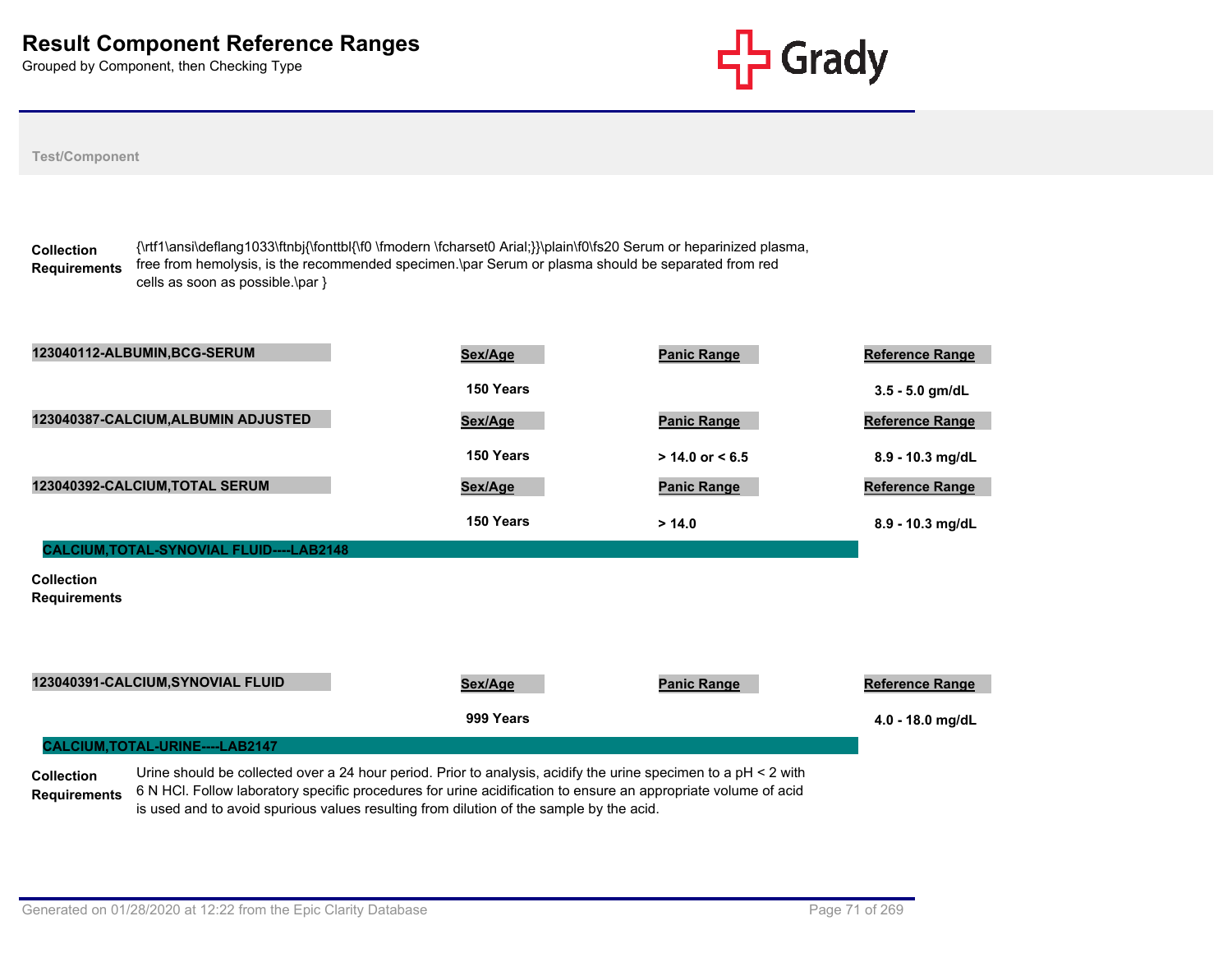

|                                                                                                                                                                                                                                                                                                                                                                                                                                                                                                                                                                                                                                                                                                                                                                                                                                                                                                                                                                                                                                                                                                                                                 | 123040393-CALCIUM, TOTAL-URINE                                                                                                                                                                                                                                                                                                                                                                                                                                                                                                                                                                                                                                                                                                                                                                                                                                                                                                                                                                                                                          | Sex/Age         | <b>Panic Range</b> | <b>Reference Range</b> |
|-------------------------------------------------------------------------------------------------------------------------------------------------------------------------------------------------------------------------------------------------------------------------------------------------------------------------------------------------------------------------------------------------------------------------------------------------------------------------------------------------------------------------------------------------------------------------------------------------------------------------------------------------------------------------------------------------------------------------------------------------------------------------------------------------------------------------------------------------------------------------------------------------------------------------------------------------------------------------------------------------------------------------------------------------------------------------------------------------------------------------------------------------|---------------------------------------------------------------------------------------------------------------------------------------------------------------------------------------------------------------------------------------------------------------------------------------------------------------------------------------------------------------------------------------------------------------------------------------------------------------------------------------------------------------------------------------------------------------------------------------------------------------------------------------------------------------------------------------------------------------------------------------------------------------------------------------------------------------------------------------------------------------------------------------------------------------------------------------------------------------------------------------------------------------------------------------------------------|-----------------|--------------------|------------------------|
|                                                                                                                                                                                                                                                                                                                                                                                                                                                                                                                                                                                                                                                                                                                                                                                                                                                                                                                                                                                                                                                                                                                                                 |                                                                                                                                                                                                                                                                                                                                                                                                                                                                                                                                                                                                                                                                                                                                                                                                                                                                                                                                                                                                                                                         | 999 Years       |                    | 1 - 40 mg/dL           |
|                                                                                                                                                                                                                                                                                                                                                                                                                                                                                                                                                                                                                                                                                                                                                                                                                                                                                                                                                                                                                                                                                                                                                 | 123040394-CALCIUM-24HR URINE                                                                                                                                                                                                                                                                                                                                                                                                                                                                                                                                                                                                                                                                                                                                                                                                                                                                                                                                                                                                                            | Sex/Age         | <b>Panic Range</b> | Reference Range        |
|                                                                                                                                                                                                                                                                                                                                                                                                                                                                                                                                                                                                                                                                                                                                                                                                                                                                                                                                                                                                                                                                                                                                                 |                                                                                                                                                                                                                                                                                                                                                                                                                                                                                                                                                                                                                                                                                                                                                                                                                                                                                                                                                                                                                                                         | 150 Years       |                    | 100 - 300 mg/24hrs     |
| <b>Collection</b><br><b>Requirements</b>                                                                                                                                                                                                                                                                                                                                                                                                                                                                                                                                                                                                                                                                                                                                                                                                                                                                                                                                                                                                                                                                                                        | {\rtf1\ansi\deflang1033\ftnbj{\fonttbl{\f0 \fmodern \fcharset0 Arial;}}\plain\f0\fs20 A.<br>Serum and plasma<br>(heparin) are the recommended samples.\par B.<br>Observe the following recommendations for handling,<br>processing, and storing blood samples (12,13):\par 1.<br>Collect all blood samples observing routine<br>precautions for venipuncture.\par 2. Allow serum samples to clot completely before centrifugation.\par 3.<br>Within two hours after centrifugation, transfer at least 500 L of<br>Keep tubes stoppered at all times.\par 4.<br>cell-free sample to a storage tube. Tightly stopper the tube immediately.\par 5.<br>Store samples tightly<br>stoppered at room temperature (15 to 30\'B0C) for no longer than eight hours.\par 6.<br>If the assay will not<br>be completed within eight hours, refrigerate the samples at 2 to 8\'B0C.\par 7.<br>If the assay will not be<br>completed within 48 hours, or for shipment of samples, freeze at -20\'B0C or colder.\par 8.<br>Thaw s<br>123040404-CANCER ANTIGEN 125-SERUM |                 |                    |                        |
|                                                                                                                                                                                                                                                                                                                                                                                                                                                                                                                                                                                                                                                                                                                                                                                                                                                                                                                                                                                                                                                                                                                                                 |                                                                                                                                                                                                                                                                                                                                                                                                                                                                                                                                                                                                                                                                                                                                                                                                                                                                                                                                                                                                                                                         | Sex/Age         | <b>Panic Range</b> | <b>Reference Range</b> |
|                                                                                                                                                                                                                                                                                                                                                                                                                                                                                                                                                                                                                                                                                                                                                                                                                                                                                                                                                                                                                                                                                                                                                 |                                                                                                                                                                                                                                                                                                                                                                                                                                                                                                                                                                                                                                                                                                                                                                                                                                                                                                                                                                                                                                                         | 150 Years       |                    | 35.0 U/ML              |
| CARBAMAZEPINE-SERUM----LAB21<br>{\rtf1\ansi\deflang1033\ftnbj{\fonttbl{\f0 \fmodern \fcharset0 Arial;}}\plain\f0\fs20 - Each assay requires serum<br><b>Collection</b><br>or plasma. Whole blood cannot be used. The anticoagulants heparin, citrate, oxalate, and EDTA have been<br><b>Requirements</b><br>tested and may be used with this assay. Some sample dilution may occur when samples are collected in<br>tubes containing citrate anticoagulant. The amount of dilution and the possible need to correct for it should be<br>considered when interpreting assay results for these samples.\par - Sample volume is instrument-dependent.<br>Refer to the appropriate Analyzer-Specific Protocol for specific volumes.\par - Store the serum or plasma<br>refrigerated at 2-8\'B0C. For transporting, maintain the sample temperature at 2-8\'B0C. Samples can be<br>stored refrigerated at 2-8\'BOC for up to one month or stored frozen for up to three months.\par -<br>Pharmacokinetic factors influence the correct time of sample collection after the last drug dose. These<br>factors include dosage form, mode of administrat |                                                                                                                                                                                                                                                                                                                                                                                                                                                                                                                                                                                                                                                                                                                                                                                                                                                                                                                                                                                                                                                         |                 |                    |                        |
| 123040411-CARBAMAZEPINE                                                                                                                                                                                                                                                                                                                                                                                                                                                                                                                                                                                                                                                                                                                                                                                                                                                                                                                                                                                                                                                                                                                         |                                                                                                                                                                                                                                                                                                                                                                                                                                                                                                                                                                                                                                                                                                                                                                                                                                                                                                                                                                                                                                                         | Sex/Age         | <b>Panic Range</b> | Reference Range        |
|                                                                                                                                                                                                                                                                                                                                                                                                                                                                                                                                                                                                                                                                                                                                                                                                                                                                                                                                                                                                                                                                                                                                                 |                                                                                                                                                                                                                                                                                                                                                                                                                                                                                                                                                                                                                                                                                                                                                                                                                                                                                                                                                                                                                                                         | <b>18 Years</b> | > 20.0             | $8.0 - 12.0$ mca/mL    |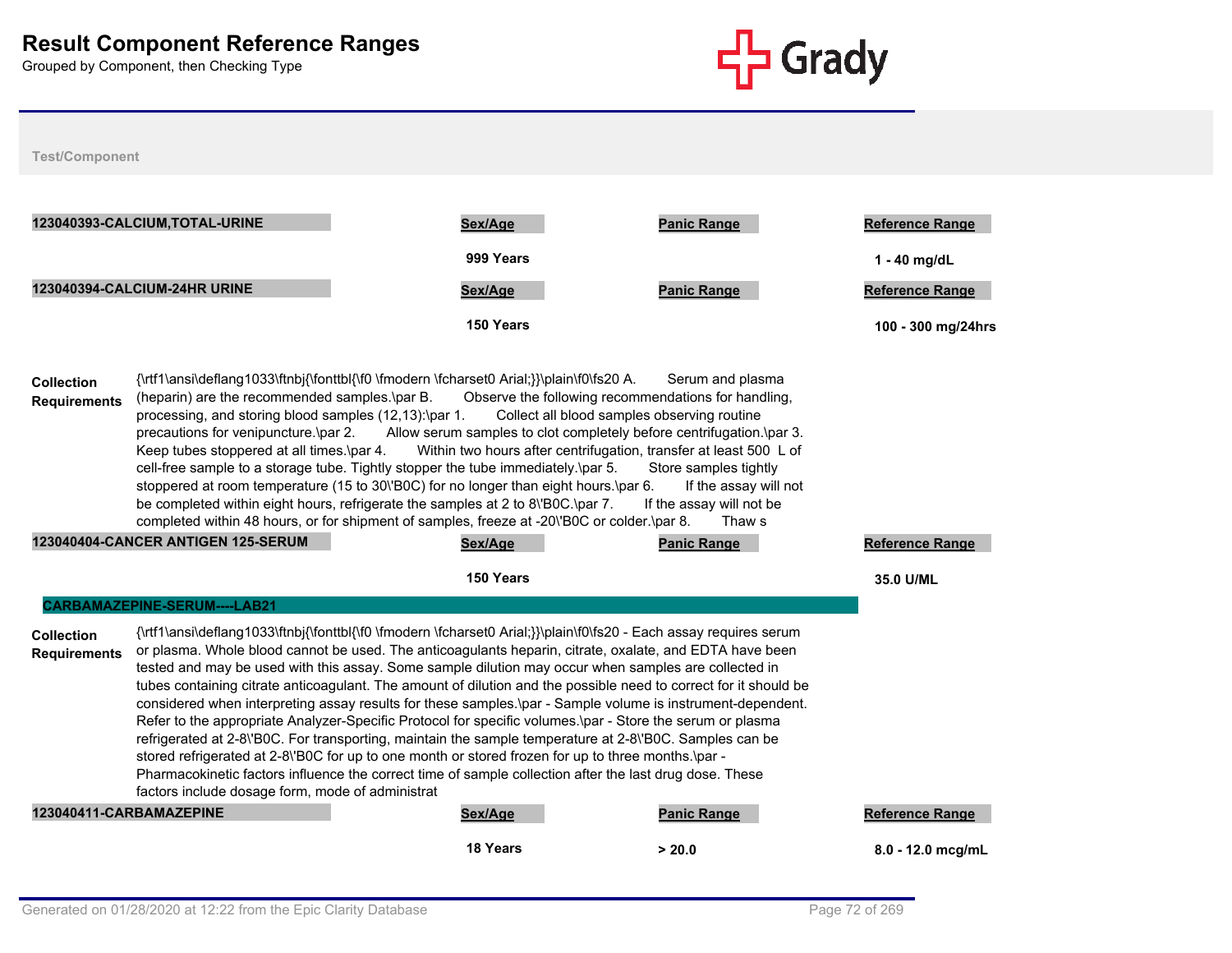

| <b>Test/Component</b>                                                                                                                                                                                                                                        |                                 |                    |                               |  |
|--------------------------------------------------------------------------------------------------------------------------------------------------------------------------------------------------------------------------------------------------------------|---------------------------------|--------------------|-------------------------------|--|
|                                                                                                                                                                                                                                                              | 150 Years                       | > 15.0             | 8.0 - 12.0 mcg/mL             |  |
| {\rtf1\ansi\deflang1033\ftnbj{\fonttbl{\f0 \fmodern \fcharset0 Arial;}}\plain\f0\fs20 Collect blood into a dark<br><b>Collection</b><br>purple, light purple or pediatric capillary purple top tube. Mix by inverting 10 times.\par }<br><b>Requirements</b> |                                 |                    |                               |  |
| 123041178-HEMATOCRIT-BLOOD                                                                                                                                                                                                                                   | Sex/Age                         | <b>Panic Range</b> | Reference Range               |  |
|                                                                                                                                                                                                                                                              | Female, 8 Days<br>Male 14 Years |                    | 44.0 - 64.0 %<br>$240 - 4209$ |  |

|                            | Female, 8 Days    |                     | 44.0 - 64.0 %     |
|----------------------------|-------------------|---------------------|-------------------|
|                            | Male, 14 Years    |                     | $31.0 - 43.0 %$   |
|                            | Male, 999 Years   |                     | 40.3 - 53.1 %     |
|                            | Female, 2 Years   |                     | $30.0 - 40.0 %$   |
|                            | Female, 31 Days   |                     | 35.0 - 49.0 %     |
|                            | Female, 14 Years  |                     | $31.0 - 43.0 %$   |
|                            | Female, 999 Years |                     | 33.6 - 44.6 %     |
|                            | Male, 8 Days      |                     | 44.0 - 64.0 %     |
|                            | Male, 31 Days     |                     | 35.0 - 49.0 %     |
|                            | Male, 2 Years     |                     | $30.0 - 40.0 %$   |
| 123041192-HEMOGLOBIN-BLOOD | Sex/Age           | <b>Panic Range</b>  | Reference Range   |
|                            | Male, 8 Days      | $> 24.1$ or < 12.0  | 14.0 - 24.0 gm/dL |
|                            | Female, 31 Days   | $> 24.1$ or < 12.0  | 12.0 - 20.0 gm/dL |
|                            | Female, 2 Years   | $> 24.1$ or $< 6.0$ | 10.0 - 15.0 gm/dL |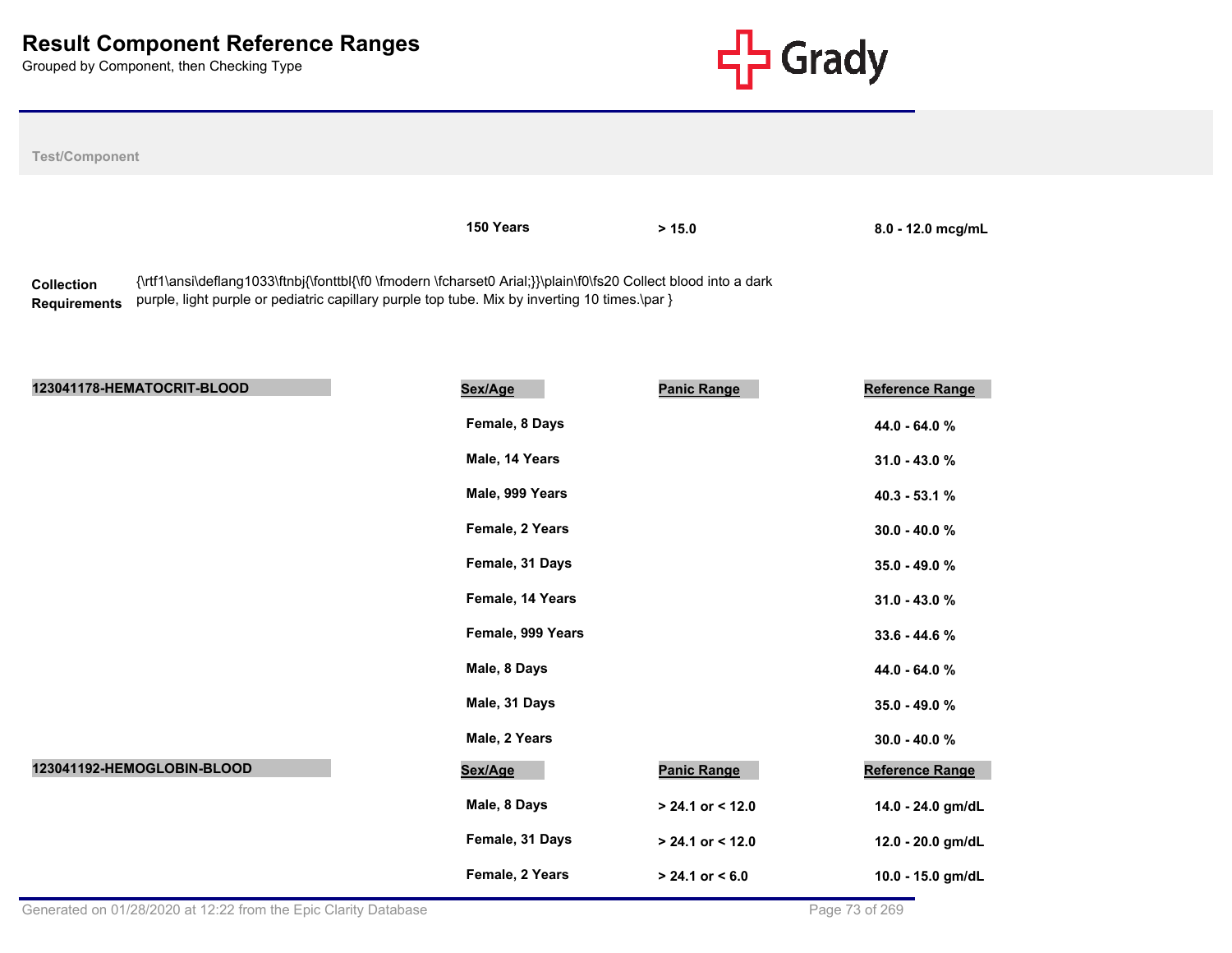

|                                | Female, 18 Years  | $> 24.1$ or < 6.0   | 11.0 - 16.0 gm/dL      |
|--------------------------------|-------------------|---------------------|------------------------|
|                                | Female, 999 Years | $> 20.0$ or $< 6.0$ | 11.3 - 15.0 gm/dL      |
|                                |                   |                     | No range specified     |
|                                | Male, 31 Days     | $> 24.1$ or < 12.0  | 12.0 - 20.0 gm/dL      |
|                                | Male, 2 Years     | $> 24.0$ or $< 6.0$ | 10.0 - 15.0 gm/dL      |
|                                | Male, 18 Years    | $> 24.1$ or $< 6.0$ | 11.0 - 16.0 gm/dL      |
|                                | <b>Male</b>       | $> 20.0$ or $< 6.0$ | 13.2 - 17.7 gm/dL      |
|                                | Female, 8 Days    | > 24.1 or < 12.0    | 14.0 - 24.0 gm/dL      |
| 123049343-MCH                  | Sex/Age           | <b>Panic Range</b>  | <b>Reference Range</b> |
|                                | 999 Years         |                     | 26.1 - 34.5 pg         |
| 123042129-MCHC                 | Sex/Age           | <b>Panic Range</b>  | Reference Range        |
|                                | 999 Years         |                     | 31.5 - 35.0 gm/dL      |
| 123042131-MCV                  | Sex/Age           | <b>Panic Range</b>  | Reference Range        |
|                                | 2 Years           |                     | No range specified     |
|                                | 5 Years           |                     | 73 - 85 fL             |
|                                | 10 Years          |                     | 75 - 87 fL             |
|                                | 12 Years          |                     | 76 - 90 fL             |
|                                | 999 Years         |                     | 81 - 100.2 fL          |
|                                | 8 Days            |                     | 91 - 123 fL            |
| 123041901-PLATELET COUNT-BLOOD | Sex/Age           | <b>Panic Range</b>  | Reference Range        |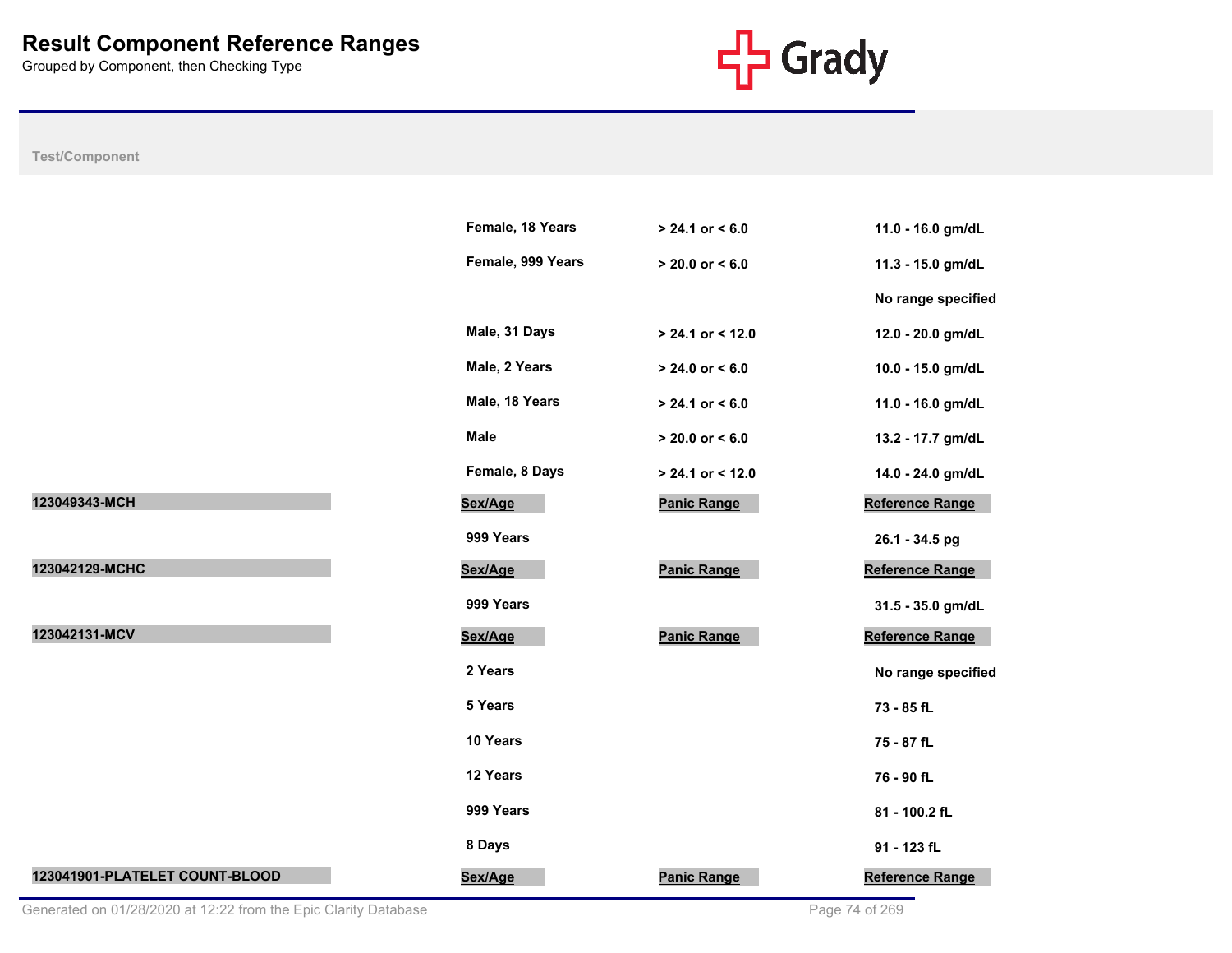

|                           | 1 Years           | $> 900$ or $< 30$   | 150 - 400 K/mcL    |
|---------------------------|-------------------|---------------------|--------------------|
|                           | 18 Years          | $> 900$ or $< 30$   | 148 - 362 K/mcL    |
|                           |                   | $> 900$ or $< 50$   | 148 - 362 K/mcL    |
| 123041903-PLATELET MPV    | Sex/Age           | <b>Panic Range</b>  | Reference Range    |
|                           | 999 Years         |                     | No range specified |
| 123042123-RBC COUNT-BLOOD | Sex/Age           | <b>Panic Range</b>  | Reference Range    |
|                           | Male, 8 Days      |                     | 4.80 - 7.10 M/mcL  |
|                           | Male, 31 Days     |                     | 4.10 - 6.40 M/mcL  |
|                           | Male, 14 Years    |                     | 3.80 - 5.50 M/mcL  |
|                           | Male, 999 Years   |                     | 4.31 - 5.88 M/mcL  |
|                           | Female, 8 Days    |                     | 4.80 - 7.10 M/mcL  |
|                           | Female, 31 Days   |                     | 4.10 - 6.40 M/mcL  |
|                           | Female, 14 Years  |                     | 3.80 - 5.50 M/mcL  |
|                           | Female, 999 Years |                     | 3.73 - 4.96 M/mcL  |
| 123042134-RDW             | Sex/Age           | <b>Panic Range</b>  | Reference Range    |
|                           | <b>Male</b>       |                     | $11.5 - 15.4 %$    |
|                           | Female            |                     | $11.5 - 16.1 %$    |
| 123042650-WBC COUNT-BLOOD | Sex/Age           | <b>Panic Range</b>  | Reference Range    |
|                           | 1 Days            | $> 50.0$ or $< 1.0$ | 9.0 - 30.0 K/mcL   |
|                           | 6 Years           | $> 50.0$ or $< 1.0$ | 5.0 - 14.5 K/mcL   |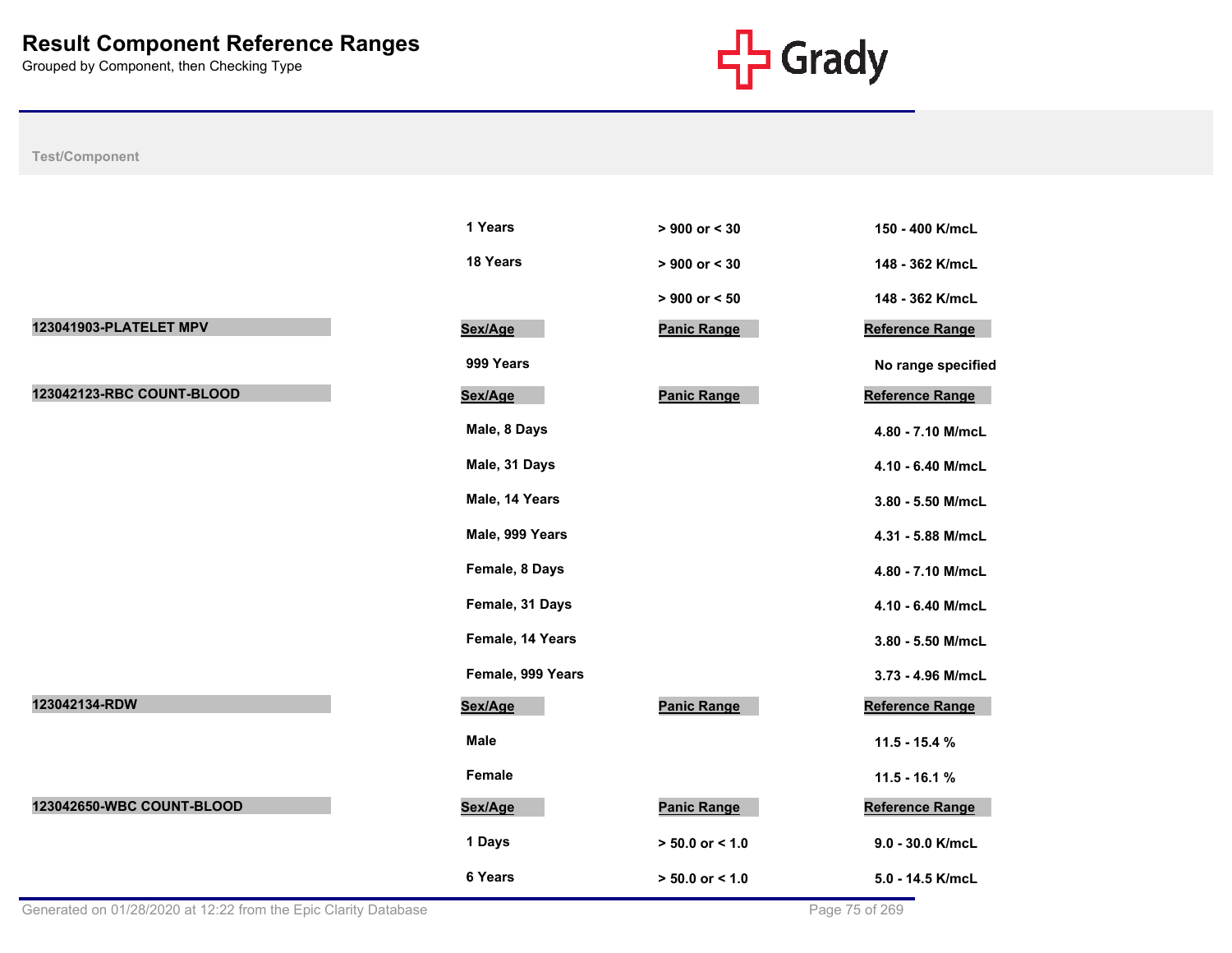**CBC, PLAT, WBC DIFF----LAB50183**



**Test/Component**

| 12 Years         | $> 50.0$ or $< 1.0$ | 4.5 - 13.5 K/mcL   |
|------------------|---------------------|--------------------|
| <b>16 Years</b>  | $> 50.0$ or < 1.0   | 4.5 - 13.0 K/mcL   |
| 18 Years         | $> 50.0$ or $< 1.0$ | 4.5 - 12.5 K/mcL   |
| 2 Days           | $> 50.0$ or $< 1.0$ | $9.4 - 34.0$ K/mcL |
|                  | $> 85.0$ or $< 1.0$ | $3.8 - 10.7$ K/mcL |
| 8 Days           | $> 50.0$ or $< 1.0$ | $5.0 - 21.0$ K/mcL |
| 15 Days          | $> 50.0$ or $< 1.0$ | $5.0 - 20.0$ K/mcL |
| 1 Months         | $> 50.0$ or $< 1.0$ | 5.0 - 19.5 K/mcL   |
| 2 Months         | $> 50.0$ or $< 1.0$ | 5.5 - 18.0 K/mcL   |
| <b>12 Months</b> | $> 50.0$ or $< 1.0$ | 6.0 - 17.5 K/mcL   |
| 2 Years          | $> 50.0$ or $< 1.0$ | 6.0 - 17.0 K/mcL   |
| 4 Years          | $> 50.0$ or $< 1.0$ | $5.5 - 15.5$ K/mcL |

**Collection**  Requirements purple, light purple or pediatric capillary purple top tube. Mix by inverting 10 times.\par } {\rtf1\ansi\deflang1033\ftnbj{\fonttbl{\f0 \fmodern \fcharset0 Arial;}}\plain\f0\fs20 Collect blood into a dark

| 123042907-# BASOPHILS- MAN | Sex/Age  | <b>Panic Range</b> | <b>Reference Range</b> |
|----------------------------|----------|--------------------|------------------------|
|                            | 1 Days   |                    | .7 K/mcL               |
|                            | 18 Years |                    | $.3$ K/mcL             |
|                            | 8 Days   |                    | $.4$ K/mcL             |
|                            |          |                    |                        |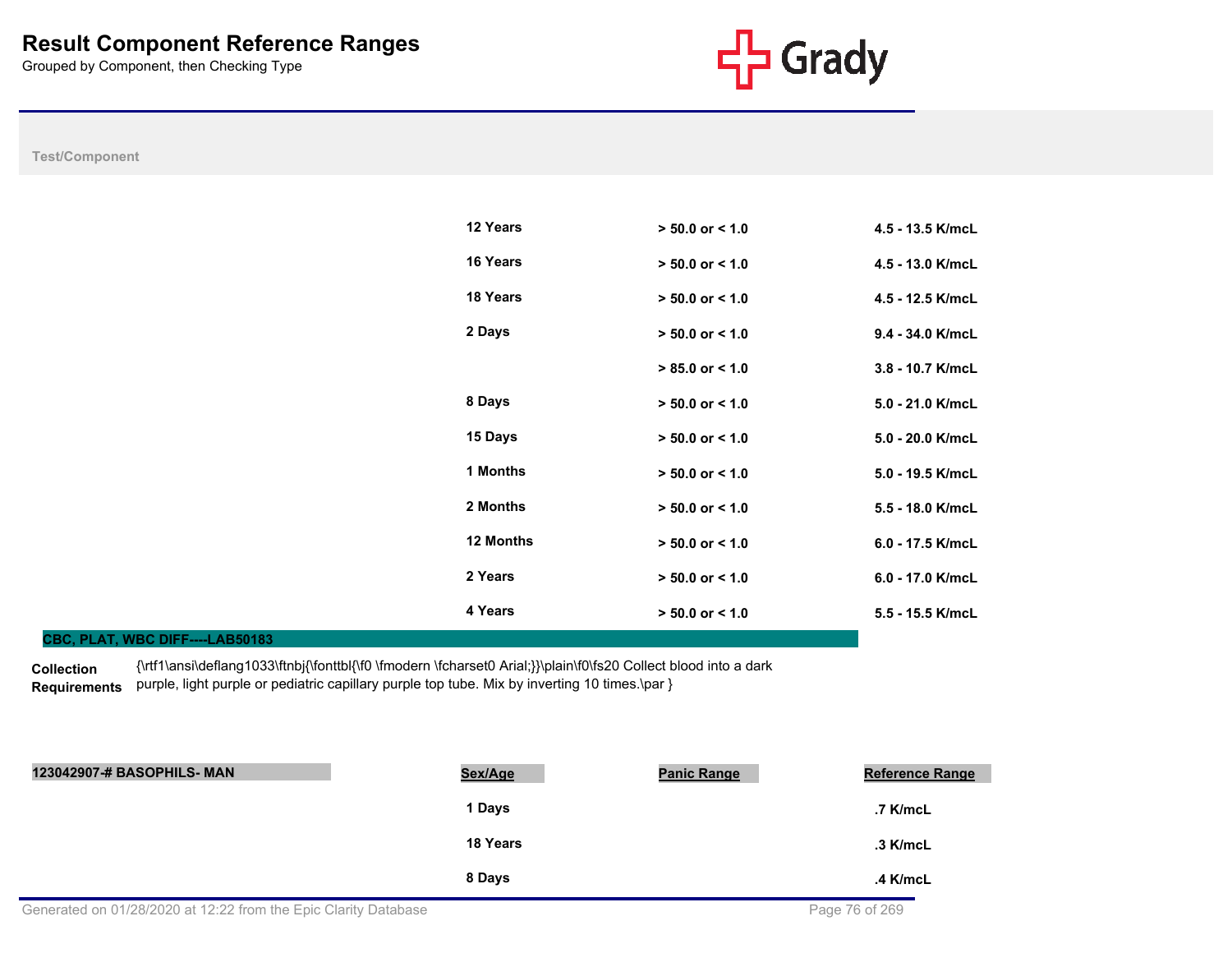

|                               | 999 Years       |                    | .0 - .2 K/mcL          |
|-------------------------------|-----------------|--------------------|------------------------|
| 123049329-# BASOPHILS-AUTO    | Sex/Age         | <b>Panic Range</b> | Reference Range        |
|                               |                 |                    | No range specified     |
| 123049242-# BLASTS- MAN       | Sex/Age         | <b>Panic Range</b> | <b>Reference Range</b> |
|                               |                 |                    | No range specified     |
| 123049229-# EOSINOPHILS- AUTO | Sex/Age         | <b>Panic Range</b> | Reference Range        |
|                               | 1 Days          |                    | 1.0 K/mcL              |
|                               | 12 Months       |                    | No range specified     |
|                               | 6 Years         |                    | .8 K/mcL               |
|                               | 2 Days          |                    | .1 - 1.0 K/mcL         |
|                               | 12 Years        |                    | .7 K/mcL               |
|                               | 999 Years       |                    | .0 - .5 K/mcL          |
|                               | 2 Months        |                    | .1 - .9 K/mcL          |
|                               | 18 Years        |                    | .6 K/mcL               |
|                               | 8 Days          |                    | .1 - 1.1 K/mcL         |
|                               | 15 Days         |                    | .1 - 1.0 K/mcL         |
|                               | <b>6 Months</b> |                    | .1 - .8 K/mcL          |
| 123048207-# EOSINOPHILS- MAN  | Sex/Age         | Panic Range        | Reference Range        |
|                               | 1 Days          |                    | 1.0 K/mcL              |
|                               | 12 Months       |                    | .1 - .7 K/mcL          |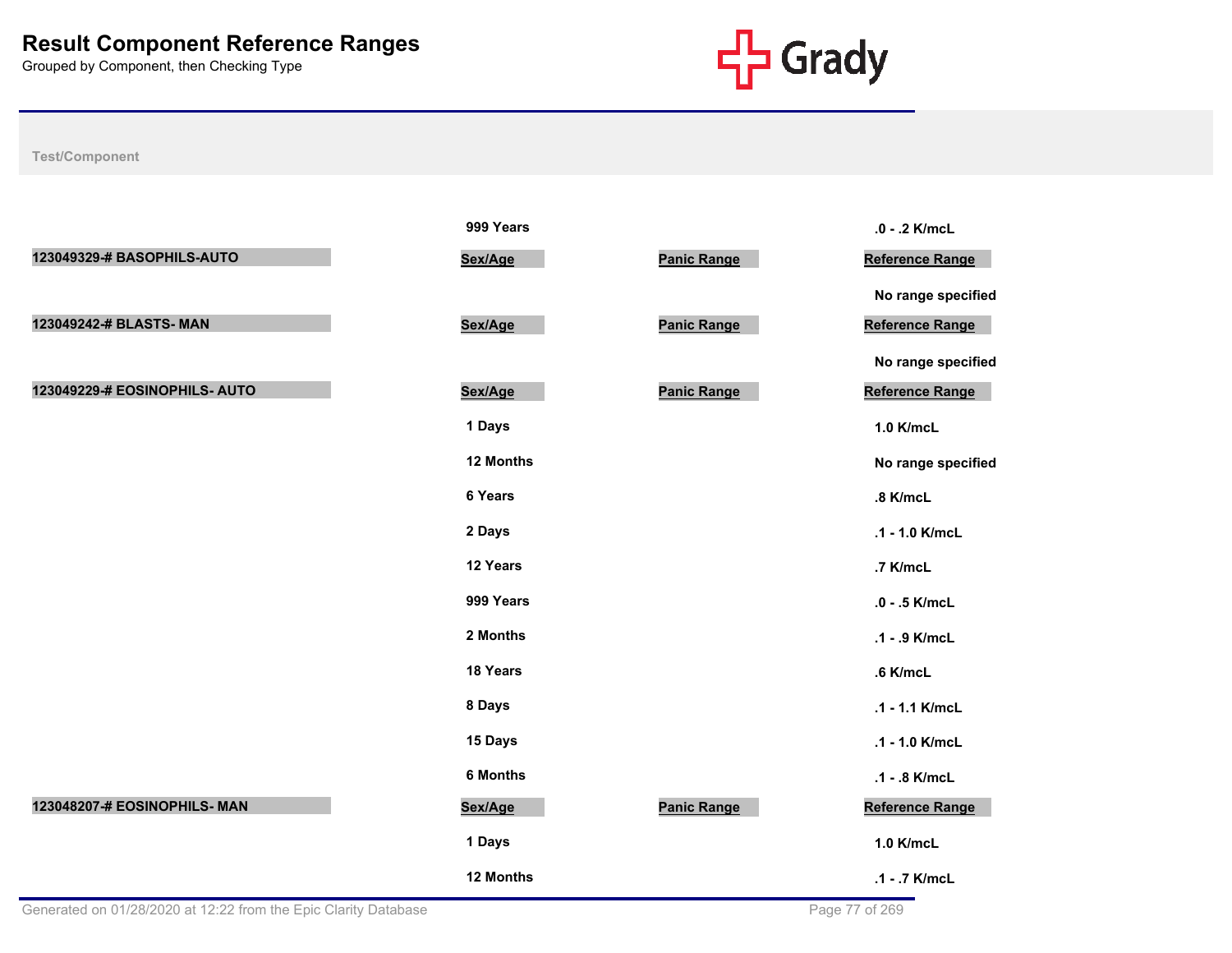

|                               | 6 Ye   |
|-------------------------------|--------|
|                               | 2Da    |
|                               | 12 Y   |
|                               | $2$ Mo |
|                               | 18 Y   |
|                               | 999    |
|                               | 8Da    |
|                               | 15 D   |
|                               | 6 Mo   |
| 123049236-# LYMPHOCYTES- AUTO | Sex/A  |
|                               | 1 Da   |
|                               | 1 Ye   |
|                               | 2 Ye   |
|                               | 4 Ye   |
|                               | 6 Ye   |
|                               | 8 Ye   |
|                               | 10 Y   |
|                               | 12 Y   |
|                               | 6 Mo   |

|                               | 6 Years         |                    | .8 K/mcL         |
|-------------------------------|-----------------|--------------------|------------------|
|                               | 2 Days          |                    | .1 - 1.0 K/mcL   |
|                               | 12 Years        |                    | .7 K/mcL         |
|                               | 2 Months        |                    | .1 - .9 K/mcL    |
|                               | 18 Years        |                    | .6 K/mcL         |
|                               | 999 Years       |                    | $.0 - .5$ K/mcL  |
|                               | 8 Days          |                    | .1 - 1.1 K/mcL   |
|                               | 15 Days         |                    | .1 - 1.0 K/mcL   |
|                               | 6 Months        |                    | .1 - .8 K/mcL    |
| 123049236-# LYMPHOCYTES- AUTO | Sex/Age         | <b>Panic Range</b> | Reference Range  |
|                               | 1 Days          |                    | 2.0 - 11.0 K/mcL |
|                               | 1 Years         |                    | 4.0 - 10.5 K/mcL |
|                               | 2 Years         |                    | 3.0 - 9.5 K/mcL  |
|                               | 4 Years         |                    | 2.0 - 8.0 K/mcL  |
|                               | 6 Years         |                    | 1.5 - 7.0 K/mcL  |
|                               | 8 Years         |                    | 1.5 - 6.8 K/mcL  |
|                               | 10 Years        |                    | 1.5 - 3.5 K/mcL  |
|                               | 12 Years        |                    | 1.2 - 6.0 K/mcL  |
|                               | <b>6 Months</b> |                    | 4.0 - 13.5 K/mcL |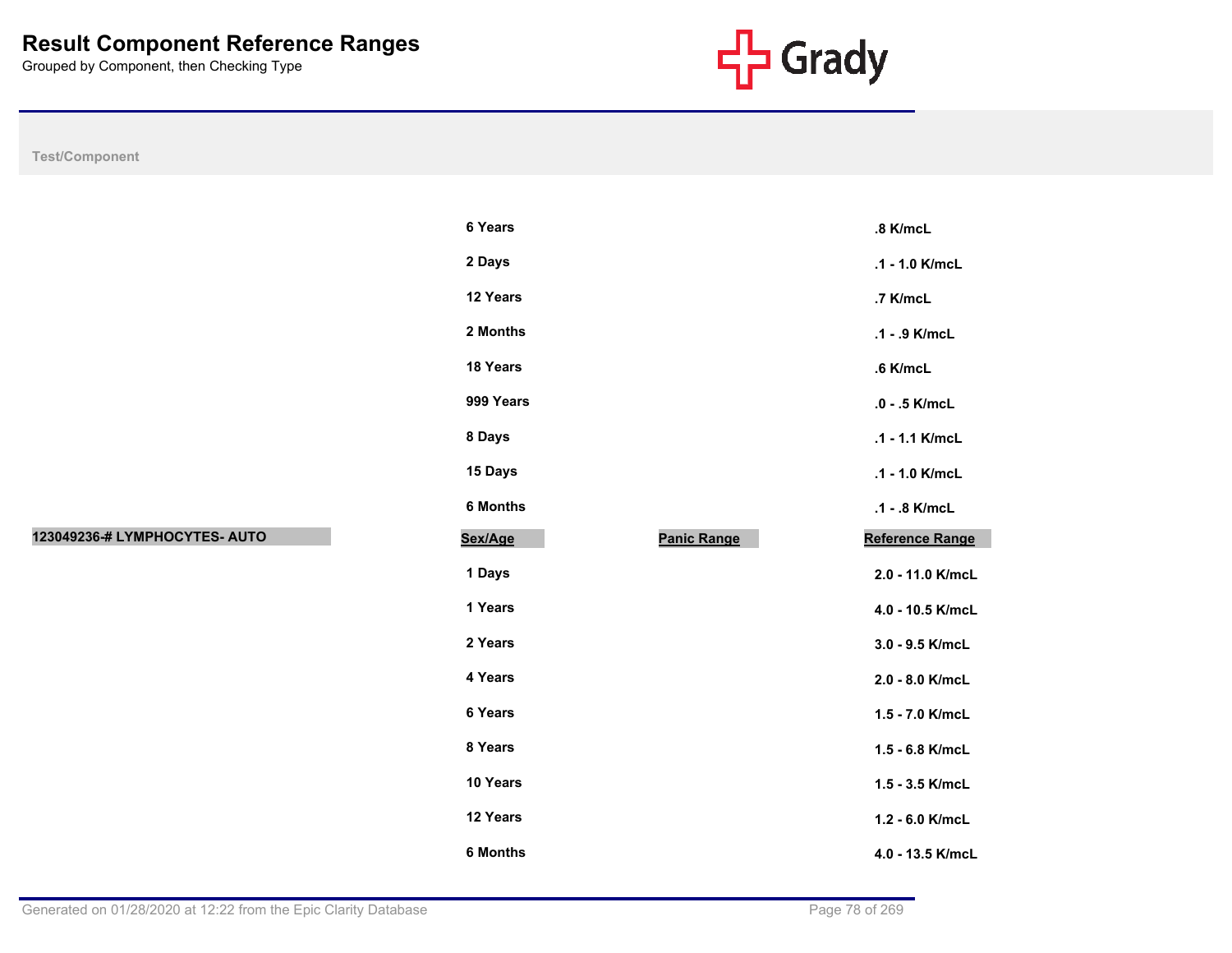

**Test/Component**

| 10 Months       |                    | 4.0 - 11.5 K/mcL       |
|-----------------|--------------------|------------------------|
| 14 Years        |                    | 1.2 - 5.8 K/mcL        |
| 2 Days          |                    | 2.0 - 11.5 K/mcL       |
| <b>16 Years</b> |                    | 1.2 - 5.2 K/mcL        |
| <b>18 Years</b> |                    | $1.0 - 5.0$ K/mcL      |
| 999 Years       |                    | .9 - 3.2 K/mcL         |
| 8 Days          |                    | 2.0 - 17.0 K/mcL       |
| 1 Months        |                    | 2.5 - 16.5 K/mcL       |
| 2 Months        |                    | 3.0 - 16.0 K/mcL       |
| 4 Months        |                    | 3.5 - 14.5 K/mcL       |
| 8 Months        |                    | 4.5 - 12.5 K/mcL       |
| Sex/Age         | <b>Panic Range</b> | <b>Reference Range</b> |
| 1 Days          |                    | 2.0 - 11.0 K/mcL       |
| 2 Years         |                    | 3.0 - 9.5 K/mcL        |
| 4 Years         |                    | 4.5 - 8.0 K/mcL        |
| 6 Years         |                    | 1.5 - 7.0 K/mcL        |
| 8 Years         |                    | $1.5 - 6.8$ K/mcL      |
| 10 Years        |                    | 1.5 - 3.5 K/mcL        |
| 12 Years        |                    | 1.2 - 6.0 K/mcL        |

**123042903-# LYMPHOCYTES- MAN Sex/Age Panic Range Reference Range**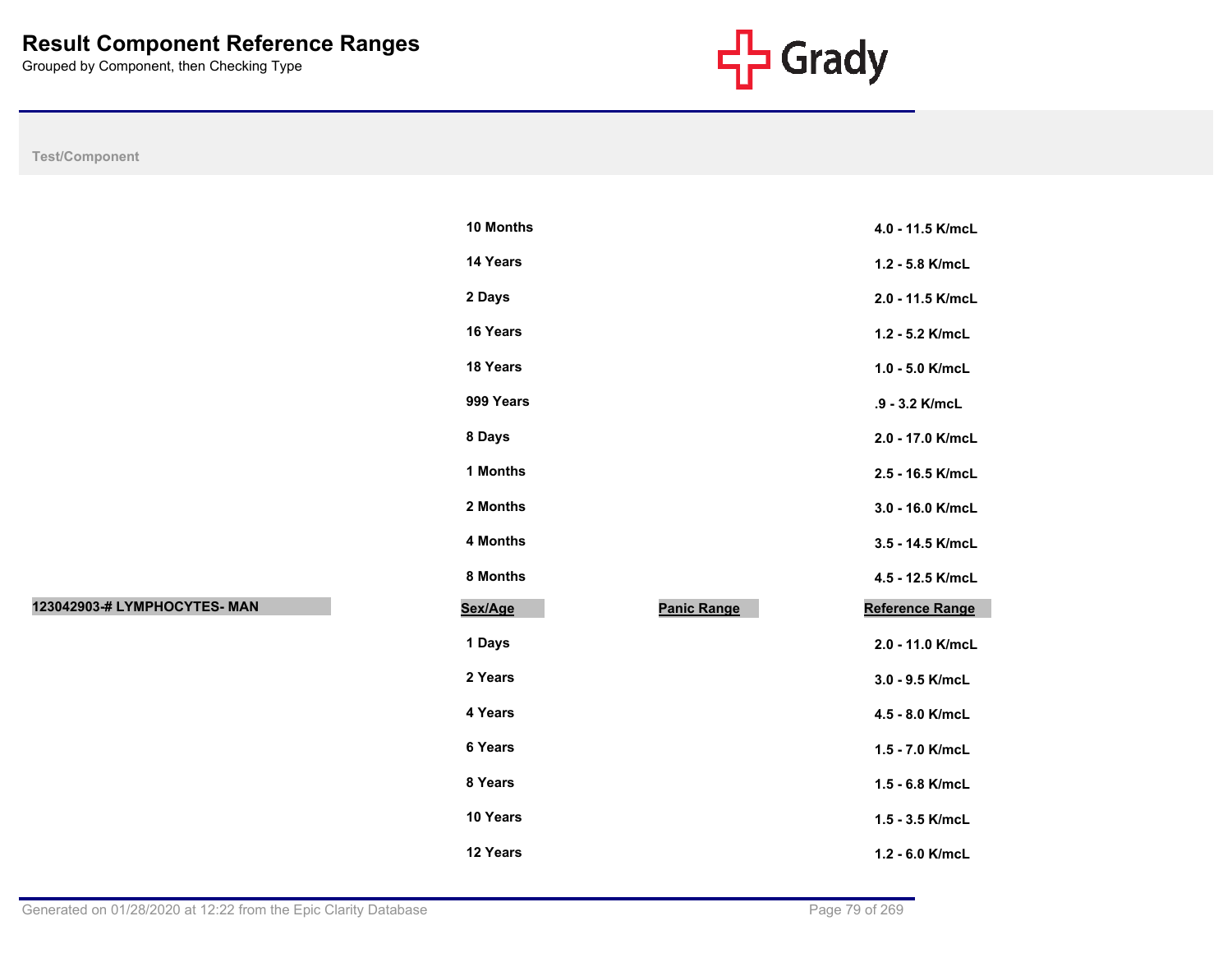

**Test/Component**

|                                 | 14 Years        |                    | 1.2 - 5.8 K/mcL    |
|---------------------------------|-----------------|--------------------|--------------------|
|                                 | 8 Months        |                    | 4.5 - 12.5 K/mcL   |
|                                 | 12 Months       |                    | 4.0 - 10.5 K/mcL   |
|                                 | 16 Years        |                    | 1.2 - 5.2 K/mcL    |
|                                 | 2 Days          |                    | 2.0 - 11.5 K/mcL   |
|                                 | 18 Years        |                    | 1.0 - 5.0 K/mcL    |
|                                 | 999 Years       |                    | .9 - 3.2 K/mcL     |
|                                 | 8 Days          |                    | 2.0 - 17.0 K/mcL   |
|                                 | 1 Months        |                    | 2.5 - 16.5 K/mcL   |
|                                 | 2 Months        |                    | 3.0 - 16.0 K/mcL   |
|                                 | 4 Months        |                    | 3.5 - 14.5 K/mcL   |
|                                 | <b>6 Months</b> |                    | 4.0 - 13.5 K/mcL   |
|                                 | 10 Months       |                    | 4.5 - 11.5 K/mcL   |
| 123049240-# METAMYELOCYTES- MAN | Sex/Age         | <b>Panic Range</b> | Reference Range    |
|                                 | 18 Years        |                    | No range specified |
|                                 | 999 Years       |                    | No range specified |
| 123049227-# MONOCYTES- AUTO     | Sex/Age         | <b>Panic Range</b> | Reference Range    |
|                                 | 1 Days          |                    | .4 - 3.1 K/mcL     |
|                                 | 2 Years         |                    | .1 - 1.0 K/mcL     |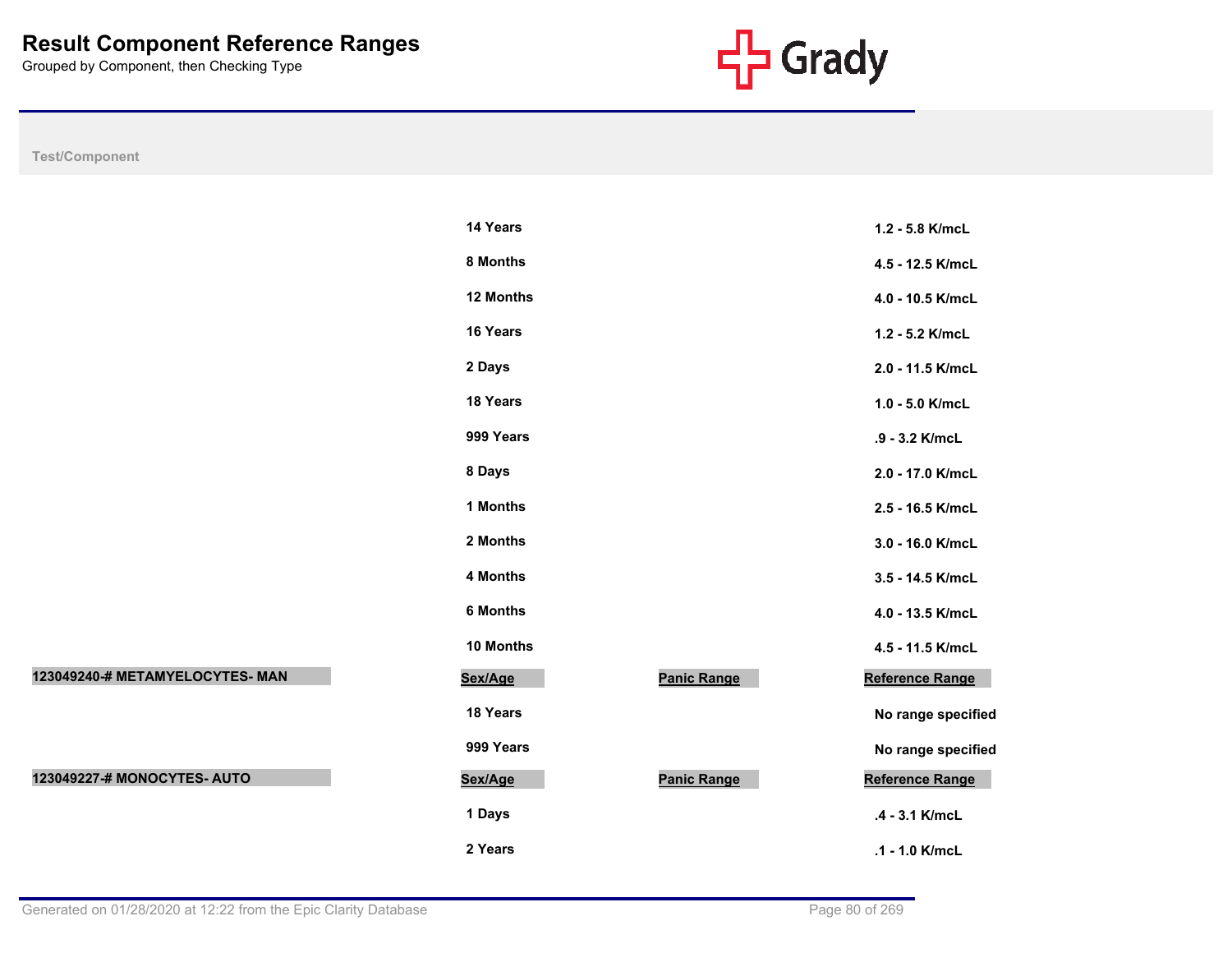

|                            | 18 Years  |                    | .9 K/mcL        |
|----------------------------|-----------|--------------------|-----------------|
|                            | 8 Months  |                    | .1 - 1.2 K/mcL  |
|                            | 12 Months |                    | .1 - 1.1 K/mcL  |
|                            | 2 Days    |                    | .2 - 3.1 K/mcL  |
|                            | 999 Years |                    | .2 - .8 K/mcL   |
|                            | 6 Months  |                    | .1 - 1.3 K/mcL  |
|                            | 8 Days    |                    | .3 - 2.7 K/mcL  |
|                            | 15 Days   |                    | .2 - 2.4 K/mcL  |
|                            | 29 Days   |                    | .2 - 2.0 K/mcL  |
|                            | 2 Months  |                    | .1 - 1.8 K/mcL  |
|                            | 4 Months  |                    | .1 - 1.5 K/mcL  |
|                            | 10 Months |                    | .1 - 1.2 K/mcL  |
| 123042906-# MONOCYTES- MAN | Sex/Age   | <b>Panic Range</b> | Reference Range |
|                            | 1 Days    |                    | .4 - 3.1 K/mcL  |
|                            | 2 Years   |                    | .1 - 1.0 K/mcL  |
|                            | 18 Years  |                    | .9 K/mcL        |
|                            | 8 Months  |                    | .1 - 1.2 K/mcL  |
|                            | 12 Months |                    | .1 - 1.1 K/mcL  |
|                            | 2 Days    |                    | .2 - 3.1 K/mcL  |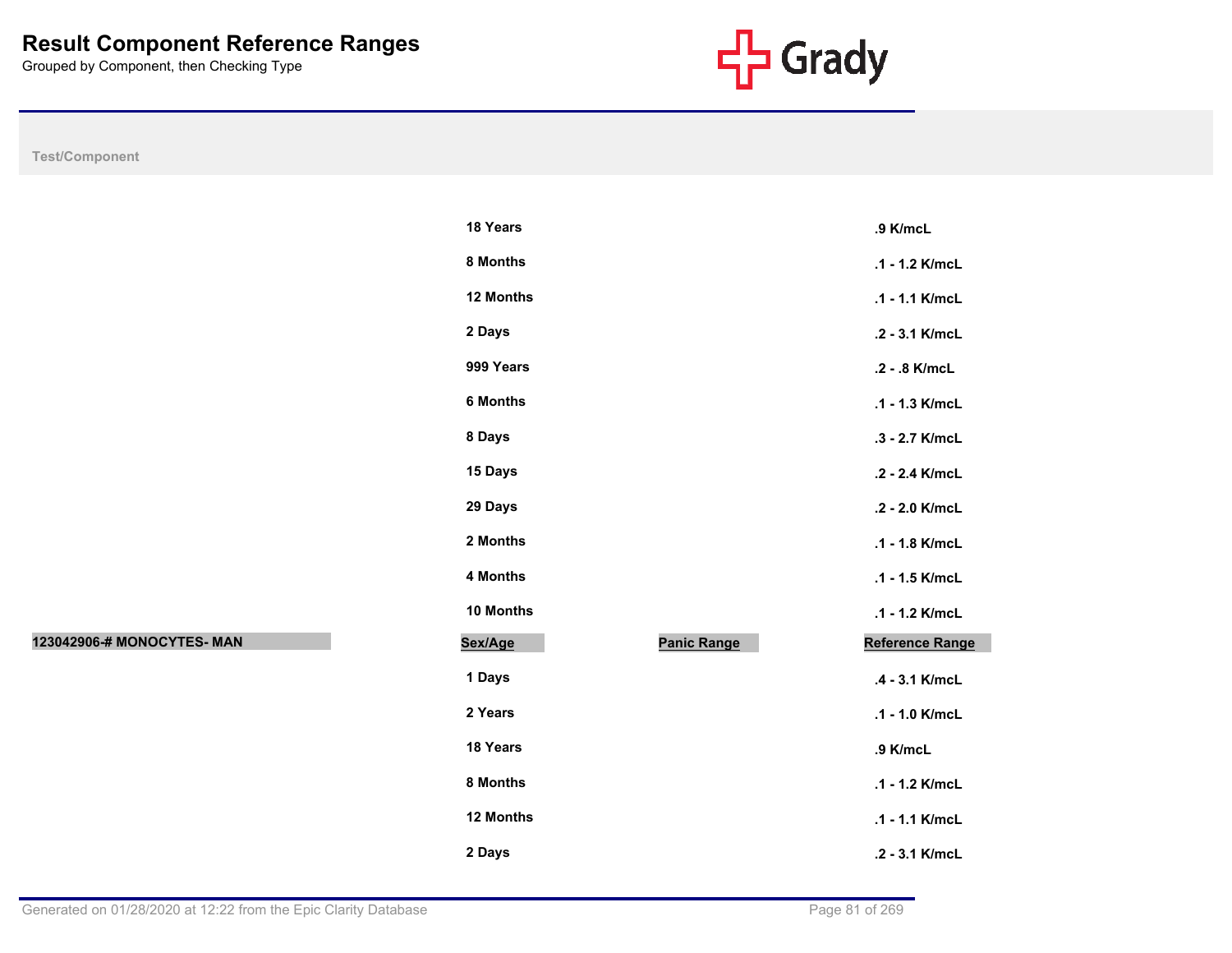

**No range specified** 

**No range specified** 

|                               | 999 Years       |                    | .2 - .8 K/mcL    |
|-------------------------------|-----------------|--------------------|------------------|
|                               | <b>6 Months</b> |                    | .1 - 1.3 K/mcL   |
|                               | 8 Days          |                    | .3 - 2.7 K/mcL   |
|                               | 15 Days         |                    | .2 - 2.4 K/mcL   |
|                               | 29 Days         |                    | .2 - 2.0 K/mcL   |
|                               | 2 Months        |                    | .1 - 1.8 K/mcL   |
|                               | 4 Months        |                    | .1 - 1.5 K/mcL   |
|                               | 10 Months       |                    | .1 - 1.2 K/mcL   |
| 123049335-# MYELOCYTE-MAN     | Sex/Age         | <b>Panic Range</b> | Reference Range  |
|                               | 18 Years        |                    | No range specifi |
|                               | 999 Years       |                    | No range specifi |
| 123049234-# NEUTROPHILS- AUTO | Sex/Age         | <b>Panic Range</b> | Reference Range  |
|                               | 8 Years         |                    | 1.5 - 8.0 K/mcL  |
|                               | 16 Years        |                    | 1.8 - 8.0 K/mcL  |
|                               | 18 Years        |                    | 1.8 - 7.7 K/mcL  |
|                               | 999 Years       |                    | 1.7 - 7.4 K/mcL  |
|                               | 2 Days          |                    | 5.0 - 21.0 K/mcL |
|                               | 8 Days          |                    | 1.5 - 10.0 K/mcL |
|                               | 15 Days         |                    | 1.0 - 9.5 K/mcL  |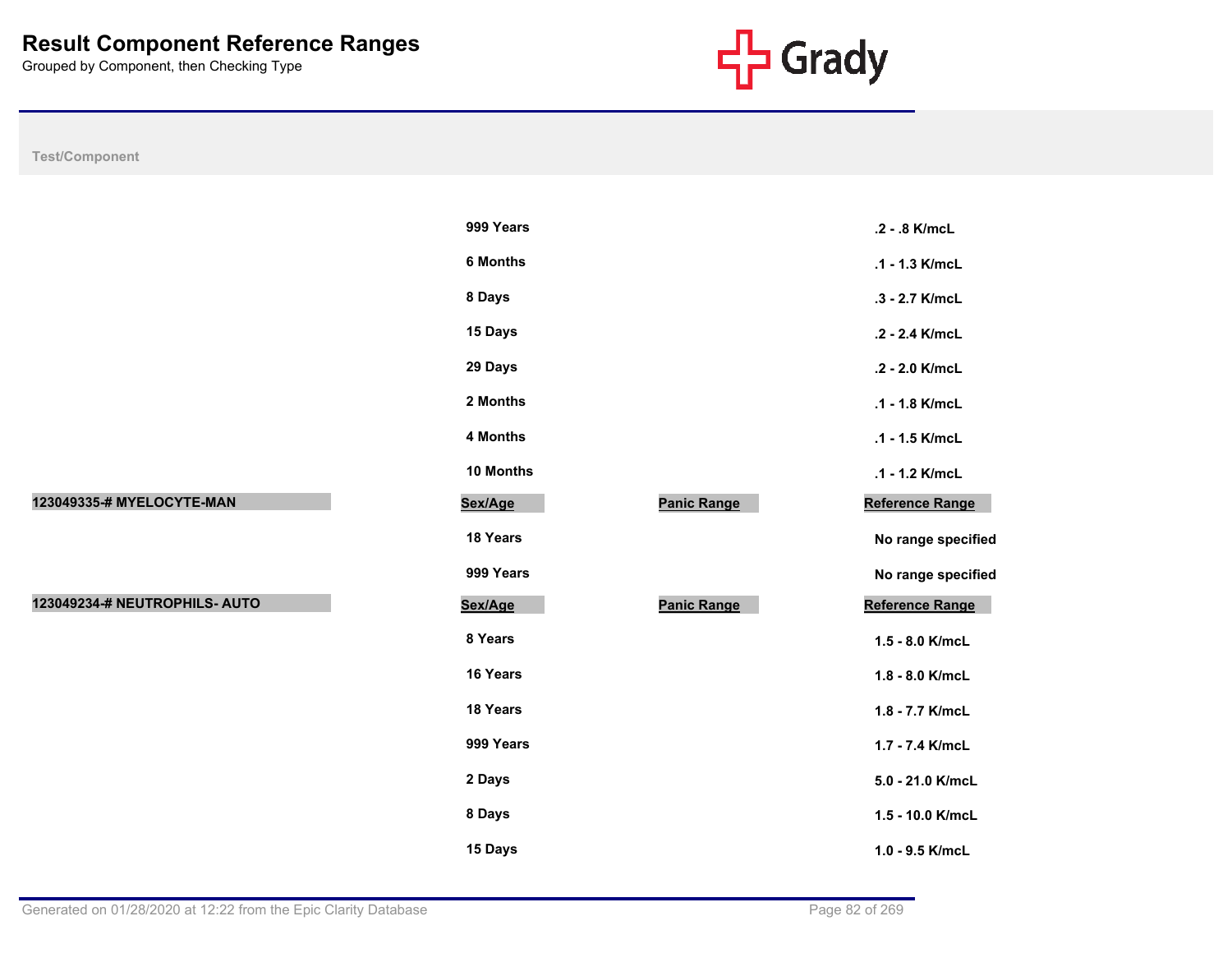

**4 Months 1.0 - 9.0 K/mcL**

**10 Months 1.0 - 8.5 K/mcL**

**4 Years 1.5 - 8.5 K/mcL Reference Range** 

**2 Days 5 - 21 K/mcL**

**8 Days 1.5 - 10 K/mcL**

**15 Days 1 - 9.5 K/mcL**

**4 Months 1 - 9 K/mcL**

**10 Months 1 - 8.5 K/mcL**

**4 Years 1.5 - 8.5 K/mcL**

**8 Years 1.5 - 8 K/mcL**

**16 Years 1.8 - 8 K/mcL**

**18 Years 1.8 - 7.7 K/mcL**

**999 Years 1.7 - 7.4 K/mcL**

**123** Reference Range

**No range specified** 

**No range specified** 

**No range specified** 

**123** Reference Range

| <b>Test/Component</b> |  |
|-----------------------|--|
|                       |  |

|                              | 4 Months  |                    |
|------------------------------|-----------|--------------------|
|                              | 10 Months |                    |
|                              | 4 Years   |                    |
| 123042901-# NEUTROPHILS- MAN | Sex/Age   | Panic Range        |
|                              | 2 Days    |                    |
|                              | 8 Days    |                    |
|                              | 15 Days   |                    |
|                              | 4 Months  |                    |
|                              | 10 Months |                    |
|                              | 4 Years   |                    |
|                              | 8 Years   |                    |
|                              | 16 Years  |                    |
|                              | 18 Years  |                    |
|                              | 999 Years |                    |
| 123049341-# NRBC-AUTO        | Sex/Age   | <b>Panic Range</b> |
|                              | 4 Days    |                    |
|                              | 999 Years |                    |
| 123049342-# NRBC-MAN         | Sex/Age   | Panic Range        |
|                              | 4 Days    |                    |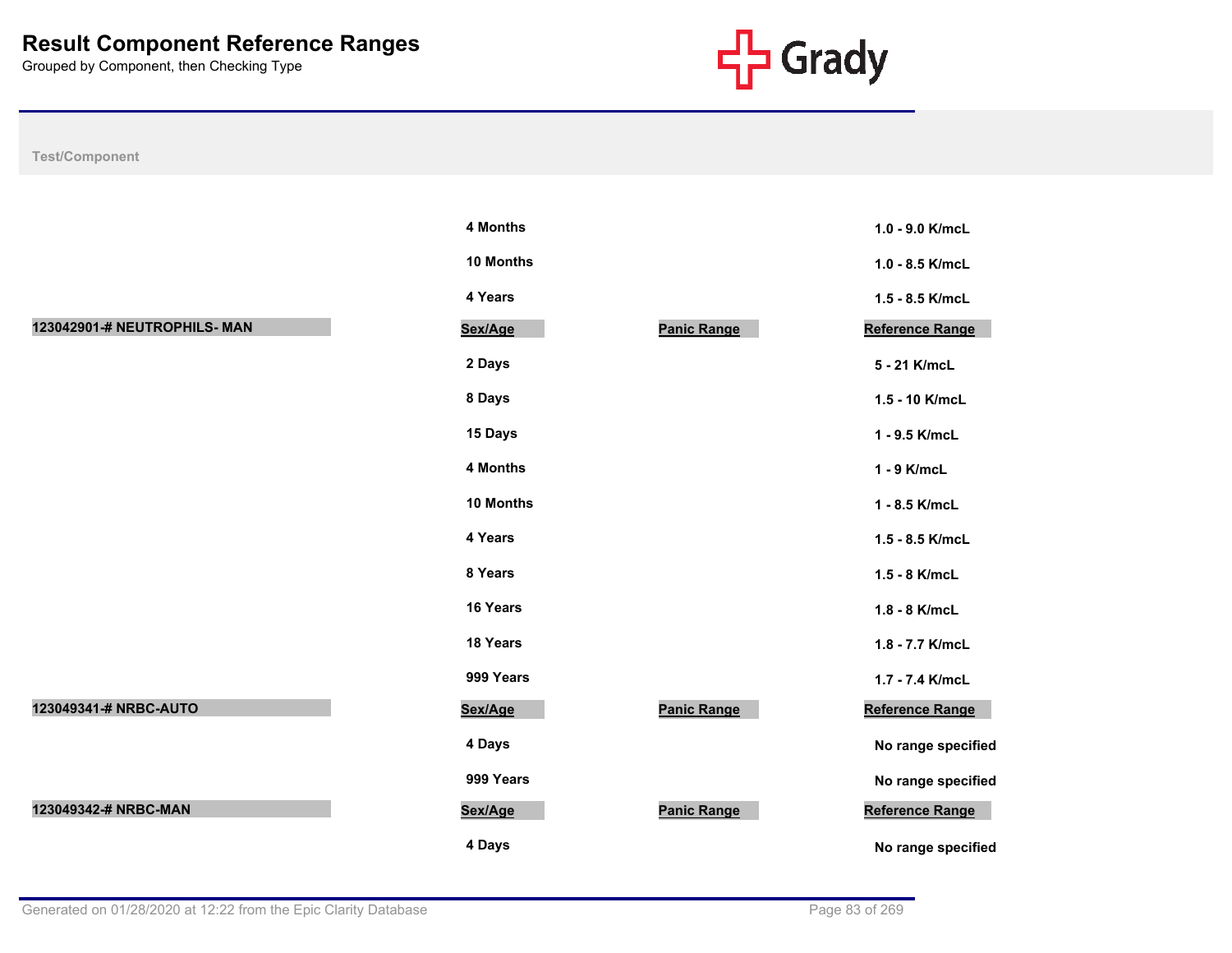

|                                      | 18 Years  |                    | No range specified     |
|--------------------------------------|-----------|--------------------|------------------------|
|                                      | 999 Years |                    | $.1$ K/mcL             |
| 123049244-# PLASMA CELLS - MAN       | Sex/Age   | <b>Panic Range</b> | <b>Reference Range</b> |
|                                      |           |                    | No range specified     |
| 123049241-# PROMYELOCYTES- MAN       | Sex/Age   | <b>Panic Range</b> | Reference Range        |
|                                      | 18 Years  |                    | No range specified     |
|                                      | 999 Years |                    | No range specified     |
| 123049221-# UNIDENTIFIED CELLS- MAN  | Sex/Age   | <b>Panic Range</b> | <b>Reference Range</b> |
|                                      |           |                    | No range specified     |
| 123049217-# VARIANT LYMPHOCYTES- MAN | Sex/Age   | <b>Panic Range</b> | Reference Range        |
|                                      |           |                    | No range specified     |
| 123049230-% BASOPHILS- AUTO          | Sex/Age   | <b>Panic Range</b> | <b>Reference Range</b> |
|                                      |           |                    | No range specified     |
| 123049208-% BASOPHILS- MAN           | Sex/Age   | <b>Panic Range</b> | <b>Reference Range</b> |
|                                      |           |                    | No range specified     |
| 123049331-% BLASTS-MAN               | Sex/Age   | <b>Panic Range</b> | <b>Reference Range</b> |
|                                      |           |                    | No range specified     |
| 123049228-% EOSINOPHILS- AUTO        | Sex/Age   | <b>Panic Range</b> | Reference Range        |
|                                      |           |                    | No range specified     |
| <b>123049206-% EOSINOPHILS- MAN</b>  | Sex/Age   | <b>Panic Range</b> | <b>Reference Range</b> |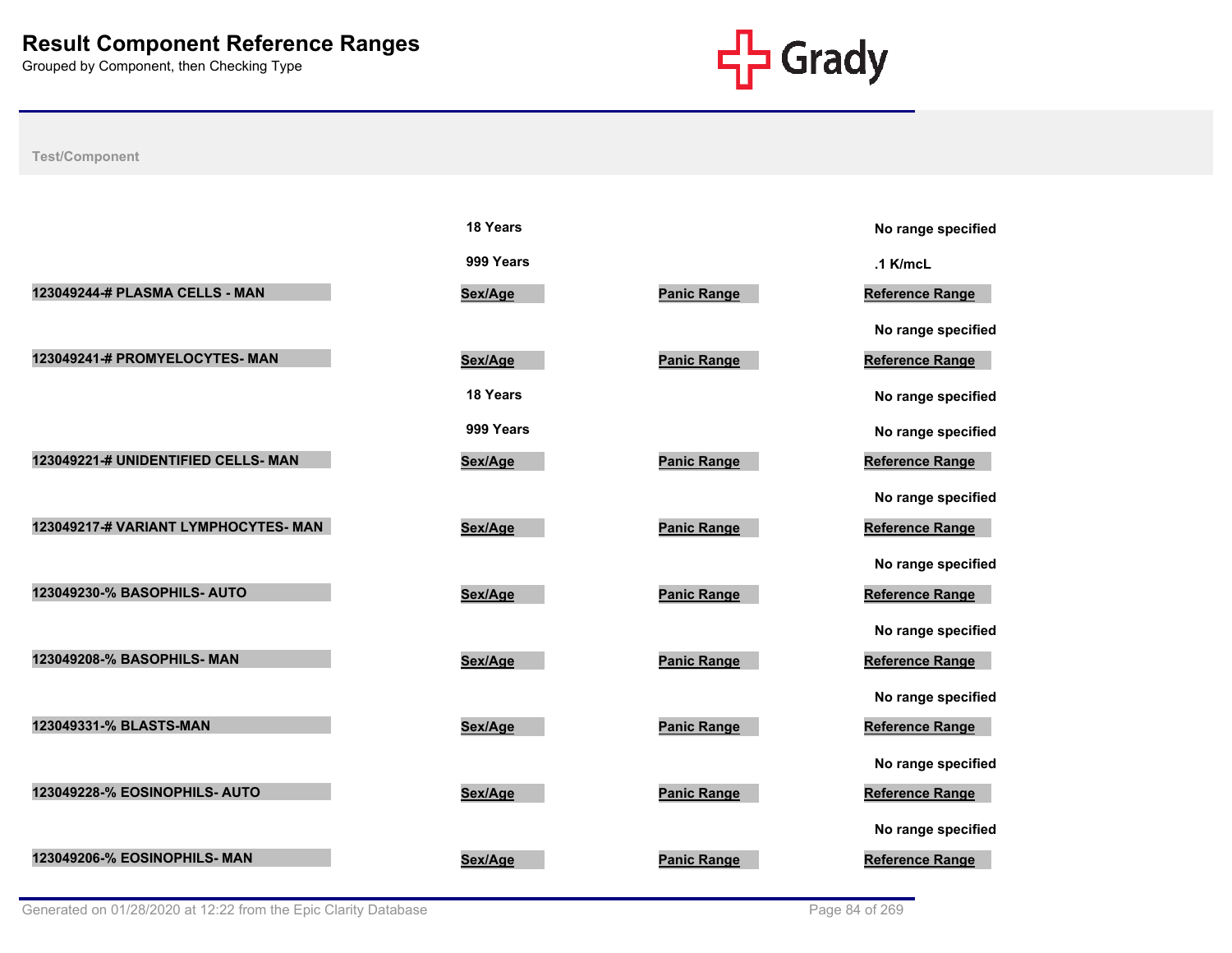

|                               | 999 Years       |                    | No range specified     |
|-------------------------------|-----------------|--------------------|------------------------|
| 123042902-% LYMPHOCYTE- MAN   | Sex/Age         | <b>Panic Range</b> | <b>Reference Range</b> |
|                               |                 |                    | No range specified     |
| 123049224-% LYMPHOCYTES- AUTO | Sex/Age         | <b>Panic Range</b> | Reference Range        |
|                               | 999 Years       |                    | No range specified     |
| 123049210-% METAMYELOCYTE-MAN | Sex/Age         | <b>Panic Range</b> | <b>Reference Range</b> |
|                               | 18 Years        |                    | No range specified     |
|                               | 999 Years       |                    | No range specified     |
| 123049226-% MONOCYTES- AUTO   | Sex/Age         | <b>Panic Range</b> | <b>Reference Range</b> |
|                               |                 |                    | No range specified     |
| 123042904-% MONOCYTES- MAN    | Sex/Age         | <b>Panic Range</b> | Reference Range        |
|                               | 999 Years       |                    | No range specified     |
| 123049212-% MYELOCYTE - MAN   | Sex/Age         | <b>Panic Range</b> | <b>Reference Range</b> |
|                               | <b>18 Years</b> |                    | No range specified     |
|                               | 999 Years       |                    | No range specified     |
| 123949222-% NEUTROPHILS- AUTO | Sex/Age         | <b>Panic Range</b> | <b>Reference Range</b> |
|                               | 999 Years       |                    | No range specified     |
| 123042900-% NEUTROPHILS-MAN   | Sex/Age         | <b>Panic Range</b> | Reference Range        |
|                               |                 |                    | No range specified     |
| 123049333-% PLASMA CELLS-MAN  | Sex/Age         | <b>Panic Range</b> | <b>Reference Range</b> |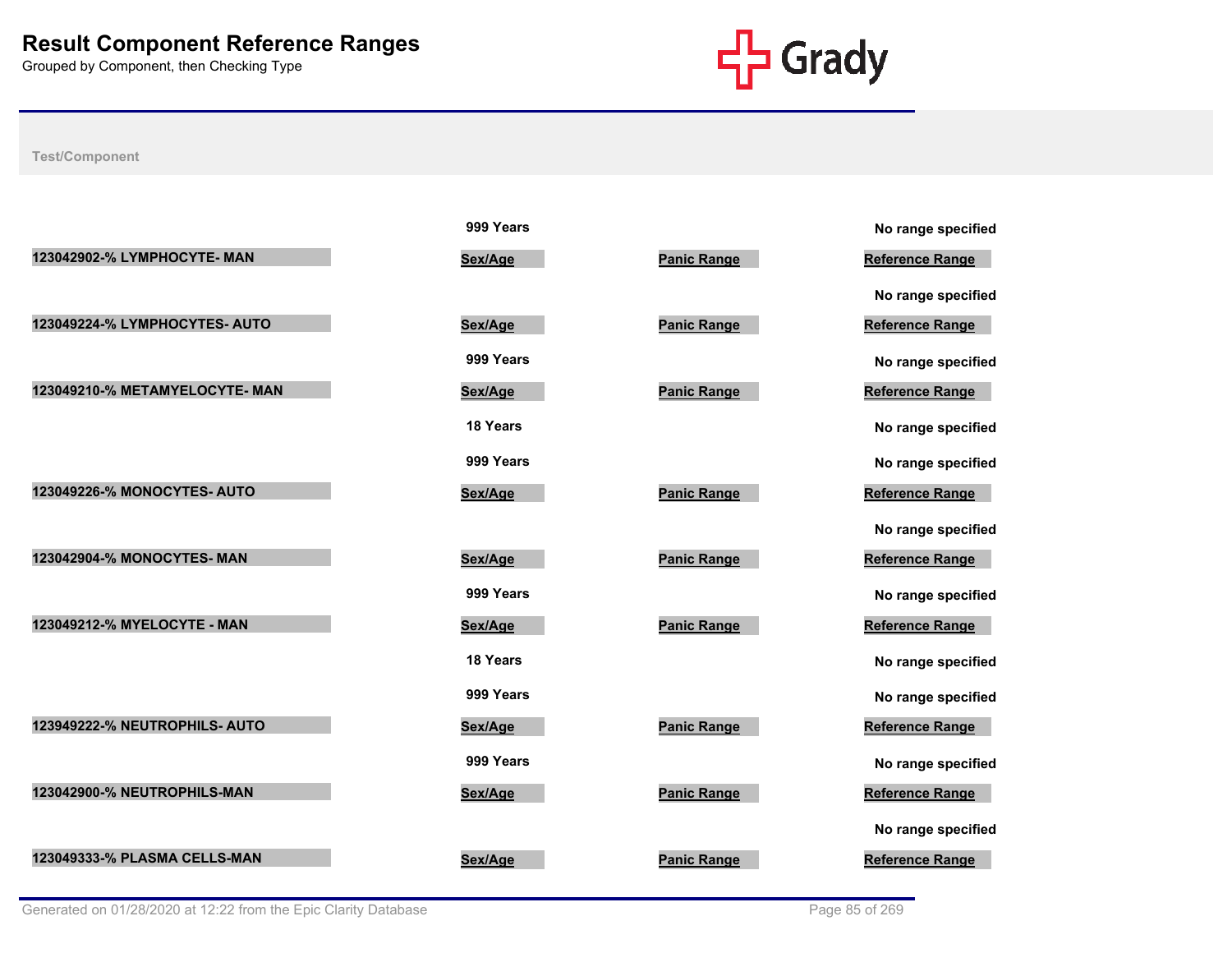

|                                     |                   |                    | No range specified     |
|-------------------------------------|-------------------|--------------------|------------------------|
| 123042908-% PROMYELOCYTE- MAN       | Sex/Age           | <b>Panic Range</b> | Reference Range        |
|                                     | 18 Years          |                    | No range specified     |
|                                     | 999 Years         |                    | No range specified     |
| 123049334-% UNIDENTIFIED CELLS-MAN  | Sex/Age           | <b>Panic Range</b> | <b>Reference Range</b> |
|                                     |                   |                    | No range specified     |
| 123049330-% VARIANT LYMPHOCYTES-MAN | Sex/Age           | Panic Range        | Reference Range        |
|                                     |                   |                    | No range specified     |
| 123041178-HEMATOCRIT-BLOOD          | Sex/Age           | <b>Panic Range</b> | Reference Range        |
|                                     | Female, 8 Days    |                    | 44.0 - 64.0 %          |
|                                     | Male, 14 Years    |                    | 31.0 - 43.0 %          |
|                                     | Male, 999 Years   |                    | 40.3 - 53.1 %          |
|                                     | Female, 2 Years   |                    | $30.0 - 40.0 %$        |
|                                     | Female, 31 Days   |                    | 35.0 - 49.0 %          |
|                                     | Female, 14 Years  |                    | 31.0 - 43.0 %          |
|                                     | Female, 999 Years |                    | 33.6 - 44.6 %          |
|                                     | Male, 8 Days      |                    | 44.0 - 64.0 %          |
|                                     | Male, 31 Days     |                    | 35.0 - 49.0 %          |
|                                     | Male, 2 Years     |                    | $30.0 - 40.0 %$        |
| 123041192-HEMOGLOBIN-BLOOD          | Sex/Age           | <b>Panic Range</b> | <b>Reference Range</b> |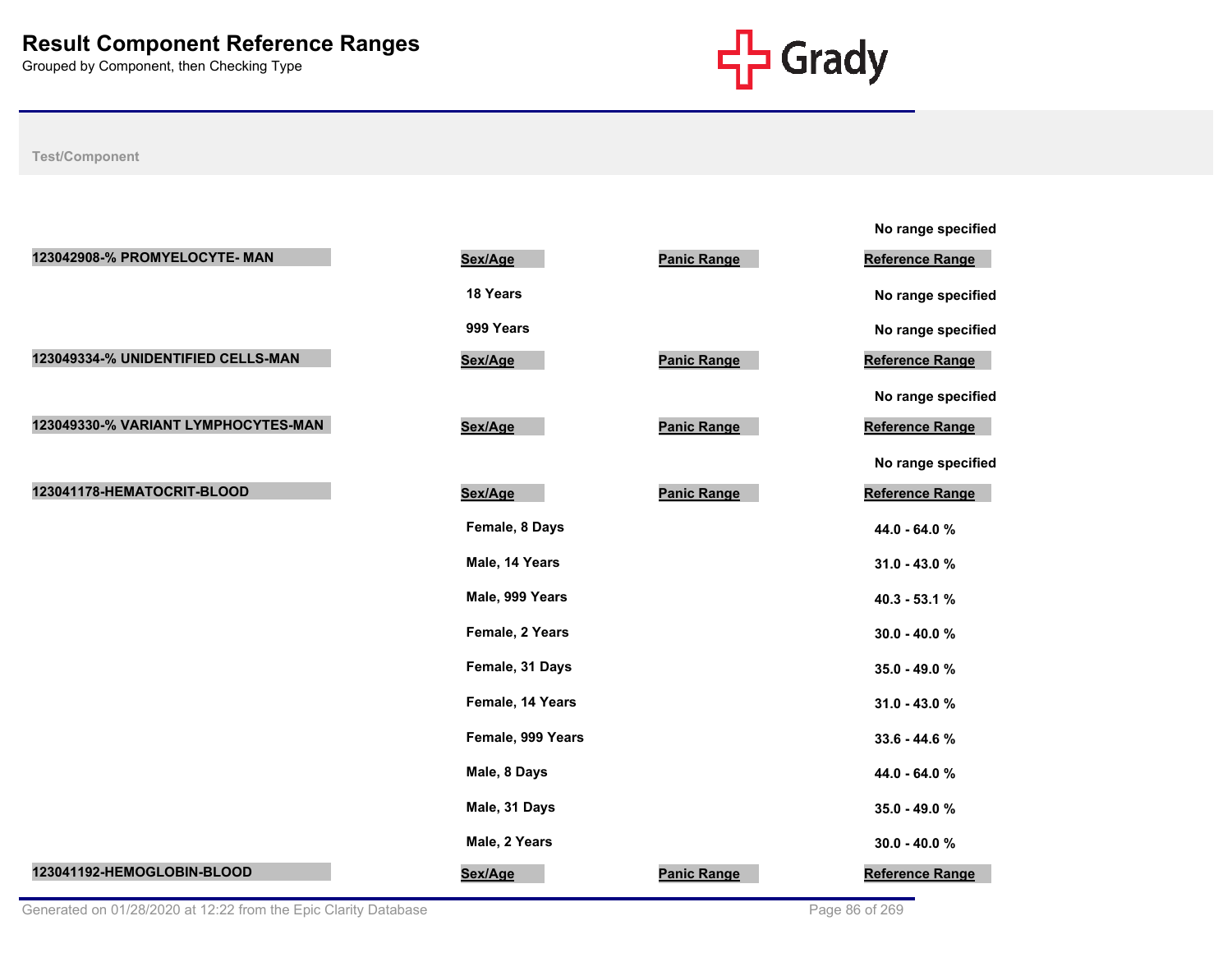

|                | Male, 8 Days      | $> 24.1$ or < 12.0  | 12.0 - 24.1 gm/dL      |
|----------------|-------------------|---------------------|------------------------|
|                | Female, 31 Days   | $> 24.1$ or < 12.0  | 12.0 - 20.0 gm/dL      |
|                | Female, 2 Years   | $> 24.1$ or < 6.0   | 10.0 - 15.0 gm/dL      |
|                | Female, 18 Years  | $> 24.1$ or < 6.0   | 11.0 - 16.0 gm/dL      |
|                | Female, 999 Years | $> 20.0$ or $< 6.0$ | 11.3 - 15.0 gm/dL      |
|                |                   |                     | No range specified     |
|                | Male, 31 Days     | $> 24.1$ or < 12.0  | 12.0 - 20.0 gm/dL      |
|                | Male, 2 Years     | $> 24.0$ or < 6.0   | 10.0 - 15.0 gm/dL      |
|                | Male, 18 Years    | $> 24.1$ or < 6.0   | 11.0 - 16.0 gm/dL      |
|                | Male              | $> 20.0$ or $< 6.0$ | 13.2 - 17.7 gm/dL      |
|                | Female, 8 Days    | $> 24.1$ or < 12.0  | 14.0 - 24.0 gm/dL      |
| 123049343-MCH  | Sex/Age           | <b>Panic Range</b>  | Reference Range        |
|                | 999 Years         |                     | 26.1 - 34.5 pg         |
| 123042129-MCHC | Sex/Age           | <b>Panic Range</b>  | Reference Range        |
|                | 999 Years         |                     | 31.5 - 35.0 gm/dL      |
| 123042131-MCV  | Sex/Age           | <b>Panic Range</b>  | <b>Reference Range</b> |
|                | 2 Years           |                     | No range specified     |
|                | 5 Years           |                     | 73 - 85 fL             |
|                | 10 Years          |                     | 75 - 87 fL             |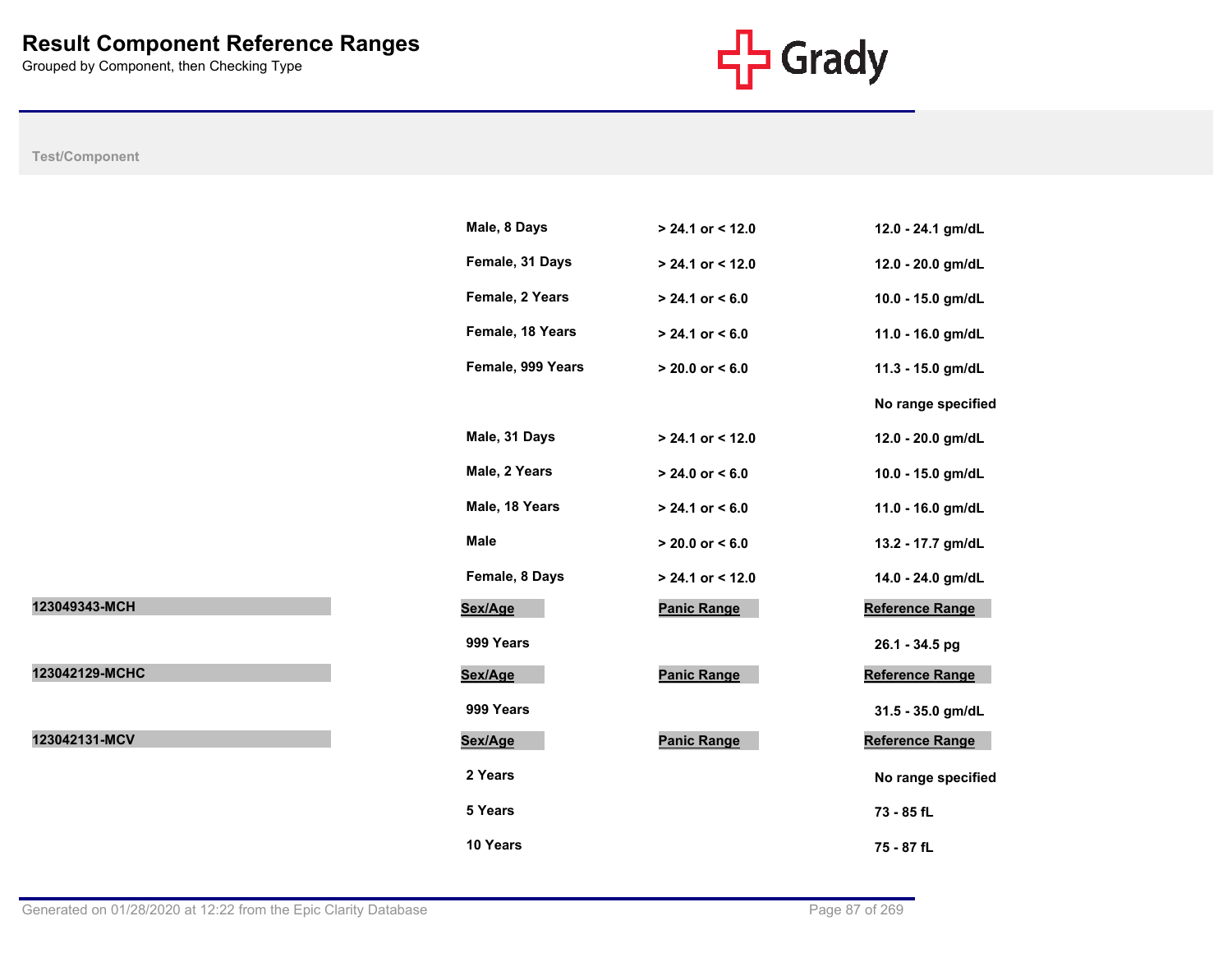

| <b>Test/Component</b> |  |
|-----------------------|--|
|-----------------------|--|

|                                | 12 Years       |                    | 76 - 90 fL         |
|--------------------------------|----------------|--------------------|--------------------|
|                                | 999 Years      |                    | 81 - 100.2 fL      |
|                                | 8 Days         |                    | 91 - 123 fL        |
| 123049233-NRBC-AUTO            | Sex/Age        | <b>Panic Range</b> | Reference Range    |
|                                | 4 Days         |                    | No range specified |
|                                | 999 Years      |                    | No range specified |
| 1230492156-NRBC-MAN            | Sex/Age        | <b>Panic Range</b> | Reference Range    |
|                                | 4 Days         |                    | No range specified |
|                                | 18 Years       |                    | No range specified |
|                                | 999 Years      |                    | No range specified |
| 123041901-PLATELET COUNT-BLOOD | Sex/Age        | <b>Panic Range</b> | Reference Range    |
|                                | 1 Years        | > 900 or < 30      | 150 - 400 K/mcL    |
|                                | 18 Years       | $> 900$ or $< 30$  | 148 - 362 K/mcL    |
|                                |                | $> 900$ or $< 50$  | 148 - 362 K/mcL    |
| 123041903-PLATELET MPV         | Sex/Age        | <b>Panic Range</b> | Reference Range    |
|                                | 999 Years      |                    | No range specified |
| 123042123-RBC COUNT-BLOOD      | Sex/Age        | <b>Panic Range</b> | Reference Range    |
|                                | Male, 8 Days   |                    | 4.80 - 7.10 M/mcL  |
|                                | Male, 31 Days  |                    | 4.10 - 6.40 M/mcL  |
|                                | Male, 14 Years |                    | 3.80 - 5.50 M/mcL  |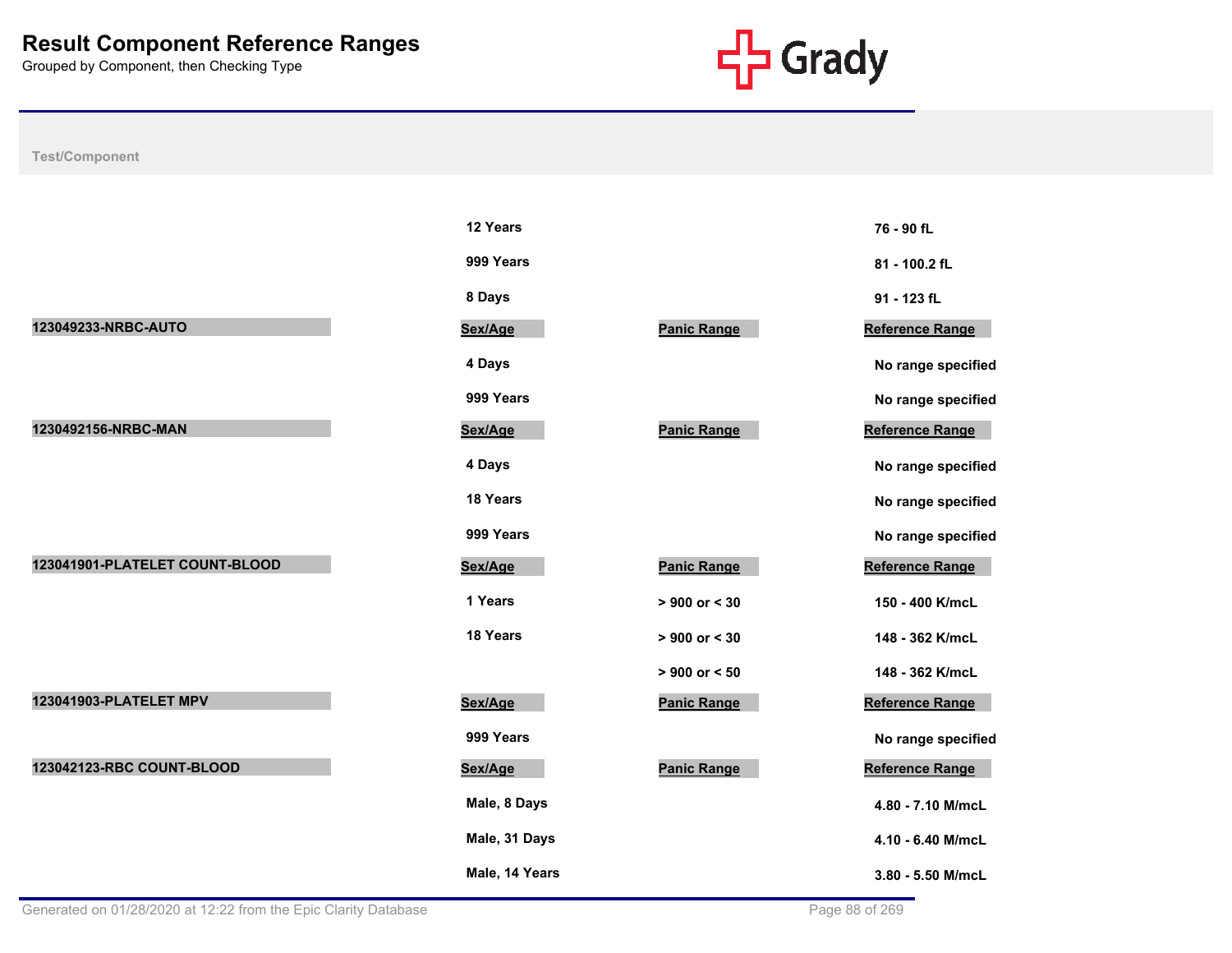

**Male, 999 Years 4.31 - 5.88 M/mcL**

**Female, 8 Days 4.80 - 7.10 M/mcL**

**Female, 31 Days 4.10 - 6.40 M/mcL**

**Female, 14 Years 3.80 - 5.50 M/mcL**

**Female, 999 Years 3.73 - 4.96 M/mcL**

**Reference Range** 

**Male 11.5 - 15.4 %**

**Female 11.5 - 16.1 % Reference Range** 

**1 Days > 50.0 or < 1.0 9.0 - 30.0 K/mcL**

**6 Years > 50.0 or < 1.0 5.0 - 14.5 K/mcL**

**12 Years > 50.0 or < 1.0 4.5 - 13.5 K/mcL**

**16 Years > 50.0 or < 1.0 4.5 - 13.0 K/mcL**

**18 Years > 50.0 or < 1.0 4.5 - 12.5 K/mcL**

**2 Days > 50.0 or < 1.0 9.4 - 34.0 K/mcL**

 **> 85.0 or < 1.0 3.8 - 10.7 K/mcL**

**8 Days > 50.0 or < 1.0 5.0 - 21.0 K/mcL**

**15 Days > 50.0 or < 1.0 5.0 - 20.0 K/mcL**

| Test/Component            |                   |                     |
|---------------------------|-------------------|---------------------|
|                           |                   |                     |
|                           | Male, 999 Years   |                     |
|                           | Female, 8 Days    |                     |
|                           | Female, 31 Days   |                     |
|                           | Female, 14 Years  |                     |
|                           | Female, 999 Years |                     |
| 123042134-RDW             | Sex/Age           | Panic Range         |
|                           | <b>Male</b>       |                     |
|                           | Female            |                     |
| 123042650-WBC COUNT-BLOOD | Sex/Age           | <b>Panic Range</b>  |
|                           | 1 Days            | $> 50.0$ or < 1.0   |
|                           | 6 Years           | $> 50.0$ or < 1.0   |
|                           | 12 Years          | $> 50.0$ or < 1.0   |
|                           | 16 Years          | $> 50.0$ or < 1.0   |
|                           | 18 Years          | $> 50.0$ or < 1.0   |
|                           | 2 Days            | $> 50.0$ or < 1.0   |
|                           |                   | $> 85.0$ or < 1.0   |
|                           | 8 Days            | $> 50.0$ or $< 1.0$ |
|                           | 15 Days           | $> 50.0$ or $< 1.0$ |

**1 Months > 50.0 or < 1.0 5.0 - 19.5 K/mcL**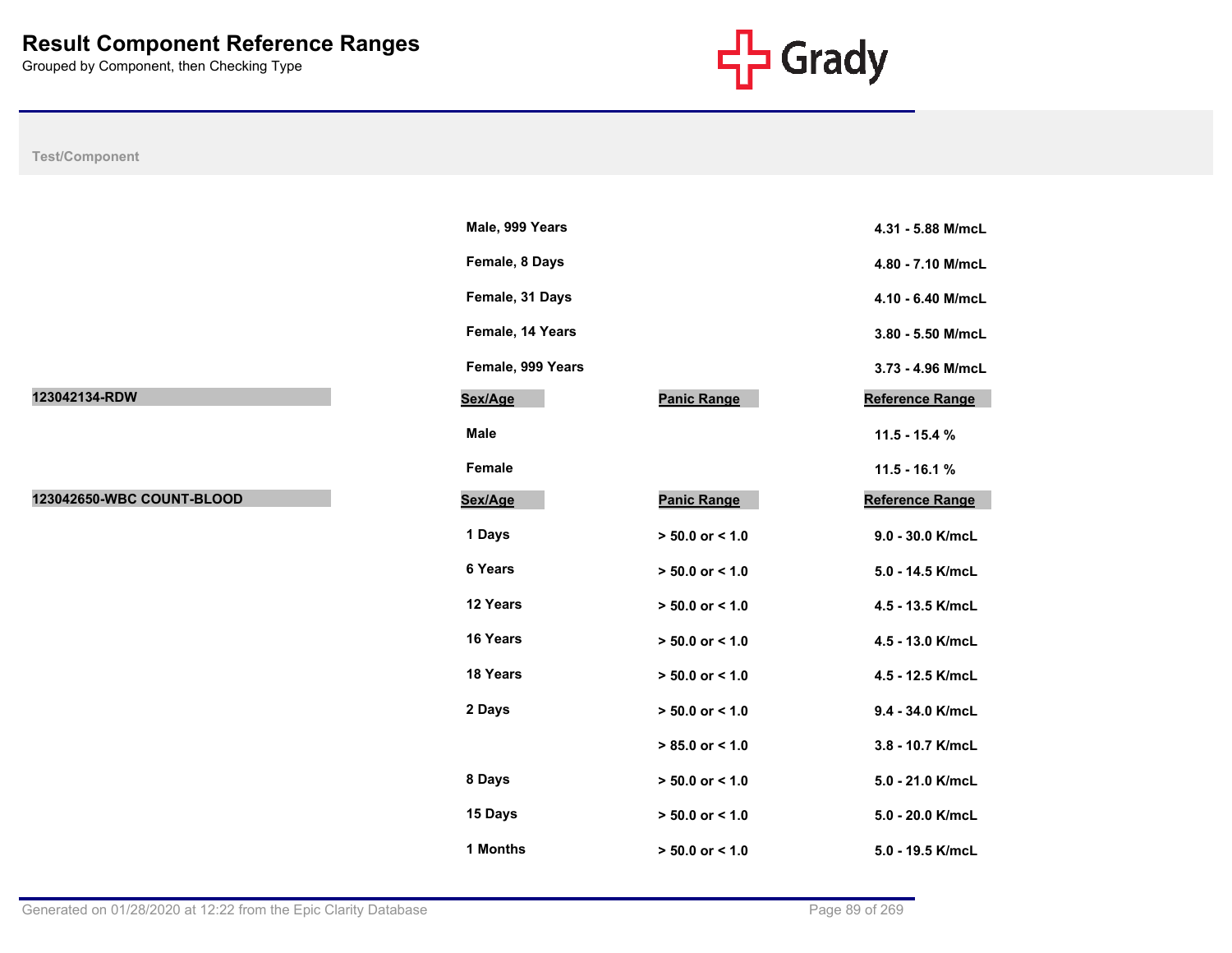

#### **Test/Component**

|                                            | 2 Months         | $> 50.0$ or $< 1.0$ | 5.5 - 18.0 K/mcL   |
|--------------------------------------------|------------------|---------------------|--------------------|
|                                            | <b>12 Months</b> | $> 50.0$ or $< 1.0$ | $6.0 - 17.5$ K/mcL |
|                                            | 2 Years          | $> 50.0$ or $< 1.0$ | $6.0 - 17.0$ K/mcL |
|                                            | 4 Years          | $> 50.0$ or $< 1.0$ | 5.5 - 15.5 K/mcL   |
| <b>CBC, PLAT, WBC DIFF, HID----LAB5562</b> |                  |                     |                    |

**Collection**  Requirements purple, light purple or pediatric capillary purple top tube. Mix by inverting 10 times.\par } {\rtf1\ansi\deflang1033\ftnbj{\fonttbl{\f0 \fmodern \fcharset0 Arial;}}\plain\f0\fs20 Collect blood into a dark

| 123043037-# LYMPHOCYTES, HID | Sex/Age     | <b>Panic Range</b> | <b>Reference Range</b> |
|------------------------------|-------------|--------------------|------------------------|
|                              | Female      |                    | $1 - 3.4$ K/mcL        |
|                              | <b>Male</b> |                    | .9 - 3 K/mcL           |
| 123043039-# MXD, HID         | Sex/Age     | <b>Panic Range</b> | <b>Reference Range</b> |
|                              | Female      |                    | .3 - 1.1 K/mcL         |
|                              | Male        |                    | .2 - 1.1 K/mcL         |
| 123043035-# NEUTROPHILS, HID | Sex/Age     | <b>Panic Range</b> | Reference Range        |
|                              | Female      |                    | 2.4 - 7.5 K/mcL        |
|                              | <b>Male</b> |                    | 2.2 - 6.4 K/mcL        |
| 123043036-% LYMPHOCYTES, HID | Sex/Age     | <b>Panic Range</b> | <b>Reference Range</b> |
|                              | Female      |                    | $13.9 - 44.4%$         |
|                              | <b>Male</b> |                    | $16.8 - 42.5%$         |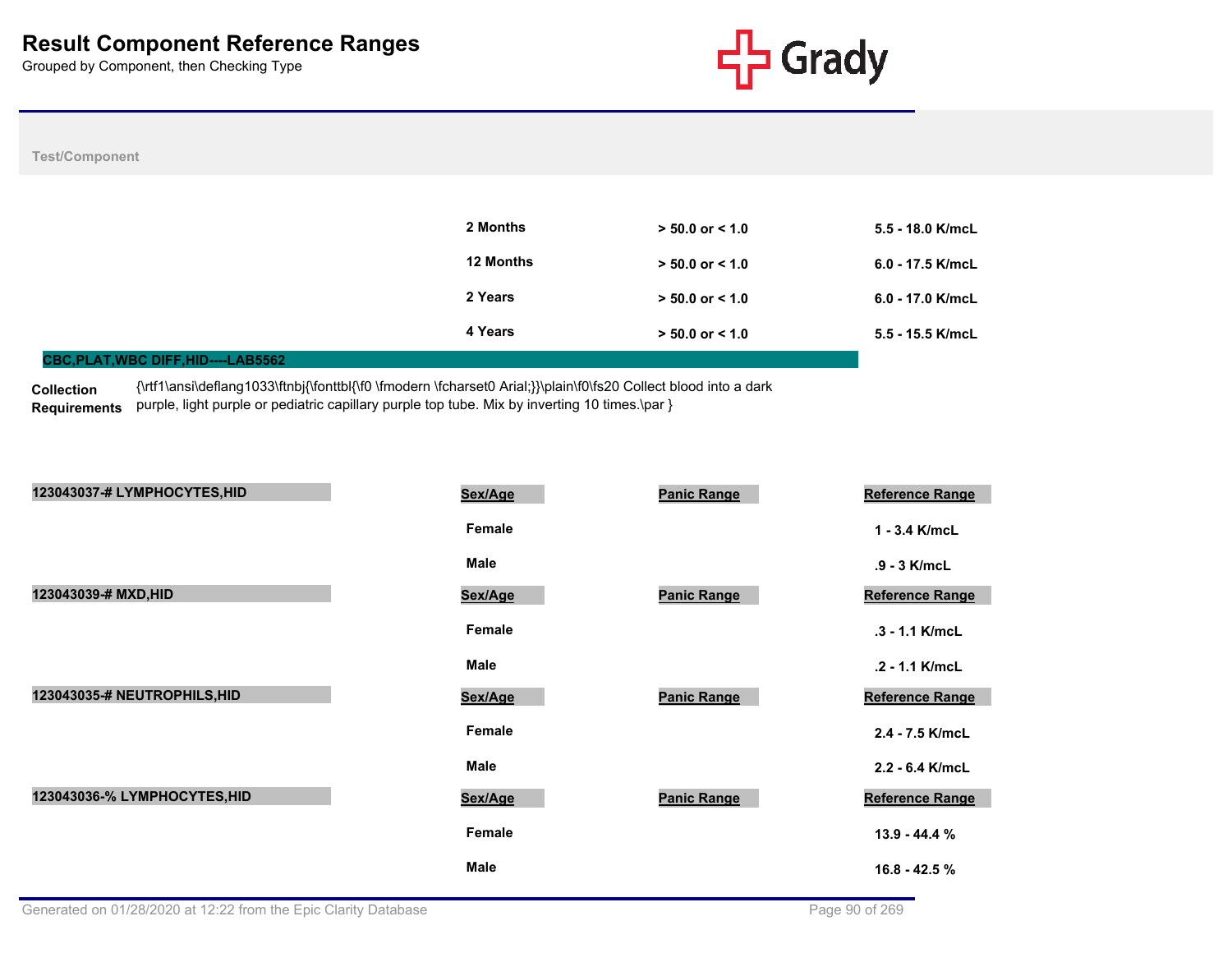

| 123043038-% MXD, HID          | Sex/Age       | <b>Panic Range</b> | <b>Reference Range</b> |
|-------------------------------|---------------|--------------------|------------------------|
|                               | <b>Female</b> |                    | 4.7 - 13.3 %           |
|                               | <b>Male</b>   |                    | $3.2 - 16.9 %$         |
| 123043034-% NEUTROPHILS, HID  | Sex/Age       | <b>Panic Range</b> | Reference Range        |
|                               | Female        |                    | 49.1 - 76.9 %          |
|                               | <b>Male</b>   |                    | 46.4 - 74.7 %          |
| 123043030-HEMATOCRIT, HID     | Sex/Age       | <b>Panic Range</b> | Reference Range        |
|                               | Female        |                    | 32.5 - 46.2 %          |
|                               | <b>Male</b>   |                    | $36.1 - 49.4%$         |
| 123043029-HEMOGLOBIN, HID     | Sex/Age       | <b>Panic Range</b> | Reference Range        |
|                               | <b>Female</b> | $> 20$ or $< 5$    | 10.3 - 14.8 gm/dL      |
|                               | <b>Male</b>   | $> 20$ or $< 5$    | 11.9 - 16.7 gm/dL      |
| 123043033-PLATELET COUNT, HID | Sex/Age       | <b>Panic Range</b> | Reference Range        |
|                               | Female        | $> 900$ or $< 50$  | 136 - 388 K/mcL        |
|                               | <b>Male</b>   | $> 900$ or $< 50$  | 10 - 1500 K/mcL        |
| 123043040-PLATELET MPV, HID   | Sex/Age       | <b>Panic Range</b> | Reference Range        |
|                               | Female        |                    | 7.9 - 13.3 fL          |
|                               | <b>Male</b>   |                    | 8.7 - 12.6 fL          |
| 123043027-RBC COUNT, HID      | Sex/Age       | <b>Panic Range</b> | Reference Range        |
|                               | <b>Female</b> |                    | 3.43 - 5.21 M/mcL      |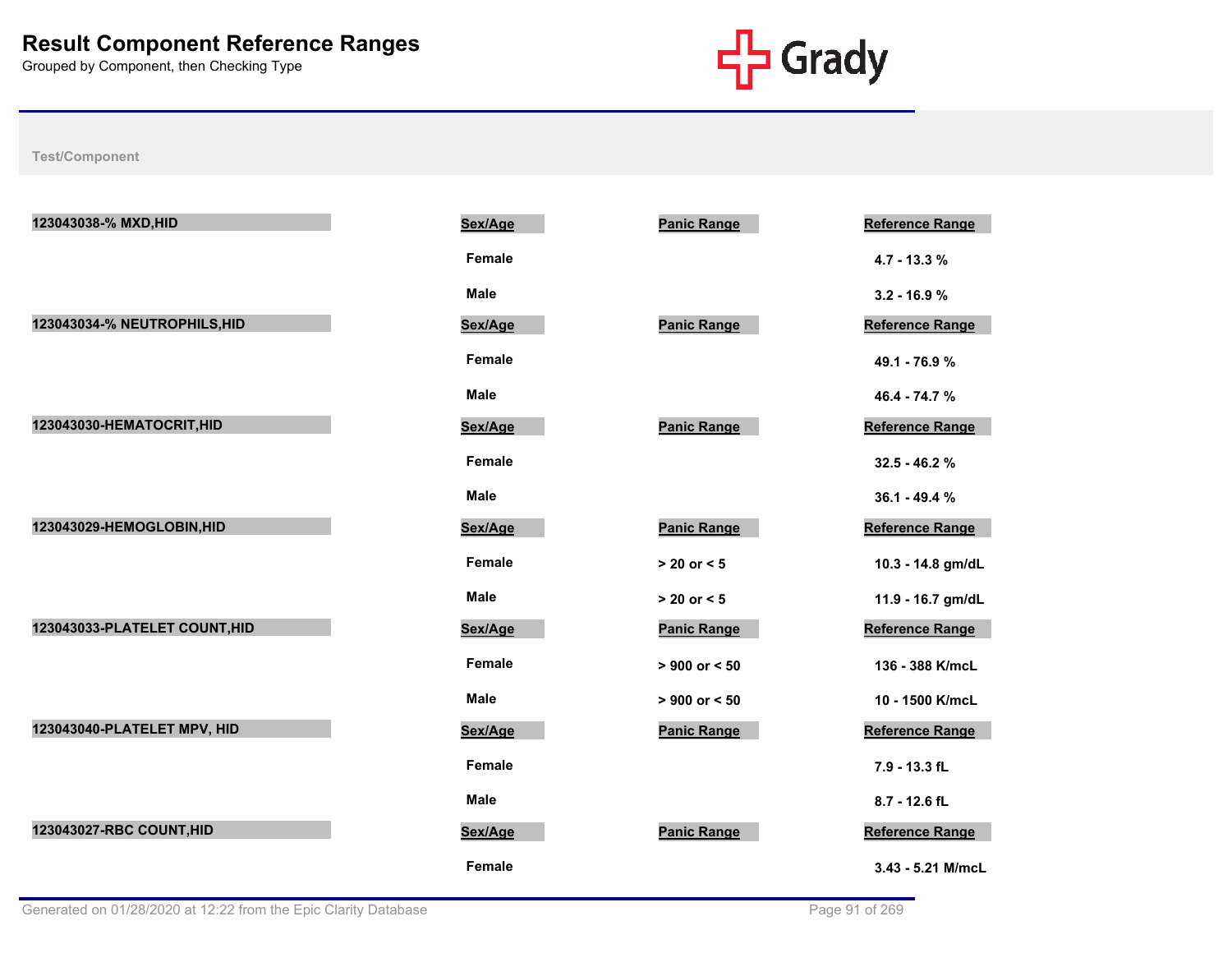

|                          | <b>Male</b> |                    | 4.14 - 5.52 M/mcL      |
|--------------------------|-------------|--------------------|------------------------|
| 123043032-RBC MCHC, HID  | Sex/Age     | <b>Panic Range</b> | <b>Reference Range</b> |
|                          | Female      |                    | $30.7 - 34.9%$         |
|                          | <b>Male</b> |                    | $31 - 35.8 %$          |
| 123043031-RBC MCV, HID   | Sex/Age     | <b>Panic Range</b> | Reference Range        |
|                          | Female      |                    | 82.5 - 98 fL           |
|                          | Male        |                    | 83.2 - 96 fL           |
| 123043026-WBC COUNT, HID | Sex/Age     | <b>Panic Range</b> | <b>Reference Range</b> |
|                          | Female      | $> 85$ or $< 1$    | .1 - 108 K/mcL         |
|                          | <b>Male</b> | $> 85$ or $< 1$    | 3.9 - 9.4 K/mcL        |

|                     |                                       | 150 Years                                                                                  |                          | <b>3.0 NG/ML</b>       |
|---------------------|---------------------------------------|--------------------------------------------------------------------------------------------|--------------------------|------------------------|
|                     | 123040419-CARCINOEMBRYONIC AG (CEA)   | Sex/Age                                                                                    | <b>Panic Range</b>       | <b>Reference Range</b> |
|                     | following gu                          |                                                                                            |                          |                        |
|                     |                                       | completed within 48 hours, or for shipment of samples, freeze at -20 B0C or colder \par C. | Use the                  |                        |
|                     |                                       | be completed within eight hours, refrigerate the samples at 2 to 8\'BOC.\par 7.            | If the assay will not be |                        |
|                     |                                       | stoppered, at room temperature (15 to 30\'B0C) for no longer than eight hours.\par 6.      | If the assay will not    |                        |
|                     |                                       | cell-free serum to a storage tube. Tightly stopper the tube immediately. par 5.            | Store samples, tightly   |                        |
|                     | tubes stoppered at all times.\par 4.  | Within two hours after centrifugation, transfer at least 500 \'B5L of                      |                          |                        |
|                     | venipuncture.\par 2.                  | For serum, allow samples to clot adequately before centrifugation.\par 3.                  | Keep                     |                        |
|                     | storing blood samples (15,16):\par 1. | Collect all blood samples observing routine precautions for                                |                          |                        |
| <b>Requirements</b> | recommended sample.\par B.            | Observe the following recommendations for handling, processing, and                        |                          |                        |
| <b>Collection</b>   |                                       | {\rtf1\ansi\deflang1033\ftnbj{\fonttbl{\f0 \fmodern \fcharset0 Arial;}}\plain\f0\fs20 A.   | Serum is the             |                        |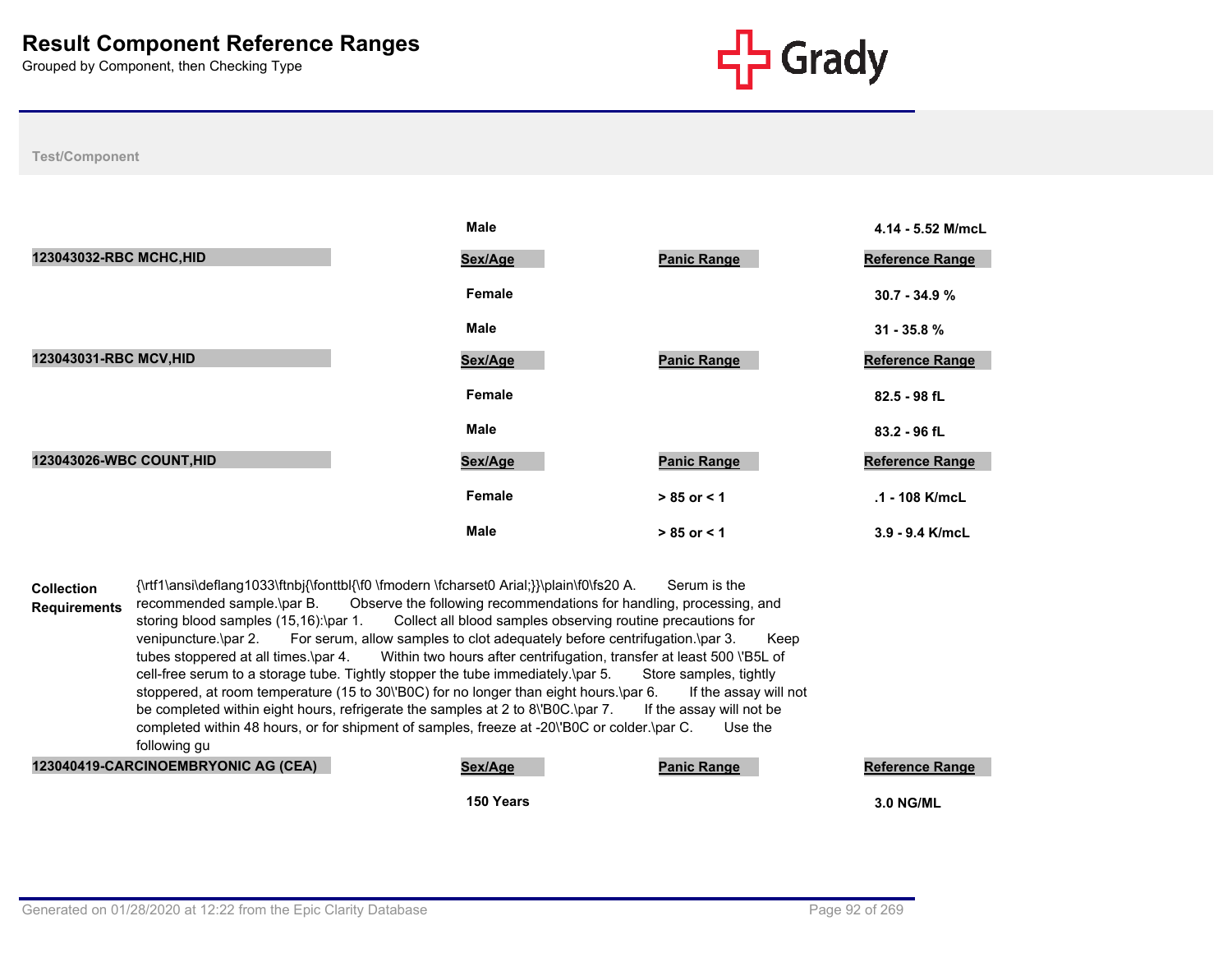

**Test/Component**

|                                          | <b>CERULOPLASMIN-SERUM----LAB703</b> |                                                                                                                                                                                                                                                                                                                    |                    |                                         |
|------------------------------------------|--------------------------------------|--------------------------------------------------------------------------------------------------------------------------------------------------------------------------------------------------------------------------------------------------------------------------------------------------------------------|--------------------|-----------------------------------------|
| <b>Collection</b><br><b>Requirements</b> |                                      | {\rtf1\ansi\deflang1033\ftnbj{\fonttbl{\f0 \fmodern \fcharset0 Arial;}}\plain\f0\fs20 Serum samples are the<br>recommended specimens.\par Serum samples should be collected in the manner routinely used for any<br>clinical laboratory test. Freshly drawn serum from a fasting individual is preferred.\par $\}$ |                    |                                         |
|                                          | 123040507-CERULOPLASMIN-SERUM        | Sex/Age<br>150 Years                                                                                                                                                                                                                                                                                               | <b>Panic Range</b> | <b>Reference Range</b><br>17 - 66 mg/dL |
| <b>Collection</b><br><b>Requirements</b> |                                      |                                                                                                                                                                                                                                                                                                                    |                    |                                         |

| 123040112-ALBUMIN, BCG-SERUM        | Sex/Age   | <b>Panic Range</b>  |
|-------------------------------------|-----------|---------------------|
|                                     | 150 Years |                     |
| <b>123040202-ANION GAP</b>          | Sex/Age   | <b>Panic Range</b>  |
|                                     | 150 Years |                     |
| 123040387-CALCIUM, ALBUMIN ADJUSTED | Sex/Age   | <b>Panic Range</b>  |
|                                     | 150 Years | $> 14.0$ or $< 6.5$ |
| 123040392-CALCIUM, TOTAL SERUM      | Sex/Age   | <b>Panic Range</b>  |
|                                     | 150 Years | > 14.0              |
| 123040527-CHLORIDE-SERUM            | Sex/Age   | <b>Panic Range</b>  |
|                                     | 150 Years |                     |

| <b>Sex/Age</b> | <b>Panic Range</b>  | Reference Range        |
|----------------|---------------------|------------------------|
| 150 Years      |                     | $3.5 - 5.0$ gm/dL      |
| <b>Sex/Age</b> | <b>Panic Range</b>  | <b>Reference Range</b> |
| 150 Years      |                     | $1 - 13$               |
| <b>Sex/Age</b> | <b>Panic Range</b>  | <b>Reference Range</b> |
| 150 Years      | $> 14.0$ or $< 6.5$ | 8.9 - 10.3 mg/dL       |
| <b>Sex/Age</b> | <b>Panic Range</b>  | <b>Reference Range</b> |
| 150 Years      | > 14.0              | $8.9 - 10.3$ mg/dL     |
| <b>Sex/Age</b> | <b>Panic Range</b>  | Reference Range        |
| 150 Years      |                     | 101 - 111 meg/L        |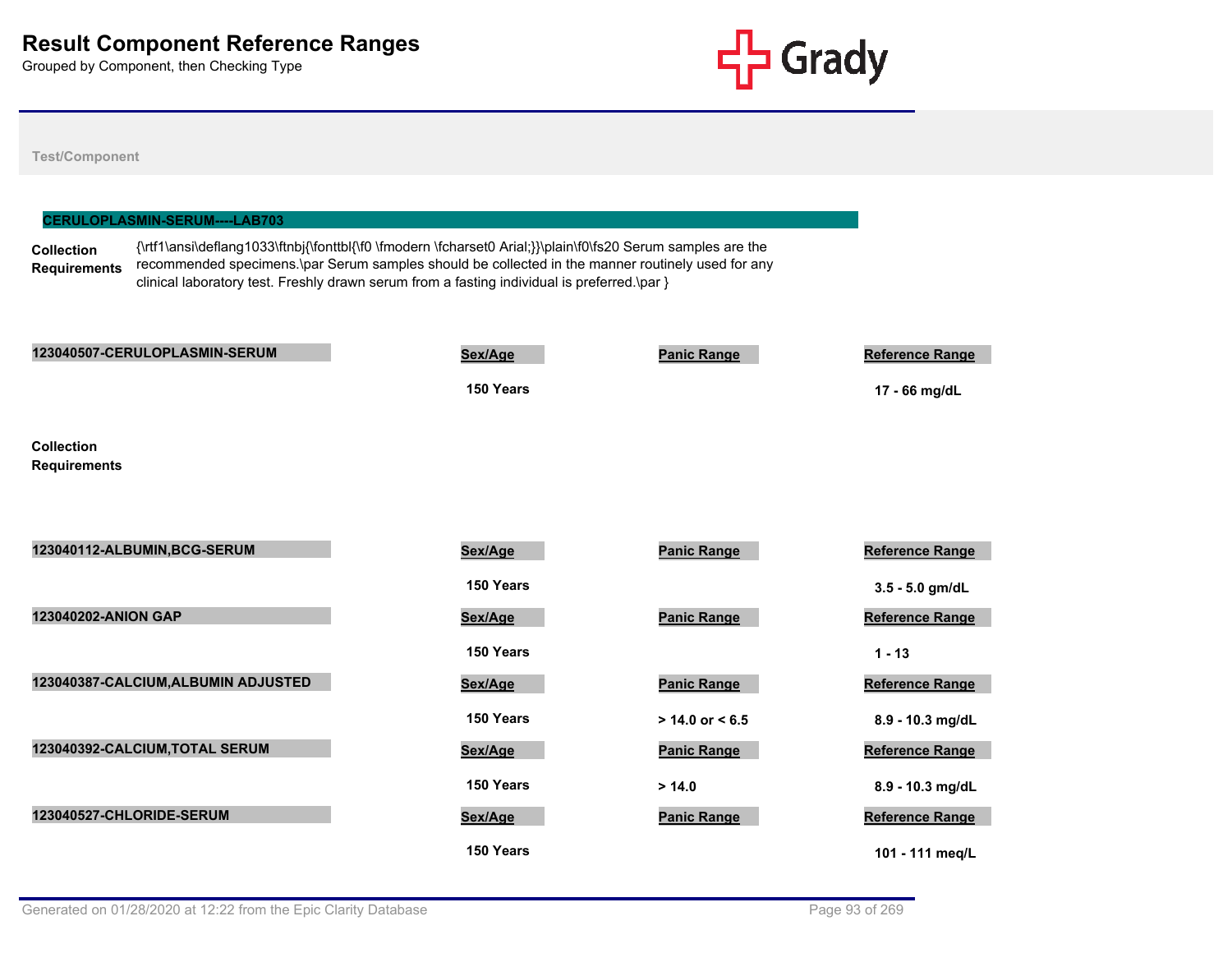

| 123040667-CO2 CONTENT-SERUM          | Sex/Age   | <b>Panic Range</b> | <b>Reference Range</b> |
|--------------------------------------|-----------|--------------------|------------------------|
|                                      | 150 Years | $> 40$ or < 10     | 22 - 32 meg/L          |
| 123040954-GLOMERULAR FILTRATION RATE | Sex/Age   | <b>Panic Range</b> | Reference Range        |
|                                      | 150 Years |                    | 60 mL/min/1.73 mE      |
| 123041111-GLUCOSE,CASUAL-SERUM       | Sex/Age   | <b>Panic Range</b> | Reference Range        |
|                                      | 8 Days    | $> 150$ or $< 40$  | 40 - 150 mg/dL         |
|                                      | 18 Years  | $> 400$ or $< 50$  | 70 - 125 mg/dL         |
|                                      | 150 Years | $> 500$ or $< 50$  | 70 - 125 mg/dL         |
| 123041741-OSMO,CALCULATED            | Sex/Age   | <b>Panic Range</b> | <b>Reference Range</b> |
|                                      | 150 Years | $> 350$ or < 240   | 275 - 300 mOsm/kg      |
| 123041869-PHOSPHORUS, INORG-SERUM    | Sex/Age   | <b>Panic Range</b> | Reference Range        |
|                                      | 150 Years |                    | 2.4 - 4.7 mg/dL        |
| 123042008-POTASSIUM-SERUM            | Sex/Age   | <b>Panic Range</b> | Reference Range        |
|                                      | 30 Days   | $> 7.0$ or $< 2.5$ | 3.4 - 5.1 meg/L        |
|                                      | 150 Years | $> 6.0$ or $< 2.5$ | 3.4 - 5.1 meg/L        |
| 123042342-SODIUM-SERUM               | Sex/Age   | <b>Panic Range</b> | <b>Reference Range</b> |
|                                      | 30 Days   | $> 150$ or < 120   | 132 - 144 meg/L        |
|                                      | 150 Years | $> 160$ or < 120   | 132 - 144 meg/L        |
| 123042579-UREA NITROGEN-SERUM        | Sex/Age   | <b>Panic Range</b> | Reference Range        |
|                                      | 150 Years | > 150              | 8 - 22 mg/dL           |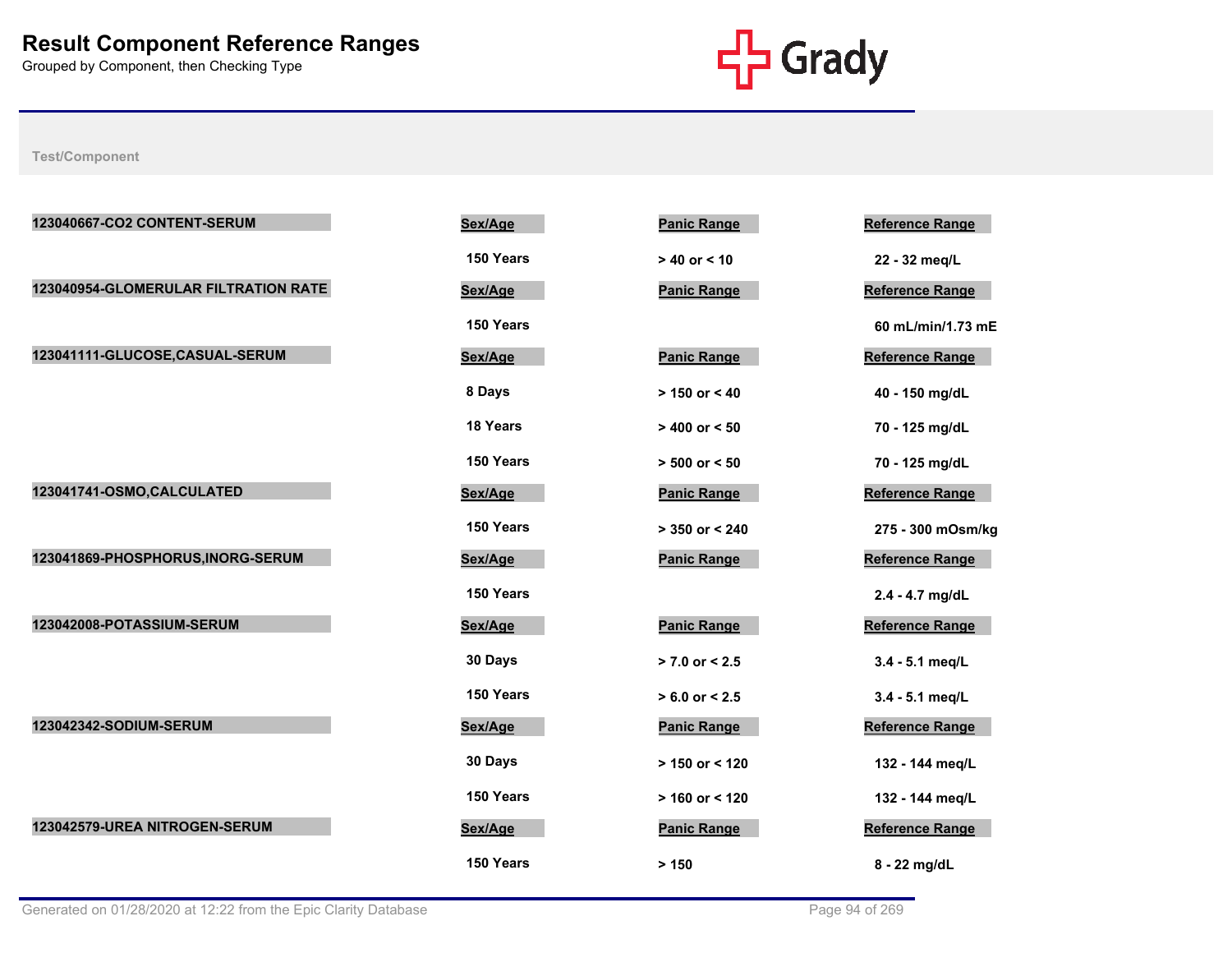

#### **Test/Component**

### **CHEM 14, METABOLIC PANEL----LAB50184**

**Collection Requirements** {\rtf1\ansi\deflang1033\ftnbj{\fonttbl{\f0 \fmodern \fcharset0 Arial;}}\plain\f0\fs20 Serum or heparinized plasma, free from hemolysis are the recommended samples.\par }

| 123040112-ALBUMIN, BCG-SERUM          | Sex/Age           | <b>Panic Range</b> | Reference Range |
|---------------------------------------|-------------------|--------------------|-----------------|
|                                       | 150 Years         |                    | 3.5 - 5.0 gm/dL |
| <b>173-ALKALINE PHOSPHATASE SERUM</b> | Sex/Age           | <b>Panic Range</b> | Reference Range |
|                                       | Male, 27 Days     |                    | 75 - 316 U/L    |
|                                       | Female, 9 Years   |                    | 184 - 415 U/L   |
|                                       | Male, 12 Years    |                    | 91 - 476 U/L    |
|                                       | Female, 12 Years  |                    | 104 - 471 U/L   |
|                                       | Male, 15 Years    |                    | 92 - 468 U/L    |
|                                       | Female, 15 Years  |                    | 41 - 244 U/L    |
|                                       | Male, 19 Years    |                    | 48 - 230 U/L    |
|                                       | Female, 19 Years  |                    | 47 - 176 U/L    |
|                                       | Male, 49 Years    |                    | 38 - 126 U/L    |
|                                       | Female, 49 Years  |                    | 38 - 126 U/L    |
|                                       | Male, 150 Years   |                    | 38 - 126 U/L    |
|                                       | Female, 27 Days   |                    | 48 - 406 U/L    |
|                                       | Female, 150 Years |                    | 38 - 141 U/L    |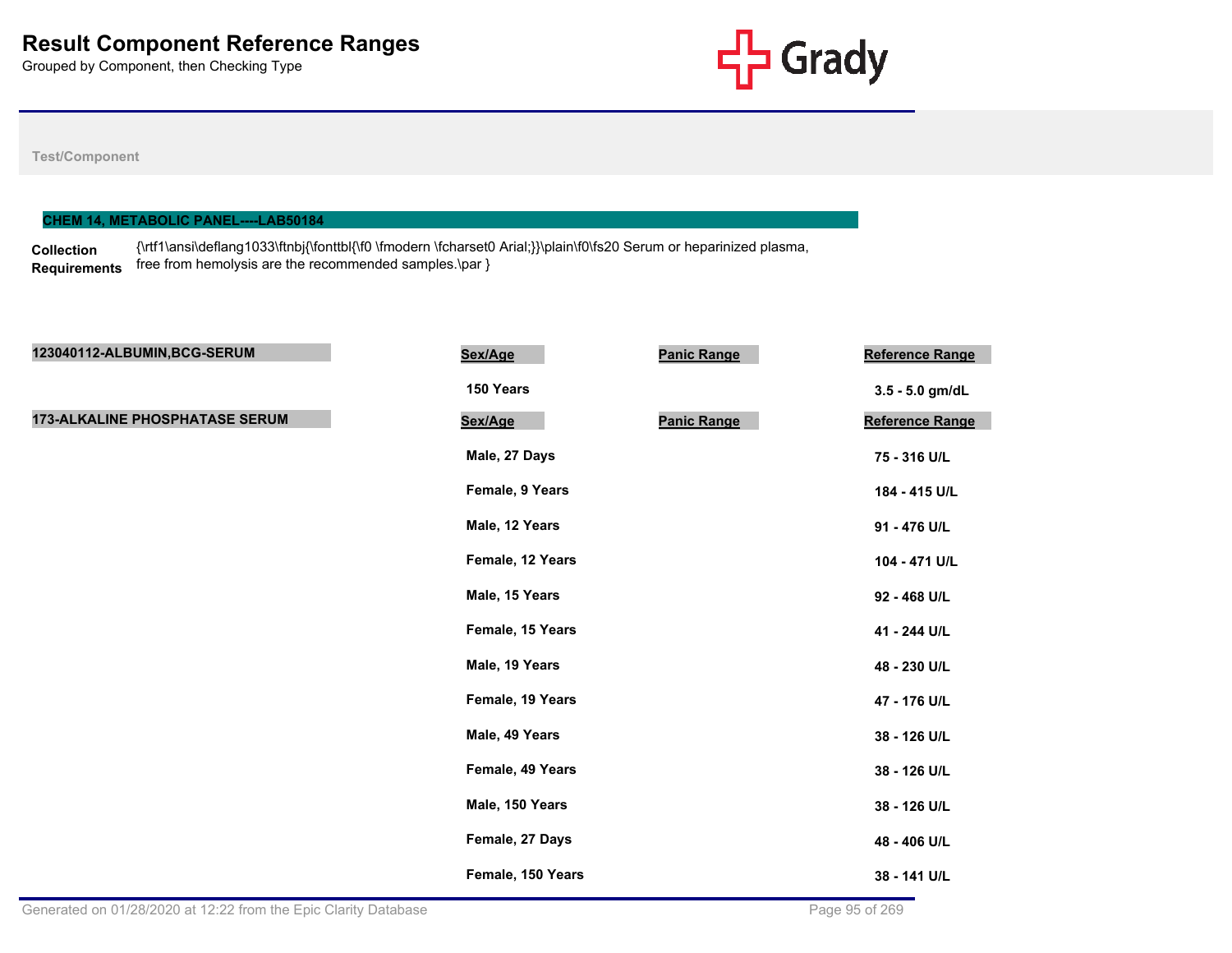

|                                     | Male, 11 Months   |                    | 82 - 383 U/L           |
|-------------------------------------|-------------------|--------------------|------------------------|
|                                     | Female, 11 Months |                    | 124 - 341 U/L          |
|                                     | Male, 3 Years     |                    | 104 - 345 U/L          |
|                                     | Female, 3 Years   |                    | 108 - 317 U/L          |
|                                     | Male, 6 Years     |                    | 93 - 309 U/L           |
|                                     | Female, 6 Years   |                    | 96 - 297 U/L           |
|                                     | Male, 9 Years     |                    | 47 - 324 U/L           |
| 123042301-ALT (SGPT)                | Sex/Age           | <b>Panic Range</b> | <b>Reference Range</b> |
|                                     | <b>Male</b>       |                    | 17 - 63 U/L            |
|                                     | <b>Female</b>     |                    | 14 - 54 U/L            |
| 123040202-ANION GAP                 | Sex/Age           | <b>Panic Range</b> | Reference Range        |
|                                     | 150 Years         |                    | $1 - 13$               |
| 123042300-AST (SGOT)                | Sex/Age           | <b>Panic Range</b> | <b>Reference Range</b> |
|                                     | 150 Years         |                    | 10 - 42 U/L            |
| 123040341-BILIRUBIN, DIRECT-SERUM   | Sex/Age           | <b>Panic Range</b> | <b>Reference Range</b> |
|                                     | 150 Years         |                    | $.5$ mg/dL             |
| 123040344-BILIRUBIN, TOTAL-SERUM    | Sex/Age           | <b>Panic Range</b> | Reference Range        |
|                                     | 30 Days           | > 16.0             | .3 - 12.0 mg/dL        |
|                                     | 150 Years         |                    | .3 - 1.6 mg/dL         |
| 123040387-CALCIUM, ALBUMIN ADJUSTED | Sex/Age           | <b>Panic Range</b> | <b>Reference Range</b> |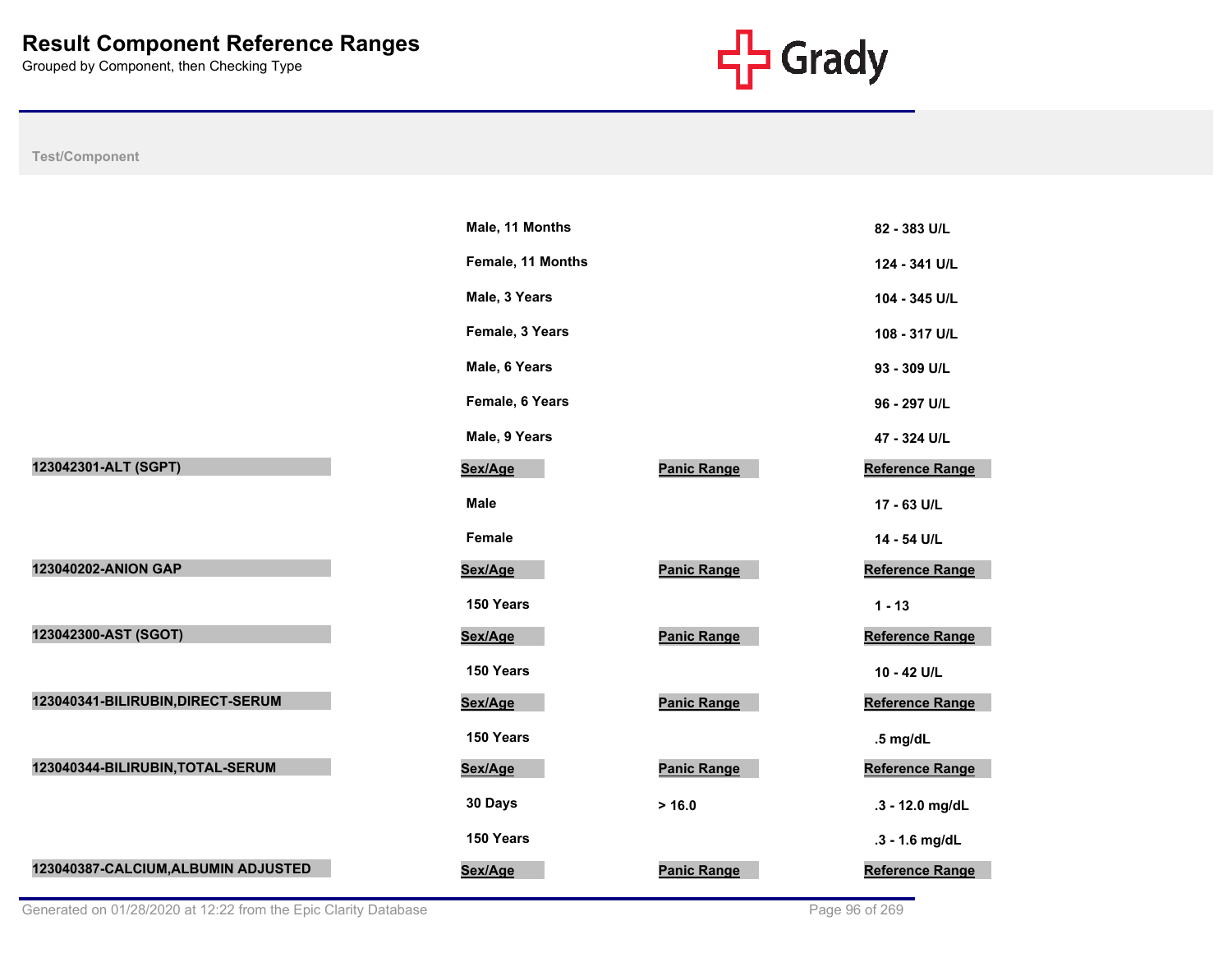

|                                      | 150 Years | $> 14.0$ or $< 6.5$ | 8.9 - 10.3 mg/dL       |
|--------------------------------------|-----------|---------------------|------------------------|
| 123040392-CALCIUM, TOTAL SERUM       | Sex/Age   | <b>Panic Range</b>  | <b>Reference Range</b> |
|                                      | 150 Years | > 14.0              | 8.9 - 10.3 mg/dL       |
| 123040527-CHLORIDE-SERUM             | Sex/Age   | <b>Panic Range</b>  | Reference Range        |
|                                      | 150 Years |                     | 101 - 111 meg/L        |
| 123040667-CO2 CONTENT-SERUM          | Sex/Age   | <b>Panic Range</b>  | <b>Reference Range</b> |
|                                      | 150 Years | $> 40$ or $< 10$    | 22 - 32 meg/L          |
| 123040954-GLOMERULAR FILTRATION RATE | Sex/Age   | <b>Panic Range</b>  | Reference Range        |
|                                      | 150 Years |                     | 60 mL/min/1.73 mE      |
| 123041111-GLUCOSE,CASUAL-SERUM       | Sex/Age   | <b>Panic Range</b>  | Reference Range        |
|                                      | 8 Days    | $> 150$ or < 40     | 10 - 2400 mg/dL        |
|                                      | 18 Years  | $> 400$ or $< 50$   | 70 - 125 mg/dL         |
|                                      | 150 Years | $> 500$ or $< 50$   | 70 - 125 mg/dL         |
| 123041741-OSMO, CALCULATED           | Sex/Age   | <b>Panic Range</b>  | Reference Range        |
|                                      | 150 Years | $> 350$ or $< 240$  | 275 - 300 mOsm/kg      |
| 123042008-POTASSIUM-SERUM            | Sex/Age   | <b>Panic Range</b>  | <b>Reference Range</b> |
|                                      | 30 Days   | $> 7.0$ or < 2.5    | 3.4 - 5.1 meg/L        |
|                                      | 150 Years | $> 6.0$ or $< 2.5$  | 3.4 - 5.1 meg/L        |
| 123042063-PROTEIN, TOTAL-SERUM       | Sex/Age   | <b>Panic Range</b>  | <b>Reference Range</b> |
|                                      | 150 Years |                     | $6.0 - 8.3$ gm/dL      |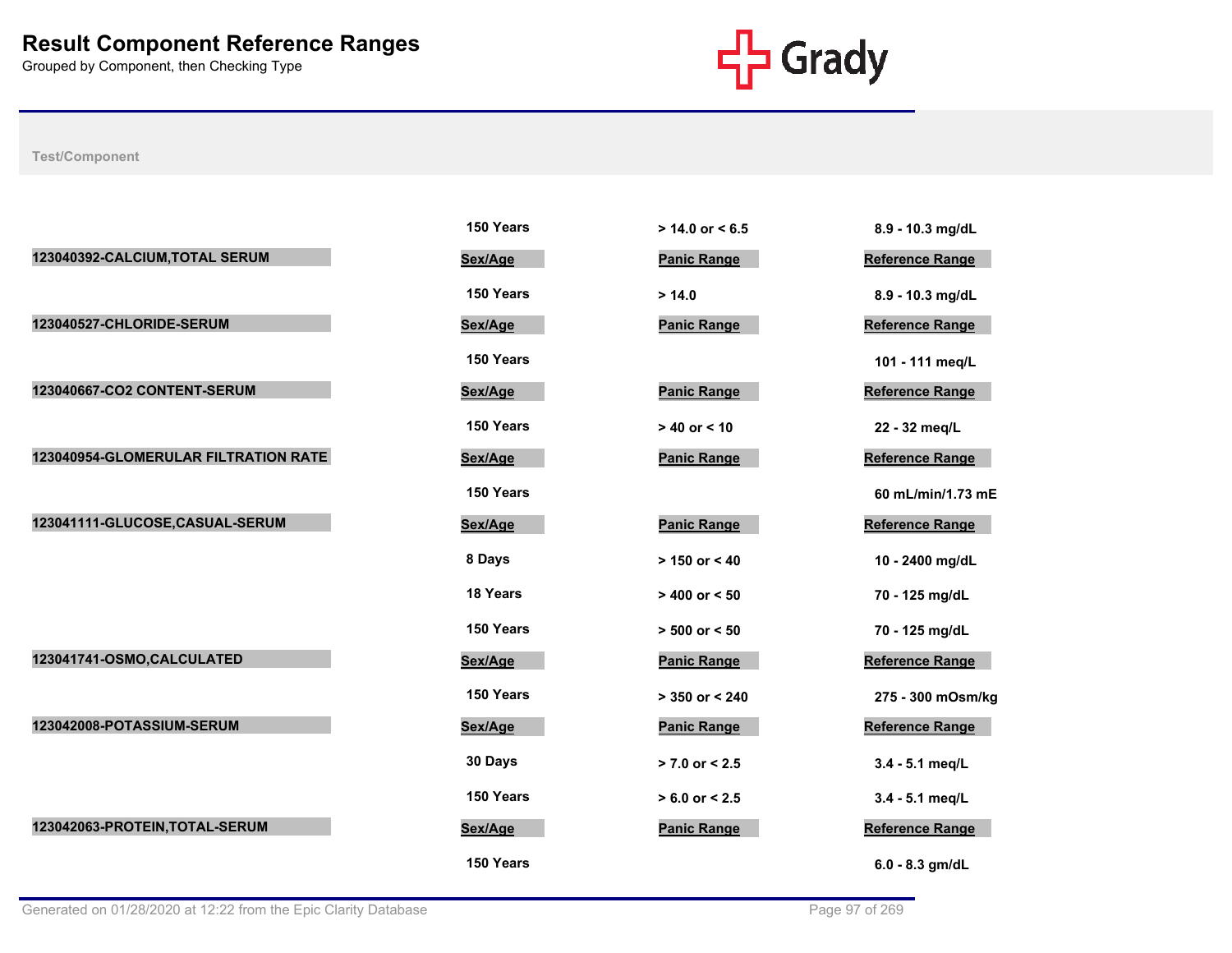

#### **Test/Component**

| <b>123042342-SODIUM-SERUM</b> | Sex/Age   | <b>Panic Range</b> | <b>Reference Range</b> |
|-------------------------------|-----------|--------------------|------------------------|
|                               | 30 Days   | $> 150$ or < 120   | 132 - 144 meg/L        |
|                               | 150 Years | $>$ 160 or < 120   | 132 - 144 meg/L        |
| 123042579-UREA NITROGEN-SERUM | Sex/Age   | <b>Panic Range</b> | <b>Reference Range</b> |
|                               | 150 Years | > 150              | 8 - 22 mg/dL           |

**Collection Requirements** {\rtf1\sstecf22000\ansi\deflang1033\ftnbj\uc1\deff0{\fonttbl{\f0 \fmodern \fcharset0 Arial;}{\f1 \fswiss Arial;}} {\colortbl ;\red255\green255\blue255 ;\red0\green0\blue0 ;}{\stylesheet{\f1\fs24 Normal;}{\cs1 Default Paragraph Font;}}{\\*\revtbl{Unknown;}} \paperw12240\paperh15840\margl1800\margr1800\margt1440\margb1440\headery720\footery720\nogrowau tofit\deftab720\formshade\fet4\aendnotes\aftnnrlc\pgbrdrhead\pgbrdrfoot\sectd\pgwsxn12240\pghsxn15840\g uttersxn0\marglsxn1800\margrsxn1800\margtsxn1440\margbsxn1440\headery720\footery720\sbkpage\pgnc ont\pgndec\plain\plain\f1\fs24\pard\plain\f0\fs20\lang1033\hich\f0\dbch\f0\loch\f0\fs20 Serum samples and EDTA or heparinized plasma, free from hemolysis, are the recommended specimens. Separate serum from blood cells as soon as possible. Plasma is not recommended using anticoagulants such as oxalate, citrate or fluoride.\par}

| 123040530-CHOLESTEROL, HDL MEASURED  | Sex/Age        | <b>Panic Range</b> | <b>Reference Range</b> |
|--------------------------------------|----------------|--------------------|------------------------|
|                                      | 150 Years      |                    | 40 - 60 mg/dL          |
| 123040531-CHOLESTEROL,LDL-CALCULATED | Sex/Age        | <b>Panic Range</b> | <b>Reference Range</b> |
|                                      | <b>Male</b>    |                    | 100 - 129 mg/dL        |
|                                      | Female         |                    | 100 - 159 mg/dL        |
| 123040534-CHOLESTEROL, TOTAL-SERUM   | Sex/Age        | <b>Panic Range</b> | <b>Reference Range</b> |
|                                      | 150 Years      |                    | 170 - 239 mg/dL        |
| 123042516-TRIGLYCERIDE-SERUM         | Sex/Age        | <b>Panic Range</b> | <b>Reference Range</b> |
|                                      | Male, 30 Years |                    | 50 - 171 ma/dL         |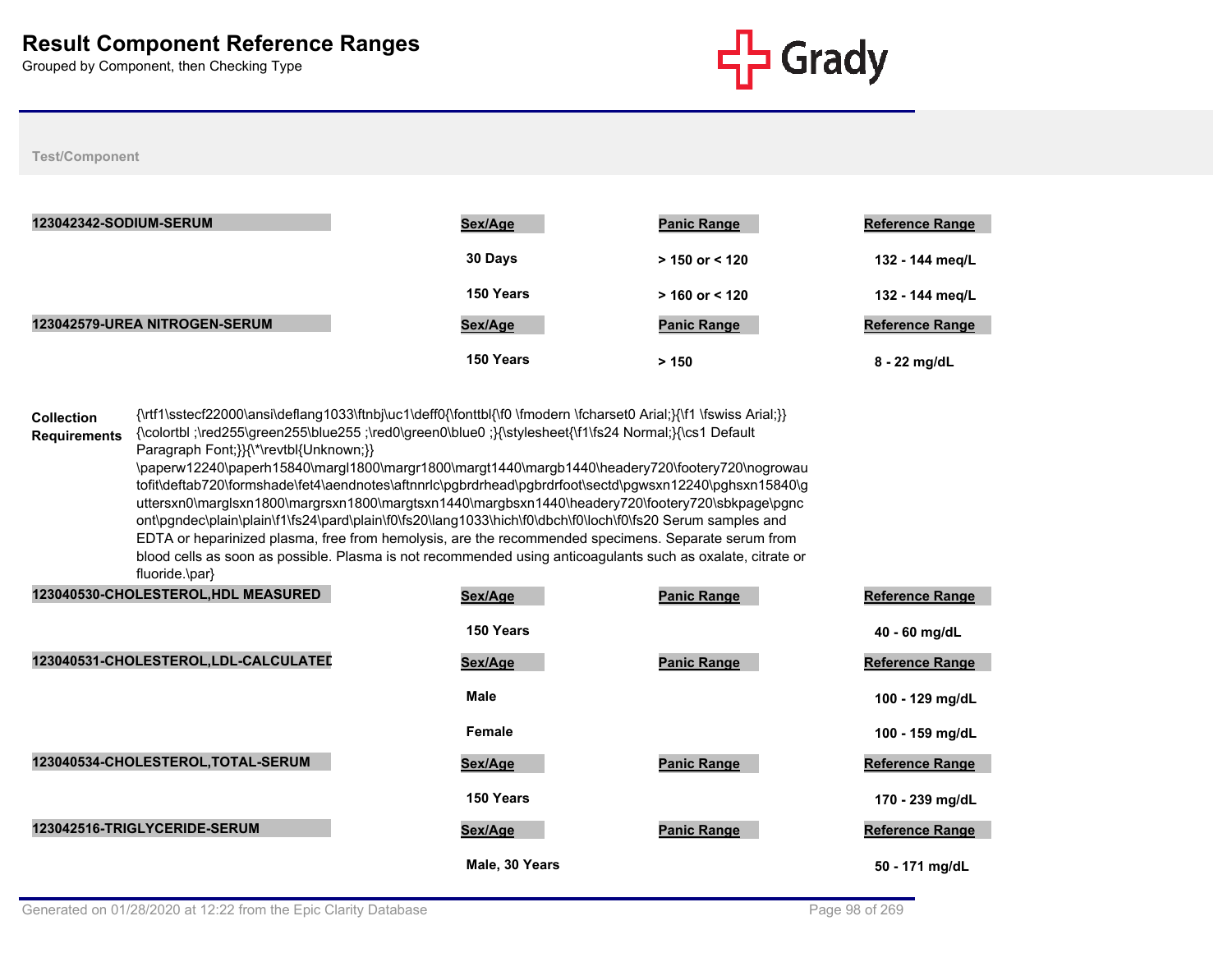

### **Test/Component**

|                                           | Female, 150 Years | 66 - 221 mg/dL  |
|-------------------------------------------|-------------------|-----------------|
|                                           | Female, 30 Years  | 42 - 137 mg/dL  |
|                                           |                   | 10 - 5000 mg/dL |
|                                           | Male, 40 Years    | 57 - 250 mg/dL  |
|                                           | Female, 40 Years  | 45 - 170 mg/dL  |
|                                           | Male, 50 Years    | 69 - 218 mg/dL  |
|                                           | Female, 50 Years  | 51 - 180 mg/dL  |
|                                           | Male, 60 Years    | 75 - 210 mg/dL  |
|                                           | Female, 60 Years  | 59 - 229 mg/dL  |
|                                           | Male, 150 Years   | 65 - 227 mg/dL  |
| <b>CHEM 4. ELECTROLYTE PANEL----LAB16</b> |                   |                 |

## **Collection**

**Requirements**

| Requirements |  |  |
|--------------|--|--|
|              |  |  |

| <b>123040202-ANION GAP</b>  | Sex/Age   | <b>Panic Range</b> | <b>Reference Range</b> |
|-----------------------------|-----------|--------------------|------------------------|
|                             | 150 Years |                    | $1 - 13$               |
| 123040527-CHLORIDE-SERUM    | Sex/Age   | <b>Panic Range</b> | <b>Reference Range</b> |
|                             | 150 Years |                    | 101 - 111 meg/L        |
| 123040667-CO2 CONTENT-SERUM | Sex/Age   | <b>Panic Range</b> | <b>Reference Range</b> |
|                             | 150 Years | $> 40$ or $< 10$   | 22 - 32 meg/L          |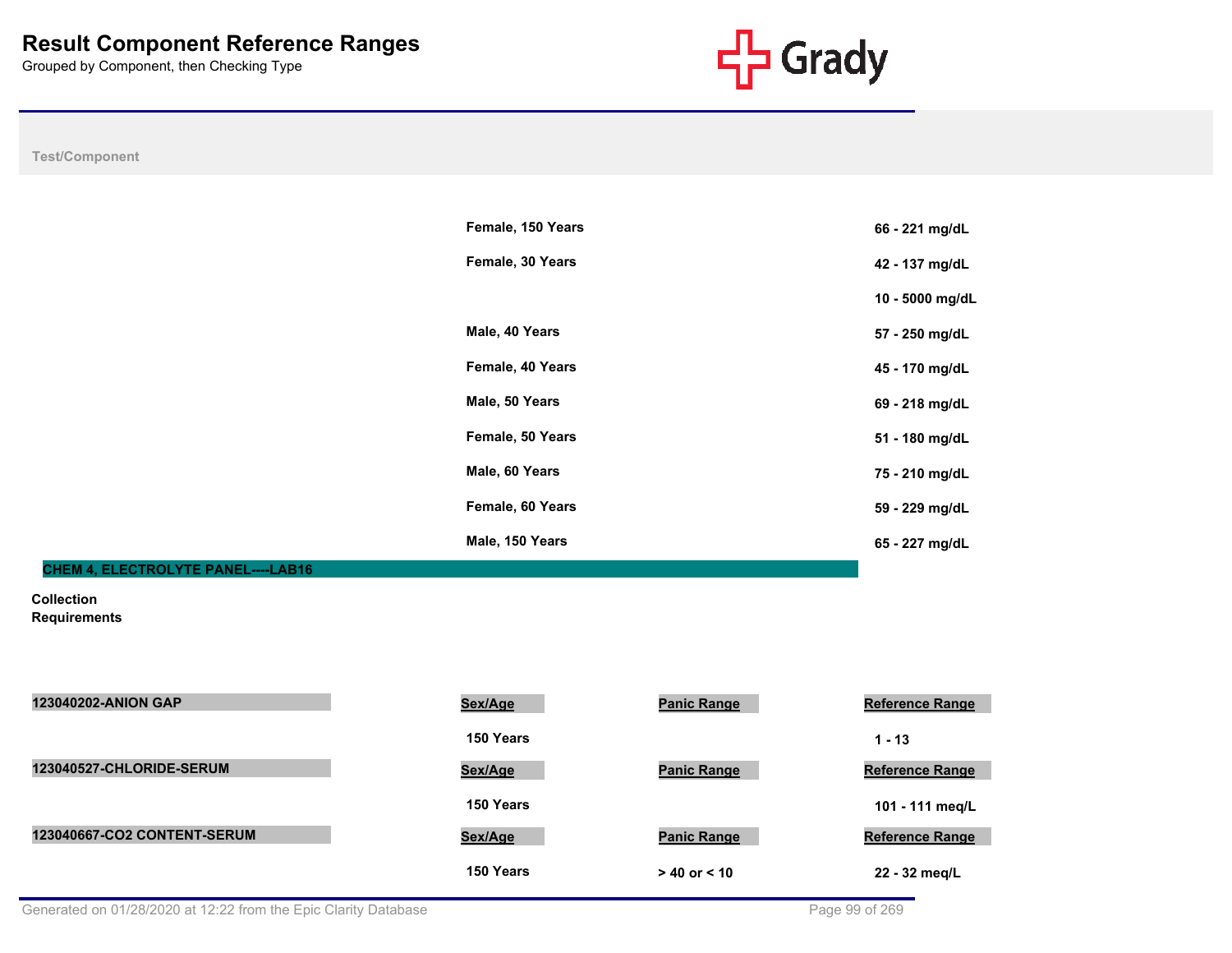

**Test/Component**

| 123042008-POTASSIUM-SERUM     | Sex/Age   | <b>Panic Range</b> | <b>Reference Range</b> |
|-------------------------------|-----------|--------------------|------------------------|
|                               | 30 Days   | $> 7.0$ or $< 2.5$ | $3.4 - 5.1$ meg/L      |
|                               | 150 Years | $> 6.0$ or $< 2.5$ | $3.4 - 5.1$ meg/L      |
| <b>123042342-SODIUM-SERUM</b> | Sex/Age   | <b>Panic Range</b> | <b>Reference Range</b> |
|                               | 30 Days   | $> 150$ or $< 120$ | 132 - 144 meg/L        |
|                               | 150 Years | $> 160$ or $< 120$ | 132 - 144 meg/L        |

**Collection Requirements**

| 123040112-ALBUMIN, BCG-SERUM          | Sex/Age          | <b>Panic Range</b> | Reference Range        |
|---------------------------------------|------------------|--------------------|------------------------|
|                                       | 150 Years        |                    | $3.5 - 5.0$ gm/dL      |
| <b>173-ALKALINE PHOSPHATASE SERUM</b> | Sex/Age          | <b>Panic Range</b> | <b>Reference Range</b> |
|                                       | Male, 27 Days    |                    | 75 - 316 U/L           |
|                                       | Female, 9 Years  |                    | 184 - 415 U/L          |
|                                       | Male, 12 Years   |                    | 91 - 476 U/L           |
|                                       | Female, 12 Years |                    | 104 - 471 U/L          |
|                                       | Male, 15 Years   |                    | 92 - 468 U/L           |
|                                       | Female, 15 Years |                    | 41 - 244 U/L           |
|                                       | Male, 19 Years   |                    | 48 - 230 U/L           |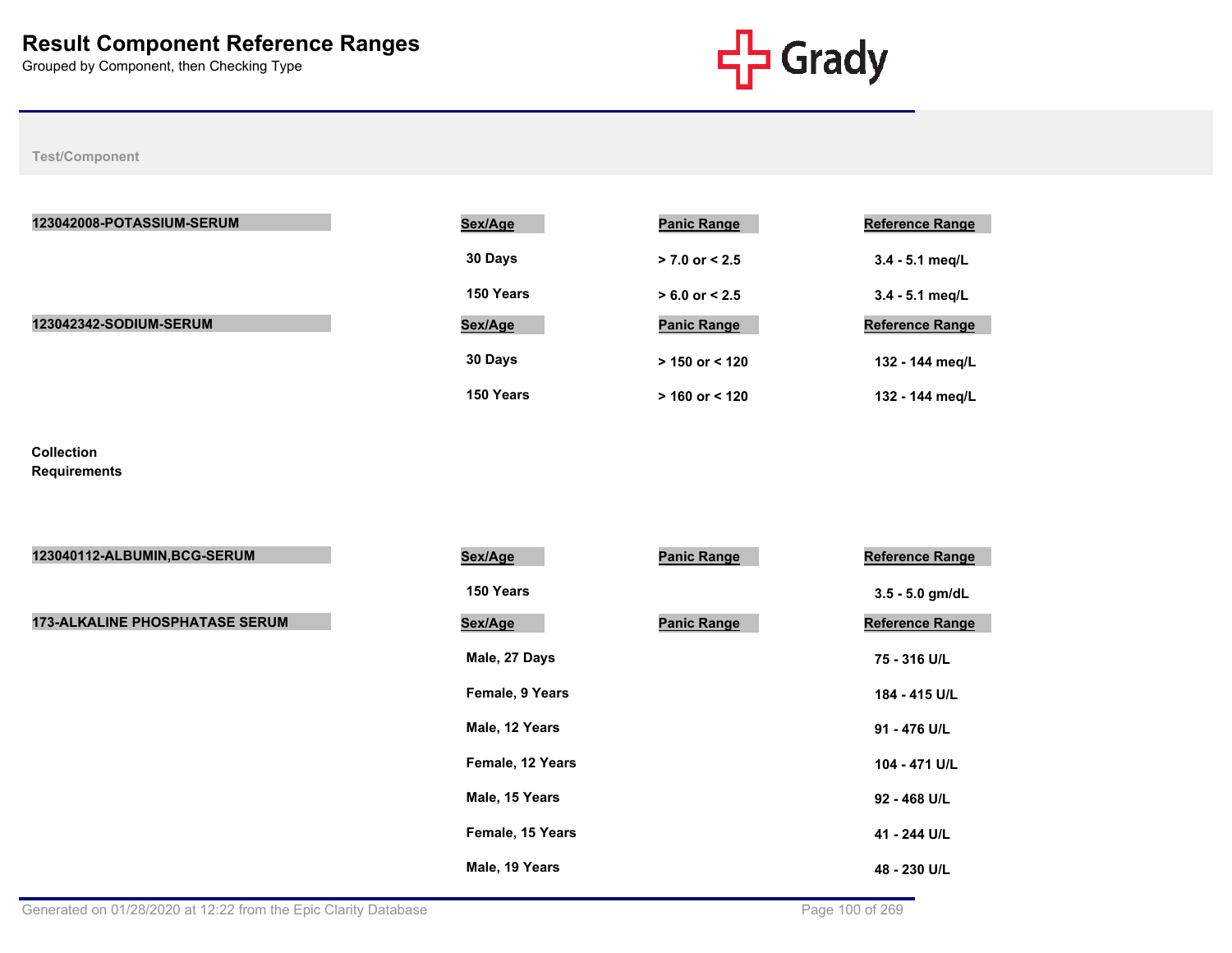

**Test/Component**

|                                   | Female, 19 Years  |                    | 47 - 176 U/L           |  |
|-----------------------------------|-------------------|--------------------|------------------------|--|
|                                   | Male, 49 Years    |                    | 38 - 126 U/L           |  |
|                                   | Female, 49 Years  |                    | 38 - 126 U/L           |  |
|                                   | Male, 150 Years   |                    | 38 - 126 U/L           |  |
|                                   | Female, 27 Days   |                    | 48 - 406 U/L           |  |
|                                   | Female, 150 Years |                    | 38 - 141 U/L           |  |
|                                   | Male, 11 Months   |                    | 82 - 383 U/L           |  |
|                                   | Female, 11 Months |                    | 124 - 341 U/L          |  |
|                                   | Male, 3 Years     |                    | 104 - 345 U/L          |  |
|                                   | Female, 3 Years   |                    | 108 - 317 U/L          |  |
|                                   | Male, 6 Years     |                    | 93 - 309 U/L           |  |
|                                   | Female, 6 Years   |                    | 96 - 297 U/L           |  |
|                                   | Male, 9 Years     |                    | 47 - 324 U/L           |  |
| 123042301-ALT (SGPT)              | Sex/Age           | <b>Panic Range</b> | Reference Range        |  |
|                                   | <b>Male</b>       |                    | 17 - 63 U/L            |  |
|                                   | Female            |                    | 14 - 54 U/L            |  |
| 123042300-AST (SGOT)              | Sex/Age           | <b>Panic Range</b> | <b>Reference Range</b> |  |
|                                   | 150 Years         |                    | 10 - 42 U/L            |  |
| 123040341-BILIRUBIN, DIRECT-SERUM | Sex/Age           | <b>Panic Range</b> | Reference Range        |  |

# **123042301-ALT (SGPT) Sex/Age Panic Range Reference Range**

| 123042300-AST (SGOT) |  |
|----------------------|--|
|                      |  |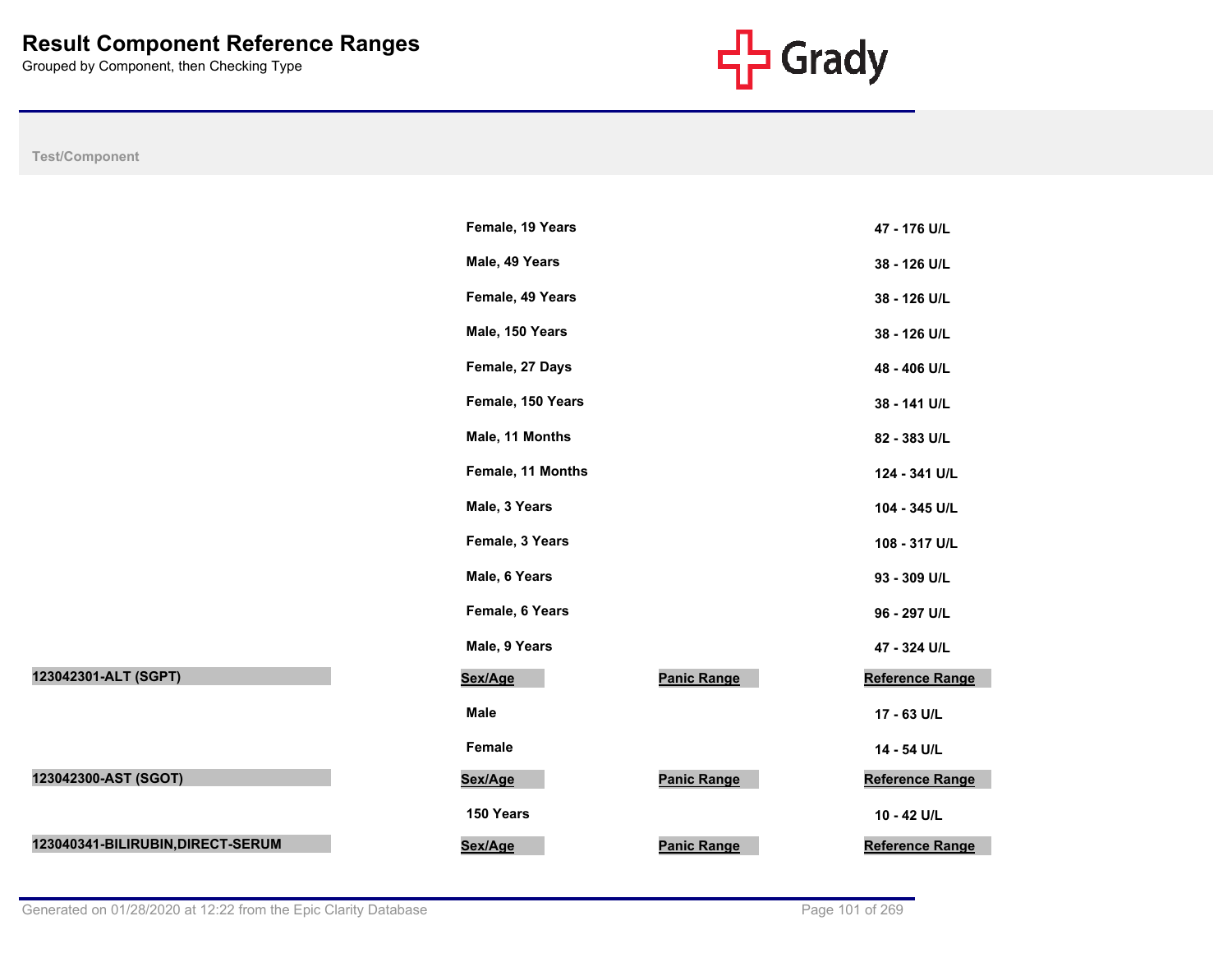

#### **Test/Component**

|                                  | 150 Years |                    | $.5 \text{ mg/dL}$     |
|----------------------------------|-----------|--------------------|------------------------|
| 123040344-BILIRUBIN, TOTAL-SERUM | Sex/Age   | <b>Panic Range</b> | <b>Reference Range</b> |
|                                  | 30 Days   | > 16.0             | $.3 - 12.0$ mg/dL      |
|                                  | 150 Years |                    | $.3 - 1.6$ mg/dL       |
| 123042063-PROTEIN, TOTAL-SERUM   | Sex/Age   | <b>Panic Range</b> | <b>Reference Range</b> |
|                                  | 150 Years |                    | $6.0 - 8.3$ gm/dL      |

**Collection Requirements** {\rtf1\ansi\deflang1033\ftnbj{\fonttbl{\f0 \fmodern \fcharset0 Arial;}}\plain\f0\fs20 Serum or heparinized plasma samples, free from hemolysis, are the recommended specimens. The use of anticoagulants which bind magnesium, such as EDTA, oxalate and citrate, must be avoided.\par }

| 123040112-ALBUMIN, BCG-SERUM        | Sex/Age   | <b>Panic Range</b>  | <b>Reference Range</b> |
|-------------------------------------|-----------|---------------------|------------------------|
|                                     | 150 Years |                     | $3.5 - 5.0$ gm/dL      |
| <b>123040202-ANION GAP</b>          | Sex/Age   | <b>Panic Range</b>  | <b>Reference Range</b> |
|                                     | 150 Years |                     | $1 - 13$               |
| 123040387-CALCIUM, ALBUMIN ADJUSTED | Sex/Age   | <b>Panic Range</b>  | <b>Reference Range</b> |
|                                     | 150 Years | $> 14.0$ or $< 6.5$ | 8.9 - 10.3 mg/dL       |
| 123040392-CALCIUM, TOTAL SERUM      | Sex/Age   | <b>Panic Range</b>  | <b>Reference Range</b> |
|                                     | 150 Years | > 14.0              | 8.9 - 10.3 mg/dL       |
| 123040527-CHLORIDE-SERUM            | Sex/Age   | <b>Panic Range</b>  | <b>Reference Range</b> |
|                                     | 150 Years |                     | 101 - 111 meg/L        |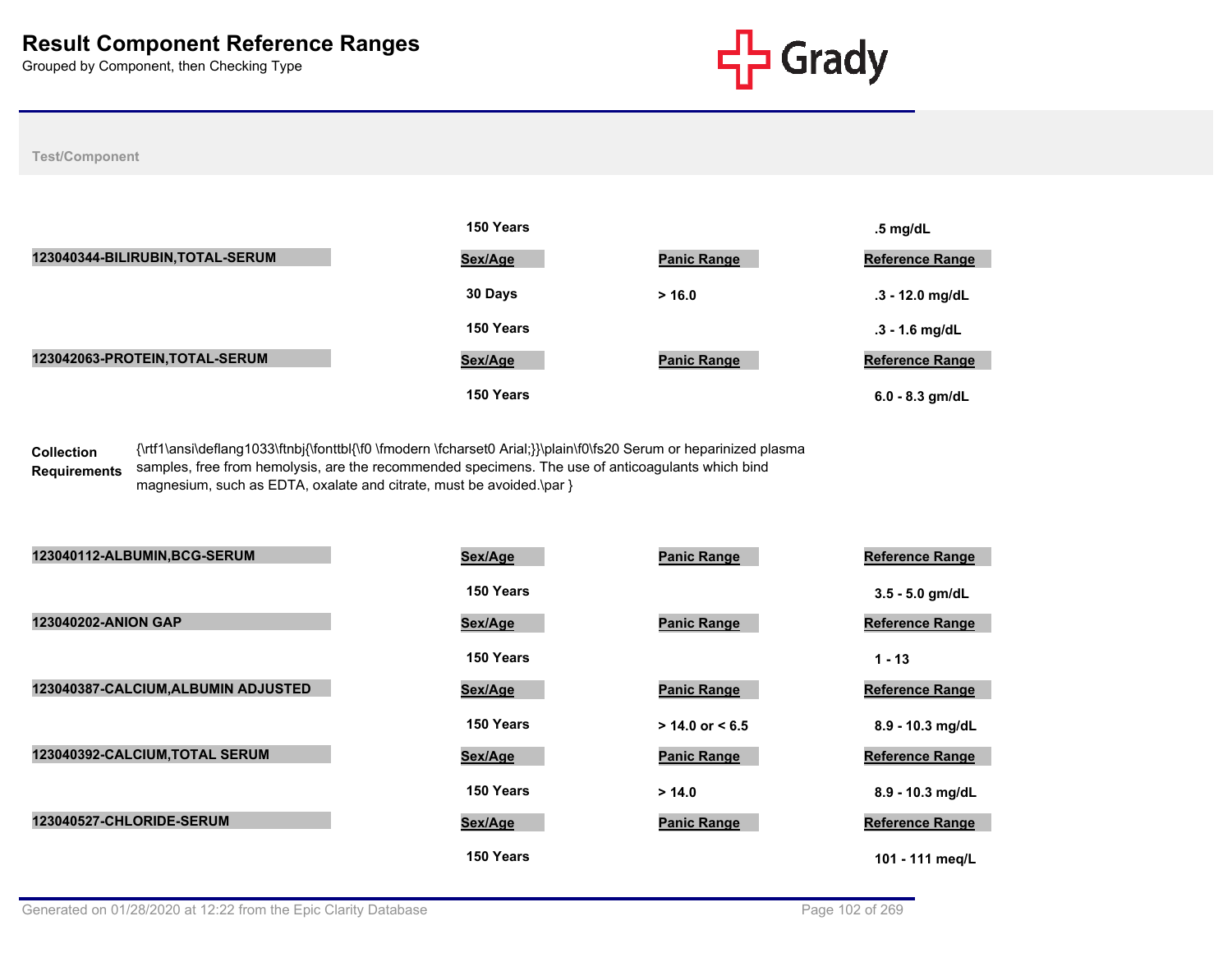

| 123040667-CO2 CONTENT-SERUM          | Sex/Age         | <b>Panic Range</b> | <b>Reference Range</b> |
|--------------------------------------|-----------------|--------------------|------------------------|
|                                      | 150 Years       | $> 40$ or $< 10$   | 22 - 32 meg/L          |
| 123040954-GLOMERULAR FILTRATION RATE | Sex/Age         | <b>Panic Range</b> | Reference Range        |
|                                      | 150 Years       |                    | 60 mL/min/1.73 mE      |
| 123041111-GLUCOSE,CASUAL-SERUM       | Sex/Age         | <b>Panic Range</b> | Reference Range        |
|                                      | 8 Days          | $> 150$ or < 40    | 70 - 125 mg/dL         |
|                                      | <b>18 Years</b> | $> 400$ or $< 50$  | 70 - 125 mg/dL         |
|                                      | 150 Years       | $> 500$ or $< 50$  | 70 - 125 mg/dL         |
| 123041741-OSMO, CALCULATED           | Sex/Age         | <b>Panic Range</b> | <b>Reference Range</b> |
|                                      | 150 Years       | $> 350$ or $< 240$ | 275 - 300 mOsm/kg      |
| 123042008-POTASSIUM-SERUM            | Sex/Age         | <b>Panic Range</b> | Reference Range        |
|                                      | 30 Days         | $> 7.0$ or $< 2.5$ | 3.4 - 5.1 meg/L        |
|                                      | 150 Years       | $> 6.0$ or $< 2.5$ | 3.4 - 5.1 meg/L        |
| 123042342-SODIUM-SERUM               | Sex/Age         | <b>Panic Range</b> | Reference Range        |
|                                      | 30 Days         | $> 150$ or < 120   | 132 - 144 meg/L        |
|                                      | 150 Years       | $> 160$ or < 120   | 132 - 144 meg/L        |
| 123042579-UREA NITROGEN-SERUM        | Sex/Age         | <b>Panic Range</b> | Reference Range        |
|                                      | 150 Years       | > 150              | 8 - 22 mg/dL           |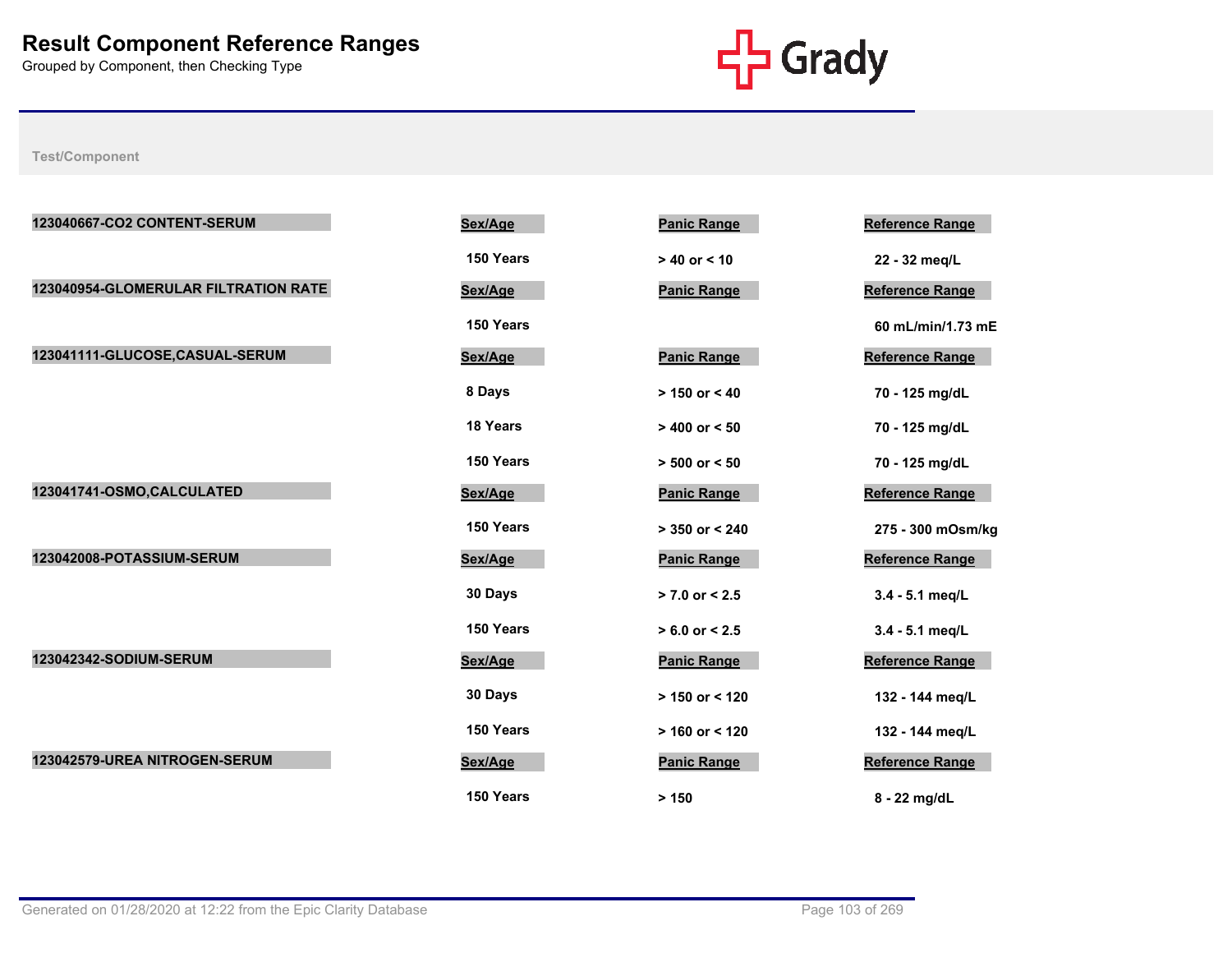

| <b>Test/Component</b>                                                             |                      |                    |                                           |
|-----------------------------------------------------------------------------------|----------------------|--------------------|-------------------------------------------|
| <b>CHLORIDE, BODY FLUID----LAB183</b><br><b>Collection</b><br><b>Requirements</b> |                      |                    |                                           |
| 123040526-CHLORIDE, FLUID<br>CHLORIDE-SERUM----LAB59                              | Sex/Age<br>150 Years | <b>Panic Range</b> | Reference Range<br>50 - 200 meq/L         |
| <b>Collection</b><br><b>Requirements</b>                                          |                      |                    |                                           |
| 123040527-CHLORIDE-SERUM                                                          | Sex/Age<br>150 Years | <b>Panic Range</b> | <b>Reference Range</b><br>101 - 111 meq/L |
| CHLORIDE-URINE----LAB2151<br><b>Collection</b><br><b>Requirements</b>             |                      |                    |                                           |
| 123040528-CHLORIDE-URINE                                                          | Sex/Age<br>999 Years | <b>Panic Range</b> | Reference Range<br>15 - 400 mEq/L         |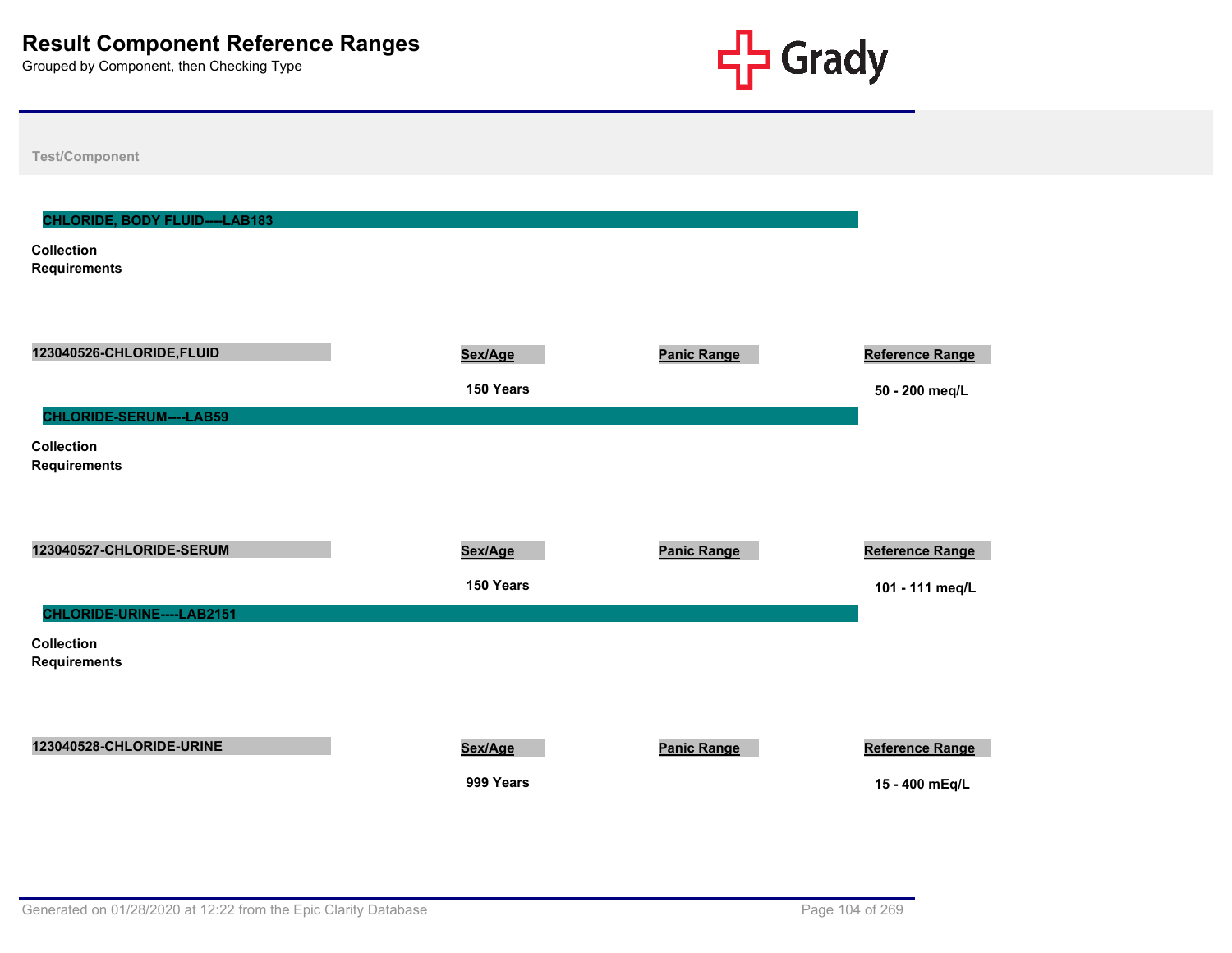

| <b>Test/Component</b>                    |                                                        |                                                                                                                                                                                                                                                                                                                                                                                                                                                         |                    |                        |
|------------------------------------------|--------------------------------------------------------|---------------------------------------------------------------------------------------------------------------------------------------------------------------------------------------------------------------------------------------------------------------------------------------------------------------------------------------------------------------------------------------------------------------------------------------------------------|--------------------|------------------------|
| <b>Collection</b><br><b>Requirements</b> | <b>CHOLESTEROL, BODY FLUID----LAB376</b>               |                                                                                                                                                                                                                                                                                                                                                                                                                                                         |                    |                        |
|                                          | 123040533-CHOLESTEROL, TOTAL-FLUID                     | Sex/Age                                                                                                                                                                                                                                                                                                                                                                                                                                                 | <b>Panic Range</b> | <b>Reference Range</b> |
|                                          |                                                        | 150 Years                                                                                                                                                                                                                                                                                                                                                                                                                                               |                    | 25 - 3500 mg/dL        |
|                                          | <b>CHOLESTEROL, HDL MEASURED----LAB101</b>             |                                                                                                                                                                                                                                                                                                                                                                                                                                                         |                    |                        |
| Collection<br><b>Requirements</b>        | equivalent to serum levels of Total Cholesterol.\par } | {\rtf1\ansi\deflang1033\ftnbj{\fonttbl{\f0 \fmodern \fcharset0 Arial;}}\plain\f0\fs20 Serum samples and EDTA or<br>heparinized plasma, free from hemolysis, are the recommended specimens. Separate serum from blood cells<br>as soon as possible. Plasma is not recommended using anticoagulants such as oxalate, citrate or fluoride.<br>Total Cholesterol levels in EDTA plasma should be corrected by multiplying the result obtained by 1.03 to be |                    |                        |
|                                          | 123040530-CHOLESTEROL, HDL MEASURED                    | Sex/Age                                                                                                                                                                                                                                                                                                                                                                                                                                                 | <b>Panic Range</b> | <b>Reference Range</b> |
|                                          |                                                        | 150 Years                                                                                                                                                                                                                                                                                                                                                                                                                                               |                    | 40 - 60 mg/dL          |
| <b>Collection</b><br><b>Requirements</b> | equivalent to serum levels of Total Cholesterol.\par } | {\rtf1\ansi\deflang1033\ftnbj{\fonttbl{\f0 \fmodern \fcharset0 Arial;}}\plain\f0\fs20 Serum samples and EDTA or<br>heparinized plasma, free from hemolysis, are the recommended specimens. Separate serum from blood cells<br>as soon as possible. Plasma is not recommended using anticoagulants such as oxalate, citrate or fluoride.<br>Total Cholesterol levels in EDTA plasma should be corrected by multiplying the result obtained by 1.03 to be |                    |                        |
|                                          | 123040534-CHOLESTEROL, TOTAL-SERUM                     | Sex/Age                                                                                                                                                                                                                                                                                                                                                                                                                                                 | <b>Panic Range</b> | <b>Reference Range</b> |
|                                          |                                                        | 150 Years                                                                                                                                                                                                                                                                                                                                                                                                                                               |                    | 170 - 239 mg/dL        |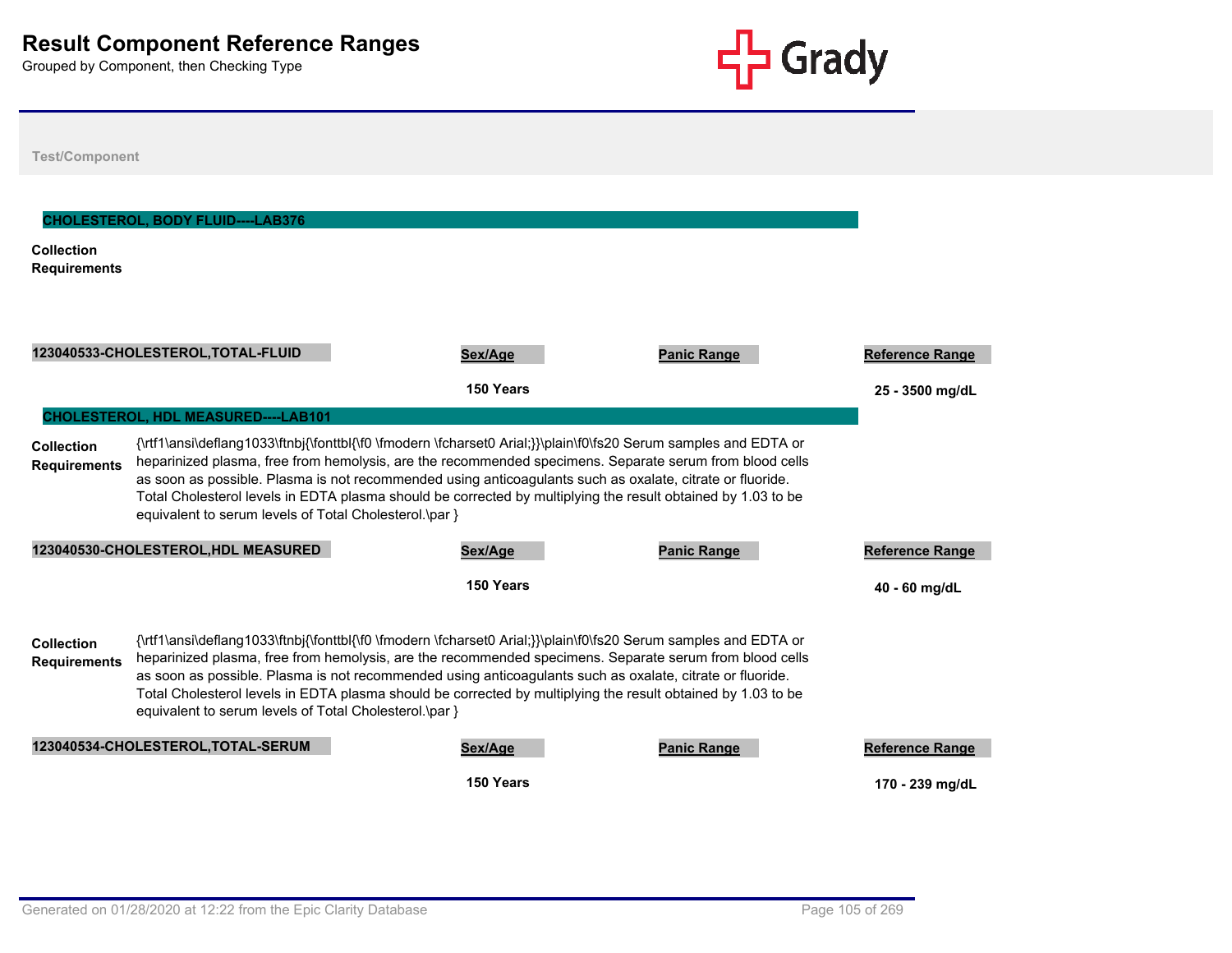

| <b>Test/Component</b>                                                                         |                                                                                                                                                                                                                                                                                                                                                                                                                                                                                                                                                                                                                                                                                                                                                                                                                                                                                                                                                                                                                                                                                                  |                        |                    |                                           |  |  |  |  |
|-----------------------------------------------------------------------------------------------|--------------------------------------------------------------------------------------------------------------------------------------------------------------------------------------------------------------------------------------------------------------------------------------------------------------------------------------------------------------------------------------------------------------------------------------------------------------------------------------------------------------------------------------------------------------------------------------------------------------------------------------------------------------------------------------------------------------------------------------------------------------------------------------------------------------------------------------------------------------------------------------------------------------------------------------------------------------------------------------------------------------------------------------------------------------------------------------------------|------------------------|--------------------|-------------------------------------------|--|--|--|--|
| <b>Collection</b><br><b>Requirements</b>                                                      | {\rtf1\ansi\deflang1033\ftnbj{\fonttbl{\f0 \fmodern \fcharset0 Arial;}}\plain\f0\fs20 Serum, EDTA, or heparinized<br>plasma samples are the recommended specimens. Separate serum and plasma from red blood cells as soon<br>as possible (within 3 hours). Plasma using anticoagulants such as citrate and oxalate are not<br>recommended.\par }                                                                                                                                                                                                                                                                                                                                                                                                                                                                                                                                                                                                                                                                                                                                                 |                        |                    |                                           |  |  |  |  |
|                                                                                               | 123040529-CHOLESTEROL, LDL MEASURED                                                                                                                                                                                                                                                                                                                                                                                                                                                                                                                                                                                                                                                                                                                                                                                                                                                                                                                                                                                                                                                              | Sex/Age<br><b>Male</b> | <b>Panic Range</b> | <b>Reference Range</b><br>100 - 129 mg/dL |  |  |  |  |
| <b>Collection</b><br><b>Requirements</b>                                                      | Female<br>100 - 159 mg/dL<br>{\rtf1\ansi\deflang1033\ftnbj{\fonttbl{\f0 \fmodern \fcharset0 Arial;}}\plain\f0\fs20 \par Collection Requirement/<br>Shipping and Handling:\par The specimen (blood) should be collected under sterile conditions without<br>additives; prompt separation of the clot from the serum is necessary to avoid hemolysis. Store sample at<br>room temperature for no longer than 8 hours. Serum should be stored at 2-8C if it is to be analyzed within 48<br>hours; serum not analyzed within 48 hours should be frozen at -20C. Do not use a frost-free freezer because<br>it may allow the specimens to go through freeze-thaw cycles and degrade antibody. Samples subjected to<br>freeze-thaw cycles may yield spurious results.\par Specimens showing particulate matter, erythrocytes, or<br>turbidity must be clarified by centrifugation before testing.\par Plasma and CSF should not be used. The<br>assay has not been standardized for their use. Heat treated serum, lipemic serum, grossly hemolyzed serum,<br>or serum with obvious microbial contamin |                        |                    |                                           |  |  |  |  |
|                                                                                               | 123040660-CMV IGG ANTIBODY INDEX.-1                                                                                                                                                                                                                                                                                                                                                                                                                                                                                                                                                                                                                                                                                                                                                                                                                                                                                                                                                                                                                                                              | Sex/Age                | <b>Panic Range</b> | <b>Reference Range</b>                    |  |  |  |  |
|                                                                                               | <b>CO2 CONTENT-SERUM----LAB55</b>                                                                                                                                                                                                                                                                                                                                                                                                                                                                                                                                                                                                                                                                                                                                                                                                                                                                                                                                                                                                                                                                | 150 Years              |                    | 250.0 iu/mL                               |  |  |  |  |
| <b>Collection</b><br><b>Requirements</b>                                                      | {\rtf1\ansi\deflang1033\ftnbj{\fonttbl{\f0 \fmodern \fcharset0 Arial;}}\plain\f0\fs20 Serum and heparinized<br>plasma samples, free from hemolysis, are the recommended specimens. Separate serum or plasma from<br>cells promptly to minimize hemolysis.\par Oxalate, citrate and EDTA have been reported to interfere with<br>assay results. If plasma is used, the recommended anticoagulant is heparin.\par $\}$                                                                                                                                                                                                                                                                                                                                                                                                                                                                                                                                                                                                                                                                             |                        |                    |                                           |  |  |  |  |
| <b>123040667-CO2 CONTENT-SERUM</b><br><b>Panic Range</b><br><b>Reference Range</b><br>Sex/Age |                                                                                                                                                                                                                                                                                                                                                                                                                                                                                                                                                                                                                                                                                                                                                                                                                                                                                                                                                                                                                                                                                                  |                        |                    |                                           |  |  |  |  |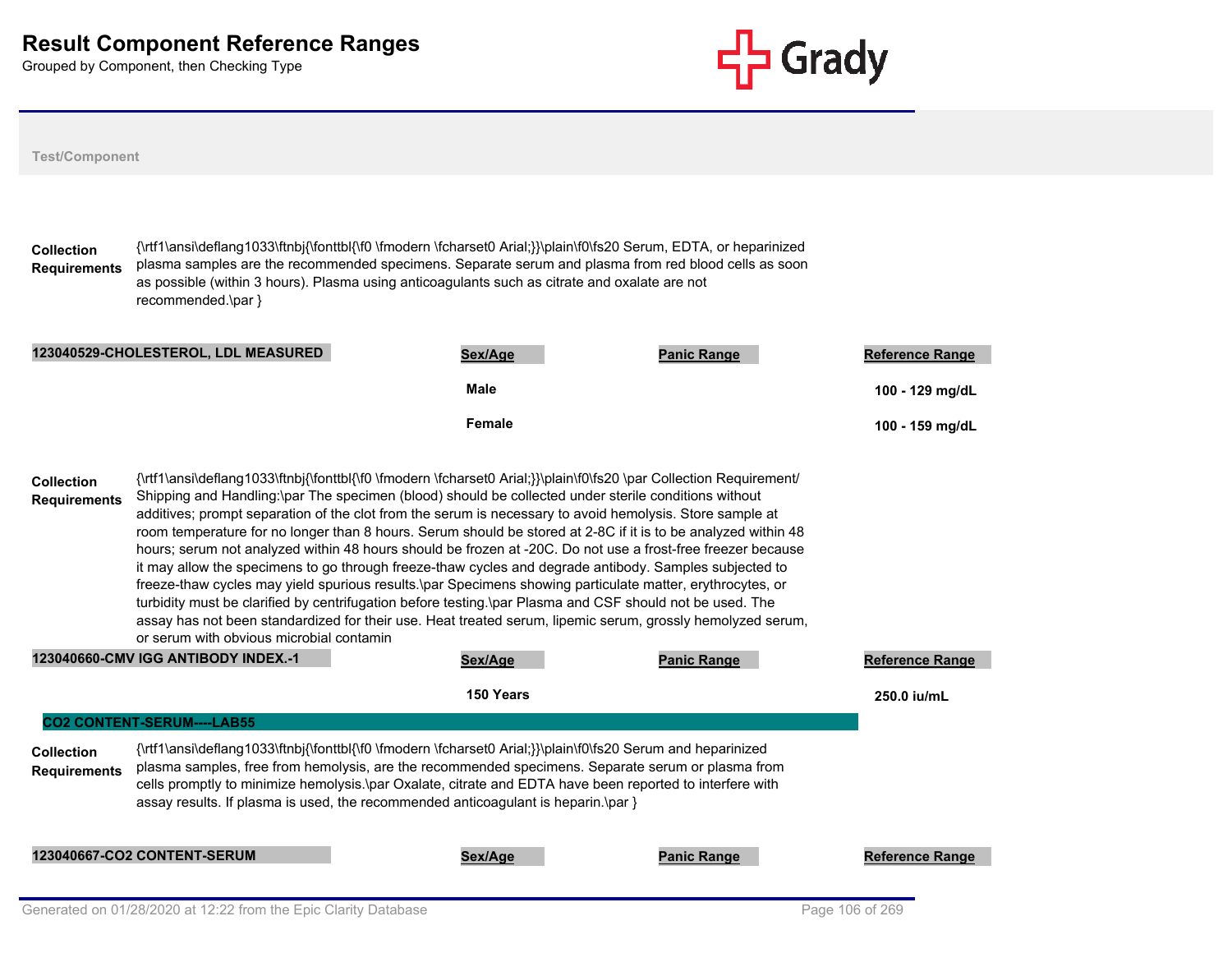

| <b>Test/Component</b>                                                                                                                                                                                                                                                                                                                                                                                                                                                                                                                                                                                                                                                                                                                                                                                                     |                                                |                      |                    |                                           |  |  |  |  |
|---------------------------------------------------------------------------------------------------------------------------------------------------------------------------------------------------------------------------------------------------------------------------------------------------------------------------------------------------------------------------------------------------------------------------------------------------------------------------------------------------------------------------------------------------------------------------------------------------------------------------------------------------------------------------------------------------------------------------------------------------------------------------------------------------------------------------|------------------------------------------------|----------------------|--------------------|-------------------------------------------|--|--|--|--|
|                                                                                                                                                                                                                                                                                                                                                                                                                                                                                                                                                                                                                                                                                                                                                                                                                           |                                                | 150 Years            | $> 40$ or $< 10$   | 22 - 32 meg/L                             |  |  |  |  |
| <b>Collection</b><br><b>Requirements</b>                                                                                                                                                                                                                                                                                                                                                                                                                                                                                                                                                                                                                                                                                                                                                                                  |                                                |                      |                    |                                           |  |  |  |  |
| 123040679-COLLAGEN/ADP                                                                                                                                                                                                                                                                                                                                                                                                                                                                                                                                                                                                                                                                                                                                                                                                    |                                                | Sex/Age              | <b>Panic Range</b> | <b>Reference Range</b><br>$0 - 118$ sec   |  |  |  |  |
| {\rtf1\ansi\deflang1033\ftnbj{\fonttbl{\f0 \fmodern \fcharset0 Arial;}}\plain\f0\fs20 Serum is the recommended<br><b>Collection</b><br>specimen. Prior to centrifugation, allow the sample to clot 15 - 30 minutes at room temperature, then<br><b>Requirements</b><br>refrigerate the sample 2 - 8\'BOC and allow clotting to continue for 30 - 60 minutes. To separate serum: rim<br>the clot and centrifuge in refrigerated centrifuge. Serum should then be separated into multiple aliquots and<br>frozen (-20\'B0C) to avoid thawing and refreezing.\par If cryoprecipitating antibodies are suspected, clot<br>formation and centrifugation should proceed at 37\'B0C as a complement fixation may occur if the specimen<br>is chilled. In certain sera, chilling will significantly lower complement titer.\par } |                                                |                      |                    |                                           |  |  |  |  |
|                                                                                                                                                                                                                                                                                                                                                                                                                                                                                                                                                                                                                                                                                                                                                                                                                           | 123040691-COMPLEMENT C3-SERUM                  | Sex/Age              | <b>Panic Range</b> | <b>Reference Range</b>                    |  |  |  |  |
|                                                                                                                                                                                                                                                                                                                                                                                                                                                                                                                                                                                                                                                                                                                                                                                                                           | <b>COMPLEMENT C3-SYNOVIAL FLUID----LAB2158</b> | 150 Years            |                    | 87 - 200 mg/dL                            |  |  |  |  |
| <b>Collection</b><br><b>Requirements</b>                                                                                                                                                                                                                                                                                                                                                                                                                                                                                                                                                                                                                                                                                                                                                                                  |                                                |                      |                    |                                           |  |  |  |  |
|                                                                                                                                                                                                                                                                                                                                                                                                                                                                                                                                                                                                                                                                                                                                                                                                                           | 123040692-COMPLEMENT C3-SYN FLUID              | Sex/Age<br>150 Years | <b>Panic Range</b> | <b>Reference Range</b><br>15 - 2500 mg/dL |  |  |  |  |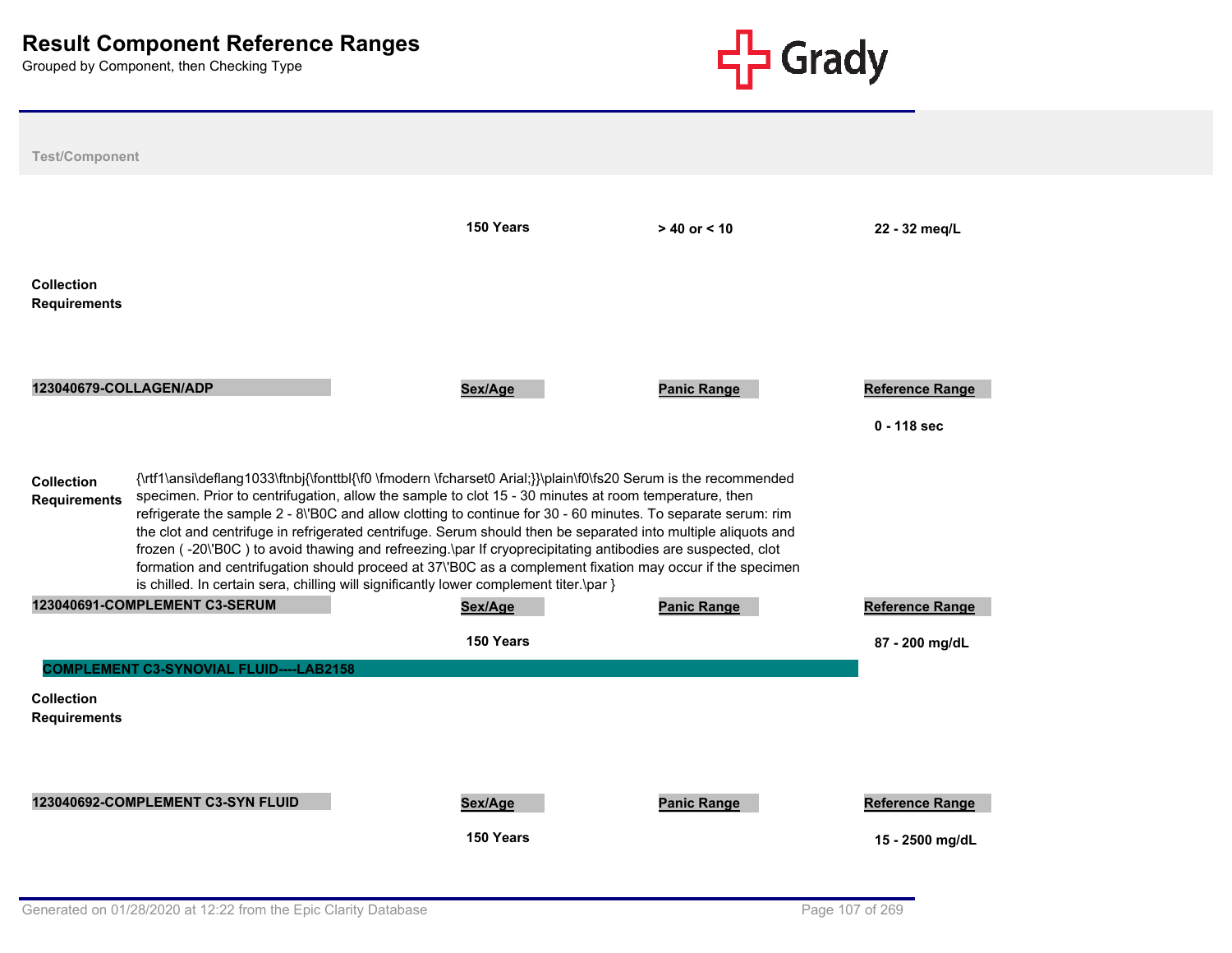

| <b>Test/Component</b>                                                                                                                                                                                                                       |                      |                                           |                                     |  |  |  |  |
|---------------------------------------------------------------------------------------------------------------------------------------------------------------------------------------------------------------------------------------------|----------------------|-------------------------------------------|-------------------------------------|--|--|--|--|
| <b>Collection</b><br><b>Requirements</b>                                                                                                                                                                                                    |                      |                                           |                                     |  |  |  |  |
| 123040693-COMPLEMENT C4-SERUM                                                                                                                                                                                                               | Sex/Age<br>150 Years | <b>Panic Range</b>                        | Reference Range<br>19 - 52 mg/dL    |  |  |  |  |
| <b>COMPLEMENT C4-SYNOVIAL FLUID----LAB2159</b><br><b>Collection</b><br><b>Requirements</b>                                                                                                                                                  |                      |                                           |                                     |  |  |  |  |
| 123040694-COMPLEMENT C4-SYN FLUID                                                                                                                                                                                                           | Sex/Age<br>150 Years | <b>Panic Range</b>                        | Reference Range<br>8 - 750 mg/dL    |  |  |  |  |
| {\rtf1\ansi\deflang1033\ftnbj{\fonttbl{\f0 \fmodern \fcharset0 Arial;}}\plain\f0\fs20 Allow specimen to clot<br><b>Collection</b><br>completely at room temperature. Separate serum or plasma from cells ASAP.\par }<br><b>Requirements</b> |                      |                                           |                                     |  |  |  |  |
| <b>1558170-CALCIUM</b>                                                                                                                                                                                                                      | Sex/Age              | <b>Panic Range</b><br>$> 13.0$ or $< 5.0$ | Reference Range<br>8.7 - 10.7 mg/dL |  |  |  |  |
| 1558043-GLUCOSE RANDOM                                                                                                                                                                                                                      | Sex/Age              | <b>Panic Range</b><br>$> 500$ or $< 40$   | Reference Range<br>60 - 200 mg/dL   |  |  |  |  |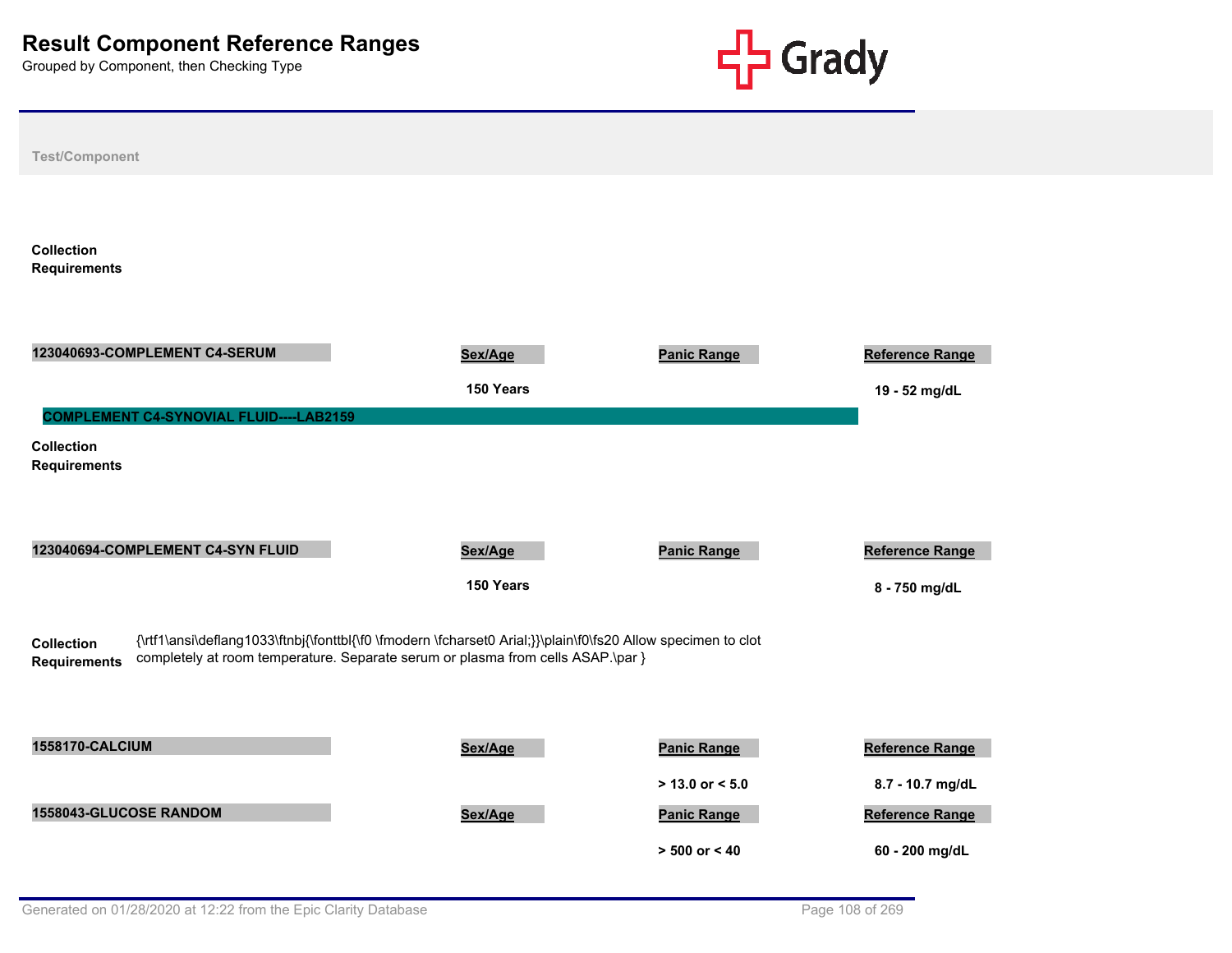

## **Test/Component**

### **COMPREHENSIVE METABOLIC,HID----LAB5563**

**Collection Requirements** {\rtf1\ansi\deflang1033\ftnbj{\fonttbl{\f0 \fmodern \fcharset0 Arial;}}\plain\f0\fs20 Serum or heparinized plasma, free from hemolysis are the recommended samples\par }

| 123043043-ALBUMIN, HID              | Sex/Age           | <b>Panic Range</b> | Reference Range  |
|-------------------------------------|-------------------|--------------------|------------------|
|                                     | 150 Years         |                    | $3.3 - 5.5$ g/dL |
| 123043008-ALKALINE PHOSPHATASE, HID | Sex/Age           | <b>Panic Range</b> | Reference Range  |
|                                     | Female, 27 Days   |                    | 48 - 406 U/L     |
|                                     | Female, 150 Years |                    | 38 - 141 U/L     |
|                                     | Male, 27 Days     |                    | 75 - 316 U/L     |
|                                     | Male, 11 Months   |                    | 82 - 383 U/L     |
|                                     | Male, 3 Years     |                    | 104 - 345 U/L    |
|                                     | Male, 6 Years     |                    | 93 - 309 U/L     |
|                                     | Male, 9 Years     |                    | 47 - 324 U/L     |
|                                     | Male, 12 Years    |                    | 91 - 476 U/L     |
|                                     | Male, 15 Years    |                    | 92 - 468 U/L     |
|                                     | Male, 19 Years    |                    | 48 - 230 U/L     |
|                                     | Male, 49 Years    |                    | 38 - 126 U/L     |
|                                     | Female, 11 Months |                    | 124 - 341 U/L    |
|                                     | Male, 150 Years   |                    | 38 - 126 U/L     |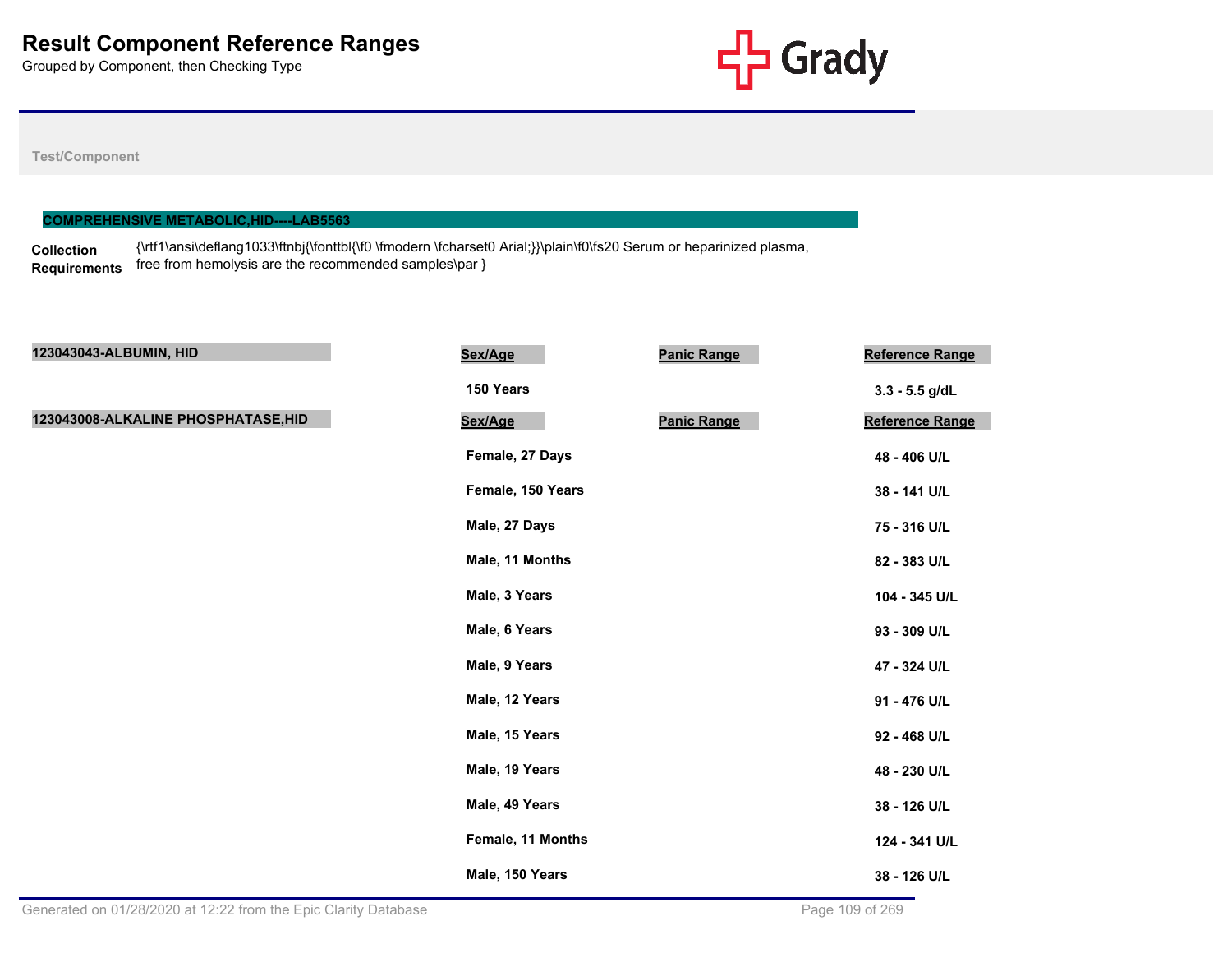

|                           | Female, 3 Years   |                    | 108 - 317 U/L          |
|---------------------------|-------------------|--------------------|------------------------|
|                           | Female, 6 Years   |                    | 96 - 297 U/L           |
|                           | Female, 9 Years   |                    | 184 - 415 U/L          |
|                           | Female, 12 Years  |                    | 104 - 471 U/L          |
|                           | Female, 15 Years  |                    | 41 - 244 U/L           |
|                           | Female, 19 Years  |                    | 47 - 176 U/L           |
|                           | Female, 49 Years  |                    | 38 - 126 U/L           |
| 123043009-ALT(SGPT), HID  | Sex/Age           | <b>Panic Range</b> | <b>Reference Range</b> |
|                           | Female, 150 Years |                    | 5 - 2000 U/L           |
|                           | Male, 150 Years   |                    | 17 - 63 U/L            |
| 123043010-AST(SGOT), HID  | Sex/Age           | <b>Panic Range</b> | <b>Reference Range</b> |
|                           | 150 Years         |                    | 10 - 42 U/L            |
| 123043012-CALCIUM, HID    | Sex/Age           | <b>Panic Range</b> | <b>Reference Range</b> |
|                           | 150 Years         | $>14$              | 8.9 - 10.3 mg/dL       |
| 123043013-CHLORIDE, HID   | Sex/Age           | <b>Panic Range</b> | <b>Reference Range</b> |
|                           | 150 Years         |                    | 101 - 111 mmol/L       |
| 123043014-CREATININE, HID | Sex/Age           | <b>Panic Range</b> | <b>Reference Range</b> |
|                           | Female, 150 Years |                    | $.4 - 1$ mg/dL         |
|                           | Male, 150 Years   |                    | .2 - 20 mg/dL          |
| 123043015-GLUCOSE, HID    | Sex/Age           | <b>Panic Range</b> | <b>Reference Range</b> |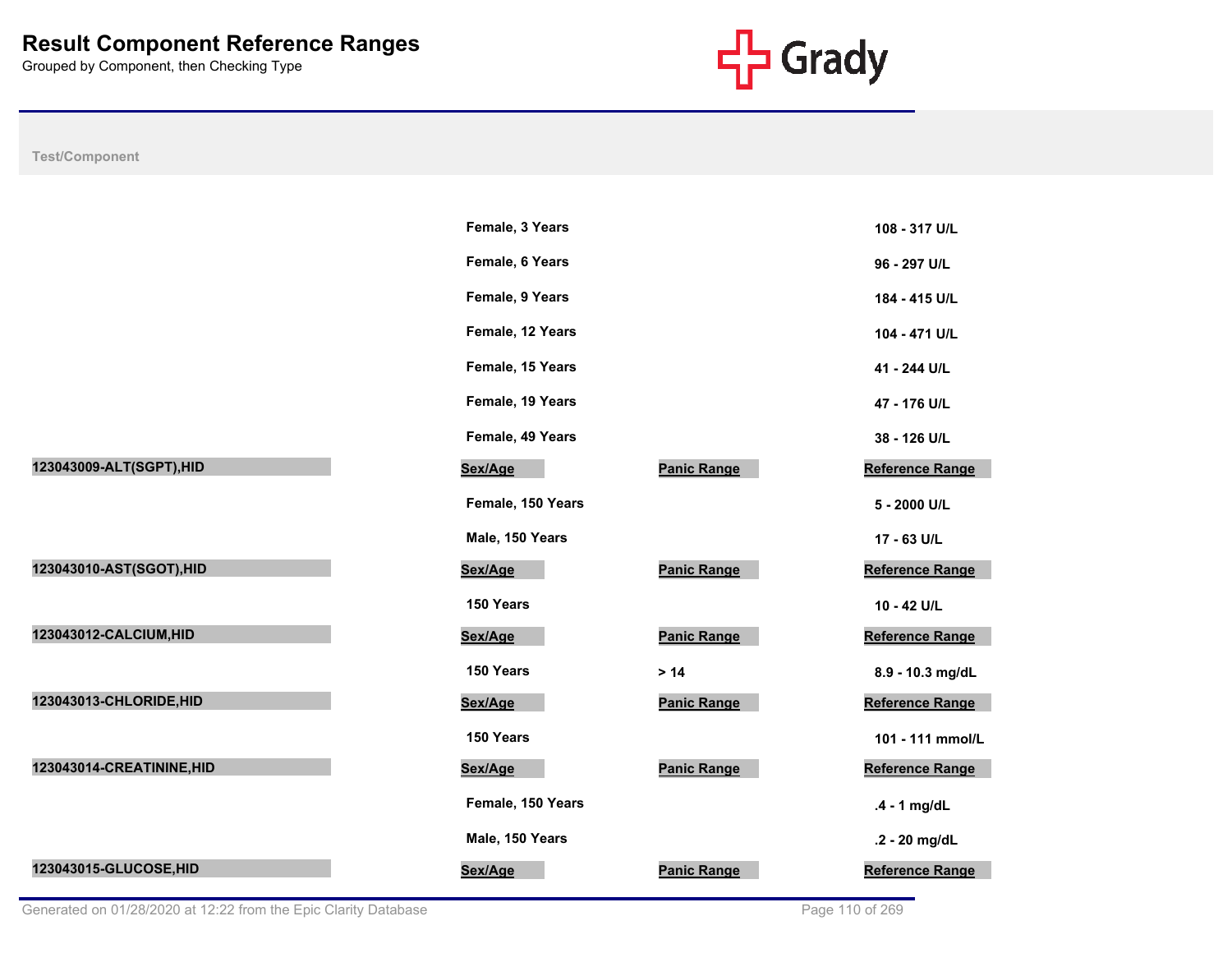

|                                | 8 Days    | $> 150$ or $< 40$  | 70 - 125 mg/dL         |
|--------------------------------|-----------|--------------------|------------------------|
|                                | 18 Years  | $> 400$ or $< 50$  | 70 - 125 mg/dL         |
|                                | 150 Years | $> 500$ or $< 50$  | 70 - 125 mg/dL         |
| 123043016-POTASSIUM, HID       | Sex/Age   | <b>Panic Range</b> | Reference Range        |
|                                | 30 Days   | $> 7$ or $< 2.5$   | 3.4 - 5.1 mmol/L       |
|                                | 150 Years | $> 6$ or $< 2.5$   | 3.4 - 5.1 mmol/L       |
| 123043017-SODIUM, HID          | Sex/Age   | <b>Panic Range</b> | <b>Reference Range</b> |
|                                | 30 Days   | $> 150$ or < 120   | 132 - 144 mmol/L       |
|                                | 150 Years | $> 160$ or < 120   | 132 - 144 mmol/L       |
| 123043019-TCO2, HID            | Sex/Age   | <b>Panic Range</b> | <b>Reference Range</b> |
|                                | 150 Years | $> 40$ or $< 10$   | 5 - 40 mmol/L          |
| 123043018-TOTAL BILIRUBIN, HID | Sex/Age   | <b>Panic Range</b> | <b>Reference Range</b> |
|                                | 30 Days   | $> 16$             | .3 - 12 mg/dL          |
|                                | 150 Years |                    | .3 - 1.6 mg/dL         |
| 123043020-TOTAL PROTEIN, HID   | Sex/Age   | <b>Panic Range</b> | <b>Reference Range</b> |
|                                | 150 Years |                    | $6 - 8.3$ g/dL         |
| 123043011-UREA NITROGEN, HID   | Sex/Age   | <b>Panic Range</b> | <b>Reference Range</b> |
|                                | 150 Years | > 150              | 8 - 22 mg/dL           |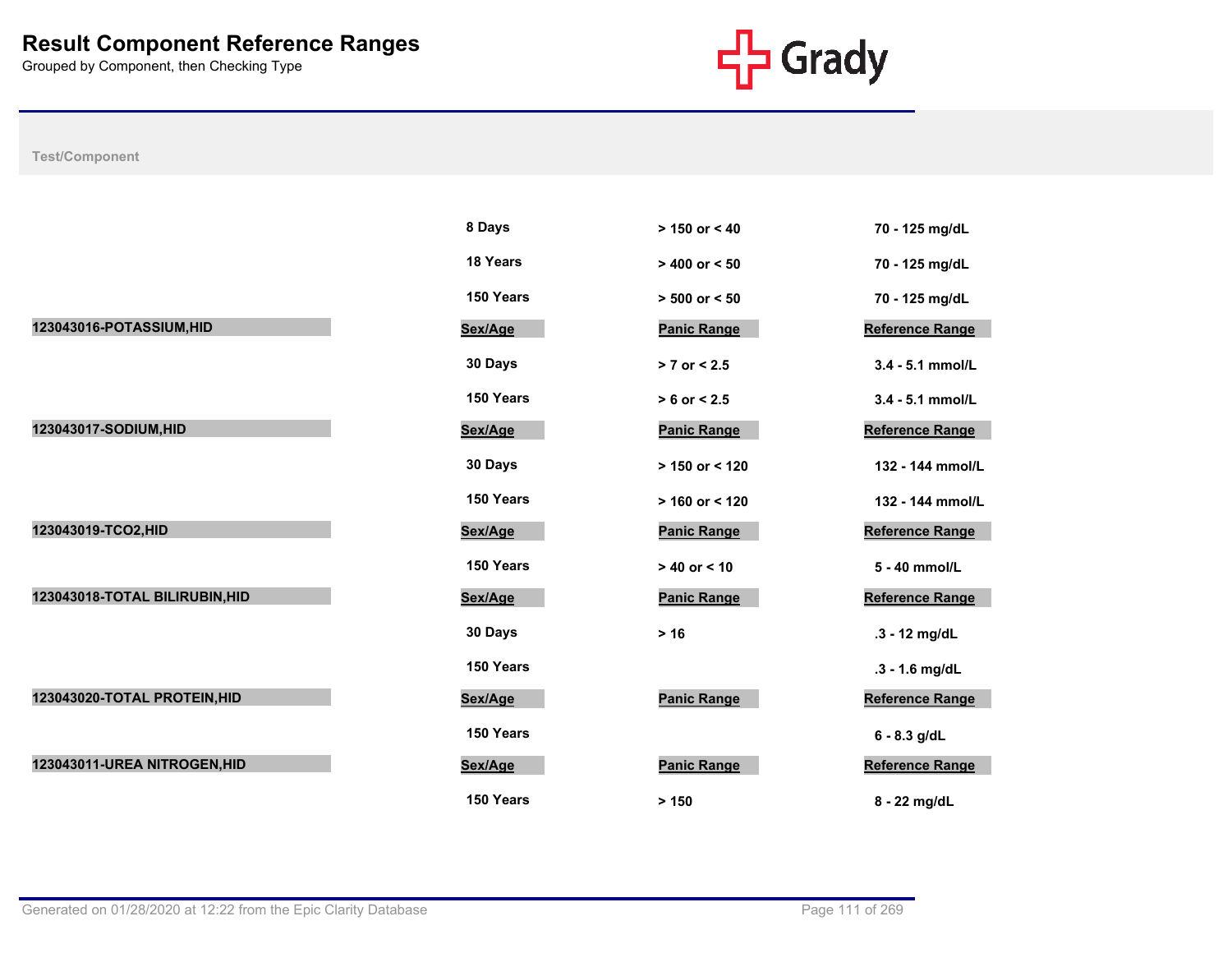

**Test/Component**

# **Collection Requirements** {\rtf1\ansi\deflang1033\ftnbj{\fonttbl{\f0 \fmodern \fcharset0 Arial;}}\plain\f0\fs20 A. Serum, plasma (heparin, EDTA) and urine are the recommended samples.\par B. Observe the following recommendations for handling, processing, and storing blood samples (1):\par 1. Collect all blood samples observing routine precautions for venipuncture.\par 2. Allow serum samples to clot completely before centrifugation.\par 3. Keep tubes stoppered at all times.\par 4. Within two hours after centrifugation, transfer at least 500 \'B5L of cell-free sample to a storage tube. Tightly stopper the tube immediately.\par 5. Store samples tightly stoppered at room temperature (15 to 30 \'B0C) for no longer than eight\par hours.\par 6. If the assay will not be completed within eight hours, refrigerate the samples at 2 to 8 \'B0C.\par 7. If the assay will not be completed within 48 hours, or for shipment of samples, freeze at -20 \'B0C or colder.\p **CORTISOL-SERUM----LAB61 123040713-CORTISOL-SERUM Sex/Age Panic Range Reference Range 150 Years 8.70 - 22.40 MCG/DL Collection Requirements** {\rtf1\ansi\deflang1033\ftnbj{\fonttbl{\f0 \fmodern \fcharset0 Arial;}}\plain\f0\fs20 A. Lithium heparin plasma is the recommended sample. Serum is an acceptable specimen type.\par B. Observe the following recommendations for handling, processing, and storing blood samples:\par 1. Collect all blood samples observing routine precautions for venipuncture.\par 2. Keep tubes stoppered at all times.\par 3. Within two hours after centrifugation, transfer at least 500 \'B5L of cell-free sample to a tightly stoppered storage tube.\par 4. Store samples tightly stoppered at room temperature (15-30 \'B0C) for no longer than eight hours.\par 5. If the assay will not be completed within eight hours, refrigerate the samples at 2-8 \'B0C.\par 6. If the assay will not be completed within 48 hours, or for shipment of samples, freeze at -20 \'B0C or colder.\par C. Avoid using hemolyzed, icteric or cloudy samples. Thaw samples only once.\par **CPK MB, MASS (INCLUDES TOTAL CPK)----LAB63 123040564-CKMB RELATIVE INDEX Sex/Age Panic Range Reference Range 999 Years 1.5 123040732-CPK MB,MASS Sex/Age Panic Range Reference Range 150 Years 7.5 ng/mL 123040733-CPK,TOTAL-SERUM Sex/Age Panic Range Reference Range Female 38 - 234 U/L**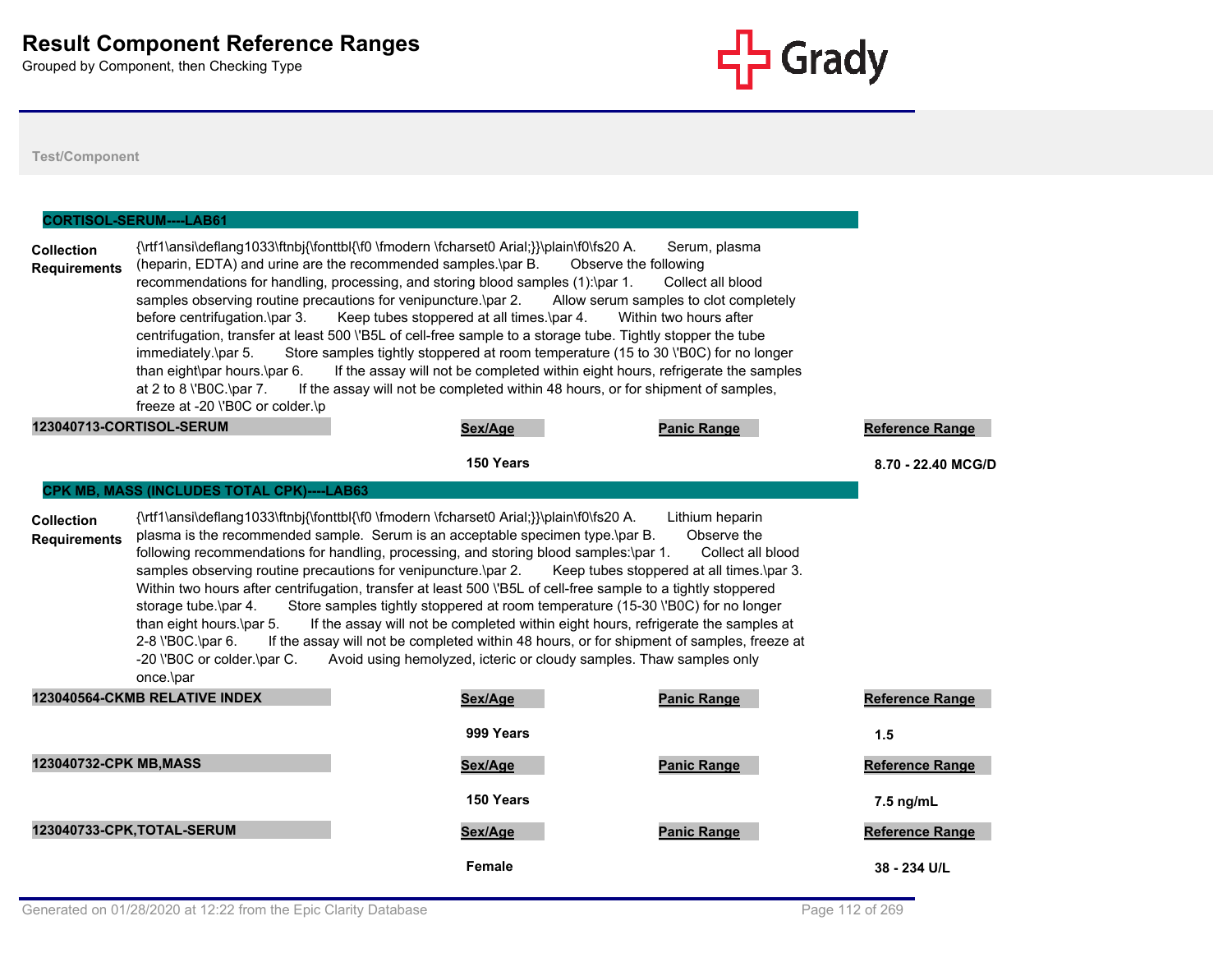

| <b>Test/Component</b>                    |                                                                                                                                                                                                                                                                                                                                                                                                                                                                                                        |               |                    |                                |
|------------------------------------------|--------------------------------------------------------------------------------------------------------------------------------------------------------------------------------------------------------------------------------------------------------------------------------------------------------------------------------------------------------------------------------------------------------------------------------------------------------------------------------------------------------|---------------|--------------------|--------------------------------|
|                                          |                                                                                                                                                                                                                                                                                                                                                                                                                                                                                                        | <b>Male</b>   |                    | 49 - 397 U/L<br>10 - 50000 U/L |
| <b>Collection</b><br><b>Requirements</b> | {\rtf1\ansi\deflang1033\ftnbj{\fonttbl{\f0 \fmodern \fcharset0 Arial;}}\plain\f0\fs20 Serum and heparinized<br>plasma samples free from hemolysis are the recommended specimens. Allow specimen to clot. Remove<br>serum from cells promptly to minimize hemolysis and contamination by adenylate kinase from the red cells.<br>Plasma samples may occasionally produce unpredictable rate reactions resulting in false low results. Plasma<br>with EDTA, oxalate or citrate is not recommended.\par } |               |                    |                                |
|                                          | 123040733-CPK, TOTAL-SERUM                                                                                                                                                                                                                                                                                                                                                                                                                                                                             | Sex/Age       | <b>Panic Range</b> | <b>Reference Range</b>         |
|                                          |                                                                                                                                                                                                                                                                                                                                                                                                                                                                                                        | <b>Female</b> |                    | 38 - 234 U/L                   |
|                                          |                                                                                                                                                                                                                                                                                                                                                                                                                                                                                                        | <b>Male</b>   |                    | 49 - 397 U/L                   |
|                                          |                                                                                                                                                                                                                                                                                                                                                                                                                                                                                                        |               |                    | 10 - 50000 U/L                 |
| <b>Collection</b><br><b>Requirements</b> | {\rtf1\ansi\deflang1033\ftnbj{\fonttbl{\f0 \fmodern \fcharset0 Arial;}}\plain\f0\fs20 PATIENT<br>PREPARATION:\par An 8 to 12-hour fast is recommended but not required. A fasting sample should<br>minimize any possible lipemia.\par TYPE:\par Serum, free from hemolysis, is the recommended specimen.<br>Avoid highly lipemic samples, which may produce excessively high scatter signals.\par }                                                                                                    |               |                    |                                |
| <b>364-CRP-HIGH SENSITIVITY</b>          |                                                                                                                                                                                                                                                                                                                                                                                                                                                                                                        | Sex/Age       | <b>Panic Range</b> | <b>Reference Range</b>         |
|                                          |                                                                                                                                                                                                                                                                                                                                                                                                                                                                                                        | 150 Years     |                    | $0.00 - .50$ mg/dL             |
|                                          | <b>CREATININE-24 HOUR URINE----LAB5085</b>                                                                                                                                                                                                                                                                                                                                                                                                                                                             |               |                    |                                |
| <b>Collection</b>                        |                                                                                                                                                                                                                                                                                                                                                                                                                                                                                                        |               |                    |                                |
| <b>Requirements</b>                      |                                                                                                                                                                                                                                                                                                                                                                                                                                                                                                        |               |                    |                                |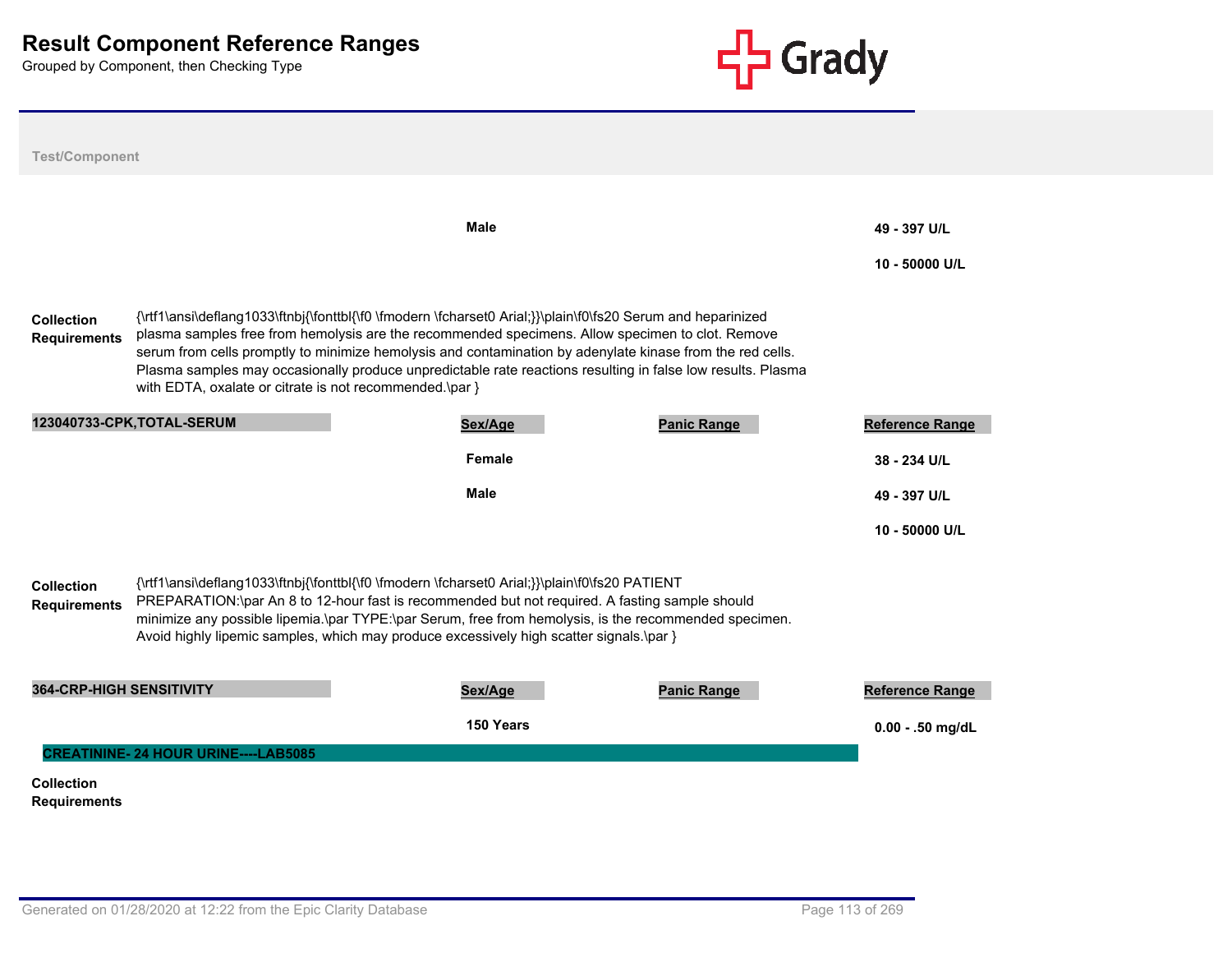

**Test/Component**

| 123040735-CREATININE CLEARANCE       | Sex/Age       | <b>Panic Range</b> | <b>Reference Range</b> |
|--------------------------------------|---------------|--------------------|------------------------|
|                                      | <b>Male</b>   |                    | 107 - 139 ML CLE       |
|                                      | Female        |                    | 87 - 107 ML CLEA       |
| 123040739-CREATININE-24HR URINE      | Sex/Age       | <b>Panic Range</b> | Reference Range        |
|                                      | <b>Male</b>   |                    | 800 - 2000 MG/24       |
|                                      | <b>Female</b> |                    | 600 - 1800 MG/24       |
| 123040741-CREATININE-URINE           | Sex/Age       | <b>Panic Range</b> | Reference Range        |
|                                      | 150 Years     |                    | 1 - 4500 mg/dL         |
| 123040954-GLOMERULAR FILTRATION RATE | Sex/Age       | <b>Panic Range</b> | <b>Reference Range</b> |
|                                      | 150 Years     |                    | 60 mL/min/1.73 m       |
| <b>Collection</b>                    |               |                    |                        |
| <b>Requirements</b>                  |               |                    |                        |
|                                      |               |                    |                        |
| 123040735-CREATININE CLEARANCE       | Sex/Age       | <b>Panic Range</b> | <b>Reference Range</b> |
|                                      | <b>Male</b>   |                    | 107 - 139 ML CLE       |

| Male          |  |
|---------------|--|
| <b>Female</b> |  |
| Sex/Age       |  |
| Male          |  |

| ex/Age           | <b>Panic Range</b> | <b>Reference Range</b> |
|------------------|--------------------|------------------------|
| Male             |                    | 107 - 139 ML CLEA      |
| Female           |                    | 87 - 107 ML CLEAR      |
| ex/Aqe           | <b>Panic Range</b> | <b>Reference Range</b> |
| Male             |                    | 800 - 2000 MG/24 H     |
| Female           |                    | 600 - 1800 MG/24 H     |
| ex/Aqe           | <b>Panic Range</b> | <b>Reference Range</b> |
| <b>150 Years</b> |                    | 1 - 4500 mg/dL         |
| ex/Aqe           | <b>Panic Range</b> | <b>Reference Range</b> |

| <b>123040735-CREATININE CLEARANCE</b> | Sex/Age     | <b>Panic Range</b> | <b>Reference Range</b> |
|---------------------------------------|-------------|--------------------|------------------------|
|                                       | <b>Male</b> |                    | 107 - 139 ML CLEA      |
|                                       | Female      |                    | 87 - 107 ML CLEAR      |
| 123040739-CREATININE-24HR URINE       | Sex/Age     | <b>Panic Range</b> | <b>Reference Range</b> |
|                                       | <b>Male</b> |                    | 800 - 2000 MG/24 H     |
|                                       | Female      |                    | 600 - 1800 MG/24 H     |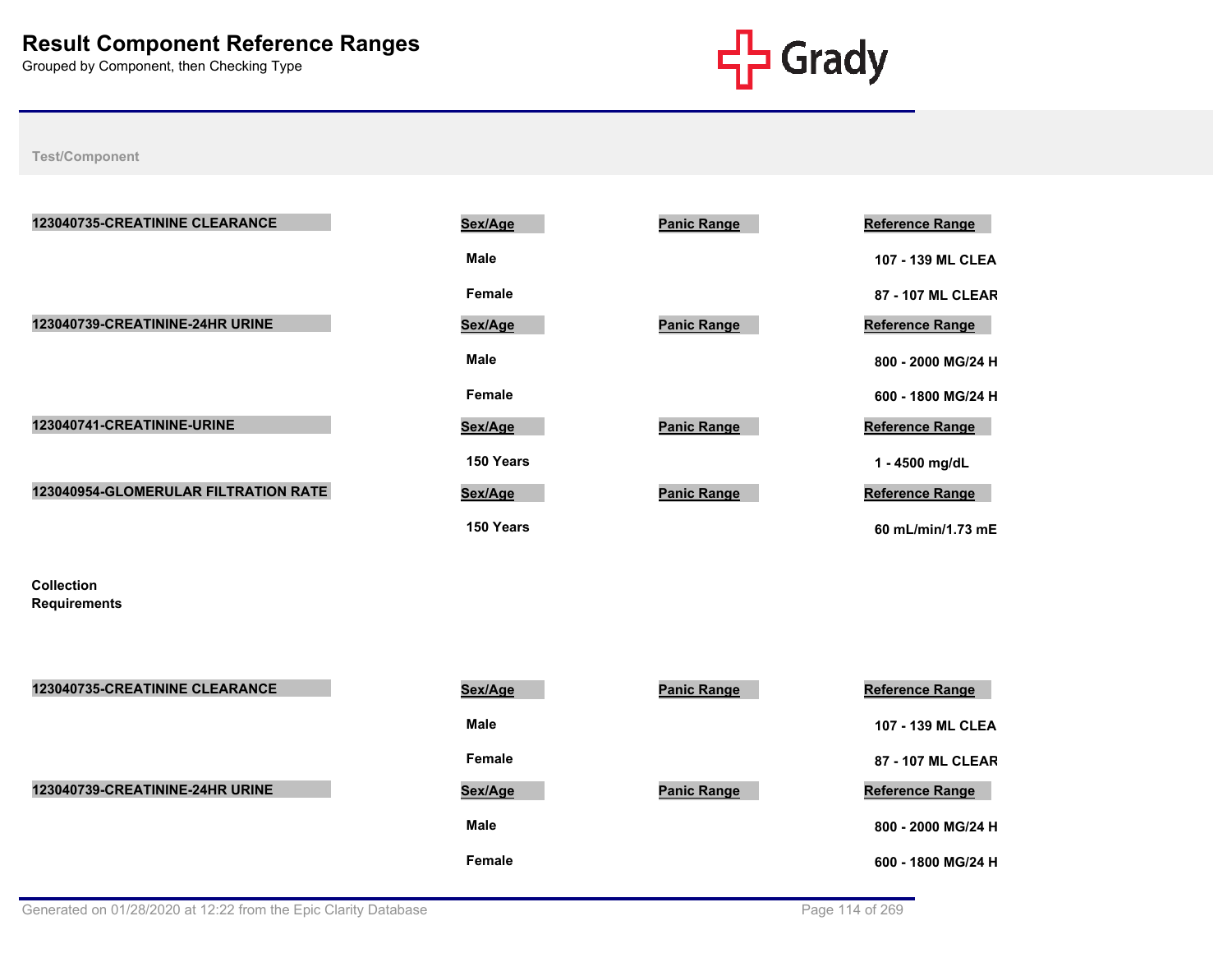

| 123040741-CREATININE-URINE               | Sex/Age       | <b>Panic Range</b> | <b>Reference Range</b> |
|------------------------------------------|---------------|--------------------|------------------------|
|                                          | 150 Years     |                    | 1 - 4500 mg/dL         |
| 123040954-GLOMERULAR FILTRATION RATE     | Sex/Age       | <b>Panic Range</b> | <b>Reference Range</b> |
|                                          | 150 Years     |                    | 60 mL/min/1.73 mE      |
| <b>CREATININE, BODY FLUID----LAB65</b>   |               |                    |                        |
| <b>Collection</b><br><b>Requirements</b> |               |                    |                        |
|                                          |               |                    |                        |
| 123040738-CREATININE, FLUID              | Sex/Age       | <b>Panic Range</b> | <b>Reference Range</b> |
|                                          |               |                    | .2 - 250.0 mg/dL       |
| <b>Collection</b><br><b>Requirements</b> |               |                    |                        |
|                                          |               |                    |                        |
| 123040735-CREATININE CLEARANCE           | Sex/Age       | <b>Panic Range</b> | <b>Reference Range</b> |
|                                          |               |                    |                        |
|                                          | <b>Male</b>   |                    | 107 - 139 ML CLEA      |
|                                          | Female        |                    | 87 - 107 ML CLEAR      |
| 123040739-CREATININE-24HR URINE          | Sex/Age       | <b>Panic Range</b> | Reference Range        |
|                                          | <b>Male</b>   |                    | 800 - 2000 MG/24 H     |
|                                          | <b>Female</b> |                    | 600 - 1800 MG/24 H     |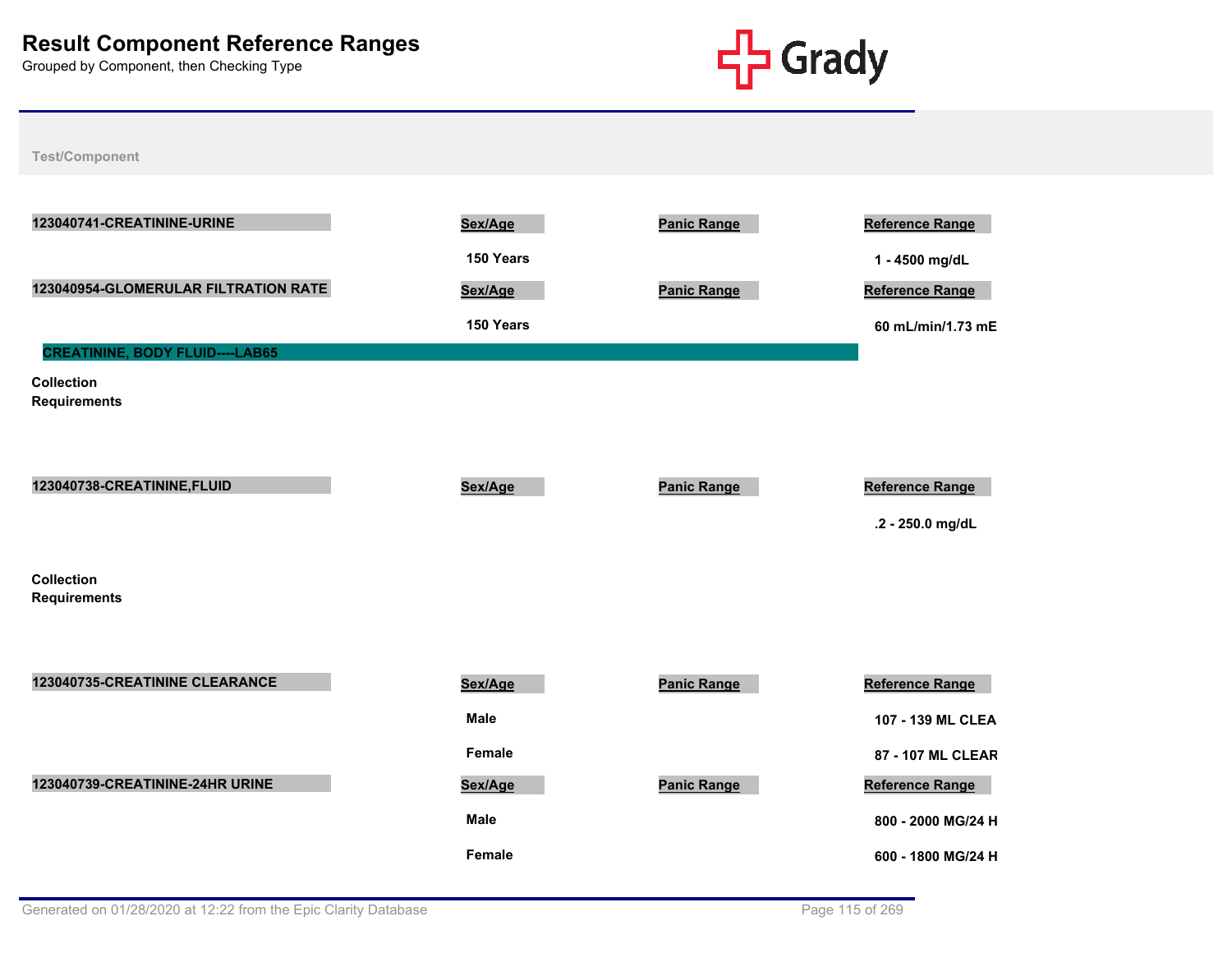

**Test/Component**



tubes. Care should be taken to avoid blood contamination during collection.\par }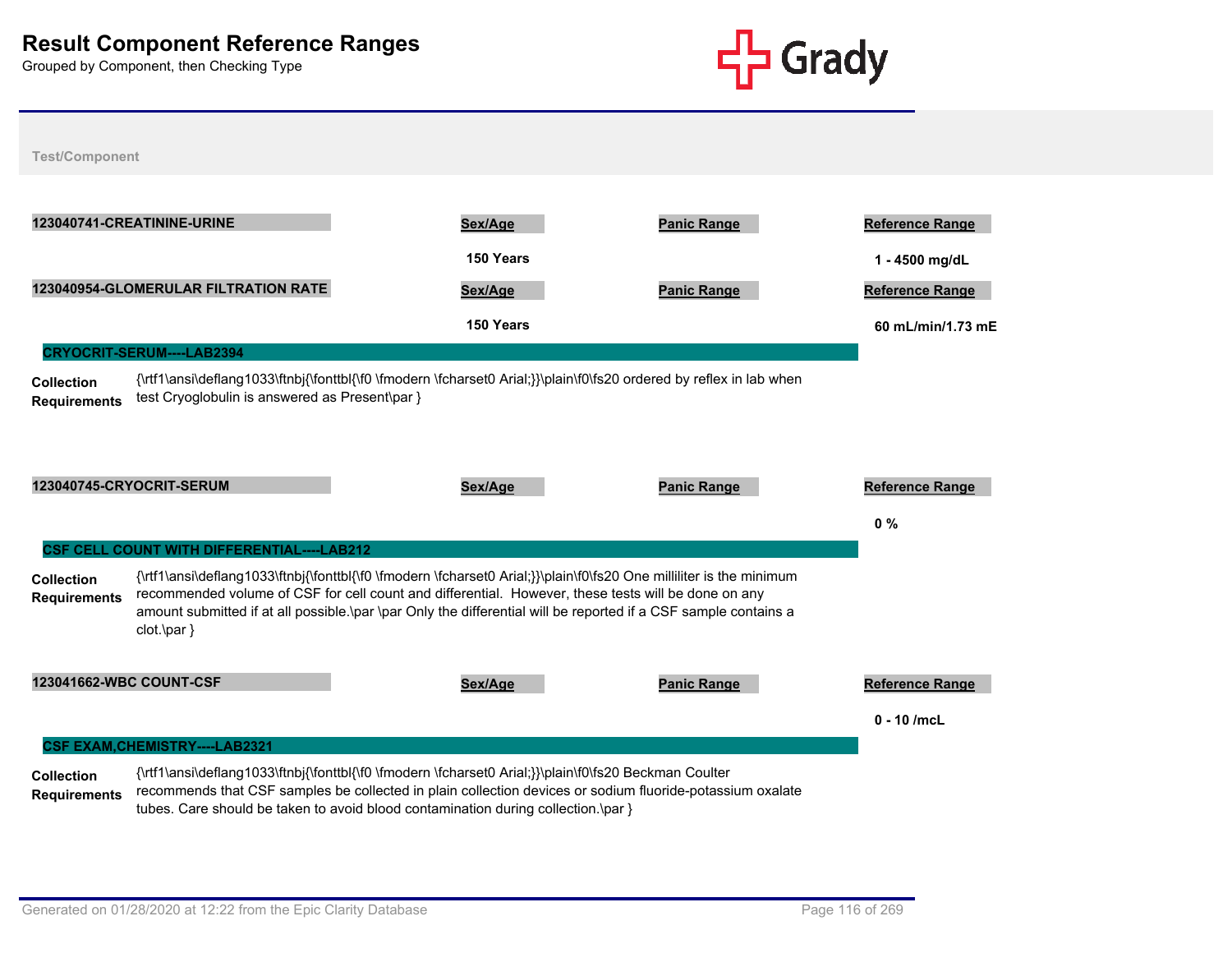

| 123041117-GLUCOSE-CSF                                                                                                                                                                                                                                                                                                                                                                                                                                                                                                                                                                                                                                                                                                                                                                                                                                                                                                                                                                                                                                                                                           |                                                                  | Sex/Age                                                                                                                                                                                                                                                                                                                                                                                                                                                      | <b>Panic Range</b> | Reference Range        |  |  |
|-----------------------------------------------------------------------------------------------------------------------------------------------------------------------------------------------------------------------------------------------------------------------------------------------------------------------------------------------------------------------------------------------------------------------------------------------------------------------------------------------------------------------------------------------------------------------------------------------------------------------------------------------------------------------------------------------------------------------------------------------------------------------------------------------------------------------------------------------------------------------------------------------------------------------------------------------------------------------------------------------------------------------------------------------------------------------------------------------------------------|------------------------------------------------------------------|--------------------------------------------------------------------------------------------------------------------------------------------------------------------------------------------------------------------------------------------------------------------------------------------------------------------------------------------------------------------------------------------------------------------------------------------------------------|--------------------|------------------------|--|--|
|                                                                                                                                                                                                                                                                                                                                                                                                                                                                                                                                                                                                                                                                                                                                                                                                                                                                                                                                                                                                                                                                                                                 |                                                                  | 150 Years                                                                                                                                                                                                                                                                                                                                                                                                                                                    |                    | 40 - 70 mg/dL          |  |  |
|                                                                                                                                                                                                                                                                                                                                                                                                                                                                                                                                                                                                                                                                                                                                                                                                                                                                                                                                                                                                                                                                                                                 | 123042062-PROTEIN, TOTAL-CSF                                     | Sex/Age                                                                                                                                                                                                                                                                                                                                                                                                                                                      | <b>Panic Range</b> | <b>Reference Range</b> |  |  |
|                                                                                                                                                                                                                                                                                                                                                                                                                                                                                                                                                                                                                                                                                                                                                                                                                                                                                                                                                                                                                                                                                                                 |                                                                  | 150 Years                                                                                                                                                                                                                                                                                                                                                                                                                                                    |                    | 4 - 3000 mg/dL         |  |  |
| <b>Collection</b><br><b>Requirements</b>                                                                                                                                                                                                                                                                                                                                                                                                                                                                                                                                                                                                                                                                                                                                                                                                                                                                                                                                                                                                                                                                        | nurseries on request. Two tubes per patient are preferred.\par } | {\rtf1\ansi\deflang1033\ftnbj{\fonttbl{\f0 \fmodern \fcharset0 Arial;}}\plain\f0\fs20 Collect blood in a blue top<br>tube (0.105 M (3.2%) buffered sodium citrate with a 9:1 ratio of whole blood to anticoagulant). Send to lab<br>immediately post collection. This test has a minimum plasma requirement of 0.3ml.\par Special plastic tubes<br>containing 0.1 ml citrate solution and requiring only 0.9 ml whole blood will be prepared for the newborn |                    |                        |  |  |
| 123040827-D-DIMER                                                                                                                                                                                                                                                                                                                                                                                                                                                                                                                                                                                                                                                                                                                                                                                                                                                                                                                                                                                                                                                                                               |                                                                  | Sex/Age                                                                                                                                                                                                                                                                                                                                                                                                                                                      | <b>Panic Range</b> | <b>Reference Range</b> |  |  |
|                                                                                                                                                                                                                                                                                                                                                                                                                                                                                                                                                                                                                                                                                                                                                                                                                                                                                                                                                                                                                                                                                                                 |                                                                  |                                                                                                                                                                                                                                                                                                                                                                                                                                                              |                    | 250 - 128000 ng/ml     |  |  |
| {\rtf1\ansi\deflang1033\ftnbj{\fonttbl{\f0 \fmodern \fcharset0 Arial;}}\plain\f0\fs20 - Each assay requires serum<br><b>Collection</b><br>or plasma. Whole blood cannot be used. The anticoagulants heparin, oxalate, and EDTA have been tested in<br><b>Requirements</b><br>plasma samples containing 1.0 ng/mL digoxin. No discernible difference was observed in digoxin recovery<br>from plasma samples as compared with serum samples, ie, the concentrations of the plasma samples<br>agreed with the concentrations of the serum samples within the precision limits of the assay at the 1.0 ng/mL<br>level.\par - Sample volume is instrument-dependent. Refer to the appropriate User's Guide or<br>Analyzer-Specific Protocol for volumes.\par - Use fresh samples. If samples are to be tested within 8 hours of<br>collection, they may be stored at room temperature (20-25\'B0C). For transporting, maintain the sample<br>temperature at 2-8\'B0C. Samples can be stored refrigerated at 2-8\'B0C for up to 7 days or stored frozen<br>(-20\'B0C) for up to 6 months. Repeated freeze-thaw cycle |                                                                  |                                                                                                                                                                                                                                                                                                                                                                                                                                                              |                    |                        |  |  |
| 123040852-DIGOXIN                                                                                                                                                                                                                                                                                                                                                                                                                                                                                                                                                                                                                                                                                                                                                                                                                                                                                                                                                                                                                                                                                               |                                                                  | Sex/Age                                                                                                                                                                                                                                                                                                                                                                                                                                                      | <b>Panic Range</b> | <b>Reference Range</b> |  |  |
|                                                                                                                                                                                                                                                                                                                                                                                                                                                                                                                                                                                                                                                                                                                                                                                                                                                                                                                                                                                                                                                                                                                 |                                                                  | 18 Years                                                                                                                                                                                                                                                                                                                                                                                                                                                     | > 2.5              | .2 - 10.0 ng/mL        |  |  |
|                                                                                                                                                                                                                                                                                                                                                                                                                                                                                                                                                                                                                                                                                                                                                                                                                                                                                                                                                                                                                                                                                                                 |                                                                  | 150 Years                                                                                                                                                                                                                                                                                                                                                                                                                                                    | > 3.0              | .2 - 10.0 ng/mL        |  |  |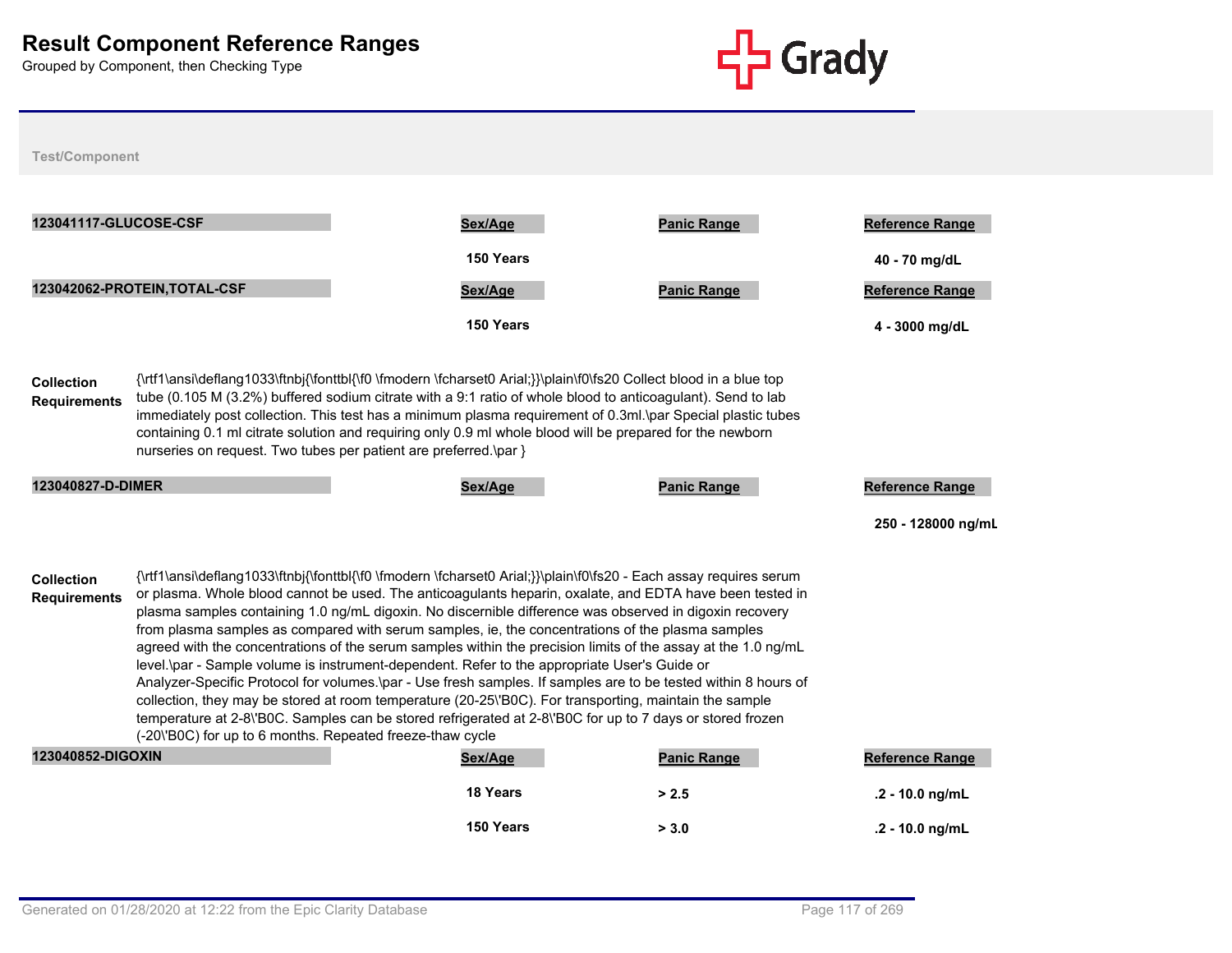

**Test/Component**

#### **DRUG SCREEN, RANDOM----LAB4005**

**Collection Requirements** {\rtf1\ansi\deflang1033\ftnbj{\fonttbl{\f0 \fmodern \fcharset0 Arial;}}\plain\f0\fs20 - Urine specimens may be collected in plastic (ie, polypropylene, polycarbonate, polyethylene) or glass containers. Some plastics, other than those listed, can adsorb certain drugs.\par - If not analyzed immediately, specimens may be stored unrefrigerated for up to 7 days following collection. After 7 days, specimens should be stored frozen at -20\'B0C.\par - Frozen specimens must be thawed and mixed thoroughly prior to analysis.\par - Specimens with high turbidity should be centrifuged before analysis.\par - The recommended pH range for urine specimens is 3.0-11.0.\par - Adulteration of the urine specimen may cause erroneous results. If adulteration is suspected, obtain another specimen.\par }

| 123040528-CHLORIDE-URINE    | Sex/Age   | <b>Panic Range</b> | <b>Reference Range</b> |
|-----------------------------|-----------|--------------------|------------------------|
|                             | 999 Years |                    | 15 - 400 mEg/L         |
| 123040741-CREATININE-URINE  | Sex/Age   | <b>Panic Range</b> | <b>Reference Range</b> |
|                             | 150 Years |                    | 1 - 4500 mg/dL         |
| 123041873-PH-URINE          | Sex/Age   | <b>Panic Range</b> | <b>Reference Range</b> |
|                             | 150 Years |                    | $4.6 - 8.0$            |
| 123042436-TEMPERATURE-URINE | Sex/Age   | <b>Panic Range</b> | <b>Reference Range</b> |
|                             | 150 Years |                    | 90.0 - 100.0 degree    |

#### **DRUG SCREEN,OJI-URINE----LAB4000**

**Collection Requirements** {\rtf1\ansi\deflang1033\ftnbj{\fonttbl{\f0 \fmodern \fcharset0 Arial;}}\plain\f0\fs20 - Urine specimens may be collected in plastic (ie, polypropylene, polycarbonate, polyethylene) or glass containers. Some plastics, other than those listed, can adsorb certain drugs.\par - If not analyzed immediately, specimens may be stored unrefrigerated for up to 7 days following collection. After 7 days, specimens should be stored frozen at -20\'B0C.\par - Frozen specimens must be thawed and mixed thoroughly prior to analysis.\par - Specimens with high turbidity should be centrifuged before analysis.\par - The recommended pH range for urine specimens is 3.0-11.0.\par - Adulteration of the urine specimen may cause erroneous results. If adulteration is suspected, obtain another specimen.\par }

**123040528-CHLORIDE-URINE Sex/Age Panic Range Reference Range**

**999 Years 15 - 400 mEq/L**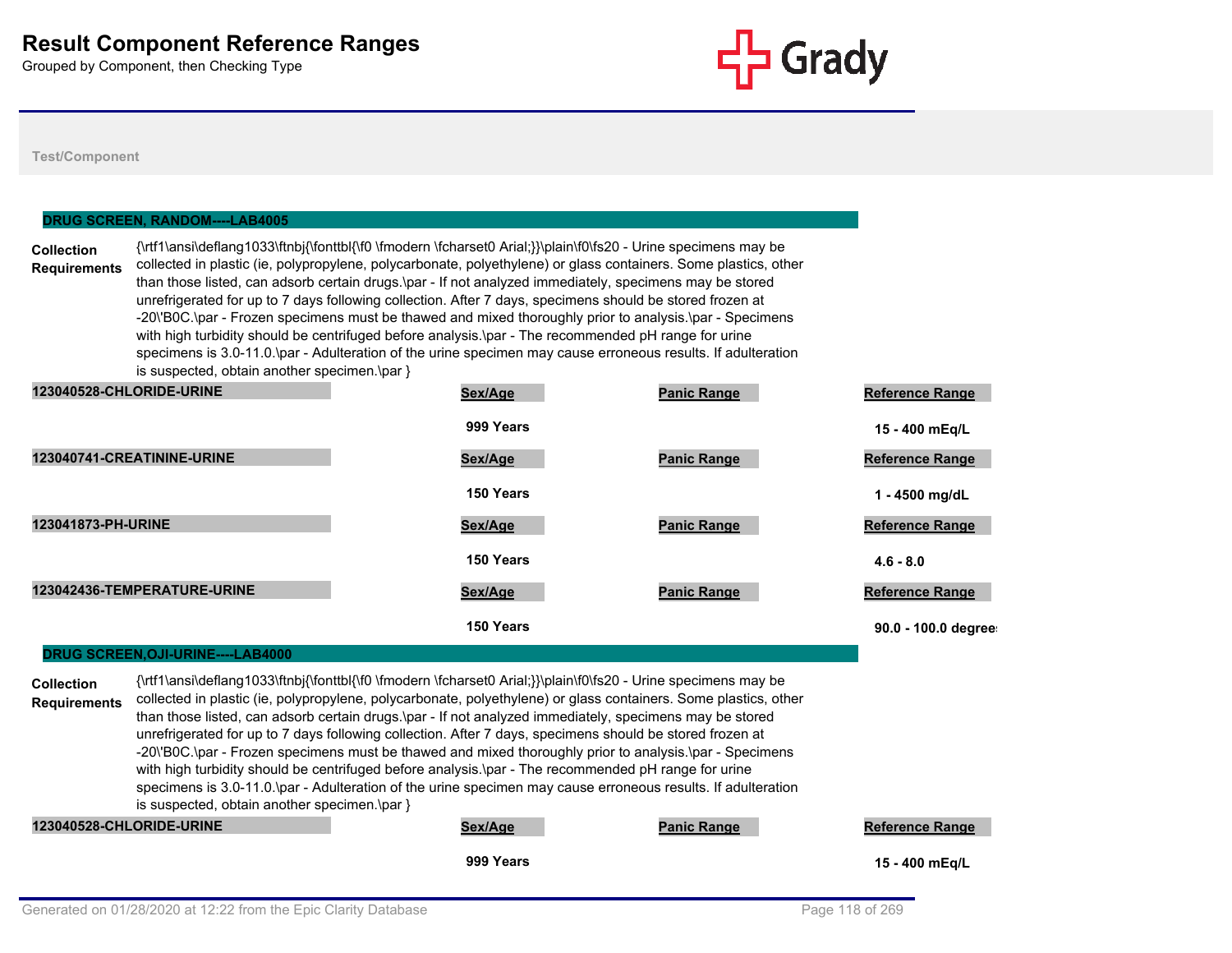

#### **Test/Component**

| 123040741-CREATININE-URINE  | Sex/Age   | <b>Panic Range</b> | <b>Reference Range</b> |
|-----------------------------|-----------|--------------------|------------------------|
|                             | 150 Years |                    | 1 - 4500 mg/dL         |
| 123041873-PH-URINE          | Sex/Age   | <b>Panic Range</b> | <b>Reference Range</b> |
|                             | 150 Years |                    | $4.6 - 8.0$            |
| 123042436-TEMPERATURE-URINE | Sex/Age   | <b>Panic Range</b> | <b>Reference Range</b> |
|                             | 150 Years |                    | 90.0 - 100.0 degree    |

#### **DRUG SCREEN,PRE-EMP----LAB4001**

**Collection Requirements** {\rtf1\ansi\deflang1033\ftnbj{\fonttbl{\f0 \fmodern \fcharset0 Arial;}}\plain\f0\fs20 - Urine specimens may be collected in plastic (ie, polypropylene, polycarbonate, polyethylene) or glass containers. Some plastics, other than those listed, can adsorb certain drugs.\par - If not analyzed immediately, specimens may be stored unrefrigerated for up to 7 days following collection. After 7 days, specimens should be stored frozen at -20\'B0C.\par - Frozen specimens must be thawed and mixed thoroughly prior to analysis.\par - Specimens with high turbidity should be centrifuged before analysis.\par - The recommended pH range for urine specimens is 3.0-11.0.\par - Adulteration of the urine specimen may cause erroneous results. If adulteration is suspected, obtain another specimen.\par }

| 123040528-CHLORIDE-URINE    | Sex/Age   | <b>Panic Range</b> | <b>Reference Range</b> |
|-----------------------------|-----------|--------------------|------------------------|
|                             | 999 Years |                    | 15 - 400 mEg/L         |
| 123040741-CREATININE-URINE  | Sex/Age   | <b>Panic Range</b> | <b>Reference Range</b> |
|                             | 150 Years |                    | 1 - 4500 mg/dL         |
| 123041873-PH-URINE          | Sex/Age   | <b>Panic Range</b> | <b>Reference Range</b> |
|                             | 150 Years |                    | $4.6 - 8.0$            |
| 123042436-TEMPERATURE-URINE | Sex/Age   | <b>Panic Range</b> | <b>Reference Range</b> |
|                             | 150 Years |                    | 90.0 - 100.0 degree    |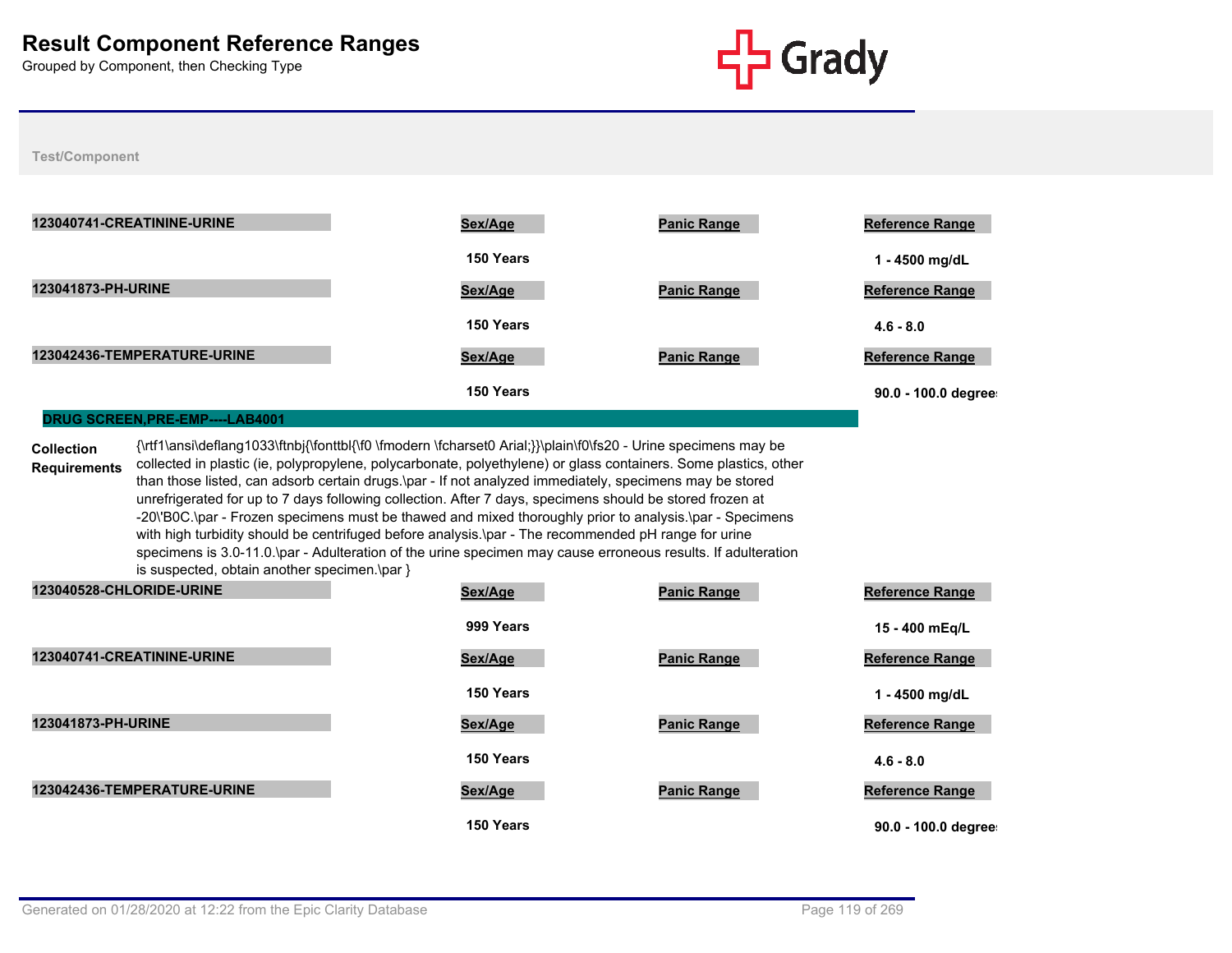

## **Test/Component**

**Collection Requirements** {\rtf1\ansi\deflang1033\ftnbj{\fonttbl{\f0 \fmodern \fcharset0 Arial;}}\plain\f0\fs20 \par Only freshly drawn and properly refrigerated sera obtained by approved aseptic venipuncture procedures should be used in this assay. No anticoagulants or preservatives should be added. Avoid using hemolyzed, icteric, lipemic, or bacterially contaminated sera.\par \par Store sample at room temperature for no longer than 8 hours. If testing is not performed within 8 hours, sera may be stored at 2-8 C for no longer than 48 hours. If delay in testing is anticipated, store test sera at -20 C or lower. Avoid multiple freeze/thaw cycles which may cause loss of antibody activity and give erroneous results.\par }

| <b>305-DS-DNA ANTIBODY</b> | Sex/Aae | <b>Panic Range</b> | <b>Reference Range</b> |
|----------------------------|---------|--------------------|------------------------|
|                            |         |                    | 1000000 IU/ML          |

#### **ECC:BLD GAS PROF-ART----LAB2310**

**Collection Requirements** {\rtf1\ansi\deflang1033\ftnbj{\fonttbl{\f0 \fmodern \fcharset0 Arial;}}\plain\f0\fs20 Whole blood samples use syringe or capillary tube containing balanced heparin of lithium heparin as the anticoagulant.\par }

| 123040310-BASE EXCESS-ARTERIAL        | Sex/Age   | <b>Panic Range</b>    | <b>Reference Range</b> |
|---------------------------------------|-----------|-----------------------|------------------------|
|                                       | 150 Years | $>$ 999.0 or < -999.0 | $-2.0 - 2.0$ MEQ/I     |
| 123040390-CALCIUM, IONIZED-WB, PLASMA | Sex/Age   | <b>Panic Range</b>    | <b>Reference Range</b> |
|                                       | 150 Years | $> 1.45$ or < .75     | .90 - 1.20 mmol/L      |
| 123040415-CARBOXYHEMOGLOBIN-ART       | Sex/Age   | <b>Panic Range</b>    | <b>Reference Range</b> |
|                                       | 150 Years | > 30.0                | $1.0 - 1.5 \%$         |
| 123041118-GLUCOSE-WB PLASMA           | Sex/Age   | <b>Panic Range</b>    | <b>Reference Range</b> |
|                                       | 150 Years | $> 500$ or $< 50$     | 70 - 150 mg/dL         |
| 123041188-HEMOGLOBIN, TOTAL-ART       | Sex/Age   | <b>Panic Range</b>    | <b>Reference Range</b> |
|                                       | Female    | $> 20.0$ or $< 5.0$   | $5.0 - 20.0$ gm/dL     |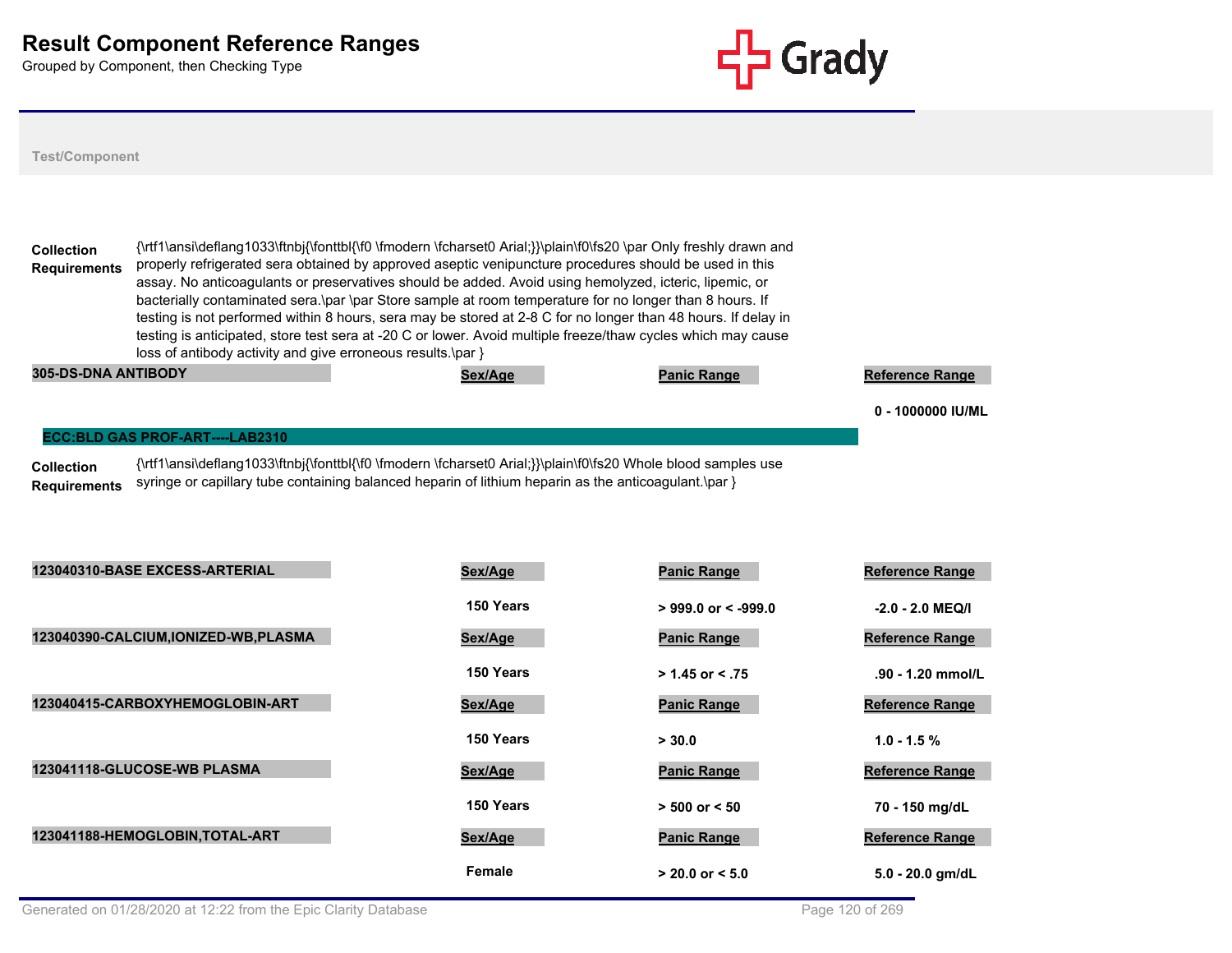

# **Test/Component**

|                             | Male, 8 Days            | > 24.1 or < 12.0    | 2.0 - 27.0 gm/dL       |
|-----------------------------|-------------------------|---------------------|------------------------|
|                             | Male                    | $> 20.0$ or $< 5.0$ | 2.0 - 27.0 gm/dL       |
|                             | Male, 31 Days           | > 24.1 or < 12.0    | 2.0 - 27.0 gm/dL       |
|                             | Male, 2 Years           | $> 24.1$ or $< 6.0$ | 2.0 - 27.0 gm/dL       |
|                             | Male, 18 Years          | $> 24.1$ or $< 6.0$ | 2.0 - 27.0 gm/dL       |
|                             | Female, 8 Days          | > 24.1 or < 12.0    | 12.0 - 24.1 gm/dL      |
|                             | Female, 31 Days         | $> 24.1$ or < 12.0  | 2.0 - 27.0 gm/dL       |
|                             | Female, 2 Years         | $> 24.1$ or < 6.0   | 2.0 - 27.0 gm/dL       |
|                             | Female, 18 Years        | $> 24.1$ or $< 6.0$ | 2.0 - 27.0 gm/dL       |
| 123041562-METHEMOGLOBIN-ART | Sex/Age                 | <b>Panic Range</b>  | <b>Reference Range</b> |
|                             | 150 Years               |                     | $.4 - 1.5 %$           |
| 123041774-OXYHEMOGLOBIN-ART |                         |                     |                        |
|                             | Sex/Age                 | <b>Panic Range</b>  | Reference Range        |
|                             | <b>6 Months</b>         |                     | $90 - 95 %$            |
|                             | 150 Years               |                     | 94 - 100 %             |
| 123041812-PCO2-ARTERIAL     | Sex/Age                 | <b>Panic Range</b>  | Reference Range        |
|                             | Male, 6 Months          | $> 70$ or $< 10$    | 5 - 250 TORR           |
|                             | <b>Female, 6 Months</b> | $> 70$ or < 10      | 5 - 250 TORR           |
|                             | Male, 150 Years         | $> 70$ or $< 10$    | 5 - 250 TORR           |
|                             | Female, 150 Years       | > 70 or < 10        | 5 - 250 TORR           |

Generated on 01/28/2020 at 12:22 from the Epic Clarity Database **Page 121** of 269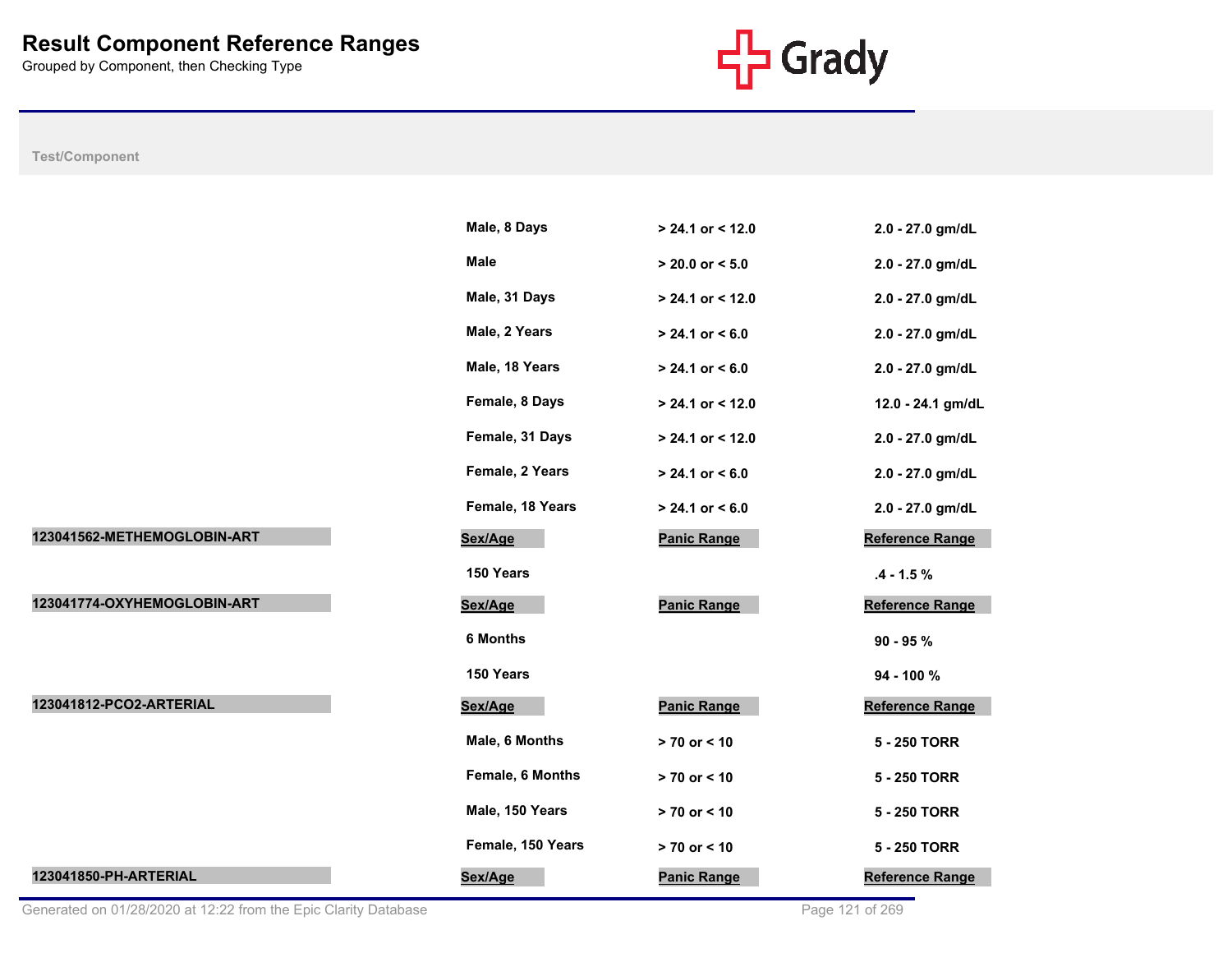

**Test/Component**

|                                          | Male, 31 Days           | $> 7.50$ or $< 7.20$ | $6.00 - 8.00$          |
|------------------------------------------|-------------------------|----------------------|------------------------|
|                                          | Male, 6 Months          | $> 7.60$ or $< 7.20$ | $6.00 - 8.00$          |
|                                          | Male, 150 Years         | $> 7.60$ or $< 7.20$ | $6.00 - 8.00$          |
|                                          | Female, 31 Days         | $> 7.50$ or < 7.20   | $6.00 - 8.00$          |
|                                          | <b>Female, 6 Months</b> | $> 7.60$ or < 7.20   | $6.00 - 8.00$          |
|                                          | Female, 150 Years       | $> 7.60$ or < 7.20   | $6.00 - 8.00$          |
| 421-PO2-ARTERIAL                         | Sex/Age                 | <b>Panic Range</b>   | Reference Range        |
|                                          | <b>6 Months</b>         | $> 350$ or $< 40$    | 60 - 90 TORR           |
|                                          | 150 Years               | $> 350$ or $< 40$    | <b>800 TORR</b>        |
| 123042010-POTASSIUM-WB, PLASMA           | Sex/Age                 | <b>Panic Range</b>   | Reference Range        |
|                                          | 150 Years               | $> 6.0$ or $< 2.5$   | 3.4 - 4.5 mmol/L       |
| 123042344-SODIUM-WB PLASMA               | Sex/Age                 | <b>Panic Range</b>   | Reference Range        |
|                                          | 150 Years               | $> 160$ or < 120     | 135 - 150 mmol/L       |
| EHS: CHEM 3, LIPID PANEL----LAB2318      |                         |                      |                        |
| <b>Collection</b><br><b>Requirements</b> |                         |                      |                        |
|                                          |                         |                      |                        |
|                                          |                         |                      |                        |
| 123040530-CHOLESTEROL, HDL MEASURED      | Sex/Age                 | <b>Panic Range</b>   | <b>Reference Range</b> |
|                                          | 150 Years               |                      | 40 - 60 mg/dL          |

123040531-CHOLESTEROL,LDL-CALCULATED<br>
Sex/Age **Panic Range** Panic Range Reference Range

Generated on 01/28/2020 at 12:22 from the Epic Clarity Database **Page 122** of 269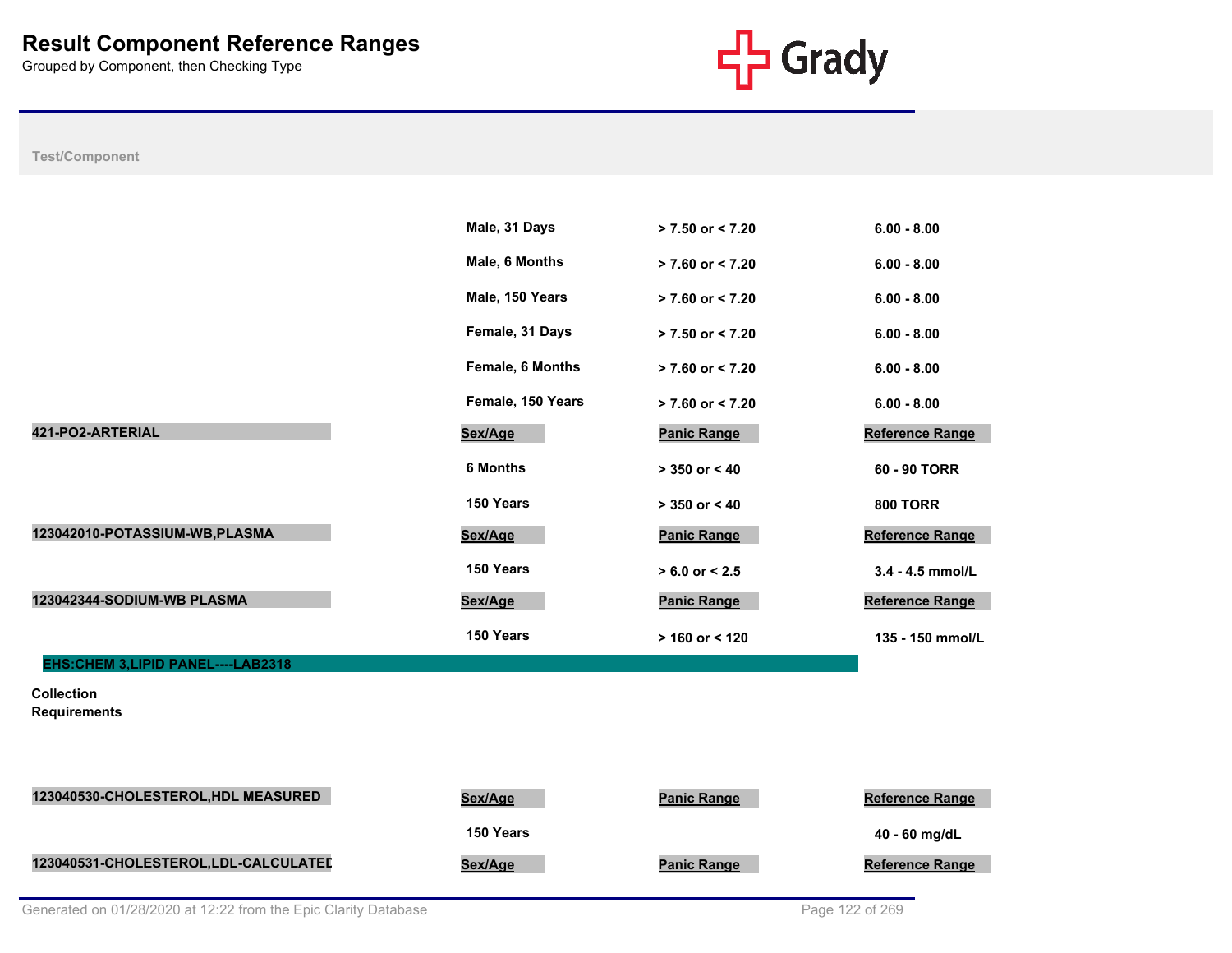

**Test/Component**

|                                    | <b>Male</b>                   | 100 - 129 mg/dL        |
|------------------------------------|-------------------------------|------------------------|
|                                    | Female                        | 100 - 159 mg/dL        |
| 123040534-CHOLESTEROL, TOTAL-SERUM | <b>Panic Range</b><br>Sex/Age | Reference Range        |
|                                    | 150 Years                     | 170 - 239 mg/dL        |
| 123042516-TRIGLYCERIDE-SERUM       | <b>Panic Range</b><br>Sex/Age | <b>Reference Range</b> |
|                                    | Male, 30 Years                | 50 - 171 mg/dL         |
|                                    | Female, 150 Years             | 66 - 221 mg/dL         |
|                                    | Female, 30 Years              | 42 - 137 mg/dL         |
|                                    |                               | 10 - 5000 mg/dL        |
|                                    | Male, 40 Years                | 57 - 250 mg/dL         |
|                                    | Female, 40 Years              | 45 - 170 mg/dL         |
|                                    | Male, 50 Years                | 69 - 218 mg/dL         |
|                                    | Female, 50 Years              | 51 - 180 mg/dL         |
|                                    | Male, 60 Years                | 75 - 210 mg/dL         |
|                                    | Female, 60 Years              | 59 - 229 mg/dL         |
|                                    | Male, 150 Years               | 65 - 227 mg/dL         |

## **EHS:GLUCOSE,FASTING-PLAS.----LAB2327**

**Collection Requirements** {\rtf1\ansi\deflang1033\ftnbj{\fonttbl{\f0 \fmodern \fcharset0 Arial;}}\plain\f0\fs20 Fasting serum or plasma (EDTA, heparin or sodium fluoride) samples, free from hemolysis, are the recommended specimens. Separate from red cells rapidly to minimize loss of glucose through glycolysis. Fresh, random collections are recommended for urine specimens.\par }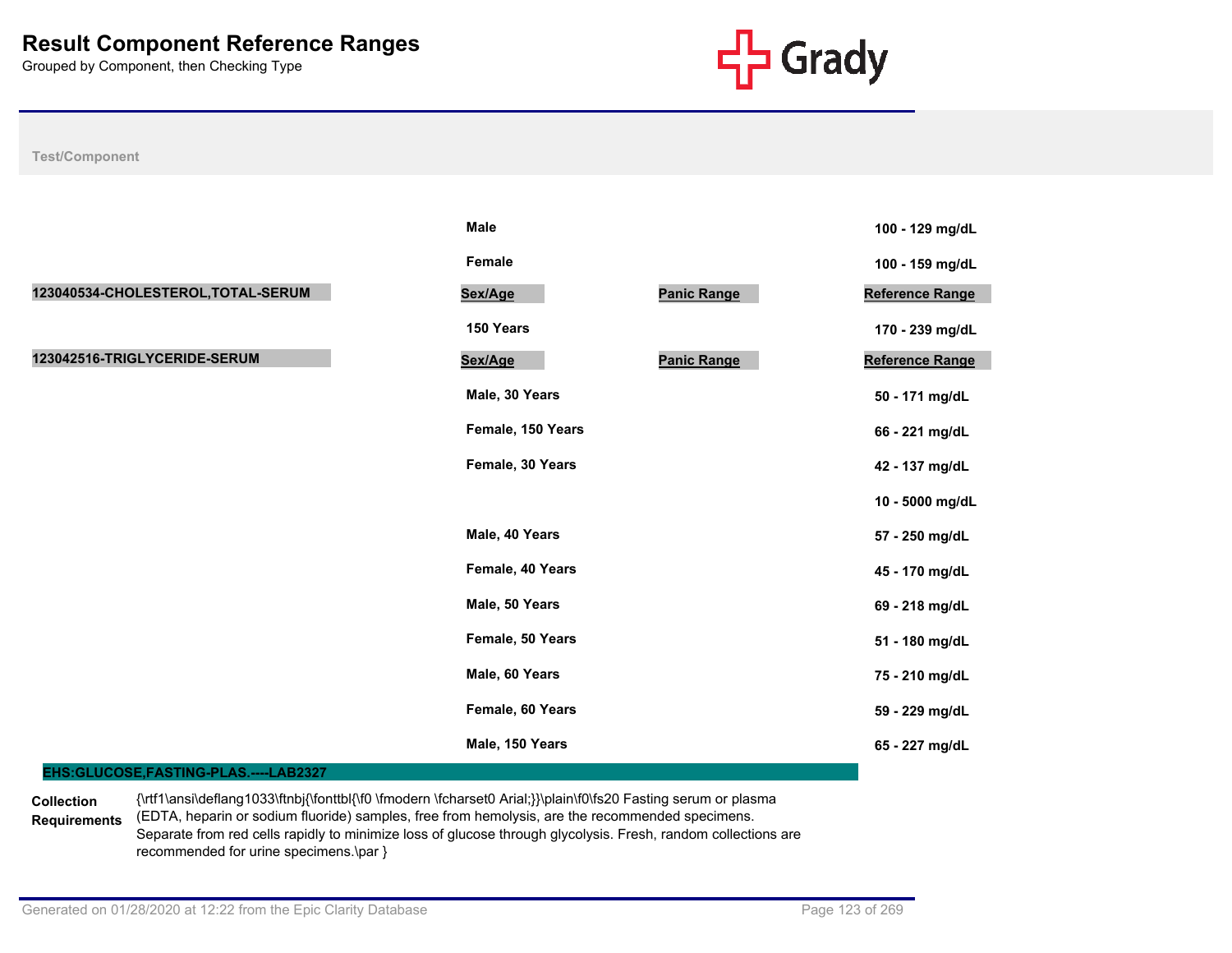

**Test/Component**

|                   | 123041112-GLUCOSE,FASTING-PLASMA                                                                                | Sex/Age   | <b>Panic Range</b> | <b>Reference Range</b> |
|-------------------|-----------------------------------------------------------------------------------------------------------------|-----------|--------------------|------------------------|
|                   |                                                                                                                 | 150 Years | $> 500$ or $< 50$  | 65 - 99 mg/dL          |
|                   | <b>EO COUNT. TOTAL----LAB298</b>                                                                                |           |                    |                        |
| <b>Collection</b> | {\rtf1\ansi\deflang1033\ftnbj{\fonttbl{\f0 \fmodern \fcharset0 Arial;}}\plain\f0\fs20 Collect blood into a dark |           |                    |                        |

**Requirements** purple, light purple or pediatric capillary purple top tube. Mix by inverting 10 times.\par }

| 123040933-# EOSINOPHILS-BLOOD | Sex/Age   | <b>Panic Range</b> | Reference Range        |
|-------------------------------|-----------|--------------------|------------------------|
|                               | 1 Days    |                    | 1.0 K/mcL              |
|                               | 12 Months |                    | .1 - .7 K/mcL          |
|                               | 6 Years   |                    | .8 K/mcL               |
|                               | 2 Days    |                    | .1 - 1.0 K/mcL         |
|                               | 12 Years  |                    | .7 K/mcL               |
|                               | 21 Years  |                    | .5 K/mcL               |
|                               | 2 Months  |                    | .1 - .9 K/mcL          |
|                               | 20 Years  |                    | .6 K/mcL               |
|                               |           |                    | .8 K/mcL               |
|                               | 8 Days    |                    | .1 - 1.1 K/mcL         |
|                               | 15 Days   |                    | .1 - 1.0 K/mcL         |
|                               | 6 Months  |                    | .1 - .8 K/mcL          |
| 123040932-% EOSINOPHIL-BLOOD  | Sex/Age   | <b>Panic Range</b> | <b>Reference Range</b> |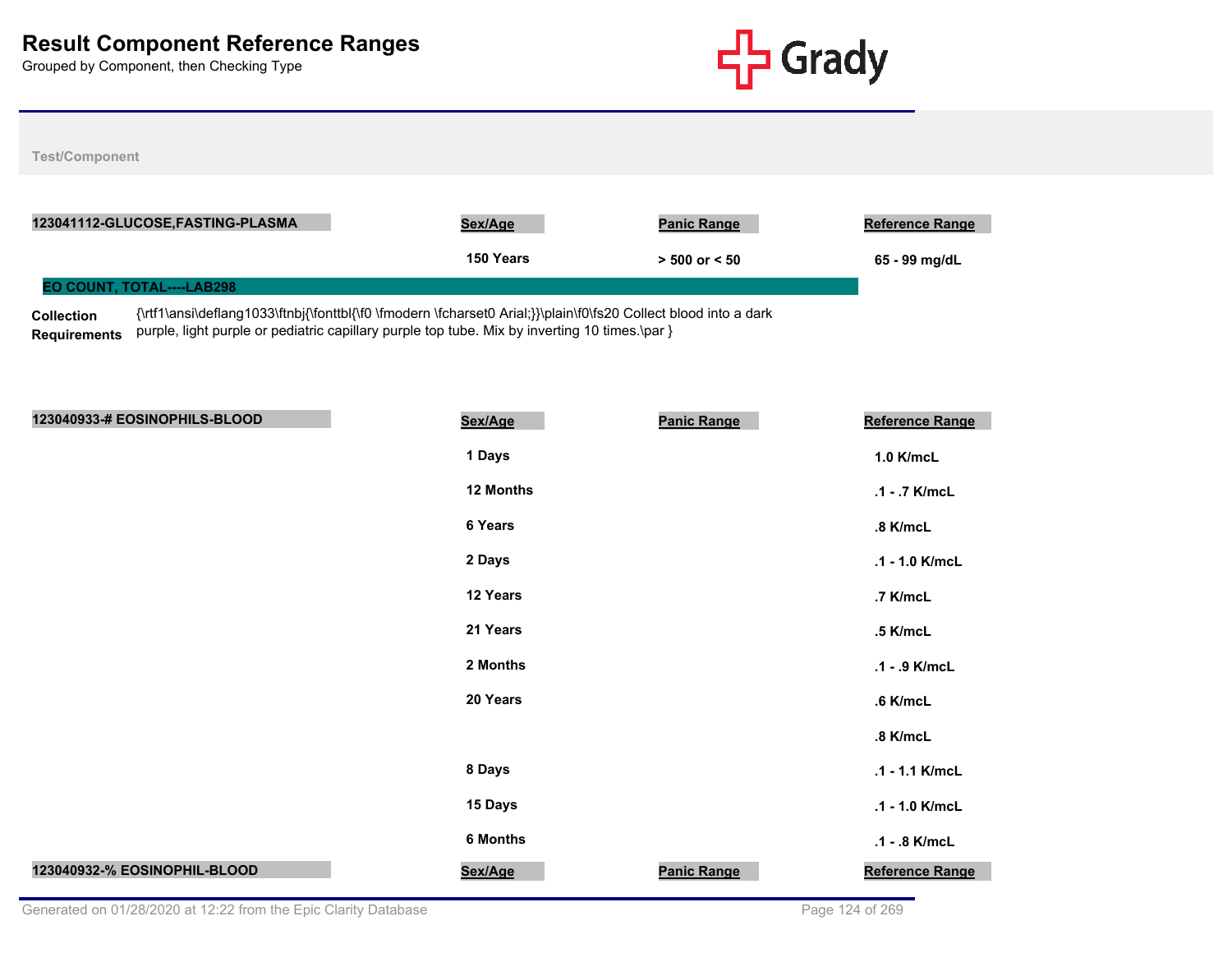

**No range specified %**

| 123042650-WBC COUNT-BLOOD | Sex/Age   | <b>Panic Range</b>  | <b>Reference Range</b> |
|---------------------------|-----------|---------------------|------------------------|
|                           | 1 Days    | $> 50.0$ or $< 1.0$ | 9.0 - 30.0 K/mcL       |
|                           | 6 Years   | $> 50.0$ or $< 1.0$ | 5.0 - 14.5 K/mcL       |
|                           | 12 Years  | $> 50.0$ or $< 1.0$ | 4.5 - 13.5 K/mcL       |
|                           | 16 Years  | $> 50.0$ or $< 1.0$ | 4.5 - 13.0 K/mcL       |
|                           | 18 Years  | $> 50.0$ or $< 1.0$ | 4.5 - 12.5 K/mcL       |
|                           | 2 Days    | $> 50.0$ or $< 1.0$ | 9.4 - 34.0 K/mcL       |
|                           |           | $> 85.0$ or $< 1.0$ | 3.8 - 10.7 K/mcL       |
|                           | 8 Days    | $> 50.0$ or < 1.0   | 5.0 - 21.0 K/mcL       |
|                           | 15 Days   | $> 50.0$ or $< 1.0$ | 5.0 - 20.0 K/mcL       |
|                           | 1 Months  | $> 50.0$ or $< 1.0$ | 5.0 - 19.5 K/mcL       |
|                           | 2 Months  | $> 50.0$ or $< 1.0$ | 5.5 - 18.0 K/mcL       |
|                           | 12 Months | $> 50.0$ or < 1.0   | 6.0 - 17.5 K/mcL       |
|                           | 2 Years   | $> 50.0$ or < 1.0   | 6.0 - 17.0 K/mcL       |
|                           | 4 Years   | $> 50.0$ or $< 1.0$ | 5.5 - 15.5 K/mcL       |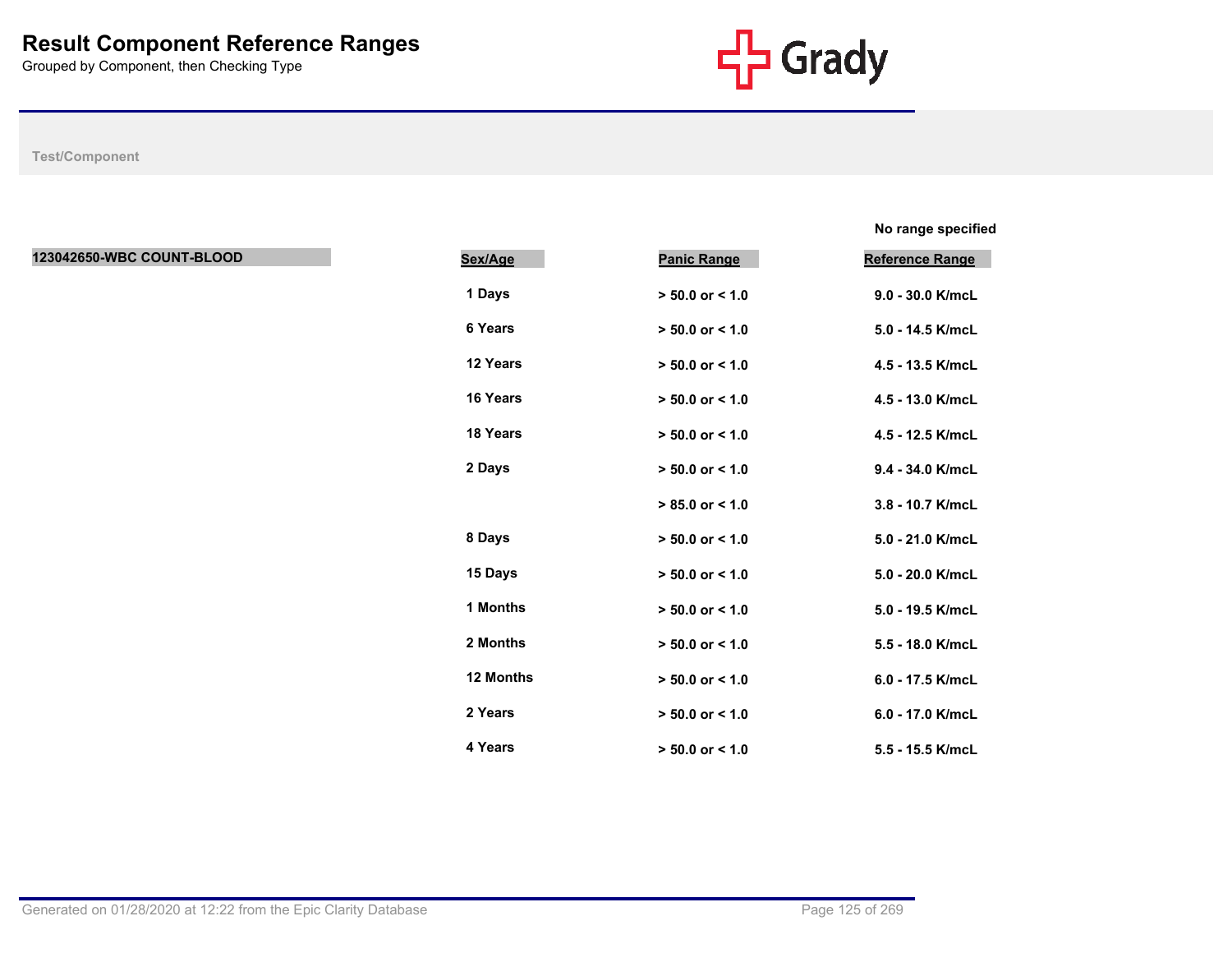

**Test/Component**

|                                          |                                              | Female, 55 Years                                                                                                                                                                                                                                                                                                                                                                                                                                                                                                                                                                                                                                                                    |                    | $270 - 4330$ PG/       |
|------------------------------------------|----------------------------------------------|-------------------------------------------------------------------------------------------------------------------------------------------------------------------------------------------------------------------------------------------------------------------------------------------------------------------------------------------------------------------------------------------------------------------------------------------------------------------------------------------------------------------------------------------------------------------------------------------------------------------------------------------------------------------------------------|--------------------|------------------------|
|                                          | 123040955-ESTRADIOL-SERUM                    | Sex/Age                                                                                                                                                                                                                                                                                                                                                                                                                                                                                                                                                                                                                                                                             | <b>Panic Range</b> | <b>Reference Range</b> |
|                                          | only once \par C. Use the following quidelin | precautions for venipuncture.\par 2. Allow serum samples to clot completely before centrifugation.\par 3.<br>Keep tubes stoppered at all times \par 4. Within two hours after centrifugation, transfer at least 500 \'B5L of<br>cell-free sample to a storage tube. Tightly stopper the tube immediately. par 5. Store samples tightly<br>stoppered at room temperature (15 to 30 \'B0C) for no longer than eight\par hours.\par 6. If the assay will not<br>be completed within eight hours, refrigerate the samples at 2 to 8 \'B0C.\par 7. If the assay will not be<br>completed within 48 hours, or for shipment of samples, freeze at -20 \'BOC or colder.\par 8. Thaw samples |                    |                        |
| <b>Collection</b><br><b>Requirements</b> |                                              | {\rtf1\ansi\deflang1033\ftnbj{\fonttbl{\f0 \fmodern \fcharset0 Arial;}}\plain\f0\fs20 A. Serum, plasma (heparin,<br>EDTA) and urine are the recommended samples. par B. Observe the following recommendations for<br>handling, processing, and storing blood samples (1):\par 1. Collect all blood samples observing routine                                                                                                                                                                                                                                                                                                                                                        |                    |                        |
|                                          |                                              |                                                                                                                                                                                                                                                                                                                                                                                                                                                                                                                                                                                                                                                                                     |                    |                        |

| Female, 55 Years  | 27.0 - 433.0 PG/ML |
|-------------------|--------------------|
| Female, 150 Years | 20.0 - 40.0 PG/ML  |
| Male, 150 Years   | 20.0 - 47.0 PG/ML  |

#### **ETHANOL,EMP-SERUM----LAB4002**

**Collection Requirements** {\rtf1\ansi\deflang1033\ftnbj{\fonttbl{\f0 \fmodern \fcharset0 Arial;}}\plain\f0\fs20 - The assay requires serum, or plasma.\par - Never use alcohol or other volatile disinfectants when collecting or storing blood specimens. Use aqueous zephiran (benzalkonium chloride), iodine, or other suitable aqueous disinfectants.\par - Be sure the sample tube is kept tightly closed to prevent evaporation of alcohol.\par - Fluoride/oxalate tubes preserve alcohol by preventing glycolysis. They are the preferred method for storing blood prior to analysis of plasma specimens. The anticoagulants citrate, EDTA, fluoride/oxalate, and heparin have been tested and may be used with this assay.\par - If not analyzed immediately, specimens may be stored refrigerated at 2-8\'B0C for up to 3 days following collection. After 3 days, specimens should be stored frozen. Repeated freeze-thaw cycles should be avoided. - For transporting, maintain the specimen temperature at 2-8\'B0C.\par - Frozen specimens must be th

### **123040969-ETHANOL-SERUM Sex/Age Panic Range Reference Range**

**150 Years 10 - 1800 MG/DL**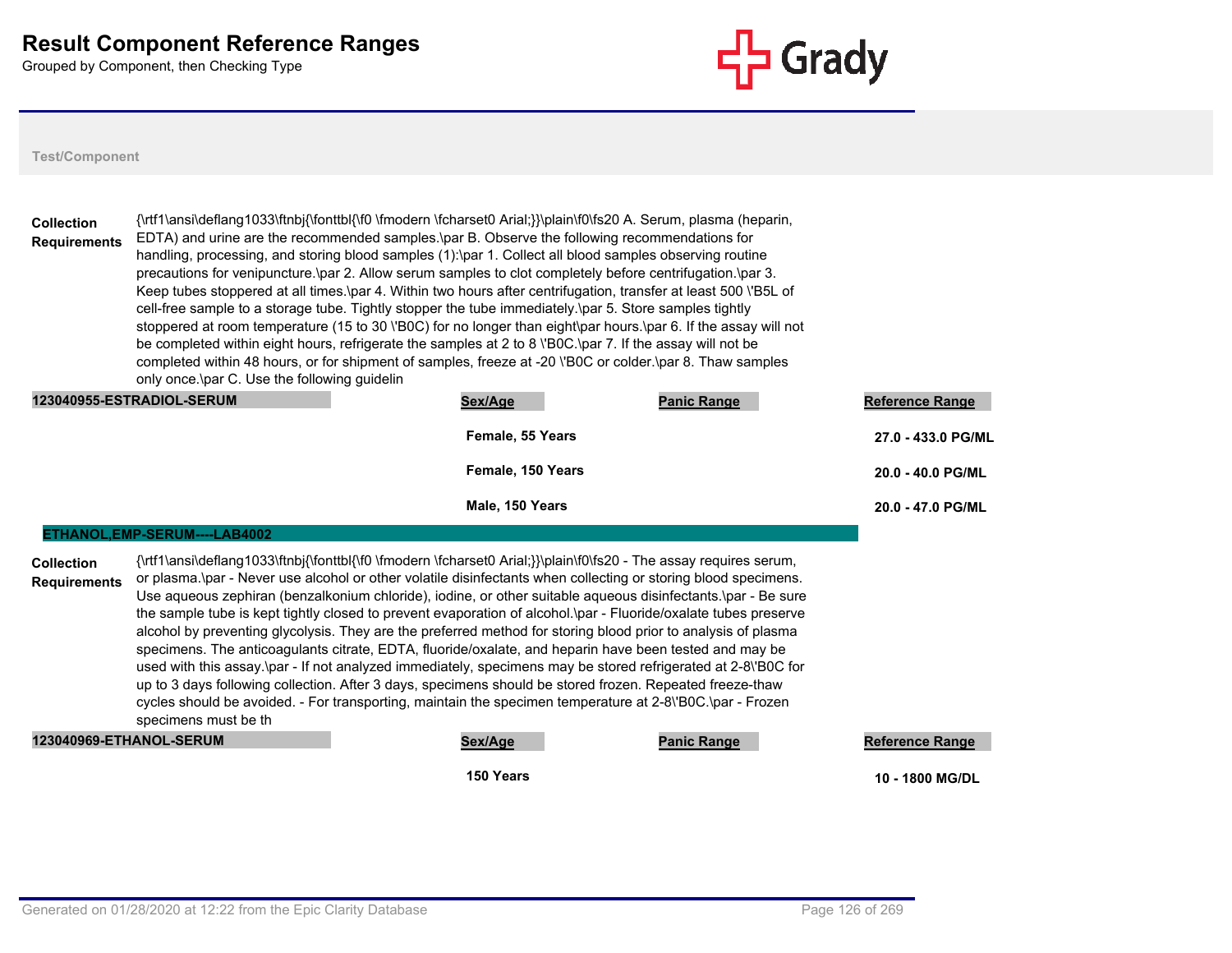

| <b>Collection</b><br><b>Requirements</b> | specimens must be th                                             | {\rtf1\ansi\deflang1033\ftnbj{\fonttbl{\f0 \fmodern \fcharset0 Arial;}}\plain\f0\fs20 - The assay requires serum,<br>or plasma.\par - Never use alcohol or other volatile disinfectants when collecting or storing blood specimens.<br>Use aqueous zephiran (benzalkonium chloride), iodine, or other suitable aqueous disinfectants.\par - Be sure<br>the sample tube is kept tightly closed to prevent evaporation of alcohol. par - Fluoride/oxalate tubes preserve<br>alcohol by preventing glycolysis. They are the preferred method for storing blood prior to analysis of plasma<br>specimens. The anticoagulants citrate, EDTA, fluoride/oxalate, and heparin have been tested and may be<br>used with this assay.\par - If not analyzed immediately, specimens may be stored refrigerated at 2-8\'BOC for<br>up to 3 days following collection. After 3 days, specimens should be stored frozen. Repeated freeze-thaw<br>cycles should be avoided. - For transporting, maintain the specimen temperature at 2-8\'B0C.\par - Frozen |                    |                        |
|------------------------------------------|------------------------------------------------------------------|---------------------------------------------------------------------------------------------------------------------------------------------------------------------------------------------------------------------------------------------------------------------------------------------------------------------------------------------------------------------------------------------------------------------------------------------------------------------------------------------------------------------------------------------------------------------------------------------------------------------------------------------------------------------------------------------------------------------------------------------------------------------------------------------------------------------------------------------------------------------------------------------------------------------------------------------------------------------------------------------------------------------------------------------|--------------------|------------------------|
| <b>123040969-ETHANOL-SERUM</b>           |                                                                  | Sex/Age                                                                                                                                                                                                                                                                                                                                                                                                                                                                                                                                                                                                                                                                                                                                                                                                                                                                                                                                                                                                                                     | <b>Panic Range</b> | <b>Reference Range</b> |
|                                          |                                                                  | 150 Years                                                                                                                                                                                                                                                                                                                                                                                                                                                                                                                                                                                                                                                                                                                                                                                                                                                                                                                                                                                                                                   |                    | 10 - 1800 MG/DL        |
|                                          | <b>FACTOR IX ACTIVITY----LAB308</b>                              |                                                                                                                                                                                                                                                                                                                                                                                                                                                                                                                                                                                                                                                                                                                                                                                                                                                                                                                                                                                                                                             |                    |                        |
| <b>Collection</b><br><b>Requirements</b> | nurseries on request. Two tubes per patient are preferred\par }  | {\rtf1\ansi\deflang1033\ftnbj{\fonttbl{\f0 \fmodern \fcharset0 Arial;}}\plain\f0\fs20 Collect blood in a blue top<br>tube (0.105 M (3.2%) buffered sodium citrate with a 9:1 ratio of whole blood to anticoagulant). Send to lab<br>immediately post collection. This test has a minimum plasma requirement of 0.3ml.\par Special plastic tubes<br>containing 0.1 ml citrate solution and requiring only 0.9 ml whole blood will be prepared for the newborn                                                                                                                                                                                                                                                                                                                                                                                                                                                                                                                                                                                |                    |                        |
|                                          | 123040984-FACTOR IX ACTIVITY                                     | Sex/Age                                                                                                                                                                                                                                                                                                                                                                                                                                                                                                                                                                                                                                                                                                                                                                                                                                                                                                                                                                                                                                     | <b>Panic Range</b> | <b>Reference Range</b> |
|                                          |                                                                  |                                                                                                                                                                                                                                                                                                                                                                                                                                                                                                                                                                                                                                                                                                                                                                                                                                                                                                                                                                                                                                             |                    | 1.0%                   |
| <b>Collection</b><br><b>Requirements</b> | nurseries on request. Two tubes per patient are preferred.\par } | {\rtf1\ansi\deflang1033\ftnbj{\fonttbl{\f0 \fmodern \fcharset0 Arial;}}\plain\f0\fs20 Collect blood in a blue top<br>tube (0.105 M (3.2%) buffered sodium citrate with a 9:1 ratio of whole blood to anticoagulant). Send to lab<br>immediately post collection. This test has a minimum plasma requirement of 0.3ml.\par Special plastic tubes<br>containing 0.1 ml citrate solution and requiring only 0.9 ml whole blood will be prepared for the newborn                                                                                                                                                                                                                                                                                                                                                                                                                                                                                                                                                                                |                    |                        |
| <b>360-FACTOR VIII ACTIVITY</b>          |                                                                  | Sex/Age                                                                                                                                                                                                                                                                                                                                                                                                                                                                                                                                                                                                                                                                                                                                                                                                                                                                                                                                                                                                                                     | <b>Panic Range</b> | <b>Reference Range</b> |
|                                          |                                                                  |                                                                                                                                                                                                                                                                                                                                                                                                                                                                                                                                                                                                                                                                                                                                                                                                                                                                                                                                                                                                                                             |                    | $50.0 - 150.0 %$       |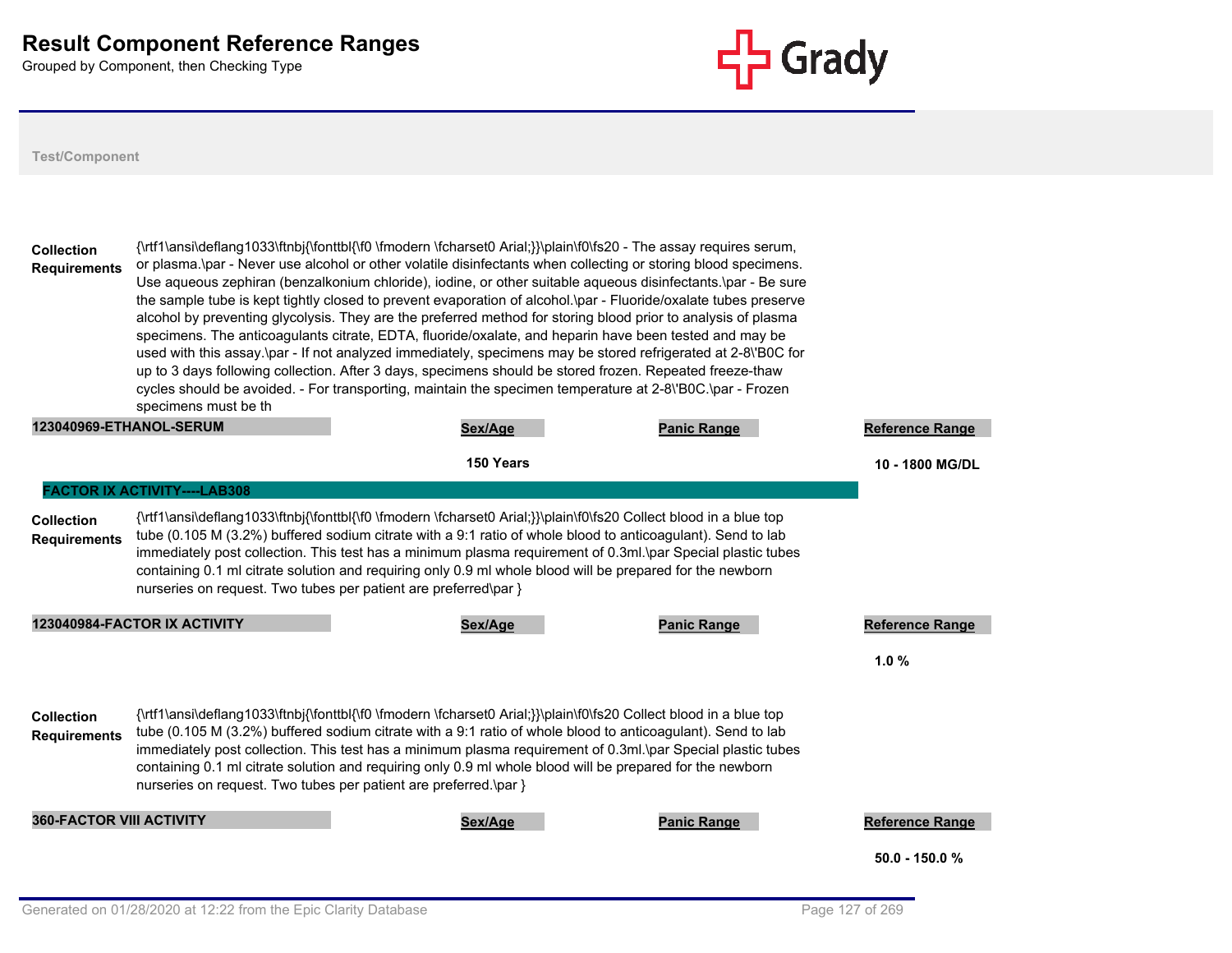

**Test/Component**

**Collection Requirements** mples only once.\par C. Use the following guidelines when preparing specimens, unless instructed otherwise in the product insert:\par 1. Ensure residual fibrin and cellular matter has been removed prior to analysis.\par 2. Follow blood collection tube manufacturer's recommendations for centrifugation.\par D. Each laboratory should determine the acceptability of its own blood collection tubes and serum separation products. Variations in these products may exist between manufacturers and, at times from lot-to-lot.\par E. Avoid assaying grossly hemolyzed samples in that ferritin can be released from lysed red cells.\par } **123041003-FERRITIN-SERUM Sex/Age Panic Range Reference Range Female 11.0 - 307.0 NG/ML Male 24.0 - 336.0 NG/ML .2 - 15000.0 NG/ML Collection Requirements** {\rtf1\ansi\deflang1033\ftnbj{\fonttbl{\f0 \fmodern \fcharset0 Arial;}}\plain\f0\fs20 Collect blood into a dark purple, light purple or pediatric capillary purple top tube. Mix by inverting 10 times.\par } **FETAL HGB QUANT, HPLC----LAB292 123041231-HGB F QUANTITATION,HPLC Sex/Age Panic Range Reference Range .2 - 1.8 % Collection Requirements** {\rtf1\ansi\deflang1033\ftnbj{\fonttbl{\f0 \fmodern \fcharset0 Arial;}}\plain\f0\fs20 Collect blood in a blue top tube (0.105 M (3.2%) buffered sodium citrate with a 9:1 ratio of whole blood to anticoagulant). Send to lab immediately post collection. This test has a minimum plasma requirement of 0.3ml.\par Special plastic tubes containing 0.1 ml citrate solution and requiring only 0.9 ml whole blood will be prepared for the newborn nurseries on request. Two tubes per patient are preferred.\par } **123041010-FIBRINOGEN-CLAUSS Sex/Age Panic Range Reference Range < 100 200 - 393 mg/dL**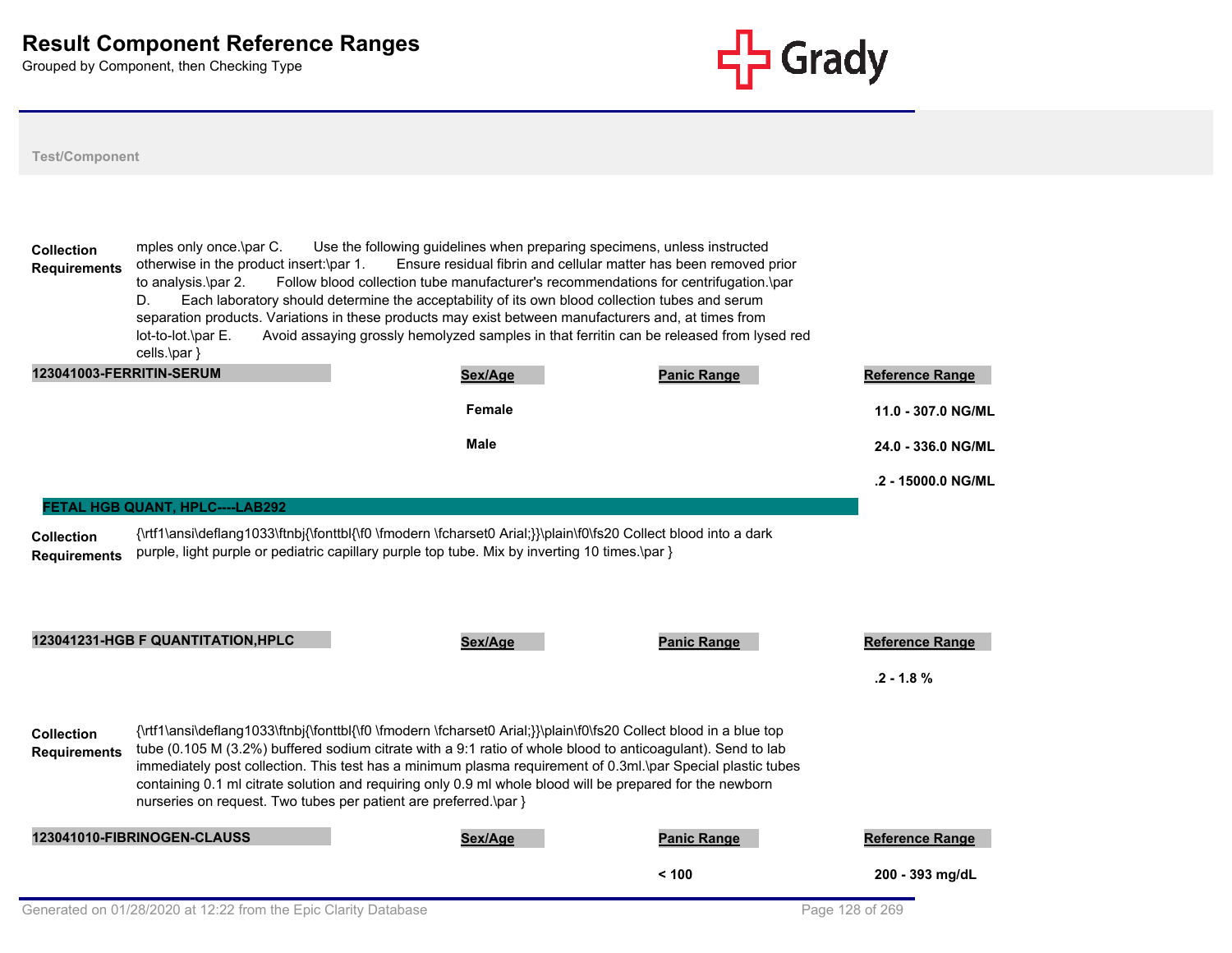

**Test/Component**

#### **FLUID EXAM - FCME----LAB3500**

**Collection Requirements**

| 123042693-CHLORIDE, FCME-FLUID      | Sex/Age   | <b>Panic Range</b> | Reference Range        |
|-------------------------------------|-----------|--------------------|------------------------|
|                                     | 150 Years |                    | 20 meg/L               |
| 123042698-CREATININE, FCME-FLUID    | Sex/Age   | <b>Panic Range</b> | Reference Range        |
|                                     | 150 Years |                    | .1 $mg/dL$             |
| 123042703-GLUCOSE,FCME-FLUID        | Sex/Age   | <b>Panic Range</b> | <b>Reference Range</b> |
|                                     | 150 Years |                    | 3                      |
| 123042727-POTASSIUM, FCME-FLUID     | Sex/Age   | <b>Panic Range</b> | Reference Range        |
|                                     | 150 Years |                    | 1.0 $meq/L$            |
| 123042728-SODIUM, FCME-FLUID        | Sex/Age   | <b>Panic Range</b> | Reference Range        |
|                                     | 150 Years |                    | 10 meg/L               |
| 123042730-UREA NITROGEN, FCME-FLUID | Sex/Age   | <b>Panic Range</b> | Reference Range        |
|                                     | 150 Years |                    | 1 mg/dL                |
| FLUOXETINE-SERUM----LAB2040         |           |                    |                        |

**Collection Requirements** {\rtf1\ansi\deflang1033\ftnbj{\fonttbl{\f0 \fmodern \fcharset0 Arial;}}\plain\f0\fs20 Preferred Specimen: 1 mL serum collected in a red-top tube (no gel)\par Minimum Volume: 0.5 mL\par Alternative Specimen(s): Plasma collected in: EDTA (lavender-top) tube, sodium heparin (green-top) tube or lithium heparin (green-top) tube.\par Includes: Norfluoxetine, Fluoxetine and Total\par Patient Preparation: Collect at steady-state trough concentration. Specimen should be collected >12 hours after dose.\par }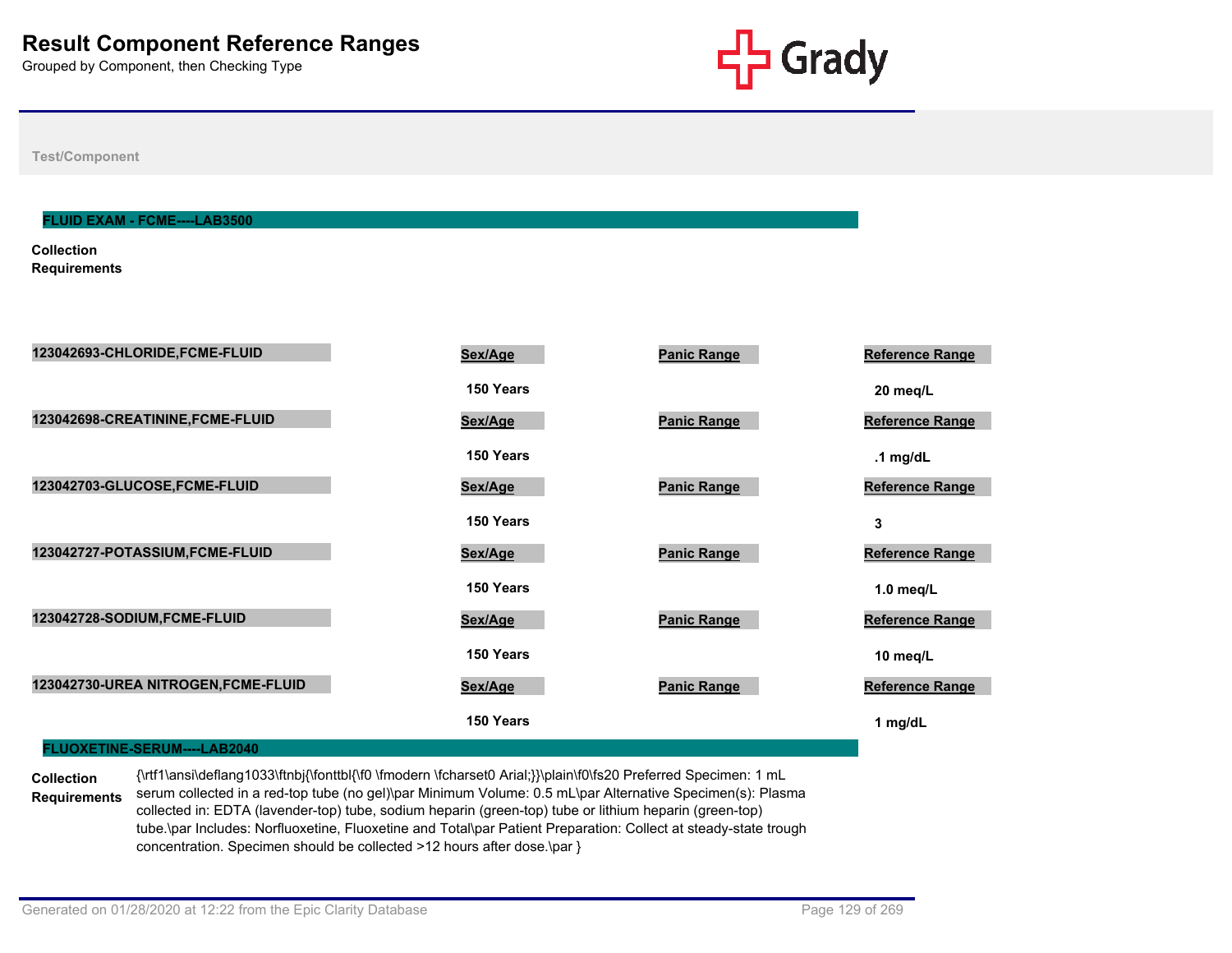

| <b>Test/Component</b>                                                                                                         |                                                                                                                                                                                                                                           |                    |                                            |
|-------------------------------------------------------------------------------------------------------------------------------|-------------------------------------------------------------------------------------------------------------------------------------------------------------------------------------------------------------------------------------------|--------------------|--------------------------------------------|
| 500-FLUOXETINE, TOTAL                                                                                                         | Sex/Age<br>150 Years                                                                                                                                                                                                                      | <b>Panic Range</b> | <b>Reference Range</b><br>300 - 1150 MCG/L |
| FOCUS LYMPHOCYTE SUBSET, T CELL----LAB2925<br><b>Collection</b><br><b>Requirements</b><br>purple (2.0 ml) K3 EDTA tube.\par } | {\rtf1\ansi\deflang1033\ftnbj{\fonttbl{\f0 \fmodern \fcharset0 Arial;}}\plain\f0\fs20 Collect 2 mL of blood into a<br>dark purple or light purple top tube. Mix by inverting 10 times. 1.0 ml blood is acceptable for the pediatric light |                    |                                            |
| 123040441-CD3+#                                                                                                               | Sex/Age                                                                                                                                                                                                                                   | <b>Panic Range</b> | <b>Reference Range</b>                     |
|                                                                                                                               | 2 Months                                                                                                                                                                                                                                  |                    | 2070 - 6540 /mcL                           |
|                                                                                                                               | <b>4 Months</b>                                                                                                                                                                                                                           |                    | 2280 - 6540 /mcL                           |
|                                                                                                                               | 1 Years                                                                                                                                                                                                                                   |                    | 1460 - 5440 /mcL                           |
|                                                                                                                               | 2 Years                                                                                                                                                                                                                                   |                    | 1610 - 4230 /mcL                           |
|                                                                                                                               | 5 Years                                                                                                                                                                                                                                   |                    | 663 - 2296 /mcL                            |
|                                                                                                                               |                                                                                                                                                                                                                                           |                    | 663 - 2296 /mcL                            |
| 123040442-CD3+ %                                                                                                              | Sex/Age                                                                                                                                                                                                                                   | <b>Panic Range</b> | <b>Reference Range</b>                     |
|                                                                                                                               | 3 Months                                                                                                                                                                                                                                  |                    | 60 - 87 %                                  |
|                                                                                                                               | 8 Months                                                                                                                                                                                                                                  |                    | 57 - 84 %                                  |
|                                                                                                                               | 1 Years                                                                                                                                                                                                                                   |                    | $53 - 81%$                                 |
|                                                                                                                               | 2 Years                                                                                                                                                                                                                                   |                    | 62 - 80 %                                  |
|                                                                                                                               |                                                                                                                                                                                                                                           |                    | 54 - 86 %                                  |
| 123040443-CD3+ CD4+#                                                                                                          | Sex/Age                                                                                                                                                                                                                                   | <b>Panic Range</b> | <b>Reference Range</b>                     |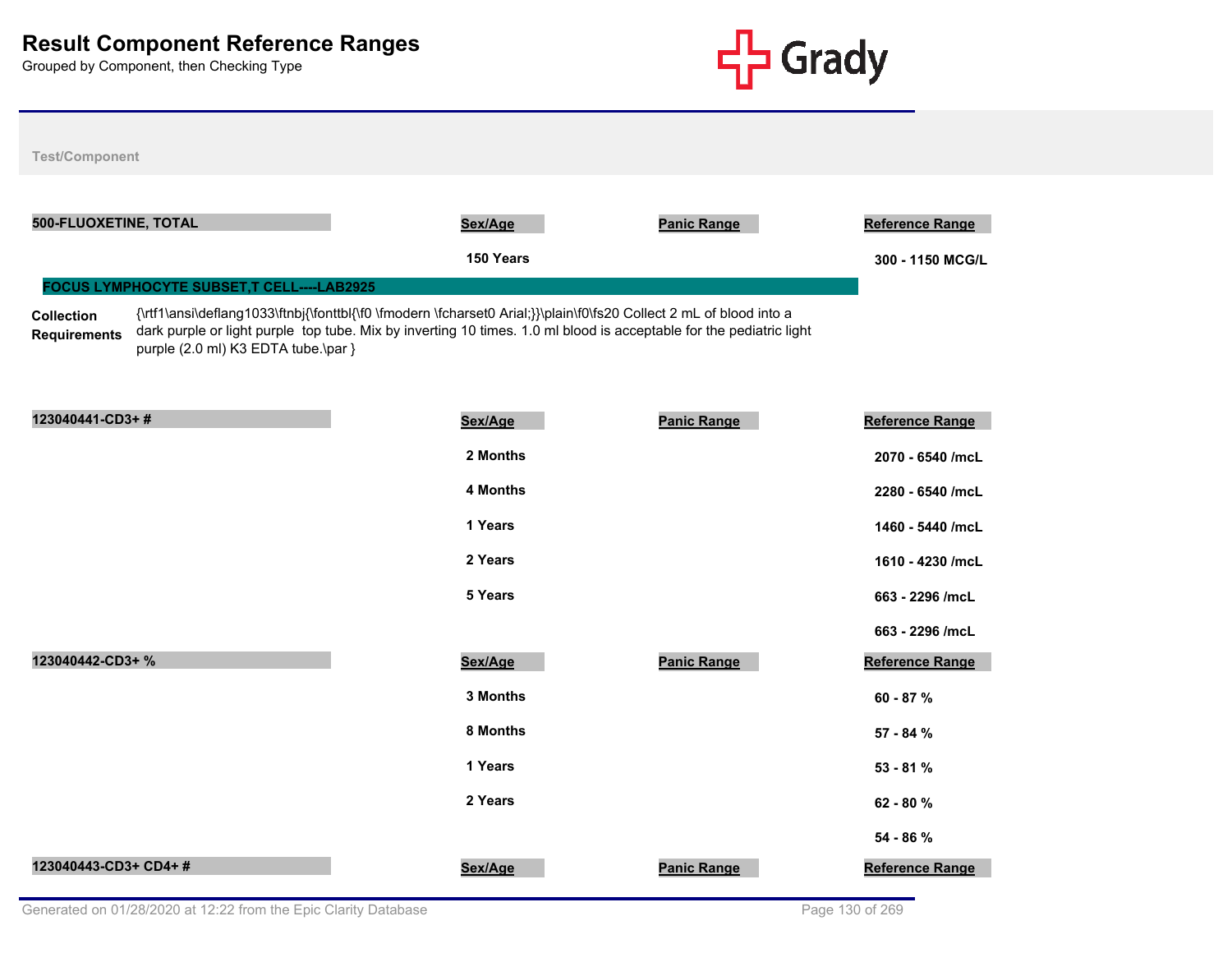

| <b>Test/Component</b> |          |                    |                        |
|-----------------------|----------|--------------------|------------------------|
|                       |          |                    |                        |
|                       | 2 Months |                    | 1460 - 5110 /mcL       |
|                       | 4 Months |                    | 1690 - 4600 /mcL       |
|                       | 1 Years  |                    | 1020 - 3600 /mcL       |
|                       | 2 Years  |                    | 900 - 2860 /mcL        |
|                       |          |                    | 468 - 1599 /mcL        |
| 123040444-CD3+ CD4+ % | Sex/Age  | <b>Panic Range</b> | Reference Range        |
|                       | 2 Months |                    | 41 - 64 %              |
|                       | 4 Months |                    | 36 - 61 %              |
|                       | 1 Years  |                    | $31 - 54%$             |
|                       | 2 Years  |                    | $35 - 51%$             |
|                       |          |                    | $31 - 57 %$            |
| 123040448-CD3+ CD8+#  | Sex/Age  | <b>Panic Range</b> | Reference Range        |
|                       | 2 Months |                    | 650 - 2450 /mcL        |
|                       | 4 Months |                    | 720 - 2490 /mcL        |
|                       | 1 Years  |                    | 570 - 2230 /mcL        |
|                       | 2 Years  |                    | 630 - 1910 /mcL        |
|                       |          |                    | 103 - 1139 /mcL        |
| 123040449-CD3+ CD8+ % | Sex/Age  | Panic Range        | <b>Reference Range</b> |
|                       | 2 Months |                    | 16 - 35 %              |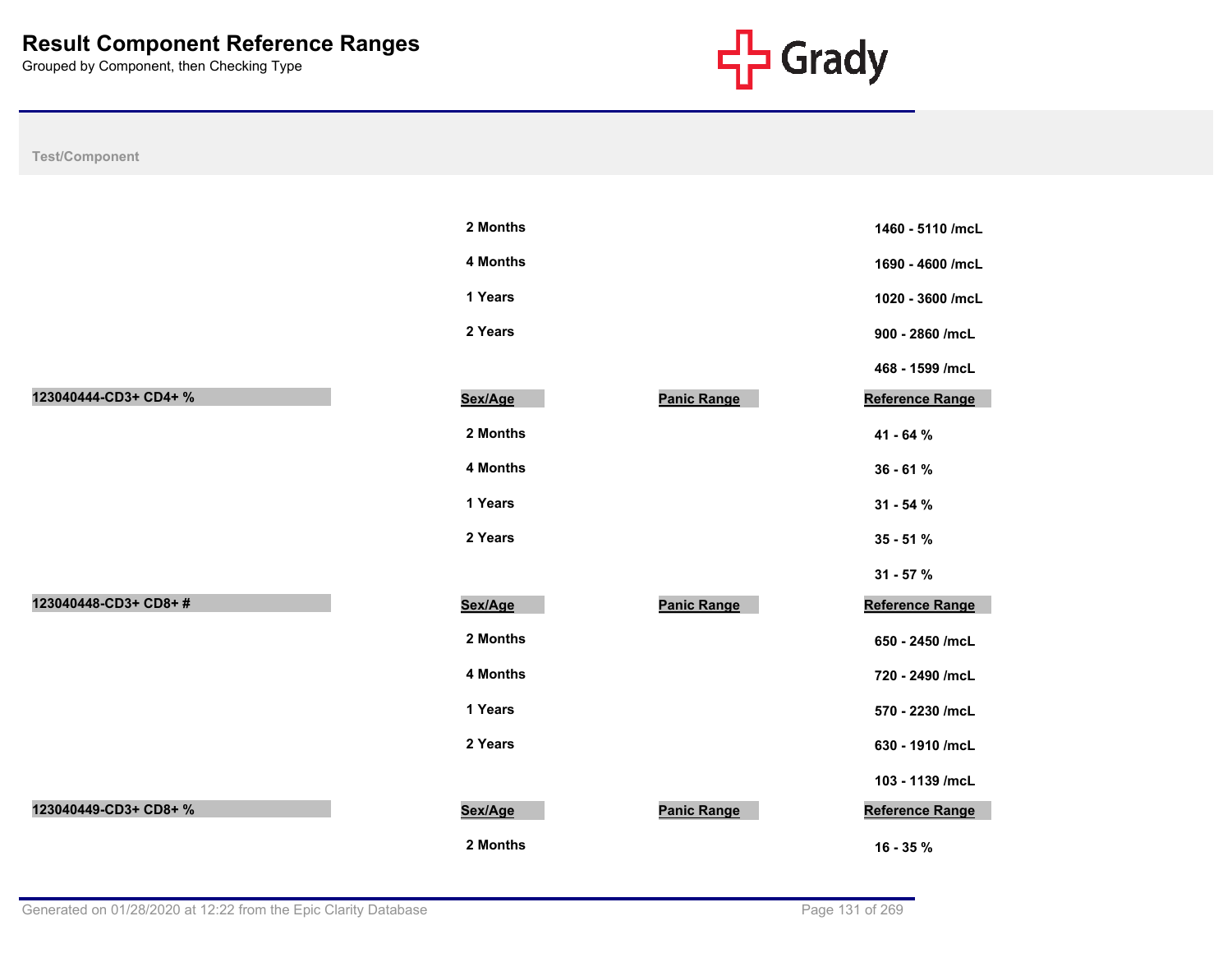

| Test/Component              |          |                    |                 |
|-----------------------------|----------|--------------------|-----------------|
|                             |          |                    |                 |
|                             | 4 Months |                    | 16 - 34 %       |
|                             | 1 Years  |                    | 16 - 38 %       |
|                             | 2 Years  |                    | 22 - 38 %       |
|                             |          |                    | $10 - 45 \%$    |
| 123040445-CD4+/CD8+ RATIO   | Sex/Age  | <b>Panic Range</b> | Reference Range |
|                             | 2 Months |                    | $1.32 - 3.47$   |
|                             | 4 Months |                    | $1.20 - 3.48$   |
|                             | 1 Years  |                    | $.95 - 2.95$    |
|                             | 2 Years  |                    | $1.05 - 2.07$   |
|                             |          |                    | $.90 - 3.80$    |
| 123040002-TOTAL LYMPHOCYTES | Sex/Age  | <b>Panic Range</b> | Reference Range |
|                             | 3 Months |                    | 2900 - 8800     |
|                             | 8 Months |                    | 3600 - 8800     |
|                             | 1 Years  |                    | 2200 - 8300     |
|                             | 2 Years  |                    | 2400 - 5800     |

**1000 - 4000**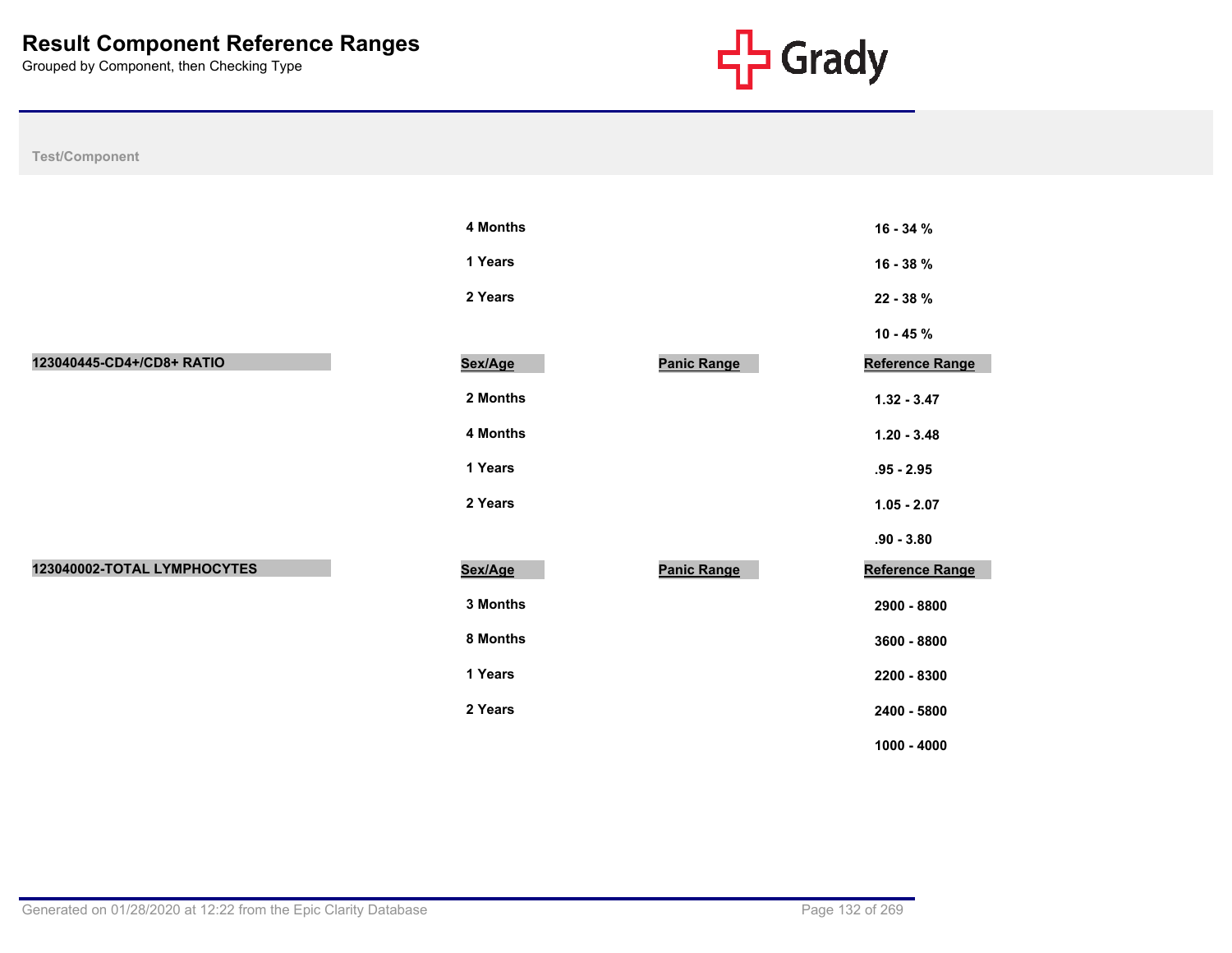

| <b>Collection</b><br><b>Requirements</b> | {\rtf1\ansi\deflang1033\ftnbj{\fonttbl{\f0 \fmodern \fcharset0 Arial;}}\plain\f0\fs20 Serum or Plasma (heparin)<br>Folate\par A.<br>Samples should be protected from light to prevent deterioration. If the assay will not be completed<br>immediately, refrigerate the sample at 2 to 8 \'B0C. If the assay will not be completed within eight hours, or for<br>shipment of samples, freeze at -20 \'B0C.\par B.<br>processing, and storing blood samples:\par 1.<br>venipuncture.\par 2.<br>stoppered at all times.\par 4.<br>sample to a storage tube. Tightly stopper tube immediately \par 5.<br>tha | Serum and plasma (heparin) folate from fasting individuals are the recommended samples.<br>Observe the following recommendations for handling,<br>Collect all blood samples observing routine precautions for<br>Allow serum samples to clot completely before centrifugation.\par 3.<br>Within two hours after centrifugation, transfer at least 500 \'B5L of cell-free | Keep tubes<br>Beckman Coulter, Inc. recommends |                        |
|------------------------------------------|-----------------------------------------------------------------------------------------------------------------------------------------------------------------------------------------------------------------------------------------------------------------------------------------------------------------------------------------------------------------------------------------------------------------------------------------------------------------------------------------------------------------------------------------------------------------------------------------------------------|--------------------------------------------------------------------------------------------------------------------------------------------------------------------------------------------------------------------------------------------------------------------------------------------------------------------------------------------------------------------------|------------------------------------------------|------------------------|
| 123041031-FOLATE-SERUM                   |                                                                                                                                                                                                                                                                                                                                                                                                                                                                                                                                                                                                           | Sex/Age                                                                                                                                                                                                                                                                                                                                                                  | <b>Panic Range</b>                             | <b>Reference Range</b> |
|                                          |                                                                                                                                                                                                                                                                                                                                                                                                                                                                                                                                                                                                           | 150 Years                                                                                                                                                                                                                                                                                                                                                                |                                                | 7.8 ng/mL              |
| <b>Collection</b><br><b>Requirements</b> | mples only once.\par C.<br>otherwise in the product insert:\par 1.<br>to analysis.\par 2.<br>laboratory should determine the acceptability of its own blood collection tubes and serum separation<br>products. Variations in these products may exist between manufacturers and, at times, from lot-to-lot.\par D.<br>Beckman Coulter, Inc., recommends that frozen specimens can be stored up to three months before<br>testing.\par }                                                                                                                                                                   | Use the following guidelines when preparing specimens, unless instructed<br>Ensure residual fibrin and cellular matter has been removed prior<br>Follow blood collection tube manufacturer's recommendations for centrifugation. Each                                                                                                                                    |                                                |                        |
|                                          | 123041032-FOLLICLE STIMULATING HORMON                                                                                                                                                                                                                                                                                                                                                                                                                                                                                                                                                                     | Sex/Age                                                                                                                                                                                                                                                                                                                                                                  | <b>Panic Range</b>                             | Reference Range        |
|                                          |                                                                                                                                                                                                                                                                                                                                                                                                                                                                                                                                                                                                           | Female, 55 Years                                                                                                                                                                                                                                                                                                                                                         |                                                | 2.0 - 23.0 IU/L        |
|                                          |                                                                                                                                                                                                                                                                                                                                                                                                                                                                                                                                                                                                           | Female, 150 Years                                                                                                                                                                                                                                                                                                                                                        |                                                | 17.0 - 114.0 IU/L      |
|                                          |                                                                                                                                                                                                                                                                                                                                                                                                                                                                                                                                                                                                           | Male, 150 Years                                                                                                                                                                                                                                                                                                                                                          |                                                | $1.3 - 19.2$ IU/L      |
|                                          |                                                                                                                                                                                                                                                                                                                                                                                                                                                                                                                                                                                                           |                                                                                                                                                                                                                                                                                                                                                                          |                                                | $.2 - 400.0$ IU/L      |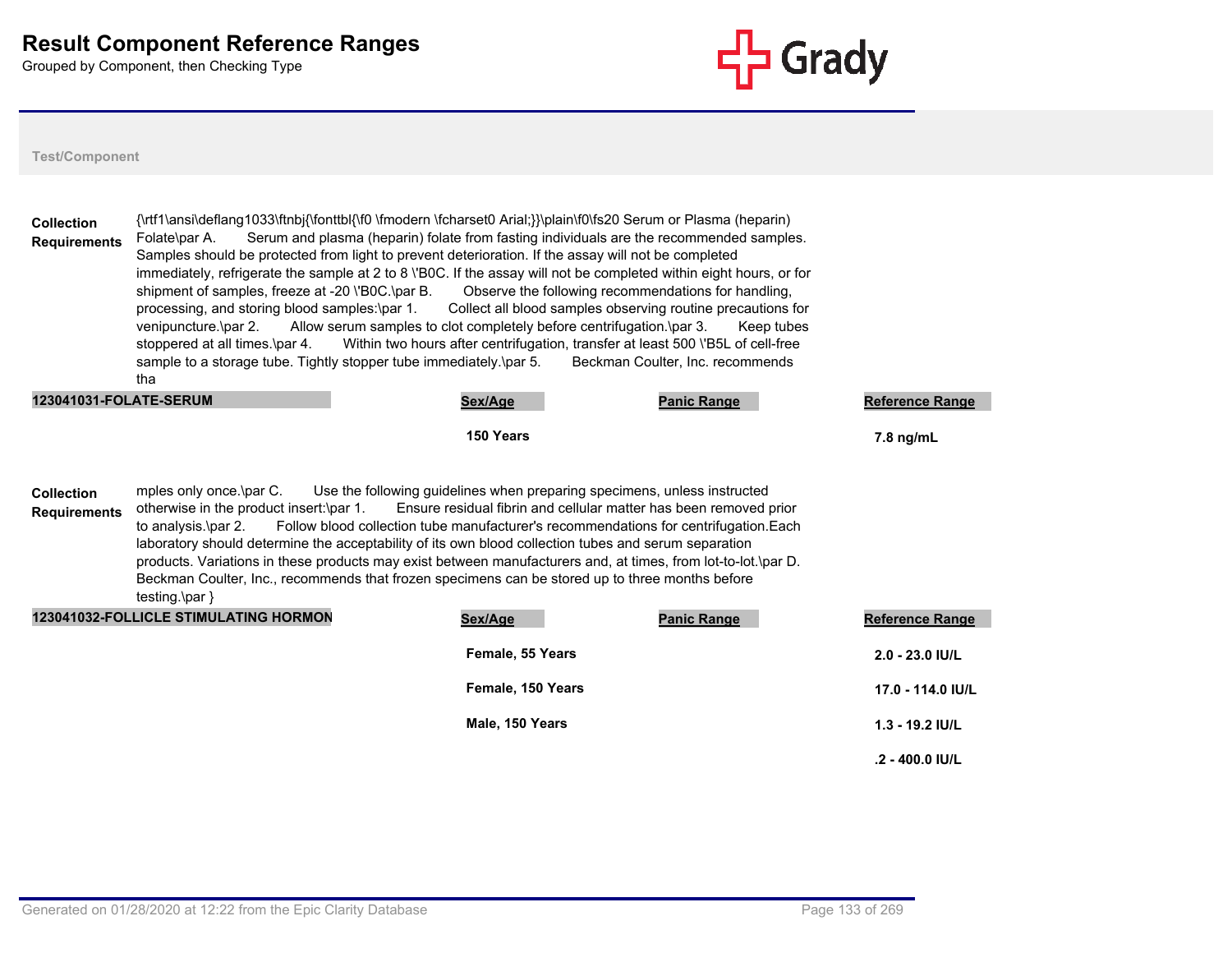

|                                                     | GENTAMICIN-SERUM, PEAK----LAB2900   |                                                                                                                                                                                                                                                                                                                                                                                                                                                                                                                                                          |                    |                        |
|-----------------------------------------------------|-------------------------------------|----------------------------------------------------------------------------------------------------------------------------------------------------------------------------------------------------------------------------------------------------------------------------------------------------------------------------------------------------------------------------------------------------------------------------------------------------------------------------------------------------------------------------------------------------------|--------------------|------------------------|
| <b>Collection</b><br><b>Requirements</b>            |                                     | {\rtf1\ansi\deflang1033\ftnbj{\fonttbl{\f0 \fmodern \fcharset0 Arial;}}\plain\f0\fs20 Gentamicin Peak:Each assay<br>requires serum or plasma. Whole blood cannot be used. The anticoagulants EDTA, heparin, citrate, and<br>oxalate/fluoride have been tested and may be used with this assay. Some sample dilution may occur when<br>samples are collected in tubes containing citrate anticoagulant. The amount of dilution and the possible need<br>to correct for it should be considered when interpreting assay results for these samples. \par }  |                    |                        |
| <b>479-GENTAMICIN PEAK</b>                          |                                     | Sex/Age                                                                                                                                                                                                                                                                                                                                                                                                                                                                                                                                                  | <b>Panic Range</b> | Reference Range        |
|                                                     |                                     | 18 Years                                                                                                                                                                                                                                                                                                                                                                                                                                                                                                                                                 | > 12.0             | .3 - 50.0 mcg/mL       |
|                                                     |                                     | 150 Years                                                                                                                                                                                                                                                                                                                                                                                                                                                                                                                                                | > 12.0             | .3 - 50.0 mcg/mL       |
|                                                     | GENTAMICIN-SERUM, RANDOM----LAB2899 |                                                                                                                                                                                                                                                                                                                                                                                                                                                                                                                                                          |                    |                        |
| <b>Requirements</b><br><b>478-GENTAMICIN RANDOM</b> |                                     | and oxalate/fluoride have been tested and may be used with this assay. Some sample dilution may occur<br>when samples are collected in tubes containing citrate anticoagulant. The amount of dilution and the possible<br>need to correct for it should be considered when interpreting assay results for these samples.\par }<br>Sex/Age                                                                                                                                                                                                                | <b>Panic Range</b> | <b>Reference Range</b> |
|                                                     |                                     | 18 Years                                                                                                                                                                                                                                                                                                                                                                                                                                                                                                                                                 | > 12.0             | .3 - 50.0 mcg/mL       |
|                                                     |                                     | 150 Years                                                                                                                                                                                                                                                                                                                                                                                                                                                                                                                                                | > 25.0             | $.3 - 50.0$ mcg/mL     |
|                                                     | GENTAMICIN-SERUM, TROUGH----LAB2901 |                                                                                                                                                                                                                                                                                                                                                                                                                                                                                                                                                          |                    |                        |
| <b>Collection</b><br><b>Requirements</b>            |                                     | {\rtf1\ansi\deflang1033\ftnbj{\fonttbl{\f0 \fmodern \fcharset0 Arial;}}\plain\f0\fs20 Gentamicin Trough:Each<br>assay requires serum or plasma. Whole blood cannot be used. The anticoagulants EDTA, heparin, citrate,<br>and oxalate/fluoride have been tested and may be used with this assay. Some sample dilution may occur<br>when samples are collected in tubes containing citrate anticoagulant. The amount of dilution and the possible<br>need to correct for it should be considered when interpreting assay results for these samples.\par } |                    |                        |
| <b>480-GENTAMICIN TROUGH</b>                        |                                     | Sex/Age                                                                                                                                                                                                                                                                                                                                                                                                                                                                                                                                                  | <b>Panic Range</b> | <b>Reference Range</b> |
|                                                     |                                     | 18 Years                                                                                                                                                                                                                                                                                                                                                                                                                                                                                                                                                 | > 2.0              | .3 - 50.0 mcg/mL       |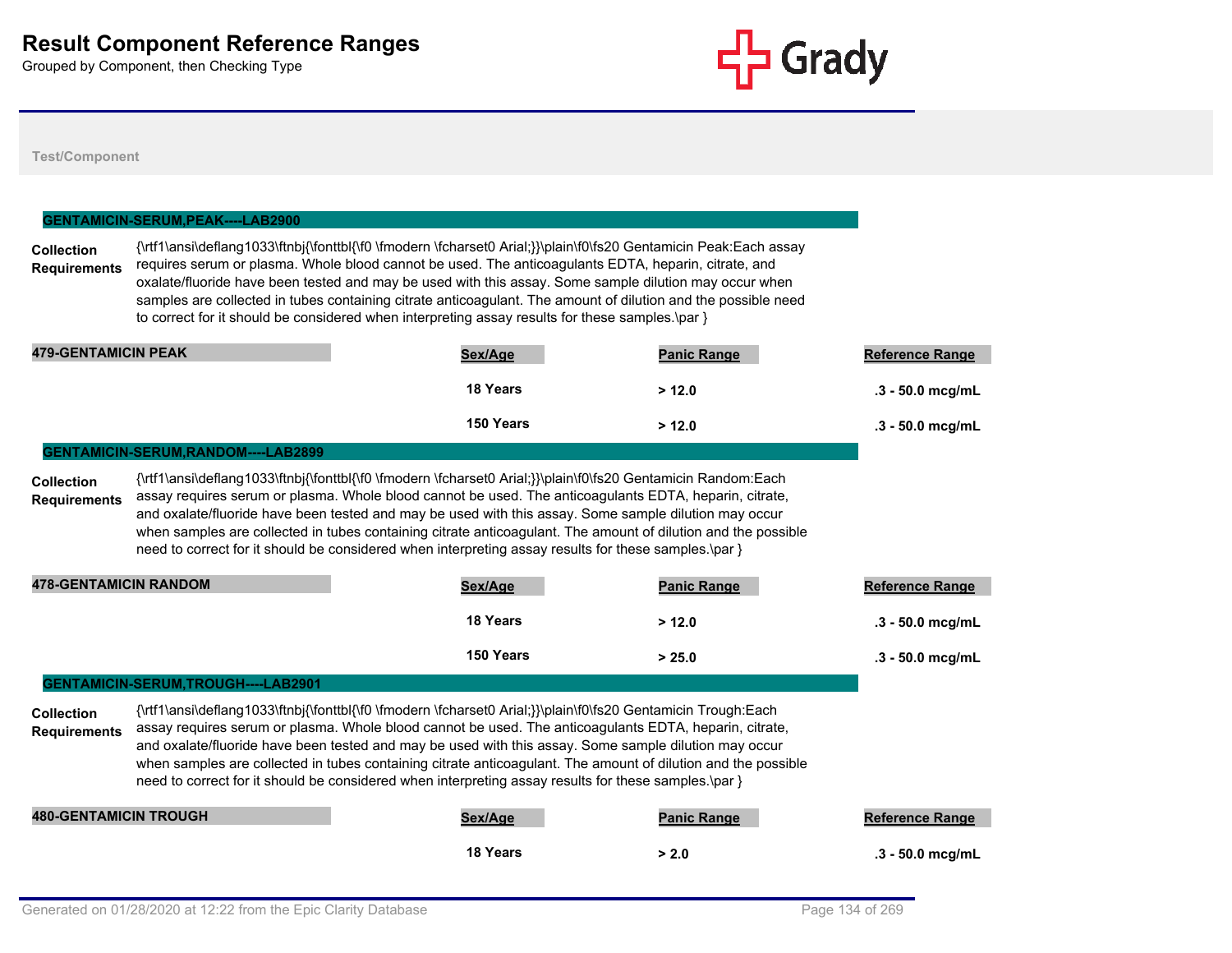

**Test/Component 150 Years > 2.5 .3 - 50.0 mcg/mL Collection Requirements** {\rtf1\ansi\deflang1033\ftnbj{\fonttbl{\f0 \fmodern \fcharset0 Arial;}}\plain\f0\fs20 Serum or heparinized plasma, free from hemolysis, are the recommended specimens. Remove serum from clot as soon as possible to minimize hemolysis. Citrate and oxalate anticoagulants interfere with the assay.\par } **GGT PANEL,HID----LAB5569 123043024-GAMMA GLUTAMYL TRANS(GGT),HID Sex/Age Panic Range Reference Range 150 Years 7 - 64 U/L Collection Requirements** {\rtf1\ansi\deflang1033\ftnbj{\fonttbl{\f0 \fmodern \fcharset0 Arial;}}\plain\f0\fs20 Serum samples, free from hemolysis, are the recommended specimens. If plasma must be used, the recommended anticoagulant is EDTA. Heparinized plasma becomes turbid in the reaction mixture; citrate, oxalate and fluoride depress activity by 10 to 15%.\par } **GGT-SERUM----LAB85** 123041060-GAMMA GLUTAMYL TRANS(GGT)S **Sex/Age Panic Range Panic Range Range Range Range Range Reference Range 150 Years 7 - 64 U/L Collection Requirements** {\rtf1\ansi\deflang1033\ftnbj{\fonttbl{\f0 \fmodern \fcharset0 Arial;}}\plain\f0\fs20 Fasting serum or plasma (EDTA, heparin or sodium fluoride) samples, free from hemolysis, are the recommended specimens. Separate from red cells rapidly to minimize loss of glucose through glycolysis. Fresh, random collections are recommended for urine specimens.\par } **GLUCOSE 1HR (75GM)----LAB2053 123041096-GLUCOSE,1HR (75GM) Sex/Age Panic Range Reference Range 150 Years > 500 or < 50 50 - 500 mg/dL**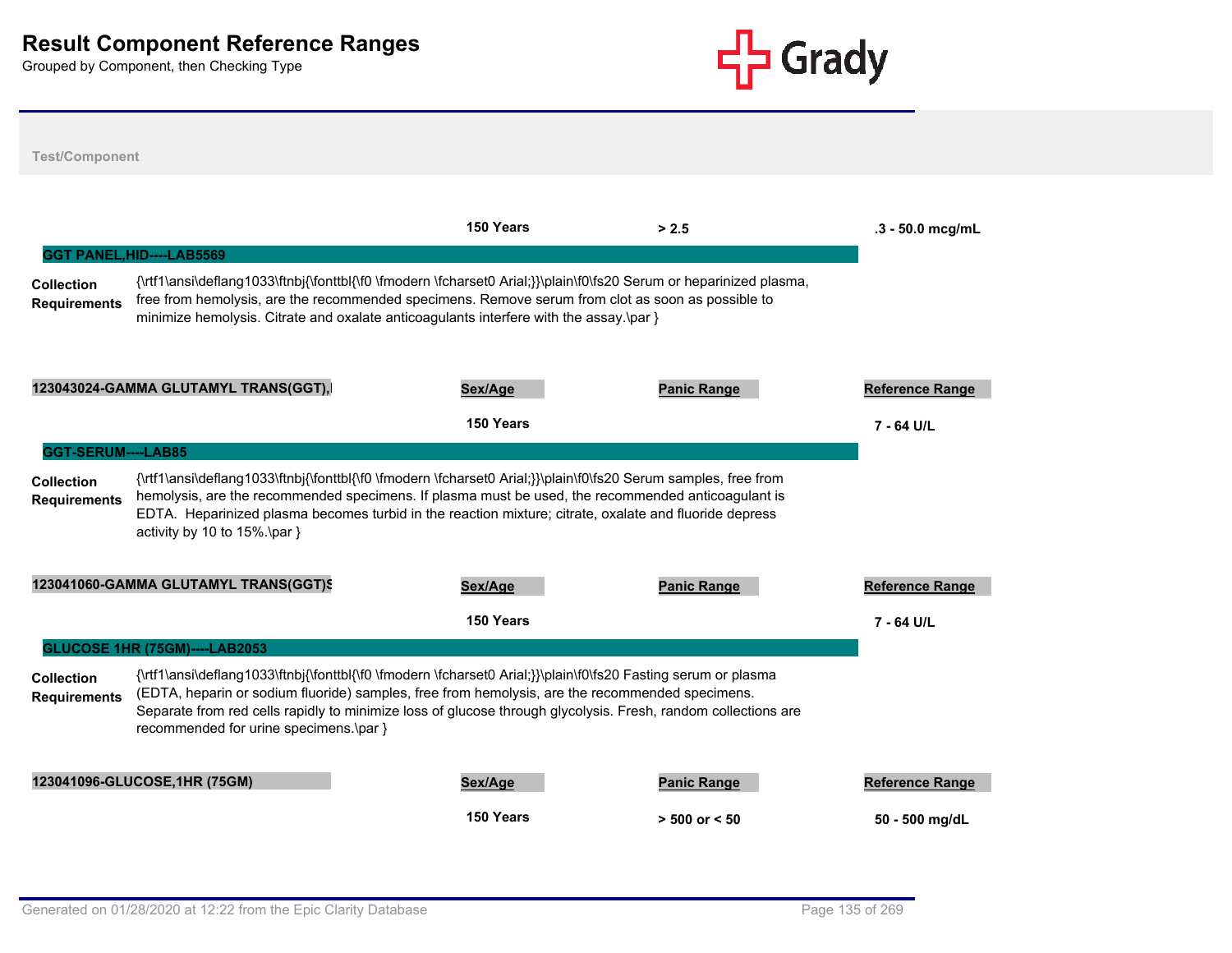

|                                                                                                                                                                                                                                                                                                                                                                                                                         | <b>GLUCOSE 1HR INDIV----LAB2324</b>     |                                                                                                                                                                                                                                                                                                                                   |                    |                        |  |
|-------------------------------------------------------------------------------------------------------------------------------------------------------------------------------------------------------------------------------------------------------------------------------------------------------------------------------------------------------------------------------------------------------------------------|-----------------------------------------|-----------------------------------------------------------------------------------------------------------------------------------------------------------------------------------------------------------------------------------------------------------------------------------------------------------------------------------|--------------------|------------------------|--|
| <b>Collection</b><br><b>Requirements</b>                                                                                                                                                                                                                                                                                                                                                                                | recommended for urine specimens.\par }  | {\rtf1\ansi\deflang1033\ftnbj{\fonttbl{\f0 \fmodern \fcharset0 Arial;}}\plain\f0\fs20 Fasting serum or plasma<br>(EDTA, heparin or sodium fluoride) samples, free from hemolysis, are the recommended specimens.<br>Separate from red cells rapidly to minimize loss of glucose through glycolysis. Fresh, random collections are |                    |                        |  |
|                                                                                                                                                                                                                                                                                                                                                                                                                         | 123041099-GLUCOSE, 1HR-PLASMA           | Sex/Age                                                                                                                                                                                                                                                                                                                           | <b>Panic Range</b> | <b>Reference Range</b> |  |
|                                                                                                                                                                                                                                                                                                                                                                                                                         |                                         | 150 Years                                                                                                                                                                                                                                                                                                                         | $> 500$ or $< 50$  | 50 - 500 mg/dL         |  |
|                                                                                                                                                                                                                                                                                                                                                                                                                         | <b>GLUCOSE 2HR INDIV----LAB2325</b>     |                                                                                                                                                                                                                                                                                                                                   |                    |                        |  |
| {\rtf1\ansi\deflang1033\ftnbj{\fonttbl{\f0 \fmodern \fcharset0 Arial;}}\plain\f0\fs20 Fasting serum or plasma<br><b>Collection</b><br>(EDTA, heparin or sodium fluoride) samples, free from hemolysis, are the recommended specimens.<br><b>Requirements</b><br>Separate from red cells rapidly to minimize loss of glucose through glycolysis. Fresh, random collections are<br>recommended for urine specimens.\par } |                                         |                                                                                                                                                                                                                                                                                                                                   |                    |                        |  |
|                                                                                                                                                                                                                                                                                                                                                                                                                         | 123041104-GLUCOSE,2HR-PLASMA            | Sex/Age                                                                                                                                                                                                                                                                                                                           | <b>Panic Range</b> | <b>Reference Range</b> |  |
|                                                                                                                                                                                                                                                                                                                                                                                                                         |                                         | 150 Years                                                                                                                                                                                                                                                                                                                         | $> 500$ or $< 50$  | 100 - 139 mg/dL        |  |
|                                                                                                                                                                                                                                                                                                                                                                                                                         | <b>GLUCOSE 2HR PP-PLASMA----LAB2054</b> |                                                                                                                                                                                                                                                                                                                                   |                    |                        |  |
| <b>Collection</b><br><b>Requirements</b>                                                                                                                                                                                                                                                                                                                                                                                | recommended for urine specimens.\par }  | {\rtf1\ansi\deflang1033\ftnbj{\fonttbl{\f0 \fmodern \fcharset0 Arial;}}\plain\f0\fs20 Fasting serum or plasma<br>(EDTA, heparin or sodium fluoride) samples, free from hemolysis, are the recommended specimens.<br>Separate from red cells rapidly to minimize loss of glucose through glycolysis. Fresh, random collections are |                    |                        |  |
|                                                                                                                                                                                                                                                                                                                                                                                                                         | 123041101-GLUCOSE, 2HR PP-PLASMA        | Sex/Age                                                                                                                                                                                                                                                                                                                           | <b>Panic Range</b> | <b>Reference Range</b> |  |
|                                                                                                                                                                                                                                                                                                                                                                                                                         |                                         | 150 Years                                                                                                                                                                                                                                                                                                                         | $> 500$ or $< 50$  | 50 - 500 mg/dL         |  |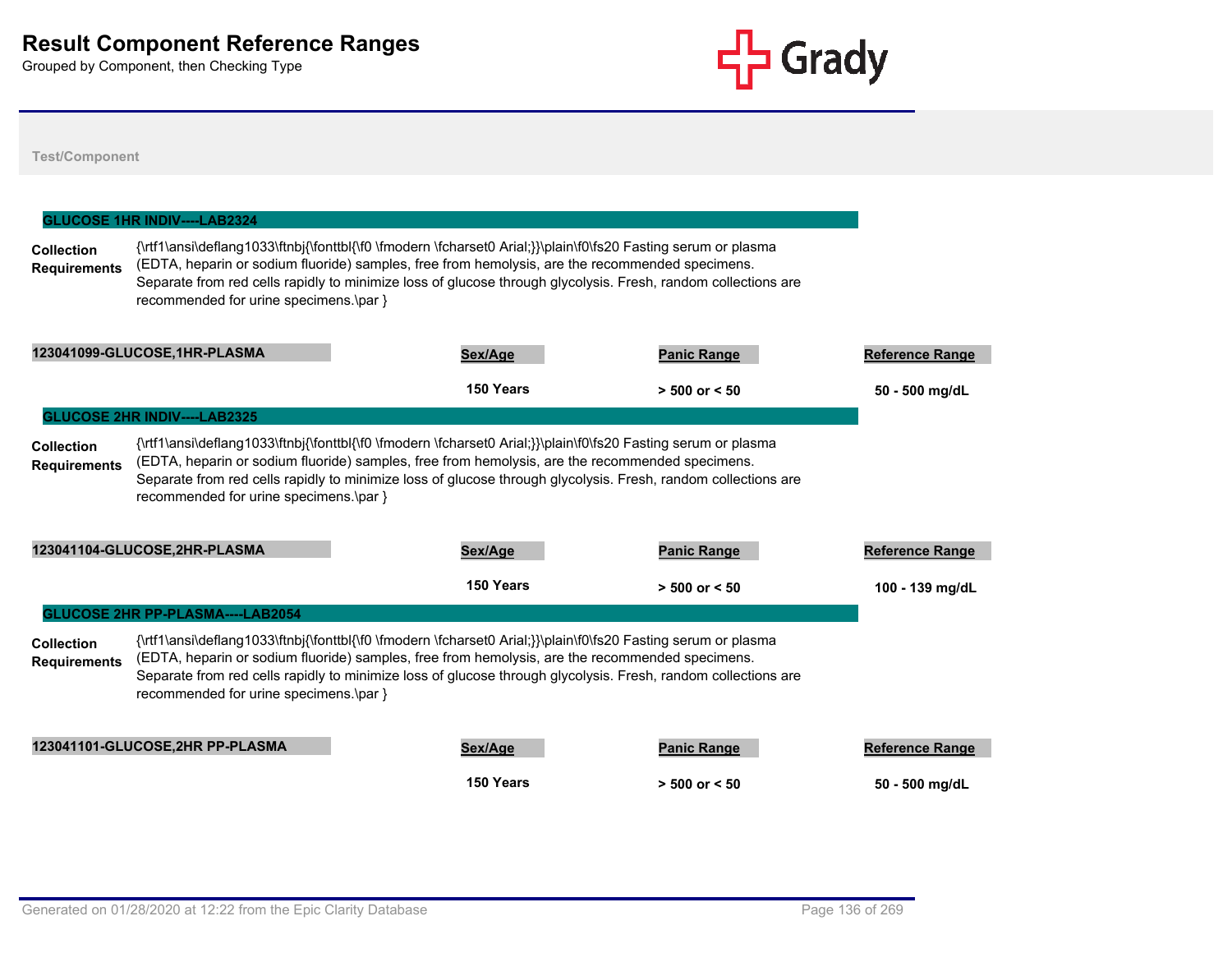

|                                                                                                                                                                                                                                                                                                                                                                                                                         | Sex/Age                                                                                                                                                                               | <b>Panic Range</b>                      | <b>Reference Range</b>                                                                                                                                                                                                                                                                                                            |  |  |
|-------------------------------------------------------------------------------------------------------------------------------------------------------------------------------------------------------------------------------------------------------------------------------------------------------------------------------------------------------------------------------------------------------------------------|---------------------------------------------------------------------------------------------------------------------------------------------------------------------------------------|-----------------------------------------|-----------------------------------------------------------------------------------------------------------------------------------------------------------------------------------------------------------------------------------------------------------------------------------------------------------------------------------|--|--|
|                                                                                                                                                                                                                                                                                                                                                                                                                         | 150 Years                                                                                                                                                                             | $> 500$ or $< 50$                       | 50 - 500 mg/dL                                                                                                                                                                                                                                                                                                                    |  |  |
|                                                                                                                                                                                                                                                                                                                                                                                                                         |                                                                                                                                                                                       |                                         |                                                                                                                                                                                                                                                                                                                                   |  |  |
| {\rtf1\ansi\deflang1033\ftnbj{\fonttbl{\f0 \fmodern \fcharset0 Arial;}}\plain\f0\fs20 Fasting serum or plasma<br><b>Collection</b><br>(EDTA, heparin or sodium fluoride) samples, free from hemolysis, are the recommended specimens.<br><b>Requirements</b><br>Separate from red cells rapidly to minimize loss of glucose through glycolysis. Fresh, random collections are<br>recommended for urine specimens.\par } |                                                                                                                                                                                       |                                         |                                                                                                                                                                                                                                                                                                                                   |  |  |
|                                                                                                                                                                                                                                                                                                                                                                                                                         | Sex/Age                                                                                                                                                                               | <b>Panic Range</b>                      | <b>Reference Range</b>                                                                                                                                                                                                                                                                                                            |  |  |
|                                                                                                                                                                                                                                                                                                                                                                                                                         | 150 Years                                                                                                                                                                             | $> 500$ or $< 50$                       | 65 - 99 mg/dL                                                                                                                                                                                                                                                                                                                     |  |  |
|                                                                                                                                                                                                                                                                                                                                                                                                                         |                                                                                                                                                                                       |                                         |                                                                                                                                                                                                                                                                                                                                   |  |  |
|                                                                                                                                                                                                                                                                                                                                                                                                                         | Sex/Age                                                                                                                                                                               | <b>Panic Range</b><br>$> 500$ or $< 40$ | <b>Reference Range</b><br>60 - 200 mg/dL                                                                                                                                                                                                                                                                                          |  |  |
|                                                                                                                                                                                                                                                                                                                                                                                                                         | <b>GLUCOSE 3HR INDIV----LAB2326</b><br>123041107-GLUCOSE, 3HR-PLASMA<br><b>GLUCOSE FASTING INDIV----LAB2323</b><br>123041112-GLUCOSE, FASTING-PLASMA<br><b>1558043-GLUCOSE RANDOM</b> | recommended for urine specimens.\par }  | {\rtf1\ansi\deflang1033\ftnbj{\fonttbl{\f0 \fmodern \fcharset0 Arial;}}\plain\f0\fs20 Fasting serum or plasma<br>(EDTA, heparin or sodium fluoride) samples, free from hemolysis, are the recommended specimens.<br>Separate from red cells rapidly to minimize loss of glucose through glycolysis. Fresh, random collections are |  |  |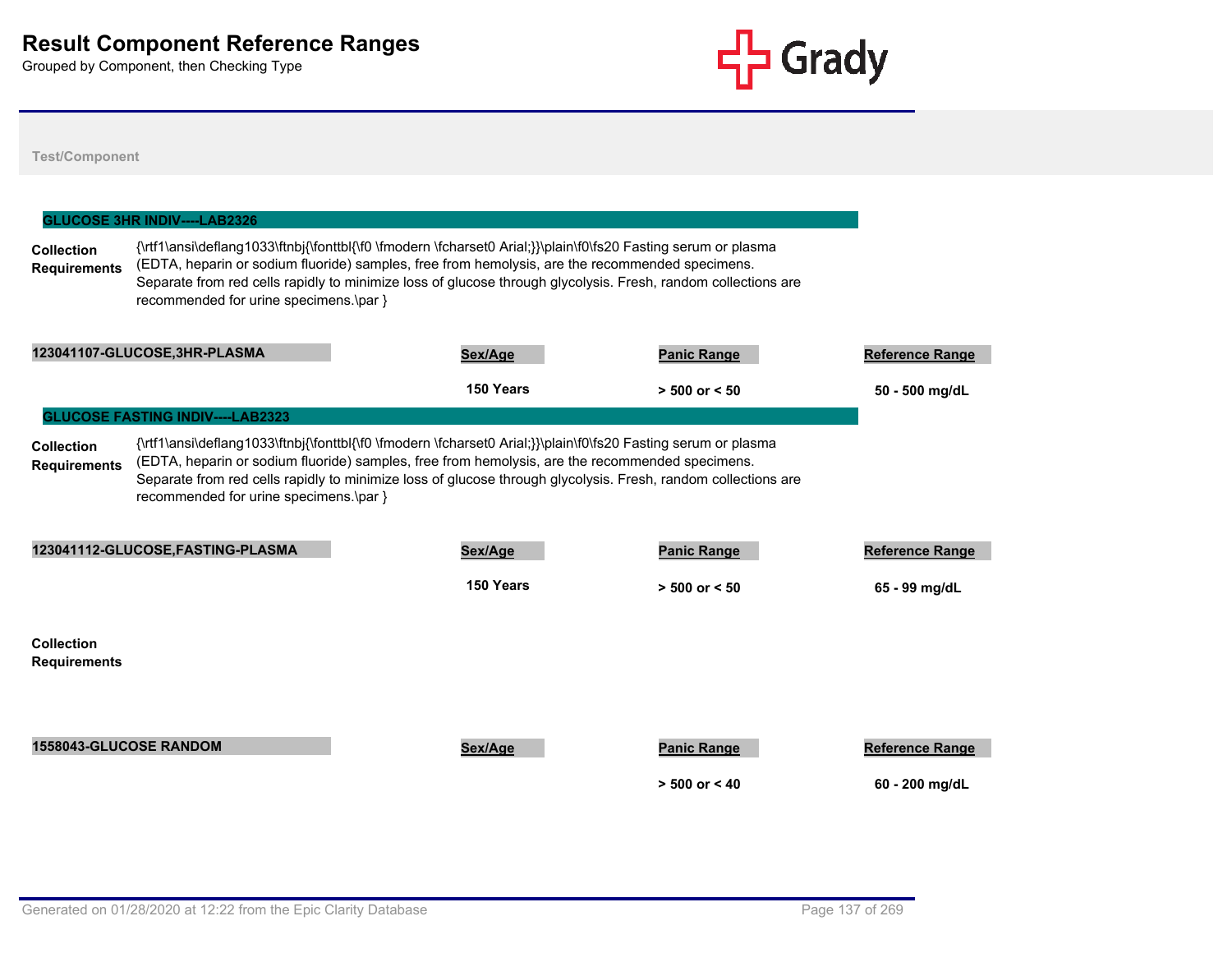

|                                          | <b>GLUCOSE RANDOM-PLASMA----LAB2328</b> |                                                                                                                                                                                                                                                                                                                                   |                    |                        |
|------------------------------------------|-----------------------------------------|-----------------------------------------------------------------------------------------------------------------------------------------------------------------------------------------------------------------------------------------------------------------------------------------------------------------------------------|--------------------|------------------------|
| <b>Collection</b><br><b>Requirements</b> | recommended for urine specimens.\par }  | {\rtf1\ansi\deflang1033\ftnbj{\fonttbl{\f0 \fmodern \fcharset0 Arial;}}\plain\f0\fs20 Fasting serum or plasma<br>(EDTA, heparin or sodium fluoride) samples, free from hemolysis, are the recommended specimens.<br>Separate from red cells rapidly to minimize loss of glucose through glycolysis. Fresh, random collections are |                    |                        |
|                                          | 123041116-GLUCOSE, RANDOM-PLASMA        | Sex/Age                                                                                                                                                                                                                                                                                                                           | <b>Panic Range</b> | <b>Reference Range</b> |
|                                          |                                         | 150 Years                                                                                                                                                                                                                                                                                                                         | $> 500$ or $< 50$  | 70 - 125 mg/dL         |
| <b>Collection</b><br><b>Requirements</b> |                                         | {\rtf1\ansi\deflang1033\ftnbj{\fonttbl{\f0 \fmodern \fcharset0 Arial;}}\plain\f0\fs20 Fasting serum samples, free<br>from hemolysis, are the recommended specimens. Separate from red cells rapidly to minimize loss of<br>glucose through glycolysis. Fresh, random collections are recommended for urine specimens.\par }       |                    |                        |
|                                          | 123041111-GLUCOSE,CASUAL-SERUM          | Sex/Age                                                                                                                                                                                                                                                                                                                           | <b>Panic Range</b> | Reference Range        |
|                                          |                                         | 8 Days                                                                                                                                                                                                                                                                                                                            | $> 150$ or $< 40$  | 70 - 125 mg/dL         |
|                                          |                                         | 18 Years                                                                                                                                                                                                                                                                                                                          | $> 400$ or $< 50$  | 70 - 125 mg/dL         |
|                                          |                                         | 150 Years                                                                                                                                                                                                                                                                                                                         | $> 500$ or $< 50$  | 70 - 125 mg/dL         |
|                                          | <b>GLUCOSE WB PLASMA----LAB2055</b>     |                                                                                                                                                                                                                                                                                                                                   |                    |                        |
| <b>Collection</b><br><b>Requirements</b> |                                         |                                                                                                                                                                                                                                                                                                                                   |                    |                        |
|                                          | 123041118-GLUCOSE-WB PLASMA             | Sex/Age                                                                                                                                                                                                                                                                                                                           | <b>Panic Range</b> | <b>Reference Range</b> |
|                                          |                                         | 150 Years                                                                                                                                                                                                                                                                                                                         | $> 500$ or $< 50$  | 70 - 150 mg/dL         |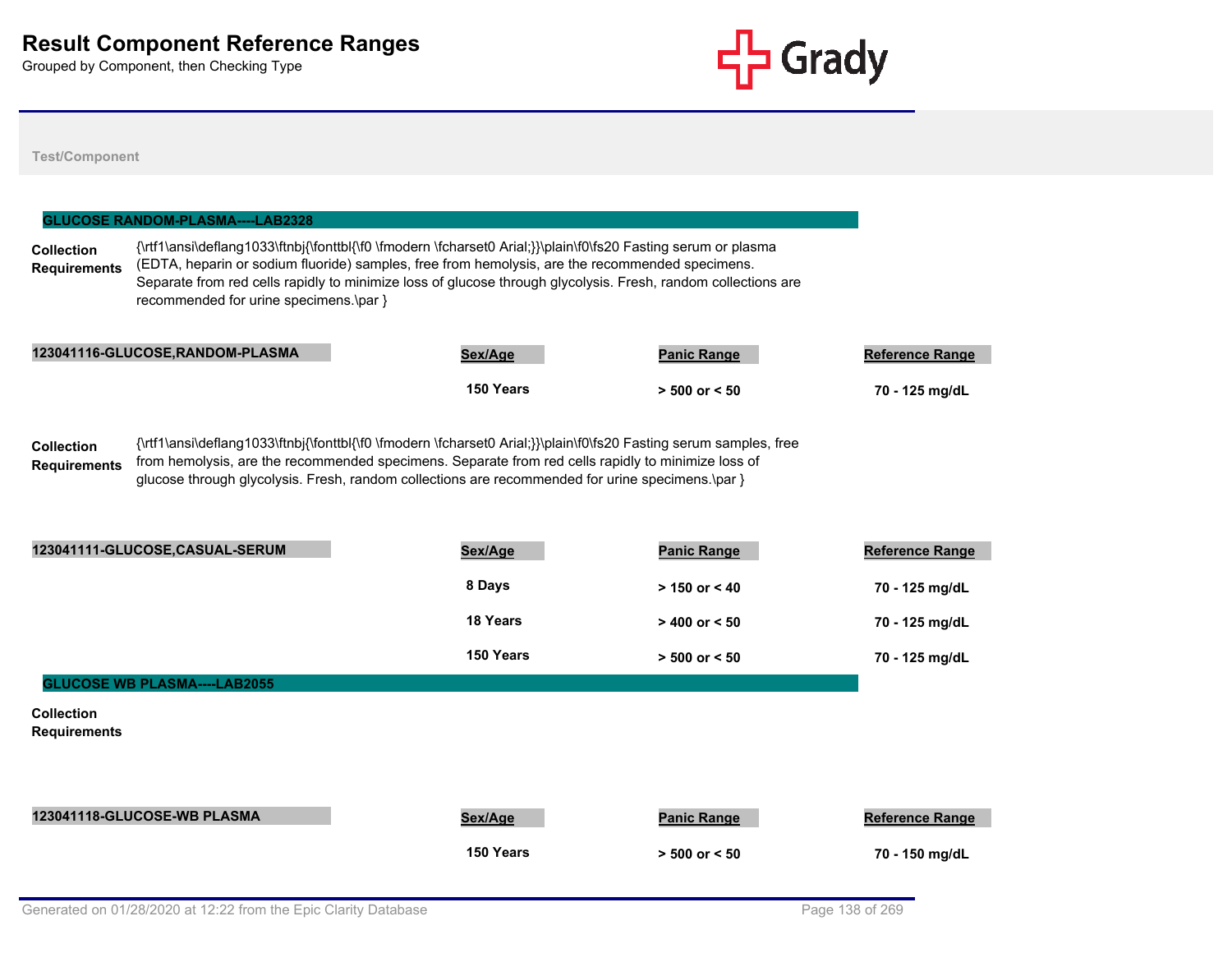

|                                          | <b>GLUCOSE, 1HR (50GM)----LAB2052</b>  |                                                                                                                                                                                                                                                                                                                                   |                    |                        |
|------------------------------------------|----------------------------------------|-----------------------------------------------------------------------------------------------------------------------------------------------------------------------------------------------------------------------------------------------------------------------------------------------------------------------------------|--------------------|------------------------|
| <b>Collection</b><br><b>Requirements</b> | recommended for urine specimens.\par } | {\rtf1\ansi\deflang1033\ftnbj{\fonttbl{\f0 \fmodern \fcharset0 Arial;}}\plain\f0\fs20 Fasting serum or plasma<br>(EDTA, heparin or sodium fluoride) samples, free from hemolysis, are the recommended specimens.<br>Separate from red cells rapidly to minimize loss of glucose through glycolysis. Fresh, random collections are |                    |                        |
|                                          | 123041095-GLUCOSE, 1HR (50GM)          | Sex/Age                                                                                                                                                                                                                                                                                                                           | <b>Panic Range</b> | <b>Reference Range</b> |
|                                          |                                        | 150 Years                                                                                                                                                                                                                                                                                                                         | $> 500$ or $< 50$  | 100 - 139 mg/dL        |
|                                          | <b>GLUCOSE, BODY FLUID----LAB186</b>   |                                                                                                                                                                                                                                                                                                                                   |                    |                        |
| Collection<br><b>Requirements</b>        |                                        |                                                                                                                                                                                                                                                                                                                                   |                    |                        |
| 123041093-GLUCOSE FLUID                  |                                        | Sex/Age                                                                                                                                                                                                                                                                                                                           | <b>Panic Range</b> | Reference Range        |
|                                          |                                        | 150 Years                                                                                                                                                                                                                                                                                                                         |                    | 10 - 2400 mg/dL        |
|                                          | GLUCOSE, CSF----LAB185                 |                                                                                                                                                                                                                                                                                                                                   |                    |                        |
| <b>Collection</b><br><b>Requirements</b> |                                        | {\rtf1\ansi\deflang1033\ftnbj{\fonttbl{\f0 \fmodern \fcharset0 Arial;}}\plain\f0\fs20 Beckman Coulter<br>recommends that CSF samples be collected in plain collection devices or sodium fluoride-potassium oxalate<br>tubes. Care should be taken to avoid blood contamination during collection.\par }                           |                    |                        |
| 123041117-GLUCOSE-CSF                    |                                        | Sex/Age                                                                                                                                                                                                                                                                                                                           | <b>Panic Range</b> | <b>Reference Range</b> |
|                                          |                                        | 150 Years                                                                                                                                                                                                                                                                                                                         |                    | 40 - 70 mg/dL          |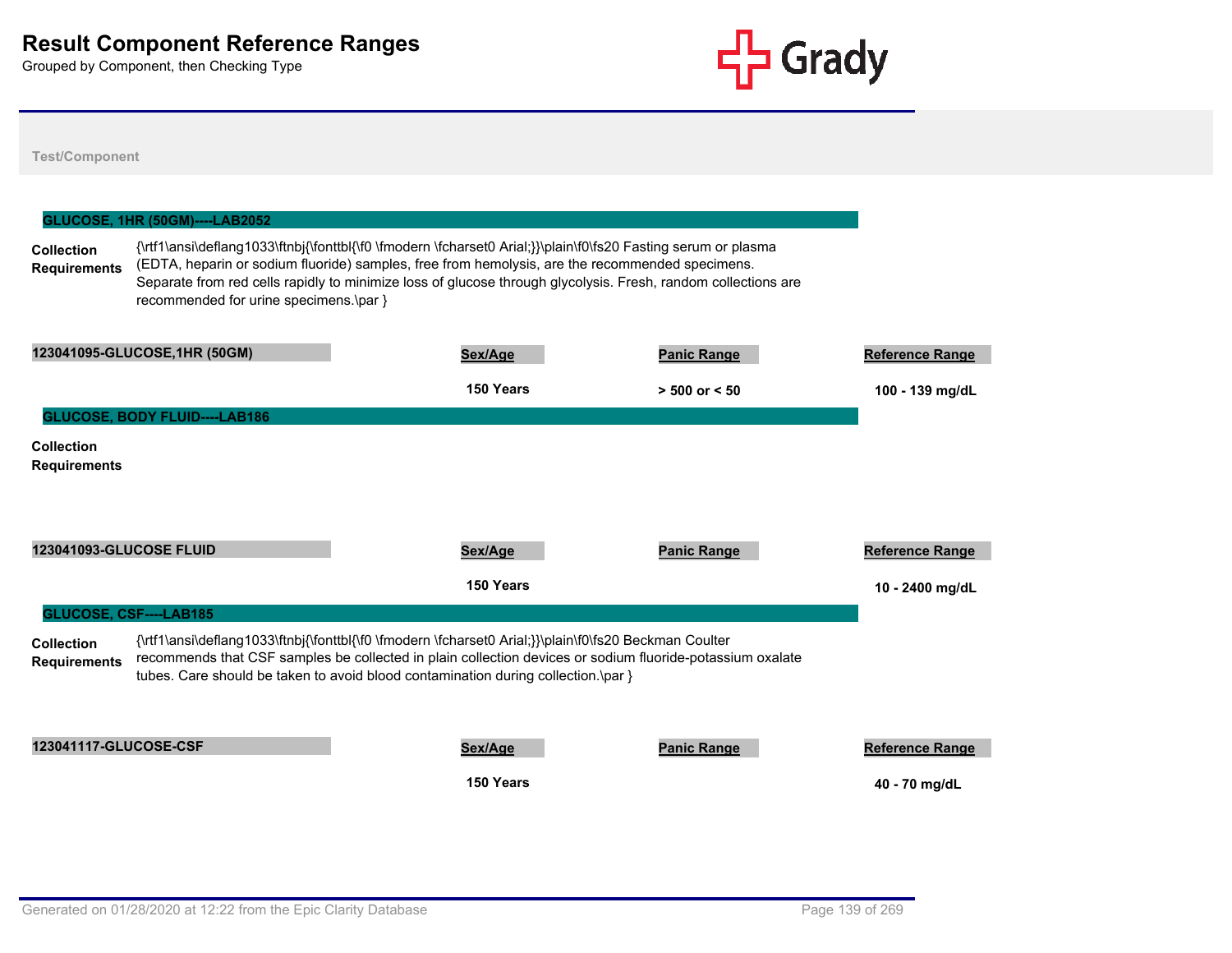

|                                          | GLUCOSE, FASTING-PLASMA----LAB81         |                                                                                                                                                                                                                                                                                                                                   |                    |                        |
|------------------------------------------|------------------------------------------|-----------------------------------------------------------------------------------------------------------------------------------------------------------------------------------------------------------------------------------------------------------------------------------------------------------------------------------|--------------------|------------------------|
| <b>Collection</b><br><b>Requirements</b> | recommended for urine specimens.\par }   | {\rtf1\ansi\deflang1033\ftnbj{\fonttbl{\f0 \fmodern \fcharset0 Arial;}}\plain\f0\fs20 Fasting serum or plasma<br>(EDTA, heparin or sodium fluoride) samples, free from hemolysis, are the recommended specimens.<br>Separate from red cells rapidly to minimize loss of glucose through glycolysis. Fresh, random collections are |                    |                        |
|                                          | 123041112-GLUCOSE, FASTING-PLASMA        | Sex/Age                                                                                                                                                                                                                                                                                                                           | <b>Panic Range</b> | <b>Reference Range</b> |
|                                          |                                          | 150 Years                                                                                                                                                                                                                                                                                                                         | $> 500$ or $< 50$  | 65 - 99 mg/dL          |
|                                          | GLUCOSE, 1HR PRENATAL (100GM)----LAB2836 |                                                                                                                                                                                                                                                                                                                                   |                    |                        |
| <b>Collection</b><br><b>Requirements</b> |                                          |                                                                                                                                                                                                                                                                                                                                   |                    |                        |
|                                          | 123041097-GLUCOSE, 1HR PRENATAL (100GM   | Sex/Age                                                                                                                                                                                                                                                                                                                           | <b>Panic Range</b> | <b>Reference Range</b> |
|                                          |                                          | Female                                                                                                                                                                                                                                                                                                                            | $> 500$ or $< 50$  | 10 - 2400 mg/dL        |
|                                          | GLUCOSE, 1HR PRENATAL(75GM)----LAB2840   |                                                                                                                                                                                                                                                                                                                                   |                    |                        |
| <b>Collection</b><br><b>Requirements</b> | recommended for urine specimens.\par }   | {\rtf1\ansi\deflang1033\ftnbj{\fonttbl{\f0 \fmodern \fcharset0 Arial;}}\plain\f0\fs20 Fasting serum or plasma<br>(EDTA, heparin or sodium fluoride) samples, free from hemolysis, are the recommended specimens.<br>Separate from red cells rapidly to minimize loss of glucose through glycolysis. Fresh, random collections are |                    |                        |
|                                          | 123041098-GLUCOSE, 1HR PRENATAL (75GM)   | Sex/Age                                                                                                                                                                                                                                                                                                                           | <b>Panic Range</b> | <b>Reference Range</b> |
|                                          |                                          | 150 Years                                                                                                                                                                                                                                                                                                                         | $> 500$ or $< 50$  | 60 - 180 mg/dL         |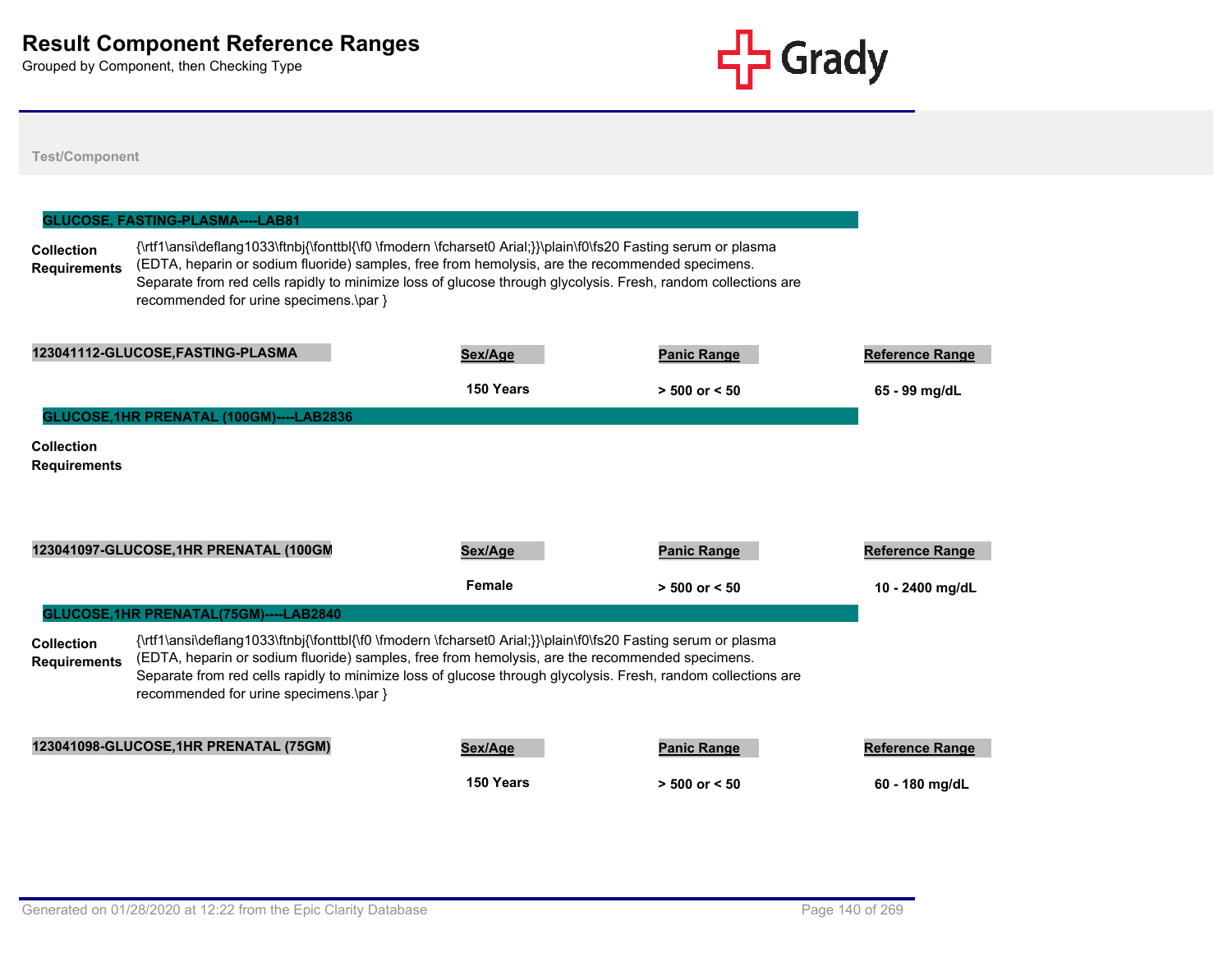

| <b>Test/Component</b>                                                                                                                                                                                                                                                                                                                                                                                                   |                                          |                      |                                         |                                    |  |
|-------------------------------------------------------------------------------------------------------------------------------------------------------------------------------------------------------------------------------------------------------------------------------------------------------------------------------------------------------------------------------------------------------------------------|------------------------------------------|----------------------|-----------------------------------------|------------------------------------|--|
| <b>Collection</b><br><b>Requirements</b>                                                                                                                                                                                                                                                                                                                                                                                | GLUCOSE, 2HR (75GM)(1HR)----LAB2834      |                      |                                         |                                    |  |
|                                                                                                                                                                                                                                                                                                                                                                                                                         | 123041100-GLUCOSE, 2HR (75 GM)           | Sex/Age<br>150 Years | <b>Panic Range</b><br>$> 500$ or $< 50$ | Reference Range<br>10 - 2400 mg/dL |  |
| <b>Collection</b><br><b>Requirements</b>                                                                                                                                                                                                                                                                                                                                                                                | GLUCOSE, 2HR PRENATAL (100GM)----LAB2837 |                      |                                         |                                    |  |
|                                                                                                                                                                                                                                                                                                                                                                                                                         | 123041102-GLUCOSE, 2HR PRENATAL (100GM   | Sex/Age<br>Female    | <b>Panic Range</b><br>$> 500$ or $< 50$ | Reference Range<br>50 - 500 mg/dL  |  |
|                                                                                                                                                                                                                                                                                                                                                                                                                         | GLUCOSE, 2HR PRENATAL (75GM)----LAB2841  |                      |                                         |                                    |  |
| {\rtf1\ansi\deflang1033\ftnbj{\fonttbl{\f0 \fmodern \fcharset0 Arial;}}\plain\f0\fs20 Fasting serum or plasma<br><b>Collection</b><br>(EDTA, heparin or sodium fluoride) samples, free from hemolysis, are the recommended specimens.<br><b>Requirements</b><br>Separate from red cells rapidly to minimize loss of glucose through glycolysis. Fresh, random collections are<br>recommended for urine specimens.\par } |                                          |                      |                                         |                                    |  |
|                                                                                                                                                                                                                                                                                                                                                                                                                         | 123041103-GLUCOSE, 2HR PRENATAL (75GM)   | Sex/Age              | <b>Panic Range</b>                      | Reference Range                    |  |
|                                                                                                                                                                                                                                                                                                                                                                                                                         |                                          | 150 Years            | $> 500$ or $< 50$                       | 60 - 155 mg/dL                     |  |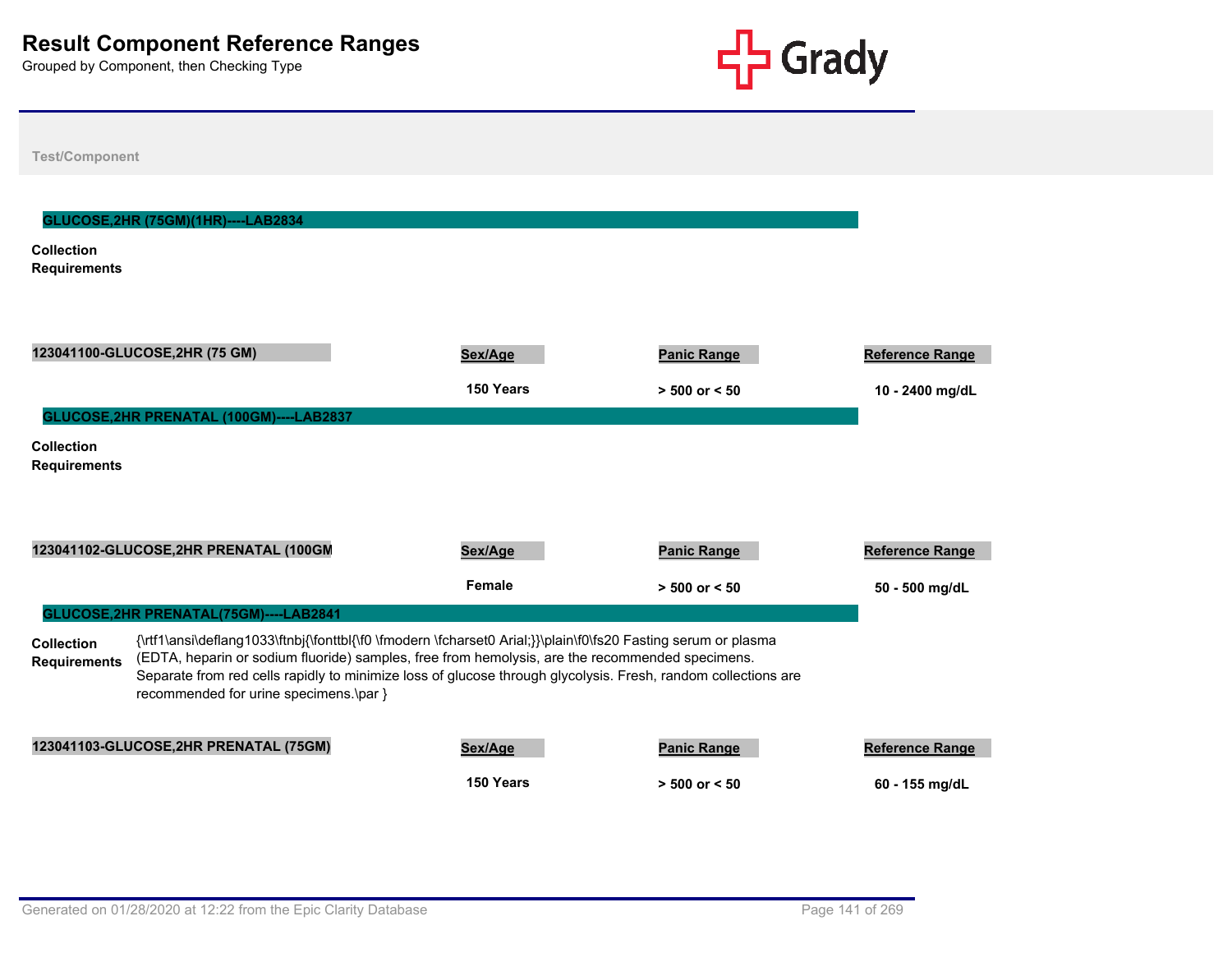

| <b>Test/Component</b>                                                                                                                                                                                                                                                                                                                                                                                                                                             |                      |                                         |                                         |  |  |
|-------------------------------------------------------------------------------------------------------------------------------------------------------------------------------------------------------------------------------------------------------------------------------------------------------------------------------------------------------------------------------------------------------------------------------------------------------------------|----------------------|-----------------------------------------|-----------------------------------------|--|--|
| GLUCOSE, 3HR PRENATAL (100GM)----LAB2838<br><b>Collection</b><br><b>Requirements</b>                                                                                                                                                                                                                                                                                                                                                                              |                      |                                         |                                         |  |  |
| 123041105-GLUCOSE, 3HR PRENATAL (100GM                                                                                                                                                                                                                                                                                                                                                                                                                            | Sex/Age              | <b>Panic Range</b>                      | <b>Reference Range</b>                  |  |  |
|                                                                                                                                                                                                                                                                                                                                                                                                                                                                   | 150 Years            | $> 500$ or $< 50$                       | 10 - 2400 mg/dL                         |  |  |
| GLUCOSE, 3HR PRENATAL(75GM)----LAB2842<br>{\rtf1\ansi\deflang1033\ftnbj{\fonttbl{\f0 \fmodern \fcharset0 Arial;}}\plain\f0\fs20 Fasting serum or plasma<br><b>Collection</b><br>(EDTA, heparin or sodium fluoride) samples, free from hemolysis, are the recommended specimens.<br><b>Requirements</b><br>Separate from red cells rapidly to minimize loss of glucose through glycolysis. Fresh, random collections are<br>recommended for urine specimens.\par } |                      |                                         |                                         |  |  |
| 123041106-GLUCOSE, 3HR PRENATAL (75GM)                                                                                                                                                                                                                                                                                                                                                                                                                            | Sex/Age              | <b>Panic Range</b>                      | <b>Reference Range</b>                  |  |  |
|                                                                                                                                                                                                                                                                                                                                                                                                                                                                   | 150 Years            | $> 500$ or $< 50$                       | 60 - 140 mg/dL                          |  |  |
| GLUCOSE, FASTING-PLASMA (75GM)----LAB2833                                                                                                                                                                                                                                                                                                                                                                                                                         |                      |                                         |                                         |  |  |
| <b>Collection</b><br><b>Requirements</b>                                                                                                                                                                                                                                                                                                                                                                                                                          |                      |                                         |                                         |  |  |
| 123041112-GLUCOSE, FASTING-PLASMA                                                                                                                                                                                                                                                                                                                                                                                                                                 | Sex/Age<br>150 Years | <b>Panic Range</b><br>$> 500$ or $< 50$ | <b>Reference Range</b><br>65 - 99 mg/dL |  |  |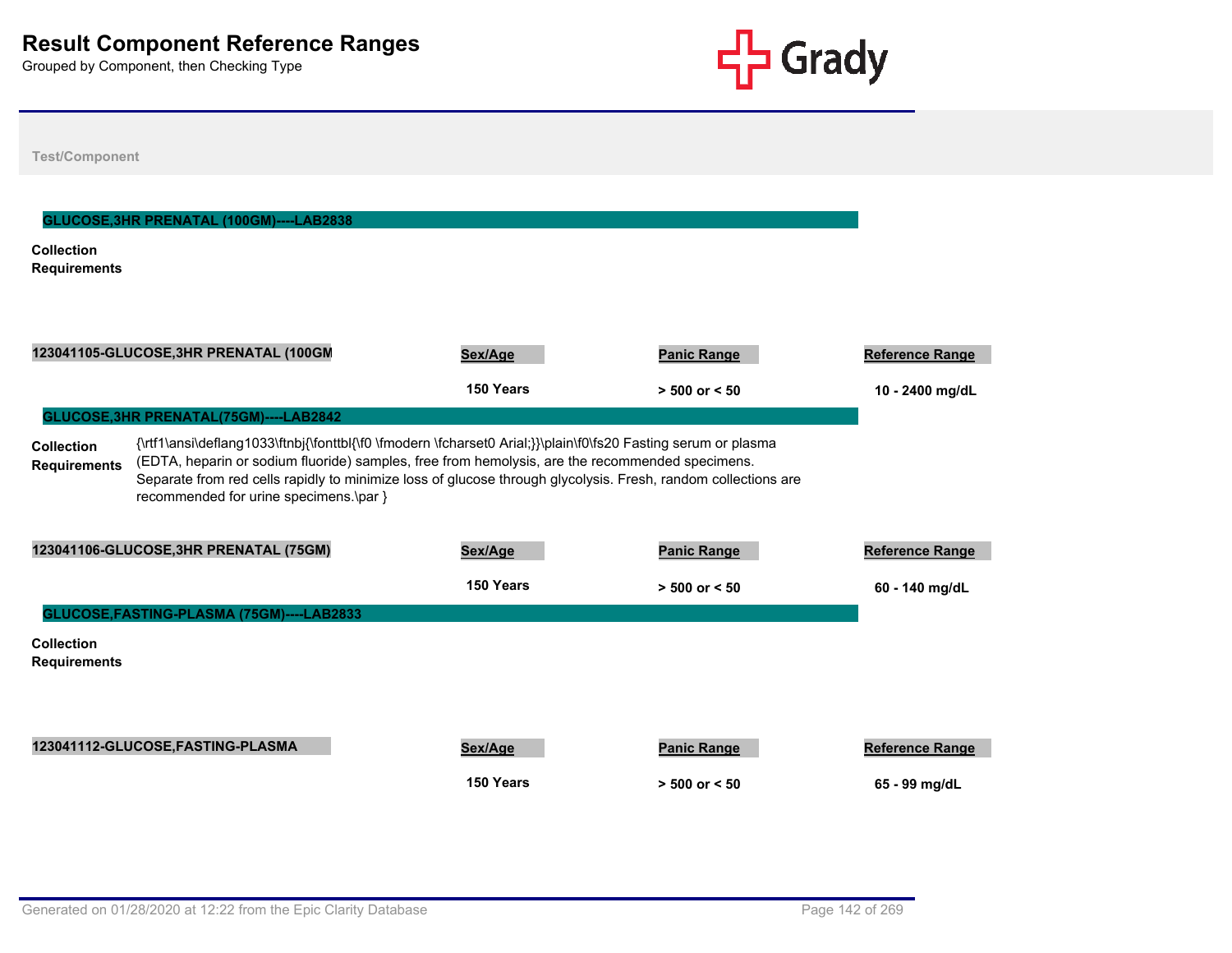

| <b>Test/Component</b>                                                                                                                                                                                                                                                                                                                                                                                                                                            |                      |                    |                                          |  |  |  |
|------------------------------------------------------------------------------------------------------------------------------------------------------------------------------------------------------------------------------------------------------------------------------------------------------------------------------------------------------------------------------------------------------------------------------------------------------------------|----------------------|--------------------|------------------------------------------|--|--|--|
| GLUCOSE, FBS-PRENATAL (100GM)----LAB2835<br><b>Collection</b><br><b>Requirements</b>                                                                                                                                                                                                                                                                                                                                                                             |                      |                    |                                          |  |  |  |
| 123041113-GLUCOSE,FBS-PRENATAL                                                                                                                                                                                                                                                                                                                                                                                                                                   | Sex/Age              | <b>Panic Range</b> | <b>Reference Range</b>                   |  |  |  |
|                                                                                                                                                                                                                                                                                                                                                                                                                                                                  | Female               | $> 500$ or $< 50$  | 10 - 2400 mg/dL                          |  |  |  |
| GLUCOSE,FBS-PRENATAL(75GM)----LAB2839<br>{\rtf1\ansi\deflang1033\ftnbj{\fonttbl{\f0 \fmodern \fcharset0 Arial;}}\plain\f0\fs20 Fasting serum or plasma<br><b>Collection</b><br>(EDTA, heparin or sodium fluoride) samples, free from hemolysis, are the recommended specimens.<br><b>Requirements</b><br>Separate from red cells rapidly to minimize loss of glucose through glycolysis. Fresh, random collections are<br>recommended for urine specimens.\par } |                      |                    |                                          |  |  |  |
| 123041113-GLUCOSE,FBS-PRENATAL                                                                                                                                                                                                                                                                                                                                                                                                                                   | Sex/Age              | <b>Panic Range</b> | Reference Range                          |  |  |  |
|                                                                                                                                                                                                                                                                                                                                                                                                                                                                  | Female               | $> 500$ or $< 50$  | 10 - 2400 mg/dL                          |  |  |  |
| GLUCOSE, QUANT-URINE----LAB2186                                                                                                                                                                                                                                                                                                                                                                                                                                  |                      |                    |                                          |  |  |  |
| <b>Collection</b><br><b>Requirements</b>                                                                                                                                                                                                                                                                                                                                                                                                                         |                      |                    |                                          |  |  |  |
| 123041115-GLUCOSE, QUANTITATIVE-URINE                                                                                                                                                                                                                                                                                                                                                                                                                            | Sex/Age<br>150 Years | <b>Panic Range</b> | <b>Reference Range</b><br>$1 - 15$ mg/dL |  |  |  |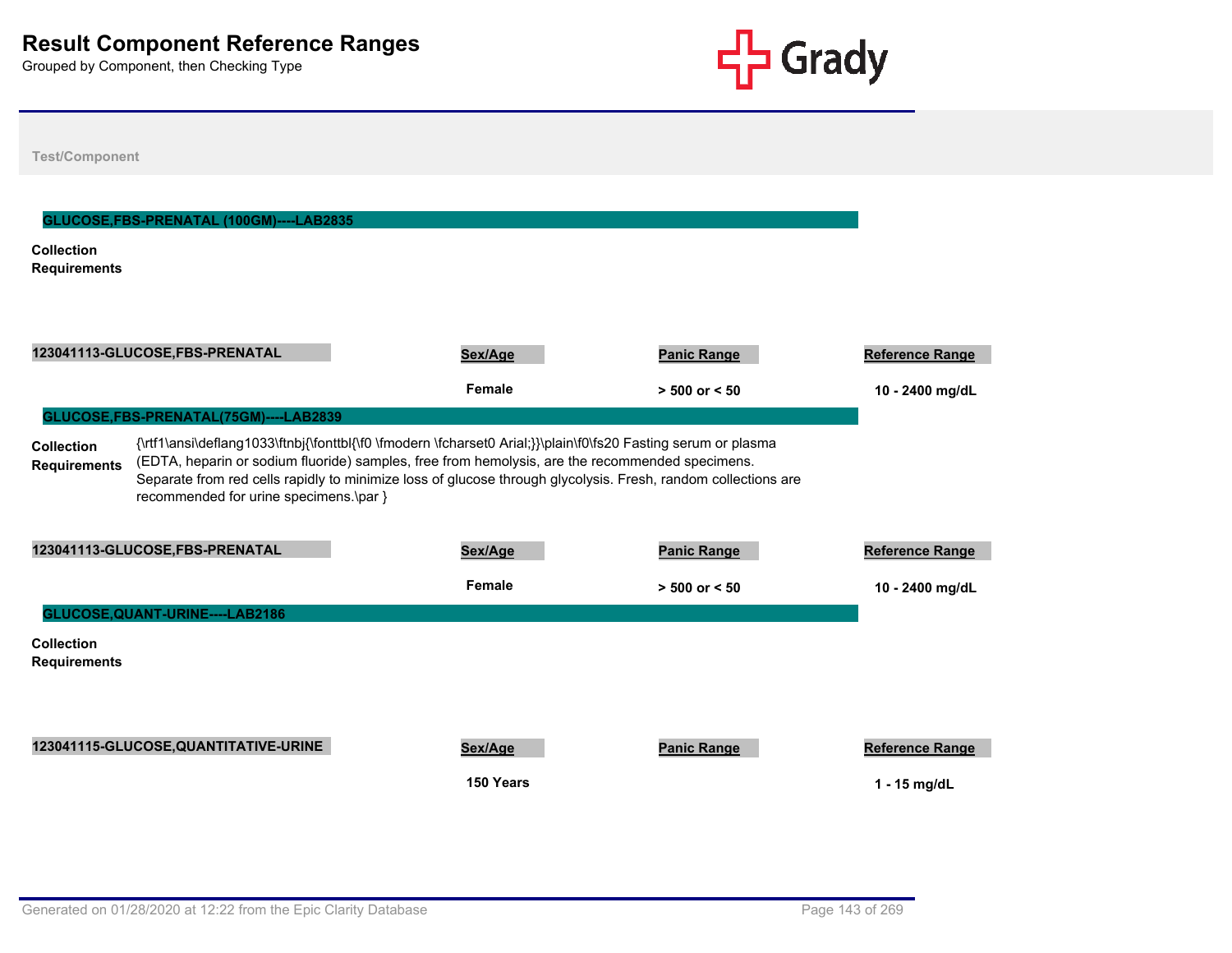

| <b>Test/Component</b>                    |           |                    |                        |
|------------------------------------------|-----------|--------------------|------------------------|
|                                          |           |                    |                        |
| GTT 2HR (1HR)----LAB2831                 |           |                    |                        |
| <b>Collection</b><br><b>Requirements</b> |           |                    |                        |
|                                          |           |                    |                        |
|                                          |           |                    |                        |
| 123041099-GLUCOSE,1HR-PLASMA             | Sex/Age   | <b>Panic Range</b> | <b>Reference Range</b> |
|                                          | 150 Years | $> 500$ or $< 50$  | 50 - 500 mg/dL         |
| GTT 2HR (2HR)----LAB2832                 |           |                    |                        |
| <b>Collection</b><br><b>Requirements</b> |           |                    |                        |
|                                          |           |                    |                        |
|                                          |           |                    |                        |
| 123041104-GLUCOSE,2HR-PLASMA             | Sex/Age   | <b>Panic Range</b> | Reference Range        |
|                                          | 150 Years | $> 500$ or $< 50$  | 100 - 139 mg/dL        |
| GTT 2HR (FASTING)----LAB2830             |           |                    |                        |
| <b>Collection</b><br><b>Requirements</b> |           |                    |                        |
|                                          |           |                    |                        |
|                                          |           |                    |                        |
| 123041112-GLUCOSE, FASTING-PLASMA        | Sex/Age   | <b>Panic Range</b> | Reference Range        |
|                                          | 150 Years | $> 500$ or $< 50$  | 65 - 99 mg/dL          |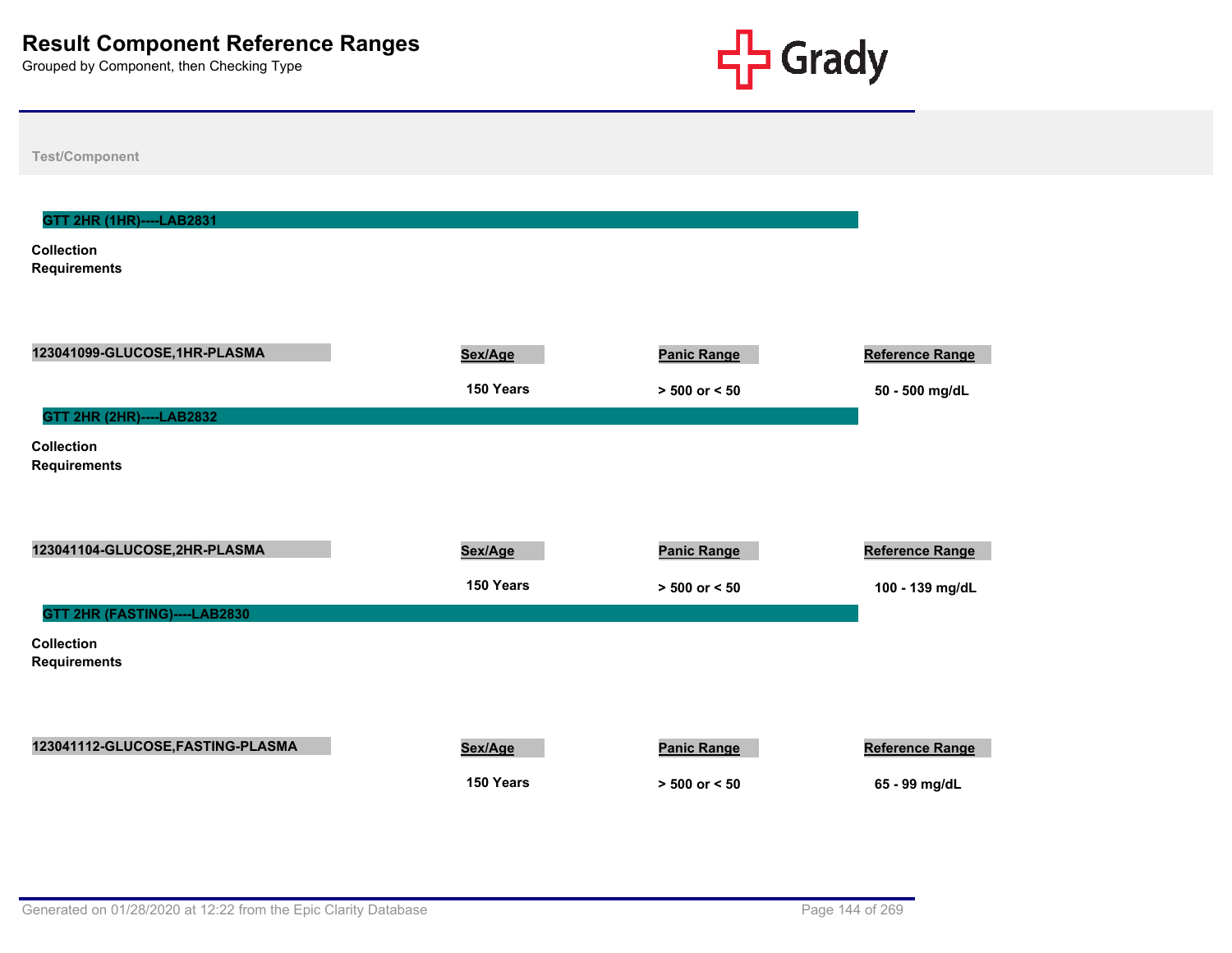

**Test/Component Collection Requirements GTT 3HR (1HR)----LAB2798 123041099-GLUCOSE,1HR-PLASMA Sex/Age Panic Range Reference Range 150 Years > 500 or < 50 50 - 500 mg/dL Collection Requirements GTT 3HR (2HR)----LAB2799 123041104-GLUCOSE,2HR-PLASMA Sex/Age Panic Range Panic Range Reference Range** Reference Range **150 Years > 500 or < 50 100 - 139 mg/dL Collection Requirements GTT 3HR (3HR)----LAB2800 123041107-GLUCOSE,3HR-PLASMA Sex/Age Panic Range Reference Range** Reference Range **150 Years > 500 or < 50 50 - 500 mg/dL**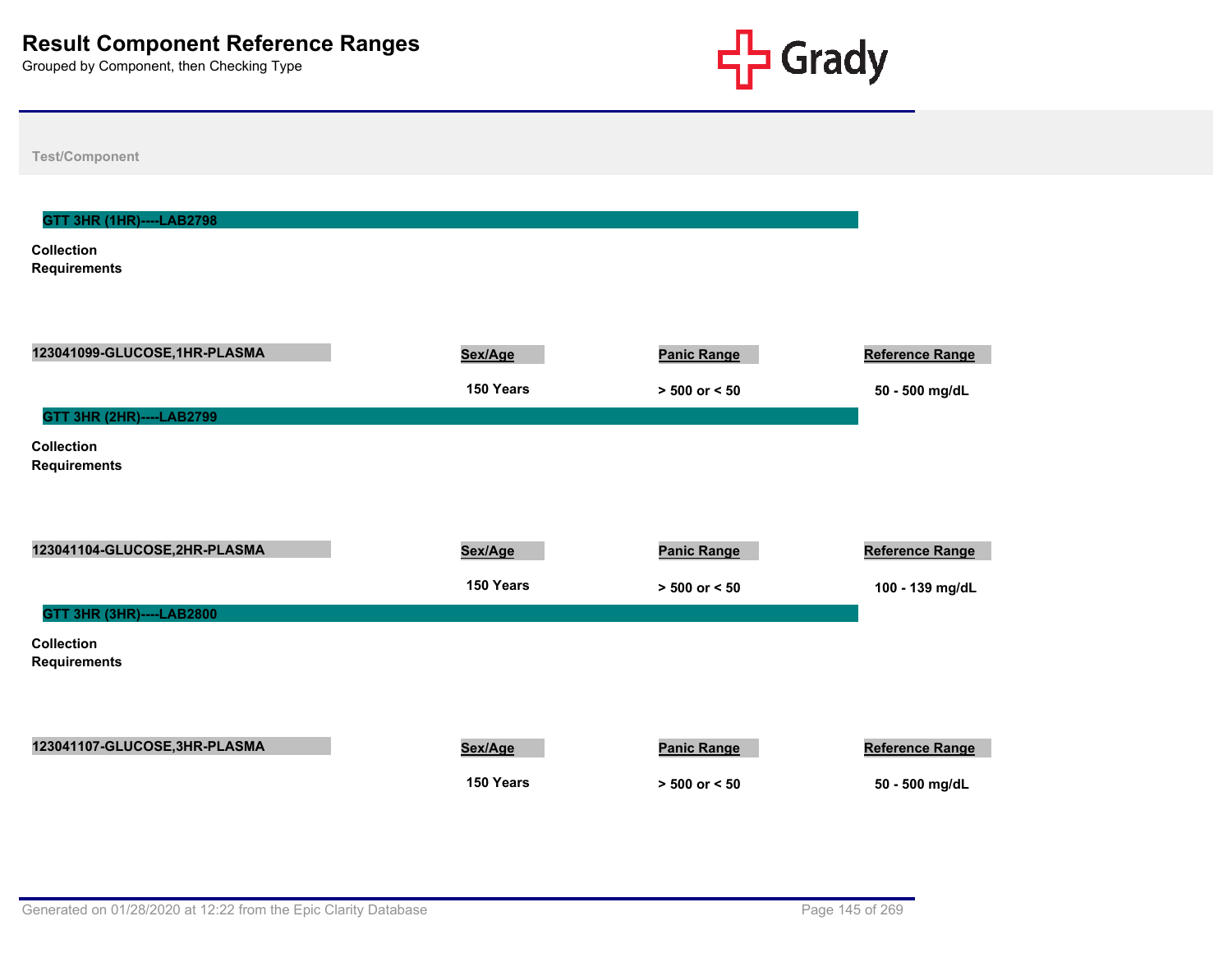

| <b>Test/Component</b>                    |                                                                                                                                                          |                                                                                                                                                                                                                                                                                                                                                                                                                                                                                                                                                                                                                                                                                    |                                                                                                                                                                        |                                         |
|------------------------------------------|----------------------------------------------------------------------------------------------------------------------------------------------------------|------------------------------------------------------------------------------------------------------------------------------------------------------------------------------------------------------------------------------------------------------------------------------------------------------------------------------------------------------------------------------------------------------------------------------------------------------------------------------------------------------------------------------------------------------------------------------------------------------------------------------------------------------------------------------------|------------------------------------------------------------------------------------------------------------------------------------------------------------------------|-----------------------------------------|
| <b>Collection</b><br><b>Requirements</b> | GTT 3HR (FASTING)----LAB2797                                                                                                                             |                                                                                                                                                                                                                                                                                                                                                                                                                                                                                                                                                                                                                                                                                    |                                                                                                                                                                        |                                         |
|                                          | 123041112-GLUCOSE, FASTING-PLASMA                                                                                                                        | Sex/Age<br>150 Years                                                                                                                                                                                                                                                                                                                                                                                                                                                                                                                                                                                                                                                               | <b>Panic Range</b><br>$> 500$ or $< 50$                                                                                                                                | <b>Reference Range</b><br>65 - 99 mg/dL |
| <b>Collection</b><br><b>Requirements</b> | HAPTOGLOBIN-SERUM----LAB89<br>excessively high scatter signals.\par }                                                                                    | {\rtf1\ansi\deflang1033\ftnbj{\fonttbl{\f0 \fmodern \fcharset0 Arial;}}\plain\f0\fs20 Fasting serum specimen, free<br>from hemolysis, is the recommended specimen. Avoid highly lipemic samples, which may produce                                                                                                                                                                                                                                                                                                                                                                                                                                                                 |                                                                                                                                                                        |                                         |
|                                          | 123041141-HAPTOGLOBIN-SERUM                                                                                                                              | Sex/Age<br>150 Years                                                                                                                                                                                                                                                                                                                                                                                                                                                                                                                                                                                                                                                               | <b>Panic Range</b>                                                                                                                                                     | Reference Range<br>44 - 215 mg/dL       |
|                                          | HCG, QUANT-SERUM----LAB143                                                                                                                               |                                                                                                                                                                                                                                                                                                                                                                                                                                                                                                                                                                                                                                                                                    |                                                                                                                                                                        |                                         |
| <b>Collection</b><br><b>Requirements</b> | (heparin) are the recommended samples.\par B.<br>processing, and storing blood samples:\par 1.<br>venipuncture.\par 2.<br>stoppered at all times.\par 4. | {\rtf1\ansi\deflang1033\ftnbj{\fonttbl{\f0 \fmodern \fcharset0 Arial;}}\plain\f0\fs20 A.<br>Observe the following recommendations for handling,<br>Collect all blood samples observing routine precautions for<br>Allow serum samples to clot completely before centrifugation.\par 3.<br>Within two hours after centrifugation, transfer at least 500 \'B5L of cell-free<br>sample to a storage tube. Tightly stopper the tube immediately.\par 5.<br>room temperature (15 to 30\'B0C) for no longer than eight hours.\par 6.<br>within eight hours, refrigerate the samples at 2 to 8\'B0C.\par 7.<br>48 hours, or for shipment of samples, freeze at -20\'B0C or colder.\par 8. | Serum and plasma<br>Keep tubes<br>Store samples tightly stoppered at<br>If the assay will not be completed<br>If the assay will not be completed within<br>Thaw sample |                                         |
|                                          | 123041158-HCG, QUANT-SERUM                                                                                                                               | Sex/Age                                                                                                                                                                                                                                                                                                                                                                                                                                                                                                                                                                                                                                                                            | <b>Panic Range</b>                                                                                                                                                     | <b>Reference Range</b>                  |
|                                          |                                                                                                                                                          | Male, 150 Years                                                                                                                                                                                                                                                                                                                                                                                                                                                                                                                                                                                                                                                                    |                                                                                                                                                                        | $0 - 3$ mlU/mL                          |
|                                          |                                                                                                                                                          | Female, 150 Years                                                                                                                                                                                                                                                                                                                                                                                                                                                                                                                                                                                                                                                                  |                                                                                                                                                                        | $0 - 5$ mlU/mL                          |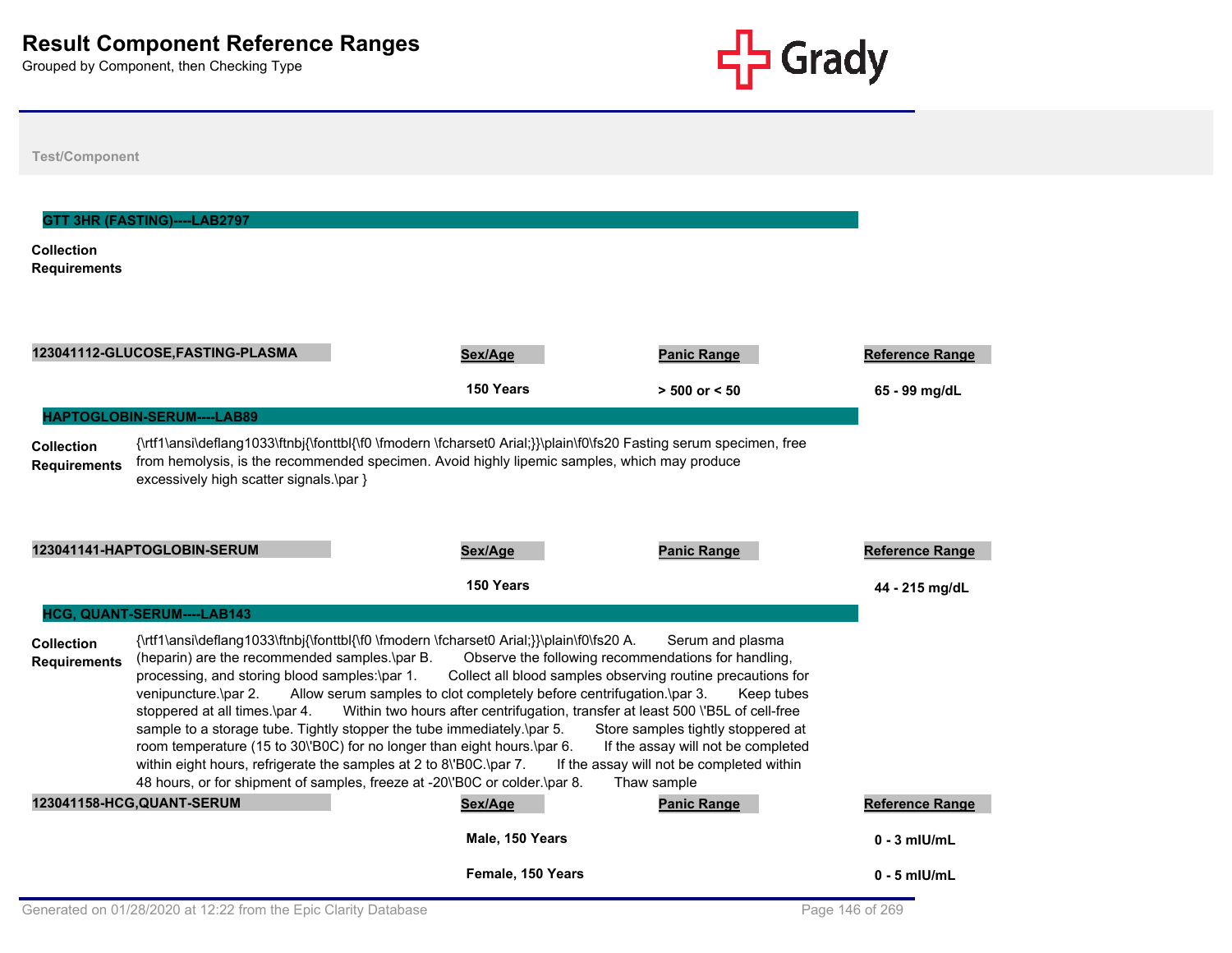

| <b>Test/Component</b>                    |                                                                                           |                                                                                                                                                                                                                                                                                                                                                                                                                                                                                                                                                                                                                                                                                                                                                                                                                                                                                                                                                                                                                          |                    |                        |
|------------------------------------------|-------------------------------------------------------------------------------------------|--------------------------------------------------------------------------------------------------------------------------------------------------------------------------------------------------------------------------------------------------------------------------------------------------------------------------------------------------------------------------------------------------------------------------------------------------------------------------------------------------------------------------------------------------------------------------------------------------------------------------------------------------------------------------------------------------------------------------------------------------------------------------------------------------------------------------------------------------------------------------------------------------------------------------------------------------------------------------------------------------------------------------|--------------------|------------------------|
| <b>Collection</b><br><b>Requirements</b> | HELICOBACTER PYLORI IGG ANTIBODY, EIA----LAB158<br>be used as this may cause either false | {\rtf1\ansi\deflang1033\ftnbj{\fonttbl{\f0 \fmodern \fcharset0 Arial;}}\plain\f0\fs20 The specimen (blood) should<br>be collected under sterile conditions without additives; prompt separation of the clot from the serum is<br>necessary to avoid hemolysis. Store sample at room temperature for no longer than 8 hours. Serum should<br>be stored at 2-8C if it is to be analyzed within 48 hours; serum not analyzed within 48 hours should be frozen<br>at -20C. Do not use a frost-free freezer because it may allow the specimens to go through freeze-thaw cycles<br>and degrade antibody. Samples subjected to freeze-thaw cycles may yield spurious results.\par Specimens<br>showing particulate matter, erythrocytes, or turbidity must be clarified by centrifugation before testing.\par<br>Plasma and CSF should not be used. The assay has not been standardized for their use. Heat treated<br>serum, lipemic serum, grossly hemolyzed serum, or serum with obvious microbial contamination should not |                    | 1 mIU/mL               |
| 123041134-H.P. IGG INDEX                 |                                                                                           | Sex/Age                                                                                                                                                                                                                                                                                                                                                                                                                                                                                                                                                                                                                                                                                                                                                                                                                                                                                                                                                                                                                  | <b>Panic Range</b> | <b>Reference Range</b> |
| <b>Collection</b><br><b>Requirements</b> | blood.\par }                                                                              | {\rtf1\ansi\deflang1033\ftnbj{\fonttbl{\f0 \fmodern \fcharset0 Arial;}}\plain\f0\fs20 EDTA heparinized whole                                                                                                                                                                                                                                                                                                                                                                                                                                                                                                                                                                                                                                                                                                                                                                                                                                                                                                             |                    | $0.000 - 999.000$      |
| 123041218-HGB A1C %                      |                                                                                           | Sex/Age                                                                                                                                                                                                                                                                                                                                                                                                                                                                                                                                                                                                                                                                                                                                                                                                                                                                                                                                                                                                                  | <b>Panic Range</b> | <b>Reference Range</b> |
|                                          |                                                                                           | 150 Years                                                                                                                                                                                                                                                                                                                                                                                                                                                                                                                                                                                                                                                                                                                                                                                                                                                                                                                                                                                                                |                    | $4.0 - 6.0 %$          |
| <b>Collection</b><br>Requirements        |                                                                                           |                                                                                                                                                                                                                                                                                                                                                                                                                                                                                                                                                                                                                                                                                                                                                                                                                                                                                                                                                                                                                          |                    |                        |
|                                          | 123041178-HEMATOCRIT-BLOOD                                                                | Sex/Age                                                                                                                                                                                                                                                                                                                                                                                                                                                                                                                                                                                                                                                                                                                                                                                                                                                                                                                                                                                                                  | <b>Panic Range</b> | <b>Reference Range</b> |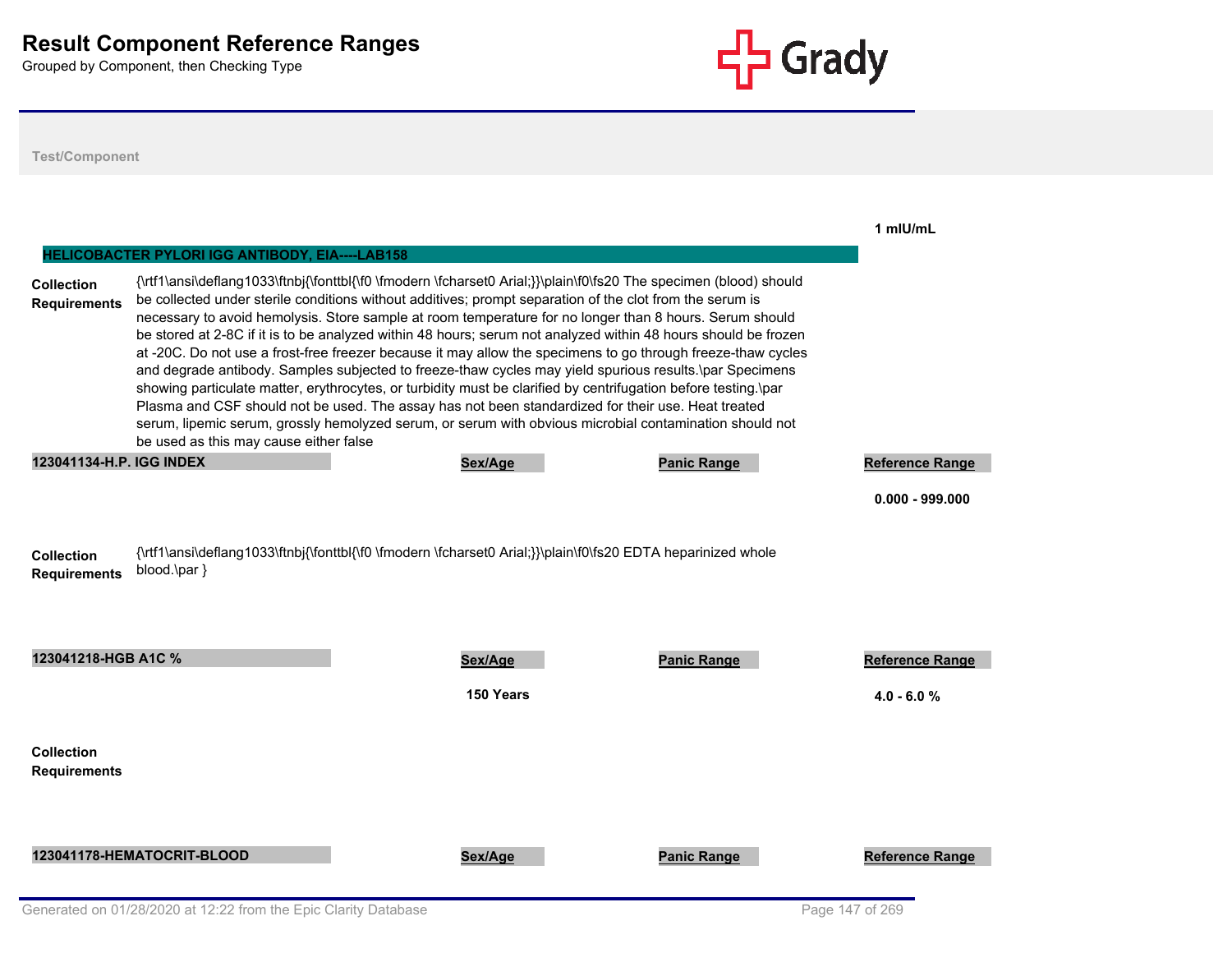

|                            | Female, 8 Days    |                     | 44.0 - 64.0 %      |
|----------------------------|-------------------|---------------------|--------------------|
|                            | Male, 14 Years    |                     | 31.0 - 43.0 %      |
|                            | Male, 999 Years   |                     | 40.3 - 53.1 %      |
|                            | Female, 2 Years   |                     | 30.0 - 40.0 %      |
|                            | Female, 31 Days   |                     | 35.0 - 49.0 %      |
|                            | Female, 14 Years  |                     | 31.0 - 43.0 %      |
|                            | Female, 999 Years |                     | 33.6 - 44.6 %      |
|                            | Male, 8 Days      |                     | 44.0 - 64.0 %      |
|                            | Male, 31 Days     |                     | 35.0 - 49.0 %      |
|                            | Male, 2 Years     |                     | 30.0 - 40.0 %      |
| 123041192-HEMOGLOBIN-BLOOD | Sex/Age           | <b>Panic Range</b>  | Reference Range    |
|                            | Male, 8 Days      | $> 24.1$ or < 12.0  | 14.0 - 24.0 gm/dL  |
|                            | Female, 31 Days   | $> 24.1$ or < 12.0  | 12.0 - 20.0 gm/dL  |
|                            | Female, 2 Years   | $> 24.1$ or < 6.0   | 10.0 - 15.0 gm/dL  |
|                            | Female, 18 Years  | $> 24.1$ or < 6.0   | 11.0 - 16.0 gm/dL  |
|                            | Female, 999 Years | $> 20.0$ or $< 6.0$ | 11.3 - 15.0 gm/dL  |
|                            |                   |                     | No range specified |
|                            |                   |                     |                    |
|                            | Male, 31 Days     | > 24.1 or < 12.0    | 12.0 - 20.0 gm/dL  |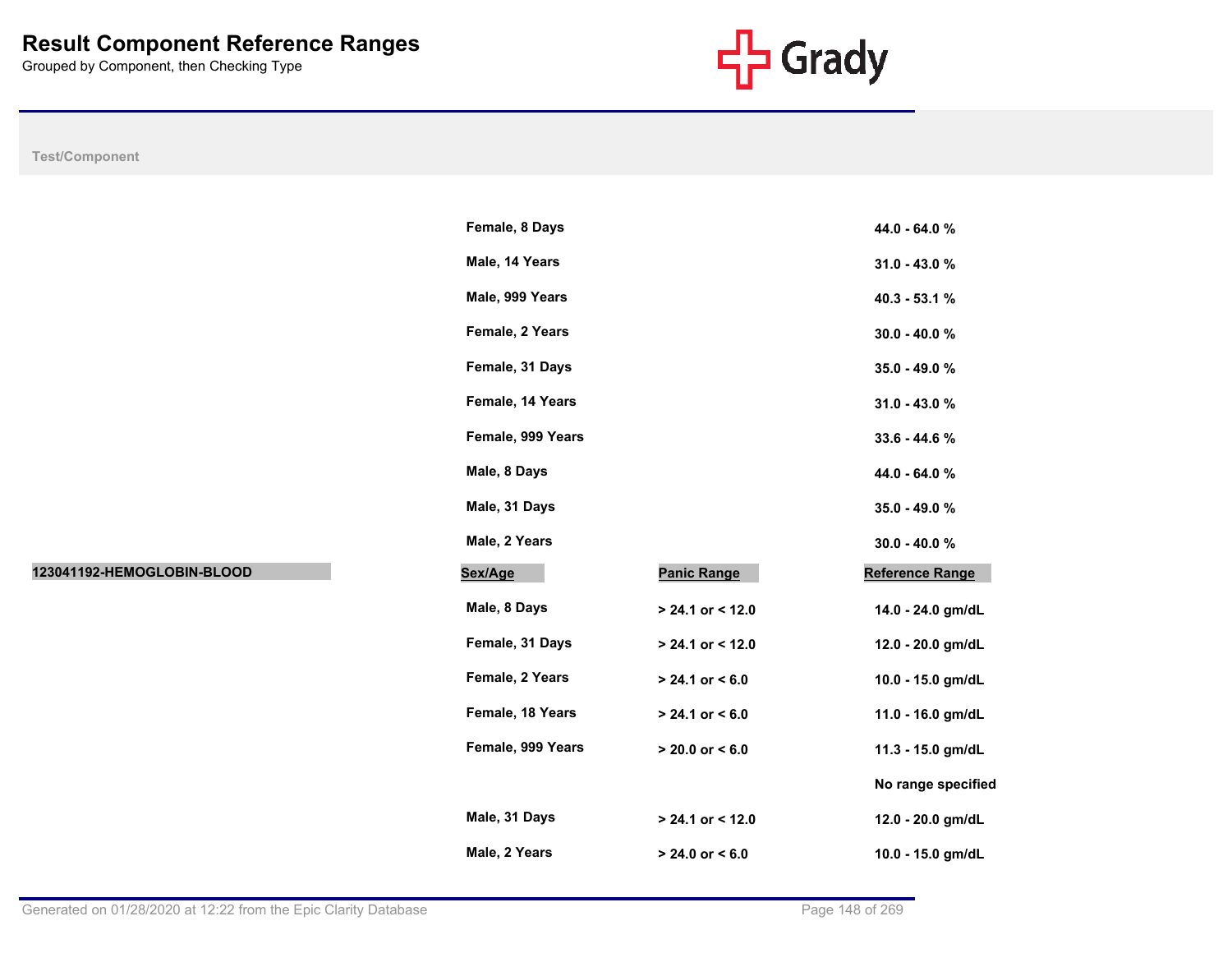

| <b>Test/Component</b>                                                                                                                                                                                                                                                                                |                      |                      |                                                             |
|------------------------------------------------------------------------------------------------------------------------------------------------------------------------------------------------------------------------------------------------------------------------------------------------------|----------------------|----------------------|-------------------------------------------------------------|
|                                                                                                                                                                                                                                                                                                      |                      |                      |                                                             |
|                                                                                                                                                                                                                                                                                                      | Male, 18 Years       | $> 24.1$ or $< 6.0$  | 11.0 - 16.0 gm/dL                                           |
|                                                                                                                                                                                                                                                                                                      | <b>Male</b>          | $> 20.0$ or $< 6.0$  | 13.2 - 17.7 gm/dL                                           |
|                                                                                                                                                                                                                                                                                                      | Female, 8 Days       | $> 24.1$ or $< 12.0$ | 14.0 - 24.0 gm/dL                                           |
| HEMOGLOBINOPATHY EVAL FAMILY----LAB50194                                                                                                                                                                                                                                                             |                      |                      |                                                             |
| {\rtf1\ansi\deflang1033\ftnbj{\fonttbl{\f0 \fmodern \fcharset0 Arial;}}\plain\f0\fs20 Collect blood into a dark<br><b>Collection</b><br>purple, light purple or pediatric capillary purple top tube. Mix by inverting 10 times. Specify relationship to the<br><b>Requirements</b><br>patient.\par } |                      |                      |                                                             |
| 123041179-HEMATOCRIT-FAMILY                                                                                                                                                                                                                                                                          | Sex/Age              | <b>Panic Range</b>   | <b>Reference Range</b>                                      |
| 123041193-HEMOGLOBIN-FAMILY                                                                                                                                                                                                                                                                          | Sex/Age              | <b>Panic Range</b>   | No range specified<br>Reference Range<br>No range specified |
| 123041220-HGB A2-FAMILY MEMBER, HPLC                                                                                                                                                                                                                                                                 | Sex/Age              | <b>Panic Range</b>   | Reference Range                                             |
| 123041221-HGB A-FAMILY MEMBER, HPLC                                                                                                                                                                                                                                                                  | Sex/Age              | <b>Panic Range</b>   | $2.7 - 3.5 \%$<br>Reference Range                           |
| 123041223-HGB C-FAMILY MEMBER, HPLC                                                                                                                                                                                                                                                                  | Sex/Age              | <b>Panic Range</b>   | $96 - 99 %$<br><b>Reference Range</b>                       |
| 123041233-HGB F-FAMILY MEMBER, HPLC                                                                                                                                                                                                                                                                  | 150 Years<br>Sex/Age | <b>Panic Range</b>   | $0\%$<br>Reference Range                                    |
| 335-HGB MISC-FAMILY                                                                                                                                                                                                                                                                                  | Sex/Age              | <b>Panic Range</b>   | $.2 - 1.8 \%$<br><b>Reference Range</b>                     |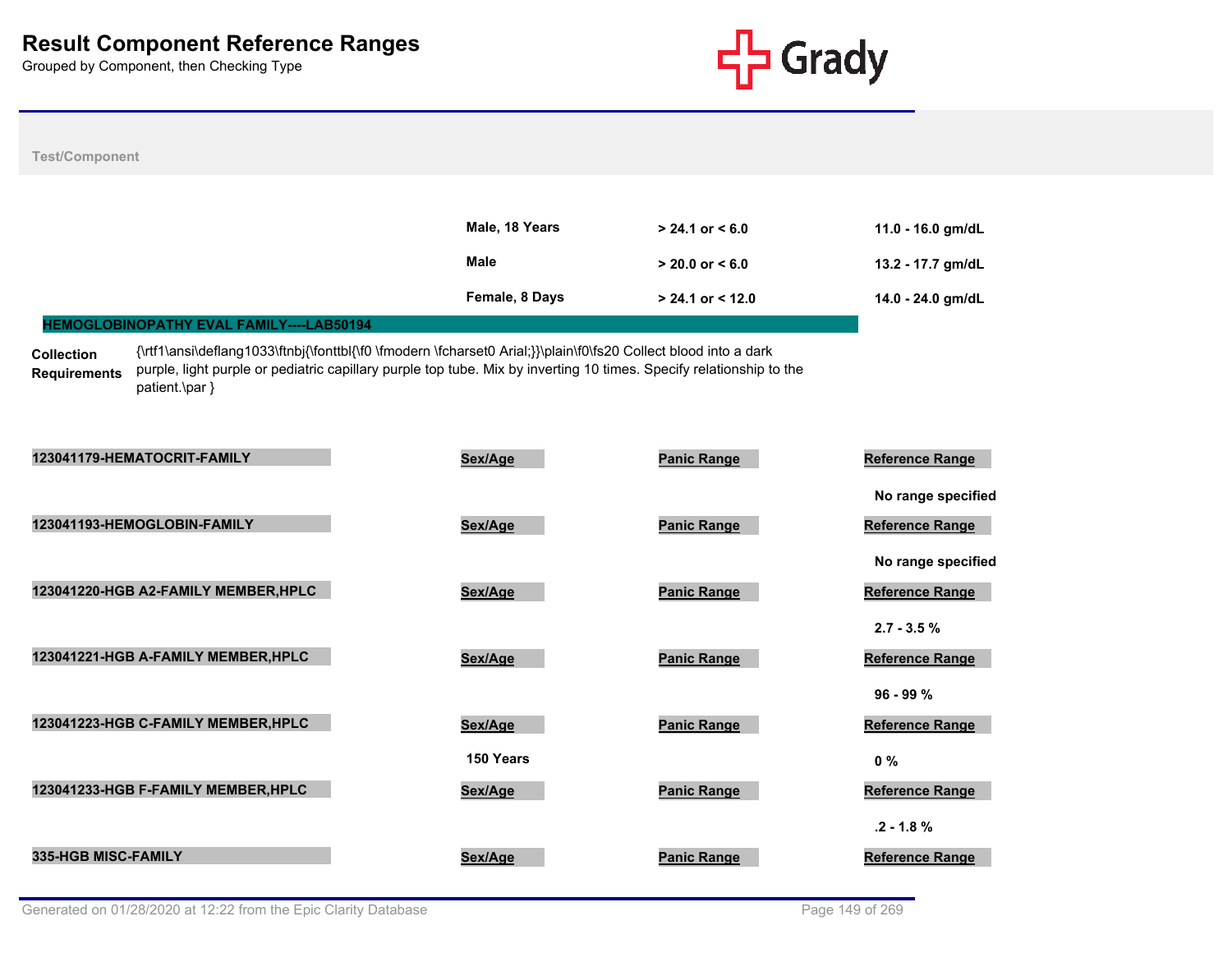

#### **Test/Component**

|                                     | 150 Years |                    | $0\%$                  |
|-------------------------------------|-----------|--------------------|------------------------|
| 123041246-HGB S-FAMILY MEMBER, HPLC | Sex/Age   | <b>Panic Range</b> | <b>Reference Range</b> |
|                                     | 150 Years |                    | $0\%$                  |
| 123042130-MCHC-FAMILY               | Sex/Age   | <b>Panic Range</b> | <b>Reference Range</b> |
|                                     | 999 Years |                    | 31.5 - 35.0 gm/dl      |
| 123042132-MCV-FAMILY                | Sex/Age   | <b>Panic Range</b> | Reference Range        |
|                                     |           |                    | No range specified     |
| 123042125-RBC COUNT-FAMILY          | Sex/Age   | <b>Panic Range</b> | <b>Reference Range</b> |
|                                     |           |                    | No range specified     |
| 123042167-RDW-FAMILY                | Sex/Age   | <b>Panic Range</b> | <b>Reference Range</b> |
|                                     |           |                    | No range specified     |

#### **HEMOGLOBINOPATHY EVALUATION----LAB50193**

**Collection**  Requirements purple, light purple or pediatric capillary purple top tube. Mix by inverting 10 times.\par } {\rtf1\ansi\deflang1033\ftnbj{\fonttbl{\f0 \fmodern \fcharset0 Arial;}}\plain\f0\fs20 Collect blood into a dark

| 123041178-HEMATOCRIT-BLOOD | Sex/Age         | <b>Panic Range</b> | <b>Reference Range</b> |
|----------------------------|-----------------|--------------------|------------------------|
|                            | Female, 8 Days  |                    | $44.0 - 64.0 %$        |
|                            | Male, 14 Years  |                    | $31.0 - 43.0 \%$       |
|                            | Male, 999 Years |                    | $40.3 - 53.1%$         |
|                            | Female, 2 Years |                    | $30.0 - 40.0 %$        |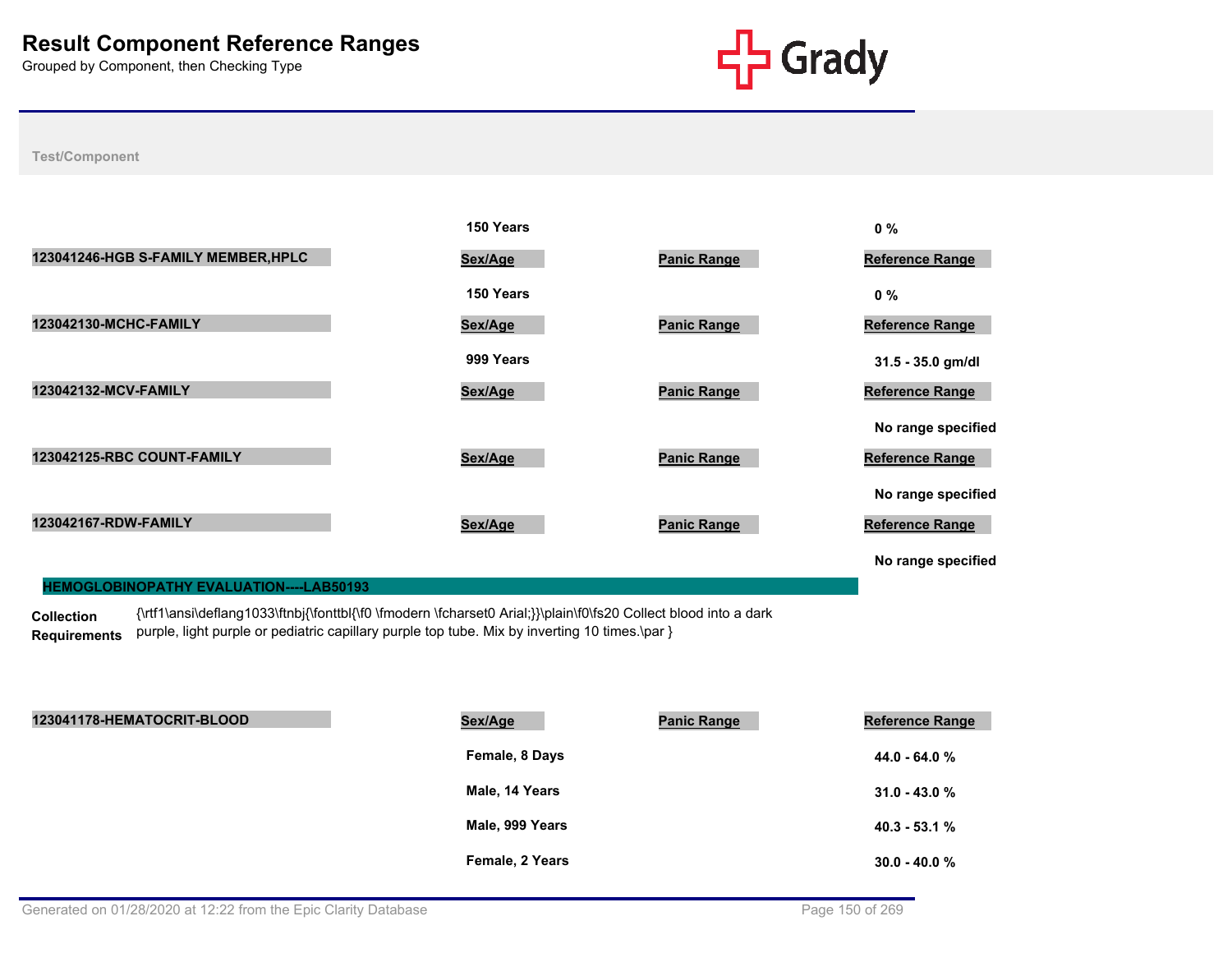

|                            | Female, 31 Days   |                     | 35.0 - 49.0 %      |
|----------------------------|-------------------|---------------------|--------------------|
|                            | Female, 14 Years  |                     | 31.0 - 43.0 %      |
|                            | Female, 999 Years |                     | 33.6 - 44.6 %      |
|                            | Male, 8 Days      |                     | 44.0 - 64.0 %      |
|                            | Male, 31 Days     |                     | 35.0 - 49.0 %      |
|                            | Male, 2 Years     |                     | $30.0 - 40.0 %$    |
| 123041192-HEMOGLOBIN-BLOOD | Sex/Age           | <b>Panic Range</b>  | Reference Range    |
|                            | Male, 8 Days      | $> 24.1$ or < 12.0  | 14.0 - 24.0 gm/dL  |
|                            | Female, 31 Days   | $> 24.1$ or < 12.0  | 12.0 - 20.0 gm/dL  |
|                            | Female, 2 Years   | $> 24.1$ or < 6.0   | 10.0 - 15.0 gm/dL  |
|                            | Female, 18 Years  | $> 24.1$ or < 6.0   | 11.0 - 16.0 gm/dL  |
|                            | Female, 999 Years | $> 20.0$ or $< 6.0$ | 11.3 - 15.0 gm/dL  |
|                            |                   |                     | No range specified |
|                            | Male, 31 Days     | $> 24.1$ or < 12.0  | 12.0 - 20.0 gm/dL  |
|                            | Male, 2 Years     | $> 24.0$ or < 6.0   | 10.0 - 15.0 gm/dL  |
|                            | Male, 18 Years    | $> 24.1$ or < 6.0   | 11.0 - 16.0 gm/dL  |
|                            | Male              | $> 20.0$ or $< 6.0$ | 13.2 - 17.7 gm/dL  |
|                            | Female, 8 Days    | $> 24.1$ or < 12.0  | 14.0 - 24.0 gm/dL  |
| 123041216-HGB A, HPLC      | Sex/Age           | <b>Panic Range</b>  | Reference Range    |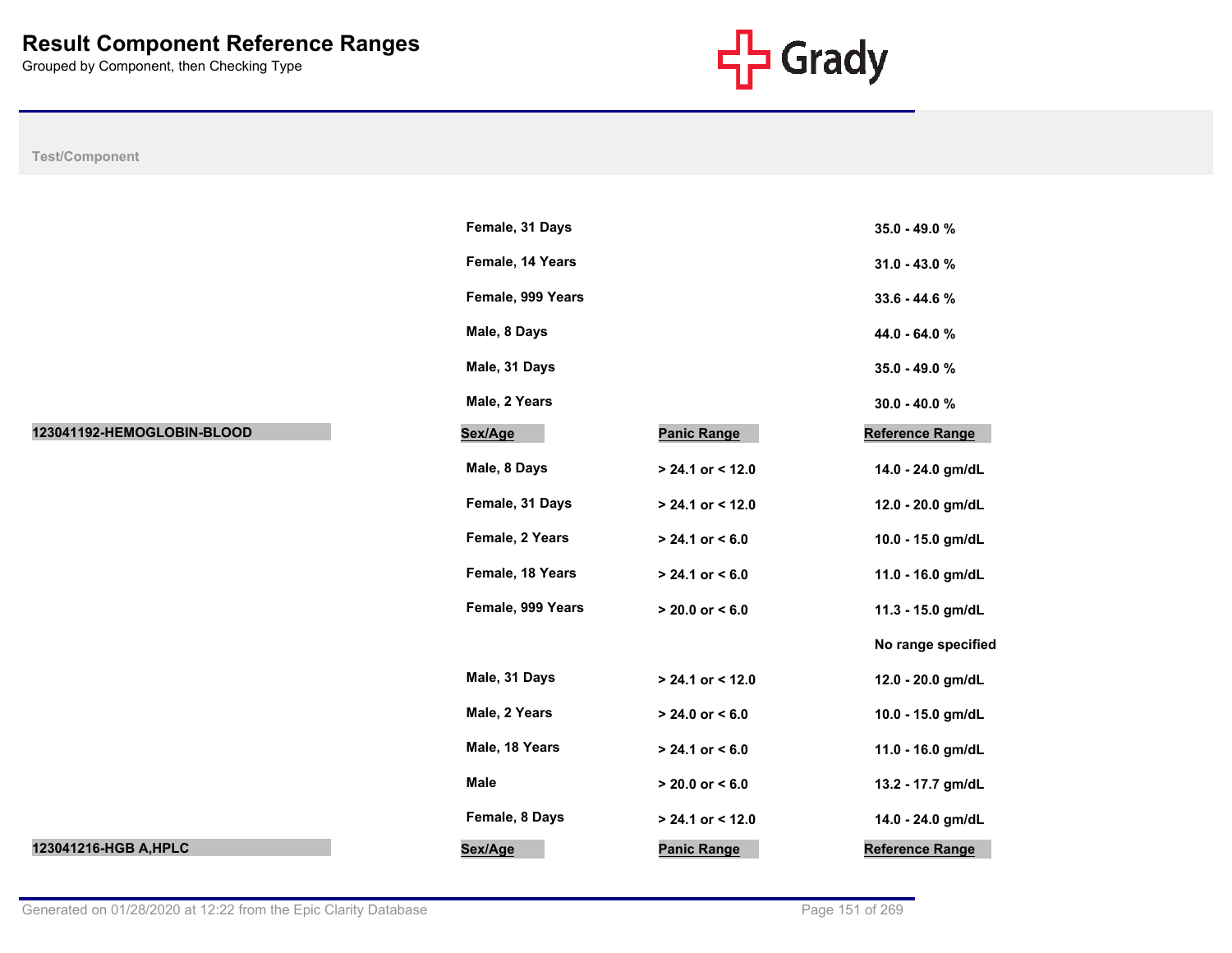

|                                     |           |                    | 96 - 99 %              |
|-------------------------------------|-----------|--------------------|------------------------|
| 123041219-HGB A2 QUANTITATION, HPLC | Sex/Age   | <b>Panic Range</b> | <b>Reference Range</b> |
|                                     |           |                    | $2.7 - 3.5 \%$         |
| 123041222-HGB C%, HPLC              | Sex/Age   | <b>Panic Range</b> | <b>Reference Range</b> |
|                                     | 999 Years |                    | 1%                     |
| 123041231-HGB F QUANTITATION, HPLC  | Sex/Age   | <b>Panic Range</b> | Reference Range        |
|                                     |           |                    | $.2 - 1.8 \%$          |
| 123041245-HGB S%, HPLC              | Sex/Age   | <b>Panic Range</b> | <b>Reference Range</b> |
|                                     | 999 Years |                    | 1%                     |
| 123041248-HGB, MISC HPLC            | Sex/Age   | <b>Panic Range</b> | <b>Reference Range</b> |
|                                     | 999 Years |                    | 1%                     |
| 123042129-MCHC                      | Sex/Age   | <b>Panic Range</b> | Reference Range        |
|                                     | 999 Years |                    | 31.5 - 35.0 gm/dL      |
| 123042131-MCV                       | Sex/Age   | <b>Panic Range</b> | Reference Range        |
|                                     | 2 Years   |                    | 74 - 84 fL             |
|                                     | 5 Years   |                    | 73 - 85 fL             |
|                                     | 10 Years  |                    | 75 - 87 fL             |
|                                     | 12 Years  |                    | 76 - 90 fL             |
|                                     | 999 Years |                    | 81 - 100.2 fL          |
|                                     | 8 Days    |                    | 91 - 123 fL            |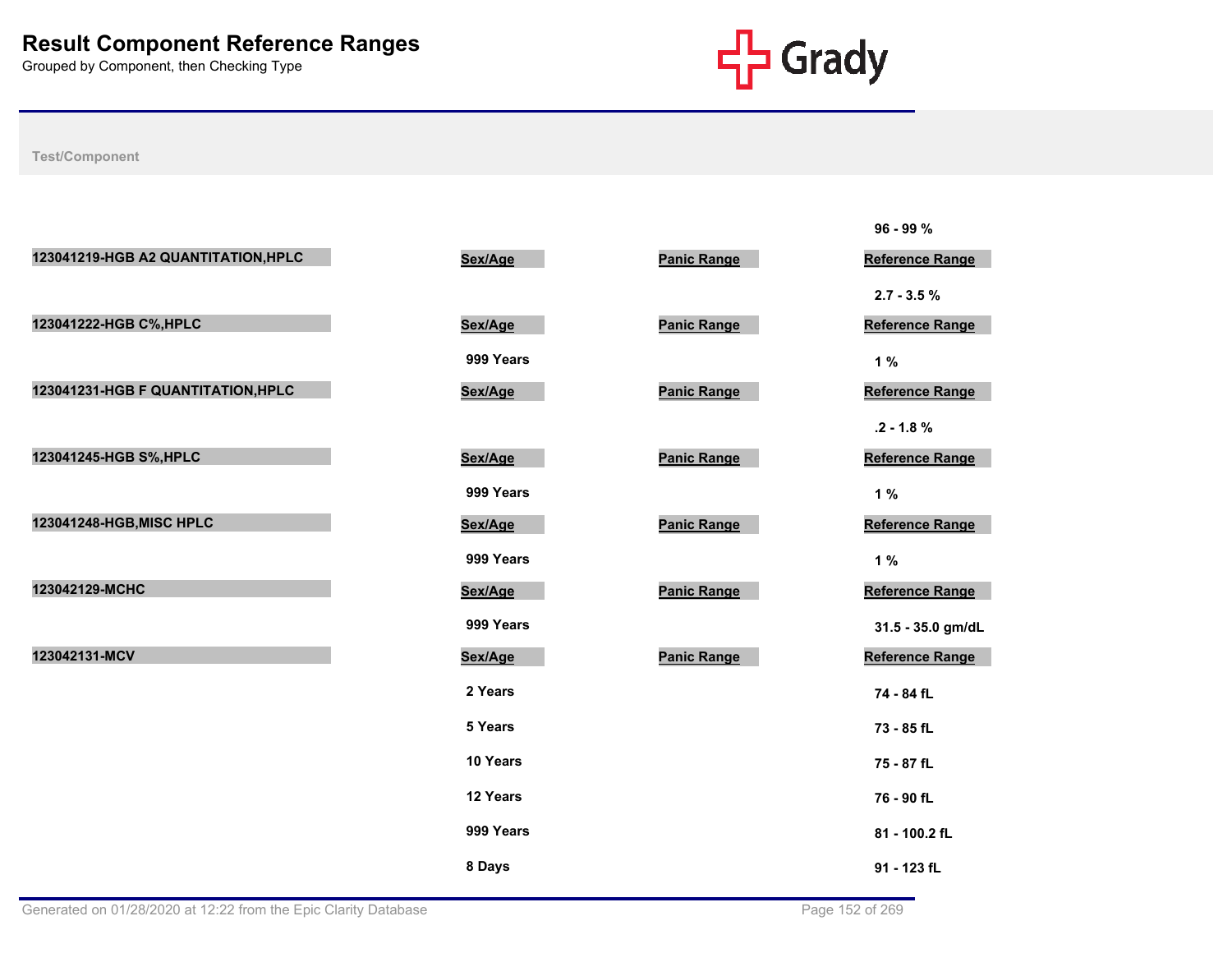

|                                          | 123042123-RBC COUNT-BLOOD                                                                                                                                                                                                                                                                                                                                                                                                                                                                                                                                                                                                                                                                                                                            | Sex/Age           | <b>Panic Range</b>                                                                              | <b>Reference Range</b> |
|------------------------------------------|------------------------------------------------------------------------------------------------------------------------------------------------------------------------------------------------------------------------------------------------------------------------------------------------------------------------------------------------------------------------------------------------------------------------------------------------------------------------------------------------------------------------------------------------------------------------------------------------------------------------------------------------------------------------------------------------------------------------------------------------------|-------------------|-------------------------------------------------------------------------------------------------|------------------------|
|                                          |                                                                                                                                                                                                                                                                                                                                                                                                                                                                                                                                                                                                                                                                                                                                                      | Male, 8 Days      |                                                                                                 | 4.80 - 7.10 M/mcL      |
|                                          |                                                                                                                                                                                                                                                                                                                                                                                                                                                                                                                                                                                                                                                                                                                                                      | Male, 31 Days     |                                                                                                 | 4.10 - 6.40 M/mcL      |
|                                          |                                                                                                                                                                                                                                                                                                                                                                                                                                                                                                                                                                                                                                                                                                                                                      | Male, 14 Years    |                                                                                                 | 3.80 - 5.50 M/mcL      |
|                                          |                                                                                                                                                                                                                                                                                                                                                                                                                                                                                                                                                                                                                                                                                                                                                      | Male, 999 Years   |                                                                                                 | 4.31 - 5.88 M/mcL      |
|                                          |                                                                                                                                                                                                                                                                                                                                                                                                                                                                                                                                                                                                                                                                                                                                                      | Female, 8 Days    |                                                                                                 | 4.80 - 7.10 M/mcL      |
|                                          |                                                                                                                                                                                                                                                                                                                                                                                                                                                                                                                                                                                                                                                                                                                                                      | Female, 31 Days   |                                                                                                 | 4.10 - 6.40 M/mcL      |
|                                          |                                                                                                                                                                                                                                                                                                                                                                                                                                                                                                                                                                                                                                                                                                                                                      | Female, 14 Years  |                                                                                                 | 3.80 - 5.50 M/mcL      |
|                                          |                                                                                                                                                                                                                                                                                                                                                                                                                                                                                                                                                                                                                                                                                                                                                      | Female, 999 Years |                                                                                                 | 3.73 - 4.96 M/mcL      |
| 123042134-RDW                            |                                                                                                                                                                                                                                                                                                                                                                                                                                                                                                                                                                                                                                                                                                                                                      | Sex/Age           | <b>Panic Range</b>                                                                              | <b>Reference Range</b> |
|                                          |                                                                                                                                                                                                                                                                                                                                                                                                                                                                                                                                                                                                                                                                                                                                                      | <b>Male</b>       |                                                                                                 | $11.5 - 15.4 %$        |
|                                          |                                                                                                                                                                                                                                                                                                                                                                                                                                                                                                                                                                                                                                                                                                                                                      | Female            |                                                                                                 | $11.5 - 16.1 %$        |
|                                          | HEPARIN INDUCED THROMBOCYTOPENIA (HIT) ELISA W/ REFLEX TO SRA----LAB2058                                                                                                                                                                                                                                                                                                                                                                                                                                                                                                                                                                                                                                                                             |                   |                                                                                                 |                        |
| <b>Collection</b><br><b>Requirements</b> | {\rtf1\sstecf22000\ansi\deflang1033\ftnbj\uc1\deff0{\fonttbl{\f0 \fmodern \fcharset0 Arial;}{\f1 \fswiss Arial;}}<br>{\colortbl ;\red255\green255\blue255 ;\red0\green0\blue0 ;}{\stylesheet{\f1\fs24 Normal;}{\cs1 Default<br>Paragraph Font; } } {\*\revtbl { Unknown; } }<br>tofit\deftab720\formshade\fet4\aendnotes\aftnnrlc\pgbrdrhead\pgbrdrfoot\sectd\pgwsxn12240\pghsxn15840\g<br>uttersxn0\marglsxn1800\margrsxn1800\margtsxn1440\margbsxn1440\headery720\footery720\sbkpage\pgnc<br>ont\pgndec\plain\plain\f1\fs24\pard\plain\f0\fs20\lang1033\hich\f0\dbch\f0\loch\f0\fs20 Collect blood in a 7 ml<br>red top tube (without serum separater). Send immediately to lab. This test has a minimum serum requirement<br>of $0.5ml$ \par $\}$ |                   | \paperw12240\paperh15840\margl1800\margr1800\margt1440\margb1440\headery720\footery720\nogrowau |                        |
|                                          | 123040080-ABSORBANCE-IGG,HIT                                                                                                                                                                                                                                                                                                                                                                                                                                                                                                                                                                                                                                                                                                                         | Sex/Age           | <b>Panic Range</b>                                                                              | <b>Reference Range</b> |
|                                          |                                                                                                                                                                                                                                                                                                                                                                                                                                                                                                                                                                                                                                                                                                                                                      |                   |                                                                                                 | .300 OD                |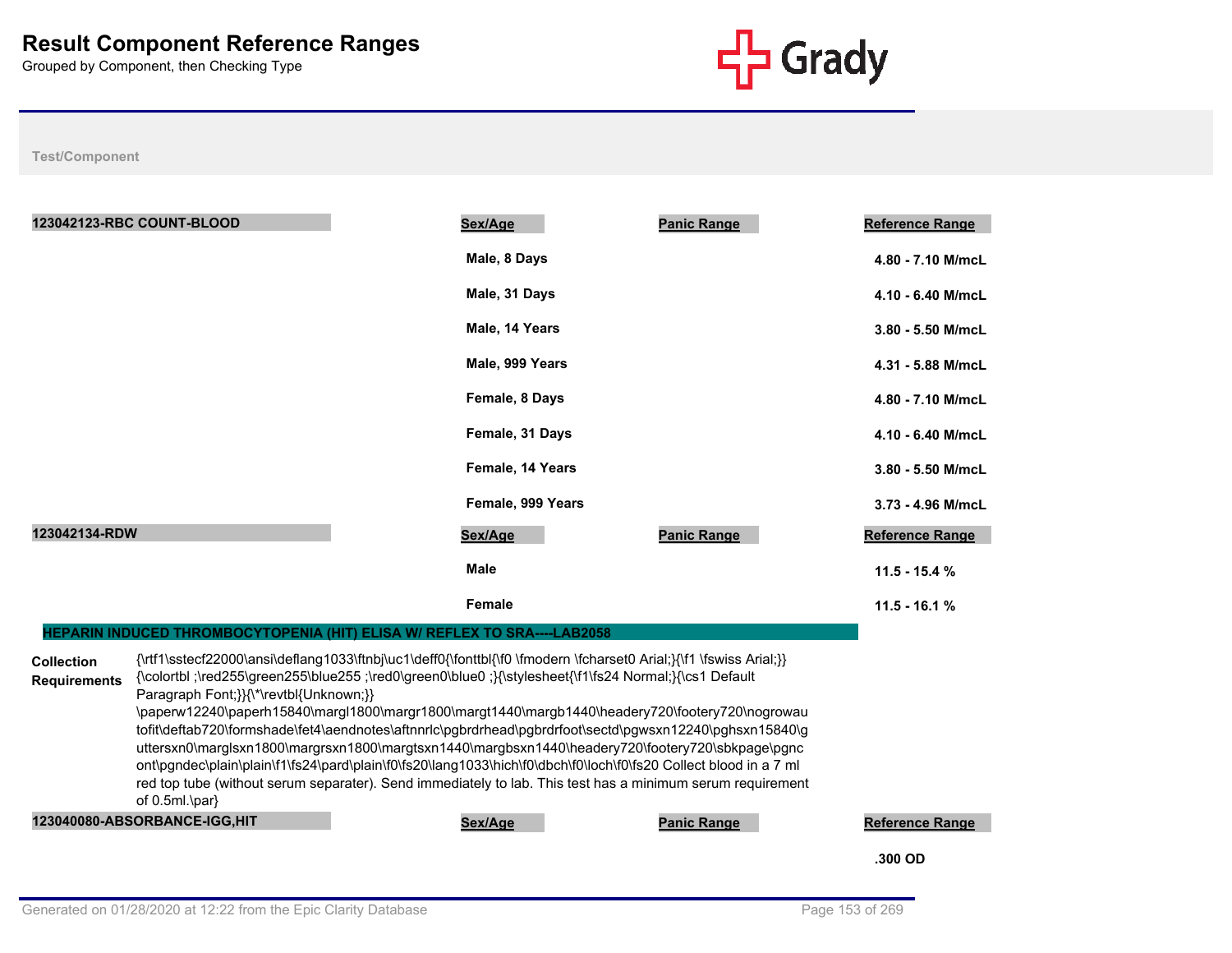

| <b>Collection</b><br><b>Requirements</b> |                                                                  | HEPARIN INDUCEDTHROMBOCYTOPENIA AB(PF4-H)REFLEX TO SRA----LAB5072<br>\par Minimum Volume: \plain\f1\fs20\lang1033\hich\f1\dbch\f1\loch\f1\cf2\fs20\ltrch 0.5<br>mL\plain\f0\fs20\lang1033\hich\f0\dbch\f0\loch\f0\fs20 Plasma\par}                                                                                                                                                                                                                           |                    |                                          |
|------------------------------------------|------------------------------------------------------------------|--------------------------------------------------------------------------------------------------------------------------------------------------------------------------------------------------------------------------------------------------------------------------------------------------------------------------------------------------------------------------------------------------------------------------------------------------------------|--------------------|------------------------------------------|
| 123042762-HIT (UNITS/ML)                 | <b>HEPARIN, ASSAY----LAB766</b>                                  | Sex/Age                                                                                                                                                                                                                                                                                                                                                                                                                                                      | <b>Panic Range</b> | <b>Reference Range</b><br>.6 - 16.0 U/mL |
| <b>Collection</b><br><b>Requirements</b> | nurseries on request. Two tubes per patient are preferred.\par } | {\rtf1\ansi\deflang1033\ftnbj{\fonttbl{\f0 \fmodern \fcharset0 Arial;}}\plain\f0\fs20 Collect blood in a blue top<br>tube (0.105 M (3.2%) buffered sodium citrate with a 9:1 ratio of whole blood to anticoagulant). Send to lab<br>immediately post collection. This test has a minimum plasma requirement of 0.3ml.\par Special plastic tubes<br>containing 0.1 ml citrate solution and requiring only 0.9 ml whole blood will be prepared for the newborn |                    |                                          |
|                                          |                                                                  | Sex/Age                                                                                                                                                                                                                                                                                                                                                                                                                                                      | <b>Panic Range</b> | <b>Reference Range</b>                   |
|                                          | 123041200-HEPARIN ANTI-XA ASSAY                                  |                                                                                                                                                                                                                                                                                                                                                                                                                                                              |                    |                                          |
|                                          |                                                                  |                                                                                                                                                                                                                                                                                                                                                                                                                                                              | > 1.19             | $.10 - 2.00$ IU/mL                       |
|                                          | <b>HEPATIC PANEL, HID----LAB5567</b>                             |                                                                                                                                                                                                                                                                                                                                                                                                                                                              |                    |                                          |
| <b>Collection</b><br><b>Requirements</b> | free from hemolysis are the recommended samples.\par }           | {\rtf1\ansi\deflang1033\ftnbj{\fonttbl{\f0 \fmodern \fcharset0 Arial;}}\plain\f0\fs20 Serum or heparinized plasma,                                                                                                                                                                                                                                                                                                                                           |                    |                                          |
| 123043043-ALBUMIN, HID                   |                                                                  | Sex/Age                                                                                                                                                                                                                                                                                                                                                                                                                                                      | <b>Panic Range</b> | <b>Reference Range</b>                   |
|                                          |                                                                  | 150 Years                                                                                                                                                                                                                                                                                                                                                                                                                                                    |                    | $3.3 - 5.5$ g/dL                         |
|                                          | 123043008-ALKALINE PHOSPHATASE, HID                              | Sex/Age                                                                                                                                                                                                                                                                                                                                                                                                                                                      | <b>Panic Range</b> | <b>Reference Range</b>                   |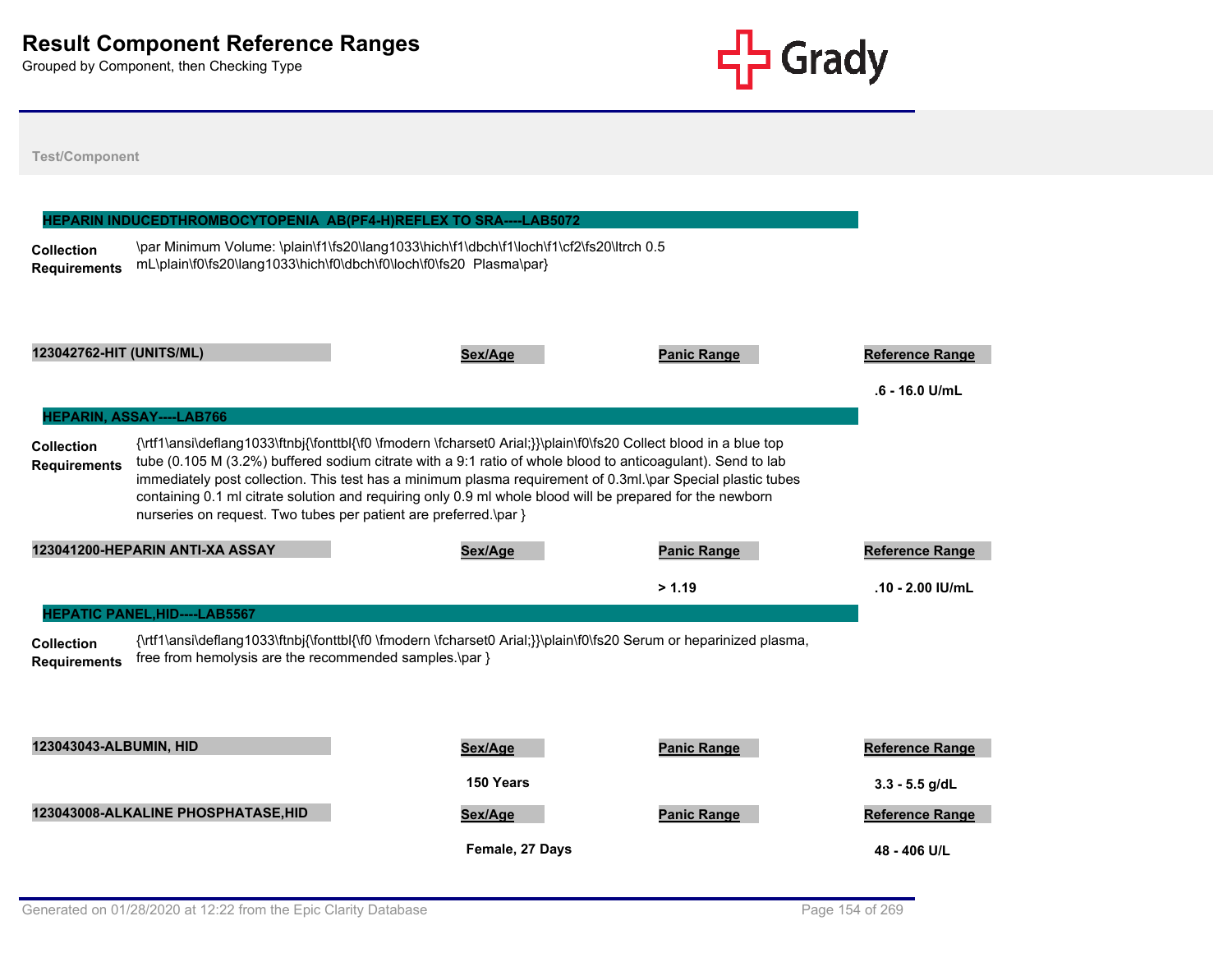

| Female, 150 Years | 38 - 141 U/L  |
|-------------------|---------------|
| Male, 27 Days     | 75 - 316 U/L  |
| Male, 11 Months   | 82 - 383 U/L  |
| Male, 3 Years     | 104 - 345 U/L |
| Male, 6 Years     | 93 - 309 U/L  |
| Male, 9 Years     | 47 - 324 U/L  |
| Male, 12 Years    | 91 - 476 U/L  |
| Male, 15 Years    | 92 - 468 U/L  |
| Male, 19 Years    | 48 - 230 U/L  |
| Male, 49 Years    | 38 - 126 U/L  |
| Female, 11 Months | 124 - 341 U/L |
| Male, 150 Years   | 38 - 126 U/L  |
| Female, 3 Years   | 108 - 317 U/L |
| Female, 6 Years   | 96 - 297 U/L  |
| Female, 9 Years   | 184 - 415 U/L |
| Female, 12 Years  | 104 - 471 U/L |
| Female, 15 Years  | 41 - 244 U/L  |
| Female, 19 Years  | 47 - 176 U/L  |
| Female, 49 Years  | 38 - 126 U/L  |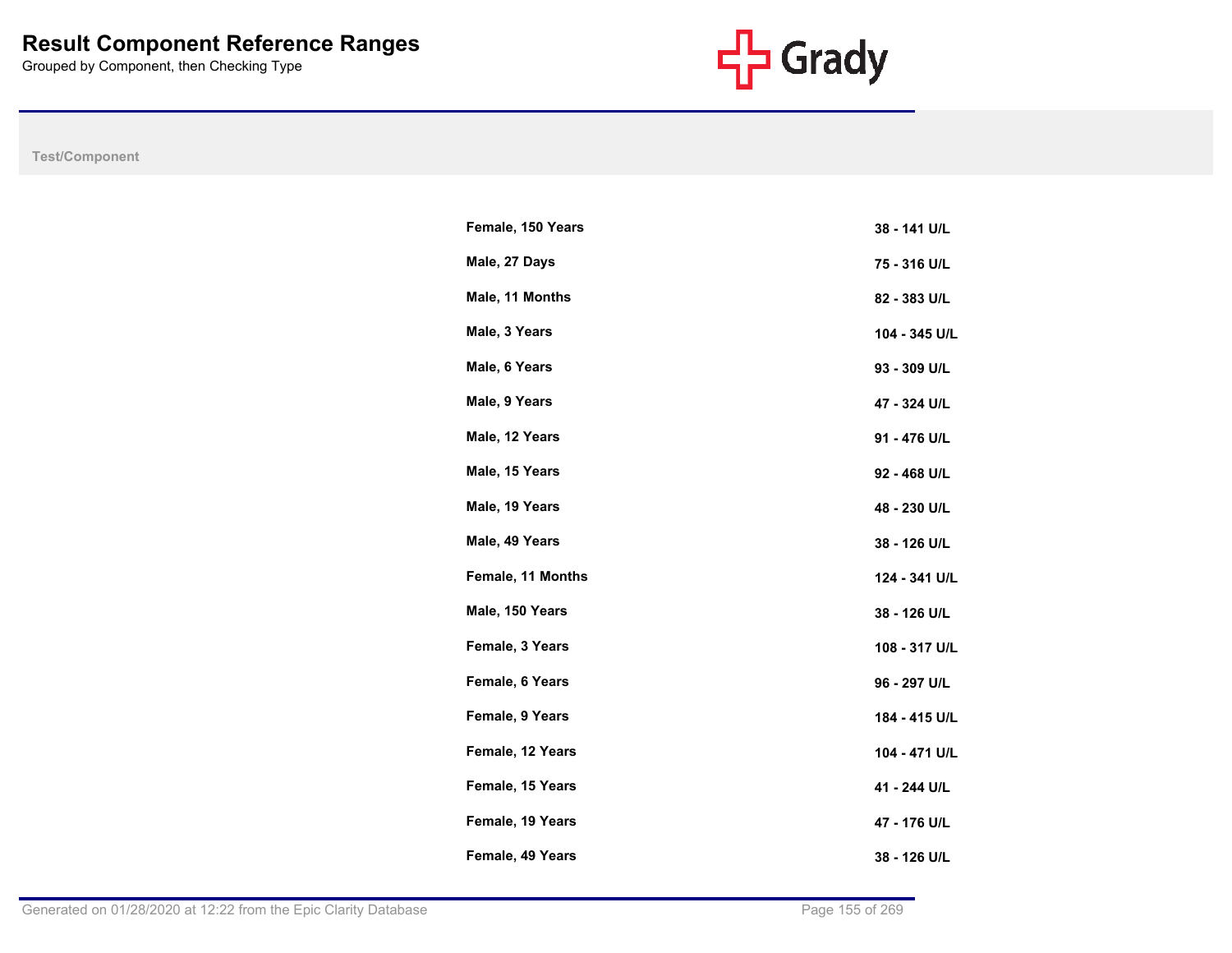

| 123043009-ALT(SGPT), HID                 | Sex/Age           | <b>Panic Range</b> | <b>Reference Range</b> |
|------------------------------------------|-------------------|--------------------|------------------------|
|                                          | Female, 150 Years |                    | 14 - 54 U/L            |
|                                          | Male, 150 Years   |                    | 17 - 63 U/L            |
| 123043023-AMYLASE, HID                   | Sex/Age           | <b>Panic Range</b> | Reference Range        |
|                                          | 150 Years         |                    | 26 - 92 U/L            |
| 123043010-AST(SGOT), HID                 | Sex/Age           | <b>Panic Range</b> | Reference Range        |
|                                          | 150 Years         |                    | 10 - 42 U/L            |
| 123043024-GAMMA GLUTAMYL TRANS(GGT),     | Sex/Age           | <b>Panic Range</b> | <b>Reference Range</b> |
|                                          | 150 Years         |                    | 7 - 64 U/L             |
| 123043018-TOTAL BILIRUBIN, HID           | Sex/Age           | <b>Panic Range</b> | Reference Range        |
|                                          | 30 Days           | $>16$              | .3 - 12 mg/dL          |
|                                          | 150 Years         |                    | .3 - 1.6 mg/dL         |
| 123043020-TOTAL PROTEIN, HID             | Sex/Age           | <b>Panic Range</b> | <b>Reference Range</b> |
|                                          | 150 Years         |                    | $6 - 8.3$ g/dL         |
| HGB A1C METER----LAB4091                 |                   |                    |                        |
| <b>Collection</b><br><b>Requirements</b> |                   |                    |                        |
|                                          |                   |                    |                        |
|                                          |                   |                    |                        |
| 1230410088-HGB A1C% (METER)              | Sex/Age           | <b>Panic Range</b> | <b>Reference Range</b> |
|                                          | 150 Years         |                    | $3.5 - 6.0 %$          |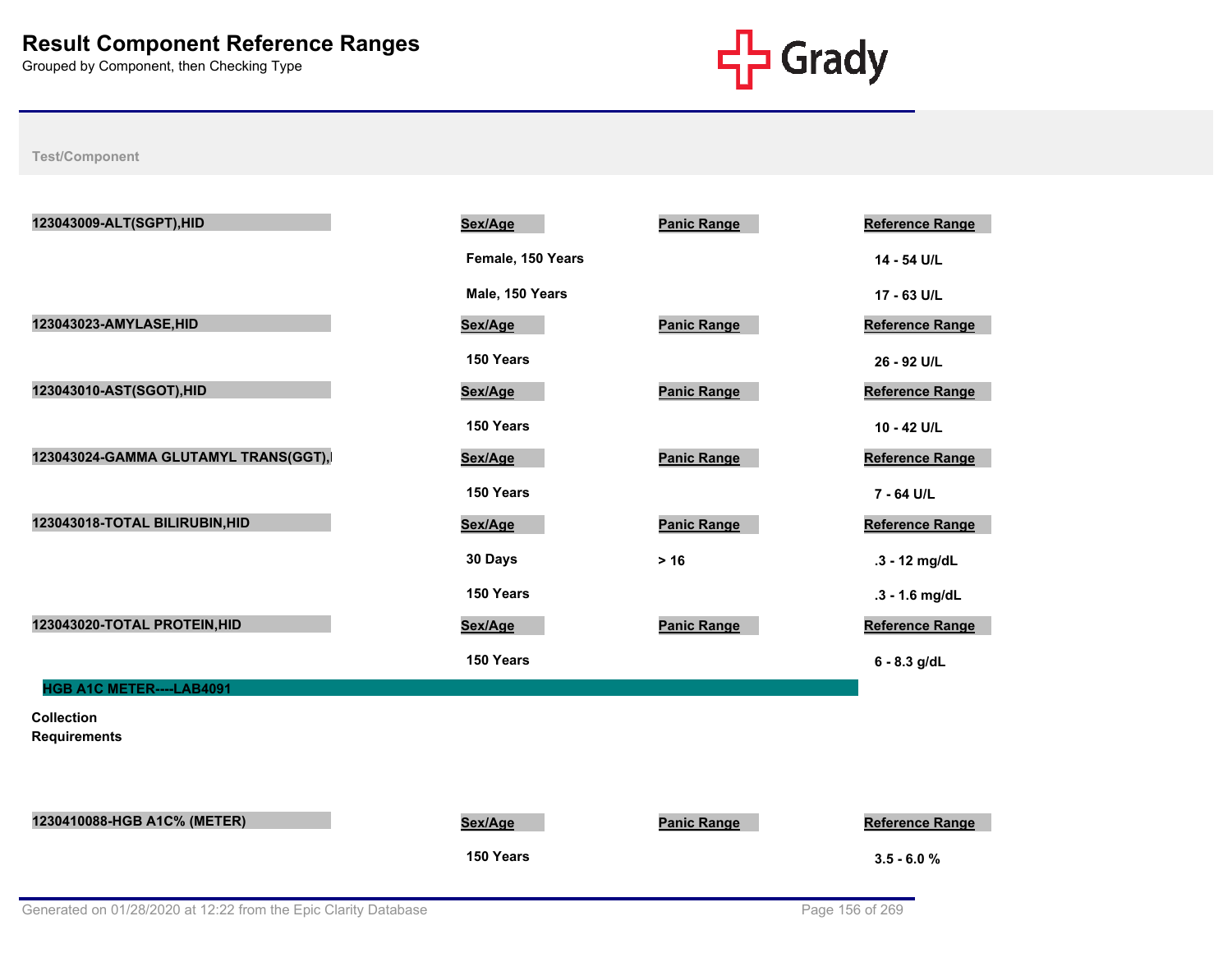

|                   | <b>HGB ASC QUANT----LAB5102</b>                                                                                 |
|-------------------|-----------------------------------------------------------------------------------------------------------------|
|                   | {\rtf1\ansi\deflang1033\ftnbj{\fonttbl{\f0 \fmodern \fcharset0 Arial;}}\plain\f0\fs20 Collect blood into a dark |
| <b>Collection</b> |                                                                                                                 |
| Requirements      | purple, light purple or pediatric capillary purple top tube. Mix by inverting 10 times.\par }                   |

| 123041263-HGB A QUANT  | Sex/Age         | <b>Panic Range</b> | Reference Range |
|------------------------|-----------------|--------------------|-----------------|
|                        | 3 Months        |                    | 15 - 60 %       |
|                        | 1 Years         |                    | 92 %            |
|                        | 150 Years       |                    | 96 %            |
|                        | <b>6 Months</b> |                    | 60 - 92 %       |
| 123041250-HGB A2 QUANT | Sex/Age         | <b>Panic Range</b> | Reference Range |
|                        | 1 Months        |                    | $1.0 \%$        |
|                        | 1 Years         |                    | 2.7%            |
|                        | 150 Years       |                    | $1.8 - 3.5 \%$  |
|                        | <b>6 Months</b> |                    | 2.5%            |
|                        | 3 Months        |                    | 2.3%            |
| 123041264-HGB C QUANT  | Sex/Age         | <b>Panic Range</b> | Reference Range |
|                        |                 |                    | $0\%$           |
| 123041249-HGB F QUANT  | Sex/Age         | <b>Panic Range</b> | Reference Range |
|                        | 3 Months        |                    | 40.0 - 85.0 %   |
|                        | <b>6 Months</b> |                    | $8.0 - 40.0 %$  |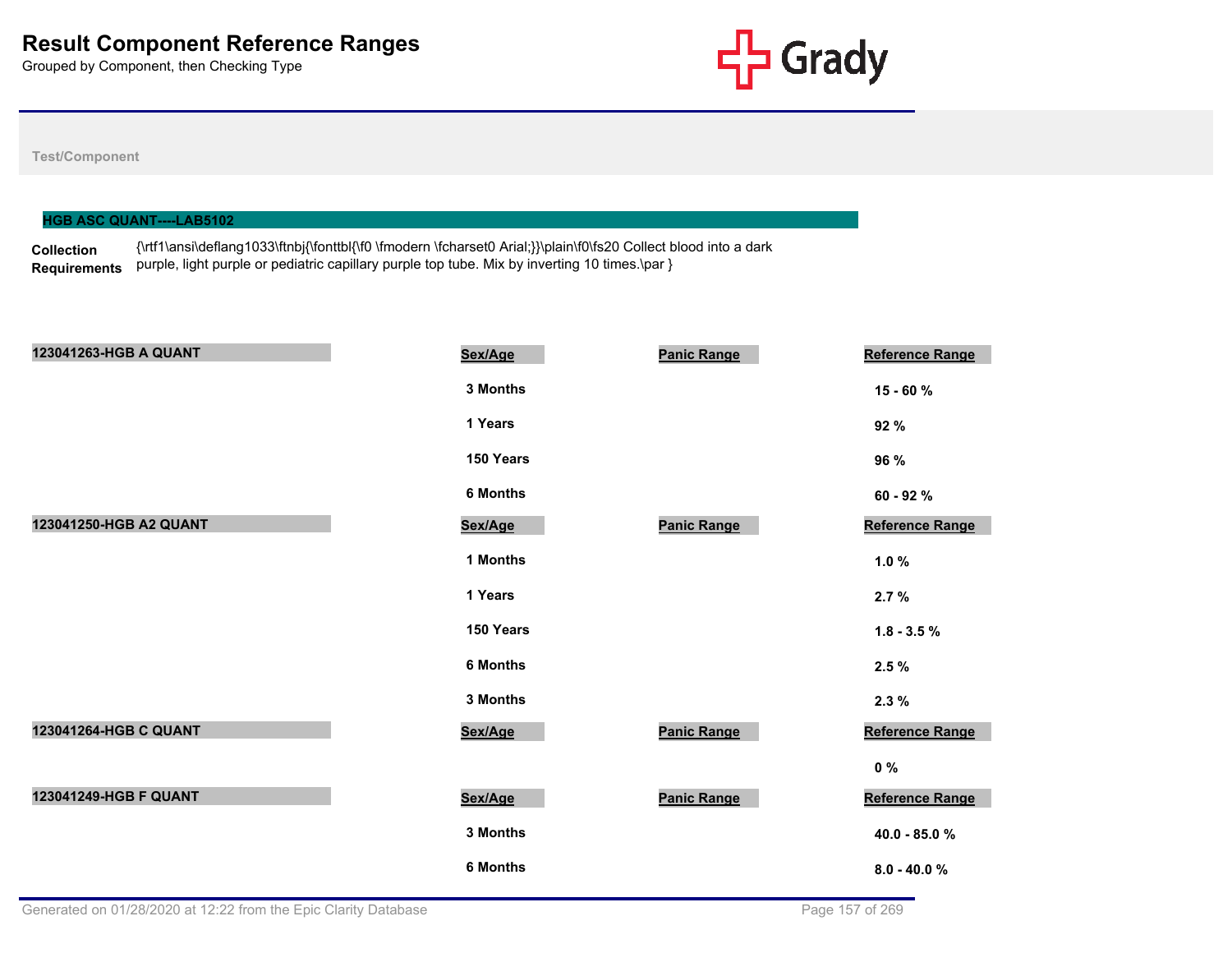



#### **HGB ASC QUANT, HPLC----LAB2060**

**Collection Requirements** {\rtf1\ansi\deflang1033\ftnbj{\fonttbl{\f0 \fmodern \fcharset0 Arial;}}\plain\f0\fs20 Collect blood into a dark purple, light purple or pediatric capillary purple top tube. Mix by inverting 10 times.\par }

| 123041216-HGB A, HPLC               | Sex/Age   | <b>Panic Range</b> | Reference Range        |
|-------------------------------------|-----------|--------------------|------------------------|
|                                     |           |                    | $96 - 99 %$            |
| 123041219-HGB A2 QUANTITATION, HPLC | Sex/Age   | <b>Panic Range</b> | <b>Reference Range</b> |
|                                     |           |                    | $2.7 - 3.5 \%$         |
| 123041222-HGB C%, HPLC              | Sex/Age   | <b>Panic Range</b> | <b>Reference Range</b> |
|                                     | 999 Years |                    | 1%                     |
| 123041225-HGB E%, HPLC              | Sex/Age   | <b>Panic Range</b> | <b>Reference Range</b> |
|                                     | 150 Years |                    | 1%                     |
| 123041231-HGB F QUANTITATION, HPLC  | Sex/Age   | <b>Panic Range</b> | Reference Range        |
|                                     |           |                    | $.2 - 1.8 \%$          |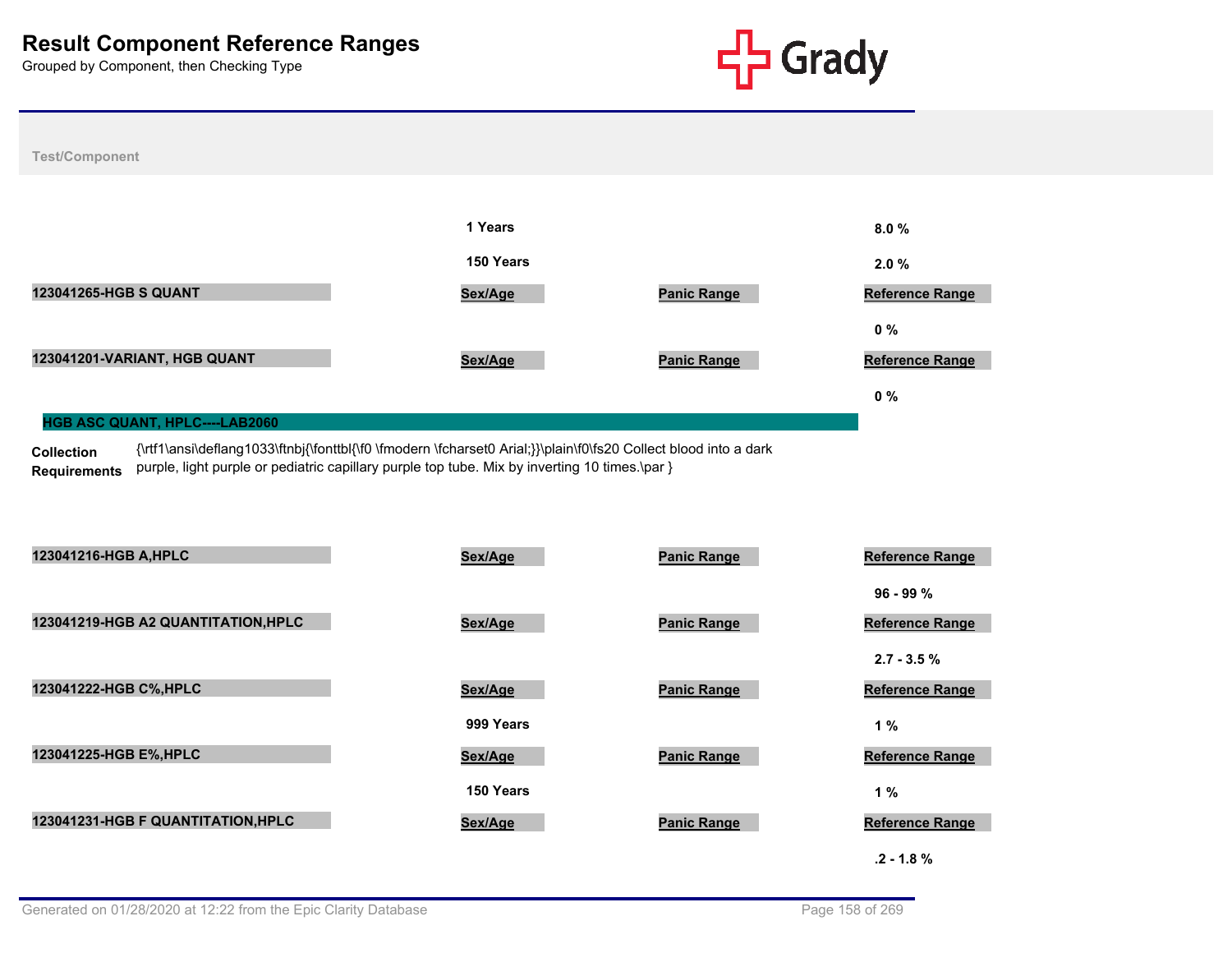

**Test/Component**

| 123041234-HGB G, HPLC    | Sex/Age   | <b>Panic Range</b> | <b>Reference Range</b> |
|--------------------------|-----------|--------------------|------------------------|
|                          | 150 Years |                    | 1 %                    |
| 123041238-HGB O%, HPLC   | Sex/Age   | <b>Panic Range</b> | <b>Reference Range</b> |
|                          | 150 Years |                    | 1%                     |
| 123041245-HGB S%, HPLC   | Sex/Age   | <b>Panic Range</b> | <b>Reference Range</b> |
|                          | 999 Years |                    | 1 %                    |
| 123041248-HGB, MISC HPLC | Sex/Age   | <b>Panic Range</b> | <b>Reference Range</b> |
|                          | 999 Years |                    | 1%                     |

**Collection**  Requirements purple, light purple or pediatric capillary purple top tube. Mix by inverting 10 times.\par } {\rtf1\ansi\deflang1033\ftnbj{\fonttbl{\f0 \fmodern \fcharset0 Arial;}}\plain\f0\fs20 Collect blood into a dark

| 123041178-HEMATOCRIT-BLOOD | Sex/Age           | <b>Panic Range</b> | <b>Reference Range</b> |
|----------------------------|-------------------|--------------------|------------------------|
|                            | Female, 8 Days    |                    | 44.0 - 64.0 %          |
|                            | Male, 14 Years    |                    | $31.0 - 43.0 %$        |
|                            | Male, 999 Years   |                    | $40.3 - 53.1%$         |
|                            | Female, 2 Years   |                    | $30.0 - 40.0 %$        |
|                            | Female, 31 Days   |                    | $35.0 - 49.0 %$        |
|                            | Female, 14 Years  |                    | $31.0 - 43.0%$         |
|                            | Female, 999 Years |                    | $33.6 - 44.6%$         |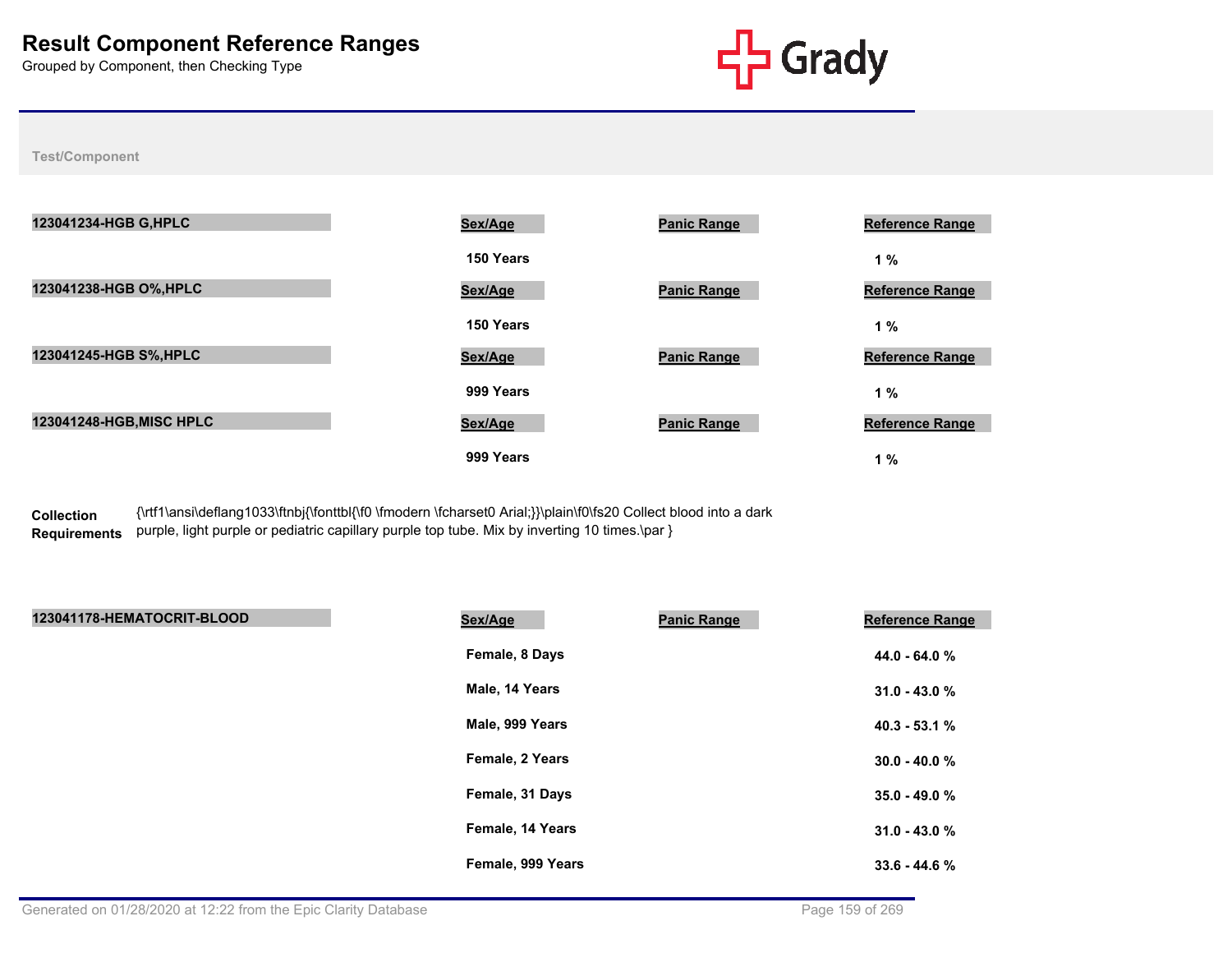

|                            | Male, 8 Days      |                     | 44.0 - 64.0 %      |
|----------------------------|-------------------|---------------------|--------------------|
|                            | Male, 31 Days     |                     | 35.0 - 49.0 %      |
|                            | Male, 2 Years     |                     | $30.0 - 40.0 %$    |
| 123041192-HEMOGLOBIN-BLOOD | Sex/Age           | <b>Panic Range</b>  | Reference Range    |
|                            | Male, 8 Days      | $> 24.1$ or < 12.0  | 14.0 - 24.0 gm/dL  |
|                            | Female, 31 Days   | $> 24.1$ or < 12.0  | 12.0 - 20.0 gm/dL  |
|                            | Female, 2 Years   | $> 24.1$ or $< 6.0$ | 10.0 - 15.0 gm/dL  |
|                            | Female, 18 Years  | $> 24.1$ or $< 6.0$ | 11.0 - 16.0 gm/dL  |
|                            | Female, 999 Years | $> 20.0$ or $< 6.0$ | 11.3 - 15.0 gm/dL  |
|                            |                   |                     | No range specified |
|                            | Male, 31 Days     | $> 24.1$ or < 12.0  | 12.0 - 20.0 gm/dL  |
|                            | Male, 2 Years     | $> 24.0$ or < 6.0   | 10.0 - 15.0 gm/dL  |
|                            | Male, 18 Years    | $> 24.1$ or < 6.0   | 11.0 - 16.0 gm/dL  |
|                            | <b>Male</b>       | $> 20.0$ or $< 6.0$ | 13.2 - 17.7 gm/dL  |
|                            | Female, 8 Days    | $> 24.1$ or < 12.0  | 14.0 - 24.0 gm/dL  |
| 123041263-HGB A QUANT      | Sex/Age           | <b>Panic Range</b>  | Reference Range    |
|                            | 3 Months          |                     | 15 - 60 %          |
|                            | 1 Years           |                     | 92 %               |
|                            | 150 Years         |                     | 96 %               |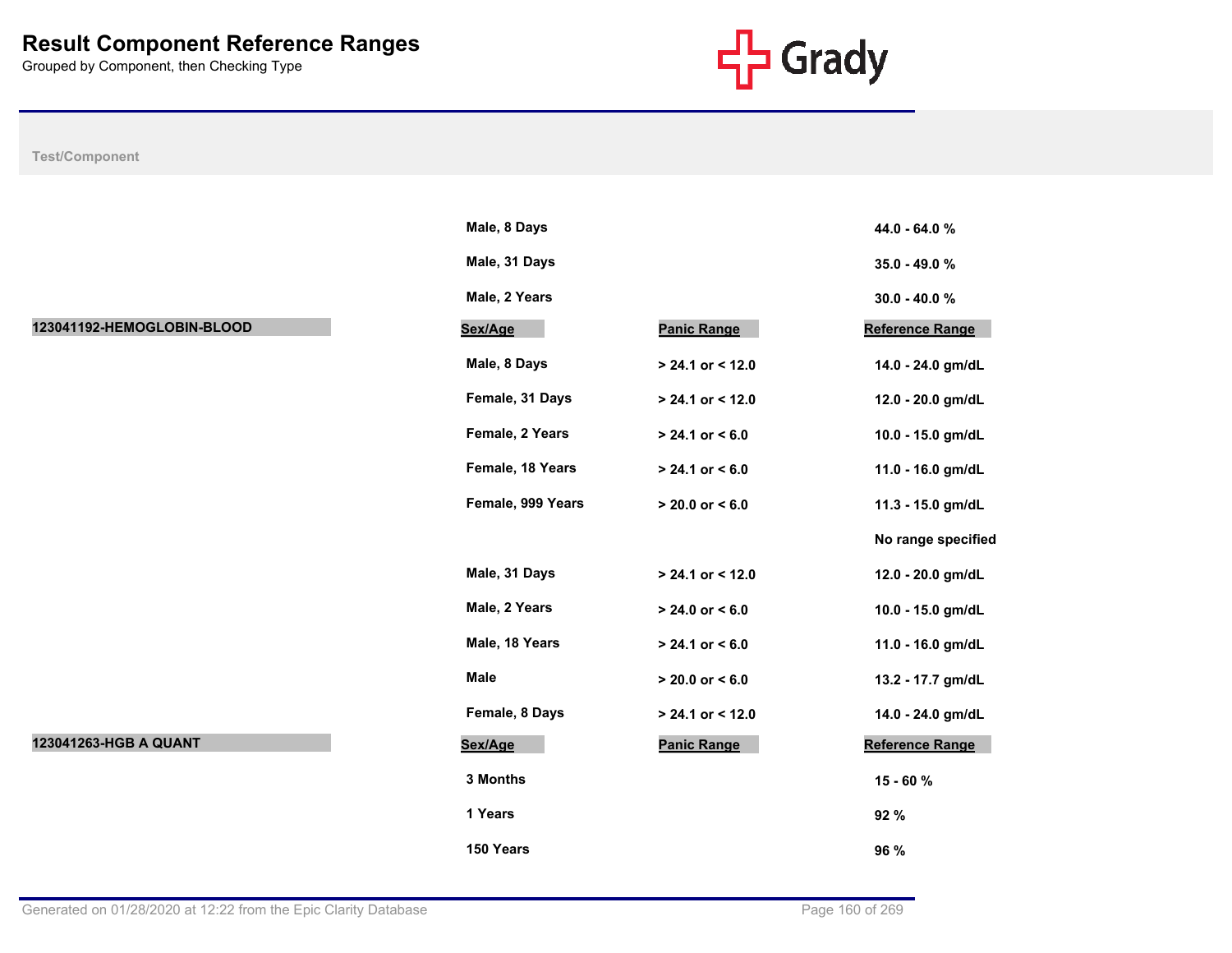

|                        | <b>6 Months</b> |                    | 60 - 92 %              |
|------------------------|-----------------|--------------------|------------------------|
| 123041250-HGB A2 QUANT | Sex/Age         | <b>Panic Range</b> | Reference Range        |
|                        | 1 Months        |                    | 1.0%                   |
|                        | 1 Years         |                    | 2.7%                   |
|                        | 150 Years       |                    | $1.8 - 3.5 \%$         |
|                        | <b>6 Months</b> |                    | 2.5%                   |
|                        | 3 Months        |                    | 2.3%                   |
| 123041264-HGB C QUANT  | Sex/Age         | <b>Panic Range</b> | Reference Range        |
|                        |                 |                    | $0\%$                  |
| 123041249-HGB F QUANT  | Sex/Age         | <b>Panic Range</b> | <b>Reference Range</b> |
|                        | 3 Months        |                    | 40.0 - 85.0 %          |
|                        | <b>6 Months</b> |                    | $8.0 - 40.0 %$         |
|                        | 1 Years         |                    | 8.0%                   |
|                        | 150 Years       |                    | 2.0%                   |
| 123041265-HGB S QUANT  | Sex/Age         | <b>Panic Range</b> | <b>Reference Range</b> |
|                        |                 |                    | $0\%$                  |
| 123042129-MCHC         | Sex/Age         | <b>Panic Range</b> | <b>Reference Range</b> |
|                        | 999 Years       |                    | 31.5 - 35.0 gm/dL      |
| 123042131-MCV          | Sex/Age         | <b>Panic Range</b> | <b>Reference Range</b> |
|                        | 2 Years         |                    | 74 - 84 fL             |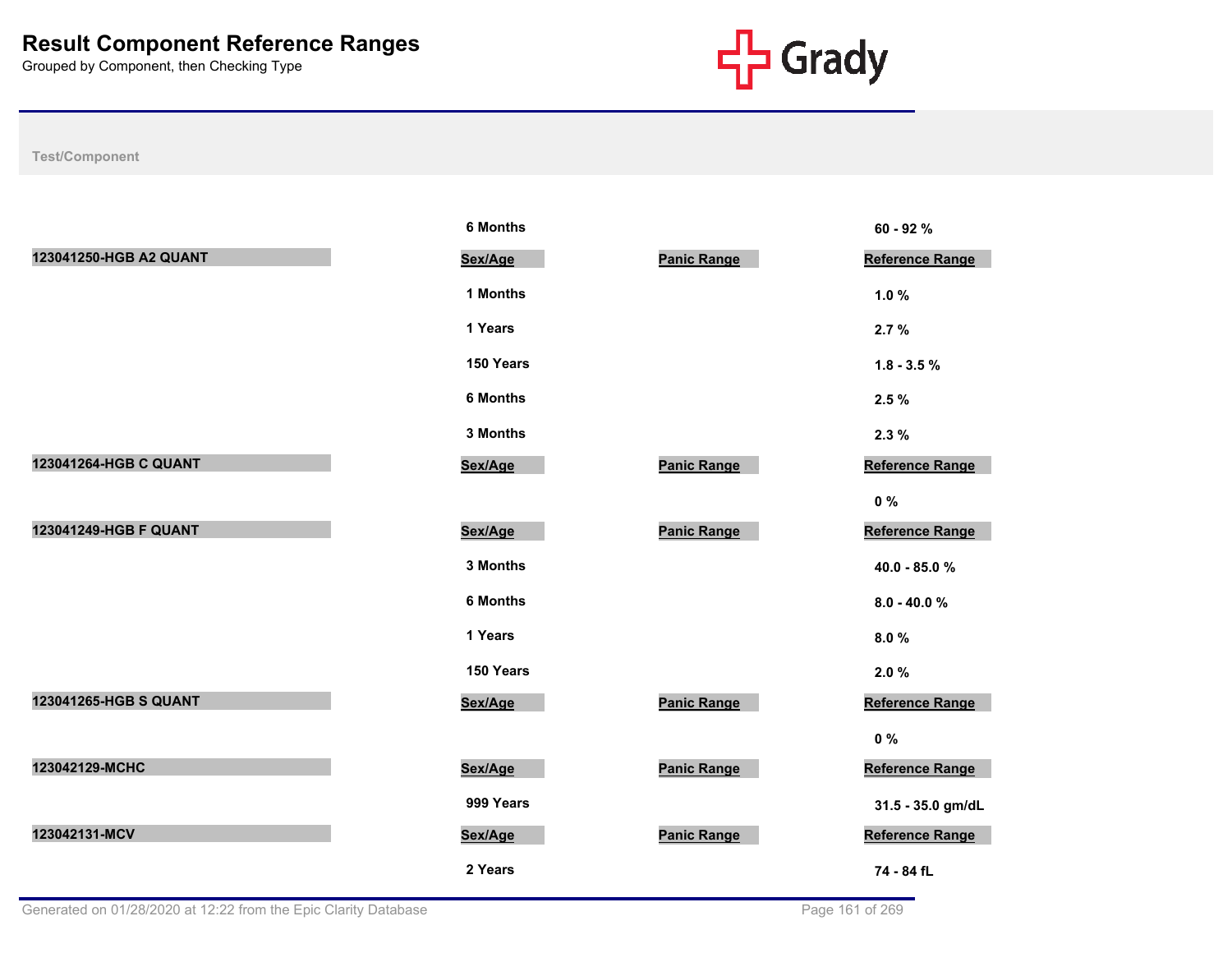

|                              | 5 Years           |                    | 73 - 85 fL         |
|------------------------------|-------------------|--------------------|--------------------|
|                              | 10 Years          |                    | 75 - 87 fL         |
|                              | 12 Years          |                    | 76 - 90 fL         |
|                              | 999 Years         |                    | 81 - 100.2 fL      |
|                              | 8 Days            |                    | No range specified |
| 123042123-RBC COUNT-BLOOD    | Sex/Age           | <b>Panic Range</b> | Reference Range    |
|                              | Male, 8 Days      |                    | 4.80 - 7.10 M/mcL  |
|                              | Male, 31 Days     |                    | 4.10 - 6.40 M/mcL  |
|                              | Male, 14 Years    |                    | 3.80 - 5.50 M/mcL  |
|                              | Male, 999 Years   |                    | 4.31 - 5.88 M/mcL  |
|                              | Female, 8 Days    |                    | 4.80 - 7.10 M/mcL  |
|                              | Female, 31 Days   |                    | 4.10 - 6.40 M/mcL  |
|                              | Female, 14 Years  |                    | 3.80 - 5.50 M/mcL  |
|                              | Female, 999 Years |                    | 3.73 - 4.96 M/mcL  |
| 123042134-RDW                | Sex/Age           | <b>Panic Range</b> | Reference Range    |
|                              | Male              |                    | 11.5 - 15.4 %      |
|                              | Female            |                    | $11.5 - 16.1 %$    |
| 123041201-VARIANT, HGB QUANT | Sex/Age           | <b>Panic Range</b> | Reference Range    |
|                              |                   |                    | $0\%$              |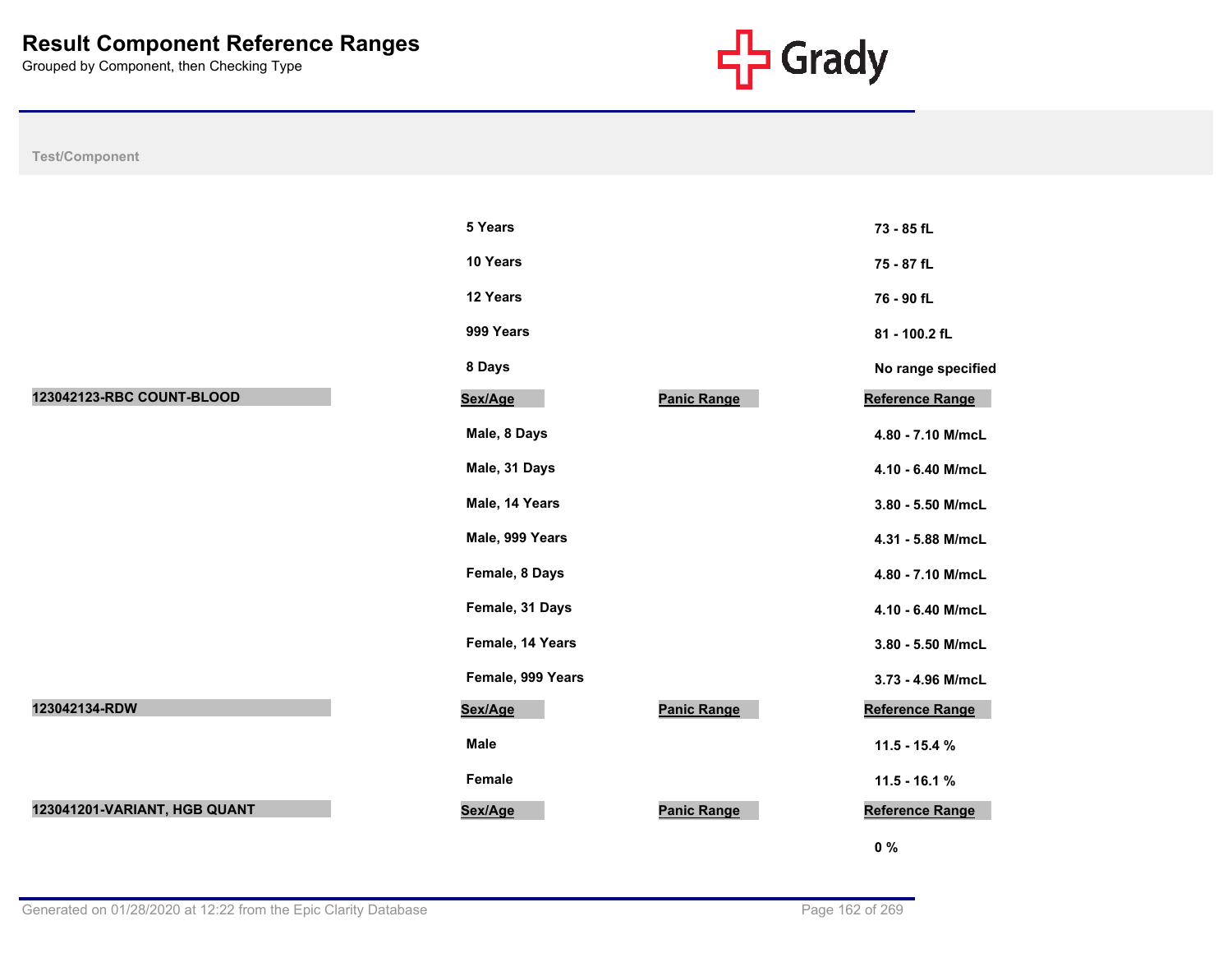

#### **Test/Component**

#### **HGB PHENOTYPE- FAMILY CE----LAB5101**

**Collection Requirements** {\rtf1\ansi\deflang1033\ftnbj{\fonttbl{\f0 \fmodern \fcharset0 Arial;}}\plain\f0\fs20 Collect blood into a dark purple, light purple or pediatric capillary purple top tube. Mix by inverting 10 times. Specify relationship to the patient.\par }

| 123041179-HEMATOCRIT-FAMILY         | Sex/Age   | <b>Panic Range</b> | Reference Range    |
|-------------------------------------|-----------|--------------------|--------------------|
|                                     |           |                    | No range specified |
| 123041193-HEMOGLOBIN-FAMILY         | Sex/Age   | <b>Panic Range</b> | Reference Range    |
|                                     |           |                    | No range specified |
| 123041297-HGB A2-FAMILY MEMBER      | Sex/Age   | <b>Panic Range</b> | Reference Range    |
|                                     |           |                    | No range specified |
| 12304199-HGB A-FAMILY MEMBER        | Sex/Age   | <b>Panic Range</b> | Reference Range    |
|                                     |           |                    | No range specified |
| 123041302-HGB C QUANT -FAMILY       | Sex/Age   | <b>Panic Range</b> | Reference Range    |
|                                     | 150 Years |                    | $0\%$              |
| 12304198-HGB F-FAMILY MEMBER        | Sex/Age   | <b>Panic Range</b> | Reference Range    |
|                                     |           |                    | No range specified |
| 123041301-HGB S QUANT-FAMILY MEMBER | Sex/Age   | <b>Panic Range</b> | Reference Range    |
|                                     |           |                    | No range specified |
| 123042130-MCHC-FAMILY               | Sex/Age   | <b>Panic Range</b> | Reference Range    |
|                                     | 999 Years |                    | 31.5 - 35.0 gm/dl  |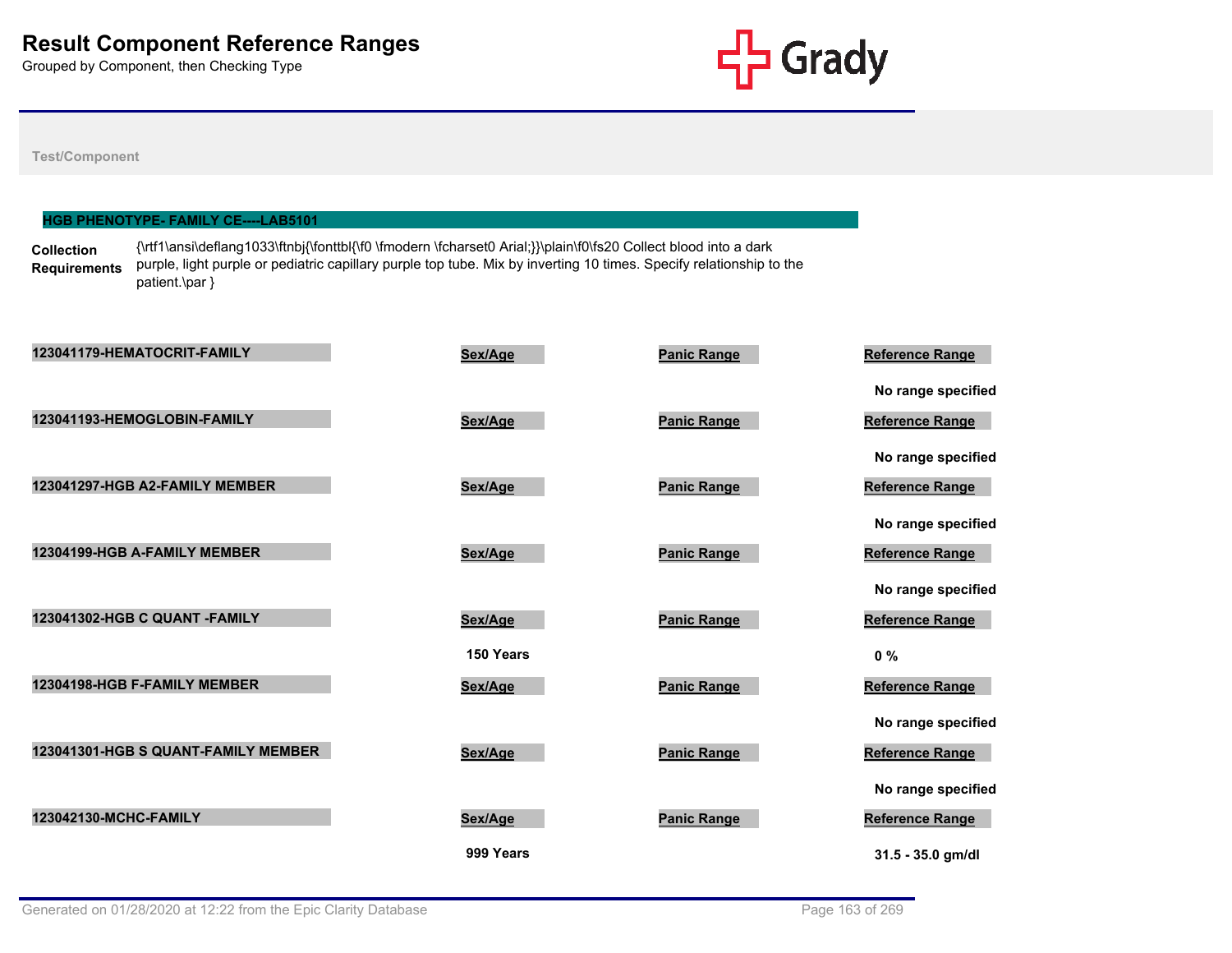

**Test/Component**



**Collection Requirements**

| 123041247-HGB, (METER) | Sex/Age          | <b>Panic Range</b>   | <b>Reference Range</b> |
|------------------------|------------------|----------------------|------------------------|
|                        | Male, 7 Days     | $> 24.1$ or $< 12.0$ | 14.0 - 24.0 gm/dL      |
|                        | Female, 30 Days  | $> 24.1$ or $< 12.0$ | 12.0 - 20.0 gm/dL      |
|                        | Female, 2 Years  | $> 24.1$ or $< 6.0$  | 10.0 - 15.0 gm/dL      |
|                        | Female, 18 Years | $> 24.1$ or $< 6.0$  | 11.0 - 16.0 gm/dL      |
|                        | Female           | $> 20.0$ or $< 5.0$  | 11.5 - 15.5 gm/dL      |
|                        | Male, 30 Days    | $> 24.1$ or $< 12.0$ | 12.0 - 20.0 gm/dL      |
|                        | Male, 2 Years    | $> 24.0$ or $< 6.0$  | 10.0 - 15.0 gm/dL      |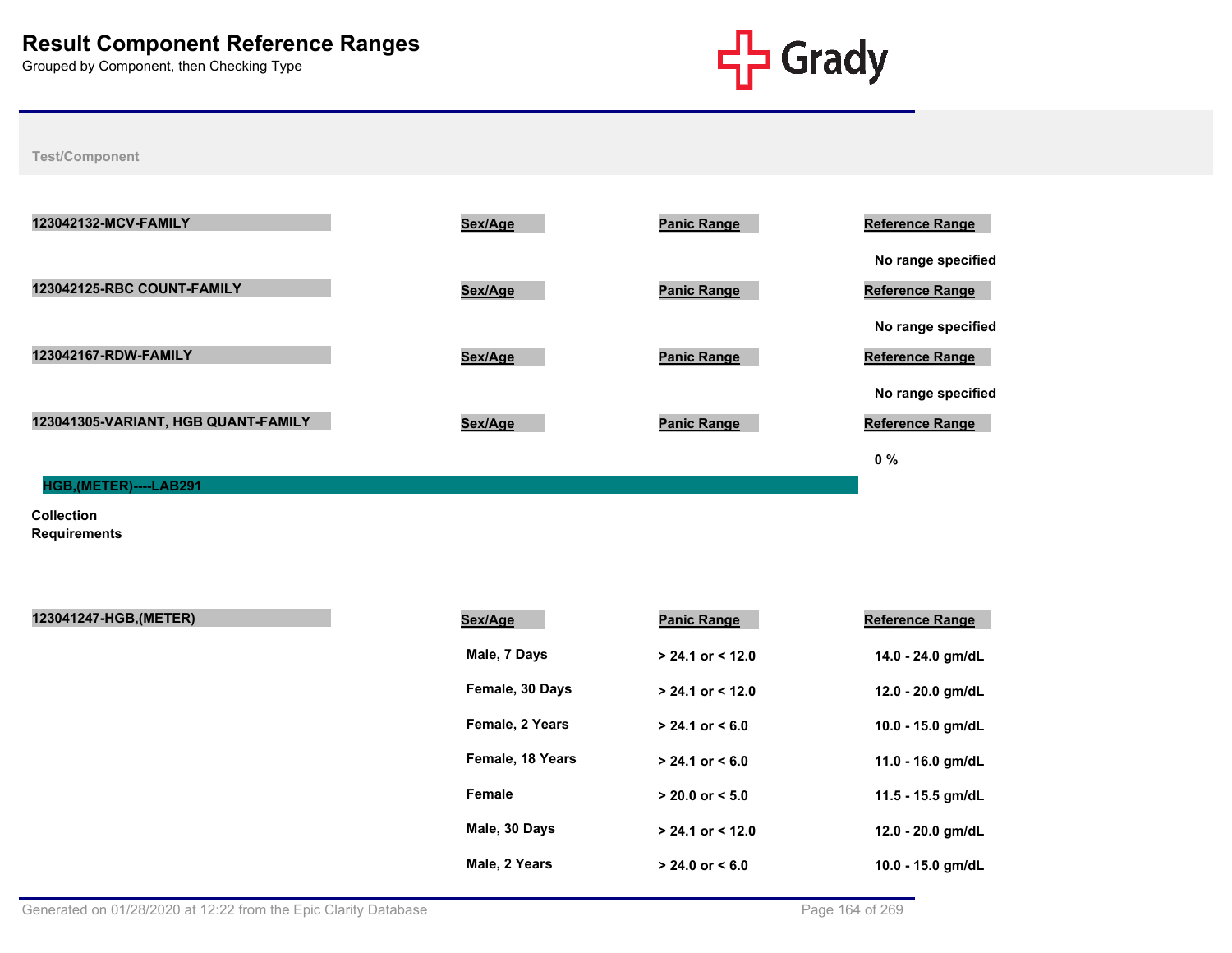

| <b>Test/Component</b>                                                                                                                                                                                                    |                |                      |                        |
|--------------------------------------------------------------------------------------------------------------------------------------------------------------------------------------------------------------------------|----------------|----------------------|------------------------|
|                                                                                                                                                                                                                          |                |                      |                        |
|                                                                                                                                                                                                                          | Male, 18 Years | $> 24.1$ or $< 6.0$  | 11.0 - 16.0 gm/dL      |
|                                                                                                                                                                                                                          | Male           | $> 20.0$ or $< 5.0$  | 13.5 - 17.5 gm/dL      |
|                                                                                                                                                                                                                          | Female, 7 Days | $> 24.1$ or $< 12.0$ | 14.0 - 24.0 gm/dL      |
| ID EXPOSURE, EMPLOYEE-HEPATIC----LAB2896                                                                                                                                                                                 |                |                      |                        |
| {\rtf1\ansi\deflang1033\ftnbj{\fonttbl{\f0 \fmodern \fcharset0 Arial;}}\plain\f0\fs20 Serum or heparinized plasma,<br><b>Collection</b>                                                                                  |                |                      |                        |
| free from hemolysis are the recommended samples.\par }<br><b>Requirements</b>                                                                                                                                            |                |                      |                        |
|                                                                                                                                                                                                                          |                |                      |                        |
|                                                                                                                                                                                                                          |                |                      |                        |
| 123042301-ALT (SGPT)                                                                                                                                                                                                     | Sex/Age        | <b>Panic Range</b>   | <b>Reference Range</b> |
|                                                                                                                                                                                                                          | Male           |                      | 17 - 63 U/L            |
|                                                                                                                                                                                                                          | Female         |                      | 14 - 54 U/L            |
| 123042300-AST (SGOT)                                                                                                                                                                                                     | Sex/Age        | <b>Panic Range</b>   | <b>Reference Range</b> |
|                                                                                                                                                                                                                          | 150 Years      |                      | 10 - 42 U/L            |
| 123041060-GAMMA GLUTAMYL TRANS(GGT)S                                                                                                                                                                                     | Sex/Age        | <b>Panic Range</b>   | <b>Reference Range</b> |
|                                                                                                                                                                                                                          | 150 Years      |                      | 7 - 64 U/L             |
| <b>ID EXPOSURE, SOURCE-HEPATIC----LAB2892</b>                                                                                                                                                                            |                |                      |                        |
| {\rtf1\ansi\deflang1033\ftnbj{\fonttbl{\f0 \fmodern \fcharset0 Arial;}}\plain\f0\fs20 Serum or heparinized plasma,<br><b>Collection</b><br>free from hemolysis are the recommended samples.\par }<br><b>Requirements</b> |                |                      |                        |
|                                                                                                                                                                                                                          |                |                      |                        |
|                                                                                                                                                                                                                          |                |                      |                        |
| 123042301-ALT (SGPT)                                                                                                                                                                                                     | Sex/Age        | <b>Panic Range</b>   | <b>Reference Range</b> |
|                                                                                                                                                                                                                          | <b>Male</b>    |                      | 17 - 63 U/L            |
|                                                                                                                                                                                                                          |                |                      |                        |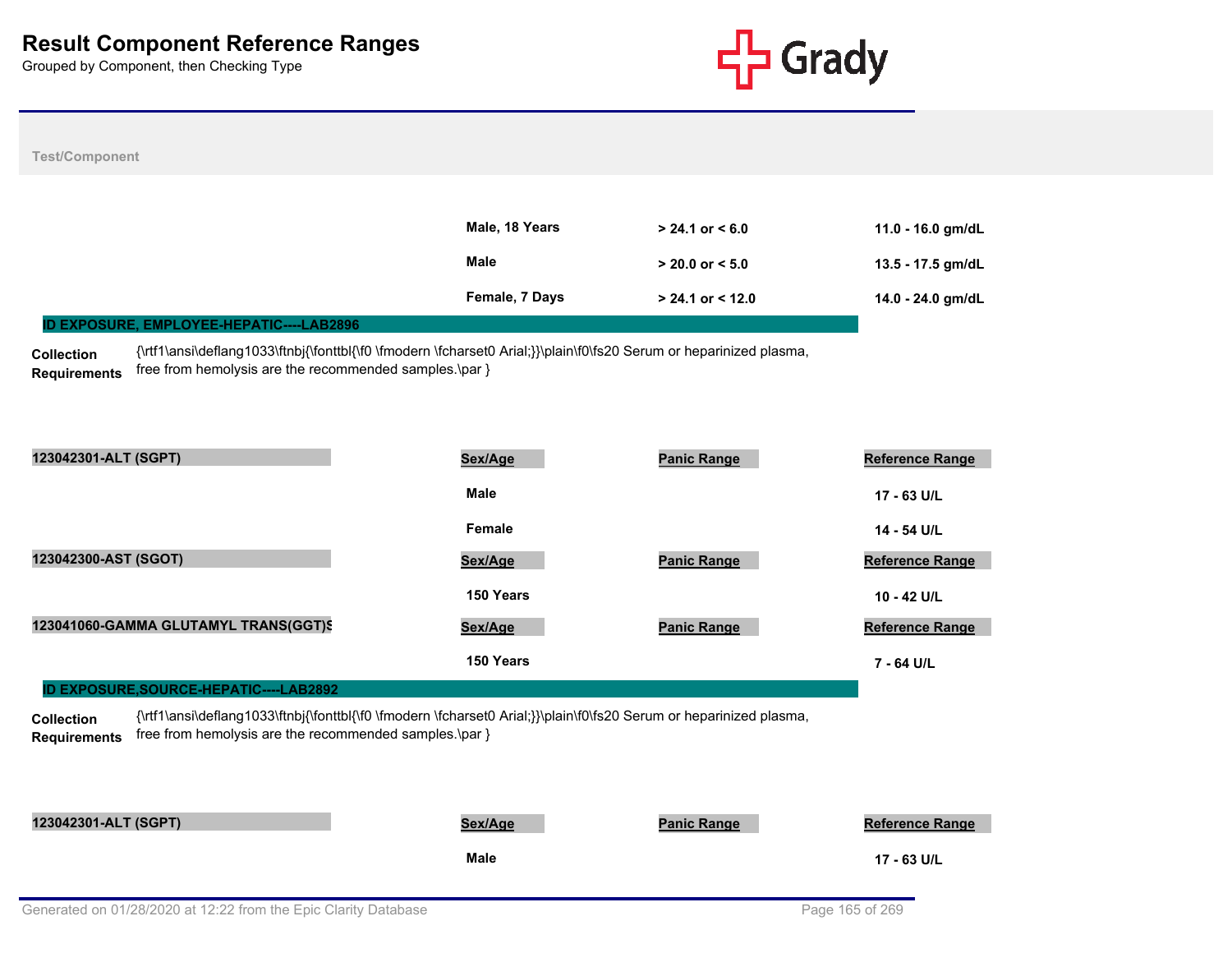

| <b>Test/Component</b>                                                                                                                                                                                                                                                                                                                                                 |                                      |                                                                                                                                                                                                                                                                                                                           |                    |                        |
|-----------------------------------------------------------------------------------------------------------------------------------------------------------------------------------------------------------------------------------------------------------------------------------------------------------------------------------------------------------------------|--------------------------------------|---------------------------------------------------------------------------------------------------------------------------------------------------------------------------------------------------------------------------------------------------------------------------------------------------------------------------|--------------------|------------------------|
|                                                                                                                                                                                                                                                                                                                                                                       |                                      |                                                                                                                                                                                                                                                                                                                           |                    |                        |
|                                                                                                                                                                                                                                                                                                                                                                       |                                      | Female                                                                                                                                                                                                                                                                                                                    |                    | 14 - 54 U/L            |
| 123042300-AST (SGOT)                                                                                                                                                                                                                                                                                                                                                  |                                      | Sex/Age                                                                                                                                                                                                                                                                                                                   | <b>Panic Range</b> | <b>Reference Range</b> |
|                                                                                                                                                                                                                                                                                                                                                                       |                                      | 150 Years                                                                                                                                                                                                                                                                                                                 |                    | 10 - 42 U/L            |
|                                                                                                                                                                                                                                                                                                                                                                       | 123041060-GAMMA GLUTAMYL TRANS(GGT)S | Sex/Age                                                                                                                                                                                                                                                                                                                   | <b>Panic Range</b> | Reference Range        |
|                                                                                                                                                                                                                                                                                                                                                                       |                                      | 150 Years                                                                                                                                                                                                                                                                                                                 |                    | 7 - 64 U/L             |
|                                                                                                                                                                                                                                                                                                                                                                       | IMMUNOGLOBULIN, IGA-SERUM----LAB73   |                                                                                                                                                                                                                                                                                                                           |                    |                        |
| <b>Collection</b><br><b>Requirements</b>                                                                                                                                                                                                                                                                                                                              |                                      | {\rtf1\ansi\deflang1033\ftnbj{\fonttbl{\f0 \fmodern \fcharset0 Arial;}}\plain\f0\fs20 Serum, EDTA and Lithium<br>heparin plasma may be used.\par Fasting serum specimen, free from hemolysis, is the recommended<br>specimen.\par Avoid highly lipemic samples, which may produce excessively high scatter signals.\par } |                    |                        |
|                                                                                                                                                                                                                                                                                                                                                                       | 123041341-IMMUNOGLOBULIN IGA-SERUM   | Sex/Age                                                                                                                                                                                                                                                                                                                   | <b>Panic Range</b> | Reference Range        |
|                                                                                                                                                                                                                                                                                                                                                                       |                                      | 150 Years                                                                                                                                                                                                                                                                                                                 |                    | 66 - 433 mg/dL         |
|                                                                                                                                                                                                                                                                                                                                                                       | IMMUNOGLOBULIN, IGG-SERUM----LAB71   |                                                                                                                                                                                                                                                                                                                           |                    |                        |
| {\rtf1\ansi\deflang1033\ftnbj{\fonttbl{\f0 \fmodern \fcharset0 Arial;}}\plain\f0\fs20 Serum, EDTA and Lithium<br><b>Collection</b><br>heparin plasma may be used.\par Fasting serum specimen, free from hemolysis, is the recommended<br><b>Requirements</b><br>specimen.\par Avoid highly lipemic samples, which may produce excessively high scatter signals.\par } |                                      |                                                                                                                                                                                                                                                                                                                           |                    |                        |
|                                                                                                                                                                                                                                                                                                                                                                       | 123041344-IMMUNOGLOBULIN IGG-SERUM   | Sex/Age                                                                                                                                                                                                                                                                                                                   | <b>Panic Range</b> | <b>Reference Range</b> |
|                                                                                                                                                                                                                                                                                                                                                                       |                                      | 150 Years                                                                                                                                                                                                                                                                                                                 |                    | 635 - 1741 mg/dL       |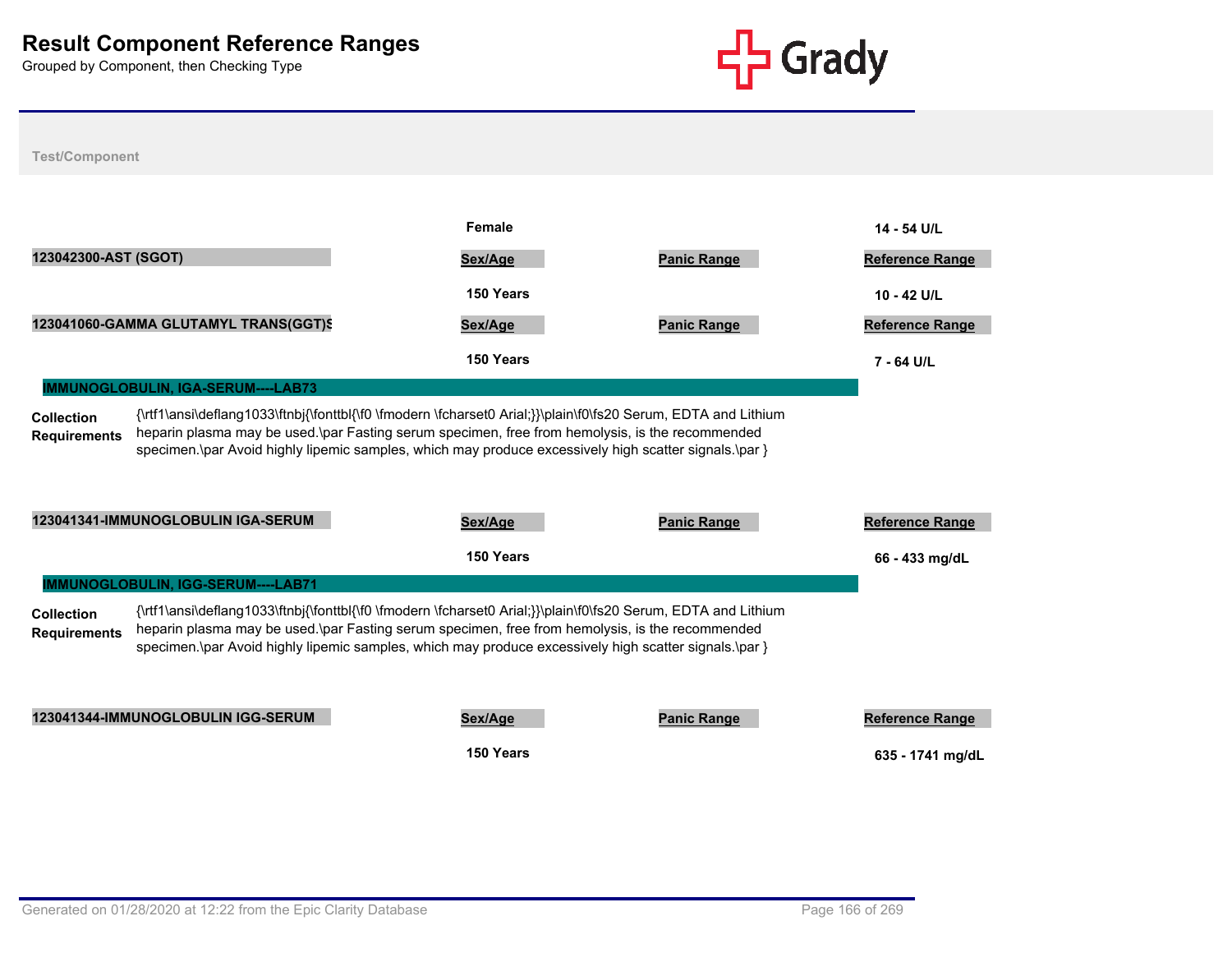

# **Test/Component Collection Requirements** {\rtf1\ansi\deflang1033\ftnbj{\fonttbl{\f0 \fmodern \fcharset0 Arial;}}\plain\f0\fs20 Serum, EDTA and Lithium heparin plasma may be used.\par Fasting serum specimen, free from hemolysis, is the recommended specimen.\par Avoid highly lipemic samples, which may produce excessively high scatter signals.\par } **IMMUNOGLOBULIN, IGM-SERUM----LAB72 123041345-IMMUNOGLOBULIN IGM-SERUM Sex/Age Panic Range Reference Range 150 Years 45 - 281 mg/dL Collection Requirements IMMUNOGLOBULIN,IGG-CSF----LAB2192 123041343-IMMUNOGLOBULIN IGG,CSF Sex/Age Panic Range Reference Range 150 Years 5.8 mg/dL Collection Requirements** {\rtf1\ansi\deflang1033\ftnbj{\fonttbl{\f0 \fmodern \fcharset0 Arial;}}\plain\f0\fs20 A. Serum and plasma (EDTA) are the recommended samples.\par B. Observe the following recommendations for handling, processing, and storing blood samples:\par 1. Collect all blood samples observing routine precautions for venipuncture.\par 2. Allow serum samples to clot completely before centrifugation.\par 3. Keep tubes stoppered at all times.\par 4. Within two hours after centrifugation, transfer at least 500 L of cell-free sample to a storage tube. Tightly stopper the tube immediately. par 5. Store samples tightly stoppered at room temperature (15 to 30\'B0C) for no longer than eight hours.\par 6. If the assay will not be completed within eight hours, refrigerate the samples at 2 to 8\'B0C.\par 7. If the assay will not be completed within 24 hours, or for shipment of samples, freeze at -20\'B0C or colder.\par 8. Thaw samples only **INSULIN-SERUM----LAB575 123041371-INSULIN-SERUM Sex/Age Panic Range Reference Range 150 Years 1.90 - 23.00 MCU/ML**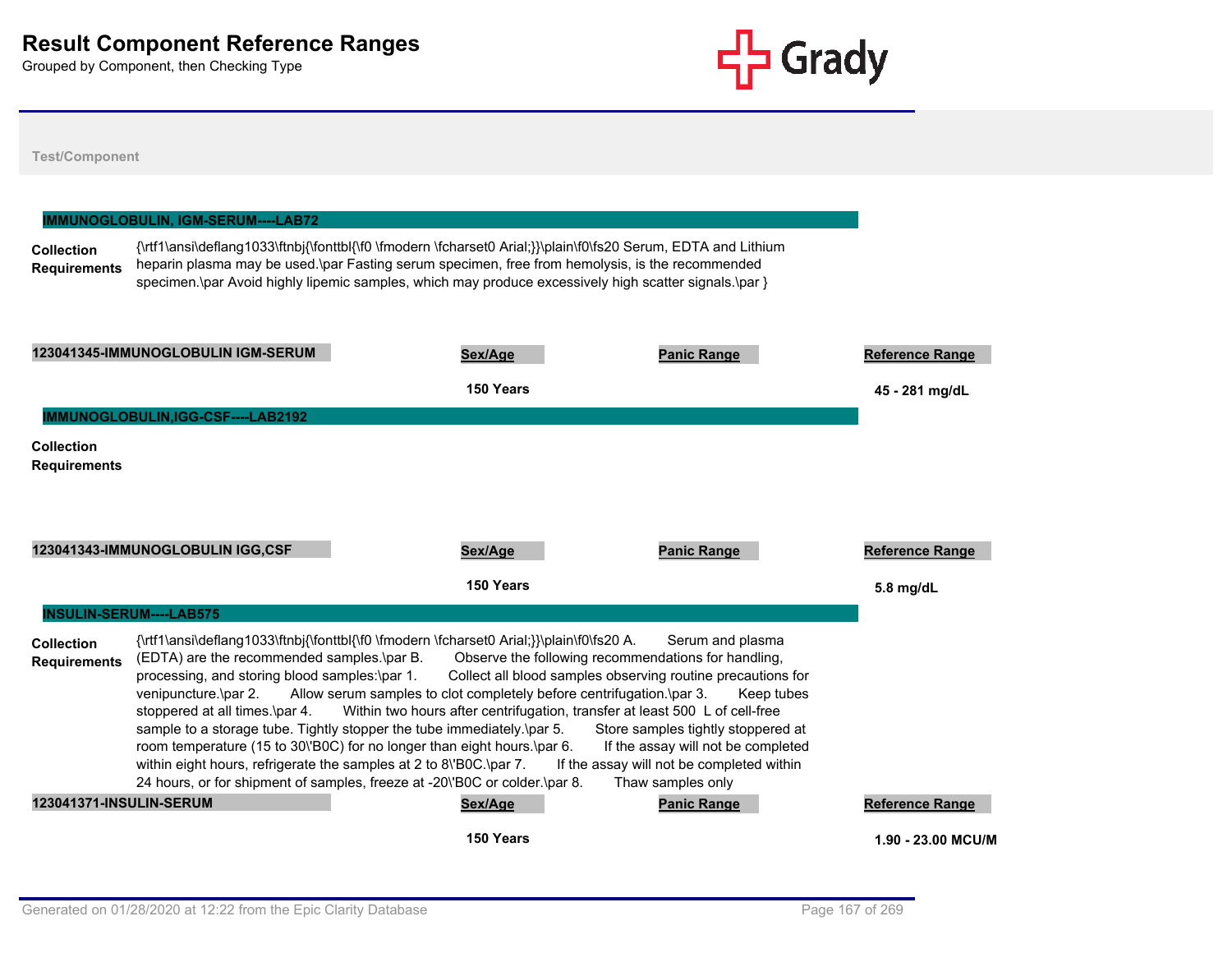

#### **Test/Component**

**Collection Requirements** {\rtf1\ansi\deflang1033\ftnbj{\fonttbl{\f0 \fmodern \fcharset0 Arial;}}\plain\f0\fs20 Serum or heparinized plasma samples, free from hemolysis, are the recommended specimens. Remove serum from the red cells to minimize hemolysis as hemolyzed samples may produce erroneous results. Plasma specimens collected with EDTA, oxalate, or citrate are unsatisfactory, since they bind iron, preventing its reaction with the chromogen. Samples should be taken in the morning from patients in a fasting state, since iron values decrease by 30% during the course of the day and there can be significant interference from lipemia.\par }

| 123040014-% SATURATION, IRON             | Sex/Age       | <b>Panic Range</b> | Reference Range        |
|------------------------------------------|---------------|--------------------|------------------------|
|                                          | 999 Years     |                    | $20 - 50%$             |
| 123041391-IRON BINDING CAPACITY, CALC    | Sex/Age       | <b>Panic Range</b> | <b>Reference Range</b> |
|                                          | 150 Years     |                    | 280 - 430 mcg/dL       |
| 123041394-IRON, TOTAL                    | Sex/Age       | <b>Panic Range</b> | <b>Reference Range</b> |
|                                          | <b>Female</b> |                    | 37 - 145 mcg/dL        |
|                                          | <b>Male</b>   |                    | 59 - 158 mcg/dL        |
| 123042575-UNSAT. IRON BIND CAPACITY      | Sex/Age       | <b>Panic Range</b> | Reference Range        |
|                                          | <b>Female</b> |                    | 155 - 300 mcg/dL       |
|                                          | <b>Male</b>   |                    | 155 - 300 mcg/dL       |
| JO-1 ANTIBODY SCREEN----LAB770           |               |                    |                        |
| <b>Collection</b><br><b>Requirements</b> |               |                    |                        |
| 123041407-JO-1 AB UNITS                  | Sex/Age       | <b>Panic Range</b> | <b>Reference Range</b> |
|                                          |               |                    | 0 - 999 AU/ML          |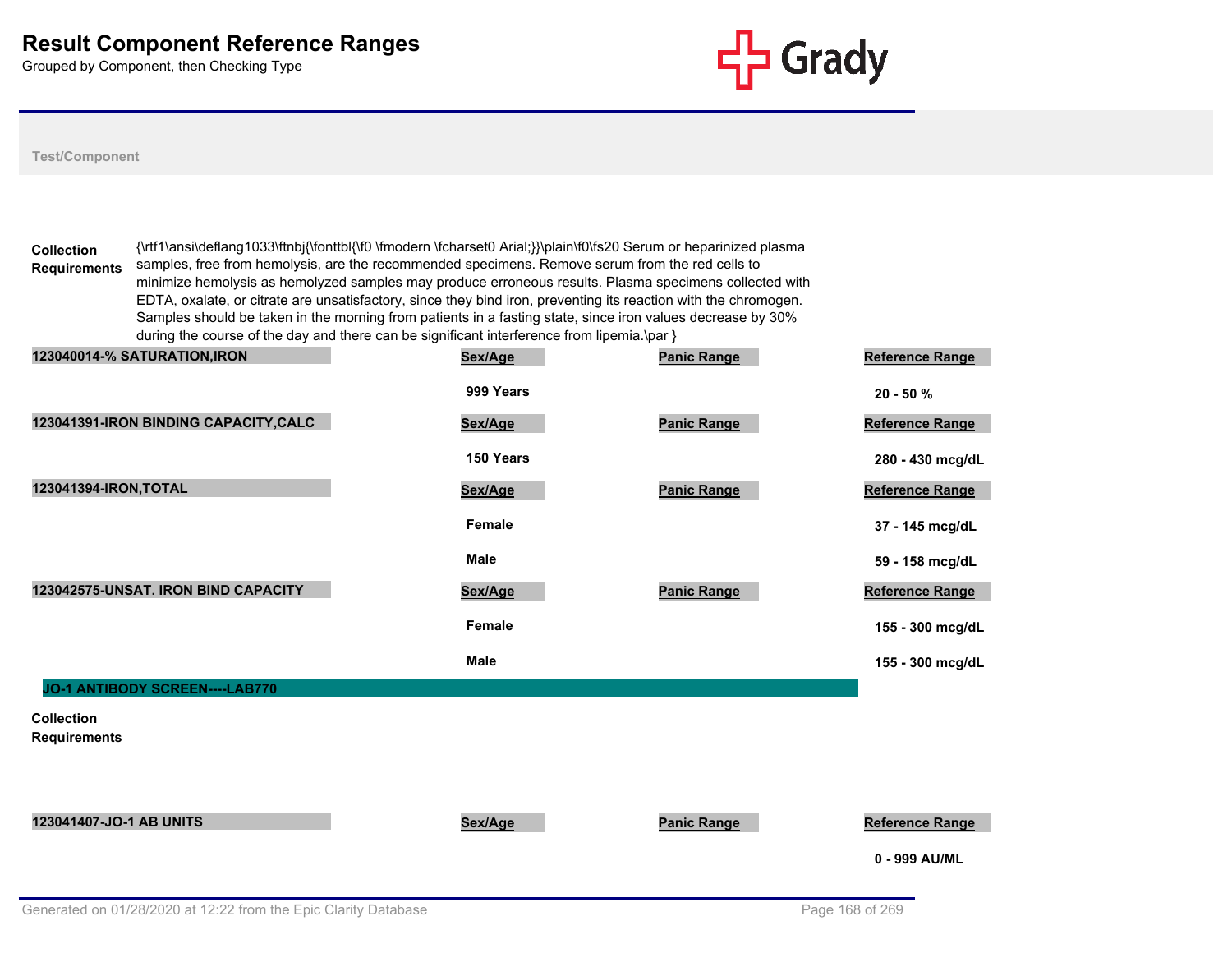**Test/Component**



# **Collection Requirements** {\rtf1\ansi\deflang1033\ftnbj{\fonttbl{\f0 \fmodern \fcharset0 Arial;}}\plain\f0\fs20 Beckman Coulter recommends that CSF samples be collected in plain collection devices or sodium fluoride-potassium oxalate tubes. Care should be taken to avoid blood contamination during collection.\par } **LACTIC ACID, CSF----LAB187 123041426-LACTIC ACID,CSF Sex/Age Panic Range Reference Range 150 Years .2 - 10.0 mmol/L Collection Requirements**

**123041429-LACTIC ACID-SERUM Sex/Age Panic Range Reference Range 150 Years > 4.0 .5 - 2.2 mmol/L Collection Requirements** {\rtf1\ansi\deflang1033\ftnbj{\fonttbl{\f0 \fmodern \fcharset0 Arial;}}\plain\f0\fs20 Serum or heparinized plasma, free from hemolysis, are the recommended specimens. Remove serum from clot as soon as possible to minimize hemolysis. Citrate and oxalate anticoagulants interfere with the assay.\par } **LDH PANEL,HID----LAB5568 123043021-LDH,HID Sex/Age Panic Range Reference Range 150 Years 91 - 180 U/L**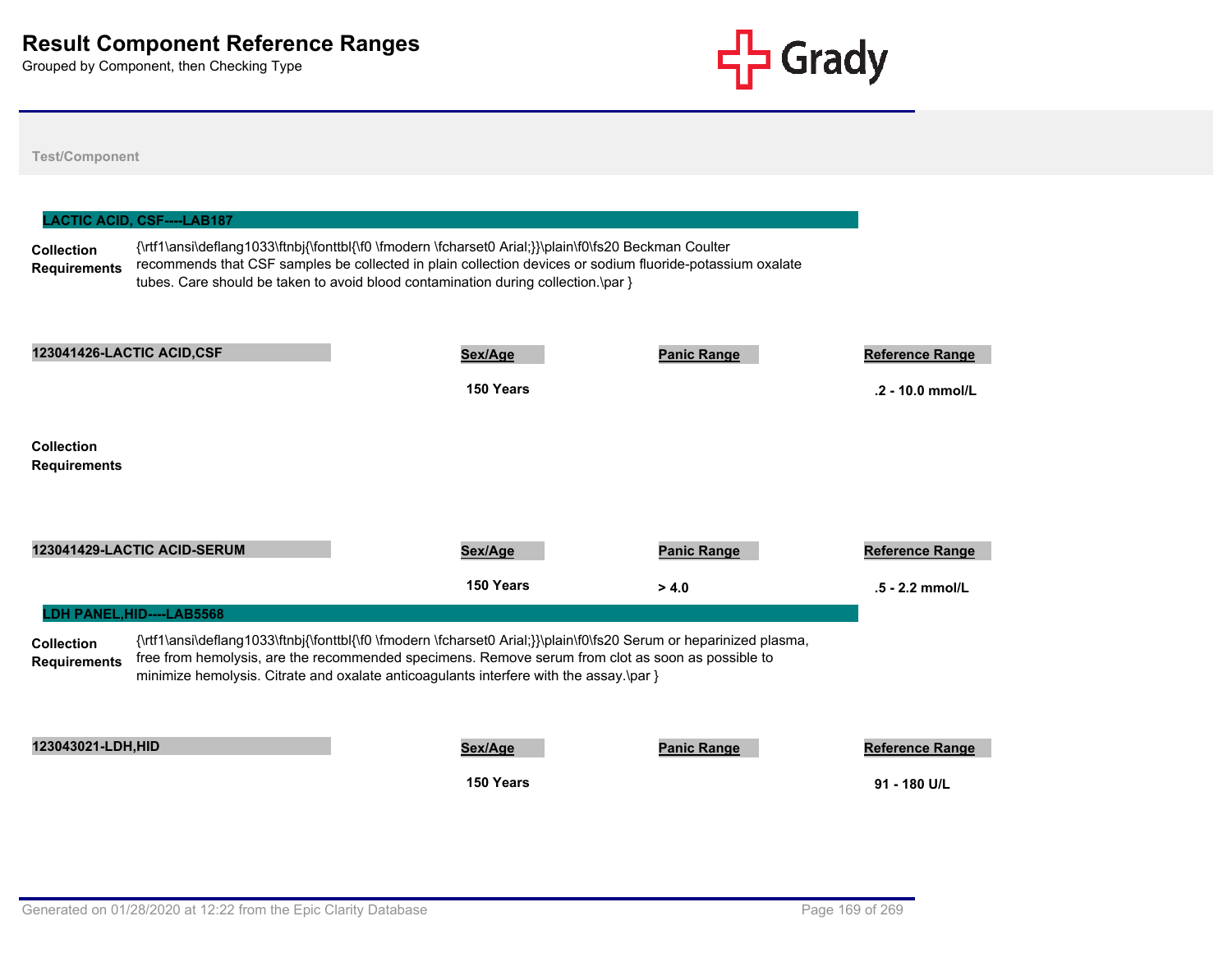

| <b>Test/Component</b>                                         |                                               |                                                                                                                                                                                                                                                                                                                                                                                                                                                                                                                                                                                                                                                                                                                                                                                                                                                                                                                 |                    |                        |
|---------------------------------------------------------------|-----------------------------------------------|-----------------------------------------------------------------------------------------------------------------------------------------------------------------------------------------------------------------------------------------------------------------------------------------------------------------------------------------------------------------------------------------------------------------------------------------------------------------------------------------------------------------------------------------------------------------------------------------------------------------------------------------------------------------------------------------------------------------------------------------------------------------------------------------------------------------------------------------------------------------------------------------------------------------|--------------------|------------------------|
| <b>Collection</b><br><b>Requirements</b>                      |                                               | {\rtf1\ansi\deflang1033\ftnbj{\fonttbl{\f0 \fmodern \fcharset0 Arial;}}\plain\f0\fs20 Serum or heparinized plasma,<br>free from hemolysis, are the recommended specimens. Remove serum from clot as soon as possible to<br>minimize hemolysis. Citrate and oxalate anticoagulants interfere with the assay.\par }                                                                                                                                                                                                                                                                                                                                                                                                                                                                                                                                                                                               |                    |                        |
|                                                               | 123041444-LDH,TOTAL-SERUM                     | Sex/Age                                                                                                                                                                                                                                                                                                                                                                                                                                                                                                                                                                                                                                                                                                                                                                                                                                                                                                         | <b>Panic Range</b> | <b>Reference Range</b> |
|                                                               |                                               | 150 Years                                                                                                                                                                                                                                                                                                                                                                                                                                                                                                                                                                                                                                                                                                                                                                                                                                                                                                       |                    | 91 - 180 U/L           |
| LDH-CSF----LAB2198                                            |                                               |                                                                                                                                                                                                                                                                                                                                                                                                                                                                                                                                                                                                                                                                                                                                                                                                                                                                                                                 |                    |                        |
|                                                               |                                               |                                                                                                                                                                                                                                                                                                                                                                                                                                                                                                                                                                                                                                                                                                                                                                                                                                                                                                                 |                    |                        |
|                                                               |                                               | {\rtf1\ansi\deflang1033\ftnbj{\fonttbl{\f0 \fmodern \fcharset0 Arial;}}\plain\f0\fs20 Beckman Coulter<br>recommends that CSF samples be collected in plain collection devices or sodium fluoride-potassium oxalate<br>tubes. Care should be taken to avoid blood contamination during collection.\par }                                                                                                                                                                                                                                                                                                                                                                                                                                                                                                                                                                                                         |                    |                        |
|                                                               |                                               | Sex/Age                                                                                                                                                                                                                                                                                                                                                                                                                                                                                                                                                                                                                                                                                                                                                                                                                                                                                                         | <b>Panic Range</b> | Reference Range        |
| <b>Collection</b><br><b>Requirements</b><br>123041442-LDH,CSF |                                               | 150 Years                                                                                                                                                                                                                                                                                                                                                                                                                                                                                                                                                                                                                                                                                                                                                                                                                                                                                                       |                    | 25 - 3600 u/L          |
| Collection<br><b>Requirements</b>                             | LEAD-WHOLE BLOOD QD-LC----LAB98               | {\rtf1\ansi\deflang1033\ftnbj{\fonttbl{\f0 \fmodern \fcharset0 Arial;}}\plain\f0\fs20 Preferred Specimen: 3 mL<br>whole blood collected in a Purple Top tube or 0.5 mL capillary blood collected in an EDTA (lavender-top)<br>capillary tube\par \par Minimum Volume: 0.5 mL (0.2 mL capillary)\par \par Alternative Specimen: Whole<br>blood collected in: Tan Top (K2 EDTA), Sodium heparin, lead-free (tan-top) tube, EDTA (royal blue-top) tube,<br>sodium heparin (royal blue-top) tube, or EDTA (lavender-top) tube\par \par Collection Instructions: Collection<br>material such as alcohol swabs should be lead-free. Use powderless gloves. For capillary collection, wash<br>hands thoroughly with soap and dry with clean, low-lint towel. Once washed, fingers must not come into<br>contact with any surface. Clean skin (finger or other area for venipuncture) with lead-free alcohol swab prior |                    |                        |
| 123041448-LEAD-BLOOD                                          | to puncture. Avoid worksite collection.\par } | Sex/Age                                                                                                                                                                                                                                                                                                                                                                                                                                                                                                                                                                                                                                                                                                                                                                                                                                                                                                         | <b>Panic Range</b> | <b>Reference Range</b> |
|                                                               |                                               |                                                                                                                                                                                                                                                                                                                                                                                                                                                                                                                                                                                                                                                                                                                                                                                                                                                                                                                 |                    | 5 mcg/dL               |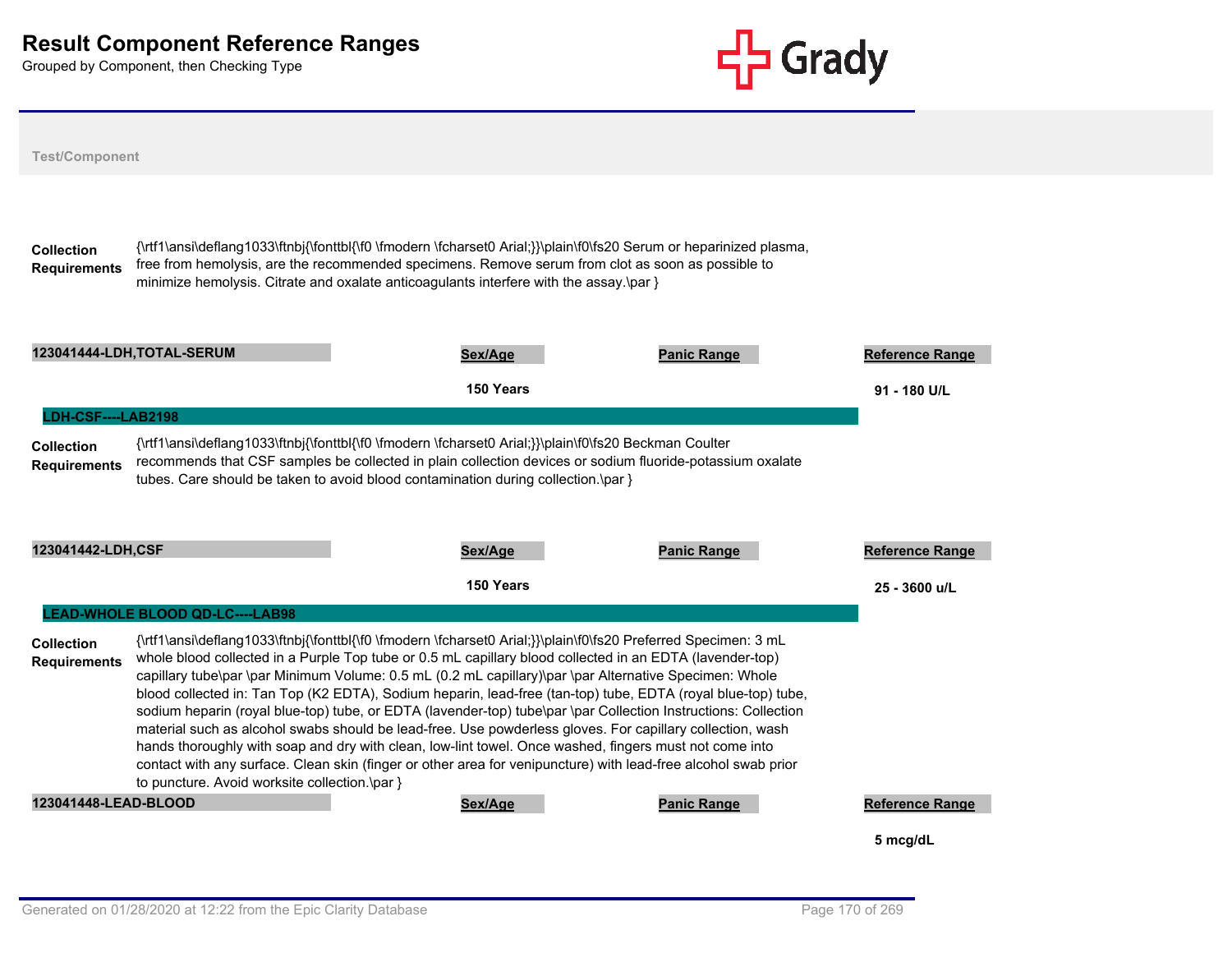

| <b>LH-SERUM----LAB87</b>                 |                                                                                                                                                                                             |                                                                                                                                                                                                                                                                                                                                                                                                                                 |                    |                        |
|------------------------------------------|---------------------------------------------------------------------------------------------------------------------------------------------------------------------------------------------|---------------------------------------------------------------------------------------------------------------------------------------------------------------------------------------------------------------------------------------------------------------------------------------------------------------------------------------------------------------------------------------------------------------------------------|--------------------|------------------------|
| <b>Collection</b><br><b>Requirements</b> | s only once.\par C.<br>recommendations for centrifugation.\par D.<br>manufacturers and, at times, from lot-to-lot.\par E.<br>specimens can be stored up to six months before testing.\par } | Use the following guidelines when preparing specimens:\par -Ensure residual fibrin<br>and cellular matter has been removed prior to analysis.\par -Follow blood collection tube manufacturer's<br>Each laboratory should determine the acceptability of its own<br>blood collection tubes and serum separation products. Variations in these products may exist between<br>Beckman Coulter, Inc. recommends that frozen         |                    |                        |
|                                          | 123041487-LUTEINIZING HORMONE-SERUM                                                                                                                                                         | Sex/Age                                                                                                                                                                                                                                                                                                                                                                                                                         | <b>Panic Range</b> | <b>Reference Range</b> |
|                                          |                                                                                                                                                                                             | Female, 55 Years                                                                                                                                                                                                                                                                                                                                                                                                                |                    | 1.2 - 103.0 IU/L       |
|                                          |                                                                                                                                                                                             | Female, 150 Years                                                                                                                                                                                                                                                                                                                                                                                                               |                    | 11.0 - 59.0 IU/L       |
|                                          |                                                                                                                                                                                             | Male, 150 Years                                                                                                                                                                                                                                                                                                                                                                                                                 |                    | $1.2 - 8.6$ IU/L       |
|                                          |                                                                                                                                                                                             |                                                                                                                                                                                                                                                                                                                                                                                                                                 |                    | .2 - 500.0 IU/L        |
| <b>Collection</b><br><b>Requirements</b> |                                                                                                                                                                                             | {\rtf1\ansi\deflang1033\ftnbj{\fonttbl{\f0 \fmodern \fcharset0 Arial;}}\plain\f0\fs20 Serum samples, free from<br>hemolysis, are the recommended specimens. Heparinized plasma can also be used.\par }                                                                                                                                                                                                                          |                    |                        |
| <b>123041477-LIPASE-SERUM</b>            |                                                                                                                                                                                             | Sex/Age                                                                                                                                                                                                                                                                                                                                                                                                                         | <b>Panic Range</b> | <b>Reference Range</b> |
|                                          |                                                                                                                                                                                             | 150 Years                                                                                                                                                                                                                                                                                                                                                                                                                       |                    | 16 - 62 U/L            |
| <b>Collection</b><br><b>Requirements</b> |                                                                                                                                                                                             | {\rtf1\ansi\deflang1033\ftnbj{\fonttbl{\f0 \fmodern \fcharset0 Arial;}}\plain\f0\fs20 It is recommended that a<br>standardized 12-hour post dose serum Lithium concentration be used to assess adequate therapy. Peak<br>concentration is reached 2 to 4 hours after oral dose.\par Use only serum or EDTA plasma. Serum or EDTA<br>plasma should be separated from cells if storage of more than 4 hours is anticipated.\par } |                    |                        |
| 123041478-LITHIUM                        |                                                                                                                                                                                             | Sex/Age                                                                                                                                                                                                                                                                                                                                                                                                                         | <b>Panic Range</b> | <b>Reference Range</b> |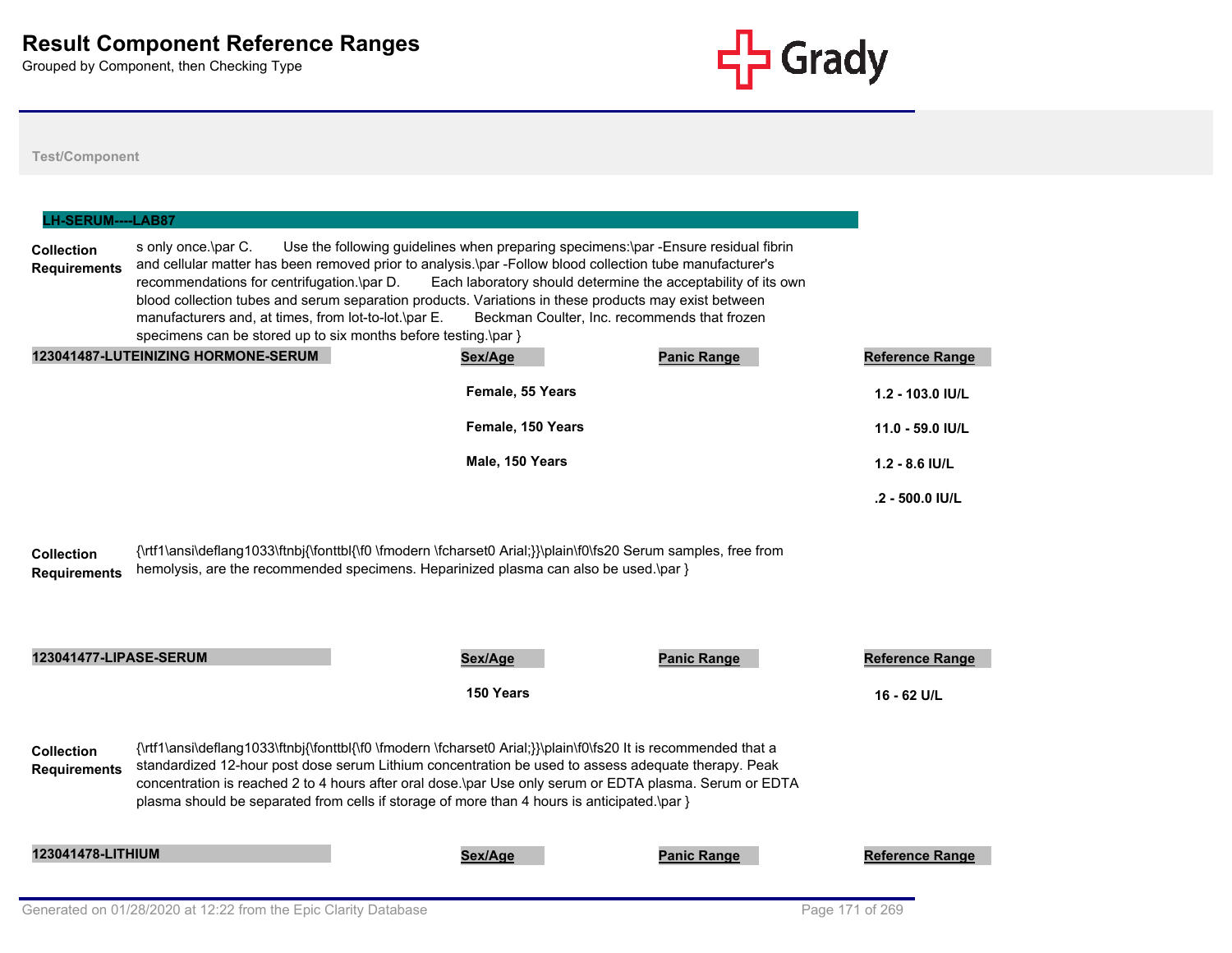

|                                          |                                                                 | 150 Years                                                                                                                                                                                                                                                                                                                                       | > 2.0              | .5 - 1.5 meg/L         |
|------------------------------------------|-----------------------------------------------------------------|-------------------------------------------------------------------------------------------------------------------------------------------------------------------------------------------------------------------------------------------------------------------------------------------------------------------------------------------------|--------------------|------------------------|
|                                          | <b>LUPUS ANTICOAGULANT/APS----LAB478</b>                        |                                                                                                                                                                                                                                                                                                                                                 |                    |                        |
| <b>Collection</b><br><b>Requirements</b> | may be used. Send to the lab immediately post collection.\par } | {\rtf1\ansi\deflang1033\ftnbj{\fonttbl{\f0 \fmodern \fcharset0 Arial;}}\plain\f0\fs20 **** TEST INACTIVE ****\par<br>*****DO NOT USE*****\par Test replaced by Lab50214 Lupus Anticoagulant Panel\par \par Collect blood in a<br>blue top tube (0.105 M (3.2%) buffered sodium citrate with a 9:1 ratio of whole blood to anticoagulant). Serum |                    |                        |
| 353-ANTICARDIO IGG                       |                                                                 | Sex/Age                                                                                                                                                                                                                                                                                                                                         | <b>Panic Range</b> | <b>Reference Range</b> |
|                                          |                                                                 |                                                                                                                                                                                                                                                                                                                                                 |                    | <b>32 GPL</b>          |
| 351-ANTICARDIO IGM                       |                                                                 | Sex/Age                                                                                                                                                                                                                                                                                                                                         | <b>Panic Range</b> | <b>Reference Range</b> |
|                                          |                                                                 |                                                                                                                                                                                                                                                                                                                                                 |                    | <b>17 MPL</b>          |
| 123042758-APTT                           |                                                                 | Sex/Age                                                                                                                                                                                                                                                                                                                                         | <b>Panic Range</b> | <b>Reference Range</b> |
|                                          |                                                                 | 18 Years                                                                                                                                                                                                                                                                                                                                        | > 90.0             | 16.0 - 250.0 sec       |
|                                          |                                                                 |                                                                                                                                                                                                                                                                                                                                                 | >120.0             | 25.1 - 36.5 sec        |
| 123040249-APTT, HEPZYMED                 |                                                                 | Sex/Age                                                                                                                                                                                                                                                                                                                                         | <b>Panic Range</b> | <b>Reference Range</b> |
|                                          |                                                                 | 18 Years                                                                                                                                                                                                                                                                                                                                        | > 90.0             | $16.0 - 250.0$ sec     |
|                                          |                                                                 |                                                                                                                                                                                                                                                                                                                                                 | >120.0             | 25.1 - 36.5 sec        |
| 123042095-APTT-MIX                       |                                                                 | Sex/Age                                                                                                                                                                                                                                                                                                                                         | <b>Panic Range</b> | <b>Reference Range</b> |
|                                          |                                                                 | 18 Years                                                                                                                                                                                                                                                                                                                                        | > 90.0             | $26.8 - 35.6$ sec      |
|                                          |                                                                 |                                                                                                                                                                                                                                                                                                                                                 | >120.0             | $26.8 - 35.6$ sec      |
| <b>354-B2 GLYCOPROTEIN IGG</b>           |                                                                 | Sex/Age                                                                                                                                                                                                                                                                                                                                         | <b>Panic Range</b> | <b>Reference Range</b> |
|                                          |                                                                 |                                                                                                                                                                                                                                                                                                                                                 |                    | 0 - 35 G units         |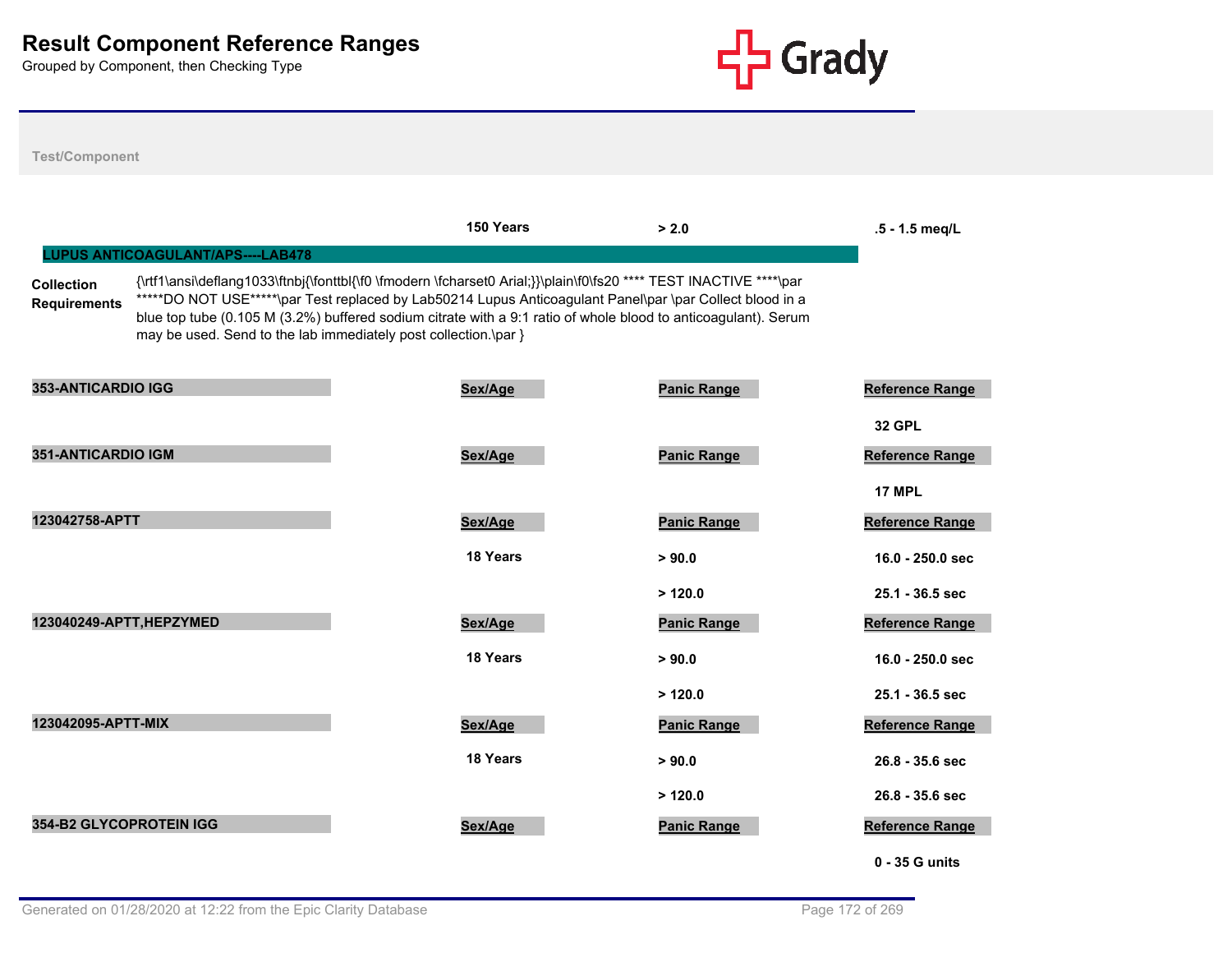

**Test/Component**

| <b>355-B2 GLYCOPROTEIN IGM</b>        | Sex/Age | <b>Panic Range</b> | <b>Reference Range</b> |
|---------------------------------------|---------|--------------------|------------------------|
|                                       |         |                    | $0 - 36$ M units       |
| <b>123040883-DRVVT RATIO</b>          | Sex/Age | <b>Panic Range</b> | <b>Reference Range</b> |
|                                       |         |                    | 1.6                    |
| <b>350-SILICA CLOTTING TIME RATIO</b> | Sex/Age | <b>Panic Range</b> | <b>Reference Range</b> |
|                                       |         |                    | 1.5                    |

**Collection Requirements** {\rtf1\ansi\deflang1033\ftnbj{\fonttbl{\f0 \fmodern \fcharset0 Arial;}}\plain\f0\fs20 Collect 2 mL of blood into a dark purple or light purple top tube. Mix by inverting 10 times. 1.0 ml blood is acceptable for the pediatric light purple (2.0 ml) K3 EDTA tube.\par }

| 123040441-CD3+#  | Sex/Age  | <b>Panic Range</b> | Reference Range  |
|------------------|----------|--------------------|------------------|
|                  | 2 Months |                    | 2070 - 6540 /mcL |
|                  | 4 Months |                    | 2280 - 6540 /mcL |
|                  | 1 Years  |                    | 1460 - 5440 /mcL |
|                  | 2 Years  |                    | 1610 - 4230 /mcL |
|                  | 5 Years  |                    | 663 - 2296 /mcL  |
|                  |          |                    | 663 - 2296 /mcL  |
| 123040442-CD3+ % | Sex/Age  | <b>Panic Range</b> | Reference Range  |
|                  | 3 Months |                    | 60 - 87 %        |
|                  | 8 Months |                    | 57 - 84 %        |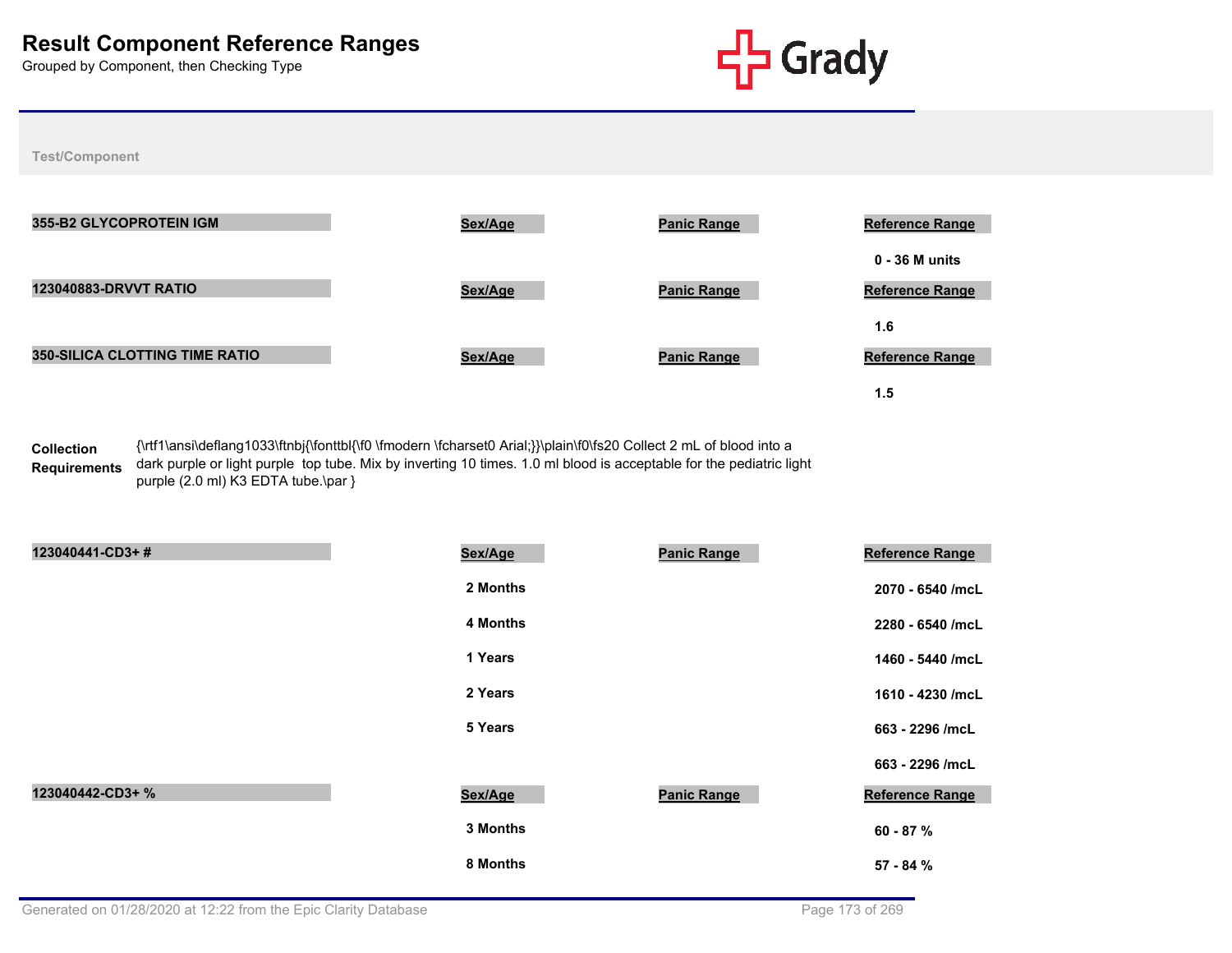

| Test/Component              |          |                    |                  |  |
|-----------------------------|----------|--------------------|------------------|--|
|                             |          |                    |                  |  |
|                             | 1 Years  |                    | 53 - 81 %        |  |
|                             | 2 Years  |                    | 62 - 80 %        |  |
|                             |          |                    | 54 - 86 %        |  |
| 123040443-CD3+ CD4+#        | Sex/Age  | <b>Panic Range</b> | Reference Range  |  |
|                             | 2 Months |                    | 1460 - 5110 /mcL |  |
|                             | 4 Months |                    | 1690 - 4600 /mcL |  |
|                             | 1 Years  |                    | 1020 - 3600 /mcL |  |
|                             | 2 Years  |                    | 900 - 2860 /mcL  |  |
|                             |          |                    | 468 - 1599 /mcL  |  |
| 123040444-CD3+ CD4+ %       | Sex/Age  | <b>Panic Range</b> | Reference Range  |  |
|                             | 2 Months |                    | 41 - 64 %        |  |
|                             | 4 Months |                    | $36 - 61%$       |  |
|                             | 1 Years  |                    | $31 - 54%$       |  |
|                             | 2 Years  |                    | $35 - 51%$       |  |
|                             |          |                    | $31 - 57 %$      |  |
| 123040002-TOTAL LYMPHOCYTES | Sex/Age  | <b>Panic Range</b> | Reference Range  |  |
|                             | 3 Months |                    | 2900 - 8800      |  |
|                             | 8 Months |                    | 3600 - 8800      |  |
|                             | 1 Years  |                    | 2200 - 8300      |  |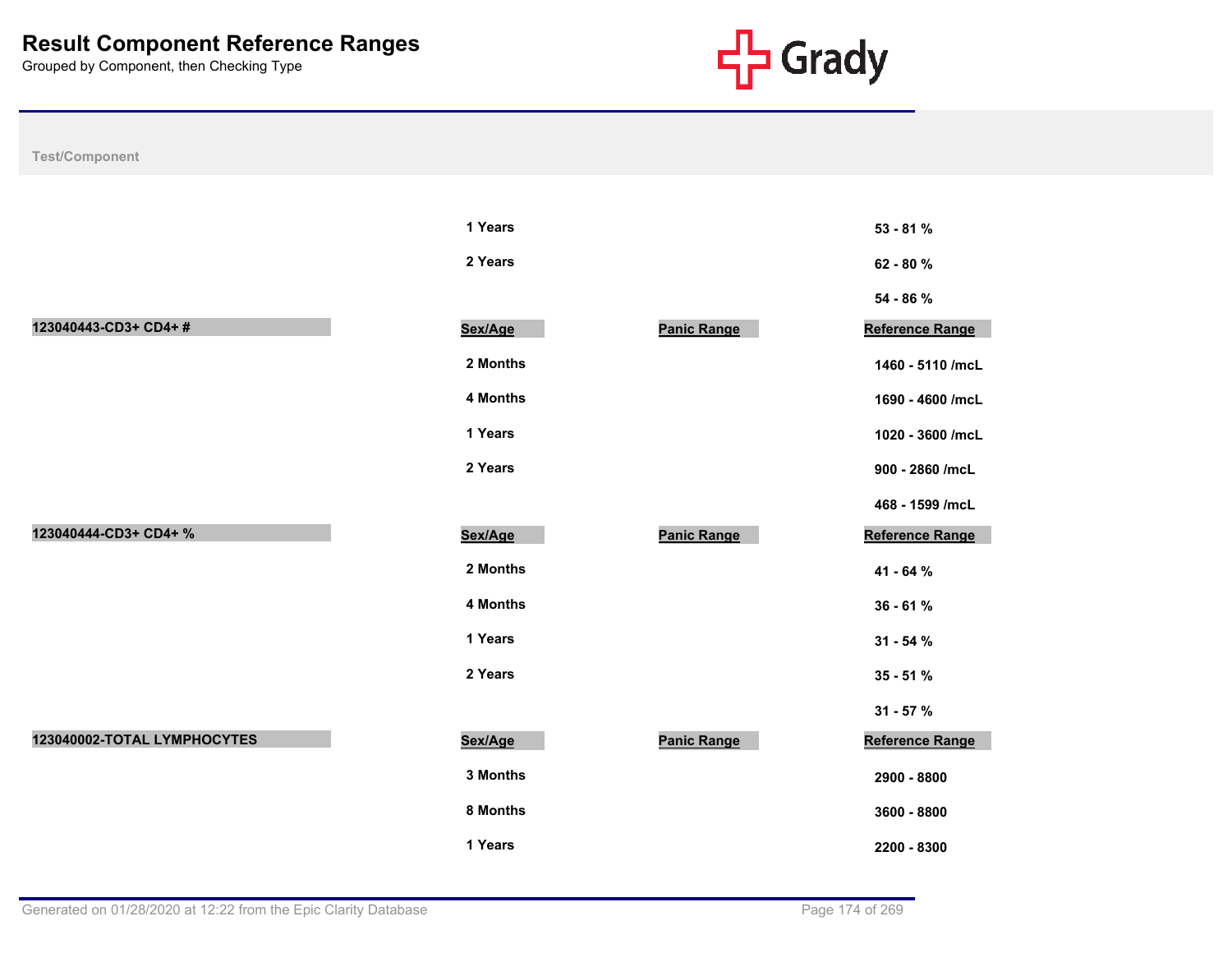

| <b>Test/Component</b>                    |                                                                                                                                                                                                                                                                                                                                                                                                                                                                                                                                                                                                                                                                                                                                                                                                                                                                                                                                                                                                          |                            |  |  |  |  |
|------------------------------------------|----------------------------------------------------------------------------------------------------------------------------------------------------------------------------------------------------------------------------------------------------------------------------------------------------------------------------------------------------------------------------------------------------------------------------------------------------------------------------------------------------------------------------------------------------------------------------------------------------------------------------------------------------------------------------------------------------------------------------------------------------------------------------------------------------------------------------------------------------------------------------------------------------------------------------------------------------------------------------------------------------------|----------------------------|--|--|--|--|
|                                          | 2 Years                                                                                                                                                                                                                                                                                                                                                                                                                                                                                                                                                                                                                                                                                                                                                                                                                                                                                                                                                                                                  | 2400 - 5800<br>1000 - 4000 |  |  |  |  |
| <b>Collection</b><br><b>Requirements</b> | {\rtf1\sstecf22000\ansi\deflang1033\ftnbj\uc1\deff0{\fonttbl{\f0 \fnil Arial;}{\f1 \fswiss \fcharset0 arial;}}{\colortbl<br>;\red255\green255\blue255 ;\red0\green0\blue0 ;}{\stylesheet{\f0\fs24 Normal;}{\cs1 Default Paragraph<br>Font;}}{\*\revtbl{Unknown;}}<br>\paperw12240\paperh15840\margl1080\margr1080\margt1080\margb1080\headery720\footery720\htmautsp<br>1\nogrowautofit\deftab720\formshade\nofeaturethrottle1\dntblnsbdb\fet4\aendnotes\aftnnrlc\pgbrdrhead\pgbr<br>drfoot\sectd\pgwsxn12240\pghsxn15840\guttersxn0\marglsxn1080\margrsxn1080\margtsxn1080\margbsxn1<br>080\headery720\footery720\sbkpage\pgncont\pgndec\plain\plain\f0\fs24\ltrpar\ql\plain\f1\fs20\lang1033\hich\f<br>1\dbch\f1\loch\f1\fs20 Collect 2 mL of blood into a dark purple or light purple top tube. Mix by inverting 10<br>times. 1.0 ml blood is acceptable for the pediatric light purple (2.0 ml) K3 EDTA tube. *Bronchial washings<br>may also be submitted for testing* Routed to referral lab.\par} |                            |  |  |  |  |
| 123040441-CD3+#                          | <b>Panic Range</b><br>Sex/Age                                                                                                                                                                                                                                                                                                                                                                                                                                                                                                                                                                                                                                                                                                                                                                                                                                                                                                                                                                            | <b>Reference Range</b>     |  |  |  |  |
|                                          | 2 Months                                                                                                                                                                                                                                                                                                                                                                                                                                                                                                                                                                                                                                                                                                                                                                                                                                                                                                                                                                                                 | 2070 - 6540 /mcL           |  |  |  |  |
|                                          | 4 Months                                                                                                                                                                                                                                                                                                                                                                                                                                                                                                                                                                                                                                                                                                                                                                                                                                                                                                                                                                                                 | 2280 - 6540 /mcL           |  |  |  |  |
|                                          | 1 Years                                                                                                                                                                                                                                                                                                                                                                                                                                                                                                                                                                                                                                                                                                                                                                                                                                                                                                                                                                                                  | 1460 - 5440 /mcL           |  |  |  |  |
|                                          | 2 Years                                                                                                                                                                                                                                                                                                                                                                                                                                                                                                                                                                                                                                                                                                                                                                                                                                                                                                                                                                                                  | 1610 - 4230 /mcL           |  |  |  |  |
|                                          | 5 Years                                                                                                                                                                                                                                                                                                                                                                                                                                                                                                                                                                                                                                                                                                                                                                                                                                                                                                                                                                                                  | 663 - 2296 /mcL            |  |  |  |  |
|                                          |                                                                                                                                                                                                                                                                                                                                                                                                                                                                                                                                                                                                                                                                                                                                                                                                                                                                                                                                                                                                          | 663 - 2296 /mcL            |  |  |  |  |
| 123040442-CD3+ %                         | Sex/Age<br><b>Panic Range</b>                                                                                                                                                                                                                                                                                                                                                                                                                                                                                                                                                                                                                                                                                                                                                                                                                                                                                                                                                                            | Reference Range            |  |  |  |  |
|                                          | 3 Months                                                                                                                                                                                                                                                                                                                                                                                                                                                                                                                                                                                                                                                                                                                                                                                                                                                                                                                                                                                                 | $60 - 87 %$                |  |  |  |  |
|                                          | 8 Months                                                                                                                                                                                                                                                                                                                                                                                                                                                                                                                                                                                                                                                                                                                                                                                                                                                                                                                                                                                                 | 57 - 84 %                  |  |  |  |  |
|                                          | 1 Years                                                                                                                                                                                                                                                                                                                                                                                                                                                                                                                                                                                                                                                                                                                                                                                                                                                                                                                                                                                                  | $53 - 81%$                 |  |  |  |  |
|                                          | 2 Years                                                                                                                                                                                                                                                                                                                                                                                                                                                                                                                                                                                                                                                                                                                                                                                                                                                                                                                                                                                                  | $62 - 80%$                 |  |  |  |  |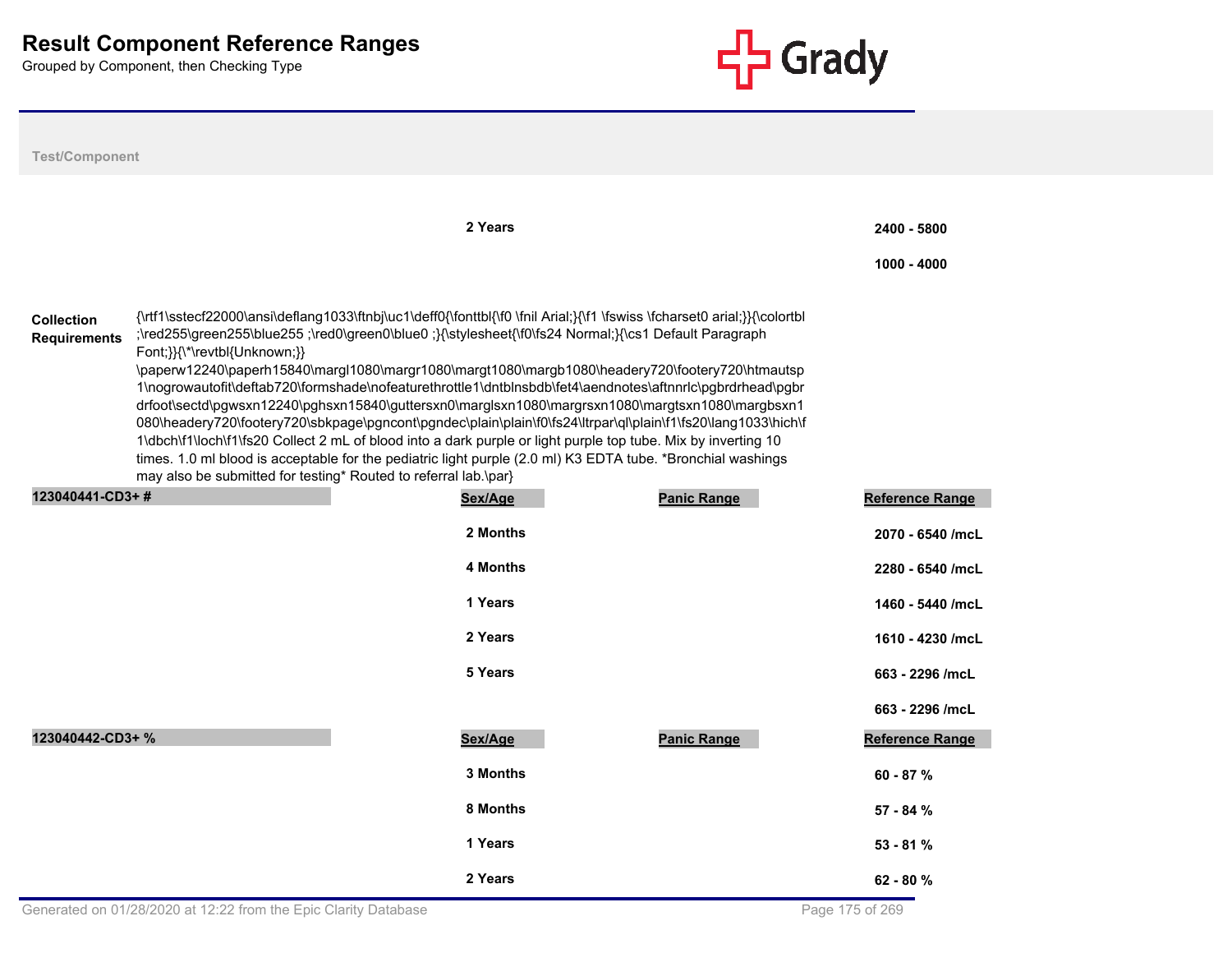

|                                                                 |          |                    | 54 - 86 %              |
|-----------------------------------------------------------------|----------|--------------------|------------------------|
| 123040443-CD3+ CD4+#                                            | Sex/Age  | <b>Panic Range</b> | <b>Reference Range</b> |
|                                                                 | 2 Months |                    | 1460 - 5110 /mcL       |
|                                                                 | 4 Months |                    | 1690 - 4600 /mcL       |
|                                                                 | 1 Years  |                    | 1020 - 3600 /mcL       |
|                                                                 | 2 Years  |                    | 900 - 2860 /mcL        |
|                                                                 |          |                    | 468 - 1599 /mcL        |
| 123040444-CD3+ CD4+ %                                           | Sex/Age  | <b>Panic Range</b> | Reference Range        |
|                                                                 | 2 Months |                    | 41 - 64 %              |
|                                                                 | 4 Months |                    | $36 - 61%$             |
|                                                                 | 1 Years  |                    | $31 - 54%$             |
|                                                                 | 2 Years  |                    | $35 - 51%$             |
|                                                                 |          |                    | $31 - 57 %$            |
| 123040448-CD3+ CD8+#                                            | Sex/Age  | <b>Panic Range</b> | Reference Range        |
|                                                                 | 2 Months |                    | 650 - 2450 /mcL        |
|                                                                 | 4 Months |                    | 720 - 2490 /mcL        |
|                                                                 | 1 Years  |                    | 570 - 2230 /mcL        |
|                                                                 | 2 Years  |                    | 630 - 1910 /mcL        |
|                                                                 |          |                    | 103 - 1139 /mcL        |
| 123040449-CD3+ CD8+ %                                           | Sex/Age  | <b>Panic Range</b> | Reference Range        |
| Generated on 01/28/2020 at 12:22 from the Epic Clarity Database |          |                    | Page 176 of 269        |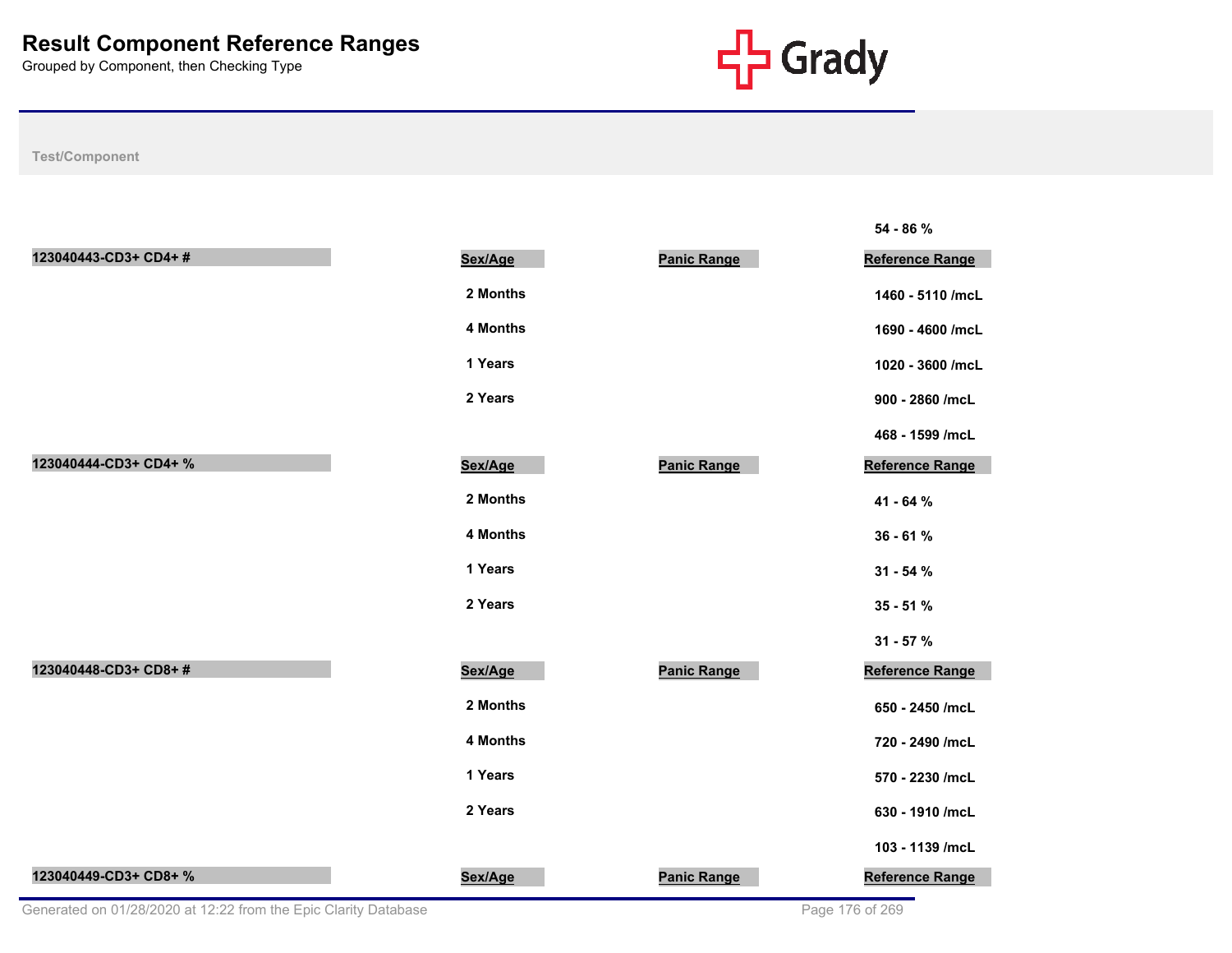

| Test/Component              |          |                    |                 |
|-----------------------------|----------|--------------------|-----------------|
|                             |          |                    |                 |
|                             | 2 Months |                    | 16 - 35 %       |
|                             | 4 Months |                    | 16 - 34 %       |
|                             | 1 Years  |                    | 16 - 38 %       |
|                             | 2 Years  |                    | 22 - 38 %       |
|                             |          |                    | $10 - 45 \%$    |
| 123040445-CD4+/CD8+ RATIO   | Sex/Age  | <b>Panic Range</b> | Reference Range |
|                             | 2 Months |                    | $1.32 - 3.47$   |
|                             | 4 Months |                    | $1.20 - 3.48$   |
|                             | 1 Years  |                    | $.95 - 2.95$    |
|                             | 2 Years  |                    | $1.05 - 2.07$   |
|                             |          |                    | $.90 - 3.80$    |
| 123040002-TOTAL LYMPHOCYTES | Sex/Age  | <b>Panic Range</b> | Reference Range |
|                             | 3 Months |                    | 2900 - 8800     |
|                             | 8 Months |                    | 3600 - 8800     |
|                             | 1 Years  |                    | 2200 - 8300     |
|                             | 2 Years  |                    | 2400 - 5800     |
|                             |          |                    | $1000 - 4000$   |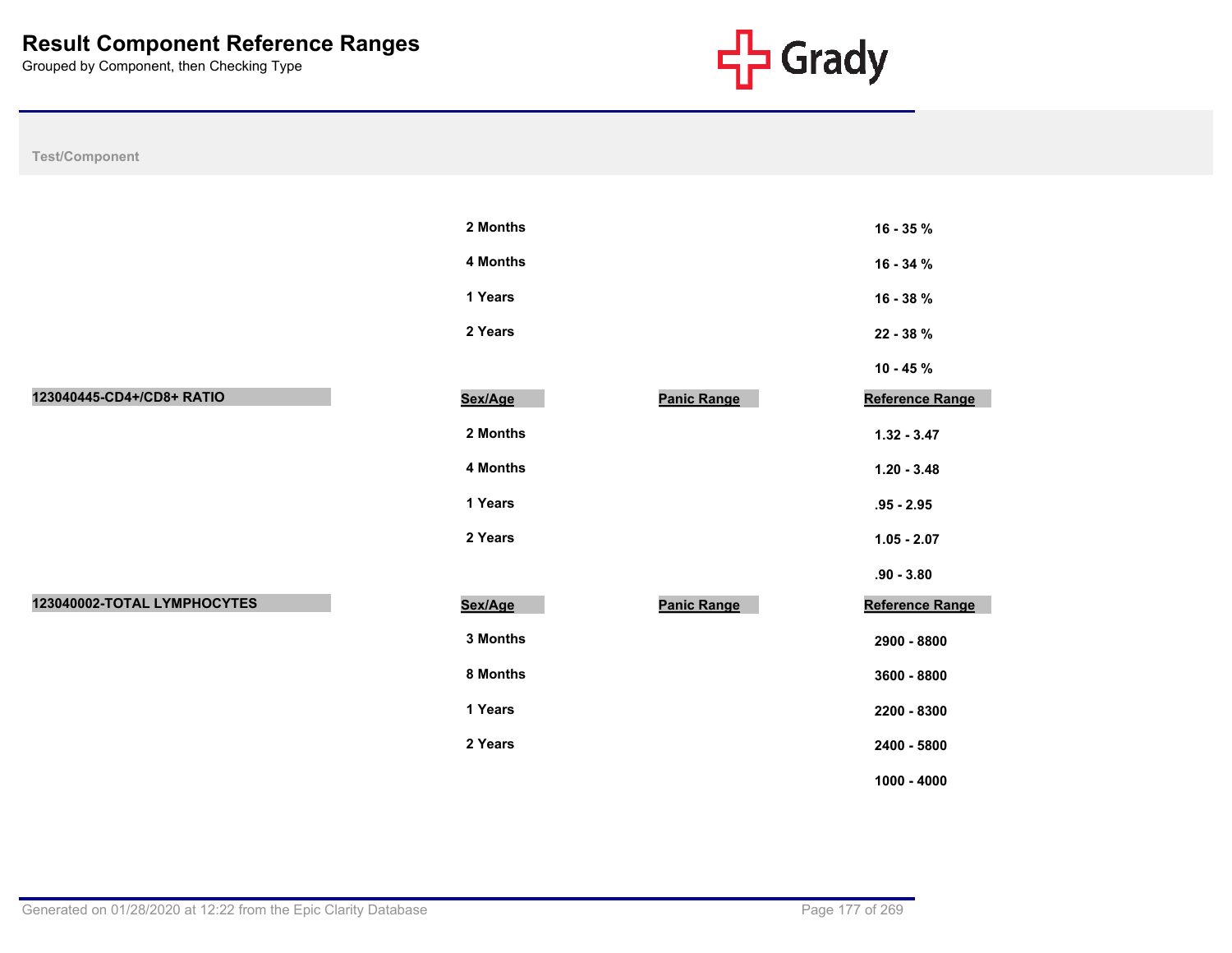

|                                          | MAGNESIUM, HID----LAB5565  |                                                                                                                                                                                                                                                                                                                                  |                    |                        |
|------------------------------------------|----------------------------|----------------------------------------------------------------------------------------------------------------------------------------------------------------------------------------------------------------------------------------------------------------------------------------------------------------------------------|--------------------|------------------------|
| <b>Collection</b><br><b>Requirements</b> | for urine specimens.\par } | {\rtf1\ansi\deflang1033\ftnbj{\fonttbl{\f0 \fmodern \fcharset0 Arial;}}\plain\f0\fs20 Serum or heparinized plasma<br>samples, free from hemolysis, are the recommended specimens. The use of anticoagulants which bind<br>magnesium, such as EDTA, oxalate and citrate, must be avoided. Fresh, random collection is recommended |                    |                        |
| 123043022-MAGNESIUM, HID                 |                            | Sex/Age                                                                                                                                                                                                                                                                                                                          | <b>Panic Range</b> | <b>Reference Range</b> |
|                                          |                            | 150 Years                                                                                                                                                                                                                                                                                                                        | $> 4.7$ or $< 1.2$ | $1.5 - 2.6$ mg/dL      |
| <b>Collection</b><br><b>Requirements</b> | for urine specimens.\par } | {\rtf1\ansi\deflang1033\ftnbj{\fonttbl{\f0 \fmodern \fcharset0 Arial;}}\plain\f0\fs20 Serum or heparinized plasma<br>samples, free from hemolysis, are the recommended specimens. The use of anticoagulants which bind<br>magnesium, such as EDTA, oxalate and citrate, must be avoided. Fresh, random collection is recommended |                    |                        |
|                                          | 123041521-MAGNESIUM-SERUM  | Sex/Age                                                                                                                                                                                                                                                                                                                          | <b>Panic Range</b> | <b>Reference Range</b> |
|                                          |                            | 150 Years                                                                                                                                                                                                                                                                                                                        | $> 4.7$ or < 1.2   | $1.5 - 2.6$ mg/dL      |
|                                          | MAGNESIUM-URINE----LAB405  |                                                                                                                                                                                                                                                                                                                                  |                    |                        |
| <b>Collection</b><br><b>Requirements</b> |                            |                                                                                                                                                                                                                                                                                                                                  |                    |                        |
|                                          |                            |                                                                                                                                                                                                                                                                                                                                  |                    |                        |
|                                          | 123041522-MAGNESIUM-URINE  |                                                                                                                                                                                                                                                                                                                                  | <b>Panic Range</b> |                        |
|                                          |                            | Sex/Age                                                                                                                                                                                                                                                                                                                          |                    | <b>Reference Range</b> |
|                                          |                            | 999 Years                                                                                                                                                                                                                                                                                                                        |                    | $.5 - 10.0$ mg/dL      |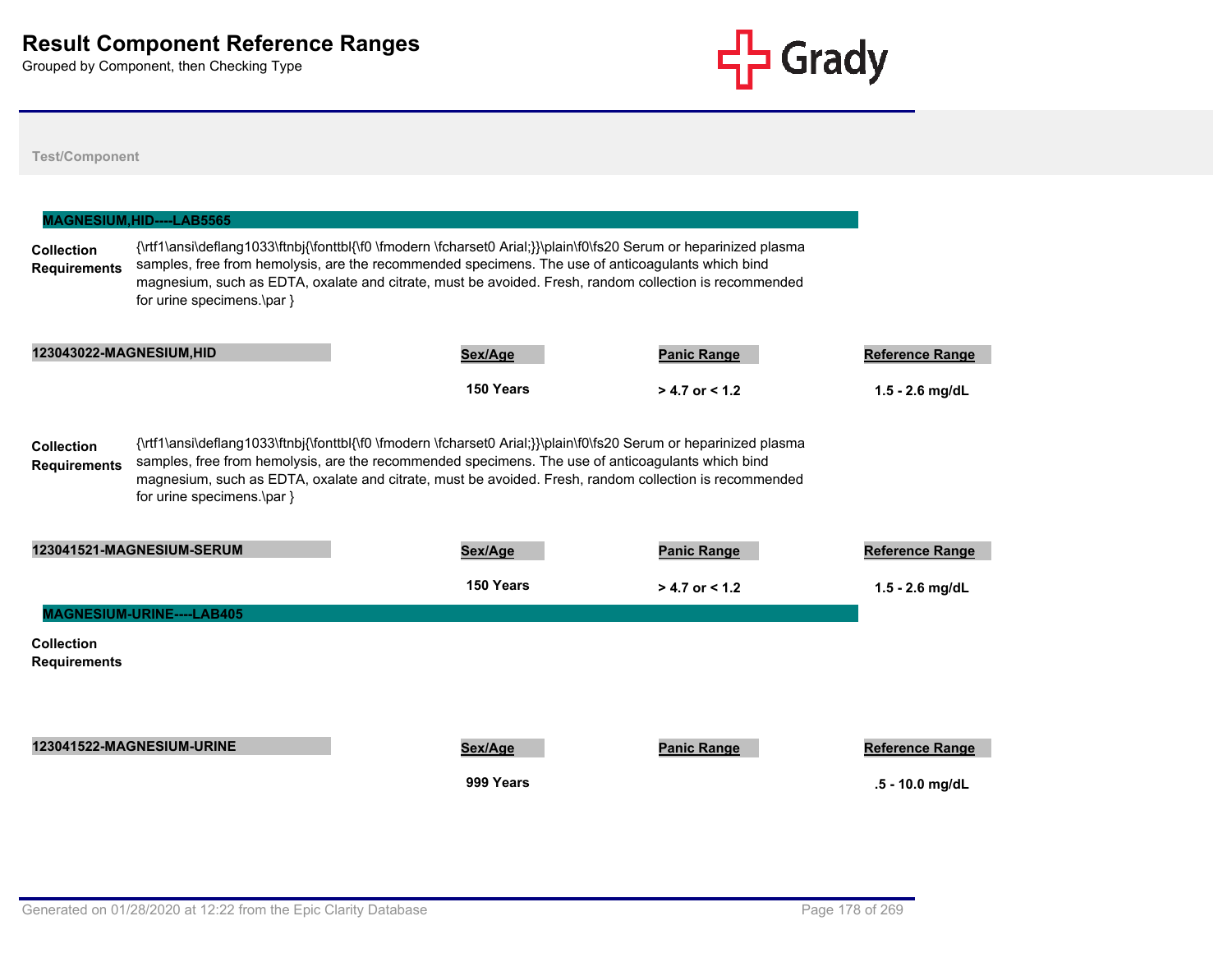

|                                          | <b>MALARIA/PARASITE SMEAR----LAB2078</b>                                                                                                                                                                                                                                                                                                                     |         |                    |                        |  |  |
|------------------------------------------|--------------------------------------------------------------------------------------------------------------------------------------------------------------------------------------------------------------------------------------------------------------------------------------------------------------------------------------------------------------|---------|--------------------|------------------------|--|--|
| <b>Collection</b><br><b>Requirements</b> | {\rtf1\ansi\deflang1033\ftnbj{\fonttbl{\f0 \fmodern \fcharset0 Arial;}}\plain\f0\fs20 Collect blood into a dark<br>purple, light purple or pediatric capillary purple top tube. Mix by inverting 10 times.\par \par Rush sample to<br>the lab. EDTA causes staining artifacts and distorted morphological characteristics of the malaria<br>parasites.\par } |         |                    |                        |  |  |
|                                          | <b>123042123-RBC COUNT-BLOOD</b>                                                                                                                                                                                                                                                                                                                             | Sex/Age | <b>Panic Range</b> | <b>Reference Range</b> |  |  |

|                           | Male, 8 Days      |                     | 4.80 - 7.10 M/mcL |
|---------------------------|-------------------|---------------------|-------------------|
|                           | Male, 31 Days     |                     | 4.10 - 6.40 M/mcL |
|                           | Male, 14 Years    |                     | 3.80 - 5.50 M/mcL |
|                           | Male, 999 Years   |                     | 4.31 - 5.88 M/mcL |
|                           | Female, 8 Days    |                     | 4.80 - 7.10 M/mcL |
|                           | Female, 31 Days   |                     | 4.10 - 6.40 M/mcL |
|                           | Female, 14 Years  |                     | 3.80 - 5.50 M/mcL |
|                           | Female, 999 Years |                     | 3.73 - 4.96 M/mcL |
| 123042650-WBC COUNT-BLOOD | Sex/Age           | <b>Panic Range</b>  | Reference Range   |
|                           | 1 Days            | $> 50.0$ or $< 1.0$ | 9.0 - 30.0 K/mcL  |
|                           | 6 Years           | $> 50.0$ or $< 1.0$ | 5.0 - 14.5 K/mcL  |
|                           | 12 Years          | $> 50.0$ or $< 1.0$ | 4.5 - 13.5 K/mcL  |
|                           | 16 Years          | $> 50.0$ or $< 1.0$ | 4.5 - 13.0 K/mcL  |
|                           | 18 Years          | $> 50.0$ or < 1.0   | 4.5 - 12.5 K/mcL  |
|                           | 2 Days            | $> 50.0$ or < 1.0   | 9.4 - 34.0 K/mcL  |
|                           |                   |                     |                   |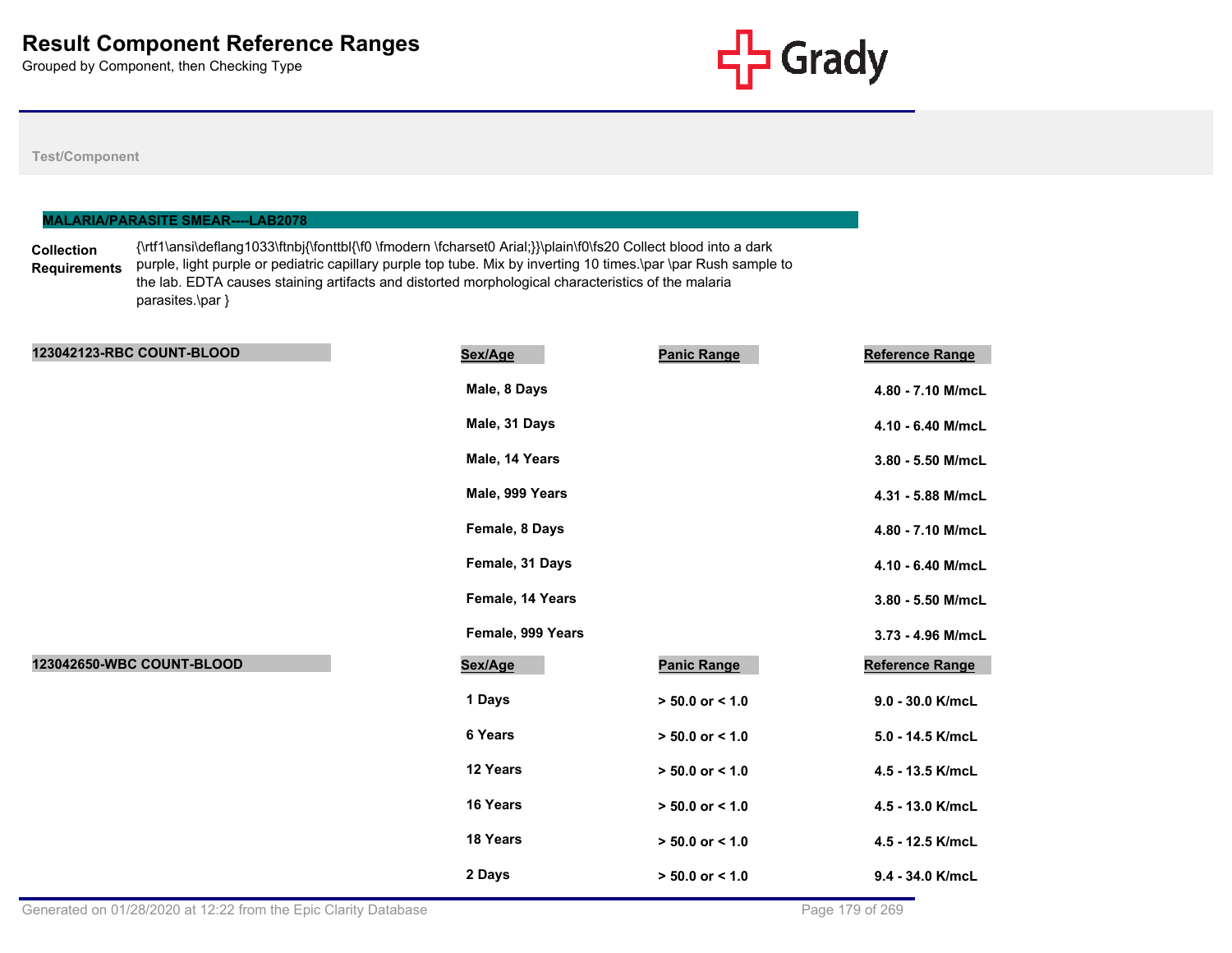

**Test/Component**

|           | $> 85.0$ or $< 1.0$ | $3.8 - 10.7$ K/mcL |
|-----------|---------------------|--------------------|
| 8 Days    | $> 50.0$ or $< 1.0$ | $5.0 - 21.0$ K/mcL |
| 15 Days   | $> 50.0$ or $< 1.0$ | $5.0 - 20.0$ K/mcL |
| 1 Months  | $> 50.0$ or $< 1.0$ | $5.0 - 19.5$ K/mcL |
| 2 Months  | $> 50.0$ or $< 1.0$ | $5.5 - 18.0$ K/mcL |
| 12 Months | $> 50.0$ or $< 1.0$ | $6.0 - 17.5$ K/mcL |
| 2 Years   | $> 50.0$ or $< 1.0$ | $6.0 - 17.0$ K/mcL |
| 4 Years   | $> 50.0$ or $< 1.0$ | $5.5 - 15.5$ K/mcL |

**Collection Requirements**

| 123041655-# NEUT (SEG+BAND+META)-BLOO                           | Sex/Age  | <b>Panic Range</b> | <b>Reference Range</b> |
|-----------------------------------------------------------------|----------|--------------------|------------------------|
|                                                                 | 1 Days   |                    | $6.0 - 26.0$ K/mcL     |
|                                                                 | 8 Years  |                    | $1.5 - 8.0$ K/mcL      |
|                                                                 | 16 Years |                    | $1.8 - 8.0$ K/mcL      |
|                                                                 | 21 Years |                    | 1.8 - 7.7 K/mcL        |
|                                                                 |          |                    | 1.8 - 7.3 K/mcL        |
|                                                                 | 2 Days   |                    | 5.0 - 21.0 K/mcL       |
|                                                                 | 8 Days   |                    | 1.5 - 10.0 K/mcL       |
| Generated on 01/28/2020 at 12:22 from the Epic Clarity Database |          |                    | Page 180 of 269        |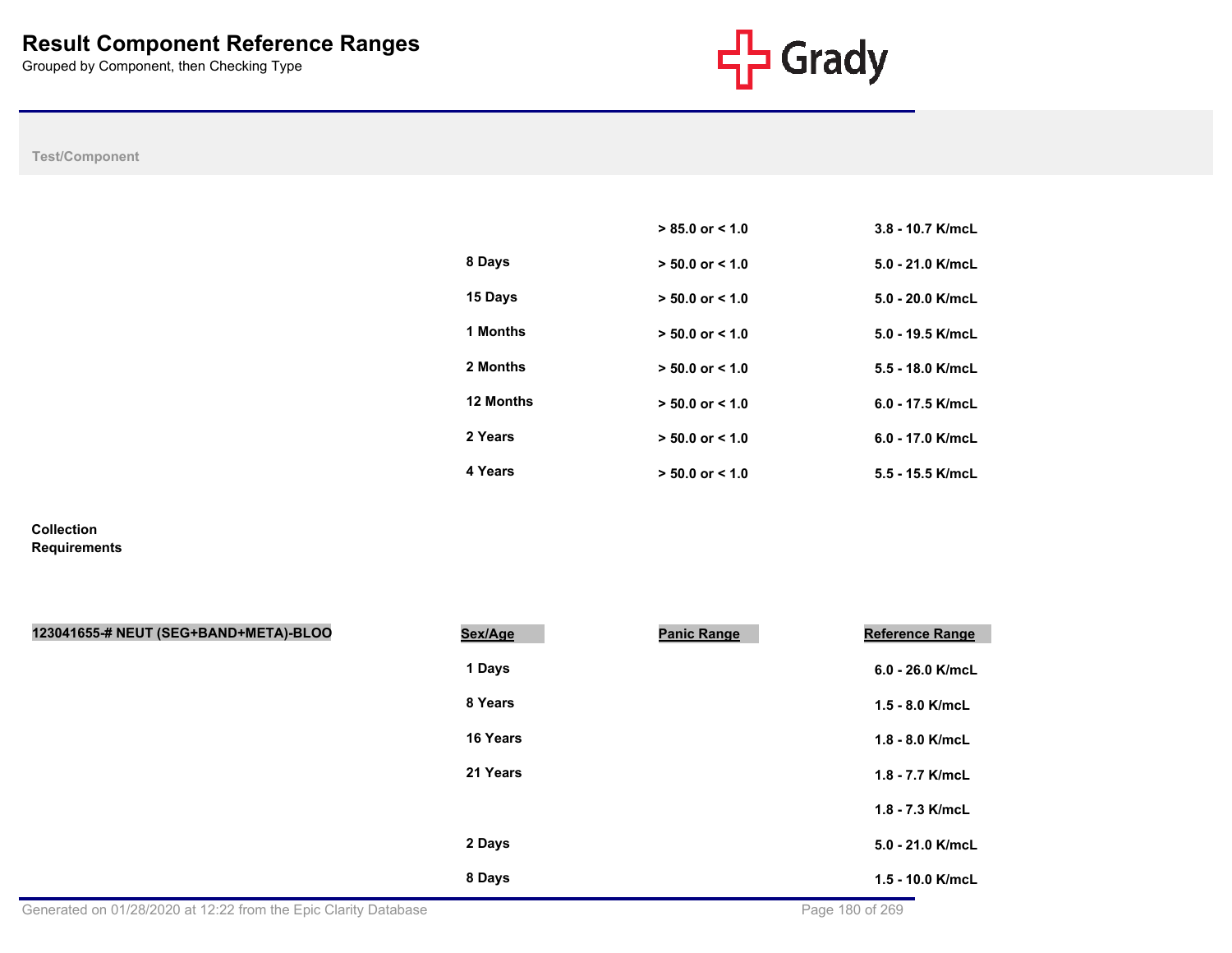

|                                | 15 Days   |                    | 1.0 - 9.5 K/mcL        |
|--------------------------------|-----------|--------------------|------------------------|
|                                | 4 Months  |                    | 1.0 - 9.0 K/mcL        |
|                                | 10 Months |                    | 1.0 - 8.5 K/mcL        |
|                                | 4 Years   |                    | 1.5 - 8.5 K/mcL        |
| 183-% EOSINOPHILS - BLOOD      | Sex/Age   | <b>Panic Range</b> | <b>Reference Range</b> |
|                                | 999 Years |                    | 9%                     |
| 182-% MONOCYTES - BLOOD        | Sex/Age   | <b>Panic Range</b> | <b>Reference Range</b> |
|                                | 999 Years |                    | $2 - 11%$              |
| 181-% NEUTROPHILS - BLOOD      | Sex/Age   | <b>Panic Range</b> | <b>Reference Range</b> |
|                                | 999 Years |                    | 25 - 62 %              |
| 123042763-BASOPHILS-ABSOLUTE   | Sex/Age   | <b>Panic Range</b> | <b>Reference Range</b> |
|                                | 1 Days    |                    | $.6$ K/mcL             |
|                                | 15 Days   |                    | .3 K/mcL               |
|                                |           |                    | .2 K/mcL               |
| 123042769-EOSINOPHILS-ABSOLUTE | Sex/Age   | Panic Range        | <b>Reference Range</b> |
|                                | 1 Days    |                    | .9 K/mcL               |
|                                | 12 Months |                    | .1 - .7 K/mcL          |
|                                | 6 Years   |                    | .7 K/mcL               |
|                                | 2 Days    |                    | .1 - 1.0 K/mcL         |
|                                | 12 Years  |                    | $.6$ K/mcL             |

| 15 Days         |                    | 1.0 - 9.5 K/mcL        |
|-----------------|--------------------|------------------------|
| <b>4 Months</b> |                    | 1.0 - 9.0 K/mcL        |
| 10 Months       |                    | 1.0 - 8.5 K/mcL        |
| 4 Years         |                    | 1.5 - 8.5 K/mcL        |
| <u>sex/Age</u>  | <b>Panic Range</b> | <b>Reference Range</b> |
| 999 Years       |                    | 9%                     |
| <u>sex/Age</u>  | <b>Panic Range</b> | Reference Range        |
| 999 Years       |                    | $2 - 11%$              |
| Sex/Age         | <b>Panic Range</b> | Reference Range        |
| 999 Years       |                    | 25 - 62 %              |
| <u>sex/Age</u>  | <b>Panic Range</b> | Reference Range        |
| 1 Days          |                    | .6 K/mcL               |
| 15 Days         |                    | .3 K/mcL               |
|                 |                    | .2 K/mcL               |
| <u>sex/Age</u>  | <b>Panic Range</b> | Reference Range        |
| 1 Days          |                    | .9 K/mcL               |
| 12 Months       |                    | .1 - .7 K/mcL          |
| 6 Years         |                    | .7 K/mcL               |
| 2 Days          |                    | $.1 - 1.0$ K/mcL       |
| 12 Years        |                    | $.6$ K/mcL             |

| 1.0 - 9.5 K/mcL   |
|-------------------|
| 1.0 - 9.0 K/mcL   |
| $1.0 - 8.5$ K/mcL |
| 1.5 - 8.5 K/mcL   |
| Reference Range   |
| 9%                |
| Reference Range   |
| $2 - 11%$         |
| Reference Range   |
| 25 - 62 %         |
| Reference Range   |
| .6 K/mcL          |
| .3 K/mcL          |
| .2 K/mcL          |
| Reference Range   |
| .9 K/mcL          |
| .1 - .7 K/mcL     |
| .7 K/mcL          |
| .1 - 1.0 K/mcL    |
| .6 K/mcl          |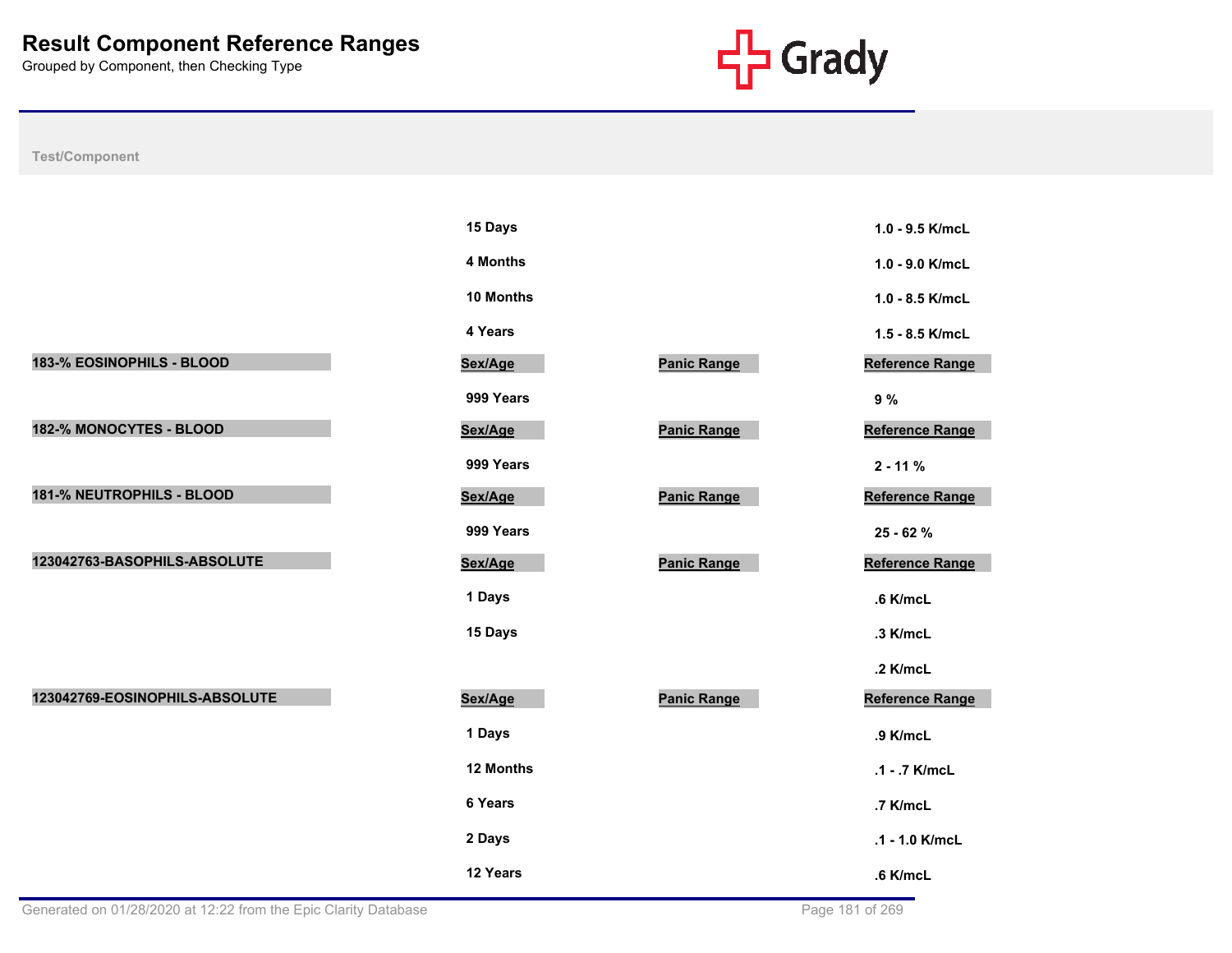

| <b>Test/Component</b> |  |  |
|-----------------------|--|--|

|                                | 21 Years  |                    | .4 K/mcL               |
|--------------------------------|-----------|--------------------|------------------------|
|                                | 2 Months  |                    | .1 - .9 K/mcL          |
|                                | 20 Years  |                    | .5 K/mcL               |
|                                |           |                    | .7 K/mcL               |
|                                | 8 Days    |                    | .1 - 1.1 K/mcL         |
|                                | 15 Days   |                    | .1 - 1.0 K/mcL         |
|                                | 6 Months  |                    | .1 - .8 K/mcL          |
| 123042775-LYMPHOCYTES-ABSOLUTE | Sex/Age   | <b>Panic Range</b> | <b>Reference Range</b> |
|                                | 1 Days    |                    | 2.0 - 11.0 K/mcL       |
|                                | 2 Years   |                    | 3.0 - 9.5 K/mcL        |
|                                | 4 Years   |                    | 4.5 - 8.0 K/mcL        |
|                                | 6 Years   |                    | 1.5 - 7.0 K/mcL        |
|                                | 8 Years   |                    | 1.5 - 6.8 K/mcL        |
|                                | 10 Years  |                    | 1.5 - 3.5 K/mcL        |
|                                | 12 Years  |                    | 1.2 - 6.0 K/mcL        |
|                                | 14 Years  |                    | 1.2 - 5.8 K/mcL        |
|                                | 8 Months  |                    | 4.5 - 12.5 K/mcL       |
|                                | 12 Months |                    | 4.0 - 10.5 K/mcL       |
|                                | 16 Years  |                    | 1.2 - 5.2 K/mcL        |

| 21 Years        |                    | .4 K/mcL               |
|-----------------|--------------------|------------------------|
| 2 Months        |                    | .1 - .9 K/mcL          |
| <b>20 Years</b> |                    | .5 K/mcL               |
|                 |                    | .7 K/mcL               |
| 8 Days          |                    | $.1 - 1.1$ K/mcL       |
| 15 Days         |                    | $.1 - 1.0$ K/mcL       |
| 6 Months        |                    | .1 - .8 K/mcL          |
| <u>sex/Age</u>  | <b>Panic Range</b> | <b>Reference Range</b> |
| 1 Days          |                    | 2.0 - 11.0 K/mcL       |
| 2 Years         |                    | 3.0 - 9.5 K/mcL        |
| 4 Years         |                    | 4.5 - 8.0 K/mcL        |
| 6 Years         |                    | 1.5 - 7.0 K/mcL        |
| 8 Years         |                    | 1.5 - 6.8 K/mcL        |
| 10 Years        |                    | $1.5 - 3.5$ K/mcL      |
| 12 Years        |                    | 1.2 - 6.0 K/mcL        |
| 14 Years        |                    | $1.2 - 5.8$ K/mcL      |
| 8 Months        |                    | 4.5 - 12.5 K/mcL       |
| 12 Months       |                    | 4.0 - 10.5 K/mcL       |
| <b>16 Years</b> |                    | 1.2 - 5.2 K/mcL        |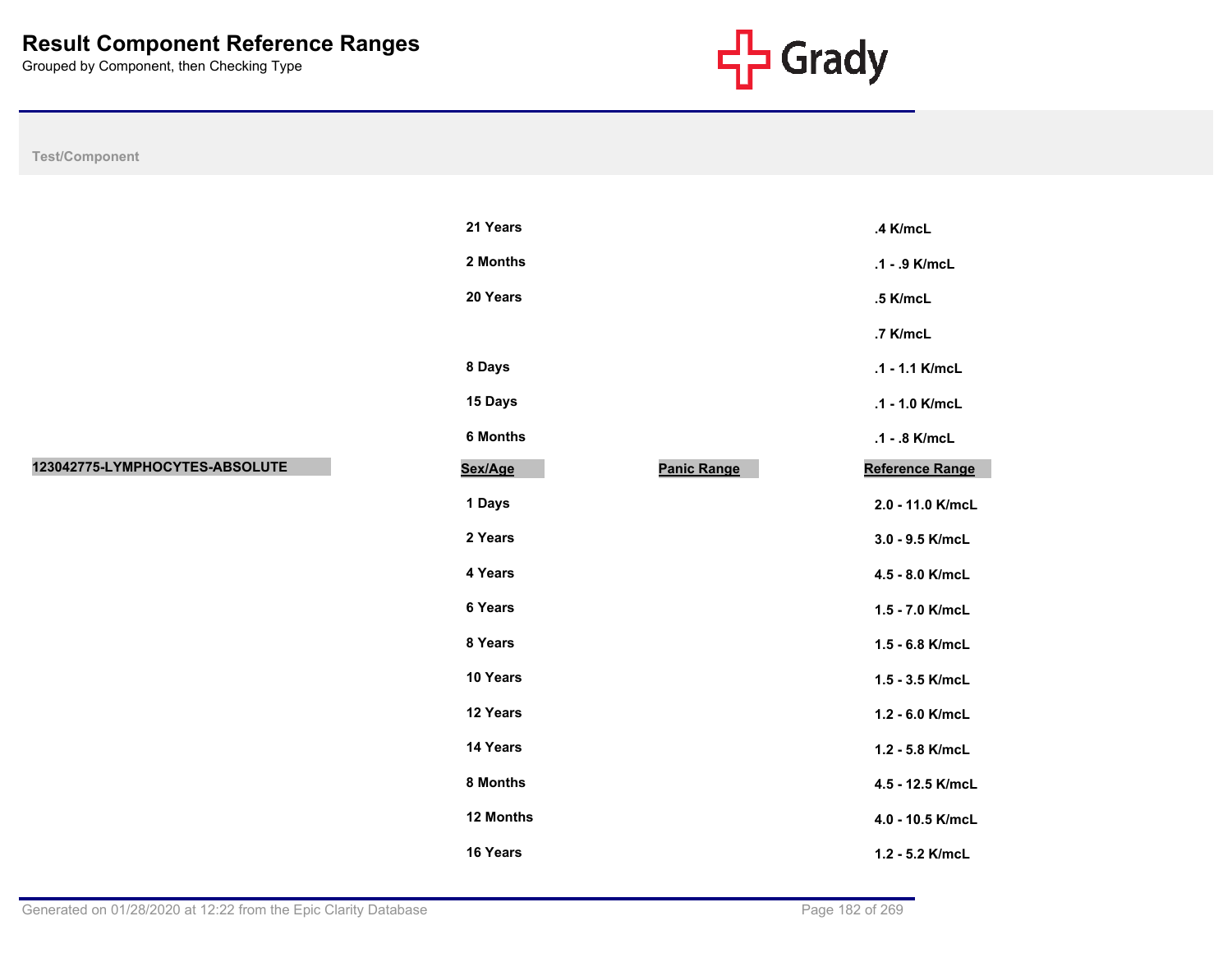

**Test/Component**

| 2 Days           |                    | 2.0 - 11.5 K/mcL       |
|------------------|--------------------|------------------------|
| 18 Years         |                    | $1.0 - 5.0$ K/mcL      |
| 21 Years         |                    | $1.0 - 4.8$ K/mcL      |
|                  |                    | .5 - 4.5 K/mcL         |
| 8 Days           |                    | 2.0 - 17.0 K/mcL       |
| 1 Months         |                    | 2.5 - 16.5 K/mcL       |
| 2 Months         |                    | 3.0 - 16.0 K/mcL       |
| 4 Months         |                    | 3.5 - 14.5 K/mcL       |
| <b>6 Months</b>  |                    | 4.0 - 13.5 K/mcL       |
|                  |                    |                        |
| 10 Months        |                    | 4.5 - 11.5 K/mcL       |
| Sex/Age          | <b>Panic Range</b> | <b>Reference Range</b> |
| 1 Days           |                    | .4 - 3.1 K/mcL         |
| 2 Years          |                    | .1 - 1.0 K/mcL         |
| 20 Years         |                    | .9 K/mcL               |
| 8 Months         |                    | $.1 - 1.2$ K/mcL       |
| <b>12 Months</b> |                    | $.1 - 1.1$ K/mcL       |
| 2 Days           |                    | .2 - 3.1 K/mcL         |
|                  |                    | 1.2 K/mcL              |

**123042776-MONOCYTES-ABSOLUTE Sex/Age Panic Range Reference Range**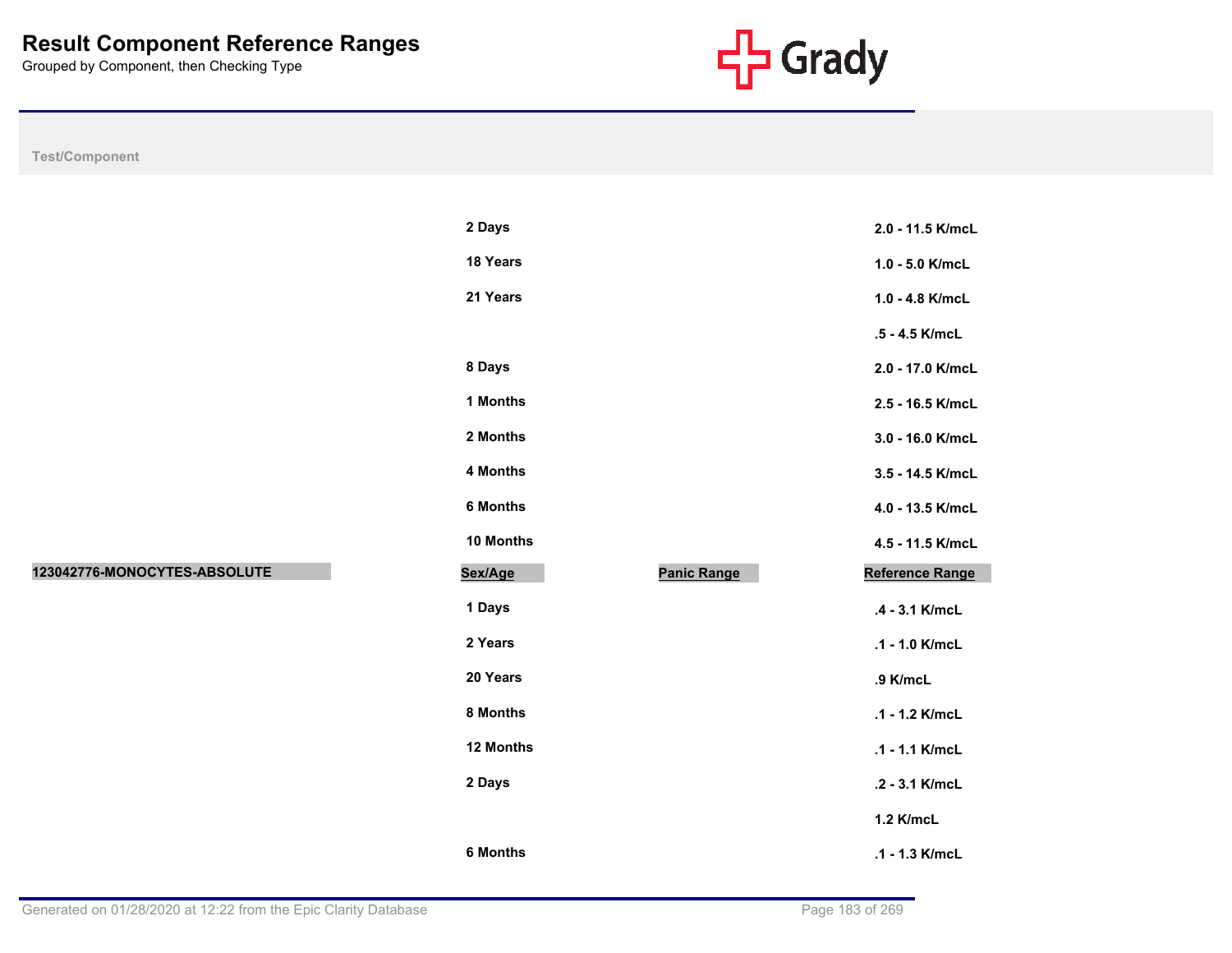

### **Test/Component**

| 8 Days    | $.3 - 2.7$ K/mcL |
|-----------|------------------|
| 15 Days   | $.2 - 2.4$ K/mcL |
| 29 Days   | $.2 - 2.0$ K/mcL |
| 2 Months  | $.1 - 1.8$ K/mcL |
| 4 Months  | $.1 - 1.5$ K/mcL |
| 10 Months | $.1 - 1.2$ K/mcL |

#### **METHOTREXATE-SERUM----LAB481**

**Collection Requirements** - Serum of plasma is required. For consistency, using the same specimen matrix for individual patients is a good practice.

|                                          | 123041570-METHOTREXATE-SERUM         | Sex/Age                                                                                                                                                                                                                                                                                                                                                                                                                                                                                                                                                                    | <b>Panic Range</b> | <b>Reference Range</b> |
|------------------------------------------|--------------------------------------|----------------------------------------------------------------------------------------------------------------------------------------------------------------------------------------------------------------------------------------------------------------------------------------------------------------------------------------------------------------------------------------------------------------------------------------------------------------------------------------------------------------------------------------------------------------------------|--------------------|------------------------|
|                                          |                                      |                                                                                                                                                                                                                                                                                                                                                                                                                                                                                                                                                                            |                    | .04 - 12000.00 mcm     |
|                                          | <b>MIXING STUDY PANEL----LAB2080</b> |                                                                                                                                                                                                                                                                                                                                                                                                                                                                                                                                                                            |                    |                        |
| <b>Collection</b><br><b>Requirements</b> | $preferred \$                        | {\rtf1\ansi\deflang1033\ftnbj{\fonttbl{\f0 \fmodern \fcharset0 Arial;}}\plain\f0\fs20 Please submit (2) 1.8 mL or<br>$(1)$ 4.5 mL blue top tubes. Collect blood in a blue top tube $(0.105 M (3.2%)$ buffered sodium citrate with a 9:1<br>ratio of whole blood to anticoagulant). Send to lab immediately post collection. This test has a minimum<br>plasma requirement of 0.3mL.\par Special plastic tubes containing 0.1 ml citrate solution and requiring only<br>0.9 ml whole blood will be prepared for the newborn nurseries on request. Two tubes per patient are |                    |                        |
| 123042758-APTT                           |                                      | Sex/Age                                                                                                                                                                                                                                                                                                                                                                                                                                                                                                                                                                    | <b>Panic Range</b> | <b>Reference Range</b> |
|                                          |                                      | 18 Years                                                                                                                                                                                                                                                                                                                                                                                                                                                                                                                                                                   | > 90.0             | $16.0 - 250.0$ sec     |
|                                          |                                      |                                                                                                                                                                                                                                                                                                                                                                                                                                                                                                                                                                            | >120.0             | $25.1 - 36.5$ sec      |
|                                          | 123040250-APTT+NORMAL PLASMA         | Sex/Age                                                                                                                                                                                                                                                                                                                                                                                                                                                                                                                                                                    | <b>Panic Range</b> | <b>Reference Range</b> |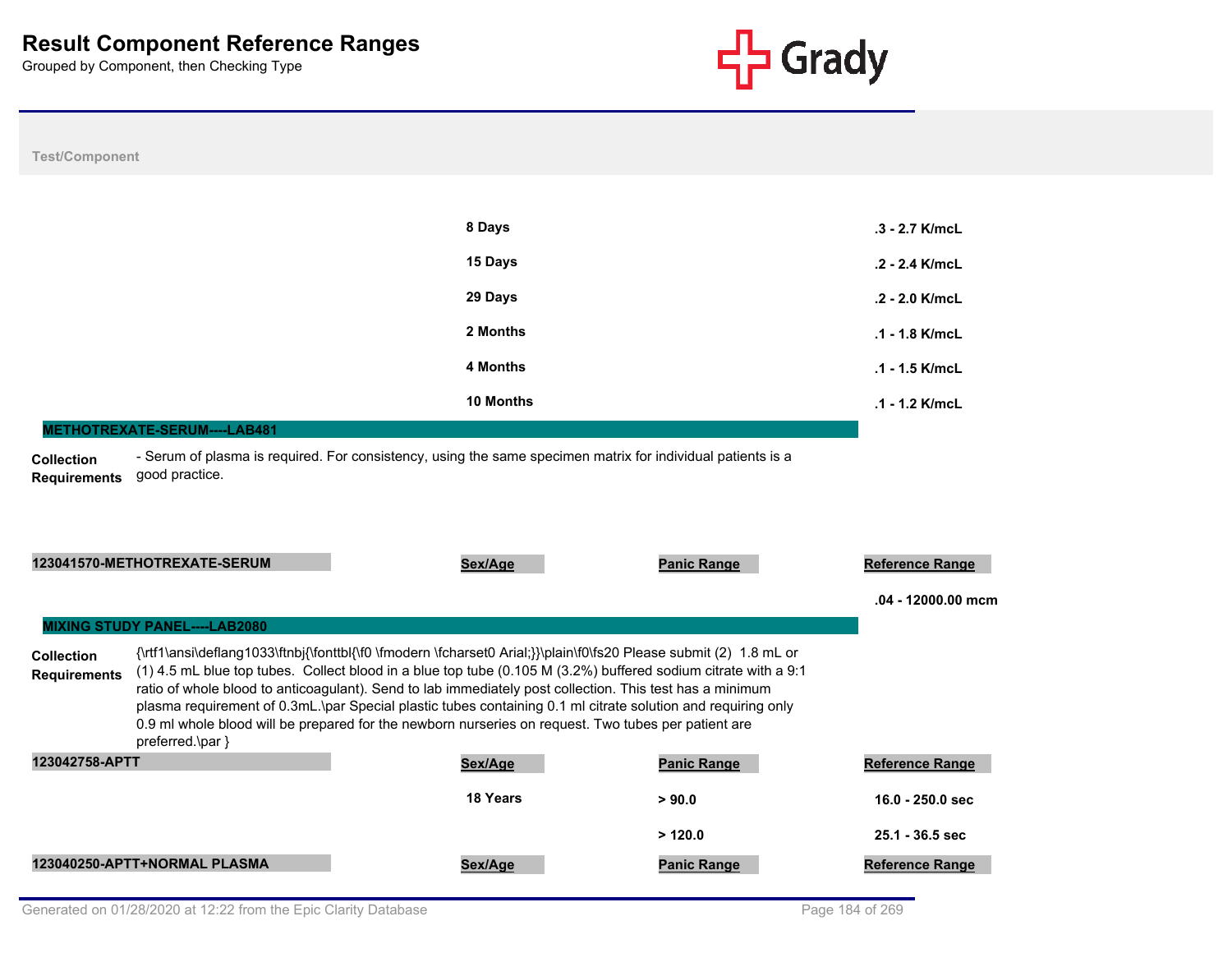

| 123040255-APTT-MIX, 60 MIN    | Sex/Age  | <b>Panic Range</b> | 250.0 sec<br><b>Reference Range</b> |
|-------------------------------|----------|--------------------|-------------------------------------|
|                               |          |                    | 250.0 sec                           |
| 123040257-APTT-PATIENT,60 MIN | Sex/Age  | <b>Panic Range</b> | Reference Range                     |
| 123042067-PROTHROMBIN TIME    | Sex/Age  | <b>Panic Range</b> | 250.0 sec<br>Reference Range        |
|                               | 18 Years | > 27.5             | 9.4 - 12.5 sec                      |
|                               |          | > 59.0             | $9.4 - 12.5$ sec                    |
| 123042086-PT+NORMAL PLASMA    | Sex/Age  | <b>Panic Range</b> | <b>Reference Range</b>              |
| 123042087-PT-CONTROL          |          |                    | 120.0 sec                           |
|                               | Sex/Age  | <b>Panic Range</b> | <b>Reference Range</b><br>120.0 sec |
| 123042089-PT-CONTROL,60 MIN   | Sex/Age  | <b>Panic Range</b> | Reference Range                     |
|                               |          |                    | 120.0 sec                           |
| 123042091-PT-MIX,60 MIN       | Sex/Age  | <b>Panic Range</b> | Reference Range                     |
| 123042093-PT-PATIENT,60 MIN   | Sex/Age  | <b>Panic Range</b> | 120.0 sec<br>Reference Range        |
|                               |          |                    | 120.0 sec                           |
| 123042454-THROMBIN TIME       | Sex/Age  | <b>Panic Range</b> | <b>Reference Range</b>              |
|                               |          |                    | 5.0 - 120.0 sec                     |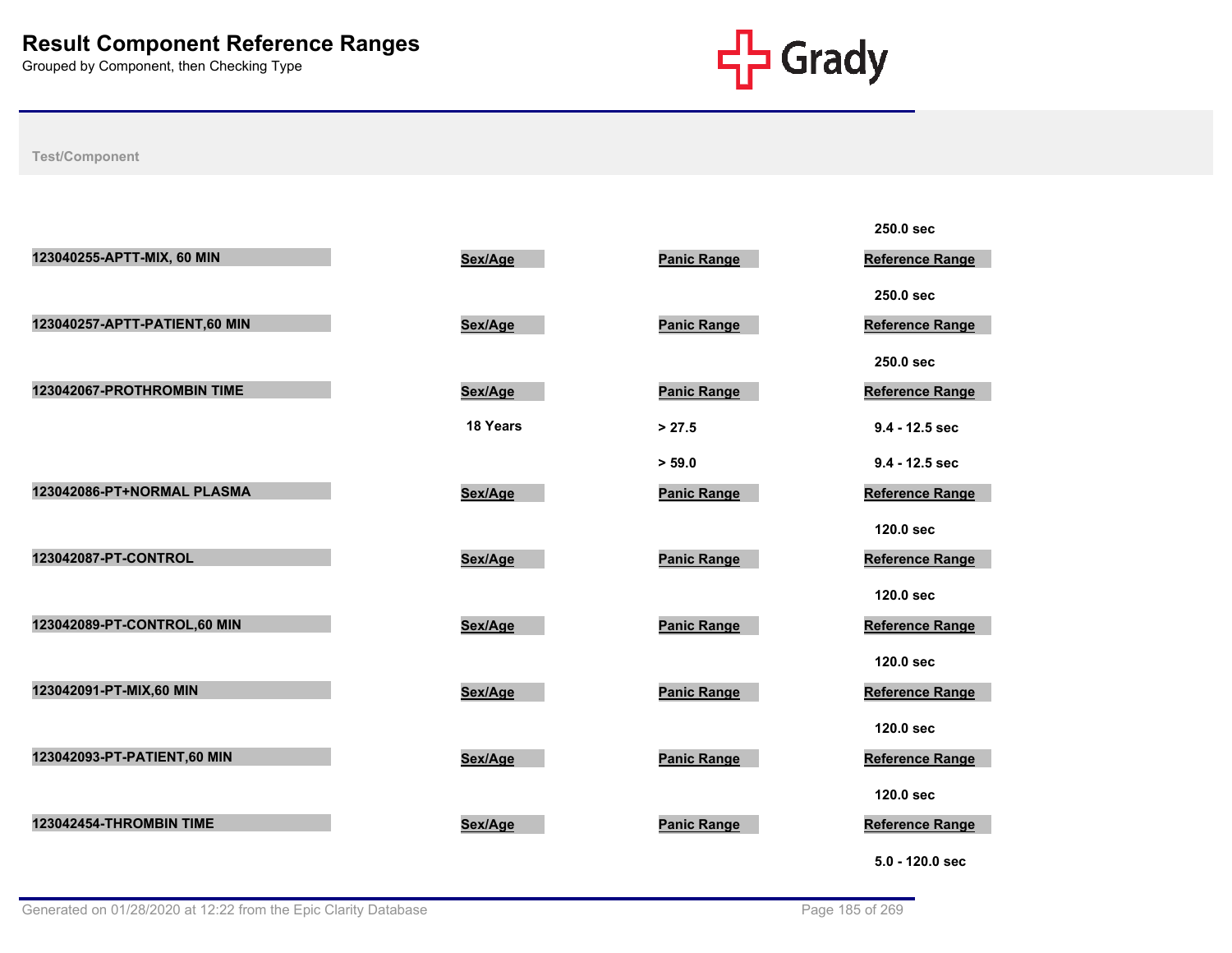

| <b>Test/Component</b>                    |                                                  |                                                                                                                                                                                                                                                                                                      |                       |                        |
|------------------------------------------|--------------------------------------------------|------------------------------------------------------------------------------------------------------------------------------------------------------------------------------------------------------------------------------------------------------------------------------------------------------|-----------------------|------------------------|
|                                          |                                                  |                                                                                                                                                                                                                                                                                                      |                       |                        |
|                                          | NUCLEOTIDASE, 5'-SERUM-QD-LC----LAB2083          |                                                                                                                                                                                                                                                                                                      |                       |                        |
| <b>Collection</b><br><b>Requirements</b> |                                                  | {\rtf1\ansi\deflang1033\ftnbj{\fonttbl{\f0 \fmodern \fcharset0 Arial;}}\plain\f0\fs20 Pref. Specimen: Gold Top - 1<br>mL serum, Minimum Volume 0.2 mL\par Collection Instructions: Centrifuge and transfer serum specimens to<br>clean, plastic, screw-capped vial(s). Freeze and ship frozen.\par } |                       |                        |
|                                          | 823041693-NUCLEOTIDASE,5'-SERUM-QUEST            | Sex/Age                                                                                                                                                                                                                                                                                              | <b>Panic Range</b>    | <b>Reference Range</b> |
|                                          |                                                  | 150 Years                                                                                                                                                                                                                                                                                            |                       | <b>10 U/L</b>          |
|                                          | <b>OCCULT BLOOD GASTRIC / DUODENUM----LAB696</b> |                                                                                                                                                                                                                                                                                                      |                       |                        |
| <b>Collection</b><br><b>Requirements</b> |                                                  | {\rtf1\ansi\deflang1033\ftnbj{\fonttbl{\f0 \fmodern \fcharset0 Arial;}}\plain\f0\fs20 A gastric aspirate obtained by<br>nasogastric intubation or vomitus are appropriate samples for use with the Gastroccult test.\par }                                                                           |                       |                        |
| <b>371-PH-GASTRIC FLUID</b>              |                                                  | Sex/Age                                                                                                                                                                                                                                                                                              | <b>Panic Range</b>    | <b>Reference Range</b> |
|                                          |                                                  | 150 Years                                                                                                                                                                                                                                                                                            |                       | $1.5 - 3.5$            |
|                                          | OR: BLD GAS PROFILE-ART----LAB2311               |                                                                                                                                                                                                                                                                                                      |                       |                        |
| <b>Collection</b><br><b>Requirements</b> |                                                  | {\rtf1\ansi\deflang1033\ftnbj{\fonttbl{\f0 \fmodern \fcharset0 Arial;}}\plain\f0\fs20 Whole blood samples use<br>syringe or capillary tube containing balanced heparin of lithium heparin as the anticoagulant\par }                                                                                 |                       |                        |
|                                          | 123040310-BASE EXCESS-ARTERIAL                   | Sex/Age                                                                                                                                                                                                                                                                                              | <b>Panic Range</b>    | Reference Range        |
|                                          |                                                  | 150 Years                                                                                                                                                                                                                                                                                            | $>$ 999.0 or < -999.0 | -2.0 - 2.0 MEQ/I       |
|                                          | 123040390-CALCIUM, IONIZED-WB, PLASMA            | Sex/Age                                                                                                                                                                                                                                                                                              | <b>Panic Range</b>    | Reference Range        |
|                                          |                                                  |                                                                                                                                                                                                                                                                                                      |                       |                        |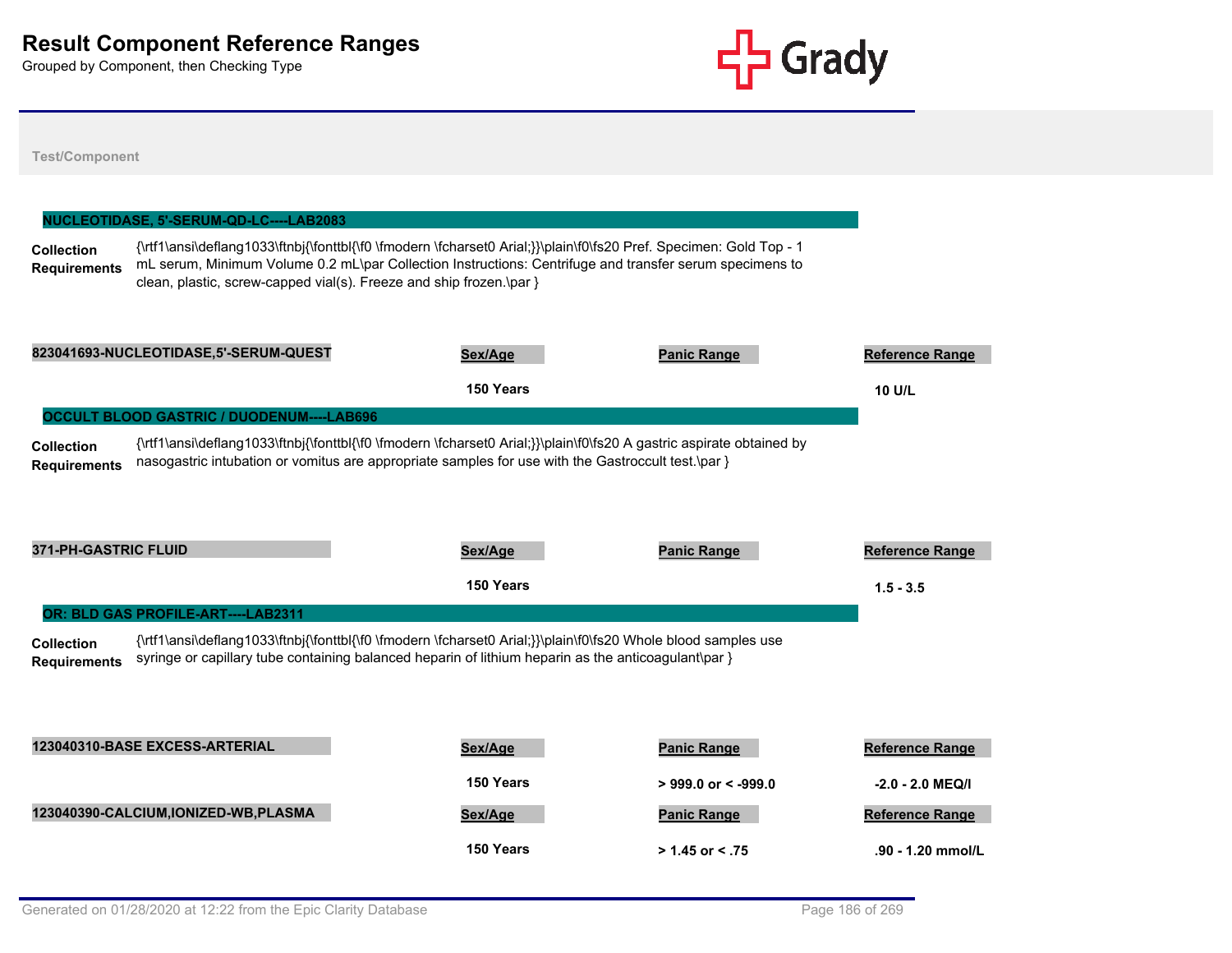

| 123040415-CARBOXYHEMOGLOBIN-ART | Sex/Age          | <b>Panic Range</b>  | <b>Reference Range</b> |
|---------------------------------|------------------|---------------------|------------------------|
|                                 | 150 Years        | > 30.0              | $1.0 - 1.5 \%$         |
| 123041118-GLUCOSE-WB PLASMA     | Sex/Age          | <b>Panic Range</b>  | Reference Range        |
|                                 | 150 Years        | $> 500$ or $< 50$   | 70 - 150 mg/dL         |
| 123041188-HEMOGLOBIN, TOTAL-ART | Sex/Age          | <b>Panic Range</b>  | <b>Reference Range</b> |
|                                 | Female           | $> 20.0$ or $< 5.0$ | 2.0 - 27.0 gm/dL       |
|                                 | Male, 8 Days     | > 24.1 or < 12.0    | 2.0 - 27.0 gm/dL       |
|                                 | <b>Male</b>      | $> 20.0$ or $< 5.0$ | 2.0 - 27.0 gm/dL       |
|                                 | Male, 31 Days    | > 24.1 or < 12.0    | 2.0 - 27.0 gm/dL       |
|                                 | Male, 2 Years    | $> 24.1$ or $< 6.0$ | 2.0 - 27.0 gm/dL       |
|                                 | Male, 18 Years   | $> 24.1$ or $< 6.0$ | 2.0 - 27.0 gm/dL       |
|                                 | Female, 8 Days   | > 24.1 or < 12.0    | 2.0 - 27.0 gm/dL       |
|                                 | Female, 31 Days  | $> 24.1$ or < 12.0  | 2.0 - 27.0 gm/dL       |
|                                 | Female, 2 Years  | $> 24.1$ or $< 6.0$ | 2.0 - 27.0 gm/dL       |
|                                 | Female, 18 Years | $> 24.1$ or $< 6.0$ | 2.0 - 27.0 gm/dL       |
| 123041562-METHEMOGLOBIN-ART     | Sex/Age          | <b>Panic Range</b>  | <b>Reference Range</b> |
|                                 | 150 Years        |                     | $.4 - 1.5 \%$          |
| 123041774-OXYHEMOGLOBIN-ART     | Sex/Age          | <b>Panic Range</b>  | Reference Range        |
|                                 | <b>6 Months</b>  |                     | $90 - 95 %$            |
|                                 | 150 Years        |                     | 94 - 100 %             |
|                                 |                  |                     |                        |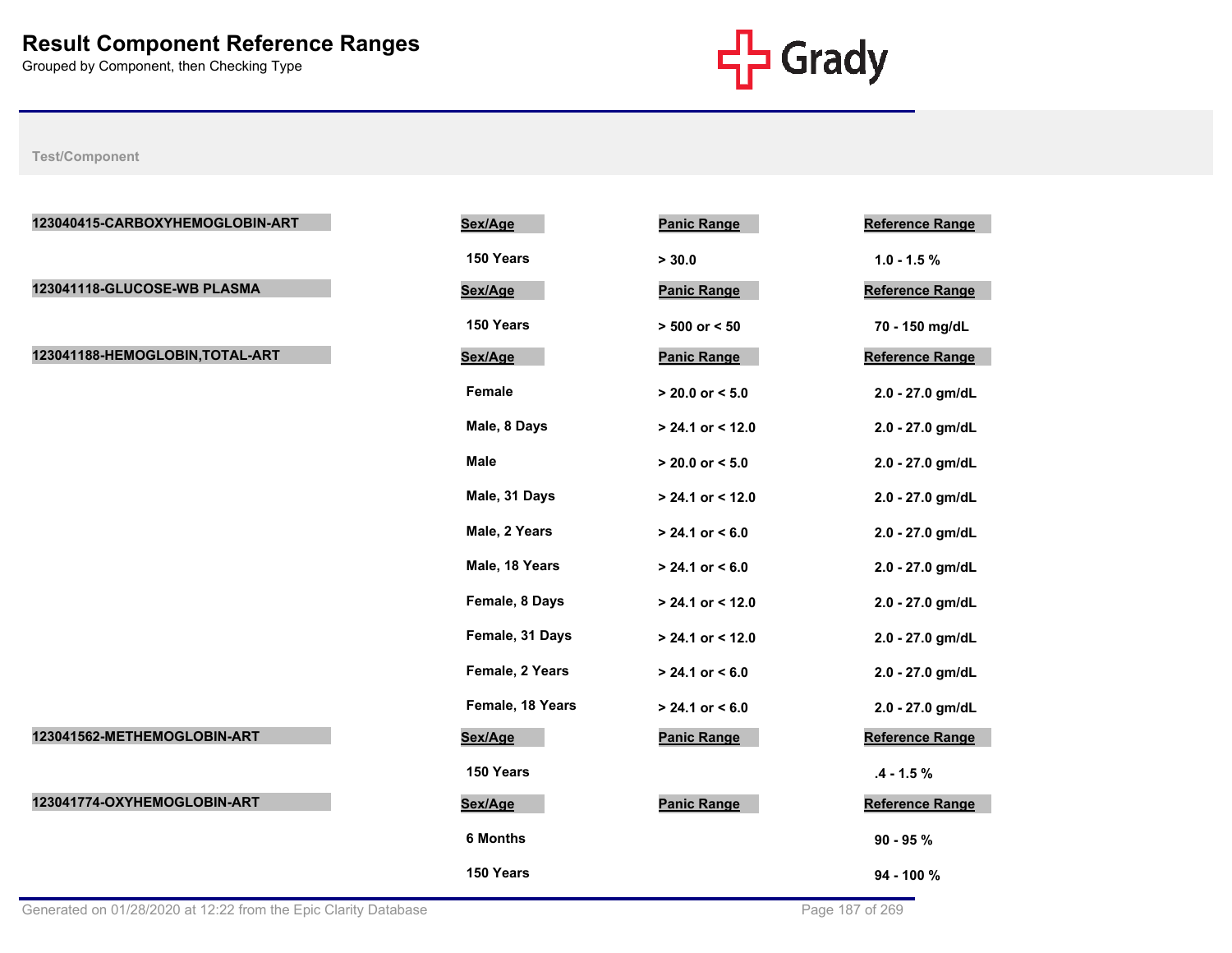

| 123041812-PCO2-ARTERIAL        | Sex/Age           | <b>Panic Range</b>   | <b>Reference Range</b> |
|--------------------------------|-------------------|----------------------|------------------------|
|                                | Male, 6 Months    | $> 70$ or $< 10$     | 5 - 250 TORR           |
|                                | Female, 6 Months  | > 70 or < 10         | 5 - 250 TORR           |
|                                | Male, 150 Years   | > 70 or < 10         | 5 - 250 TORR           |
|                                | Female, 150 Years | $> 70$ or $< 10$     | 5 - 250 TORR           |
| 123041850-PH-ARTERIAL          | Sex/Age           | <b>Panic Range</b>   | <b>Reference Range</b> |
|                                | Male, 31 Days     | $> 7.50$ or $< 7.20$ | $6.00 - 8.00$          |
|                                | Male, 6 Months    | $> 7.60$ or $< 7.20$ | $6.00 - 8.00$          |
|                                | Male, 150 Years   | $> 7.60$ or $< 7.20$ | $6.00 - 8.00$          |
|                                | Female, 31 Days   | $> 7.50$ or < 7.20   | $6.00 - 8.00$          |
|                                | Female, 6 Months  | $> 7.60$ or $< 7.20$ | $6.00 - 8.00$          |
|                                | Female, 150 Years | $> 7.60$ or $< 7.20$ | $6.00 - 8.00$          |
| 421-PO2-ARTERIAL               | Sex/Age           | <b>Panic Range</b>   | <b>Reference Range</b> |
|                                | <b>6 Months</b>   | $> 350$ or $< 40$    | <b>800 TORR</b>        |
|                                | 150 Years         | $> 350$ or $< 40$    | <b>800 TORR</b>        |
| 123042010-POTASSIUM-WB, PLASMA | Sex/Age           | <b>Panic Range</b>   | <b>Reference Range</b> |
|                                | 150 Years         | $> 6.0$ or $< 2.5$   | 3.4 - 4.5 mmol/L       |
| 123042344-SODIUM-WB PLASMA     | Sex/Age           | <b>Panic Range</b>   | <b>Reference Range</b> |
|                                | 150 Years         | $> 160$ or < 120     | 135 - 150 mmol/L       |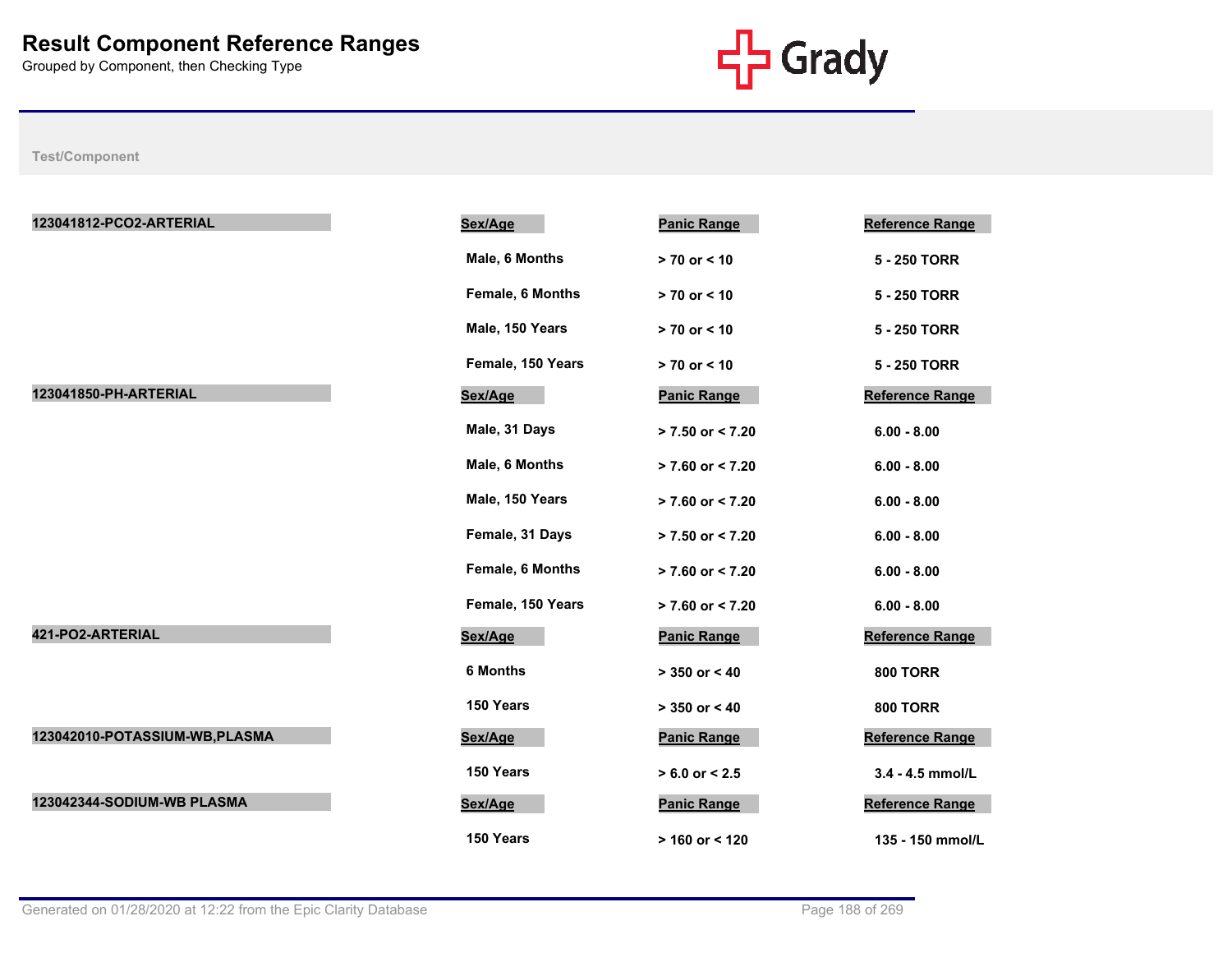

### **Test/Component**

## **OR: BLD GAS PROFILE-VEN----LAB2312**

**Collection Requirements** syringe or capillary tube containing balanced heparin of lithium heparin as the anticoagulant\par } {\rtf1\ansi\deflang1033\ftnbj{\fonttbl{\f0 \fmodern \fcharset0 Arial;}}\plain\f0\fs20 Whole blood samples use

| 123040316-BASE EXCESS-VENOUS          | Sex/Age          | <b>Panic Range</b>    | Reference Range        |
|---------------------------------------|------------------|-----------------------|------------------------|
|                                       | 150 Years        | $>$ 999.0 or < -999.0 | $-2.0 - 2.0$ meg/L     |
| 123040390-CALCIUM, IONIZED-WB, PLASMA | Sex/Age          | <b>Panic Range</b>    | Reference Range        |
|                                       | 150 Years        | $> 1.45$ or < .75     | .90 - 1.20 mmol/L      |
| 123040418-CARBOXYHEMOGLOBIN-VEN       | Sex/Age          | <b>Panic Range</b>    | <b>Reference Range</b> |
|                                       | 150 Years        | > 30.0                | $1.0 - 1.5 \%$         |
| 123041118-GLUCOSE-WB PLASMA           | Sex/Age          | <b>Panic Range</b>    | Reference Range        |
|                                       | 150 Years        | $> 500$ or $< 50$     | 70 - 150 mg/dL         |
| 123041191-HEMOGLOBIN, TOTAL-VEN       | Sex/Age          | <b>Panic Range</b>    | Reference Range        |
|                                       | Female, 2 Years  | $> 24.1$ or $< 6.0$   | 2.0 - 27.0 gm/dL       |
|                                       | Female, 18 Years | $> 24.1$ or $< 6.0$   | 2.0 - 27.0 gm/dL       |
|                                       | Female           | $> 20.0$ or $< 5.0$   | 2.0 - 27.0 gm/dL       |
|                                       | Male, 8 Days     | $> 24.1$ or < 12.0    | 2.0 - 27.0 gm/dL       |
|                                       | Male, 31 Days    | $> 24.1$ or < 12.0    | 2.0 - 27.0 gm/dL       |
|                                       | Male, 2 Years    | $> 24.1$ or $< 6.0$   | 2.0 - 27.0 gm/dL       |
|                                       | Male, 18 Years   | $> 24.1$ or $< 6.0$   | 2.0 - 27.0 gm/dL       |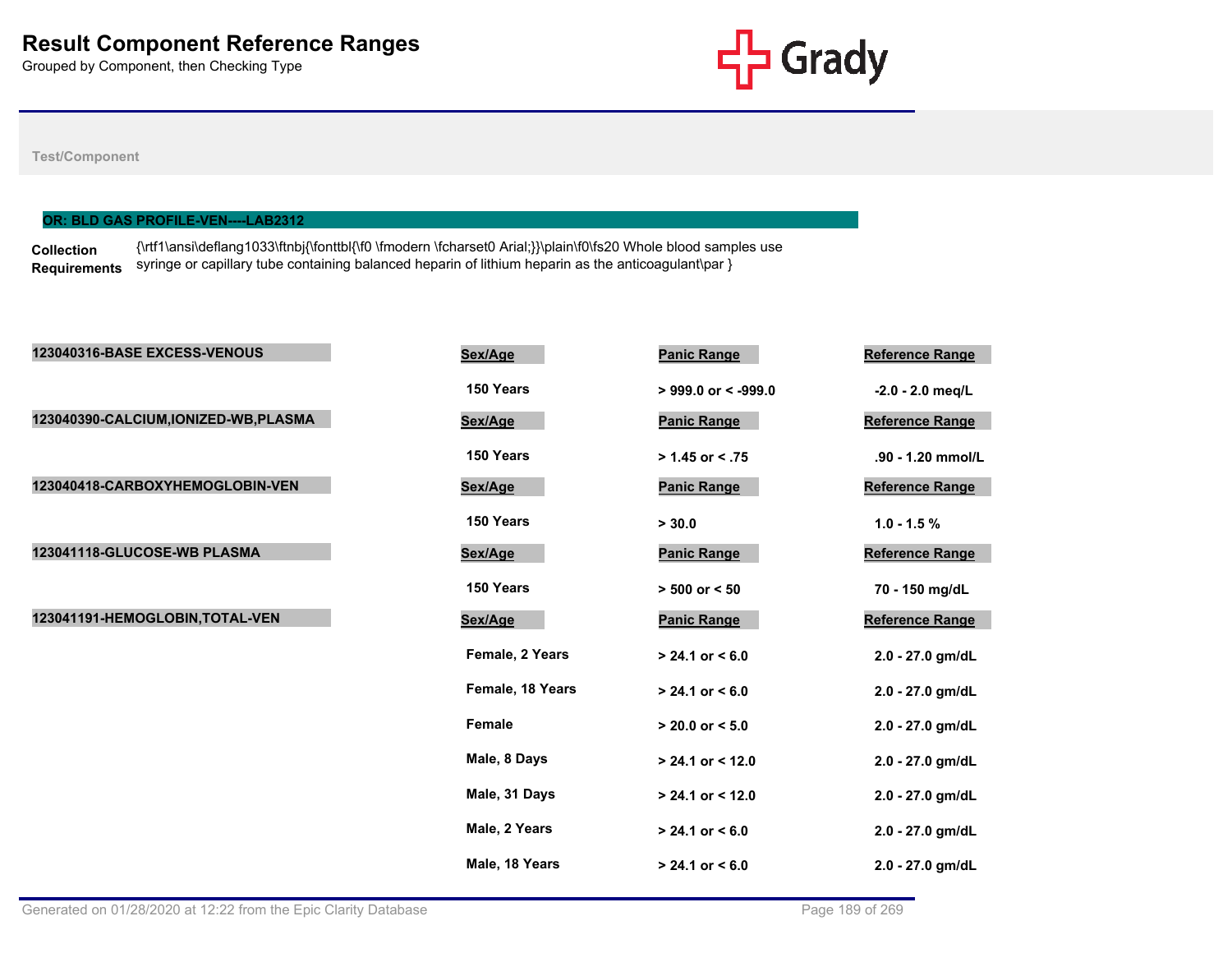

|                                | <b>Male</b>     | $> 20.0$ or $< 5.0$  | 2.0 - 27.0 gm/dL       |
|--------------------------------|-----------------|----------------------|------------------------|
|                                | Female, 8 Days  | $> 24.1$ or < 12.0   | 2.0 - 27.0 gm/dL       |
|                                | Female, 31 Days | $> 24.1$ or $< 12.0$ | 2.0 - 27.0 gm/dL       |
| 123041565-METHEMOGLOBIN-VEN    | Sex/Age         | <b>Panic Range</b>   | <b>Reference Range</b> |
|                                | 150 Years       |                      | $.4 - 1.5 \%$          |
| 123041778-OXYHEMOGLOBIN-VEN    | Sex/Age         | <b>Panic Range</b>   | Reference Range        |
|                                | 150 Years       |                      | 70 - 76 %              |
| 123041818-PCO2-VENOUS          | Sex/Age         | <b>Panic Range</b>   | <b>Reference Range</b> |
|                                | 150 Years       |                      | 5 - 250 TORR           |
| 123041874-PH-VENOUS            | Sex/Age         | <b>Panic Range</b>   | Reference Range        |
|                                | 150 Years       | $> 7.60$ or $< 7.20$ | $7.33 - 7.43$          |
| 123041929-PO2-VENOUS           | Sex/Age         | <b>Panic Range</b>   | <b>Reference Range</b> |
|                                | 150 Years       |                      | <b>800 TORR</b>        |
| 123042010-POTASSIUM-WB, PLASMA | Sex/Age         | <b>Panic Range</b>   | Reference Range        |
|                                | 150 Years       | $> 6.0$ or $< 2.5$   | 3.4 - 4.5 mmol/L       |
| 123042344-SODIUM-WB PLASMA     | Sex/Age         | <b>Panic Range</b>   | <b>Reference Range</b> |
|                                | 150 Years       | $> 160$ or < 120     | 135 - 150 mmol/L       |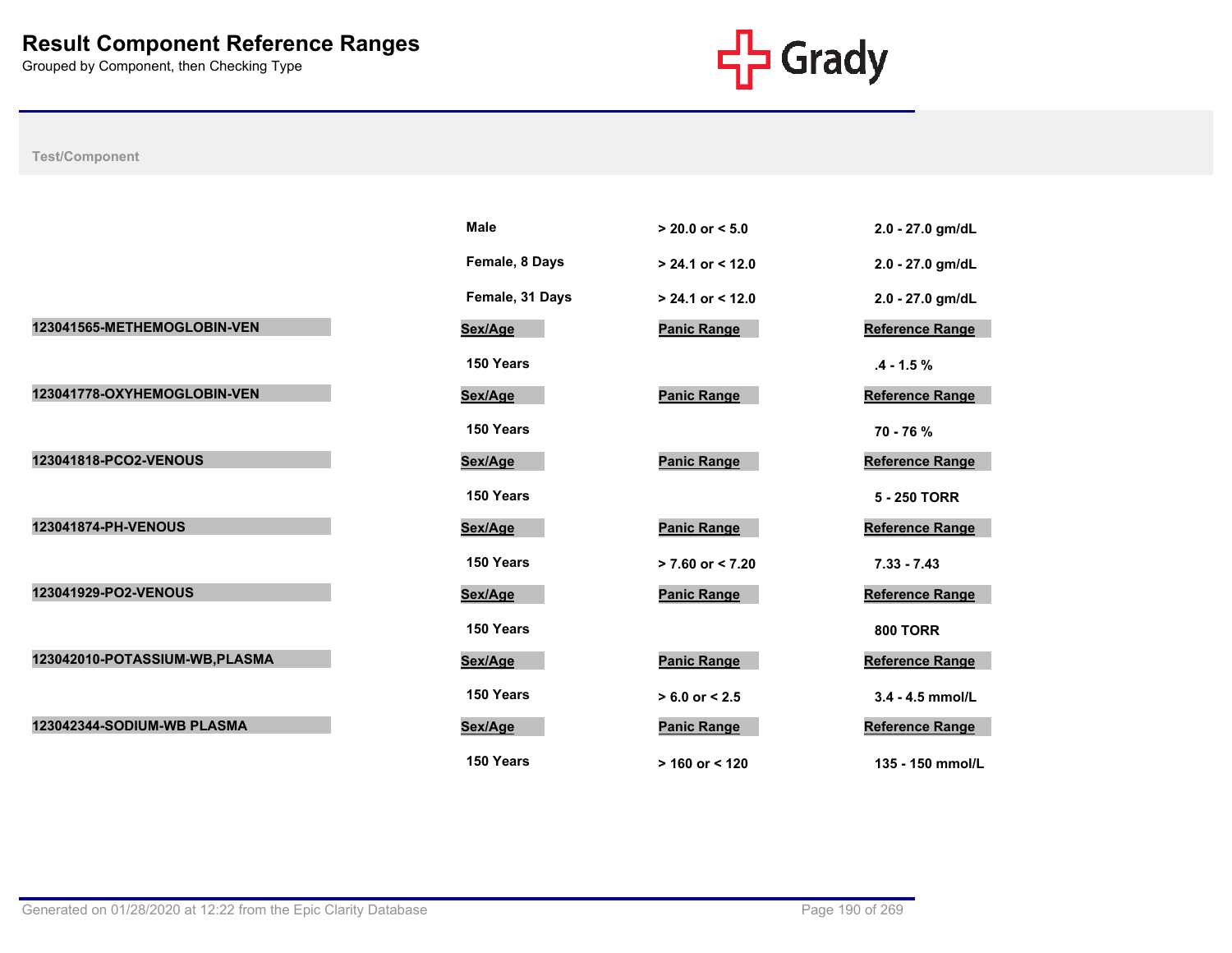

**Test/Component Collection Requirements OSMOLALITY, TOTAL----LAB107 123041744-OSMOLALITY,TOTAL Sex/Age Panic Range Reference Range 150 Years > 350 or < 240 272 - 297 MOSM/KG Collection Requirements OSMOLALITY-URINE----LAB420 123041745-OSMOLALITY,URINE Sex/Age Panic Range Reference Range 150 Years 500 - 800 mosm/kg Collection Requirements** aw samples no more than three times. Avoid assaying lipemic or hemolyzed samples.\par } **123040112-ALBUMIN,BCG-SERUM Sex/Age Panic Range Reference Range 150 Years 3.5 - 5.0 gm/dL** 123040387-CALCIUM,ALBUMIN ADJUSTED **Sex/Age Panic Range Panic Range Reference Range 150 Years > 14.0 or < 6.5 8.9 - 10.3 mg/dL**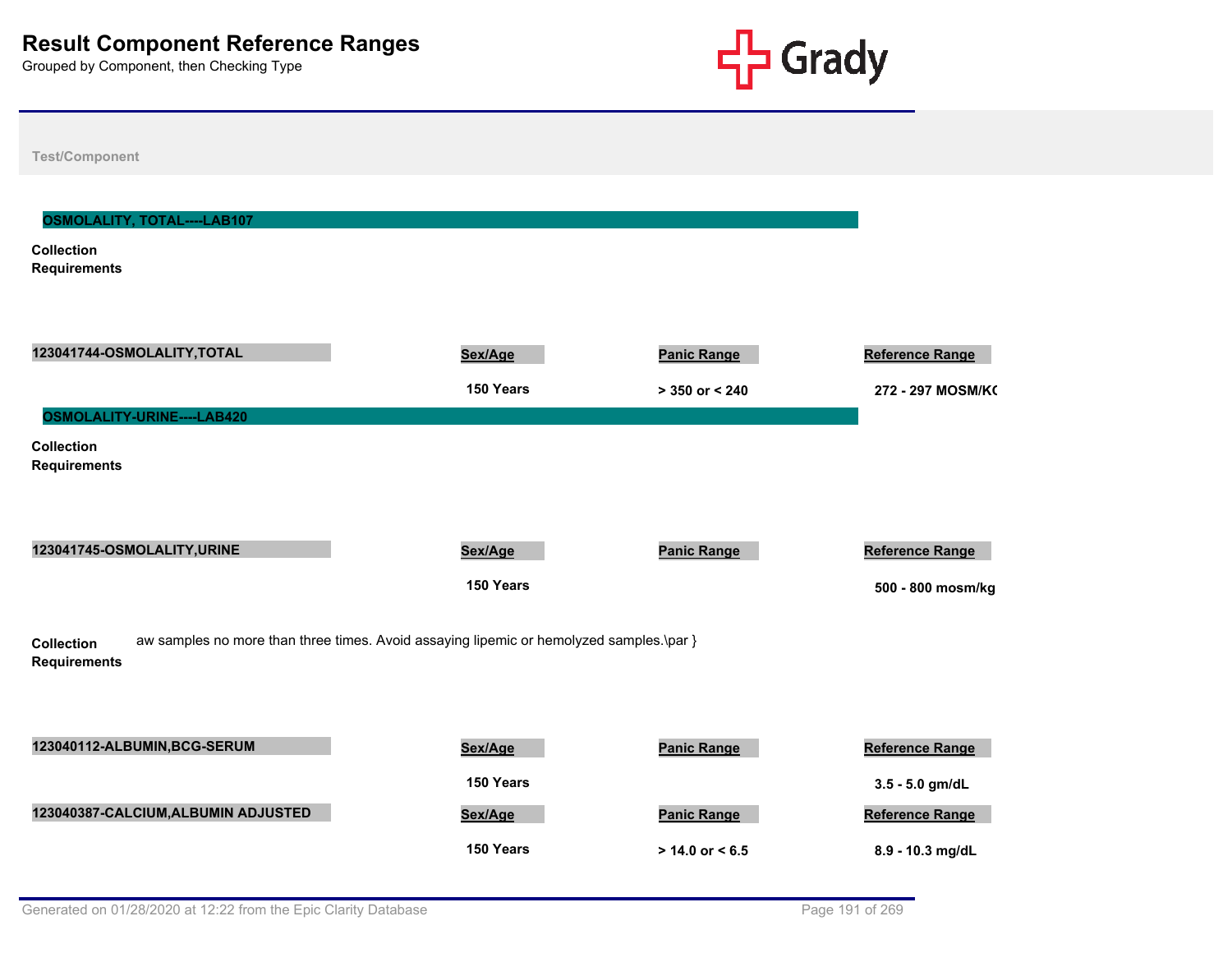

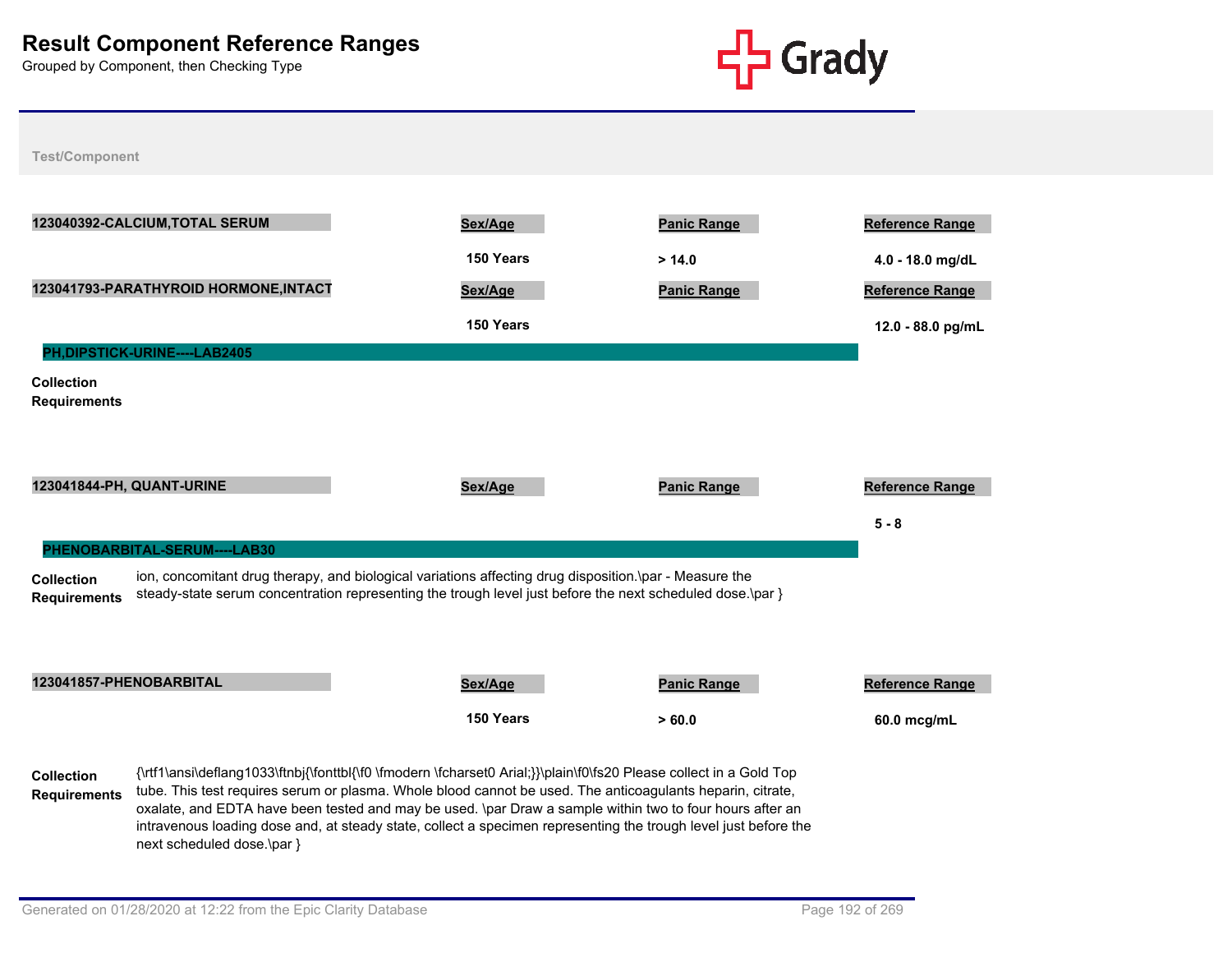

| 123041861-PHENYTOIN                                                           | Sex/Age                                                                                                                                                                                                                                                                                                           | <b>Panic Range</b> | <b>Reference Range</b> |
|-------------------------------------------------------------------------------|-------------------------------------------------------------------------------------------------------------------------------------------------------------------------------------------------------------------------------------------------------------------------------------------------------------------|--------------------|------------------------|
|                                                                               | 150 Years                                                                                                                                                                                                                                                                                                         | > 30.0             | 2.5 - 200.0 mcg/mL     |
| <b>Collection</b><br><b>Requirements</b>                                      |                                                                                                                                                                                                                                                                                                                   |                    |                        |
| 123041869-PHOSPHORUS, INORG-SERUM                                             | Sex/Age                                                                                                                                                                                                                                                                                                           | <b>Panic Range</b> | <b>Reference Range</b> |
|                                                                               | 150 Years                                                                                                                                                                                                                                                                                                         |                    | 2.4 - 4.7 mg/dL        |
| PHOSPHORUS, INORG-URINE----LAB427<br><b>Collection</b><br><b>Requirements</b> |                                                                                                                                                                                                                                                                                                                   |                    |                        |
| 123041870-PHOSPHORUS, INORG-URINE                                             | Sex/Age                                                                                                                                                                                                                                                                                                           | <b>Panic Range</b> | <b>Reference Range</b> |
|                                                                               | 999 Years                                                                                                                                                                                                                                                                                                         |                    | 10 - 200 mg/dL         |
| PHOSPHORUS, HID----LAB5571                                                    |                                                                                                                                                                                                                                                                                                                   |                    |                        |
| <b>Collection</b><br><b>Requirements</b>                                      | {\rtf1\ansi\deflang1033\ftnbj{\fonttbl{\f0 \fmodern \fcharset0 Arial;}}\plain\f0\fs20 Serum or heparinized plasma,<br>free from hemolysis, are the recommended specimens. Remove serum from clot as soon as possible to<br>minimize hemolysis. Citrate and oxalate anticoagulants interfere with the assay.\par } |                    |                        |
| 123043041-PHOSPHORUS, HID                                                     | Sex/Age                                                                                                                                                                                                                                                                                                           | <b>Panic Range</b> | <b>Reference Range</b> |
|                                                                               | 150 Years                                                                                                                                                                                                                                                                                                         |                    | 2.4 - 4.7 mg/dL        |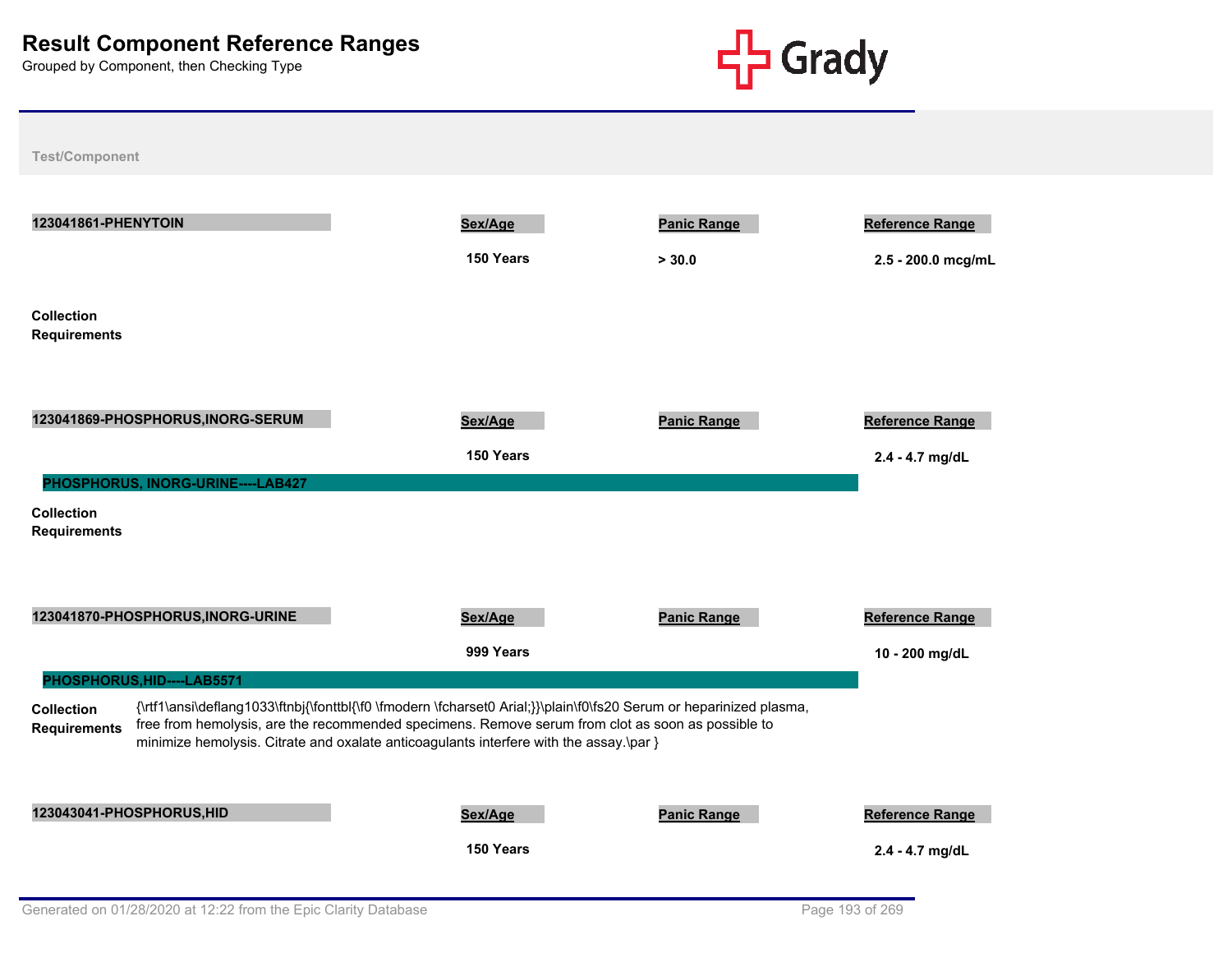

### **Test/Component**

| PH-WB PLASMA, ART----LAB2091 |                                                                                                                     |  |  |
|------------------------------|---------------------------------------------------------------------------------------------------------------------|--|--|
| <b>Collection</b>            | Nrtf1\ansi\deflang1033\ftnbi{\fonttbl{\f0 \fmodern \fcharset0 Arial;}}\plain\f0\fs20 Whole blood samples use {\tps: |  |  |
| Requirements                 | syringe or capillary tube containing balanced heparin of lithium heparin as the anticoagulant.\par $\}$             |  |  |

| 123041850-PH-ARTERIAL | Sex/Age                 | <b>Panic Range</b>   | <b>Reference Range</b> |
|-----------------------|-------------------------|----------------------|------------------------|
|                       | Male, 31 Days           | $> 7.50$ or $< 7.20$ | $6.00 - 8.00$          |
|                       | Male, 6 Months          | $> 7.60$ or $< 7.20$ | $6.00 - 8.00$          |
|                       | Male, 150 Years         | $> 7.60$ or $< 7.20$ | $6.00 - 8.00$          |
|                       | Female, 31 Days         | $> 7.50$ or $< 7.20$ | $6.00 - 8.00$          |
|                       | <b>Female, 6 Months</b> | $> 7.60$ or $< 7.20$ | $6.00 - 8.00$          |
|                       | Female, 150 Years       | $> 7.60$ or $< 7.20$ | $6.00 - 8.00$          |

### **PH-WB PLASMA, VEN----LAB75**

**Collection Requirements** {\rtf1\ansi\deflang1033\ftnbj{\fonttbl{\f0 \fmodern \fcharset0 Arial;}}\plain\f0\fs20 Whole blood samples use syringe or capillary tube containing balanced heparin of lithium heparin as the anticoagulant.\par }

| <b>123041874-PH-VENOUS</b> | Sex/Age   | <b>Panic Range</b>   | <b>Reference Range</b> |
|----------------------------|-----------|----------------------|------------------------|
|                            | 150 Years | $> 7.60$ or $< 7.20$ | $7.33 - 7.43$          |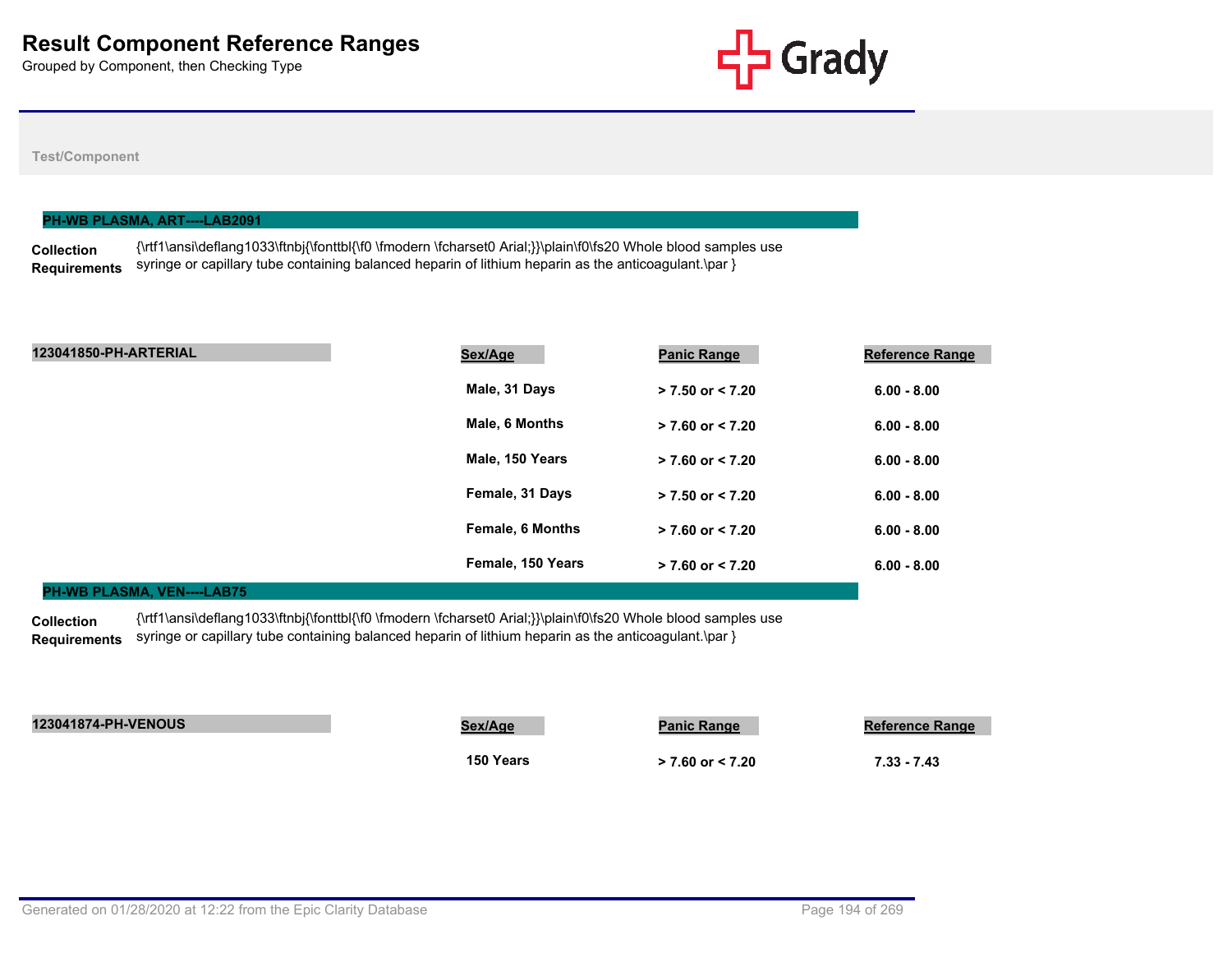

## **Test/Component**

|                     | <b>PH-WB PLASMA,MICRO----LAB2313</b>                                                                          |
|---------------------|---------------------------------------------------------------------------------------------------------------|
| <b>Collection</b>   | {\rtf1\ansi\deflang1033\ftnbj{\fonttbl{\f0 \fmodern \fcharset0 Arial;}}\plain\f0\fs20 Whole blood samples use |
| <b>Requirements</b> | syringe or capillary tube containing balanced heparin of lithium heparin as the anticoagulant.\par }          |

| 123041864-PH-MICRO | Sex/Age                 | <b>Panic Range</b>   | <b>Reference Range</b> |
|--------------------|-------------------------|----------------------|------------------------|
|                    | Male, 6 Months          | $> 7.60$ or $< 7.00$ | $7.30 - 7.40$          |
|                    | <b>Female, 6 Months</b> | $> 7.60$ or $< 7.00$ | $7.30 - 7.40$          |
|                    | Male, 150 Years         | $> 7.60$ or $< 7.00$ | $7.35 - 7.45$          |
|                    | Female, 150 Years       | $> 7.60$ or $< 7.00$ | $7.40 - 7.45$          |
|                    |                         |                      |                        |

### **PLATELET COUNT,CITRATE----LAB2390**

**Collection**  {\rtf1\ansi\deflang1033\ftnbj{\fonttbl{\f0 \fmodern \fcharset0 Arial;}}\plain\f0\fs20 Collect blood in citrate blue

**Requirements** top tube. Mix by inversion 10 times.Only a platelet count is performed on a citrate tube.Order and submit CBC in purple top tube if other CBC tests are required.\par }

| 123041901-PLATELET COUNT-BLOOD        | Sex/Age  | <b>Panic Range</b> | <b>Reference Range</b> |
|---------------------------------------|----------|--------------------|------------------------|
|                                       | 1 Years  | $> 900$ or $< 30$  | 150 - 400 K/mcL        |
|                                       | 18 Years | $> 900$ or $< 30$  | 148 - 362 K/mcL        |
|                                       |          | $> 900$ or $< 50$  | 148 - 362 K/mcL        |
| 123042780-PLATELET COUNT-CITRATED BLO | Sex/Age  | <b>Panic Range</b> | <b>Reference Range</b> |
|                                       | 1 Years  | $> 900$ or $< 30$  | 150 - 400 K/mcL        |
|                                       | 18 Years | $> 900$ or $< 30$  | 140 - 440 K/mcL        |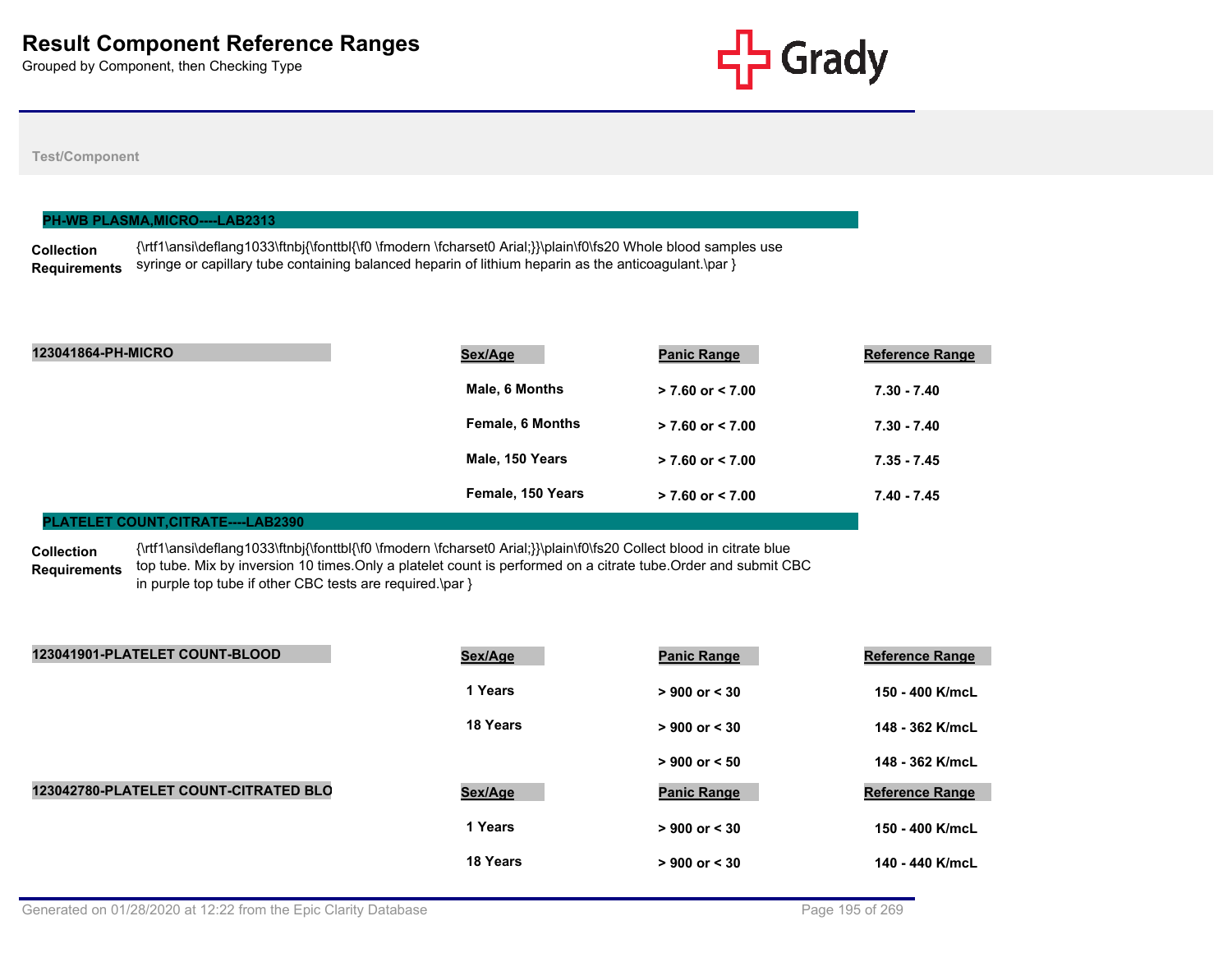

| <b>Test/Component</b>                    |                                    |                                                                                                                                                                                                                  |                    |                                         |
|------------------------------------------|------------------------------------|------------------------------------------------------------------------------------------------------------------------------------------------------------------------------------------------------------------|--------------------|-----------------------------------------|
|                                          | PLATELET COUNT-BLOOD----LAB301     |                                                                                                                                                                                                                  | $> 900$ or $< 50$  | 140 - 440 K/mcL                         |
| <b>Collection</b><br><b>Requirements</b> |                                    | {\rtf1\ansi\deflang1033\ftnbj{\fonttbl{\f0 \fmodern \fcharset0 Arial;}}\plain\f0\fs20 Collect blood into a dark<br>purple, light purple or pediatric capillary purple top tube. Mix by inverting 10 times.\par } |                    |                                         |
|                                          | 123041901-PLATELET COUNT-BLOOD     | Sex/Age                                                                                                                                                                                                          | <b>Panic Range</b> | <b>Reference Range</b>                  |
|                                          |                                    | 1 Years                                                                                                                                                                                                          | $> 900$ or $< 30$  | 150 - 400 K/mcL                         |
|                                          |                                    | 18 Years                                                                                                                                                                                                         | $> 900$ or $< 30$  | 148 - 362 K/mcL                         |
|                                          |                                    |                                                                                                                                                                                                                  | $> 900$ or $< 50$  | 148 - 362 K/mcL                         |
|                                          | PLATELET FUNCTION ASSAY----LAB2348 |                                                                                                                                                                                                                  |                    |                                         |
| <b>Collection</b><br><b>Requirements</b> | required for testing.\par }        | {\rtf1\ansi\deflang1033\ftnbj{\fonttbl{\f0 \fmodern \fcharset0 Arial;}}\plain\f0\fs20 2 light blue top tubes are                                                                                                 |                    |                                         |
| 123040679-COLLAGEN/ADP                   |                                    | Sex/Age                                                                                                                                                                                                          | <b>Panic Range</b> | <b>Reference Range</b>                  |
| 123040680-COLLAGEN/EPI                   |                                    | Sex/Age                                                                                                                                                                                                          | <b>Panic Range</b> | $0 - 118$ sec<br><b>Reference Range</b> |
|                                          |                                    |                                                                                                                                                                                                                  |                    | $0 - 193$ sec                           |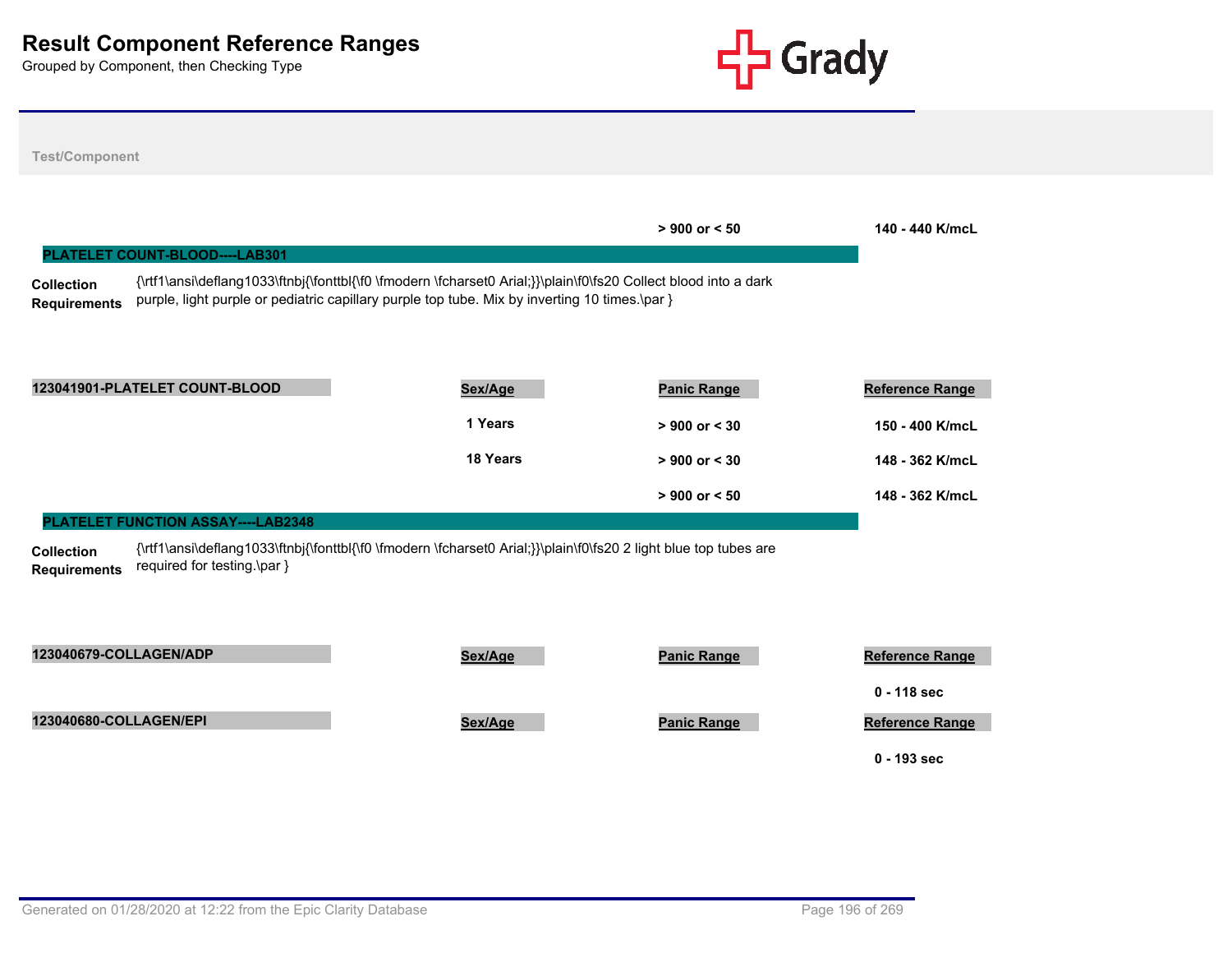

**Test/Component**

# **Collection Requirements** {\rtf1\ansi\deflang1033\ftnbj{\fonttbl{\f0 \fmodern \fcharset0 Arial;}}\plain\f0\fs20 Peripheral Samples: \par \par 1. Fresh whole blood samples should be collected from venous sites using a 21 gauge or larger needle into two Greiner Bio-One (Blue Top) Vacuette Containers. Greiner tubes can be obtained from the laboratory.\par 2. \*\*\*If drawing from a line, collect a discard tube first (at least 2 mL). Use a plain blue top (sodium citrate) tube as a discard tube. \par 3. The Greiner Bio-One (Blue Top) Vacuette Containers must be filled to the black line/arrow.\par 4. Gently invert the Greiner Bio-One (Blue Top) Vacuette Containers at least 5 times to ensure complete mixing of the contents. Samples with evidence of clotting should not be used for testing.\par 5. Blood must set a minimum of 10 minutes after collection before testing but no longer than 4 hours.\par \par Blood Sample Collection from Indwelling Venous Catheters:\par \par 1. Whole blood samples that are obtained f **PLATELET FUNCTION- P2Y12----LAB3084 123000123-P2Y12 RESPONSE Sex/Age Panic Range Reference Range 1 - 999 PRU Collection Requirements POC BLD GAS+LYTES-ARTERIAL,HID----LAB5577 123041931-POCT BASE EXCESS-ARTERIAL Sex/Age Panic Range Reference Range -2.0 - 2.0 mEq/L 123041936-POCT CALCIUM,IONIZED (METER) Sex/Age Panic Range Reference Range > 1.40 or < .75 .90 - 1.20 mmol/L 123042794-POCT GLUCOSE(METER) Sex/Age Panic Range Reference Range 150 Years > 450 or < 40 70 - 150 mg/dL 123043044-POCT HCO3(METER)-ARTERIAL Sex/Age Panic Range Reference Range 21 - 31 mEq/L**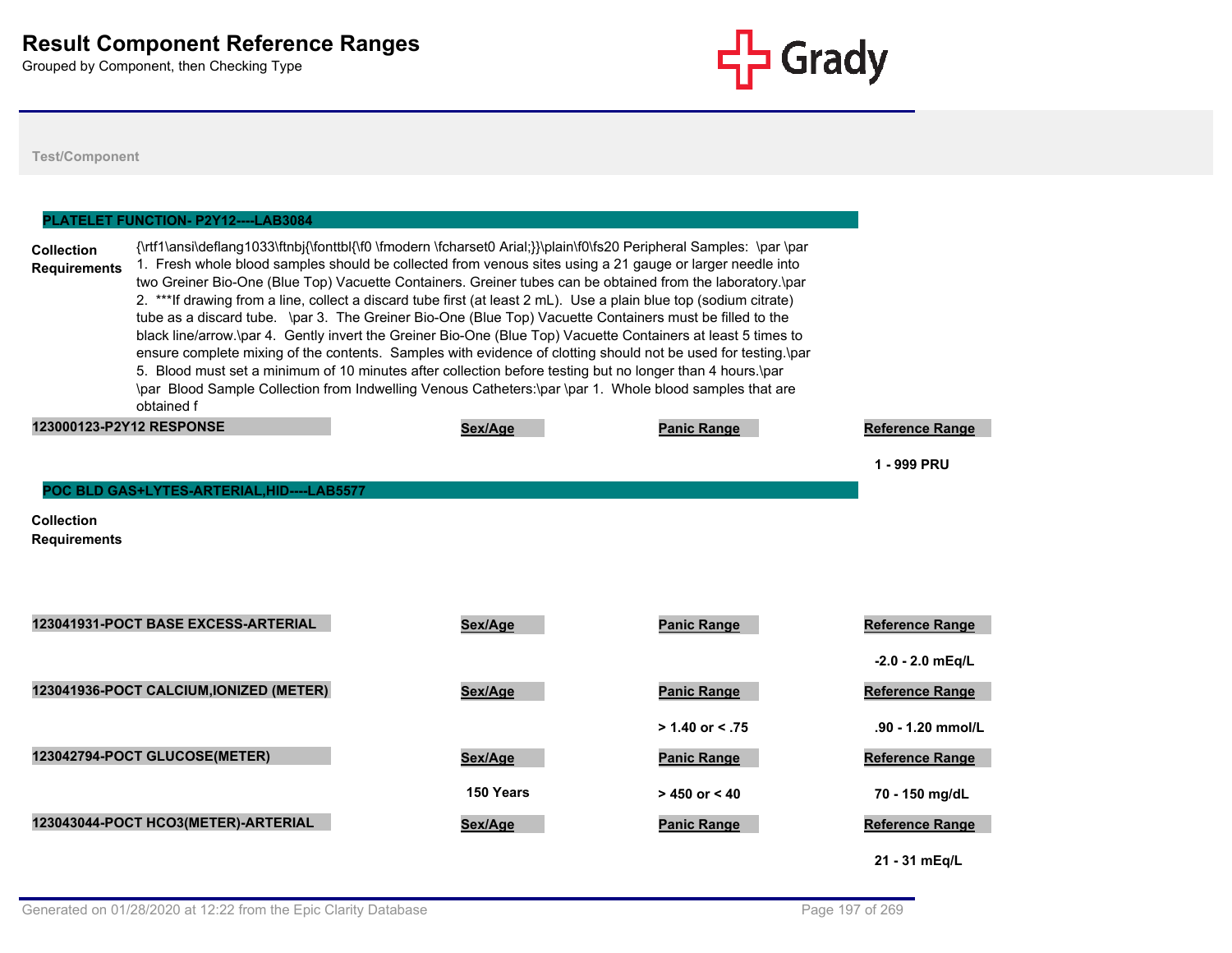

| 123041946-POCT HEMATOCRIT (METER) | Sex/Age          | <b>Panic Range</b>  | <b>Reference Range</b> |
|-----------------------------------|------------------|---------------------|------------------------|
|                                   | Female, 7 Days   |                     | 44 - 64 %              |
|                                   | <b>Male</b>      |                     | 40 - 50 %              |
|                                   | Female, 30 Days  |                     | 35 - 49 %              |
|                                   | Female, 2 Years  |                     | $30 - 40 \%$           |
|                                   | Female, 14 Years |                     | $31 - 43%$             |
|                                   | Female           |                     | 35 - 45 %              |
|                                   | Male, 7 Days     |                     | 44 - 64 %              |
|                                   | Male, 30 Days    |                     | 35 - 49 %              |
|                                   | Male, 2 Years    |                     | $30 - 40 \%$           |
|                                   | Male, 14 Years   |                     | $31 - 43 \%$           |
| 123041947-POCT HEMOGLOBIN (METER) | Sex/Age          | <b>Panic Range</b>  | Reference Range        |
|                                   | Male, 7 Days     | $> 24.1$ or < 12.0  | 12.0 - 24.1 gm/dL      |
|                                   | Female, 30 Days  | $> 24.1$ or < 12.0  | 12.0 - 24.1 gm/dL      |
|                                   | Female, 2 Years  | $> 24.1$ or $< 6.0$ | 10.0 - 15.0 gm/dL      |
|                                   | Female, 18 Years | $> 24.1$ or $< 6.0$ | 11.0 - 16.0 gm/dL      |
|                                   | Female           | $> 20.0$ or $< 5.0$ | 11.5 - 15.5 gm/dL      |
|                                   | Male, 30 Days    | $> 24.1$ or < 12.0  | 12.0 - 20.0 gm/dL      |
|                                   | Male, 2 Years    | $> 24.0$ or $< 6.0$ | 10.0 - 15.0 gm/dL      |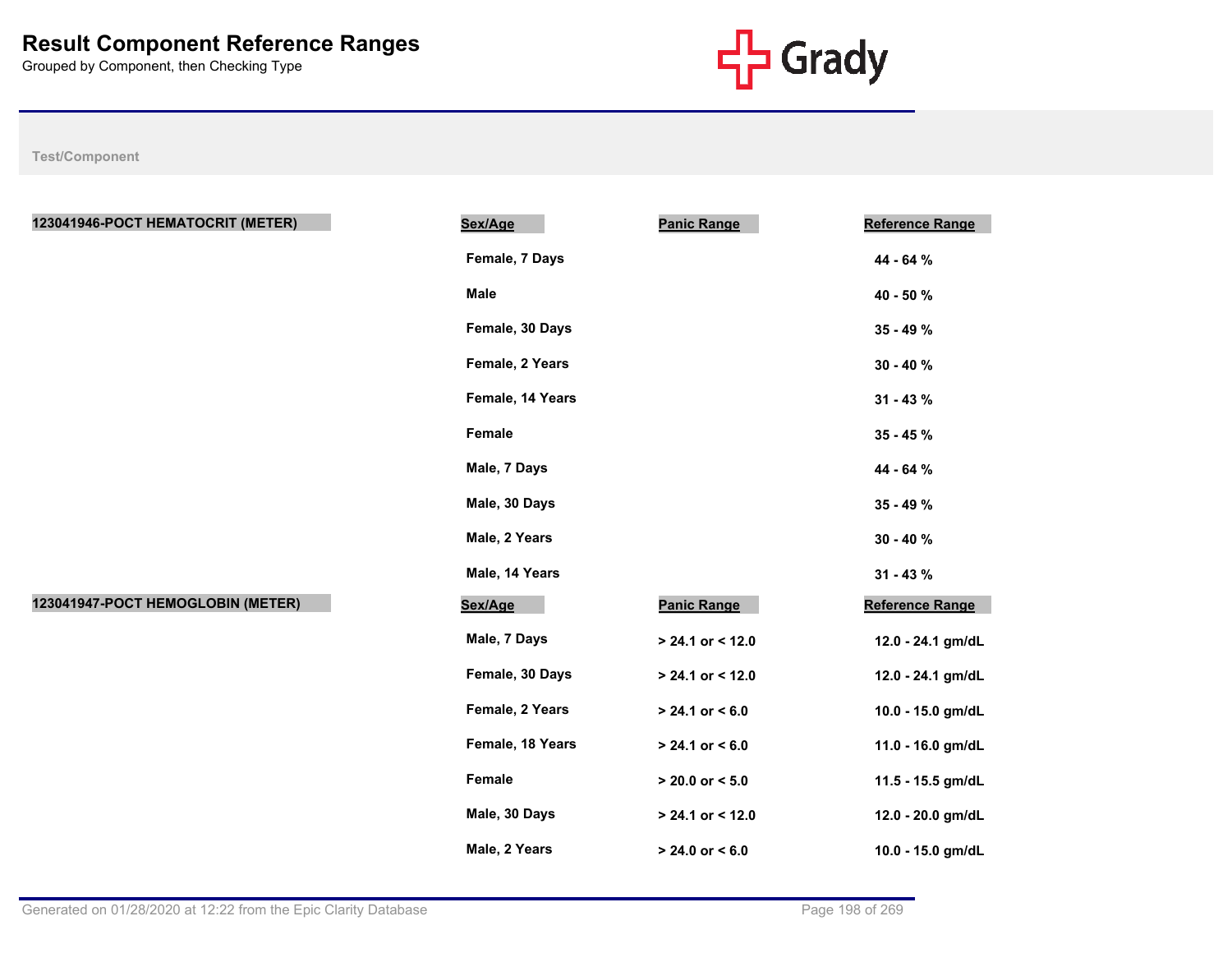

|                                     | Male, 18 Years   | $> 24.1$ or $< 6.0$  | 11.0 - 16.0 gm/dL      |
|-------------------------------------|------------------|----------------------|------------------------|
|                                     | Male             | $> 20.0$ or $< 5.0$  | 13.5 - 17.5 gm/dL      |
|                                     | Female, 7 Days   | $> 24.1$ or < 12.0   | 5.1 - 24.0 gm/dL       |
| 123041955-POCT PCO2-ARTERIAL        | Sex/Age          | <b>Panic Range</b>   | <b>Reference Range</b> |
|                                     | Female, 6 Months |                      | 30 - 35 TORR           |
|                                     | <b>Female</b>    |                      | 40 - 45 TORR           |
|                                     | Male, 6 Months   |                      | 30 - 35 TORR           |
|                                     | <b>Male</b>      |                      | 35 - 45 TORR           |
| 123041963-POCT PH-ARTERIAL          | Sex/Age          | <b>Panic Range</b>   | <b>Reference Range</b> |
|                                     | Female, 181 Days | $> 7.60$ or $< 7.00$ | $6.50 - 8.20$          |
|                                     | Male, 181 Days   | $> 7.60$ or $< 7.00$ | $7.30 - 7.40$          |
|                                     | <b>Female</b>    | $> 7.60$ or $< 7.00$ | $7.40 - 7.45$          |
|                                     | <b>Male</b>      | $> 7.60$ or < 7.00   | $7.35 - 7.45$          |
| 123041971-POCT PO2-ARTERIAL         | Sex/Age          | <b>Panic Range</b>   | Reference Range        |
|                                     | 181 Days         |                      | 60 - 90 TORR           |
|                                     |                  |                      | 80 - 110 TORR          |
| 123041975-POCT POTASSIUM (METER)    | Sex/Age          | <b>Panic Range</b>   | <b>Reference Range</b> |
|                                     |                  | $> 6.0$ or $< 2.5$   | 3.4 - 4.5 mmol/L       |
| 123041976-POCT SO2 (METER)-ARTERIAL | Sex/Age          | <b>Panic Range</b>   | <b>Reference Range</b> |
|                                     |                  |                      | $0 - 100 %$            |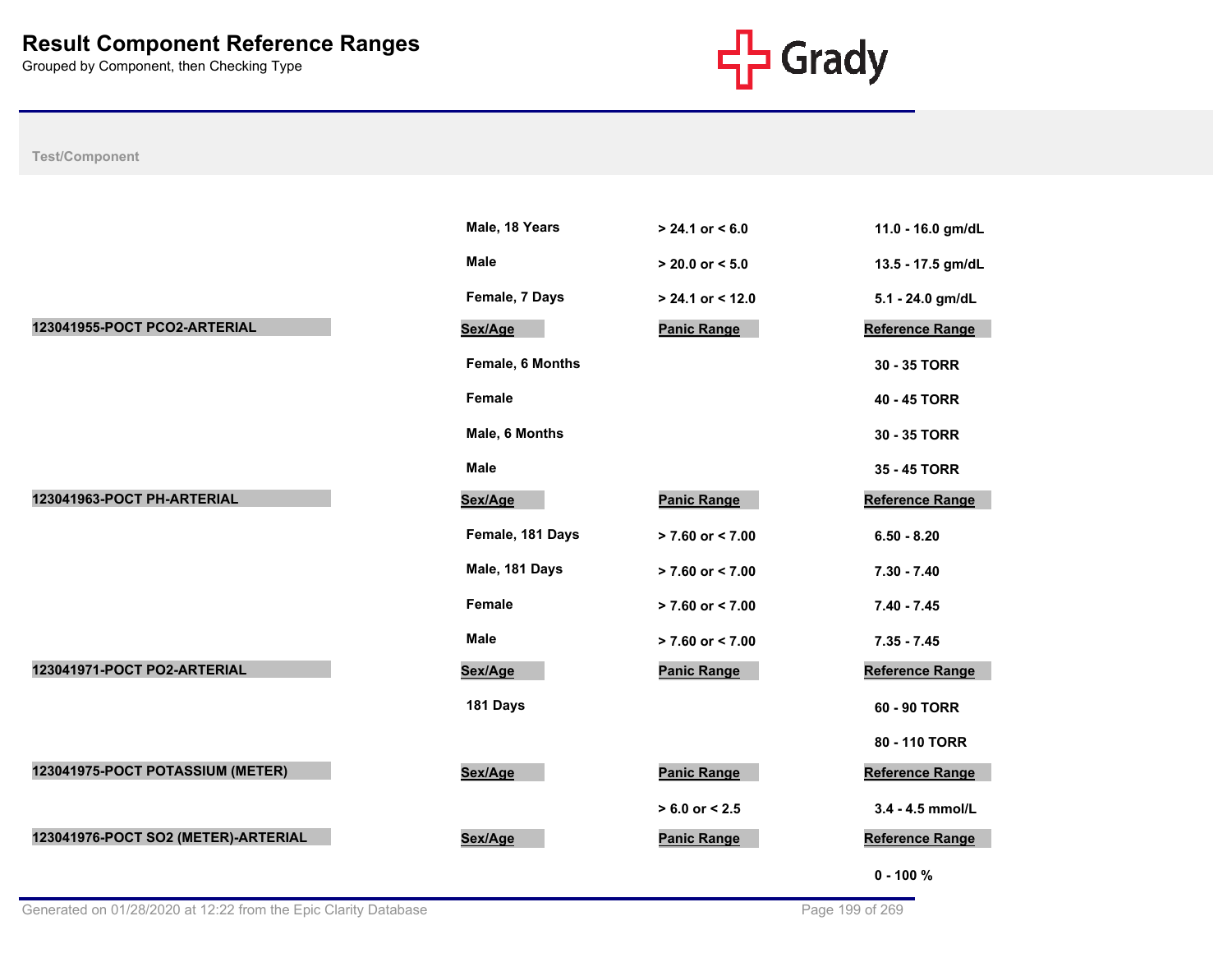

| 123041980-POCT SODIUM (METER)            | Sex/Age         | <b>Panic Range</b> | <b>Reference Range</b> |
|------------------------------------------|-----------------|--------------------|------------------------|
|                                          |                 | $> 160$ or < 125   | 135 - 150 mmol/L       |
| 123041984-POCT TCO2(METER)-ARTERIAL      | Sex/Age         | <b>Panic Range</b> | <b>Reference Range</b> |
|                                          |                 |                    | 22 - 32 TORR           |
| POC BLD GAS+LYTES-VENOUS, HID----LAB5576 |                 |                    |                        |
| <b>Collection</b>                        |                 |                    |                        |
| <b>Requirements</b>                      |                 |                    |                        |
|                                          |                 |                    |                        |
| 123041934-POCT BASE EXCESS-VENOUS        | Sex/Age         | <b>Panic Range</b> | <b>Reference Range</b> |
|                                          |                 |                    | -30.0 - 30.0 mEq/L     |
| 123041936-POCT CALCIUM, IONIZED (METER)  |                 |                    |                        |
|                                          | Sex/Age         | <b>Panic Range</b> | <b>Reference Range</b> |
|                                          |                 | $> 1.40$ or < .75  | .90 - 1.20 mmol/L      |
| 123042794-POCT GLUCOSE(METER)            | Sex/Age         | <b>Panic Range</b> | <b>Reference Range</b> |
|                                          | 150 Years       | $> 450$ or < 40    | 70 - 150 mg/dL         |
| 123041945-POCT HCO3 (METER)-VENOUS       | Sex/Age         | <b>Panic Range</b> | Reference Range        |
|                                          |                 |                    | 1 - 85 TORR            |
| 123041946-POCT HEMATOCRIT (METER)        | Sex/Age         | <b>Panic Range</b> | Reference Range        |
|                                          | Female, 7 Days  |                    | 44 - 64 %              |
|                                          | <b>Male</b>     |                    | 40 - 50 %              |
|                                          | Female, 30 Days |                    | $35 - 49 \%$           |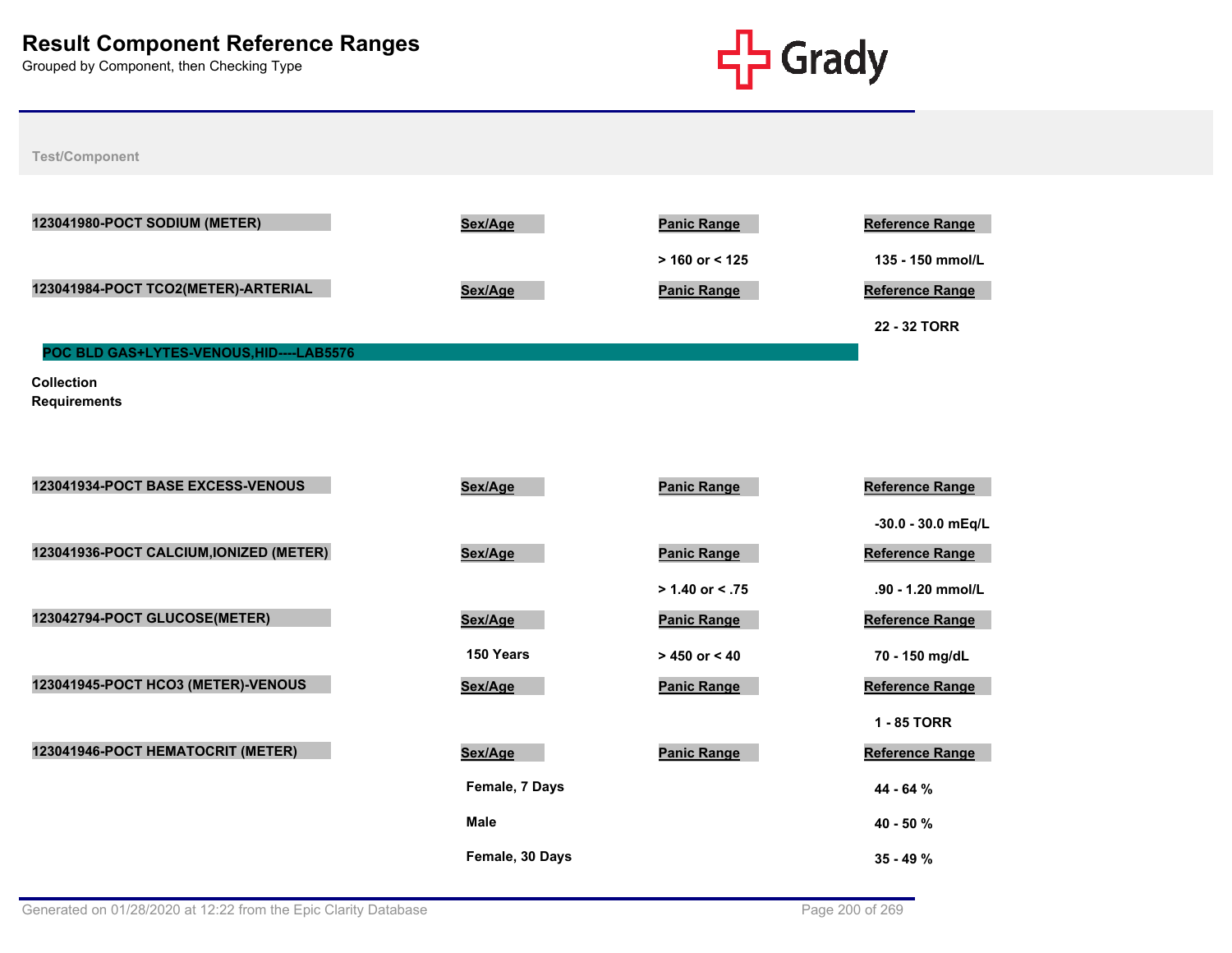

|                                   | Female, 2 Years  |                     | $30 - 40%$             |
|-----------------------------------|------------------|---------------------|------------------------|
|                                   | Female, 14 Years |                     | $31 - 43 \%$           |
|                                   | Female           |                     | $35 - 45 \%$           |
|                                   | Male, 7 Days     |                     | 44 - 64 %              |
|                                   | Male, 30 Days    |                     | 35 - 49 %              |
|                                   | Male, 2 Years    |                     | $30 - 40%$             |
|                                   | Male, 14 Years   |                     | $31 - 43 \%$           |
| 123041947-POCT HEMOGLOBIN (METER) | Sex/Age          | <b>Panic Range</b>  | <b>Reference Range</b> |
|                                   | Male, 7 Days     | $> 24.1$ or < 12.0  | 14.0 - 24.0 gm/dL      |
|                                   | Female, 30 Days  | $> 24.1$ or < 12.0  | 12.0 - 20.0 gm/dL      |
|                                   | Female, 2 Years  | $> 24.1$ or < 6.0   | 10.0 - 15.0 gm/dL      |
|                                   | Female, 18 Years | $> 24.1$ or < 6.0   | 11.0 - 16.0 gm/dL      |
|                                   | Female           | $> 20.0$ or $< 5.0$ | 11.5 - 15.5 gm/dL      |
|                                   | Male, 30 Days    | $> 24.1$ or < 12.0  | 12.0 - 20.0 gm/dL      |
|                                   | Male, 2 Years    | $> 24.0$ or $< 6.0$ | 10.0 - 15.0 gm/dL      |
|                                   | Male, 18 Years   | $> 24.1$ or $< 6.0$ | 11.0 - 16.0 gm/dL      |
|                                   | Male             | $> 20.0$ or $< 5.0$ | 13.5 - 17.5 gm/dL      |
|                                   | Female, 7 Days   | > 24.1 or < 12.0    | 12.0 - 24.1 gm/dL      |
| 123041958-POCT PCO2-VENOUS        | Sex/Age          | <b>Panic Range</b>  | Reference Range        |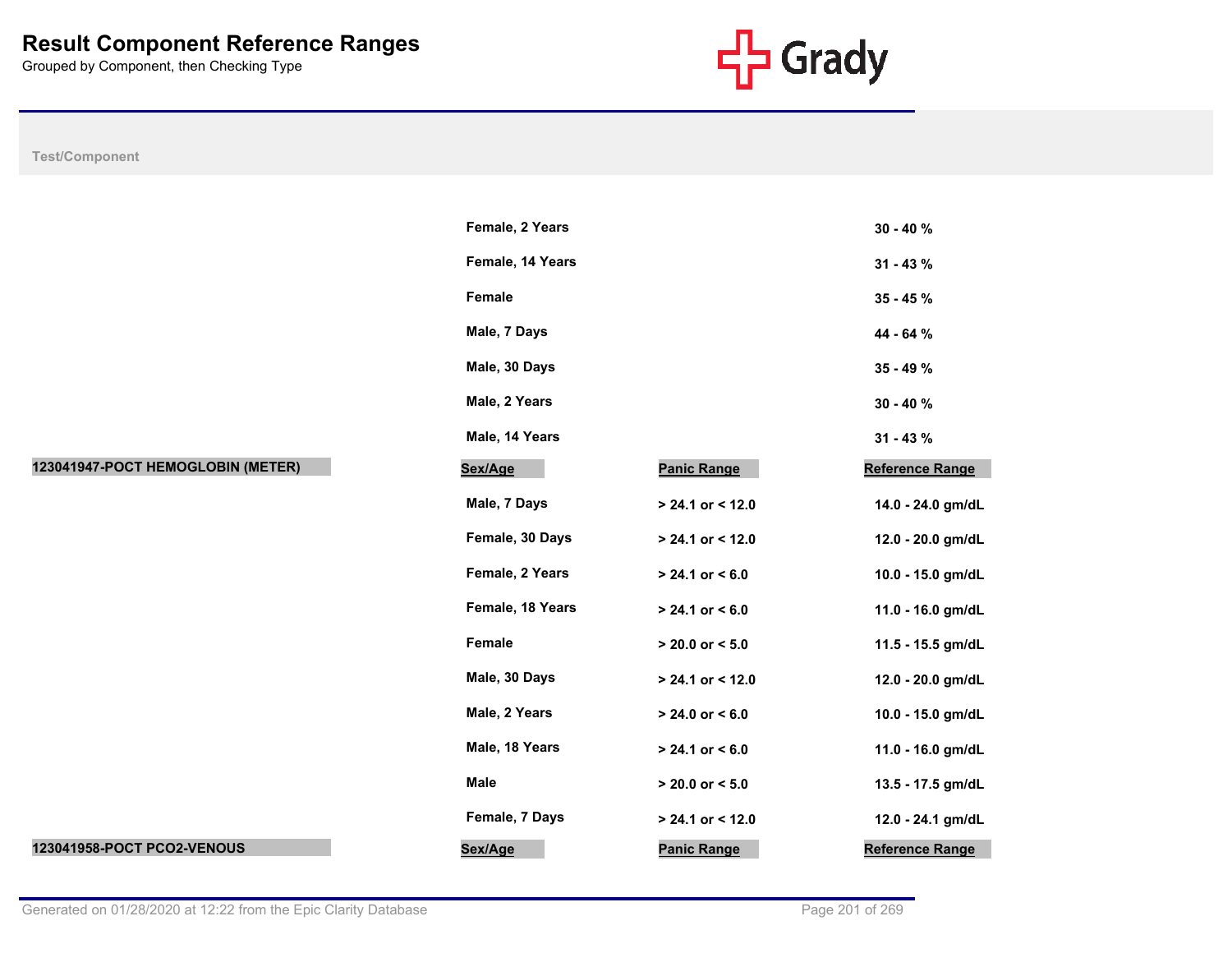

|                                          |          |                      | 38 - 48 TORR           |
|------------------------------------------|----------|----------------------|------------------------|
| 123041966-POCT PH-VENOUS                 | Sex/Age  | <b>Panic Range</b>   | <b>Reference Range</b> |
|                                          |          | $> 7.60$ or $< 7.00$ | $7.33 - 7.43$          |
| 123041974-POCT PO2-VENOUS                | Sex/Age  | <b>Panic Range</b>   | Reference Range        |
|                                          | 181 Days |                      | 37 - 43 TORR           |
|                                          |          |                      | 37 - 43 TORR           |
| 123041975-POCT POTASSIUM (METER)         | Sex/Age  | <b>Panic Range</b>   | Reference Range        |
|                                          |          | $> 6.0$ or $< 2.5$   | 3.4 - 4.5 mmol/L       |
| 123041979-POCT SO2 (METER)-VENOUS        | Sex/Age  | <b>Panic Range</b>   | <b>Reference Range</b> |
|                                          |          |                      | 0 - 100 TORR           |
| 123041980-POCT SODIUM (METER)            | Sex/Age  | <b>Panic Range</b>   | Reference Range        |
|                                          |          | $> 160$ or < 125     | 135 - 150 mmol/L       |
| 123041983-POCT TCO2 (METER)-VENOUS       | Sex/Age  | <b>Panic Range</b>   | Reference Range        |
|                                          |          |                      | <b>5 - 50 TORR</b>     |
| POCT - ACT - CELITE----LAB4089           |          |                      |                        |
| <b>Collection</b><br><b>Requirements</b> |          |                      |                        |
|                                          |          |                      |                        |
|                                          |          |                      |                        |
| 823042998-ACT - CELITE                   | Sex/Age  | <b>Panic Range</b>   | Reference Range        |
|                                          |          |                      | 50.0 - 1000.0 Sec      |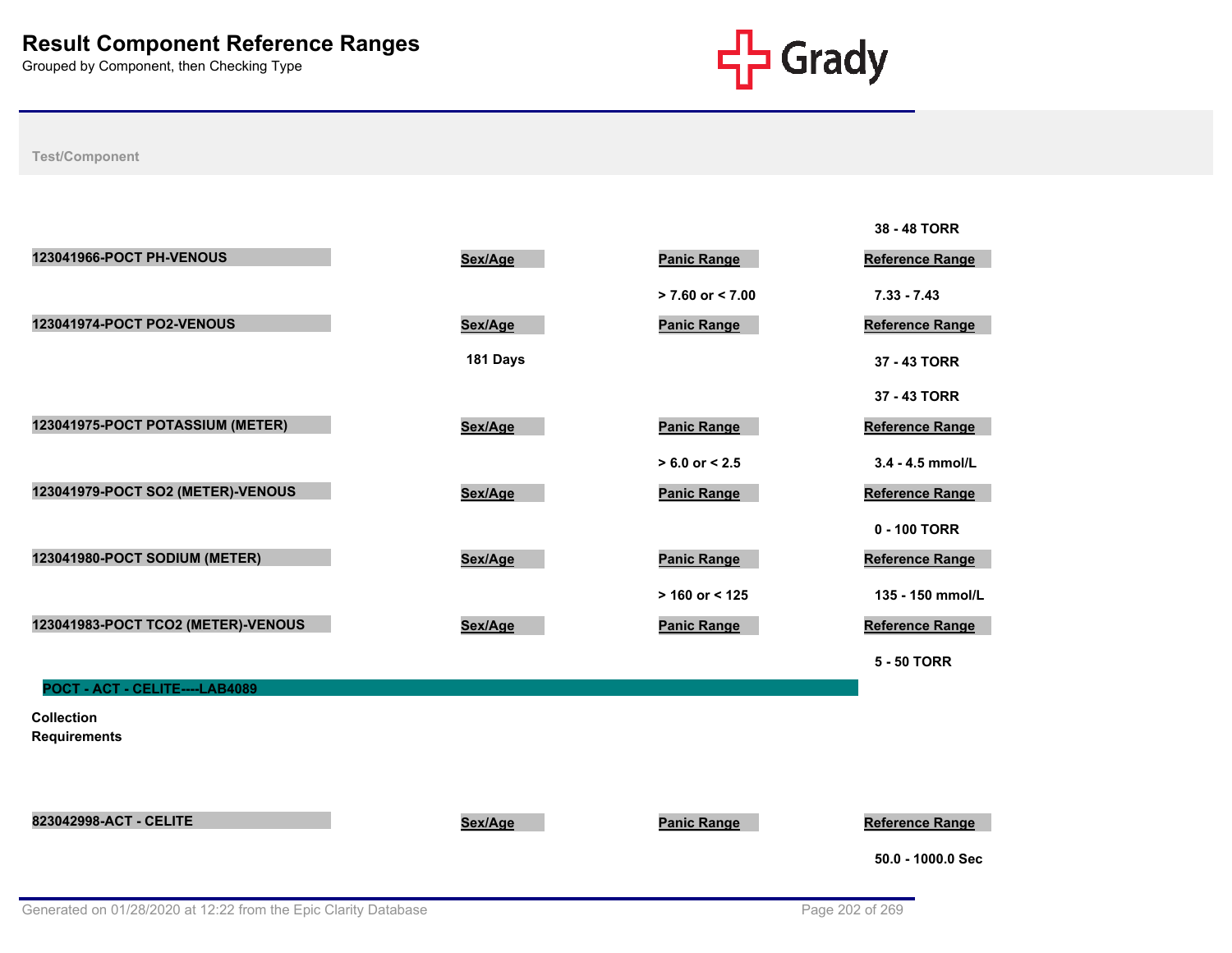

**Test/Component**

## **POCT BLD GAS+LYTES-VENOUS CGOC----LAB2471**

**Collection Requirements**

| 123041934-POCT BASE EXCESS-VENOUS       | Sex/Age          | <b>Panic Range</b> | Reference Range    |
|-----------------------------------------|------------------|--------------------|--------------------|
|                                         |                  |                    | $-2.0 - 2.0$ mEq/L |
| 123041936-POCT CALCIUM, IONIZED (METER) | Sex/Age          | <b>Panic Range</b> | Reference Range    |
|                                         |                  | $> 1.40$ or < .75  | .90 - 1.20 mmol/L  |
| 123042794-POCT GLUCOSE(METER)           | Sex/Age          | <b>Panic Range</b> | Reference Range    |
|                                         | 150 Years        | $> 450$ or $< 40$  | 40 - 450 mg/dL     |
| 123041945-POCT HCO3 (METER)-VENOUS      | Sex/Age          | <b>Panic Range</b> | Reference Range    |
|                                         |                  |                    | 1 - 85 TORR        |
| 123041946-POCT HEMATOCRIT (METER)       | Sex/Age          | <b>Panic Range</b> | Reference Range    |
|                                         | Female, 7 Days   |                    | 44 - 64 %          |
|                                         | <b>Male</b>      |                    | $15 - 75%$         |
|                                         | Female, 30 Days  |                    | $35 - 49%$         |
|                                         | Female, 2 Years  |                    | $30 - 40 \%$       |
|                                         | Female, 14 Years |                    | $31 - 43 \%$       |
|                                         | <b>Female</b>    |                    | $35 - 45 \%$       |
|                                         | Male, 7 Days     |                    | 44 - 64 %          |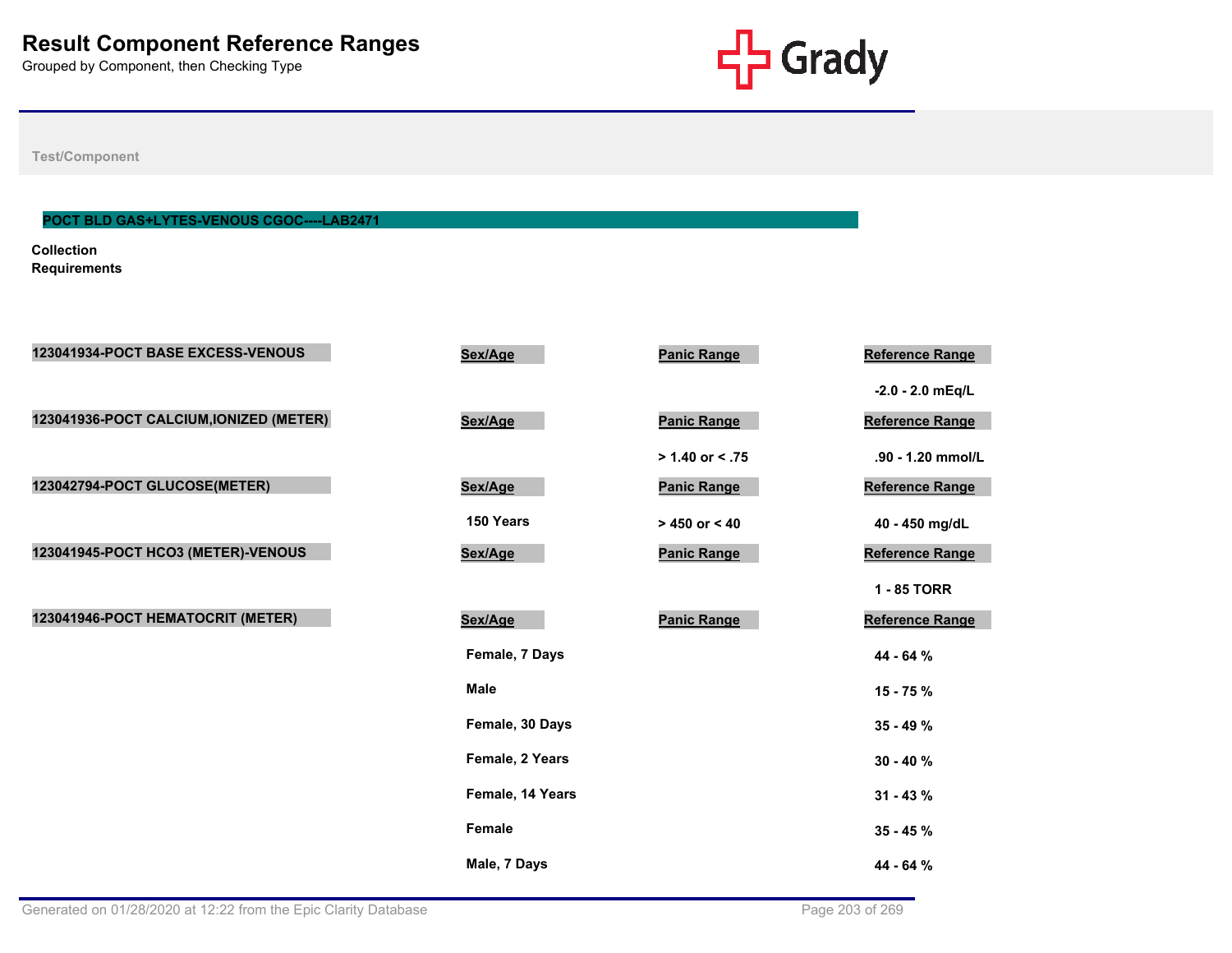

|                                   | Male, 30 Days    |                      | $35 - 49%$             |
|-----------------------------------|------------------|----------------------|------------------------|
|                                   | Male, 2 Years    |                      | $30 - 40 \%$           |
|                                   | Male, 14 Years   |                      | $31 - 43 \%$           |
| 123041947-POCT HEMOGLOBIN (METER) | Sex/Age          | <b>Panic Range</b>   | <b>Reference Range</b> |
|                                   | Male, 7 Days     | > 24.1 or < 12.0     | 14.0 - 24.0 gm/dL      |
|                                   | Female, 30 Days  | > 24.1 or < 12.0     | 12.0 - 20.0 gm/dL      |
|                                   | Female, 2 Years  | $> 24.1$ or $< 6.0$  | 10.0 - 15.0 gm/dL      |
|                                   | Female, 18 Years | $> 24.1$ or < 6.0    | 11.0 - 16.0 gm/dL      |
|                                   | Female           | $> 20.0$ or $< 5.0$  | 11.5 - 15.5 gm/dL      |
|                                   | Male, 30 Days    | > 24.1 or < 12.0     | 12.0 - 20.0 gm/dL      |
|                                   | Male, 2 Years    | $> 24.0$ or $< 6.0$  | 10.0 - 15.0 gm/dL      |
|                                   | Male, 18 Years   | $> 24.1$ or < 6.0    | 11.0 - 16.0 gm/dL      |
|                                   | Male             | $> 20.0$ or $< 5.0$  | 13.5 - 17.5 gm/dL      |
|                                   | Female, 7 Days   | > 24.1 or < 12.0     | 5.1 - 24.0 gm/dL       |
| 123041958-POCT PCO2-VENOUS        | Sex/Age          | <b>Panic Range</b>   | <b>Reference Range</b> |
|                                   |                  |                      | 38 - 48 TORR           |
| 123041966-POCT PH-VENOUS          | Sex/Age          | <b>Panic Range</b>   | Reference Range        |
|                                   |                  | $> 7.60$ or $< 7.00$ | $7.33 - 7.43$          |
| 123041974-POCT PO2-VENOUS         | Sex/Age          | <b>Panic Range</b>   | <b>Reference Range</b> |
|                                   | 181 Days         |                      | 37 - 43 TORR           |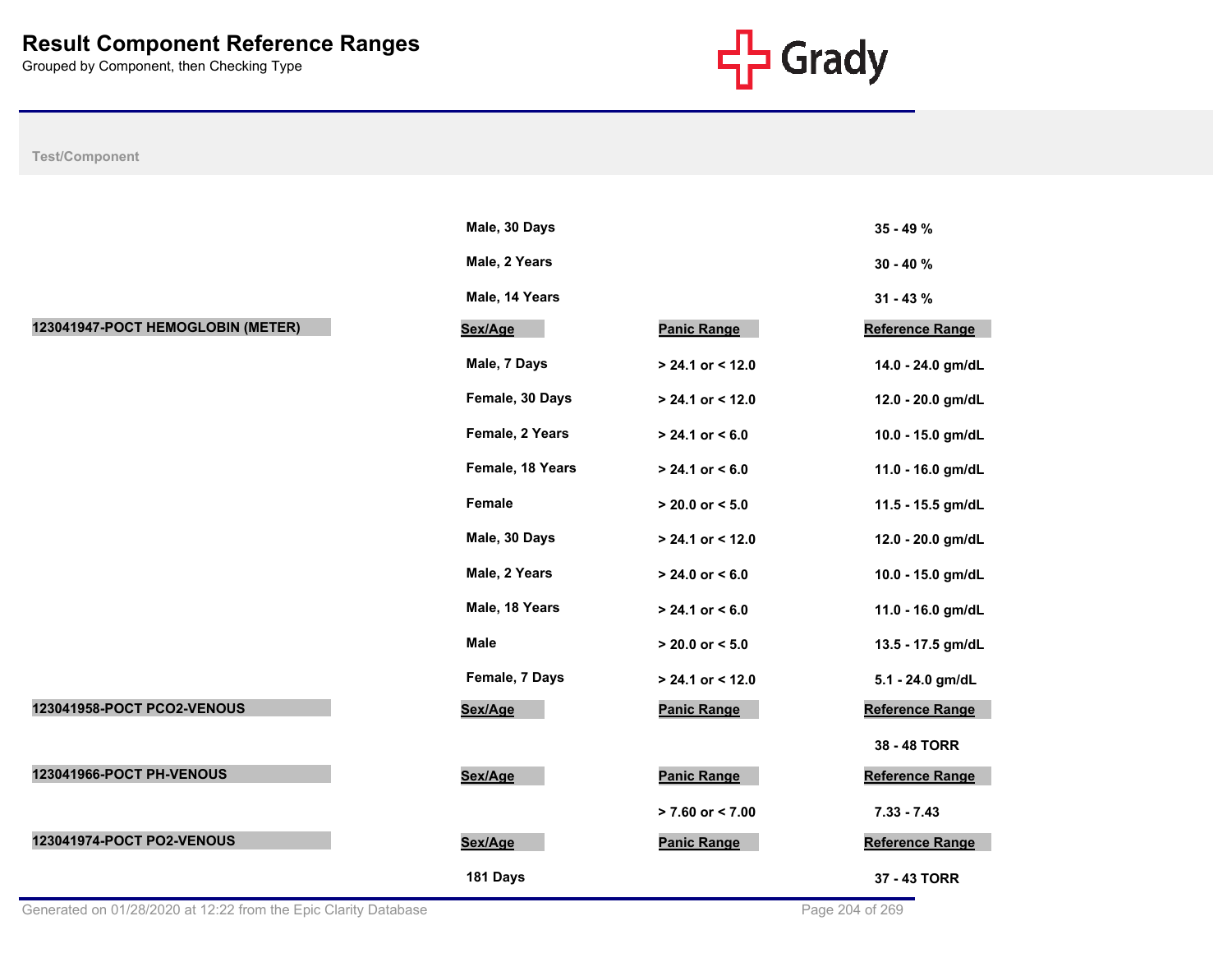

|                                          |         |                    | 37 - 43 TORR           |
|------------------------------------------|---------|--------------------|------------------------|
| 123041975-POCT POTASSIUM (METER)         | Sex/Age | <b>Panic Range</b> | Reference Range        |
|                                          |         | $> 6.0$ or $< 2.5$ | $3.4 - 4.5$ mmol/L     |
| 123041979-POCT SO2 (METER)-VENOUS        | Sex/Age | <b>Panic Range</b> | Reference Range        |
|                                          |         |                    | 0 - 100 TORR           |
| 123041980-POCT SODIUM (METER)            | Sex/Age | <b>Panic Range</b> | <b>Reference Range</b> |
|                                          |         | $> 160$ or < 125   | 135 - 150 mmol/L       |
| 123041983-POCT TCO2 (METER)-VENOUS       | Sex/Age | <b>Panic Range</b> | <b>Reference Range</b> |
|                                          |         |                    | 5 - 50 TORR            |
| POCT BLD GAS+LYTES-VENOUS EGCL----POC144 |         |                    |                        |
| <b>Collection</b><br><b>Requirements</b> |         |                    |                        |
|                                          |         |                    |                        |
| 123041934-POCT BASE EXCESS-VENOUS        |         |                    |                        |
|                                          | Sex/Age | <b>Panic Range</b> | Reference Range        |



| 123041934-POCT BASE EXCESS-VENOUS  | Sex/Age        | Panic Range        | Reference Range        |
|------------------------------------|----------------|--------------------|------------------------|
|                                    |                |                    | $-2.0 - 2.0$ mEg/L     |
| 123041945-POCT HCO3 (METER)-VENOUS | Sex/Age        | <b>Panic Range</b> | <b>Reference Range</b> |
|                                    |                |                    | 1 - 85 TORR            |
| 123041946-POCT HEMATOCRIT (METER)  | Sex/Age        | <b>Panic Range</b> | <b>Reference Range</b> |
|                                    | Female, 7 Days |                    | 44 - 64 %              |
|                                    | <b>Male</b>    |                    | $40 - 50 \%$           |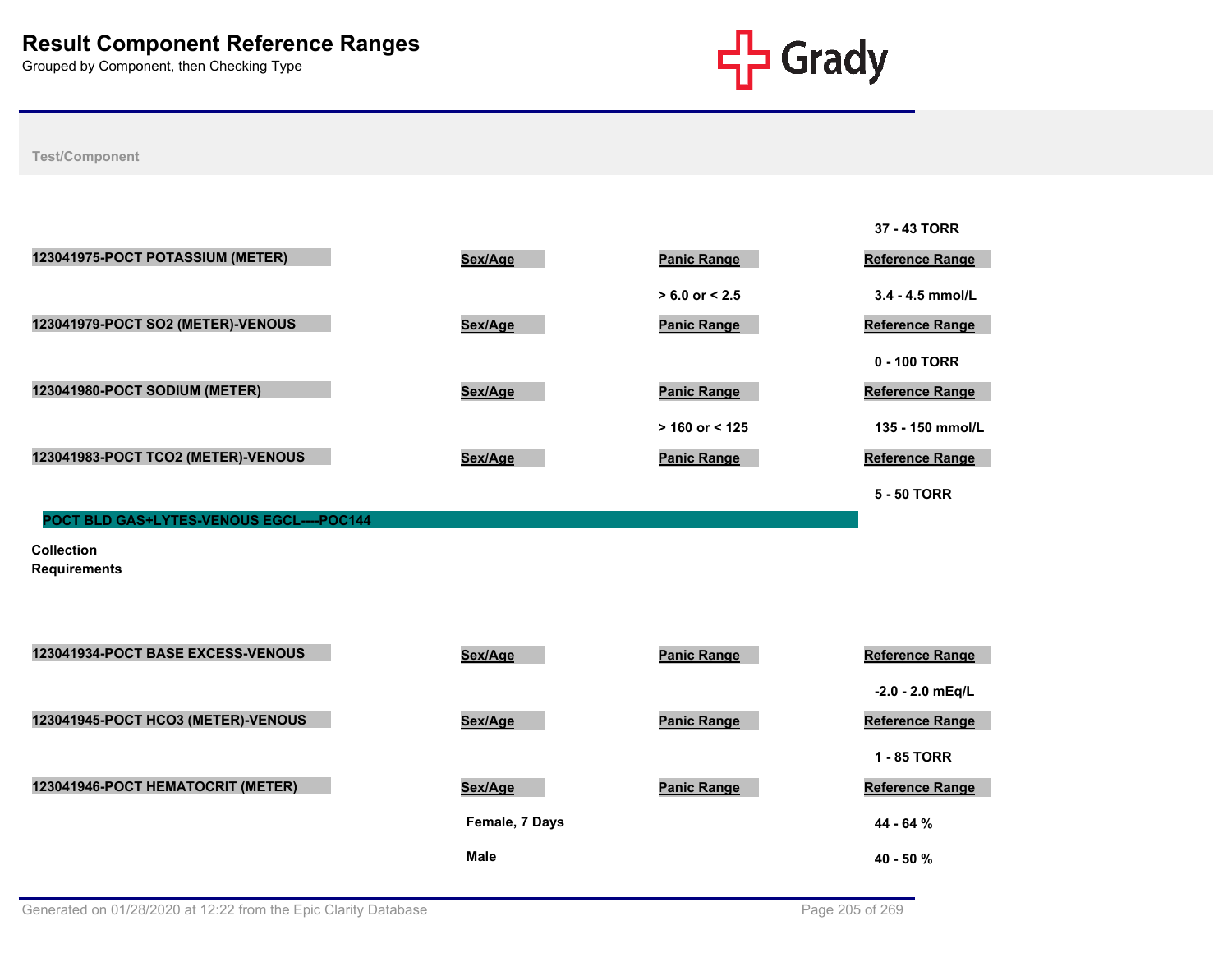

|                                   | Female, 30 Days  |                     | 35 - 49 %              |
|-----------------------------------|------------------|---------------------|------------------------|
|                                   | Female, 2 Years  |                     | $30 - 40 \%$           |
|                                   | Female, 14 Years |                     | $31 - 43 \%$           |
|                                   | Female           |                     | $35 - 45 \%$           |
|                                   | Male, 7 Days     |                     | 44 - 64 %              |
|                                   | Male, 30 Days    |                     | 35 - 49 %              |
|                                   | Male, 2 Years    |                     | $30 - 40 \%$           |
|                                   | Male, 14 Years   |                     | $31 - 43 \%$           |
| 123041947-POCT HEMOGLOBIN (METER) | Sex/Age          | <b>Panic Range</b>  | <b>Reference Range</b> |
|                                   | Male, 7 Days     | > 24.1 or < 12.0    | 12.0 - 24.1 gm/dL      |
|                                   | Female, 30 Days  | > 24.1 or < 12.0    | 12.0 - 20.0 gm/dL      |
|                                   | Female, 2 Years  | $> 24.1$ or < 6.0   | 10.0 - 15.0 gm/dL      |
|                                   | Female, 18 Years | $> 24.1$ or < 6.0   | 11.0 - 16.0 gm/dL      |
|                                   | Female           | $> 20.0$ or $< 5.0$ | 11.5 - 15.5 gm/dL      |
|                                   | Male, 30 Days    | $> 24.1$ or < 12.0  | 12.0 - 20.0 gm/dL      |
|                                   | Male, 2 Years    | $> 24.0$ or $< 6.0$ | 10.0 - 15.0 gm/dL      |
|                                   | Male, 18 Years   | $> 24.1$ or $< 6.0$ | 11.0 - 16.0 gm/dL      |
|                                   | <b>Male</b>      | $> 20.0$ or $< 5.0$ | 13.5 - 17.5 gm/dL      |
|                                   | Female, 7 Days   | > 24.1 or < 12.0    | 5.1 - 25.5 gm/dL       |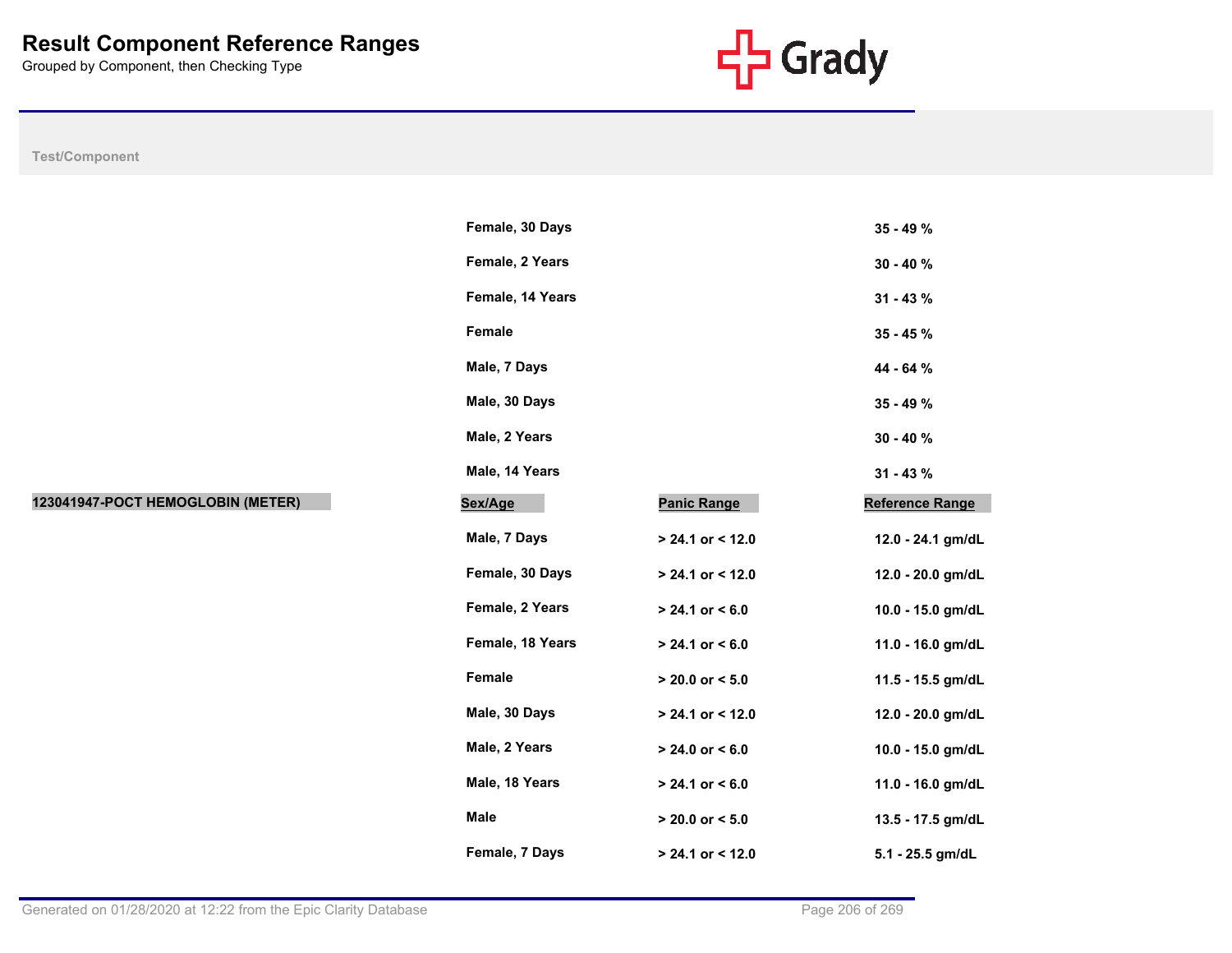

| 123041958-POCT PCO2-VENOUS               | Sex/Age  | <b>Panic Range</b>   | <b>Reference Range</b> |
|------------------------------------------|----------|----------------------|------------------------|
|                                          |          |                      | 5 - 130 TORR           |
| 123041966-POCT PH-VENOUS                 | Sex/Age  | <b>Panic Range</b>   | Reference Range        |
|                                          |          | $> 7.60$ or $< 7.00$ | $7.33 - 7.43$          |
| 123041974-POCT PO2-VENOUS                | Sex/Age  | <b>Panic Range</b>   | Reference Range        |
|                                          | 181 Days |                      | 37 - 43 TORR           |
|                                          |          |                      | 37 - 43 TORR           |
| 123041975-POCT POTASSIUM (METER)         | Sex/Age  | <b>Panic Range</b>   | <b>Reference Range</b> |
|                                          |          | $> 6.0$ or $< 2.5$   | $3.4 - 4.5$ mmol/L     |
| 123041979-POCT SO2 (METER)-VENOUS        | Sex/Age  | <b>Panic Range</b>   | Reference Range        |
|                                          |          |                      | 0 - 100 TORR           |
| 123041980-POCT SODIUM (METER)            | Sex/Age  | <b>Panic Range</b>   | Reference Range        |
|                                          |          | $> 160$ or < 125     | 135 - 150 mmol/L       |
| 123041983-POCT TCO2 (METER)-VENOUS       | Sex/Age  | <b>Panic Range</b>   | Reference Range        |
|                                          |          |                      | <b>5 - 50 TORR</b>     |
| POCT BLOOD GAS -VENOUS G3EI----LAB2495   |          |                      |                        |
| <b>Collection</b><br><b>Requirements</b> |          |                      |                        |
|                                          |          |                      |                        |
|                                          |          |                      |                        |
| 123041933-POCT BASE EXCESS-MICRO         | Sex/Age  | <b>Panic Range</b>   | <b>Reference Range</b> |
|                                          |          |                      |                        |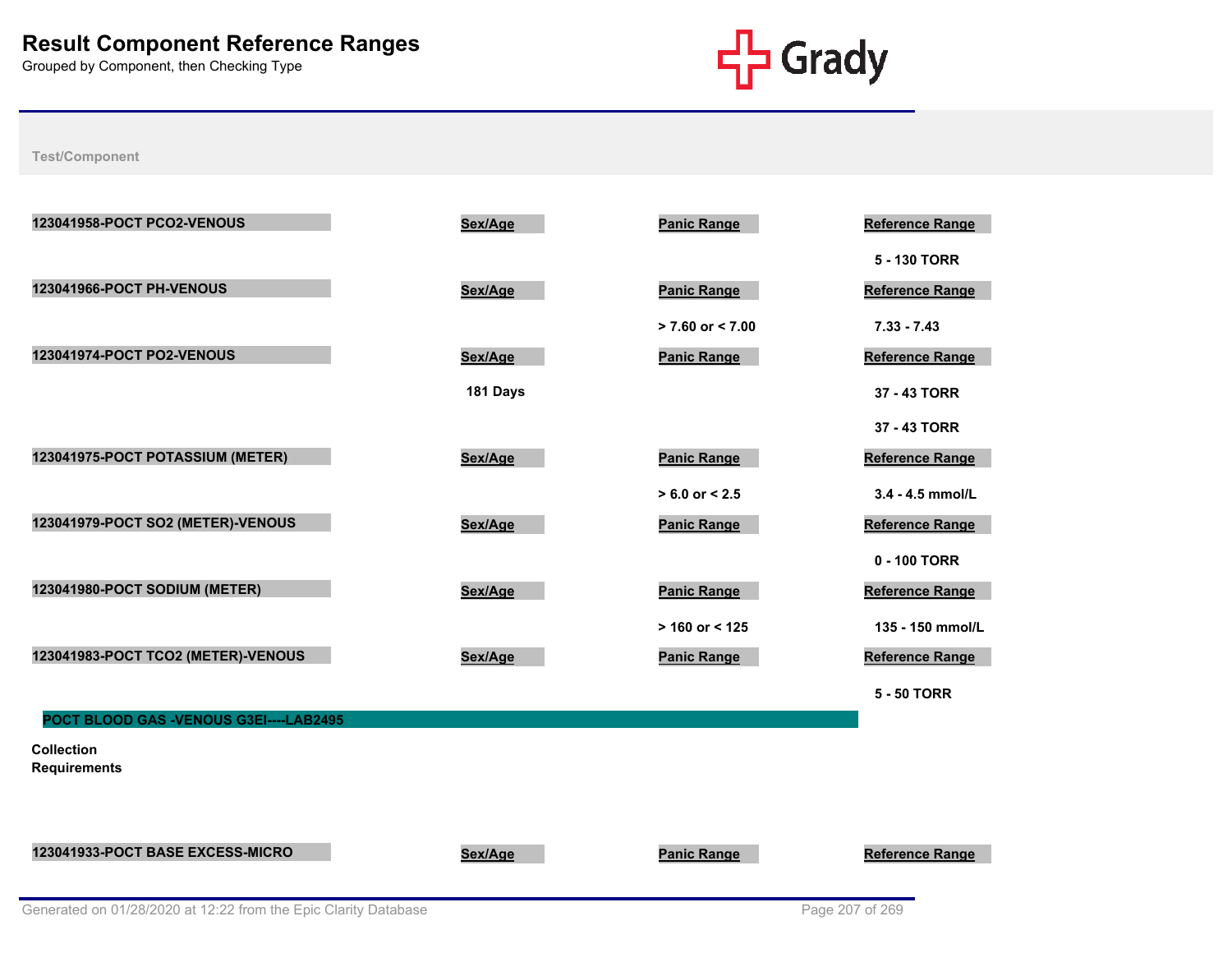

|                                   |                  |                      | $-2.0 - 2.0$ mEq/L     |
|-----------------------------------|------------------|----------------------|------------------------|
| 123041944-POCT HCO3 (METER)-MICRO | Sex/Age          | <b>Panic Range</b>   | <b>Reference Range</b> |
|                                   |                  |                      | 1 - 85 TORR            |
| 123041957-POCT PCO2-MICRO         | Sex/Age          | <b>Panic Range</b>   | <b>Reference Range</b> |
|                                   | Female, 6 Months |                      | 30 - 35 TORR           |
|                                   | <b>Female</b>    |                      | 40 - 45 TORR           |
|                                   | Male, 6 Months   |                      | 30 - 35 TORR           |
|                                   | <b>Male</b>      |                      | 35 - 45 TORR           |
| 123041965-POCT PH-MICRO           | Sex/Age          | <b>Panic Range</b>   | <b>Reference Range</b> |
|                                   | Female, 181 Days | $> 7.60$ or $< 7.00$ | $7.30 - 7.40$          |
|                                   | Male, 181 Days   | $> 7.60$ or $< 7.00$ | $7.30 - 7.40$          |
|                                   | <b>Female</b>    | $> 7.60$ or $< 7.00$ | $7.40 - 7.45$          |
|                                   | <b>Male</b>      | $> 7.60$ or $< 7.00$ | $7.00 - 7.60$          |
| 123041973-POCT PO2-MICRO          | Sex/Age          | <b>Panic Range</b>   | <b>Reference Range</b> |
|                                   | 181 Days         |                      | 60 - 90 TORR           |
|                                   |                  |                      | 80 - 110 TORR          |
| 123041978-POCT SO2 (METER)-MICRO  | Sex/Age          | <b>Panic Range</b>   | <b>Reference Range</b> |
|                                   |                  |                      | $0 - 100 \%$           |
| 123041982-POCT TCO2 (METER)-MICRO | Sex/Age          | <b>Panic Range</b>   | <b>Reference Range</b> |
|                                   | 999 Years        |                      | 22 - 32 TORR           |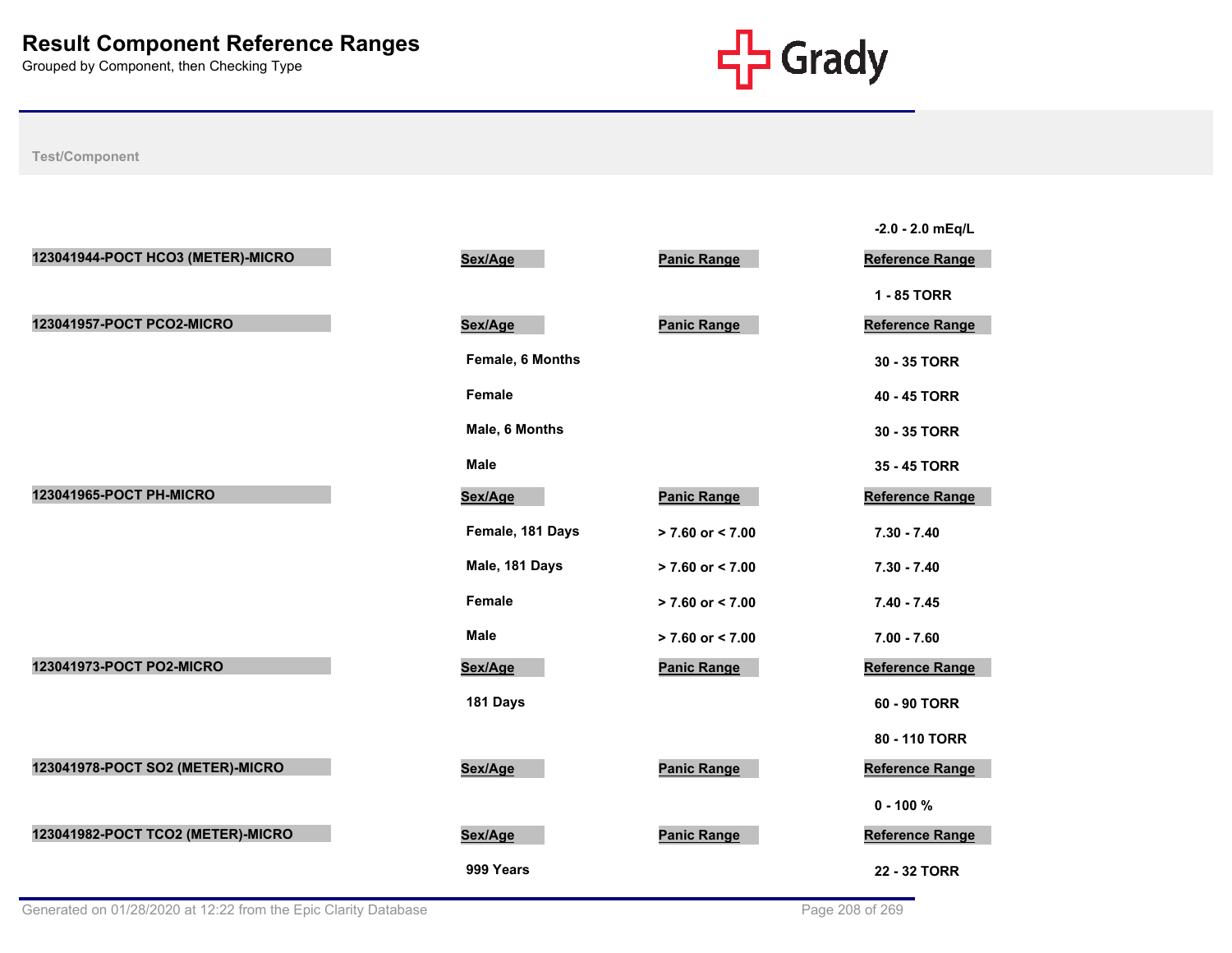

**Test/Component**

## **POCT BLOOD GAS-ARTERIAL G3EI----LAB2492**

**Collection Requirements**

| 123041931-POCT BASE EXCESS-ARTERIAL | Sex/Age          | <b>Panic Range</b>   | <b>Reference Range</b> |
|-------------------------------------|------------------|----------------------|------------------------|
|                                     |                  |                      | $-2.0 - 2.0$ mEq/L     |
| 123041955-POCT PCO2-ARTERIAL        | Sex/Age          | <b>Panic Range</b>   | <b>Reference Range</b> |
|                                     | Female, 6 Months |                      | 5 - 130 TORR           |
|                                     | <b>Female</b>    |                      | 40 - 45 TORR           |
|                                     | Male, 6 Months   |                      | 30 - 35 TORR           |
|                                     | <b>Male</b>      |                      | 35 - 45 TORR           |
| 123041963-POCT PH-ARTERIAL          | Sex/Age          | <b>Panic Range</b>   | <b>Reference Range</b> |
|                                     | Female, 181 Days | $> 7.60$ or $< 7.00$ | $7.00 - 7.60$          |
|                                     | Male, 181 Days   | $> 7.60$ or $< 7.00$ | $7.30 - 7.40$          |
|                                     | Female           | $> 7.60$ or $< 7.00$ | $7.40 - 7.45$          |
|                                     | <b>Male</b>      | $> 7.60$ or $< 7.00$ | $7.35 - 7.45$          |
| 123041971-POCT PO2-ARTERIAL         | Sex/Age          | <b>Panic Range</b>   | <b>Reference Range</b> |
|                                     | 181 Days         |                      | 60 - 90 TORR           |
|                                     |                  |                      | 80 - 110 TORR          |
| 123041976-POCT SO2 (METER)-ARTERIAL | Sex/Age          | <b>Panic Range</b>   | <b>Reference Range</b> |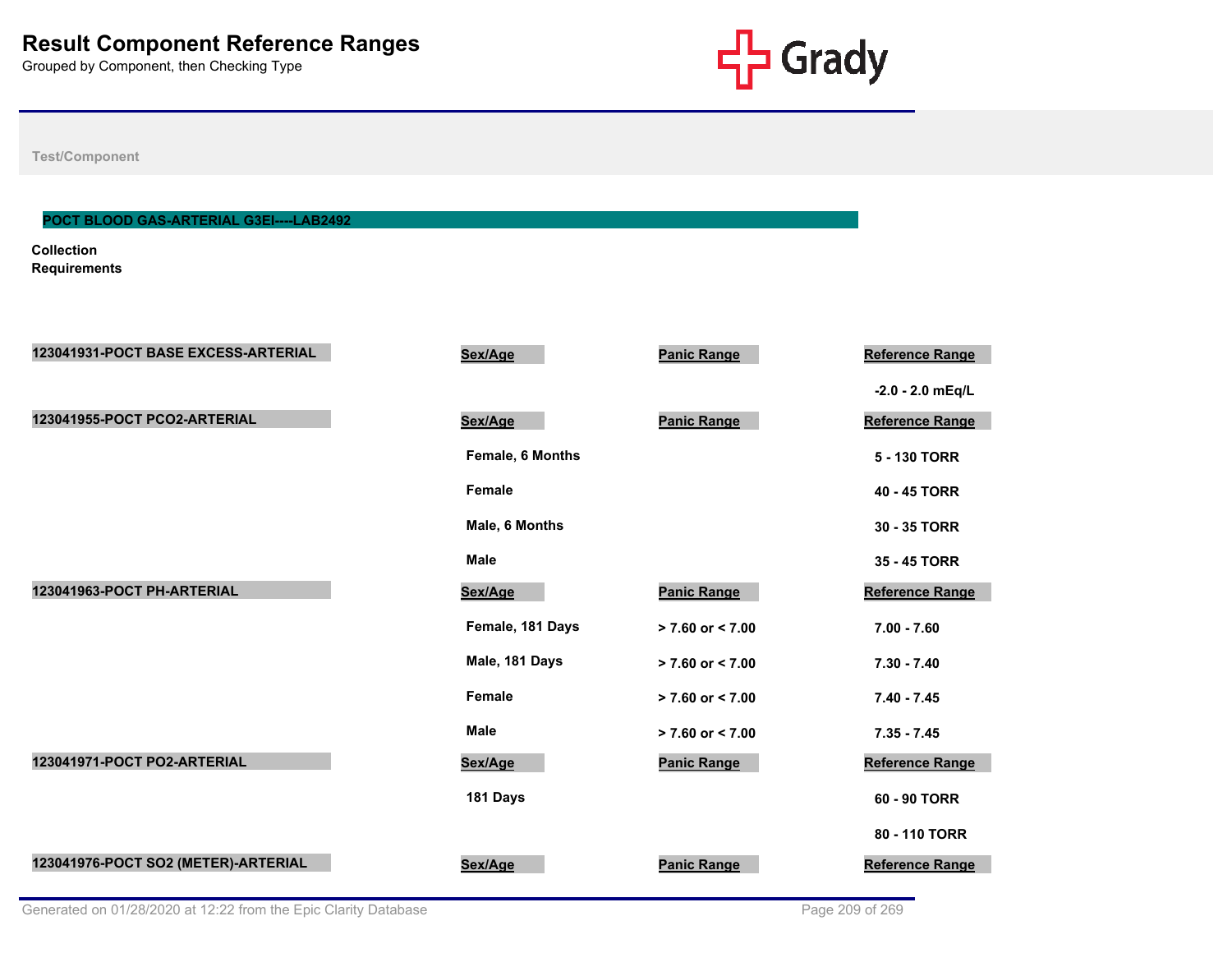

| <b>Test/Component</b>                    |          |                      |                                                 |
|------------------------------------------|----------|----------------------|-------------------------------------------------|
| 123041984-POCT TCO2(METER)-ARTERIAL      | Sex/Age  | <b>Panic Range</b>   | $0 - 100 \%$<br>Reference Range<br>22 - 32 TORR |
| POCT BLOOD GAS-VENOUS G3EI----LAB2305    |          |                      |                                                 |
| <b>Collection</b><br><b>Requirements</b> |          |                      |                                                 |
|                                          |          |                      |                                                 |
|                                          |          |                      |                                                 |
|                                          |          |                      |                                                 |
| 123041934-POCT BASE EXCESS-VENOUS        | Sex/Age  | <b>Panic Range</b>   | Reference Range                                 |
|                                          |          |                      | $-2.0 - 2.0$ mEq/L                              |
| 123041945-POCT HCO3 (METER)-VENOUS       | Sex/Age  | <b>Panic Range</b>   | <b>Reference Range</b>                          |
|                                          |          |                      | 1 - 85 TORR                                     |
|                                          |          |                      |                                                 |
| 123041958-POCT PCO2-VENOUS               | Sex/Age  | <b>Panic Range</b>   | Reference Range                                 |
|                                          |          |                      | 38 - 48 TORR                                    |
| 123041966-POCT PH-VENOUS                 | Sex/Age  | <b>Panic Range</b>   | Reference Range                                 |
|                                          |          | $> 7.60$ or $< 7.00$ | $7.33 - 7.43$                                   |
| 123041974-POCT PO2-VENOUS                | Sex/Age  | <b>Panic Range</b>   | <b>Reference Range</b>                          |
|                                          |          |                      |                                                 |
|                                          | 181 Days |                      | 37 - 43 TORR                                    |
|                                          |          |                      | 37 - 43 TORR                                    |
| 123041979-POCT SO2 (METER)-VENOUS        | Sex/Age  | <b>Panic Range</b>   | Reference Range                                 |
|                                          |          |                      |                                                 |
|                                          |          |                      | 0 - 100 TORR                                    |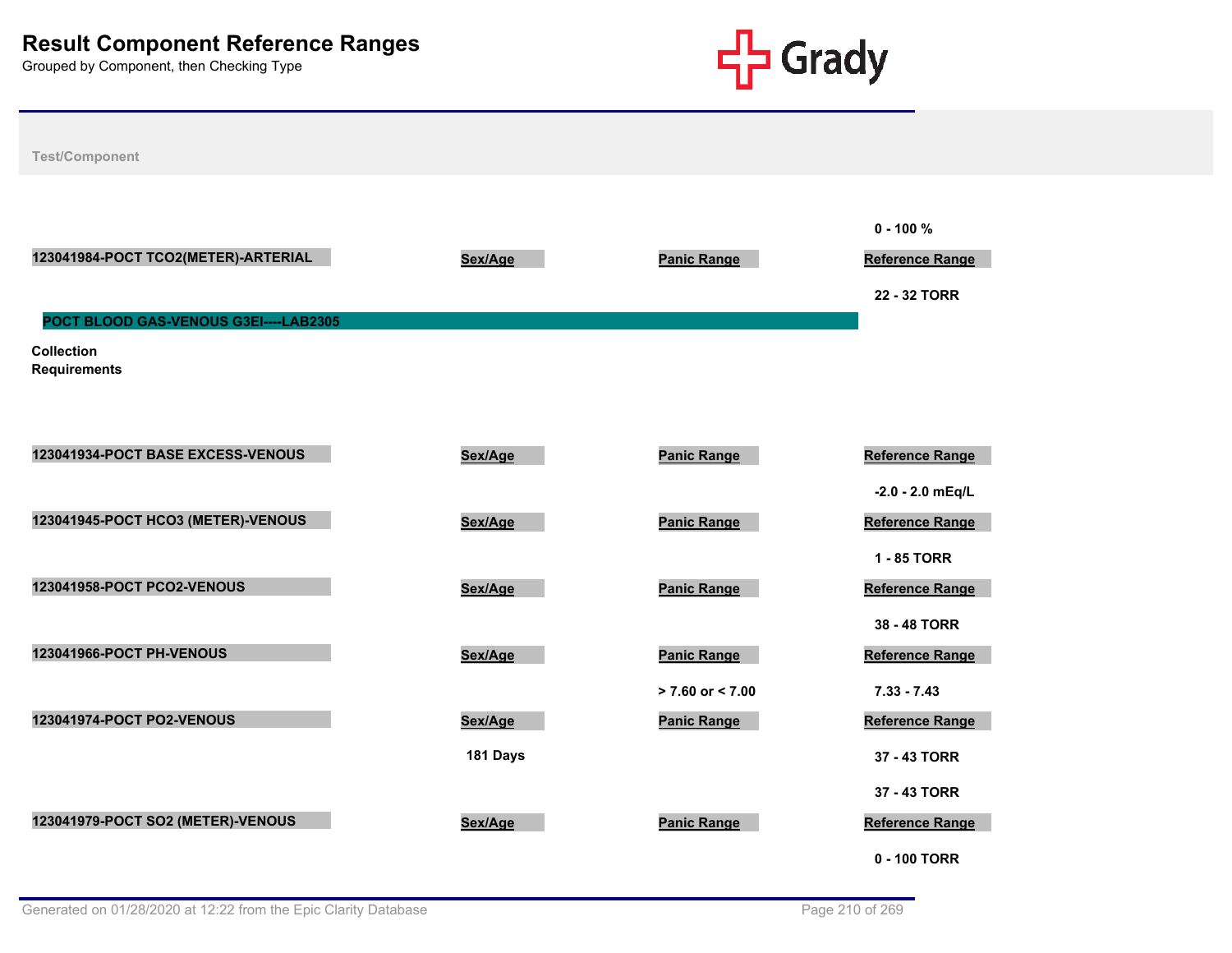

123041983-POCT TCO2 (METER)-VENOUS **BEXAGE SEX/Age Reference Range** Reference Range

**5 - 50 TORR**

**POCT CHEM8 (METER)----LAB5026**

**Collection Requirements**

| 123041930-POCT ANION GAP (METER)        | Sex/Age        | <b>Panic Range</b> | <b>Reference Range</b> |
|-----------------------------------------|----------------|--------------------|------------------------|
|                                         |                |                    | $8 - 20$               |
| 123041936-POCT CALCIUM, IONIZED (METER) | Sex/Age        | <b>Panic Range</b> | <b>Reference Range</b> |
|                                         |                | $> 1.40$ or < .75  | .90 - 1.20 mmol/L      |
| 123041937-POCT CHLORIDE (METER)         | Sex/Age        | <b>Panic Range</b> | Reference Range        |
|                                         |                |                    | 95 - 110 mEq/L         |
| 123000070-POCT CREATININE               | Sex/Age        | <b>Panic Range</b> | Reference Range        |
|                                         | Female         |                    | .4 - 1.0 mg/dL         |
|                                         | <b>Male</b>    |                    | .7 - 1.2 mg/dL         |
| 123042794-POCT GLUCOSE(METER)           | Sex/Age        | <b>Panic Range</b> | <b>Reference Range</b> |
|                                         | 150 Years      | $> 450$ or $< 40$  | 20 - 700 mg/dL         |
| 123041946-POCT HEMATOCRIT (METER)       | Sex/Age        | <b>Panic Range</b> | Reference Range        |
|                                         | Female, 7 Days |                    | 44 - 64 %              |
|                                         | <b>Male</b>    |                    | $40 - 50 \%$           |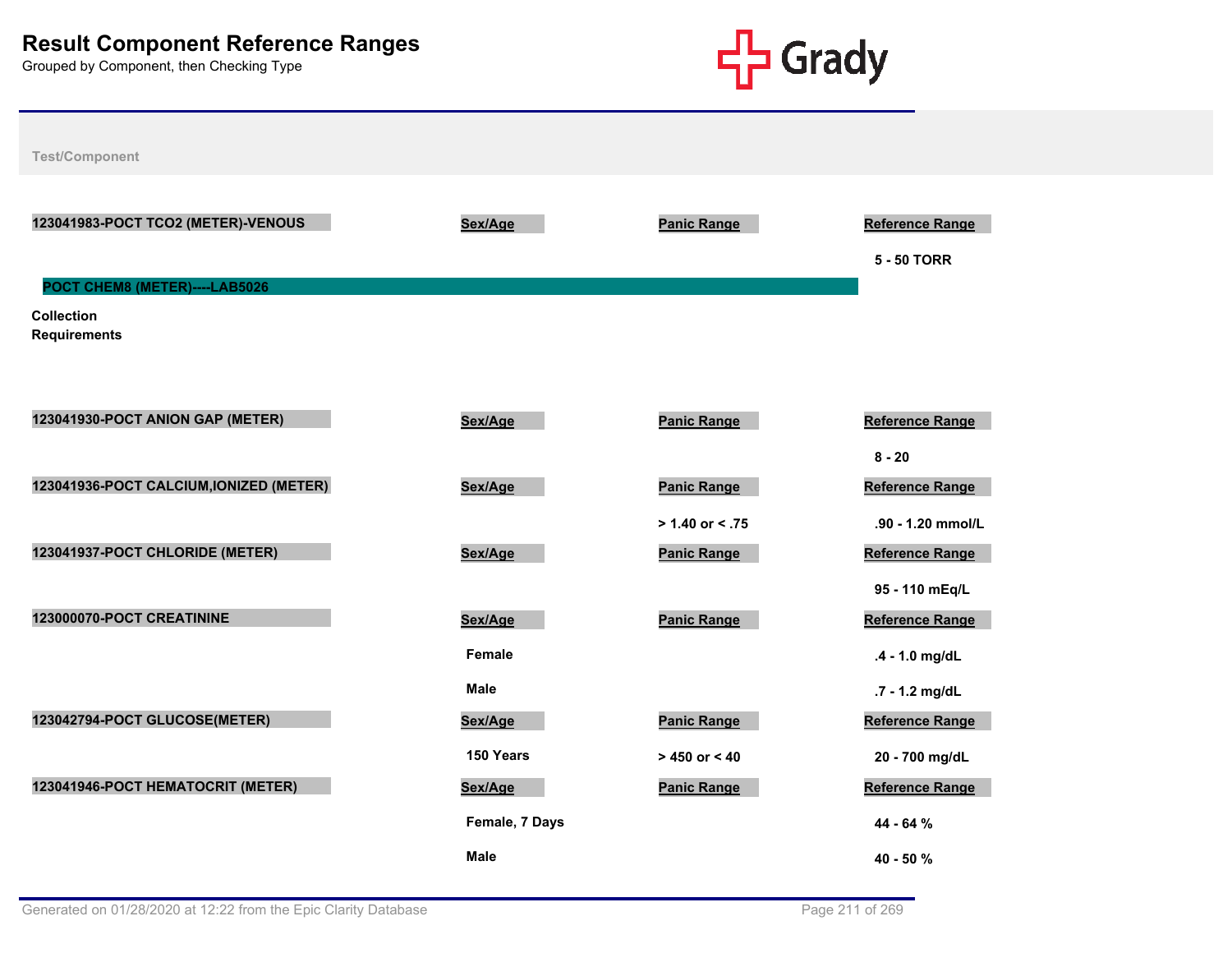

|                                   | Female, 30 Days  |                     | 35 - 49 %              |
|-----------------------------------|------------------|---------------------|------------------------|
|                                   | Female, 2 Years  |                     | $30 - 40 \%$           |
|                                   | Female, 14 Years |                     | $31 - 43 \%$           |
|                                   | Female           |                     | $35 - 45 \%$           |
|                                   | Male, 7 Days     |                     | 44 - 64 %              |
|                                   | Male, 30 Days    |                     | 35 - 49 %              |
|                                   | Male, 2 Years    | $30 - 40 \%$        |                        |
|                                   | Male, 14 Years   |                     | $31 - 43 \%$           |
| 123041947-POCT HEMOGLOBIN (METER) | Sex/Age          | <b>Panic Range</b>  | <b>Reference Range</b> |
|                                   | Male, 7 Days     | > 24.1 or < 12.0    | 5.1 - 25.5 gm/dL       |
|                                   | Female, 30 Days  | $> 24.1$ or < 12.0  | 5.1 - 25.5 gm/dL       |
|                                   | Female, 2 Years  | $> 24.1$ or < 6.0   | 10.0 - 15.0 gm/dL      |
|                                   | Female, 18 Years | $> 24.1$ or < 6.0   | 11.0 - 16.0 gm/dL      |
|                                   | Female           | $> 20.0$ or $< 5.0$ | 11.5 - 15.5 gm/dL      |
|                                   | Male, 30 Days    | > 24.1 or < 12.0    | 12.0 - 20.0 gm/dL      |
|                                   | Male, 2 Years    | $> 24.0$ or < 6.0   | 10.0 - 15.0 gm/dL      |
|                                   | Male, 18 Years   | $> 24.1$ or < 6.0   | 11.0 - 16.0 gm/dL      |
|                                   | <b>Male</b>      | $> 20.0$ or $< 5.0$ | 13.5 - 17.5 gm/dL      |
|                                   | Female, 7 Days   | $> 24.1$ or < 12.0  | 5.1 - 24.0 gm/dL       |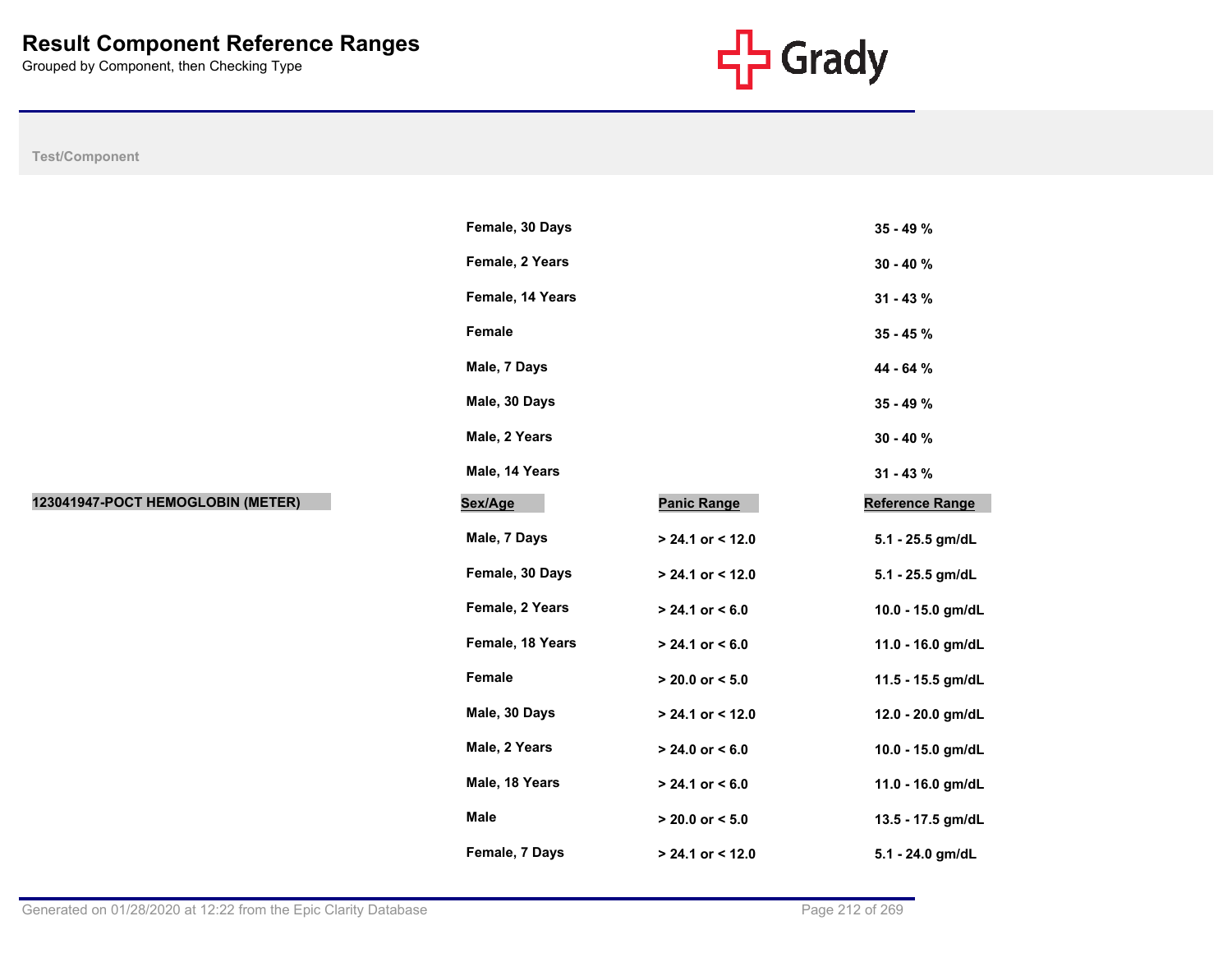

| 123041975-POCT POTASSIUM (METER)         | Sex/Age     | <b>Panic Range</b> | <b>Reference Range</b> |
|------------------------------------------|-------------|--------------------|------------------------|
|                                          |             | $> 6.0$ or $< 2.5$ | 2.0 - 9.0 mmol/L       |
| 123041980-POCT SODIUM (METER)            | Sex/Age     | <b>Panic Range</b> | Reference Range        |
|                                          |             | $> 160$ or < 125   | 135 - 150 mmol/L       |
| 123041983-POCT TCO2 (METER)-VENOUS       | Sex/Age     | <b>Panic Range</b> | Reference Range        |
|                                          |             |                    | <b>5 - 50 TORR</b>     |
| 123041985-POCT UREA NITROGEN (METER)     | Sex/Age     | <b>Panic Range</b> | Reference Range        |
|                                          |             | > 150              | 150 mg/dL              |
| POCT CREATININE (METER)----LAB2496       |             |                    |                        |
| <b>Collection</b><br><b>Requirements</b> |             |                    |                        |
|                                          |             |                    |                        |
|                                          |             |                    |                        |
| 123000070-POCT CREATININE                | Sex/Age     | <b>Panic Range</b> | Reference Range        |
|                                          | Female      |                    | .4 - 1.0 mg/dL         |
|                                          | <b>Male</b> |                    | .7 - 1.2 mg/dL         |
| POCT GLUCOSE - CAPILLARY----POC10        |             |                    |                        |
| <b>Collection</b><br><b>Requirements</b> |             |                    |                        |
|                                          |             |                    |                        |
|                                          |             |                    |                        |
| 123041940-POCT GLUCOSE(METER)            | Sex/Age     | <b>Panic Range</b> | <b>Reference Range</b> |
|                                          |             |                    |                        |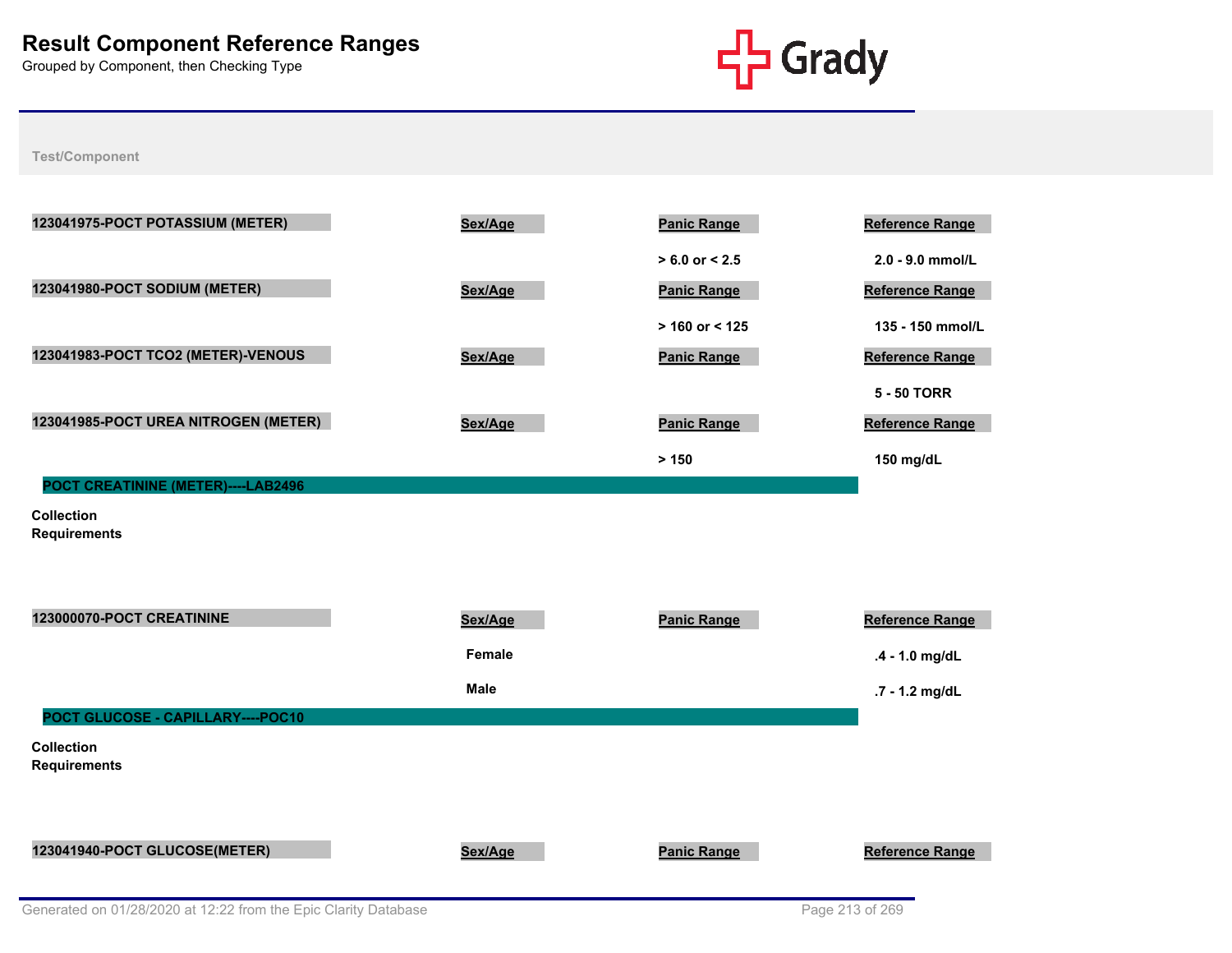

| Test/Component                           |         |                    |                        |
|------------------------------------------|---------|--------------------|------------------------|
|                                          |         |                    |                        |
|                                          |         | $> 500$ or $< 50$  | 70 - 150 mg/dL         |
| POCT GLUCOSE(METER)-MICRO----LAB2473     |         |                    |                        |
| <b>Collection</b><br><b>Requirements</b> |         |                    |                        |
|                                          |         |                    |                        |
| 123041940-POCT GLUCOSE(METER)            | Sex/Age | <b>Panic Range</b> | Reference Range        |
|                                          |         | $> 500$ or $< 50$  | 70 - 150 mg/dL         |
| POCT GLUCOSE(METER)-VEN----LAB2479       |         |                    |                        |
| <b>Collection</b><br><b>Requirements</b> |         |                    |                        |
|                                          |         |                    |                        |
|                                          |         |                    |                        |
| 123041939-POCT GLUCOSE (METER)           | Sex/Age | <b>Panic Range</b> | Reference Range        |
|                                          |         | $> 450$ or $< 40$  | 70 - 150 mg/dL         |
| POCT PROTHROMBIN TIME (METER)----LAB2480 |         |                    |                        |
| <b>Collection</b><br><b>Requirements</b> |         |                    |                        |
|                                          |         |                    |                        |
|                                          |         |                    |                        |
| 123041366-INR (METER)                    | Sex/Age | <b>Panic Range</b> | Reference Range        |
|                                          |         | > 5.0              | $2.0 - 3.5$            |
| 123042068-PROTHROMBIN TIME (METER)       | Sex/Age | <b>Panic Range</b> | <b>Reference Range</b> |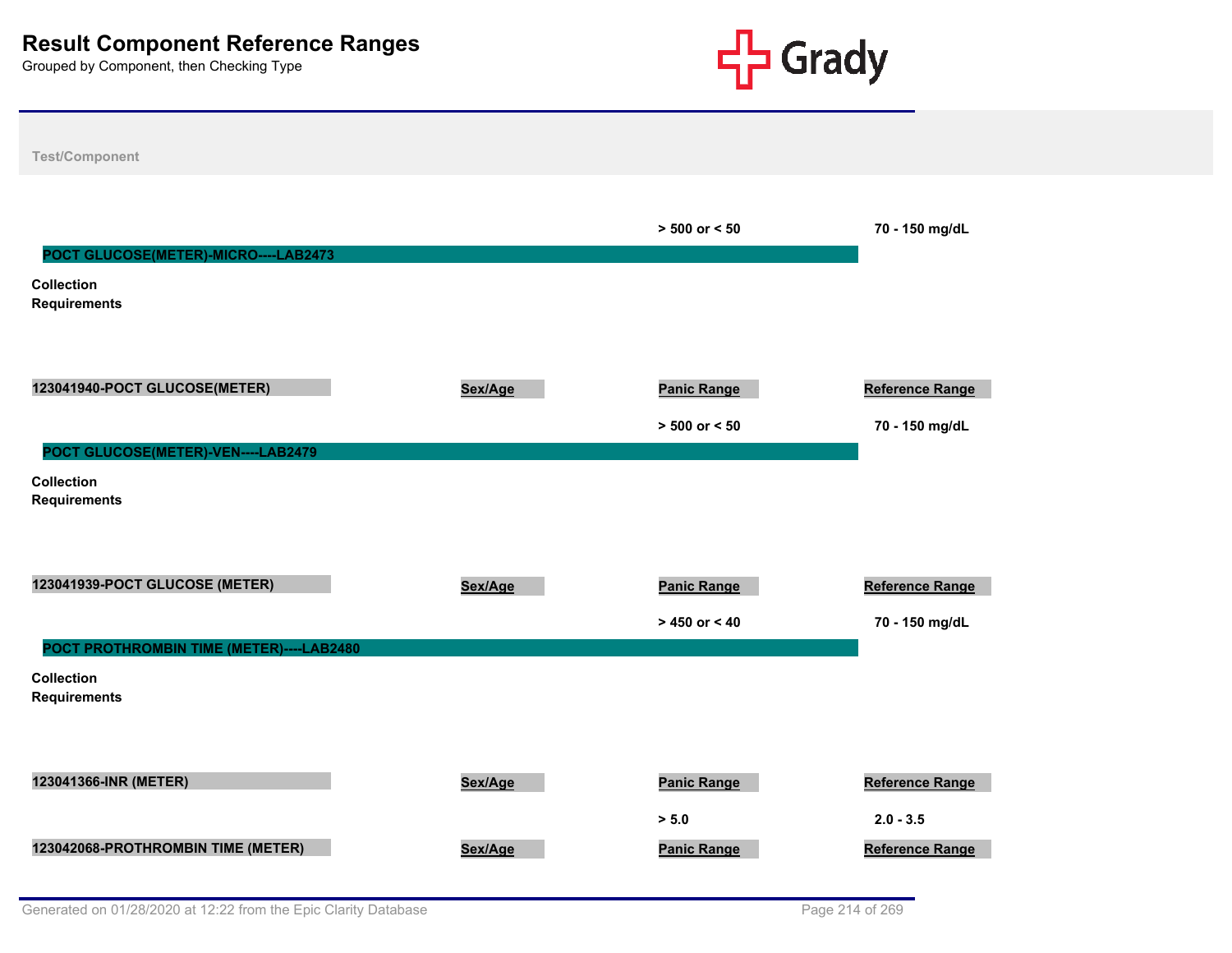

|                                                             | 18 Years                                                                                                         | > 27.5              | $11.0 - 66.0$ sec  |
|-------------------------------------------------------------|------------------------------------------------------------------------------------------------------------------|---------------------|--------------------|
|                                                             | 150 Years                                                                                                        | > 59.0              | $11.0 - 66.0$ sec  |
| POCT, LACTATE-VENOUS----LAB50198                            |                                                                                                                  |                     |                    |
| <b>Collection</b><br>Requirements                           |                                                                                                                  |                     |                    |
| 123042910-POCT, LACTATE-VENOUS                              | Sex/Age                                                                                                          | <b>Panic Range</b>  | Reference Range    |
|                                                             | 150 Years                                                                                                        | $> 2.00$ or $< .50$ | .30 - 20.00 mmol/L |
| POCT, TROPONIN (METER)----LAB5229                           |                                                                                                                  |                     |                    |
| <b>Collection</b><br><b>Requirements</b>                    |                                                                                                                  |                     |                    |
| 123000071-POCT TROPONIN                                     | Sex/Age                                                                                                          | <b>Panic Range</b>  | Reference Range    |
|                                                             | 150 Years                                                                                                        | > .2                | $0 - 50$ ng/mL     |
| POTASSIUM- 24 HOUR URINE----LAB6002                         |                                                                                                                  |                     |                    |
| <b>Collection</b><br>urine container.\par }<br>Requirements | {\rtf1\ansi\deflang1033\ftnbj{\fonttbl{\f0 \fmodern \fcharset0 Arial;}}\plain\f0\fs20 Collect urine in a 24 hour |                     |                    |
|                                                             |                                                                                                                  |                     |                    |
| 123042005-POTASSIUM,24HR-URINE                              | Sex/Age                                                                                                          | <b>Panic Range</b>  | Reference Range    |
|                                                             | 150 Years                                                                                                        |                     | 25 - 125 meg/24hr  |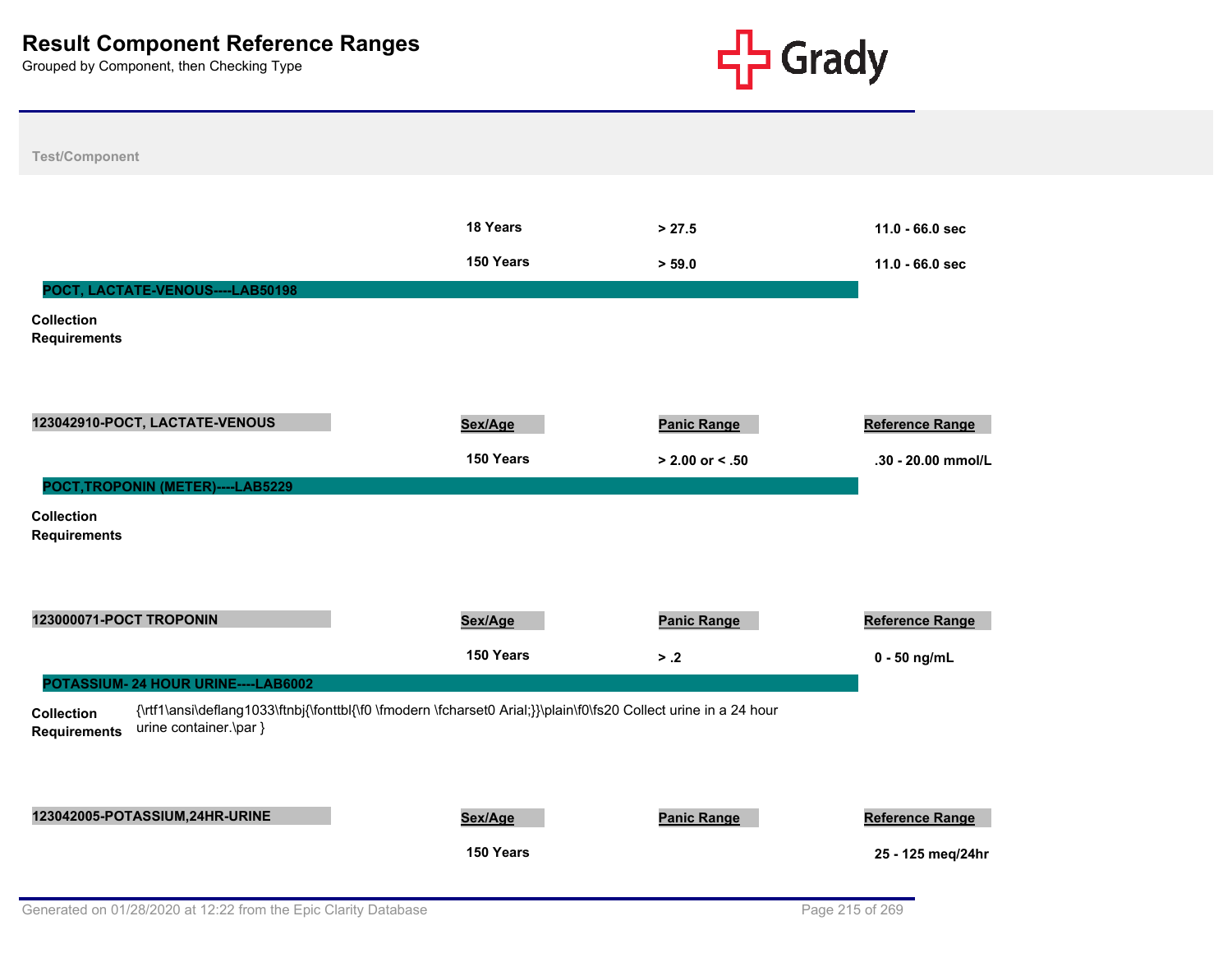

| 123042009-POTASSIUM-URINE                | Sex/Age   | <b>Panic Range</b> | <b>Reference Range</b> |
|------------------------------------------|-----------|--------------------|------------------------|
|                                          | 99 Years  |                    | 20 - 200 meq/L         |
| POTASSIUM, BODY FLUID----LAB193          |           |                    |                        |
| <b>Collection</b><br><b>Requirements</b> |           |                    |                        |
| 123042006-POTASSIUM, FLUID               | Sex/Age   | <b>Panic Range</b> | <b>Reference Range</b> |
|                                          | 150 Years |                    | 1.0 - 15.0 meg/L       |
| POTASSIUM-PLASMA----LAB2098              |           |                    |                        |
| <b>Collection</b><br><b>Requirements</b> |           |                    |                        |
| 123042007-POTASSIUM-PLASMA               | Sex/Age   | Panic Range        | <b>Reference Range</b> |
|                                          | 150 Years | $> 6.0$ or $< 2.5$ | 3.4 - 4.5 mEq/L        |
| <b>Collection</b><br><b>Requirements</b> |           |                    |                        |
| 123042008-POTASSIUM-SERUM                | Sex/Age   | <b>Panic Range</b> | <b>Reference Range</b> |
|                                          | 30 Days   | $> 7.0$ or $< 2.5$ | 3.4 - 5.1 meg/L        |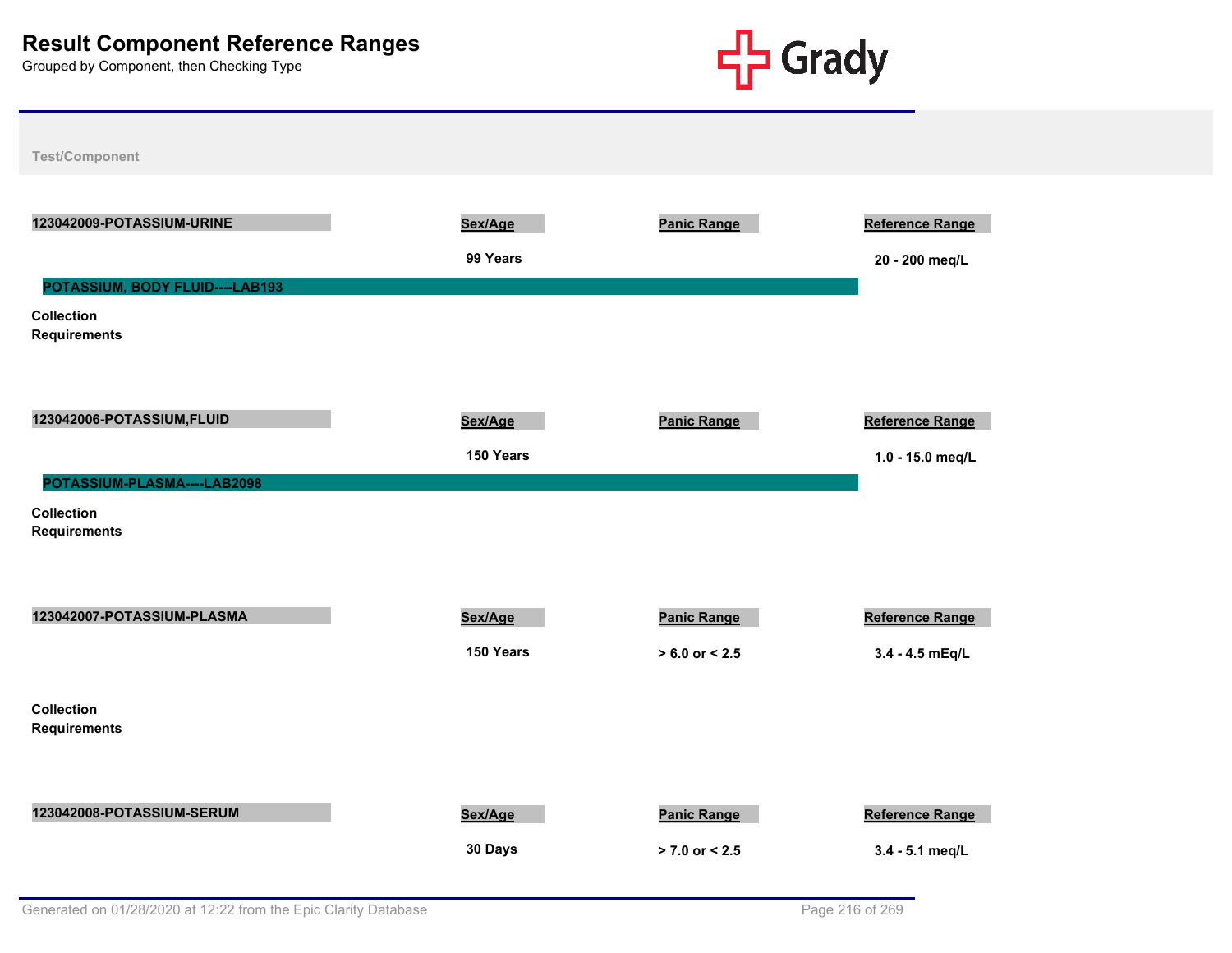

|                                          | POTASSIUM-URINE----LAB2223              | 150 Years                                                                                                                                                                                                          | $> 6.0$ or $< 2.5$                       | 3.4 - 5.1 meg/L                          |
|------------------------------------------|-----------------------------------------|--------------------------------------------------------------------------------------------------------------------------------------------------------------------------------------------------------------------|------------------------------------------|------------------------------------------|
| <b>Collection</b><br><b>Requirements</b> |                                         |                                                                                                                                                                                                                    |                                          |                                          |
|                                          | 123042005-POTASSIUM,24HR-URINE          | Sex/Age<br>150 Years                                                                                                                                                                                               | <b>Panic Range</b>                       | Reference Range<br>25 - 125 meg/24hr     |
|                                          | 123042009-POTASSIUM-URINE               | Sex/Age<br>99 Years                                                                                                                                                                                                | <b>Panic Range</b>                       | <b>Reference Range</b><br>20 - 200 meg/L |
| <b>Collection</b><br><b>Requirements</b> | POTASSIUM-WB PLASMA----LAB2099          |                                                                                                                                                                                                                    |                                          |                                          |
|                                          | 123042010-POTASSIUM-WB, PLASMA          | Sex/Age<br>150 Years                                                                                                                                                                                               | <b>Panic Range</b><br>$> 6.0$ or $< 2.5$ | Reference Range<br>$3.4 - 4.5$ mmol/L    |
| <b>Collection</b><br><b>Requirements</b> | excessively high scatter signals.\par } | {\rtf1\ansi\deflang1033\ftnbj{\fonttbl{\f0 \fmodern \fcharset0 Arial;}}\plain\f0\fs20 Fasting serum specimen, free<br>from hemolysis, is the recommended specimen. Avoid highly lipemic samples, which may produce |                                          |                                          |
|                                          | 123042011-PREALBUMIN-SERUM              | Sex/Age                                                                                                                                                                                                            | <b>Panic Range</b>                       | Reference Range                          |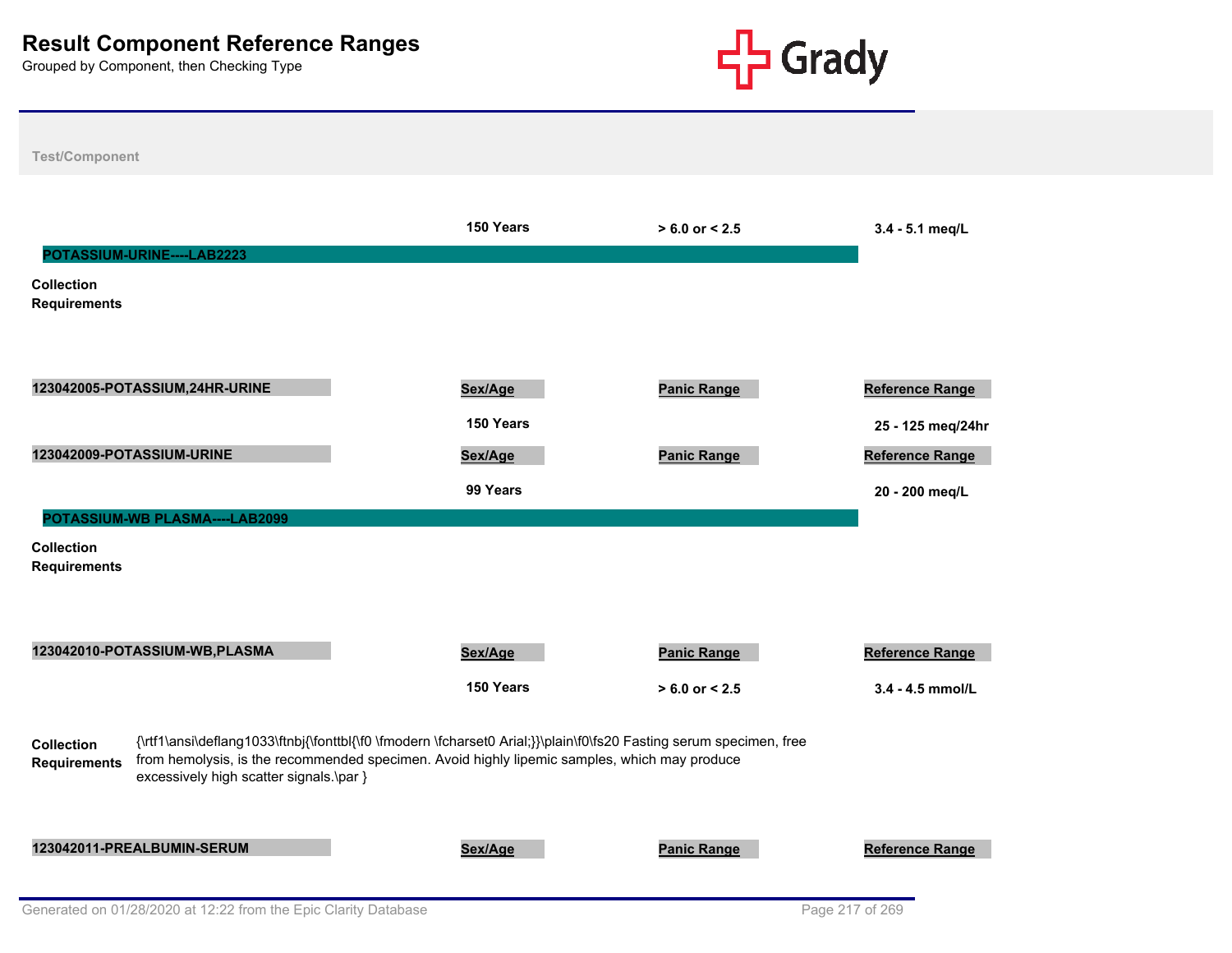

| <b>Test/Component</b>                    |                                                                                                                                                                                                                                                                                                                                                                                                                         |                                                                                                                                                                                    |                    |                        |
|------------------------------------------|-------------------------------------------------------------------------------------------------------------------------------------------------------------------------------------------------------------------------------------------------------------------------------------------------------------------------------------------------------------------------------------------------------------------------|------------------------------------------------------------------------------------------------------------------------------------------------------------------------------------|--------------------|------------------------|
|                                          |                                                                                                                                                                                                                                                                                                                                                                                                                         | 150 Years                                                                                                                                                                          |                    | 17 - 34 mg/dL          |
| <b>Collection</b><br><b>Requirements</b> | once.\par C.<br>product insert:\par 1.<br>Follow blood collection tube manufacturer's recommendations for centrifugation.\par D.<br>should determine the acceptability of its own blood collection tubes and serum separation products.<br>Variations in these products may exist between manufacturers and, at times, from lot-to-lot.\par E.<br>Frozen specimens can be stored up to six months before testing.\par } | Use the following guidelines when preparing specimens, unless instructed otherwise in the<br>Ensure residual fibrin and cellular matter has been removed prior to analysis.\par 2. | Each laboratory    |                        |
|                                          | 123041158-HCG, QUANT-SERUM                                                                                                                                                                                                                                                                                                                                                                                              | Sex/Age                                                                                                                                                                            | <b>Panic Range</b> | <b>Reference Range</b> |
|                                          |                                                                                                                                                                                                                                                                                                                                                                                                                         | Male, 150 Years                                                                                                                                                                    |                    | $0 - 3$ mlU/mL         |
|                                          |                                                                                                                                                                                                                                                                                                                                                                                                                         | Female, 150 Years                                                                                                                                                                  |                    | $0 - 5$ mlU/mL         |
|                                          |                                                                                                                                                                                                                                                                                                                                                                                                                         |                                                                                                                                                                                    |                    | 1 mIU/mL               |
| <b>Collection</b>                        |                                                                                                                                                                                                                                                                                                                                                                                                                         |                                                                                                                                                                                    |                    |                        |
| <b>Requirements</b>                      |                                                                                                                                                                                                                                                                                                                                                                                                                         |                                                                                                                                                                                    |                    |                        |
|                                          |                                                                                                                                                                                                                                                                                                                                                                                                                         |                                                                                                                                                                                    |                    |                        |
|                                          | 123042682-PROCALCITONIN-SERUM                                                                                                                                                                                                                                                                                                                                                                                           | Sex/Age                                                                                                                                                                            | <b>Panic Range</b> | Reference Range        |
|                                          |                                                                                                                                                                                                                                                                                                                                                                                                                         |                                                                                                                                                                                    |                    | $0.00 - 0.50$ NG/ML    |
|                                          | <b>PROLACTIN-SERUM----LAB531</b>                                                                                                                                                                                                                                                                                                                                                                                        |                                                                                                                                                                                    |                    |                        |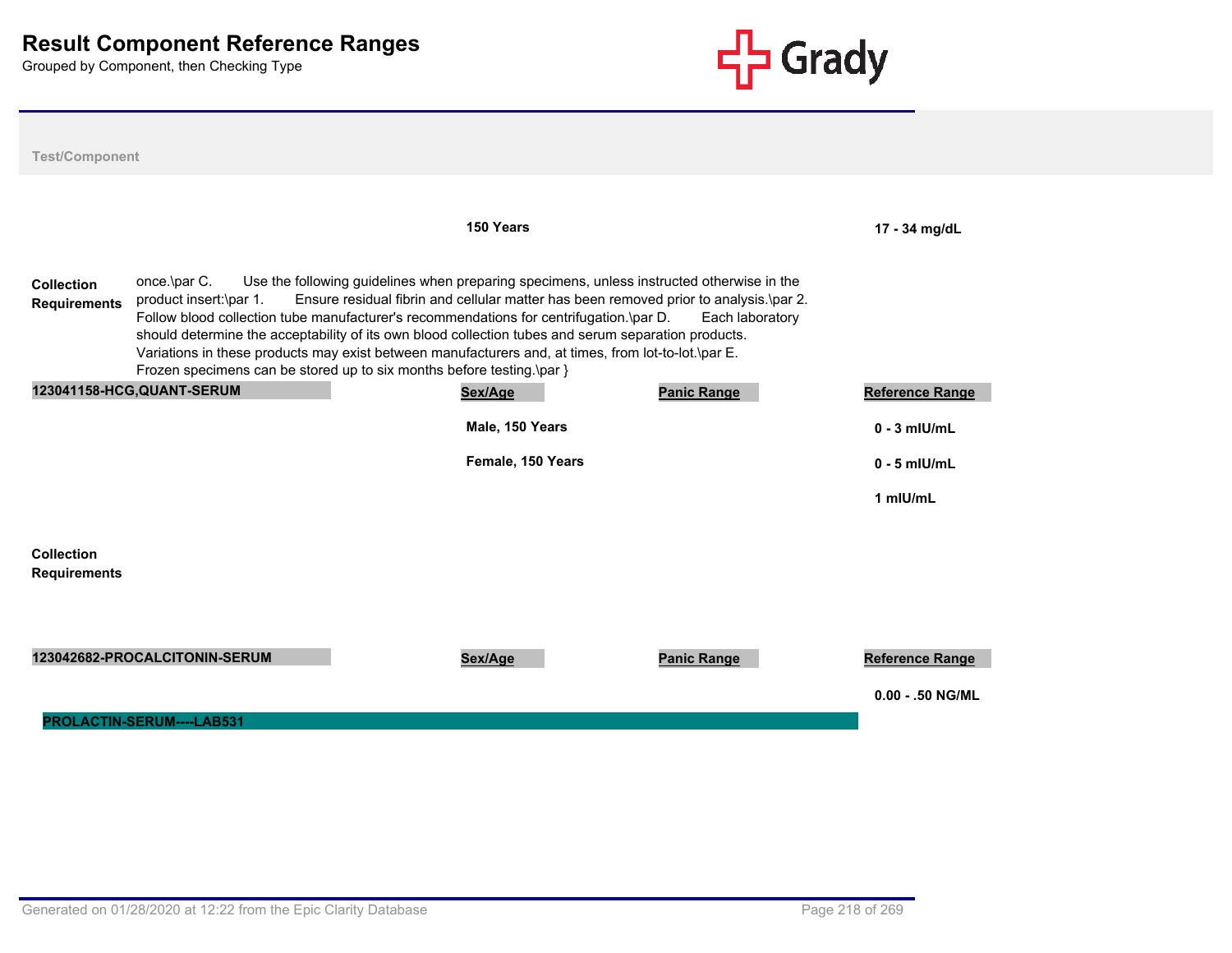

#### **Test/Component**

| <b>Collection</b><br><b>Requirements</b> | {\rtf1\ansi\deflang1033\ftnbj{\fonttbl{\f0 \fmodern \fcharset0 Arial;}}\plain\f0\fs20 A.<br>Serum and plasma<br>Observe the following recommendations for handling,<br>(heparin) are the recommended samples.\par B.<br>Collect all blood samples observing routine<br>processing, and storing blood\par samples:\par 1.<br>precautions for venipuncture.\par 2.<br>Allow serum samples to clot completely before centrifugation.\par 3.<br>Within two hours after centrifugation, transfer at least 500 \'B5L<br>Keep tubes stoppered at all times.\par 4.<br>of cell-free sample to a storage tube. Tightly stopper the tube immediately.\par 5.<br>Store samples tightly                                                                                                                                                                                                     |                                                            |                                                                                               |                        |  |  |
|------------------------------------------|---------------------------------------------------------------------------------------------------------------------------------------------------------------------------------------------------------------------------------------------------------------------------------------------------------------------------------------------------------------------------------------------------------------------------------------------------------------------------------------------------------------------------------------------------------------------------------------------------------------------------------------------------------------------------------------------------------------------------------------------------------------------------------------------------------------------------------------------------------------------------------|------------------------------------------------------------|-----------------------------------------------------------------------------------------------|------------------------|--|--|
|                                          | stoppered at room temperature (15 to 30\'B0C) for no longer than eight hours.\par 6.<br>be completed within eight hours, refrigerate the samples at 2 to 8\'BOC.\par 7.<br>completed within 48 hours, or for shipment of samples, freeze at -20\'B0C or colder.\par 8.                                                                                                                                                                                                                                                                                                                                                                                                                                                                                                                                                                                                          |                                                            | If the assay will not<br>If the assay will not be<br>Thaw sa                                  |                        |  |  |
|                                          | 123042040-PROLACTIN-SERUM                                                                                                                                                                                                                                                                                                                                                                                                                                                                                                                                                                                                                                                                                                                                                                                                                                                       | Sex/Age                                                    | <b>Panic Range</b>                                                                            | <b>Reference Range</b> |  |  |
|                                          |                                                                                                                                                                                                                                                                                                                                                                                                                                                                                                                                                                                                                                                                                                                                                                                                                                                                                 | Female, 55 Years                                           |                                                                                               | $3.3 - 26.7$ ng/mL     |  |  |
|                                          |                                                                                                                                                                                                                                                                                                                                                                                                                                                                                                                                                                                                                                                                                                                                                                                                                                                                                 | Female, 150 Years                                          |                                                                                               | 2.7 - 19.6 ng/mL       |  |  |
|                                          |                                                                                                                                                                                                                                                                                                                                                                                                                                                                                                                                                                                                                                                                                                                                                                                                                                                                                 | Male, 150 Years                                            |                                                                                               | $2.6 - 13.1$ ng/mL     |  |  |
|                                          |                                                                                                                                                                                                                                                                                                                                                                                                                                                                                                                                                                                                                                                                                                                                                                                                                                                                                 |                                                            |                                                                                               | $.3 - 2000.0$ ng/mL    |  |  |
| <b>Collection</b><br><b>Requirements</b> | {\rtf1\ansi\deflang1033\ftnbj{\fonttbl{\f0 \fmodern \fcharset0 Arial;}}\plain\f0\fs20 A.<br>recommended sample. Plasma samples should not be used.\par B.<br>be drawn prior to such prostatic manipulations as digital rectal exam (DRE), prostatic massage, transrectal<br>ultrasound (TRUS), and prostatic biopsy. DRE may cause a transient increase in serum PSA levels. A repeat<br>PSA measurement in the case of borderline elevation has been recommended. Transrectal needle biopsy<br>has also been shown to cause persisting PSA elevations. Thus, a 6 week waiting period between needle<br>biopsy and PSA sampling has been recommended.\par C.<br>technique into a collection tube with no anticoagulants should be used. Specimens should be collected in<br>such a way as to avoid hemolysis.\par D.<br>separated by centrifugation.\par E.<br>If the specimens | The specimen should be allowed to clot fully and the serum | Serum is the<br>Specimens for PSA testing should<br>Only blood drawn by an acceptable medical |                        |  |  |
|                                          | 123042049-PROSTATE SPECIFIC AG-SERUM                                                                                                                                                                                                                                                                                                                                                                                                                                                                                                                                                                                                                                                                                                                                                                                                                                            | Sex/Age                                                    | <b>Panic Range</b>                                                                            | <b>Reference Range</b> |  |  |

**Male, 150 Years 4.00 ng/mL**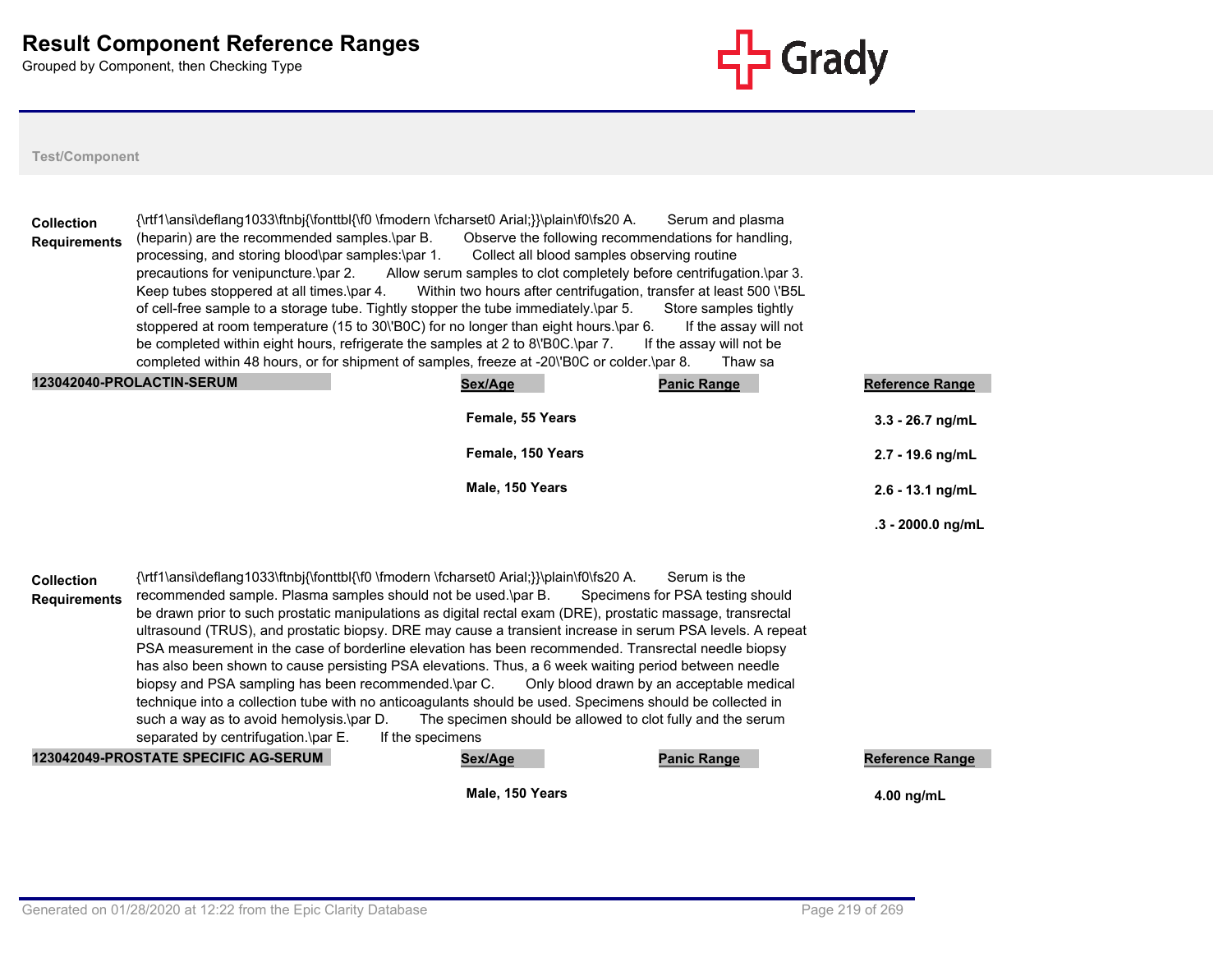

**Test/Component**

#### **PROT ELECT CSF - CSF----LAB4003**

**Collection Requirements**

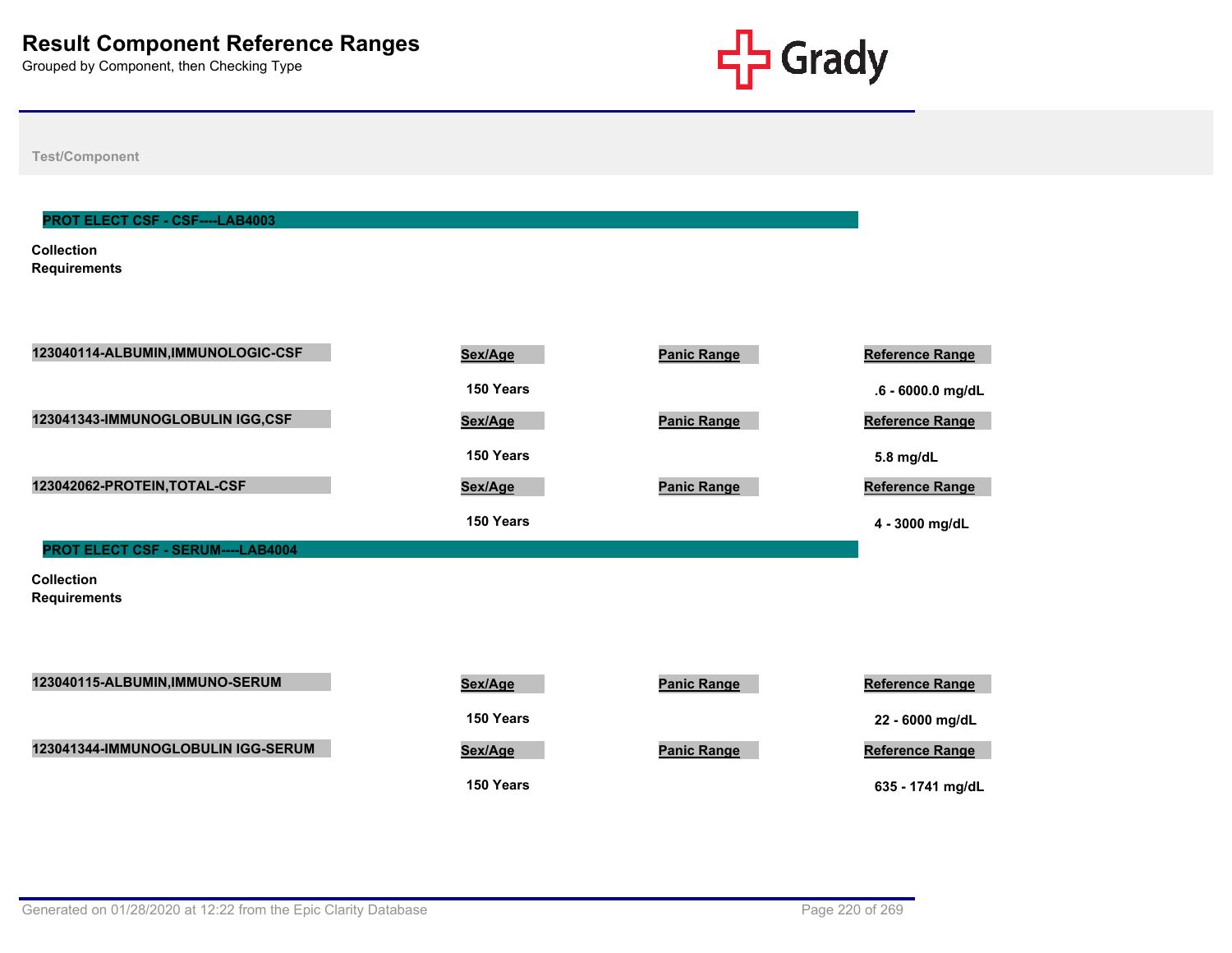

**Test/Component**

# **Collection Requirements PROT ELECTROPHORESIS-CSF----LAB2224 123040114-ALBUMIN,IMMUNOLOGIC-CSF Sex/Age Panic Range Reference Range 150 Years .6 - 6000.0 mg/dL 123042062-PROTEIN,TOTAL-CSF Sex/Age Panic Range Reference Range 150 Years 4 - 3000 mg/dL Collection Requirements PROTEIN- 24 HOUR URINE----LAB6004 123042053-PROTEIN,24HR URINE Sex/Age Panic Range Reference Range 150 Years 10 - 100 mg/24hr 123042064-PROTEIN, TOTAL-URINE** *Sex/Age* **<b>Panic Range Panic Range Reference Range 150 Years 4 - 6000 mg/dL Collection PROTEIN C ACTIVITY----LAB489**

**Requirements**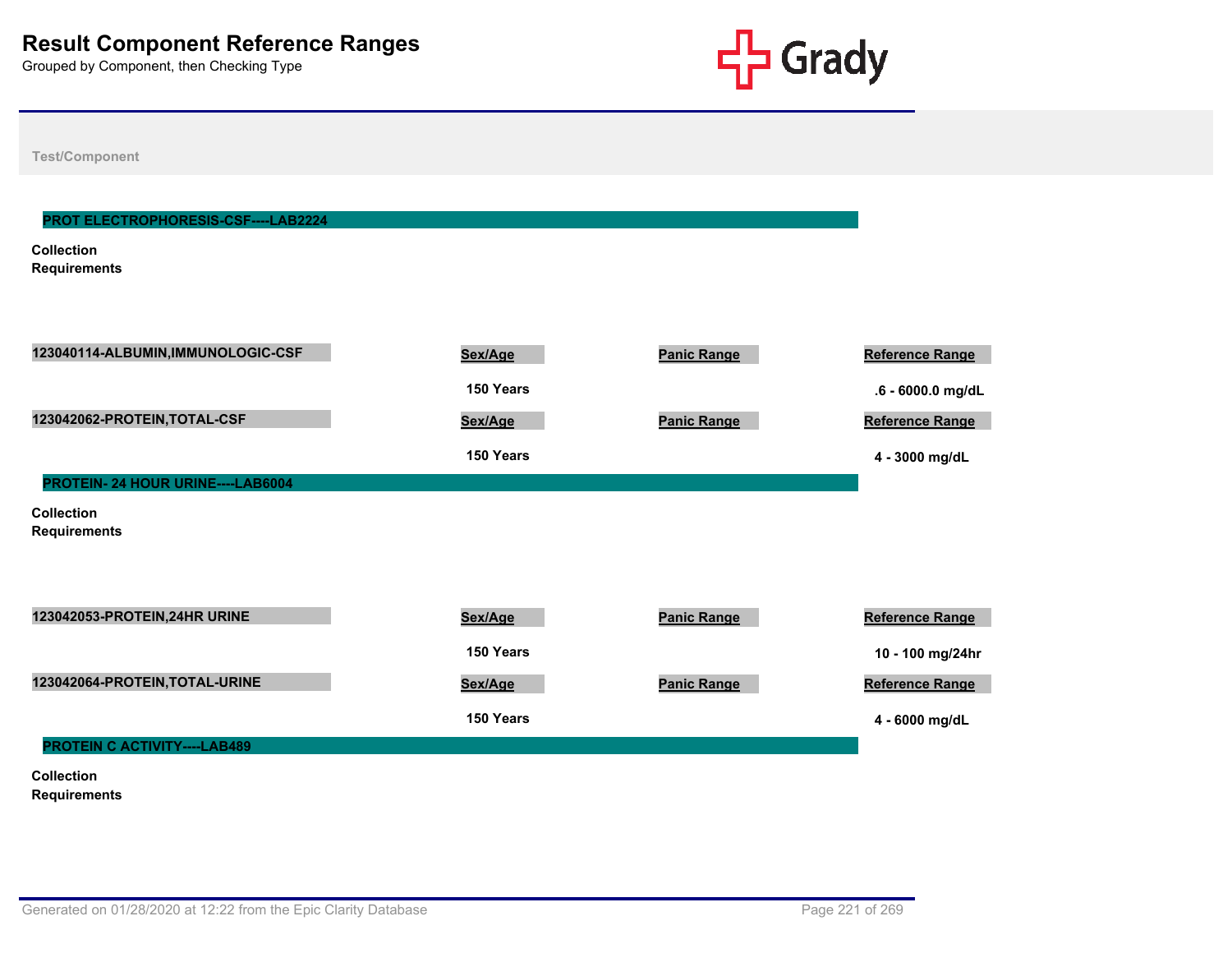

**Test/Component 123042051-PROTEIN C ACTIVITY Sex/Age Panic Range Reference Range 60 - 140 % Collection Requirements 123042053-PROTEIN,24HR URINE Sex/Age Panic Range Reference Range 150 Years 10 - 100 mg/24hr 123042064-PROTEIN,TOTAL-URINE Sex/Age Panic Range Reference Range 150 Years 4 - 6000 mg/dL Collection Requirements 123041059-GAMMA GLOBULIN-SPE Sex/Age Panic Range Reference Range 150 Years .6 - 1.8 gm/dL 123042063-PROTEIN, TOTAL-SERUM Sex/Age Panic Range Panic Range Reference Range** Reference Range

**150 Years 6.0 - 8.3 gm/dL**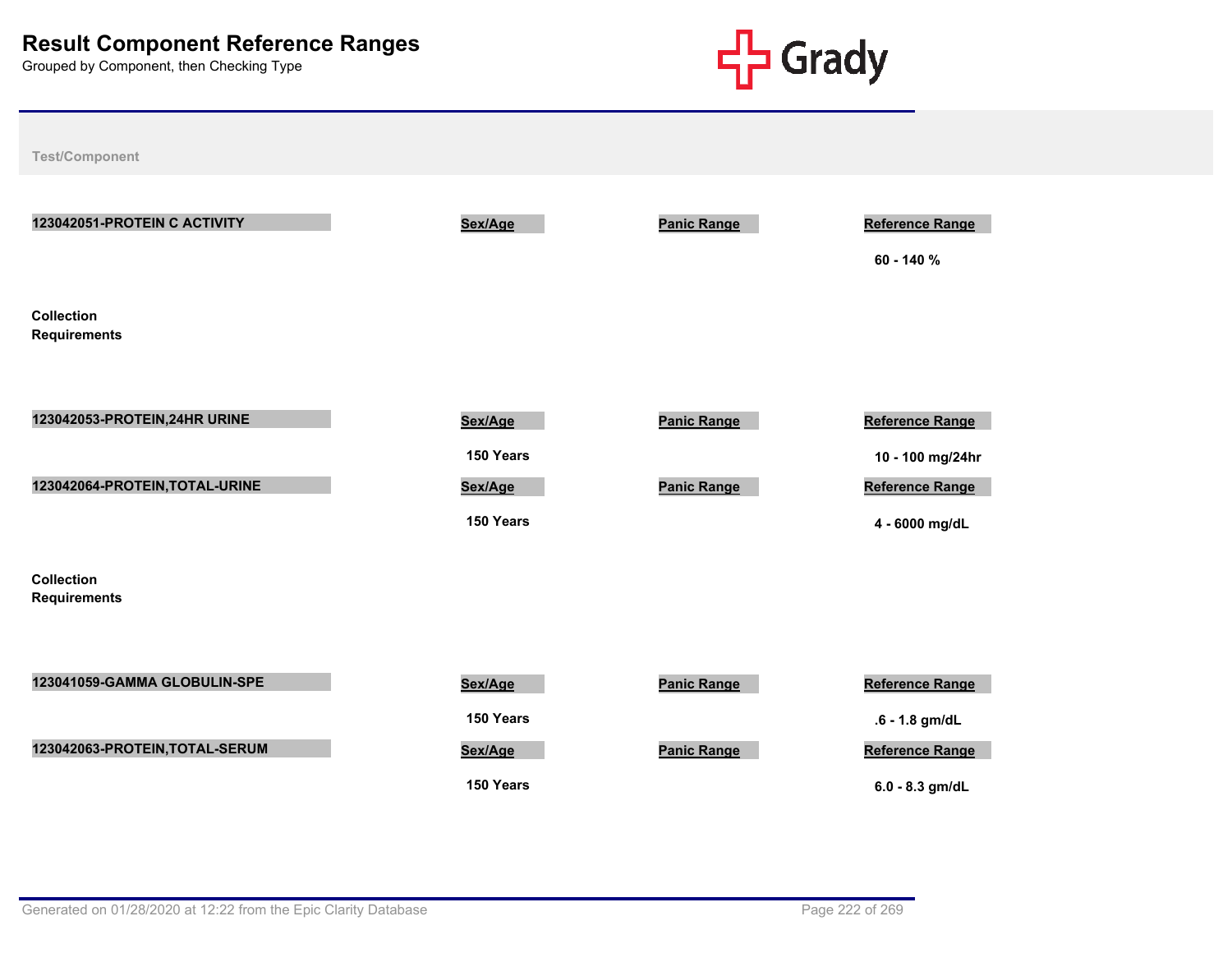

| <b>Test/Component</b>                                                           |                                                                                                                                                                                                                                                                                                         |                    |                                            |
|---------------------------------------------------------------------------------|---------------------------------------------------------------------------------------------------------------------------------------------------------------------------------------------------------------------------------------------------------------------------------------------------------|--------------------|--------------------------------------------|
| <b>PROTEIN S ACTIVITY----LAB491</b><br><b>Collection</b><br><b>Requirements</b> |                                                                                                                                                                                                                                                                                                         |                    |                                            |
| 123042052-PROTEIN S ACTIVITY<br>PROTEIN, BODY FLUID----LAB196                   | Sex/Age                                                                                                                                                                                                                                                                                                 | <b>Panic Range</b> | <b>Reference Range</b><br>$63.5 - 149.0 %$ |
| <b>Collection</b><br><b>Requirements</b>                                        |                                                                                                                                                                                                                                                                                                         |                    |                                            |
| 123042054-PROTEIN, FLUID                                                        | Sex/Age                                                                                                                                                                                                                                                                                                 | <b>Panic Range</b> | <b>Reference Range</b>                     |
|                                                                                 | 150 Years                                                                                                                                                                                                                                                                                               |                    | 3.0 - 36.0 gm/dL                           |
| PROTEIN, CSF----LAB195<br><b>Collection</b><br><b>Requirements</b>              | {\rtf1\ansi\deflang1033\ftnbj{\fonttbl{\f0 \fmodern \fcharset0 Arial;}}\plain\f0\fs20 Beckman Coulter<br>recommends that CSF samples be collected in plain collection devices or sodium fluoride-potassium oxalate<br>tubes. Care should be taken to avoid blood contamination during collection.\par } |                    |                                            |
| 123042062-PROTEIN, TOTAL-CSF                                                    | Sex/Age<br>150 Years                                                                                                                                                                                                                                                                                    | <b>Panic Range</b> | Reference Range<br>4 - 3000 mg/dL          |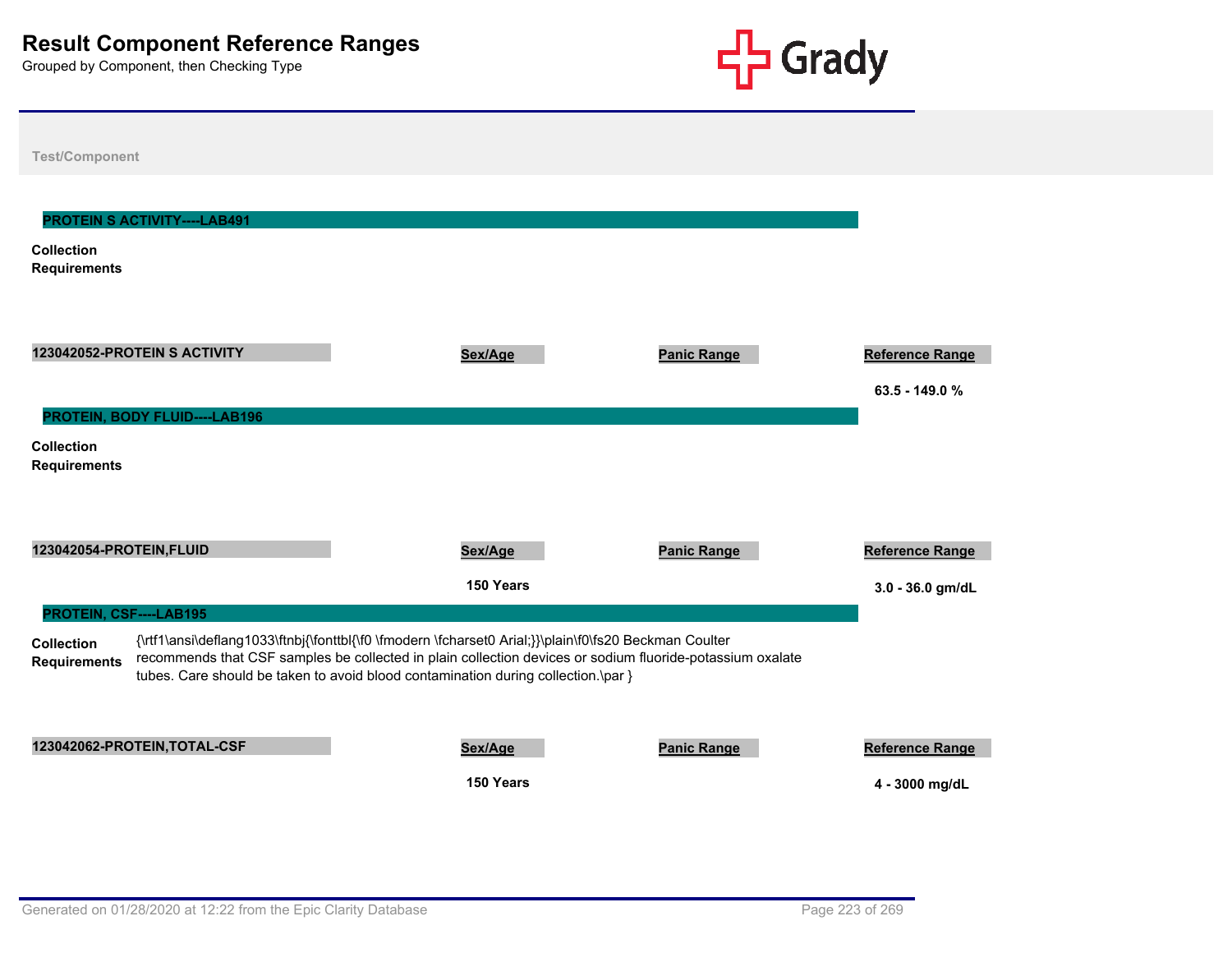

# **Test/Component Collection Requirements** {\rtf1\ansi\deflang1033\ftnbj{\fonttbl{\f0 \fmodern \fcharset0 Arial;}}\plain\f0\fs20 Serum samples, free from hemolysis, are the recommended specimens. Plasma is not recommended since fibrinogen in the sample will add to the protein measured. If plasma must be used, the recommended anticoagulant is heparin.\par } **PROTEIN, TOTAL-SERUM----LAB118 123042063-PROTEIN,TOTAL-SERUM Sex/Age Panic Range Reference Range 150 Years 6.0 - 8.3 gm/dL Collection Requirements** {\rtf1\ansi\deflang1033\ftnbj{\fonttbl{\f0 \fmodern \fcharset0 Arial;}}\plain\f0\fs20 Collect urine in a 24 hour urine container.\par } **123042053-PROTEIN,24HR URINE Sex/Age Panic Range Reference Range 150 Years 10 - 100 mg/24hr 123042064-PROTEIN,TOTAL-URINE Sex/Age Panic Range Reference Range 150 Years 4 - 6000 mg/dL Collection Requirements** {\rtf1\ansi\deflang1033\ftnbj{\fonttbl{\f0 \fmodern \fcharset0 Arial;}}\plain\f0\fs20 Collect blood in a blue top tube (0.105 M (3.2%) buffered sodium citrate with a 9:1 ratio of whole blood to anticoagulant). Send to lab immediately post collection. This test has a minimum plasma requirement of 0.3mL.\par Special plastic tubes containing 0.1 ml citrate solution and requiring only 0.9 ml whole blood will be prepared for the newborn nurseries on request. Two tubes per patient are preferred.\par } **PT WITH INR----LAB320 123041365-INR Sex/Age Panic Range Reference Range > 5.0 5.0**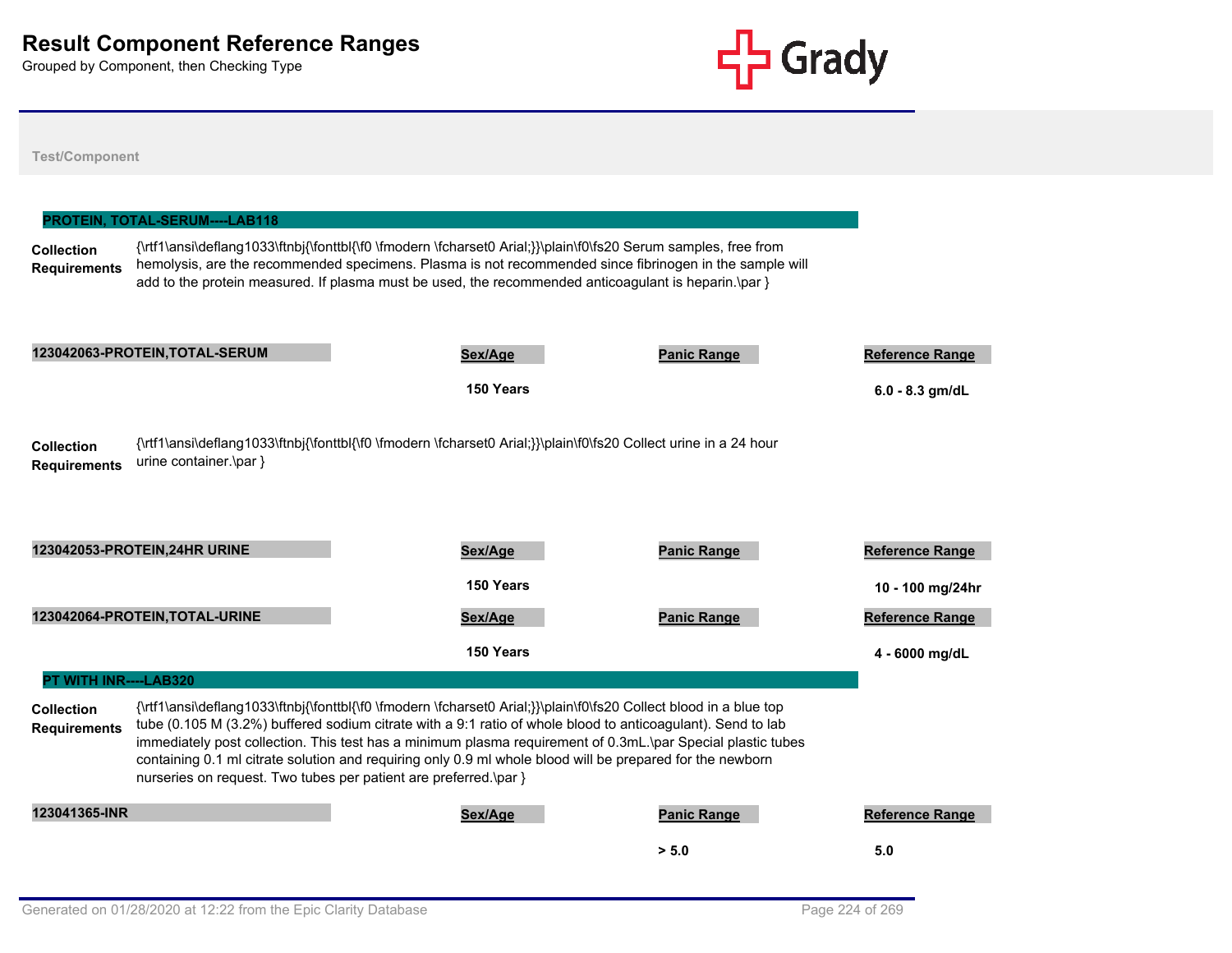

**Test/Component**

| 123042067-PROTHROMBIN TIME               |                                                                                                                                                                                                                                                                                                                                                                                                                                                                                                                                  | Sex/Age  | <b>Panic Range</b> | <b>Reference Range</b> |  |  |
|------------------------------------------|----------------------------------------------------------------------------------------------------------------------------------------------------------------------------------------------------------------------------------------------------------------------------------------------------------------------------------------------------------------------------------------------------------------------------------------------------------------------------------------------------------------------------------|----------|--------------------|------------------------|--|--|
|                                          |                                                                                                                                                                                                                                                                                                                                                                                                                                                                                                                                  | 18 Years | > 27.5             | $9.4 - 12.5$ sec       |  |  |
|                                          |                                                                                                                                                                                                                                                                                                                                                                                                                                                                                                                                  |          | > 59.0             | $9.4 - 12.5$ sec       |  |  |
|                                          | PT, HEPZYMED----LAB2351                                                                                                                                                                                                                                                                                                                                                                                                                                                                                                          |          |                    |                        |  |  |
| <b>Collection</b><br><b>Requirements</b> | {\rtf1\ansi\deflang1033\ftnbj{\fonttbl{\f0 \fmodern \fcharset0 Arial;}}\plain\f0\fs20 Collect blood in a blue top<br>tube (0.105 M (3.2%) buffered sodium citrate with a 9:1 ratio of whole blood to anticoagulant). Send to lab<br>immediately post collection. This test has a minimum plasma requirement of 0.3ml.\par Special plastic tubes<br>containing 0.1 ml citrate solution and requiring only 0.9 ml whole blood will be prepared for the newborn<br>nurseries on request. Two tubes per patient are preferred.\par } |          |                    |                        |  |  |
| 123041369-INR, HEPZYMED                  |                                                                                                                                                                                                                                                                                                                                                                                                                                                                                                                                  | Sex/Age  | <b>Panic Range</b> | <b>Reference Range</b> |  |  |
|                                          |                                                                                                                                                                                                                                                                                                                                                                                                                                                                                                                                  |          | > 5.0              | 5.0                    |  |  |
|                                          | 123042070-PROTHROMBIN TIME, HEPZYMED                                                                                                                                                                                                                                                                                                                                                                                                                                                                                             | Sex/Age  | <b>Panic Range</b> | <b>Reference Range</b> |  |  |
|                                          |                                                                                                                                                                                                                                                                                                                                                                                                                                                                                                                                  |          | > 59.0             | $9.4 - 12.5$ sec       |  |  |
|                                          | <b>RBC MORPHOLOGY----LAB2105</b>                                                                                                                                                                                                                                                                                                                                                                                                                                                                                                 |          |                    |                        |  |  |

#### **Collection Requirements**

| 123042131-MCV | Sex/Age  | <b>Panic Range</b> | <b>Reference Range</b> |
|---------------|----------|--------------------|------------------------|
|               | 2 Years  |                    | 74 - 84 fL             |
|               | 5 Years  |                    | 73 - 85 fL             |
|               | 10 Years |                    | 75 - 87 fL             |
|               | 12 Years |                    | 76 - 90 fL             |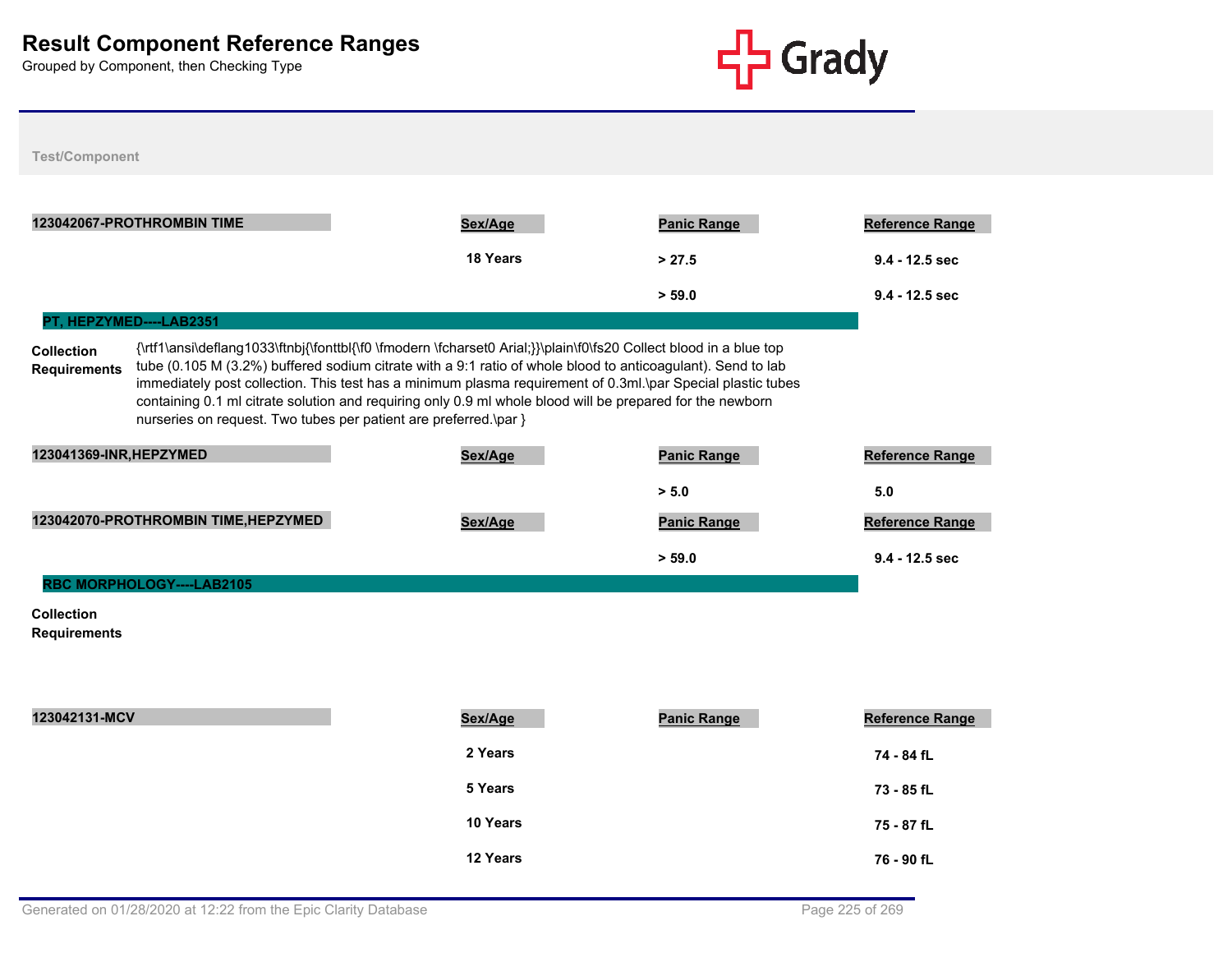

| <b>Test/Component</b>                                                                                        |                                                                                                                                                                                                                                                                                                                                  |                    |                                     |
|--------------------------------------------------------------------------------------------------------------|----------------------------------------------------------------------------------------------------------------------------------------------------------------------------------------------------------------------------------------------------------------------------------------------------------------------------------|--------------------|-------------------------------------|
|                                                                                                              | 999 Years                                                                                                                                                                                                                                                                                                                        |                    | 81 - 100.2 fL                       |
|                                                                                                              | 8 Days                                                                                                                                                                                                                                                                                                                           |                    | 91 - 123 fL                         |
| <b>Collection</b><br><b>Requirements</b>                                                                     |                                                                                                                                                                                                                                                                                                                                  |                    |                                     |
| <b>1558170-CALCIUM</b>                                                                                       | Sex/Age                                                                                                                                                                                                                                                                                                                          | <b>Panic Range</b> | Reference Range                     |
|                                                                                                              |                                                                                                                                                                                                                                                                                                                                  | $>$ 13.0 or < 5.0  | 8.7 - 10.7 mg/dL                    |
| <b>RENAL PANEL, HID----LAB5566</b><br><b>Collection</b><br><b>Requirements</b><br>for urine specimens.\par } | {\rtf1\ansi\deflang1033\ftnbj{\fonttbl{\f0 \fmodern \fcharset0 Arial;}}\plain\f0\fs20 Serum or heparinized plasma<br>samples, free from hemolysis, are the recommended specimens. The use of anticoagulants which bind<br>magnesium, such as EDTA, oxalate and citrate, must be avoided. Fresh, random collection is recommended |                    |                                     |
| 123043043-ALBUMIN, HID                                                                                       | Sex/Age                                                                                                                                                                                                                                                                                                                          | <b>Panic Range</b> | Reference Range                     |
|                                                                                                              | 150 Years                                                                                                                                                                                                                                                                                                                        |                    |                                     |
| 123043012-CALCIUM, HID                                                                                       | Sex/Age                                                                                                                                                                                                                                                                                                                          | <b>Panic Range</b> | $3.3 - 5.5$ g/dL<br>Reference Range |
|                                                                                                              | 150 Years                                                                                                                                                                                                                                                                                                                        | $>14$              | 8.9 - 10.3 mg/dL                    |
| 123043013-CHLORIDE, HID                                                                                      | Sex/Age                                                                                                                                                                                                                                                                                                                          | <b>Panic Range</b> | <b>Reference Range</b>              |
|                                                                                                              | 150 Years                                                                                                                                                                                                                                                                                                                        |                    | 101 - 111 mmol/L                    |
| 123043014-CREATININE, HID                                                                                    | Sex/Age                                                                                                                                                                                                                                                                                                                          | <b>Panic Range</b> | Reference Range                     |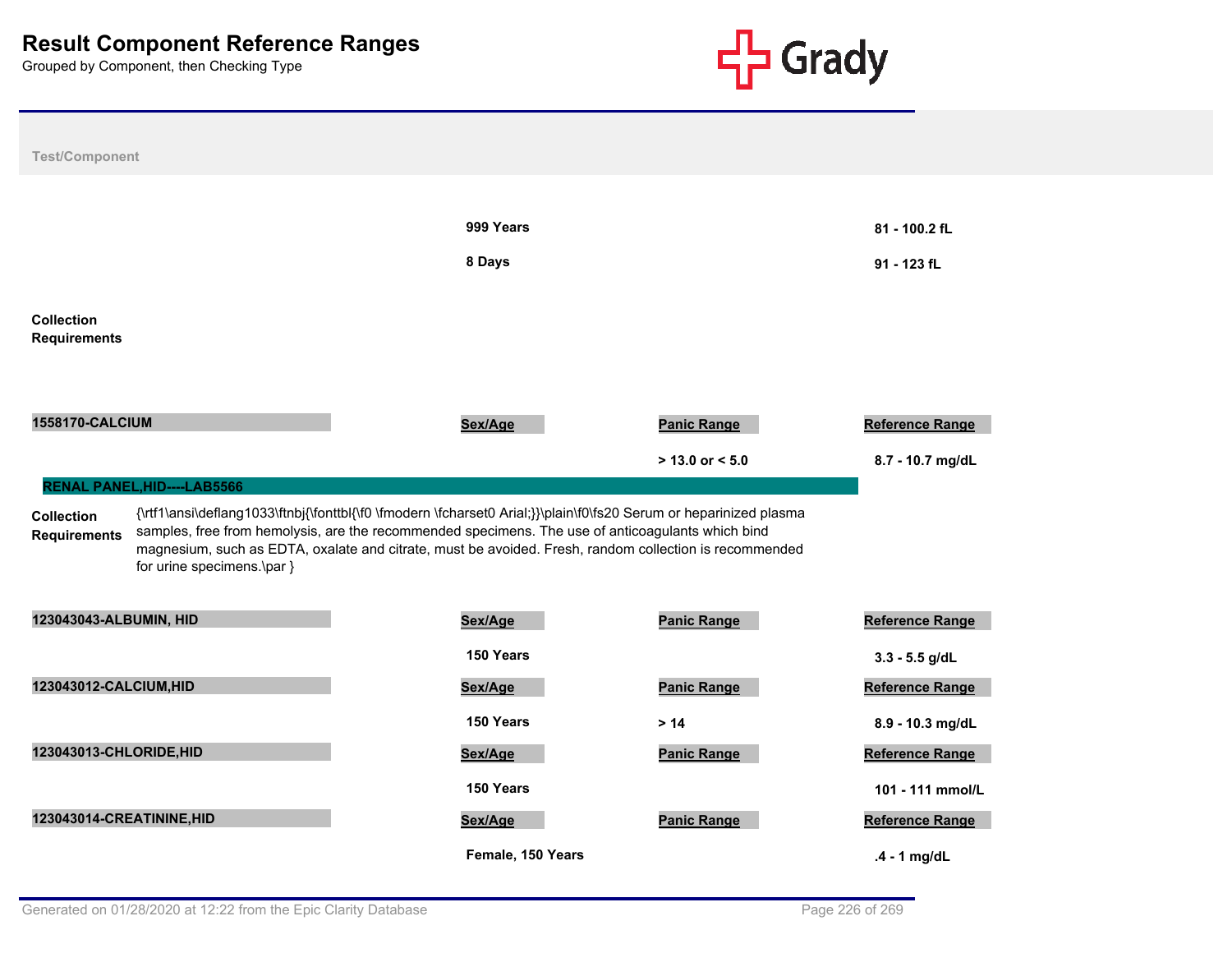

|                              | Male, 150 Years |                    | .7 - 1.2 mg/dL         |
|------------------------------|-----------------|--------------------|------------------------|
| 123043015-GLUCOSE, HID       | Sex/Age         | <b>Panic Range</b> | Reference Range        |
|                              | 8 Days          | $> 150$ or $< 40$  | 70 - 125 mg/dL         |
|                              | <b>18 Years</b> | $> 400$ or $< 50$  | 70 - 125 mg/dL         |
|                              | 150 Years       | $> 500$ or $< 50$  | 70 - 125 mg/dL         |
| 123043041-PHOSPHORUS, HID    | Sex/Age         | <b>Panic Range</b> | <b>Reference Range</b> |
|                              | 150 Years       |                    | 2.4 - 4.7 mg/dL        |
| 123043016-POTASSIUM, HID     | Sex/Age         | <b>Panic Range</b> | <b>Reference Range</b> |
|                              | 30 Days         | $> 7$ or $< 2.5$   | 3.4 - 5.1 mmol/L       |
|                              | 150 Years       | $> 6$ or $< 2.5$   | 3.4 - 5.1 mmol/L       |
| 123043017-SODIUM, HID        | Sex/Age         | <b>Panic Range</b> | Reference Range        |
|                              | 30 Days         | > 150 or < 120     | 132 - 144 mmol/L       |
|                              | 150 Years       | $> 160$ or < 120   | 132 - 144 mmol/L       |
| 123043019-TCO2, HID          | Sex/Age         | <b>Panic Range</b> | Reference Range        |
|                              | 150 Years       | $> 40$ or $< 10$   | 22 - 32 mmol/L         |
| 123043011-UREA NITROGEN, HID | Sex/Age         | <b>Panic Range</b> | <b>Reference Range</b> |
|                              | 150 Years       | > 150              | 8 - 22 mg/dL           |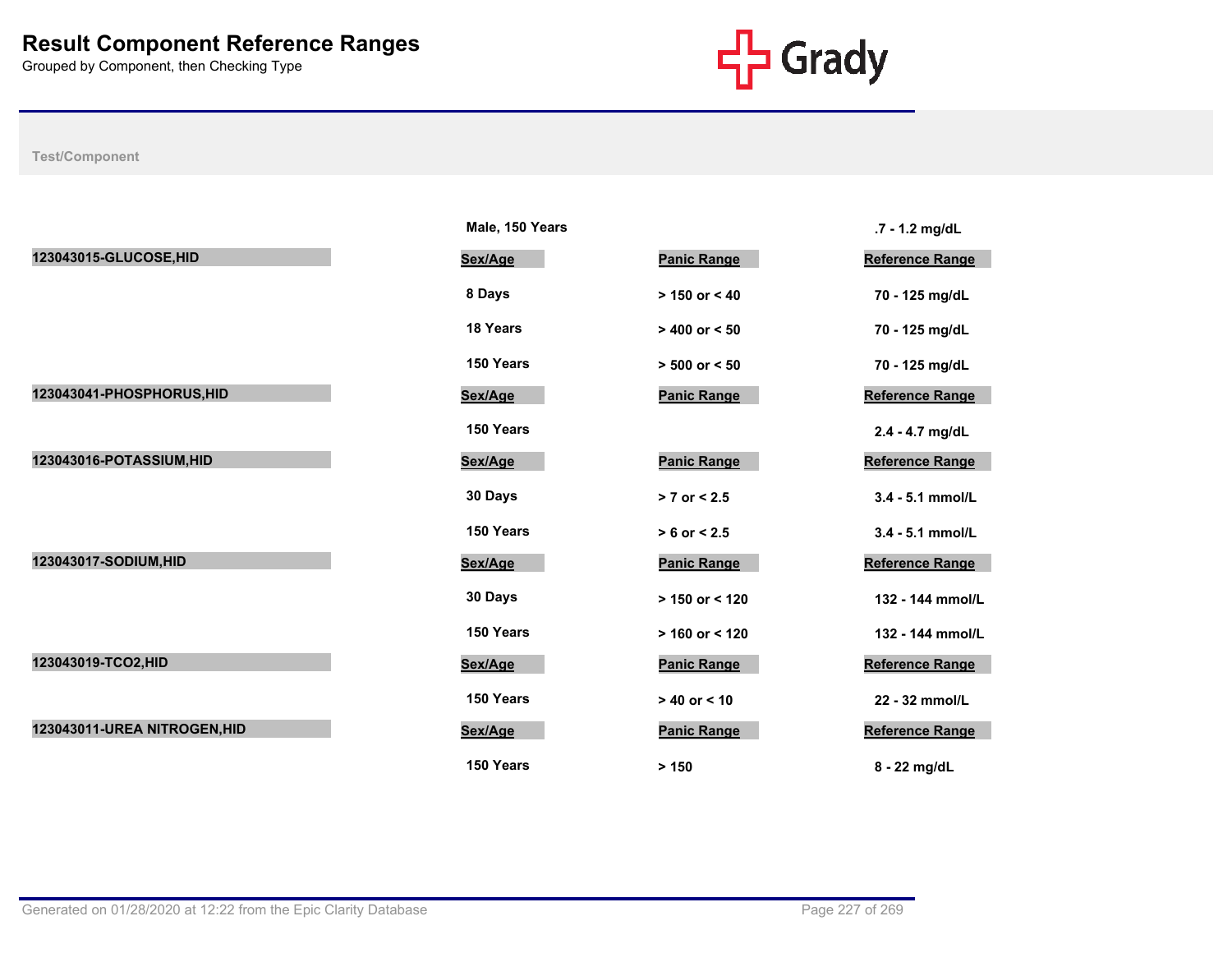

**999 Years 32.0 - 120.0 K/mcL**

#### **Test/Component**

| <b>RETIC PANEL----LAB50191</b>           |                                                                                                                                                                                                                  |           |                    |                        |  |  |
|------------------------------------------|------------------------------------------------------------------------------------------------------------------------------------------------------------------------------------------------------------------|-----------|--------------------|------------------------|--|--|
| <b>Collection</b><br><b>Requirements</b> | {\rtf1\ansi\deflang1033\ftnbj{\fonttbl{\f0 \fmodern \fcharset0 Arial;}}\plain\f0\fs20 Collect blood into a dark<br>purple, light purple or pediatric capillary purple top tube. Mix by inverting 10 times.\par } |           |                    |                        |  |  |
|                                          |                                                                                                                                                                                                                  |           |                    |                        |  |  |
| 123042187-RETIC %-BLOOD                  |                                                                                                                                                                                                                  | Sex/Age   | <b>Panic Range</b> | <b>Reference Range</b> |  |  |
|                                          |                                                                                                                                                                                                                  | 999 Years |                    | $.72 - 2.46 \%$        |  |  |
|                                          | 123042188-RETIC, IMMATURE FRACTION-BLO                                                                                                                                                                           | Sex/Age   | <b>Panic Range</b> | <b>Reference Range</b> |  |  |
|                                          |                                                                                                                                                                                                                  | 999 Years |                    | $.23 - .52$            |  |  |
| 123042189-RETIC-ABSOLUTE                 |                                                                                                                                                                                                                  | Sex/Age   | <b>Panic Range</b> | <b>Reference Range</b> |  |  |

**Collection Requirements** {\rtf1\ansi\deflang1033\ftnbj{\fonttbl{\f0 \fmodern \fcharset0 Arial;}}\plain\f0\fs20 Serum samples are recommended. Plasma samples (Lithium Heparin and Sodium Heparin) can be used. EDTA is an unacceptable anticoagulant.\par Serum or plasma samples should be collected in the manner routinely used for any clinical laboratory test. Freshly drawn serum or plasma from a fasting individual is preferred. Anticoagulants tested are listed in the PROCEDURAL NOTES section of this chemistry information sheet.\par Verbal requests for add-on testing must be followed by a printed requisition. Inform the requesting area to indicate "ADD-ON" on the requisition.\par } **123042205-RHEUMATOID FACTOR-SERUM Sex/Age Panic Range Reference Range**

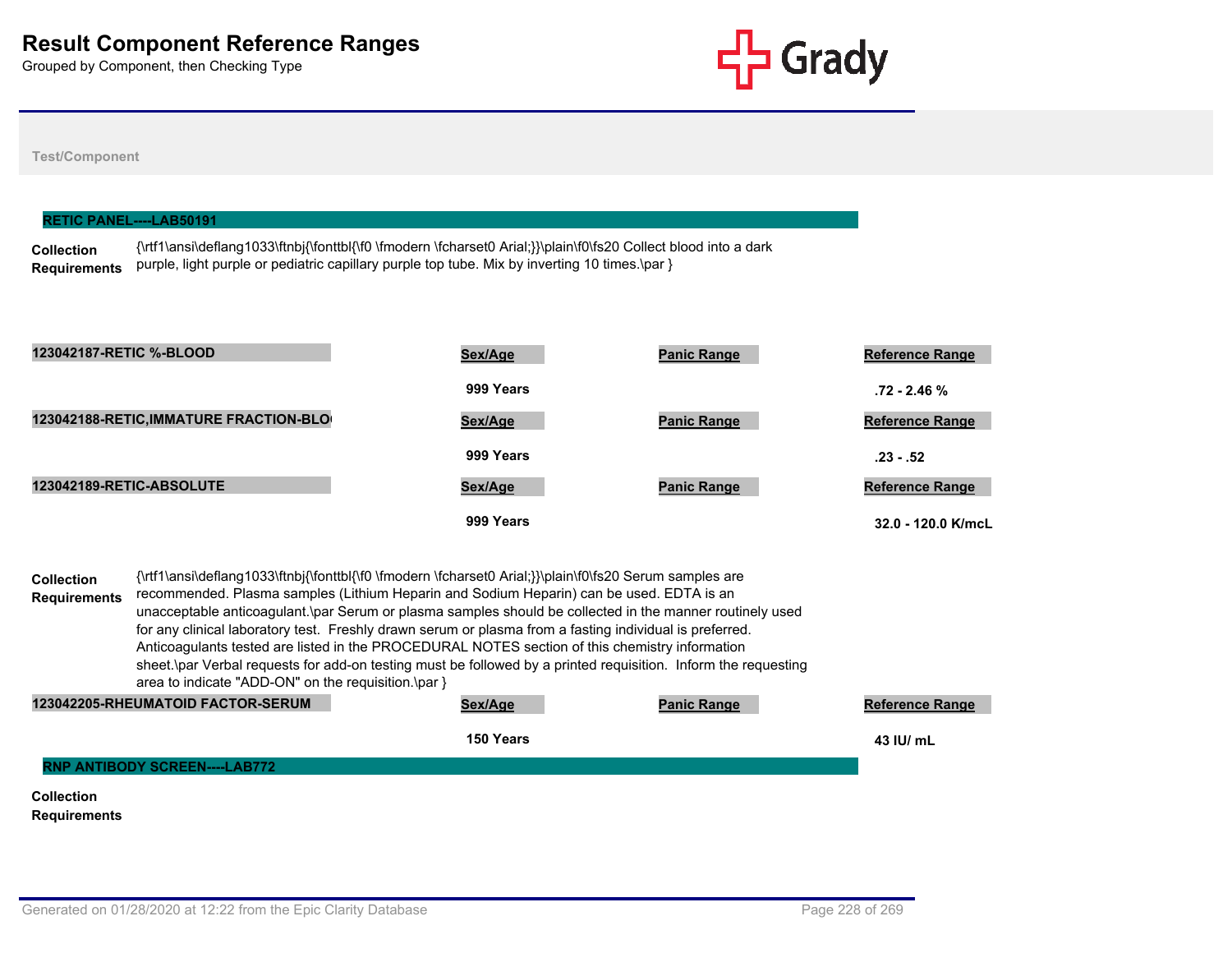

| <b>Test/Component</b>                    |                                              |                                                                                                                                                                                                                                                                                                                                                                                                                                                                                                                                                                                                                                                                                                                                                                                                                                                                                                                                                                                                                      |                      |                                         |
|------------------------------------------|----------------------------------------------|----------------------------------------------------------------------------------------------------------------------------------------------------------------------------------------------------------------------------------------------------------------------------------------------------------------------------------------------------------------------------------------------------------------------------------------------------------------------------------------------------------------------------------------------------------------------------------------------------------------------------------------------------------------------------------------------------------------------------------------------------------------------------------------------------------------------------------------------------------------------------------------------------------------------------------------------------------------------------------------------------------------------|----------------------|-----------------------------------------|
|                                          | 123042223-RNP ANTIBODY UNITS                 | Sex/Age                                                                                                                                                                                                                                                                                                                                                                                                                                                                                                                                                                                                                                                                                                                                                                                                                                                                                                                                                                                                              | <b>Panic Range</b>   | <b>Reference Range</b><br>0 - 999 AU/ML |
|                                          | SALICYLATE-SERUM----LAB34                    |                                                                                                                                                                                                                                                                                                                                                                                                                                                                                                                                                                                                                                                                                                                                                                                                                                                                                                                                                                                                                      |                      |                                         |
| <b>Collection</b><br><b>Requirements</b> | confirm overdose, but to use the Done nomogr | {\rtf1\ansi\deflang1033\ftnbj{\fonttbl{\f0 \fmodern \fcharset0 Arial;}}\plain\f0\fs20 - Each assay requires serum<br>or plasma. Whole blood cannot be used. The anticoagulants EDTA, sodium heparin, citrate, and<br>oxalate/fluoride have been tested and may be used with this assay. Some sample dilution may occur when<br>samples are collected in tubes containing citrate anticoagulant. The amount of dilution and the possible need<br>to correct for it should be considered when interpreting assay results for these samples. \par - Sample volume<br>is instrument-dependent. Refer to the appropriate analyzer-specific protocol.\par - Pharmacokinetic factors<br>influence the relationship between the observed drug level and the time elapsed since drug ingestion. These<br>factors include dosage form, mode of administration, concomitant drug therapy, and biological variations<br>affecting drug disposition.\par - Serum levels drawn less than 6 hours after a toxic dose can be used to |                      |                                         |
|                                          |                                              | Sex/Age                                                                                                                                                                                                                                                                                                                                                                                                                                                                                                                                                                                                                                                                                                                                                                                                                                                                                                                                                                                                              | <b>Panic Range</b>   | <b>Reference Range</b>                  |
|                                          |                                              |                                                                                                                                                                                                                                                                                                                                                                                                                                                                                                                                                                                                                                                                                                                                                                                                                                                                                                                                                                                                                      |                      |                                         |
| <b>123042261-SALICYLATE</b>              |                                              | 150 Years                                                                                                                                                                                                                                                                                                                                                                                                                                                                                                                                                                                                                                                                                                                                                                                                                                                                                                                                                                                                            | > 30.0               | 20.0 mg/dL                              |
|                                          | <b>SATURATION PROFILE-ART----LAB718</b>      |                                                                                                                                                                                                                                                                                                                                                                                                                                                                                                                                                                                                                                                                                                                                                                                                                                                                                                                                                                                                                      |                      |                                         |
| <b>Collection</b><br><b>Requirements</b> |                                              | {\rtf1\ansi\deflang1033\ftnbj{\fonttbl{\f0 \fmodern \fcharset0 Arial;}}\plain\f0\fs20 Whole blood samples use<br>syringe or capillary tube containing balanced heparin of lithium heparin as the anticoagulant.\par }                                                                                                                                                                                                                                                                                                                                                                                                                                                                                                                                                                                                                                                                                                                                                                                                |                      |                                         |
|                                          | 123040415-CARBOXYHEMOGLOBIN-ART              | Sex/Age                                                                                                                                                                                                                                                                                                                                                                                                                                                                                                                                                                                                                                                                                                                                                                                                                                                                                                                                                                                                              | <b>Panic Range</b>   | <b>Reference Range</b>                  |
|                                          |                                              | 150 Years                                                                                                                                                                                                                                                                                                                                                                                                                                                                                                                                                                                                                                                                                                                                                                                                                                                                                                                                                                                                            | > 30.0               | $1.0 - 1.5 %$                           |
|                                          | 123041188-HEMOGLOBIN, TOTAL-ART              | Sex/Age                                                                                                                                                                                                                                                                                                                                                                                                                                                                                                                                                                                                                                                                                                                                                                                                                                                                                                                                                                                                              | <b>Panic Range</b>   | Reference Range                         |
|                                          |                                              | <b>Female</b>                                                                                                                                                                                                                                                                                                                                                                                                                                                                                                                                                                                                                                                                                                                                                                                                                                                                                                                                                                                                        | $> 20.0$ or $< 5.0$  | 11.5 - 15.5 gm/dL                       |
|                                          |                                              | Male, 8 Days                                                                                                                                                                                                                                                                                                                                                                                                                                                                                                                                                                                                                                                                                                                                                                                                                                                                                                                                                                                                         | $> 24.1$ or $< 12.0$ | 2.0 - 27.0 gm/dL                        |
|                                          |                                              | Male                                                                                                                                                                                                                                                                                                                                                                                                                                                                                                                                                                                                                                                                                                                                                                                                                                                                                                                                                                                                                 | $> 20.0$ or $< 5.0$  | 2.0 - 27.0 gm/dL                        |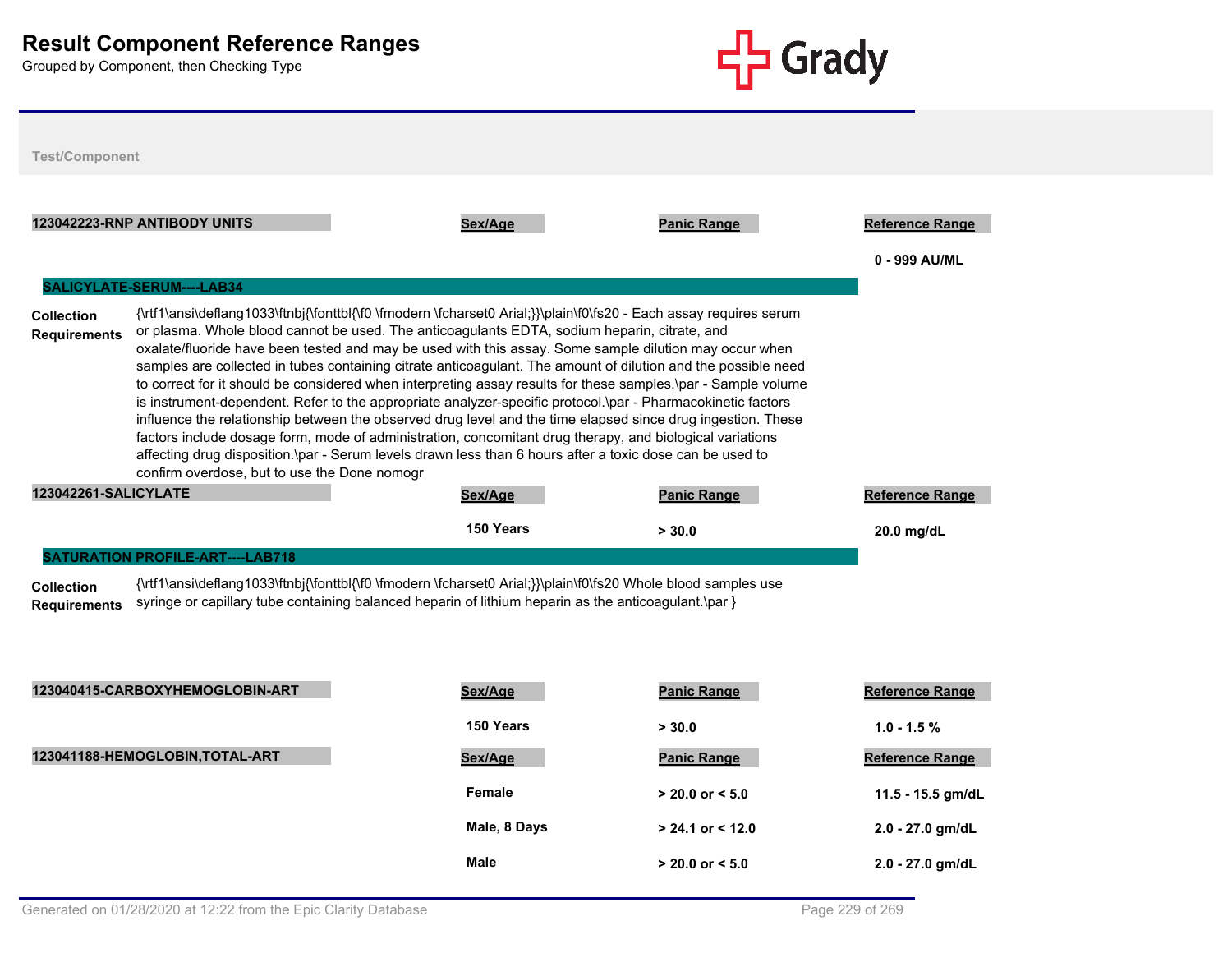

**Test/Component**



**Collection Requirements** {\rtf1\ansi\deflang1033\ftnbj{\fonttbl{\f0 \fmodern \fcharset0 Arial;}}\plain\f0\fs20 Whole blood samples use syringe or capillary tube containing balanced heparin of lithium heparin as the anticoagulant.\par }

| 123040416-CARBOXYHEMOGLOBIN-MICRO | Sex/Age     | <b>Panic Range</b>  | <b>Reference Range</b> |
|-----------------------------------|-------------|---------------------|------------------------|
|                                   | 150 Years   | > 30.0              | $1.0 - 1.5 \%$         |
| 123041189-HEMOGLOBIN, TOTAL-MICRO | Sex/Age     | <b>Panic Range</b>  | <b>Reference Range</b> |
|                                   | <b>Male</b> | $> 20.0$ or $< 5.0$ | $2.0 - 27.0$ gm/mL     |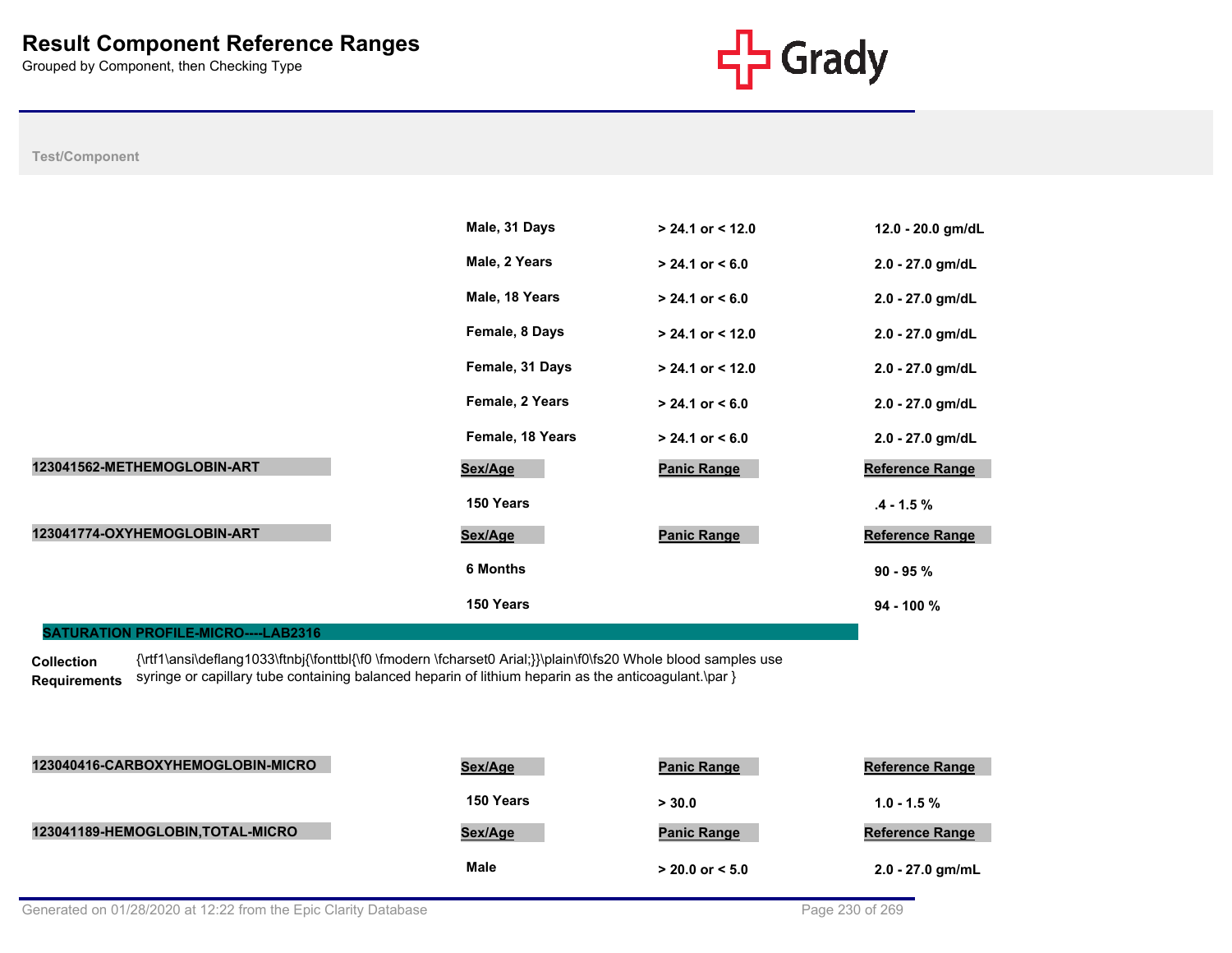

**Test/Component**

|                                         | Male, 8 Days     | $> 24.1$ or < 12.0  | 2.0 - 27.0 gm/mL |
|-----------------------------------------|------------------|---------------------|------------------|
|                                         | Male, 31 Days    | $> 24.1$ or < 12.0  | 2.0 - 27.0 gm/mL |
|                                         | Male, 2 Years    | $> 24.1$ or $< 6.0$ | 2.0 - 27.0 gm/mL |
|                                         | Male, 18 Years   | $> 24.1$ or $< 6.0$ | 2.0 - 27.0 gm/mL |
|                                         | Female, 8 Days   | $> 24.1$ or < 12.0  | 2.0 - 27.0 gm/mL |
|                                         | Female, 31 Days  | $> 24.1$ or < 12.0  | 2.0 - 27.0 gm/mL |
|                                         | Female, 2 Years  | $> 24.1$ or $< 6.0$ | 2.0 - 27.0 gm/mL |
|                                         | Female, 18 Years | $> 24.1$ or $< 6.0$ | 2.0 - 27.0 gm/mL |
|                                         | Female           | $> 20.0$ or $< 5.0$ | 2.0 - 27.0 gm/mL |
| 123041563-METHEMOGLOBIN-MICRO           | Sex/Age          | <b>Panic Range</b>  | Reference Range  |
|                                         | 150 Years        |                     | $.4 - 1.5 \%$    |
| 123041776-OXYHEMOGLOBIN-MICRO           | Sex/Age          | <b>Panic Range</b>  | Reference Range  |
|                                         | <b>6 Months</b>  |                     | $90 - 95 \%$     |
|                                         | 150 Years        |                     | 94 - 100 %       |
| <b>SATURATION PROFILE-VEN----LAB717</b> |                  |                     |                  |

**Collection Requirements** {\rtf1\ansi\deflang1033\ftnbj{\fonttbl{\f0 \fmodern \fcharset0 Arial;}}\plain\f0\fs20 Whole blood samples use syringe or capillary tube containing balanced heparin of lithium heparin as the anticoagulant.\par }

| 123040418-CARBOXYHEMOGLOBIN-VEN | Sex/Age   | <b>Panic Range</b> | <b>Reference Range</b> |
|---------------------------------|-----------|--------------------|------------------------|
|                                 | 150 Years | > 30.0             | $1.0 - 1.5 \%$         |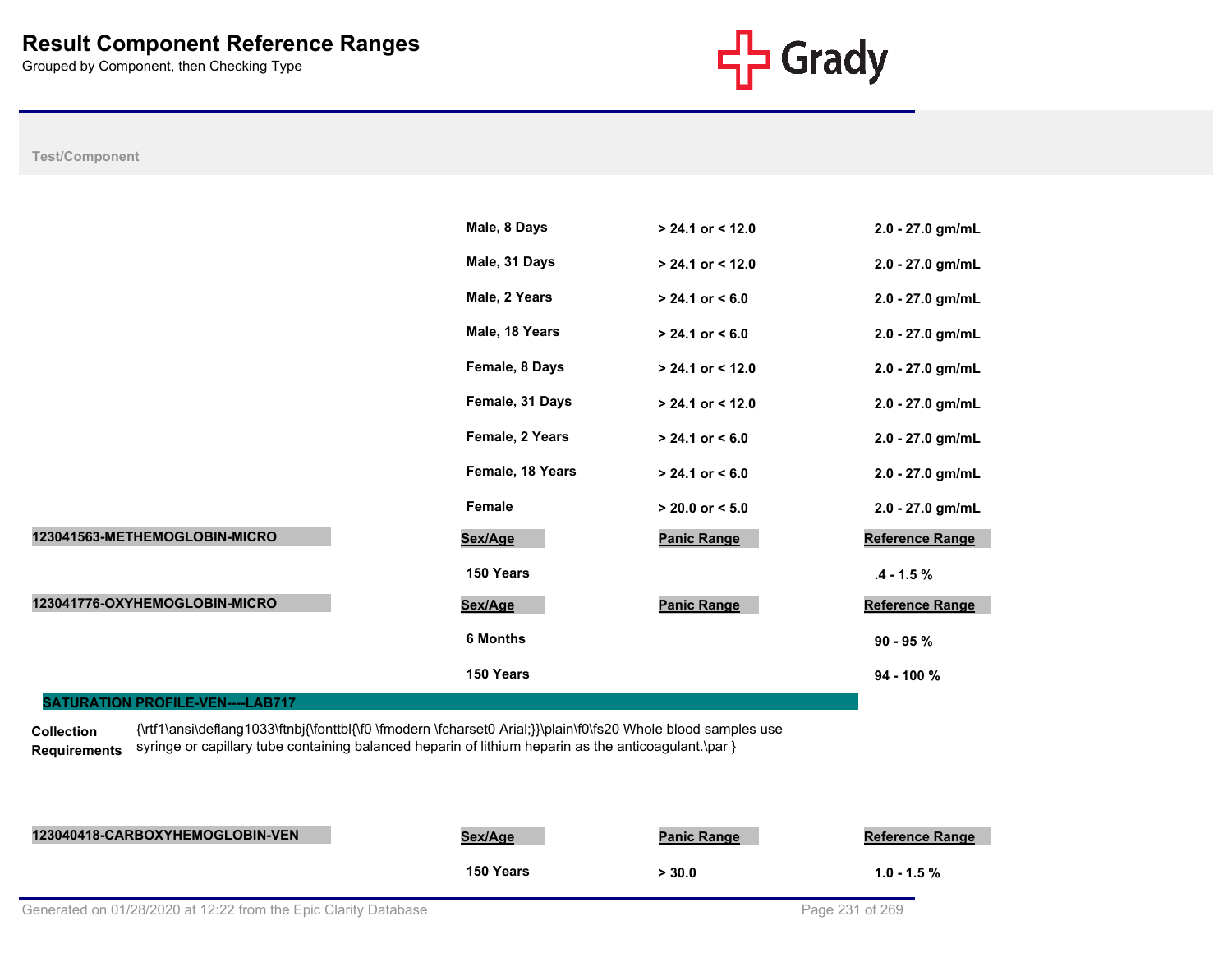

| 123041191-HEMOGLOBIN, TOTAL-VEN          | Sex/Age          | <b>Panic Range</b>  | Reference Range        |
|------------------------------------------|------------------|---------------------|------------------------|
|                                          | Female, 2 Years  | $> 24.1$ or < 6.0   | 2.0 - 27.0 gm/dL       |
|                                          | Female, 18 Years | $> 24.1$ or $< 6.0$ | 2.0 - 27.0 gm/dL       |
|                                          | Female           | $> 20.0$ or $< 5.0$ | 2.0 - 27.0 gm/dL       |
|                                          | Male, 8 Days     | $> 24.1$ or < 12.0  | 2.0 - 27.0 gm/dL       |
|                                          | Male, 31 Days    | $> 24.1$ or < 12.0  | 2.0 - 27.0 gm/dL       |
|                                          | Male, 2 Years    | $> 24.1$ or $< 6.0$ | 2.0 - 27.0 gm/dL       |
|                                          | Male, 18 Years   | $> 24.1$ or $< 6.0$ | 2.0 - 27.0 gm/dL       |
|                                          | <b>Male</b>      | $> 20.0$ or $< 5.0$ | 2.0 - 27.0 gm/dL       |
|                                          | Female, 8 Days   | $> 24.1$ or < 12.0  | 12.0 - 24.1 gm/dL      |
|                                          | Female, 31 Days  | $> 24.1$ or < 12.0  | 2.0 - 27.0 gm/dL       |
| 123041565-METHEMOGLOBIN-VEN              | Sex/Age          | <b>Panic Range</b>  | Reference Range        |
|                                          | 150 Years        |                     | $.4 - 1.5 \%$          |
| 123041778-OXYHEMOGLOBIN-VEN              | Sex/Age          | <b>Panic Range</b>  | Reference Range        |
|                                          | 150 Years        |                     | 70 - 76 %              |
| SCL-70 AB SCREEN----LAB2108              |                  |                     |                        |
| <b>Collection</b><br><b>Requirements</b> |                  |                     |                        |
|                                          |                  |                     |                        |
| 123042270-SCL-70 ANTIBODY UNITS          | Sex/Age          | <b>Panic Range</b>  | <b>Reference Range</b> |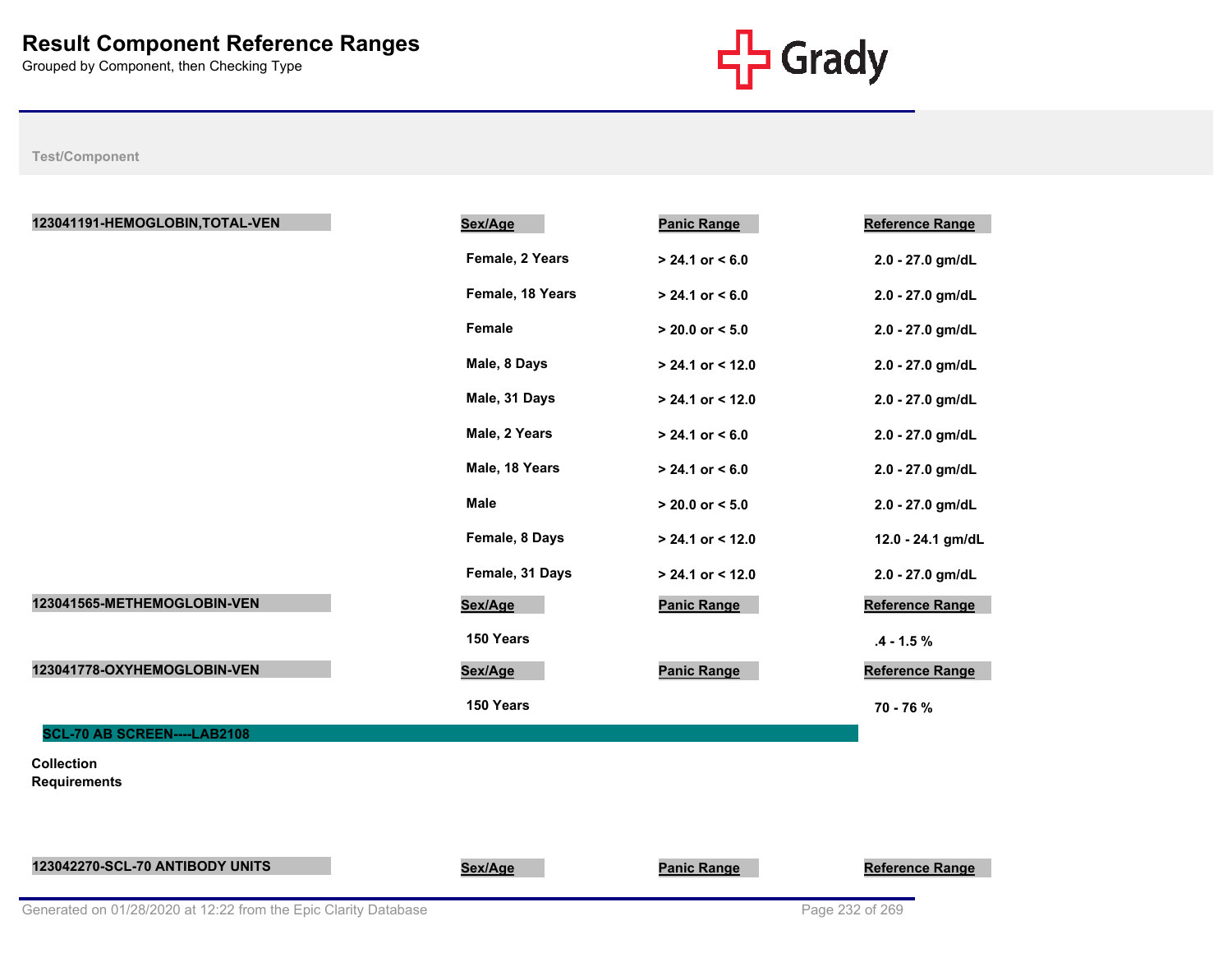

| <b>Test/Component</b>                    |                                                                                                                                                                                                                                                                                              |                           |                    |                                          |
|------------------------------------------|----------------------------------------------------------------------------------------------------------------------------------------------------------------------------------------------------------------------------------------------------------------------------------------------|---------------------------|--------------------|------------------------------------------|
| <b>Collection</b><br><b>Requirements</b> | {\rtf1\ansi\deflang1033\ftnbj{\fonttbl{\f0 \fmodern \fcharset0 Arial;}}\plain\f0\fs20 Collect blood into a dark<br>purple or light purple top tube. Mix by inverting 10 times. Tube must contain at least 1.5 mL of blood to<br>perform this test.\par }                                     |                           |                    | 0 - 999 AU/ML                            |
|                                          | 123043373-SED RATE, CAPILLARY PHOTOME                                                                                                                                                                                                                                                        | Sex/Age<br>Male, 50 Years | <b>Panic Range</b> | <b>Reference Range</b><br>2 - 28 mm/hr   |
|                                          |                                                                                                                                                                                                                                                                                              | <b>Male</b>               |                    | 2 - 37 mm/hr                             |
|                                          |                                                                                                                                                                                                                                                                                              | Female, 50 Years          |                    | 2 - 37 mm/hr                             |
|                                          |                                                                                                                                                                                                                                                                                              | Female                    |                    | $2 - 39$ mm/hr                           |
| <b>Collection</b><br><b>Requirements</b> | SED RATE, WESTERGREN----LAB50716<br>{\rtf1\ansi\deflang1033\ftnbj{\fonttbl{\f0 \fmodern \fcharset0 Arial;}}\plain\f0\fs20 Collect blood into a dark<br>purple or light purple top tube. Mix by inverting 10 times. Tube must contain at least 1 mL of blood to perform<br>this test\par $\}$ |                           |                    |                                          |
|                                          | 123042273-SED RATE, WESTERGREN                                                                                                                                                                                                                                                               | Sex/Age<br>Female         | <b>Panic Range</b> | <b>Reference Range</b><br>$0 - 20$ mm/hr |
|                                          |                                                                                                                                                                                                                                                                                              | <b>Male</b>               |                    | $0 - 15$ mm/hr                           |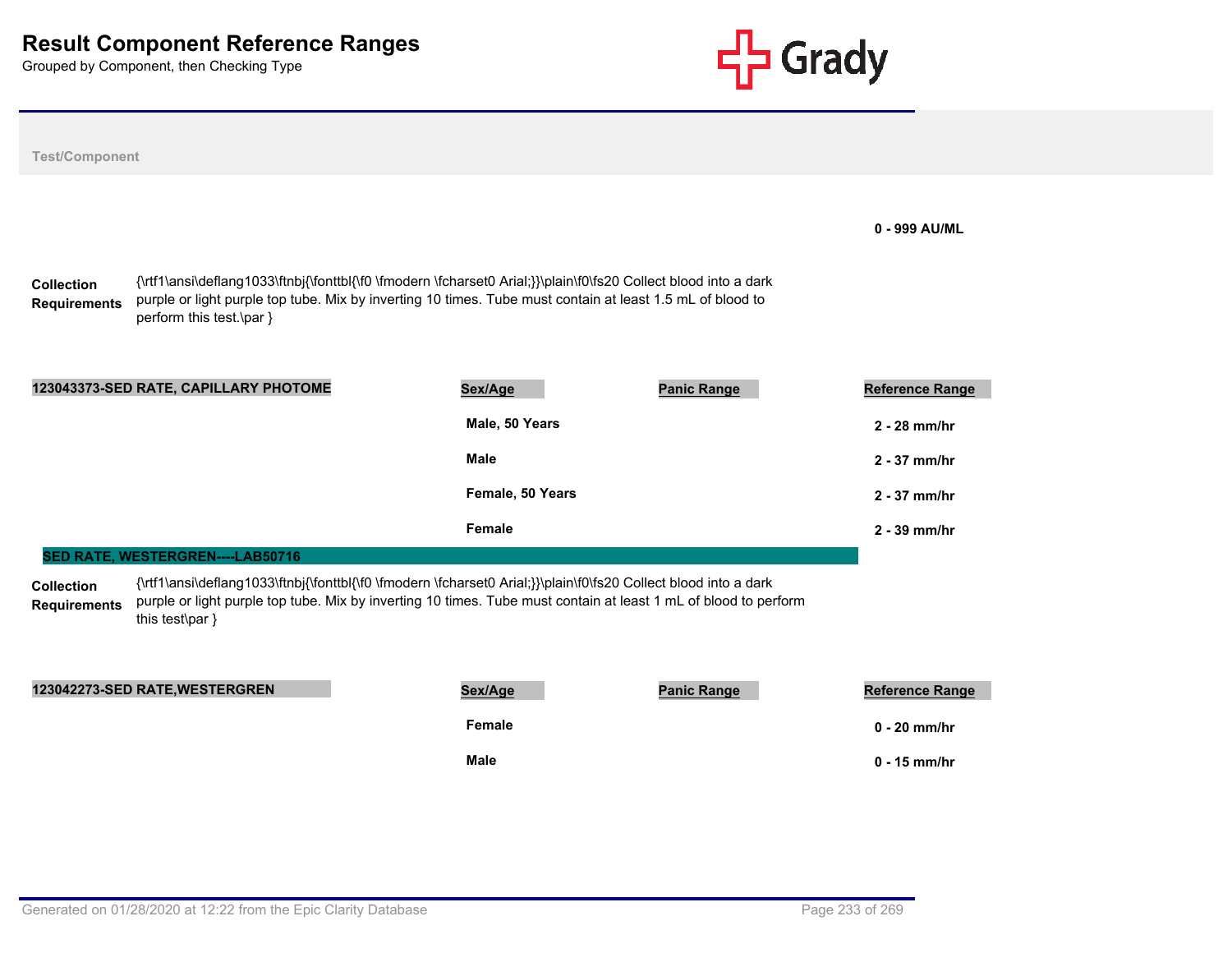

**Test/Component**

#### **SEMEN ANALYSIS----LAB216**

**Collection Requirements**



**1.5 mL**

**Collection Requirements** {\rtf1\ansi\deflang1033\ftnbj{\fonttbl{\f0 \fmodern \fcharset0 Arial;}}\plain\f0\fs20 Serum or heparinized plasma free from hemolysis is the recommended specimen. The concentration of AST in red cells is roughly 15 times that of normal serum; therefore, hemolysis should be avoided.\par }

**123042300-AST (SGOT) Sex/Age Panic Range Reference Range**

**150 Years 10 - 42 U/L**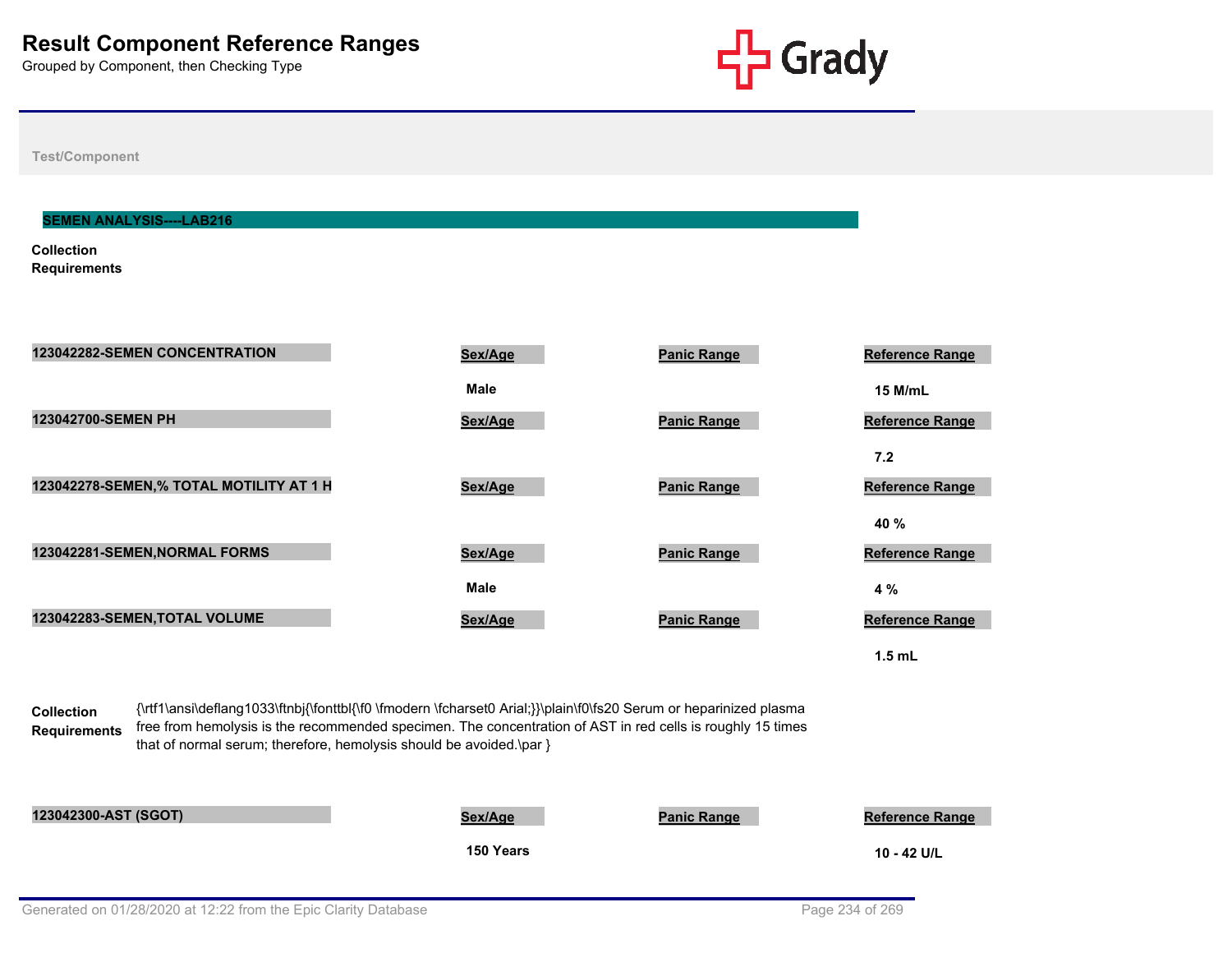

| <b>Test/Component</b>                               |                                                                                                                                                                                                                                                                                                                                                                                                                                                                                                                                                                                |                    |                                         |
|-----------------------------------------------------|--------------------------------------------------------------------------------------------------------------------------------------------------------------------------------------------------------------------------------------------------------------------------------------------------------------------------------------------------------------------------------------------------------------------------------------------------------------------------------------------------------------------------------------------------------------------------------|--------------------|-----------------------------------------|
| <b>Collection</b><br><b>Requirements</b>            | {\rtf1\ansi\deflang1033\ftnbj{\fonttbl{\f0 \fmodern \fcharset0 Arial;}}\plain\f0\fs20 Serum or heparinized plasma,<br>free from hemolysis are the recommended samples. EDTA plasma can be used also. However, ALT levels in<br>EDTA plasma should be corrected by multiplying the result obtained by 1.02 to be equivalent to serum levels<br>of ALT. Slight levels of hemolysis will not significantly affect results since erythrocytes contain about 3x - 5x<br>more ALT than serum. Serum should be separated from the red cells as soon as possible after collection.\par |                    |                                         |
| 123042301-ALT (SGPT)                                | Sex/Age                                                                                                                                                                                                                                                                                                                                                                                                                                                                                                                                                                        | <b>Panic Range</b> | Reference Range                         |
|                                                     | <b>Male</b>                                                                                                                                                                                                                                                                                                                                                                                                                                                                                                                                                                    |                    | 17 - 63 U/L                             |
|                                                     | Female                                                                                                                                                                                                                                                                                                                                                                                                                                                                                                                                                                         |                    | 14 - 54 U/L                             |
| <b>Requirements</b><br>123042327-SMITH(SM) AB UNITS | Sex/Age                                                                                                                                                                                                                                                                                                                                                                                                                                                                                                                                                                        | <b>Panic Range</b> | <b>Reference Range</b><br>0 - 999 AU/ML |
| SODIUM, BODY FLUID----LAB197                        |                                                                                                                                                                                                                                                                                                                                                                                                                                                                                                                                                                                |                    |                                         |
| <b>Collection</b><br><b>Requirements</b>            |                                                                                                                                                                                                                                                                                                                                                                                                                                                                                                                                                                                |                    |                                         |
| 123042341-SODIUM, FLUID                             | Sex/Age<br>150 Years                                                                                                                                                                                                                                                                                                                                                                                                                                                                                                                                                           | <b>Panic Range</b> | Reference Range<br>50 - 200 meg/L       |
|                                                     |                                                                                                                                                                                                                                                                                                                                                                                                                                                                                                                                                                                |                    |                                         |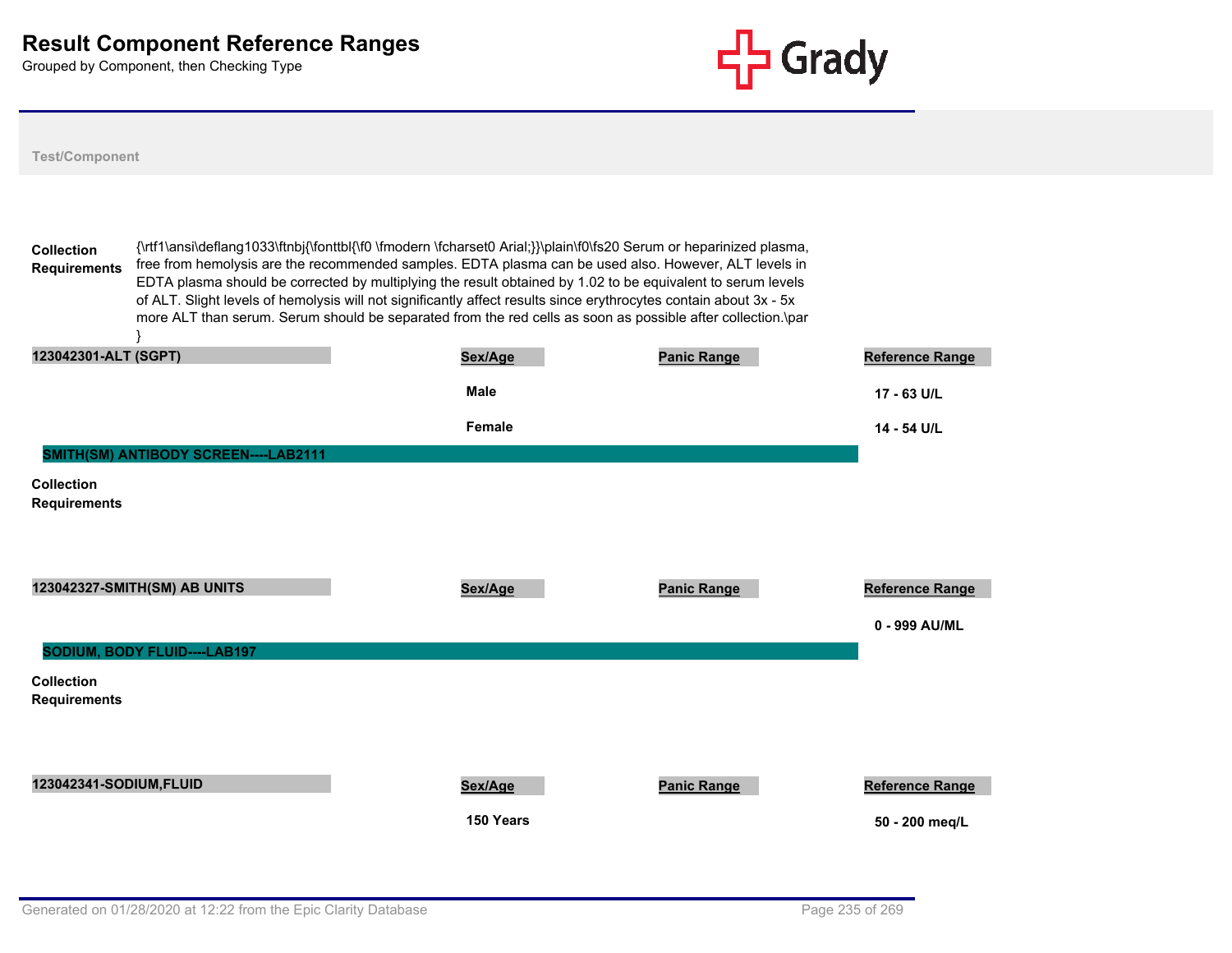

**Test/Component**

#### **SODIUM-SERUM----LAB122**

**Collection Requirements**

| 123042342-SODIUM-SERUM                   | Sex/Age   | <b>Panic Range</b> | Reference Range   |
|------------------------------------------|-----------|--------------------|-------------------|
|                                          | 30 Days   | $> 150$ or < 120   | 132 - 144 meq/L   |
|                                          | 150 Years | $> 160$ or < 120   | 132 - 144 meq/L   |
| SODIUM-URINE----LAB2231                  |           |                    |                   |
| <b>Collection</b><br><b>Requirements</b> |           |                    |                   |
| 123042339-SODIUM, 24HR URINE             | Sex/Age   | <b>Panic Range</b> | Reference Range   |
|                                          | 150 Years |                    | 10 - 300 meg/24hr |
| SODIUM-WB PLASMA----LAB2112              |           |                    |                   |
| <b>Collection</b><br><b>Requirements</b> |           |                    |                   |
| 123042344-SODIUM-WB PLASMA               | Sex/Age   | <b>Panic Range</b> | Reference Range   |
|                                          | 150 Years | $> 160$ or < 120   | 135 - 150 mmol/L  |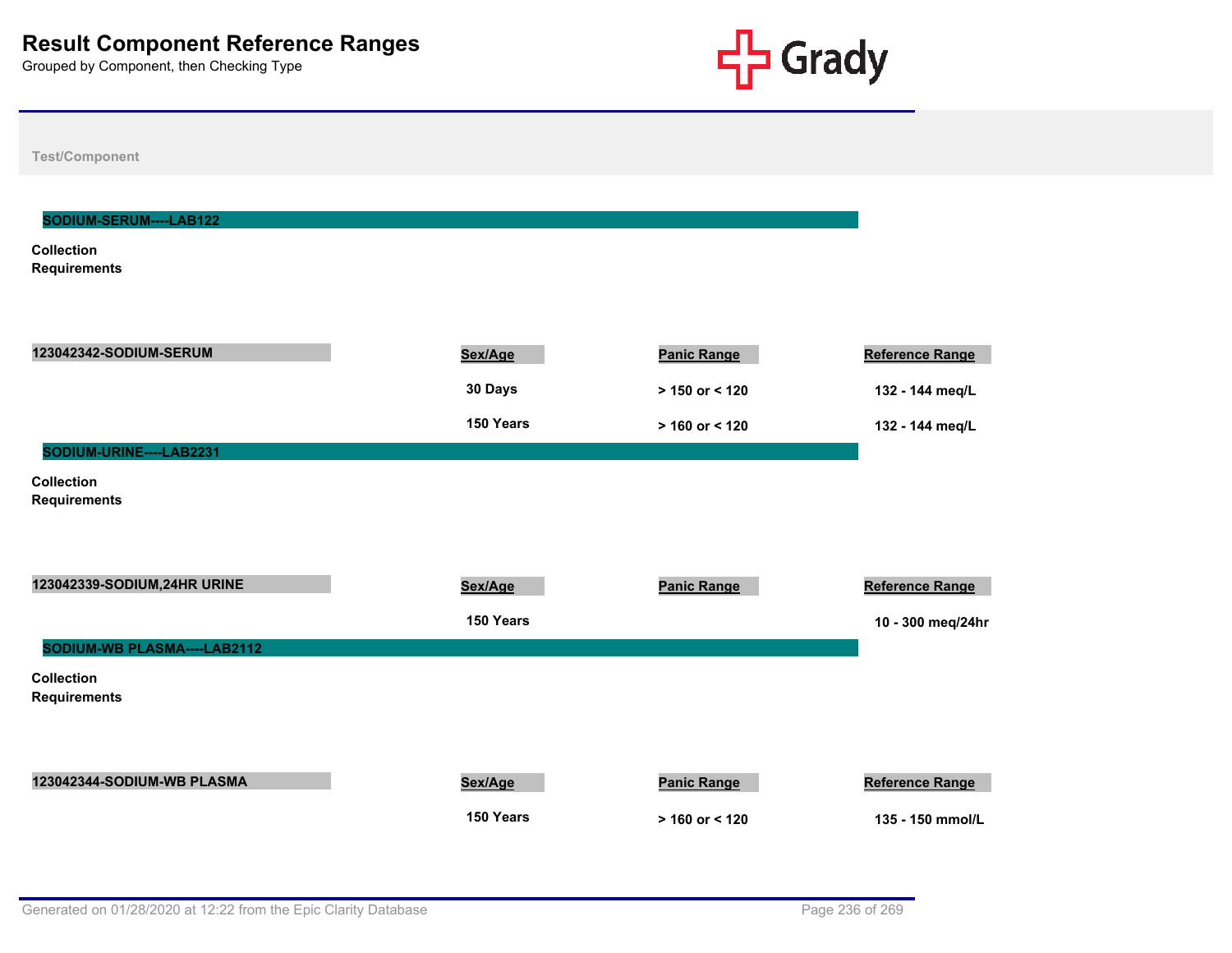

| <b>Test/Component</b>                                                          |         |                    |                                    |
|--------------------------------------------------------------------------------|---------|--------------------|------------------------------------|
| SPECIFIC GRAVITY-URINE----LAB2401<br><b>Collection</b>                         |         |                    |                                    |
| <b>Requirements</b>                                                            |         |                    |                                    |
| 123042353-SPECIFIC GRAVITY-URINE<br>SSA (RO) ANTIBODY SCREEN----LAB344         | Sex/Age | <b>Panic Range</b> | Reference Range<br>$1.001 - 1.035$ |
| <b>Collection</b><br><b>Requirements</b>                                       |         |                    |                                    |
| 123042378-SSA(RO) AB UNITS                                                     | Sex/Age | <b>Panic Range</b> | Reference Range<br>0 - 999 AU/ML   |
| SSB (LA) ANTIBODY SCREEN----LAB345<br><b>Collection</b><br><b>Requirements</b> |         |                    |                                    |
| 123042380-SSB(LA) AB UNITS                                                     | Sex/Age | <b>Panic Range</b> | Reference Range<br>0 - 999 AU/ML   |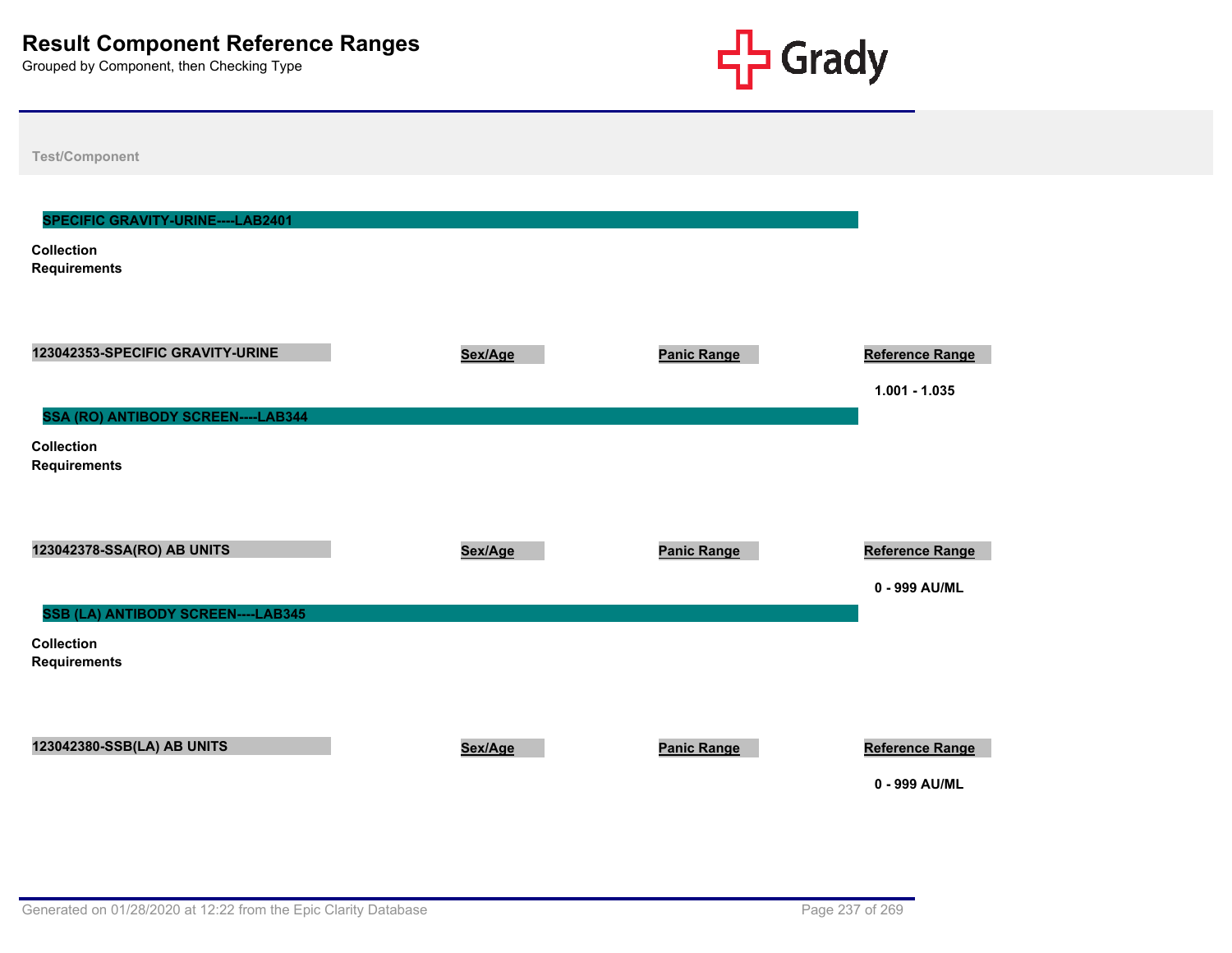

|                                          | STEROIDS, 17OH-CORTICO - UR---- LAB351                           |                                                                                                                                                                                                                                                                                                                                                                                                                                                                                                                                                                             |                    |                        |
|------------------------------------------|------------------------------------------------------------------|-----------------------------------------------------------------------------------------------------------------------------------------------------------------------------------------------------------------------------------------------------------------------------------------------------------------------------------------------------------------------------------------------------------------------------------------------------------------------------------------------------------------------------------------------------------------------------|--------------------|------------------------|
| <b>Collection</b><br><b>Requirements</b> | refrigerated.\par }                                              | {\rtf1\ansi\deflang1033\ftnbj{\fonttbl{\f0 \fmodern \fcharset0 Arial;}}\plain\f0\fs20 Preferred Specimen(s): 20<br>mL of a 24-hour urine\par Minimum Volume: 10 mL\par Collection Instructions: Collect with 10 grams boric<br>acid or 25 mL 50% acetic acid or 25 mL 6N HCI during collection to maintain pH below 7.5. Submit in a<br>plastic, leak-proof container, refrigerated 2-8\'B0 C. Collect urine with preservative, or keep urine refrigerated<br>during collection if preservative is not used. Ship frozen if preservative is not used. Ship preserved urines |                    |                        |
|                                          | 823042392-STEROIDS, 17OH-24HR URINE                              | Sex/Age                                                                                                                                                                                                                                                                                                                                                                                                                                                                                                                                                                     | <b>Panic Range</b> | <b>Reference Range</b> |
|                                          |                                                                  | <b>Male</b>                                                                                                                                                                                                                                                                                                                                                                                                                                                                                                                                                                 |                    | 3.0 - 10.0 MG/24HR     |
|                                          |                                                                  | Female                                                                                                                                                                                                                                                                                                                                                                                                                                                                                                                                                                      |                    | 2.0 - 8.0 MG/24HR      |
|                                          | <b>STROKE - THROMBIN TIME----LAB2765</b>                         |                                                                                                                                                                                                                                                                                                                                                                                                                                                                                                                                                                             |                    |                        |
| <b>Collection</b><br><b>Requirements</b> | nurseries on request. Two tubes per patient are preferred.\par } | {\rtf1\ansi\deflang1033\ftnbj{\fonttbl{\f0 \fmodern \fcharset0 Arial;}}\plain\f0\fs20 Collect blood in a blue top<br>tube (0.105 M (3.2%) buffered sodium citrate with a 9:1 ratio of whole blood to anticoagulant). Send to lab<br>immediately post collection. This test has a minimum plasma requirement of 0.3ml.\par Special plastic tubes<br>containing 0.1 ml citrate solution and requiring only 0.9 ml whole blood will be prepared for the newborn                                                                                                                |                    |                        |
| 123042454-THROMBIN TIME                  |                                                                  | Sex/Age                                                                                                                                                                                                                                                                                                                                                                                                                                                                                                                                                                     | <b>Panic Range</b> | <b>Reference Range</b> |
|                                          |                                                                  |                                                                                                                                                                                                                                                                                                                                                                                                                                                                                                                                                                             |                    | $5.0 - 120.0$ sec      |
|                                          | <b>STROKE CBC &amp; PLATELET COUNT----LAB2766</b>                |                                                                                                                                                                                                                                                                                                                                                                                                                                                                                                                                                                             |                    |                        |
| <b>Collection</b><br><b>Requirements</b> |                                                                  | {\rtf1\ansi\deflang1033\ftnbj{\fonttbl{\f0 \fmodern \fcharset0 Arial;}}\plain\f0\fs20 Collect blood into a dark<br>purple, light purple or pediatric capillary purple top tube. Mix by inverting 10 times. \par }                                                                                                                                                                                                                                                                                                                                                           |                    |                        |
|                                          | 123041178-HEMATOCRIT-BLOOD                                       | Sex/Age                                                                                                                                                                                                                                                                                                                                                                                                                                                                                                                                                                     | <b>Panic Range</b> | <b>Reference Range</b> |
|                                          |                                                                  | Female, 8 Days                                                                                                                                                                                                                                                                                                                                                                                                                                                                                                                                                              |                    | $44.0 - 64.0 %$        |
|                                          |                                                                  | Male, 14 Years                                                                                                                                                                                                                                                                                                                                                                                                                                                                                                                                                              |                    | $31.0 - 43.0 %$        |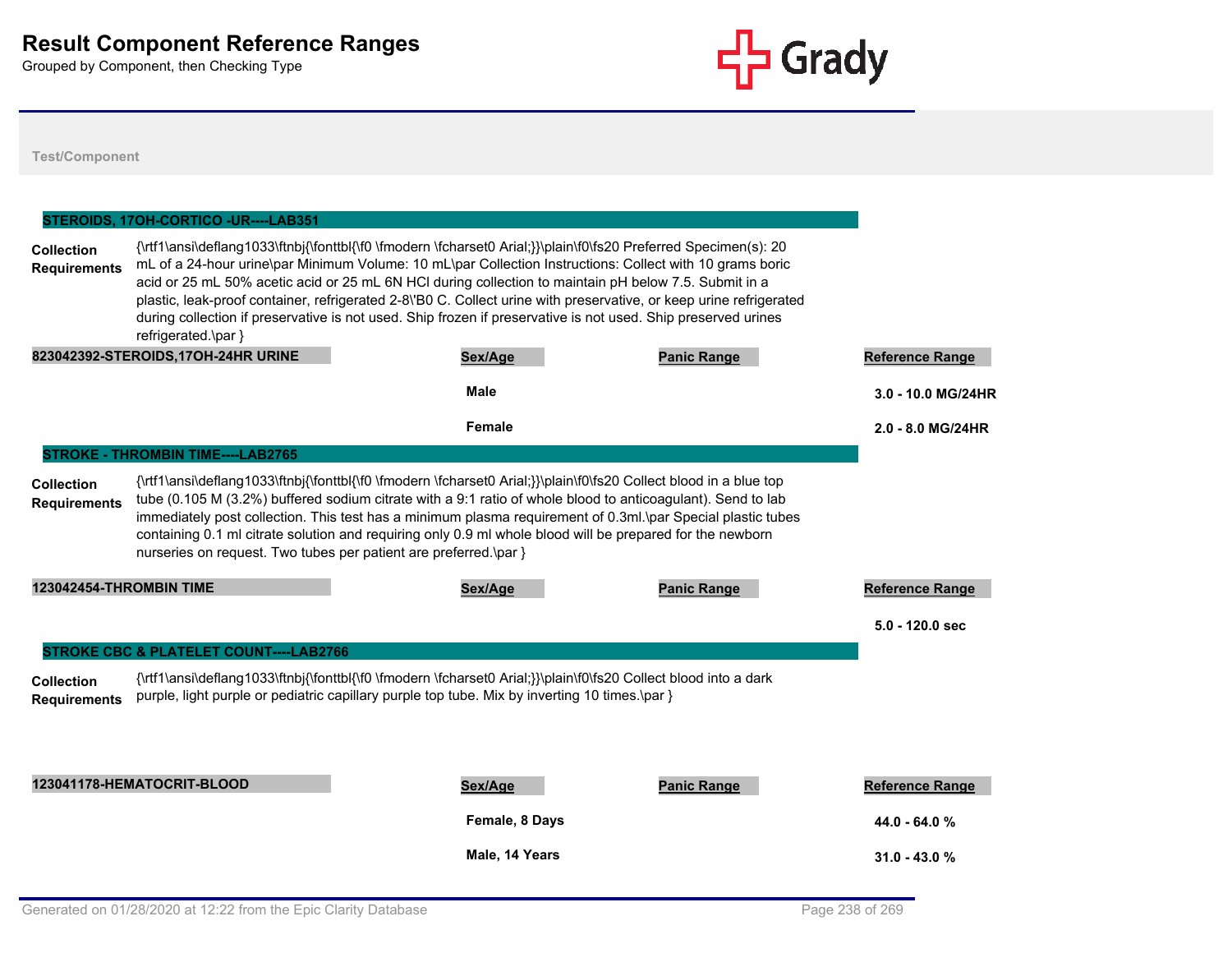

|                            | Male, 999 Years   |                     | 40.3 - 53.1 %          |
|----------------------------|-------------------|---------------------|------------------------|
|                            | Female, 2 Years   |                     | $30.0 - 40.0 %$        |
|                            | Female, 31 Days   |                     | 35.0 - 49.0 %          |
|                            | Female, 14 Years  |                     | $31.0 - 43.0 %$        |
|                            | Female, 999 Years |                     | 33.6 - 44.6 %          |
|                            | Male, 8 Days      |                     | 44.0 - 64.0 %          |
|                            | Male, 31 Days     |                     | 35.0 - 49.0 %          |
|                            | Male, 2 Years     |                     | $30.0 - 40.0 %$        |
| 123041192-HEMOGLOBIN-BLOOD | Sex/Age           | <b>Panic Range</b>  | <b>Reference Range</b> |
|                            | Male, 8 Days      | $> 24.1$ or < 12.0  | 14.0 - 24.0 gm/dL      |
|                            | Female, 31 Days   | > 24.1 or < 12.0    | 12.0 - 20.0 gm/dL      |
|                            | Female, 2 Years   | $> 24.1$ or < 6.0   | 10.0 - 15.0 gm/dL      |
|                            | Female, 18 Years  | $> 24.1$ or $< 6.0$ | 11.0 - 16.0 gm/dL      |
|                            | Female, 999 Years | $> 20.0$ or $< 6.0$ | 11.3 - 15.0 gm/dL      |
|                            |                   |                     | No range specified     |
|                            | Male, 31 Days     | $> 24.1$ or < 12.0  | 12.0 - 20.0 gm/dL      |
|                            | Male, 2 Years     | $> 24.0$ or $< 6.0$ | 10.0 - 15.0 gm/dL      |
|                            | Male, 18 Years    | $> 24.1$ or < 6.0   | 11.0 - 16.0 gm/dL      |
|                            | Male              | $> 20.0$ or $< 6.0$ | 13.2 - 17.7 gm/dL      |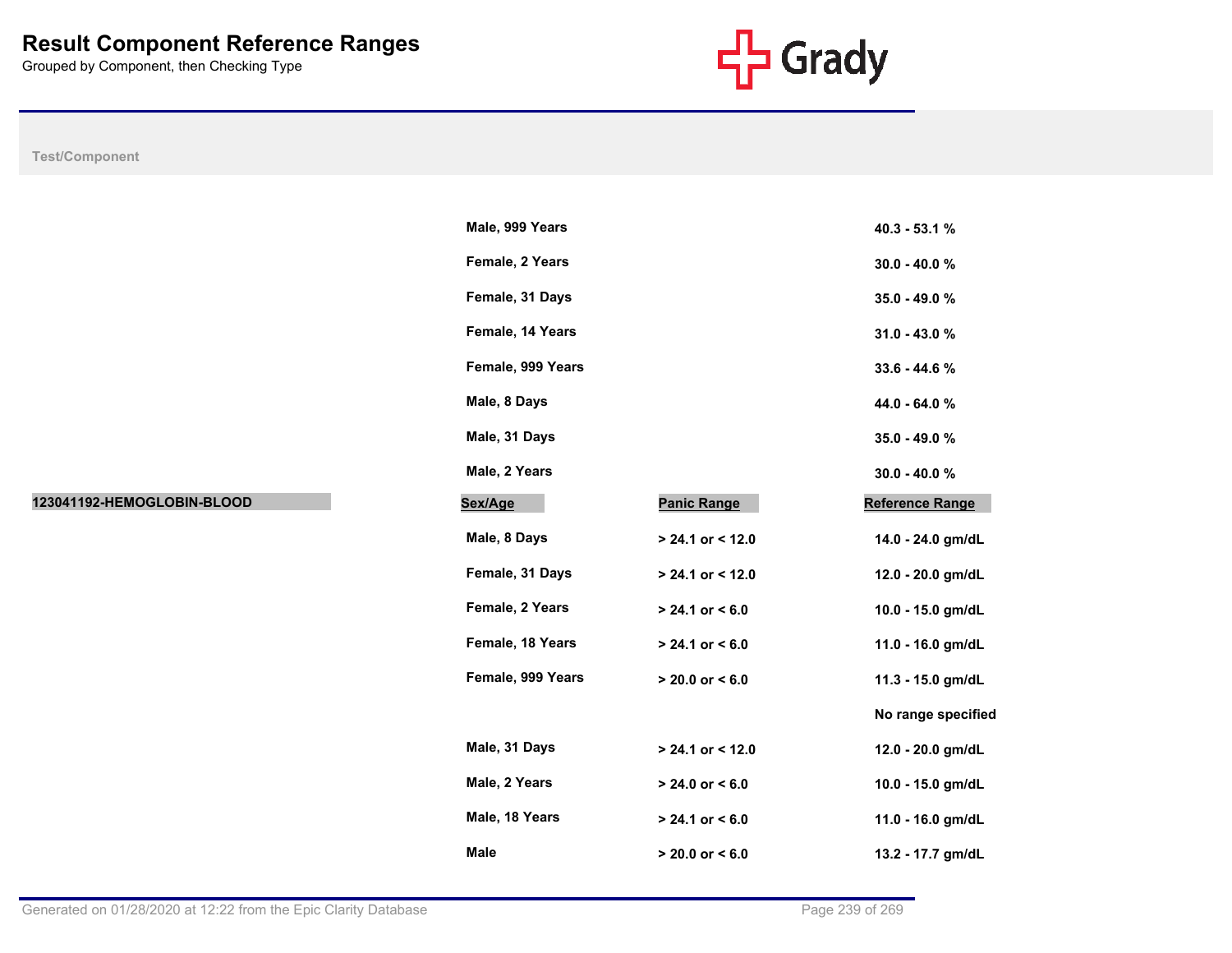

|                                | Female, 8 Days | > 24.1 or < 12.0   | 12.0 - 24.1 gm/dL      |
|--------------------------------|----------------|--------------------|------------------------|
| 123042129-MCHC                 | Sex/Age        | <b>Panic Range</b> | <b>Reference Range</b> |
|                                | 999 Years      |                    | 31.5 - 35.0 gm/dL      |
| 123042131-MCV                  | Sex/Age        | <b>Panic Range</b> | Reference Range        |
|                                | 2 Years        |                    | 74 - 84 fL             |
|                                | 5 Years        |                    | 73 - 85 fL             |
|                                | 10 Years       |                    | 75 - 87 fL             |
|                                | 12 Years       |                    | 76 - 90 fL             |
|                                | 999 Years      |                    | 81 - 100.2 fL          |
|                                | 8 Days         |                    | 91 - 123 fL            |
| 123041901-PLATELET COUNT-BLOOD | Sex/Age        | <b>Panic Range</b> | Reference Range        |
|                                | 1 Years        | $> 900$ or $< 30$  | 150 - 400 K/mcL        |
|                                | 18 Years       | $> 900$ or $< 30$  | 148 - 362 K/mcL        |
|                                |                | $> 900$ or $< 50$  | 148 - 362 K/mcL        |
| 123041903-PLATELET MPV         | Sex/Age        | <b>Panic Range</b> | Reference Range        |
|                                | 999 Years      |                    | No range specified     |
| 123042123-RBC COUNT-BLOOD      | Sex/Age        | <b>Panic Range</b> | <b>Reference Range</b> |
|                                | Male, 8 Days   |                    | 4.80 - 7.10 M/mcL      |
|                                | Male, 31 Days  |                    | 4.10 - 6.40 M/mcL      |
|                                | Male, 14 Years |                    | 3.80 - 5.50 M/mcL      |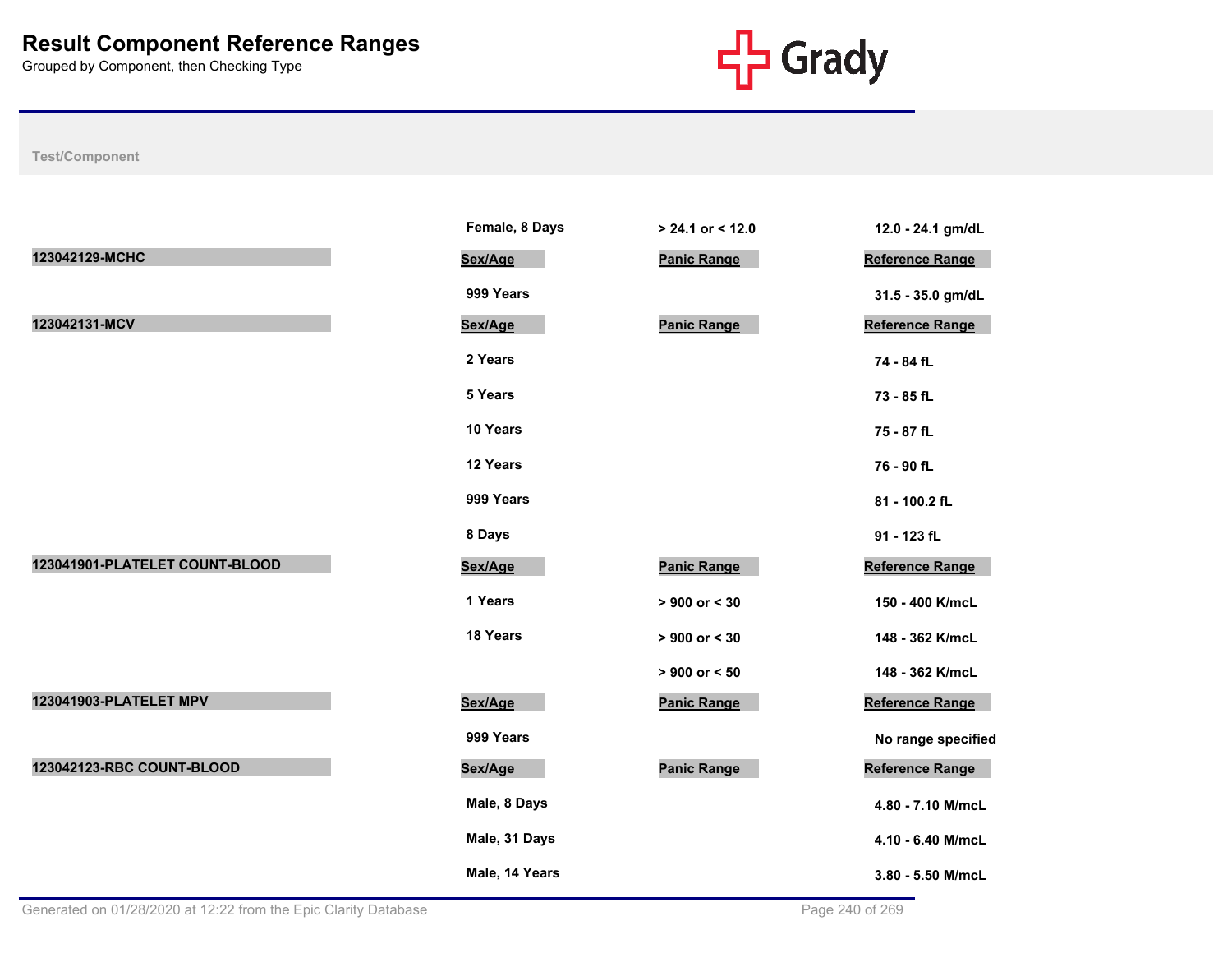

**Male, 999 Years 4.31 - 5.88 M/mcL**

**Female, 8 Days 4.80 - 7.10 M/mcL**

**Female, 31 Days 4.10 - 6.40 M/mcL**

**Female, 14 Years 3.80 - 5.50 M/mcL**

**Female, 999 Years 3.73 - 4.96 M/mcL**

**Reference Range** 

**Male 11.5 - 15.4 %**

**Female 11.5 - 16.1 % Reference Range** 

**1 Days > 50.0 or < 1.0 9.0 - 30.0 K/mcL**

**6 Years > 50.0 or < 1.0 5.0 - 14.5 K/mcL**

**12 Years > 50.0 or < 1.0 4.5 - 13.5 K/mcL**

**16 Years > 50.0 or < 1.0 4.5 - 13.0 K/mcL**

**18 Years > 50.0 or < 1.0 4.5 - 12.5 K/mcL**

**2 Days > 50.0 or < 1.0 9.4 - 34.0 K/mcL**

 **> 85.0 or < 1.0 3.8 - 10.7 K/mcL**

**8 Days > 50.0 or < 1.0 1.0 - 50.0 K/mcL**

**15 Days > 50.0 or < 1.0 5.0 - 20.0 K/mcL**

| Test/Component            |                   |                     |
|---------------------------|-------------------|---------------------|
|                           |                   |                     |
|                           | Male, 999 Years   |                     |
|                           | Female, 8 Days    |                     |
|                           | Female, 31 Days   |                     |
|                           | Female, 14 Years  |                     |
|                           | Female, 999 Years |                     |
| 123042134-RDW             | Sex/Age           | <b>Panic Range</b>  |
|                           | <b>Male</b>       |                     |
|                           | Female            |                     |
| 123042650-WBC COUNT-BLOOD | Sex/Age           | <b>Panic Range</b>  |
|                           | 1 Days            | $> 50.0$ or < 1.0   |
|                           | 6 Years           | $> 50.0$ or < 1.0   |
|                           | 12 Years          | $> 50.0$ or < 1.0   |
|                           | 16 Years          | $> 50.0$ or < 1.0   |
|                           | 18 Years          | $> 50.0$ or $< 1.0$ |
|                           | 2 Days            | $> 50.0$ or < 1.0   |
|                           |                   | $> 85.0$ or < 1.0   |
|                           | 8 Days            | $> 50.0$ or < 1.0   |
|                           | 15 Days           | $> 50.0$ or < 1.0   |

**1 Months > 50.0 or < 1.0 5.0 - 19.5 K/mcL**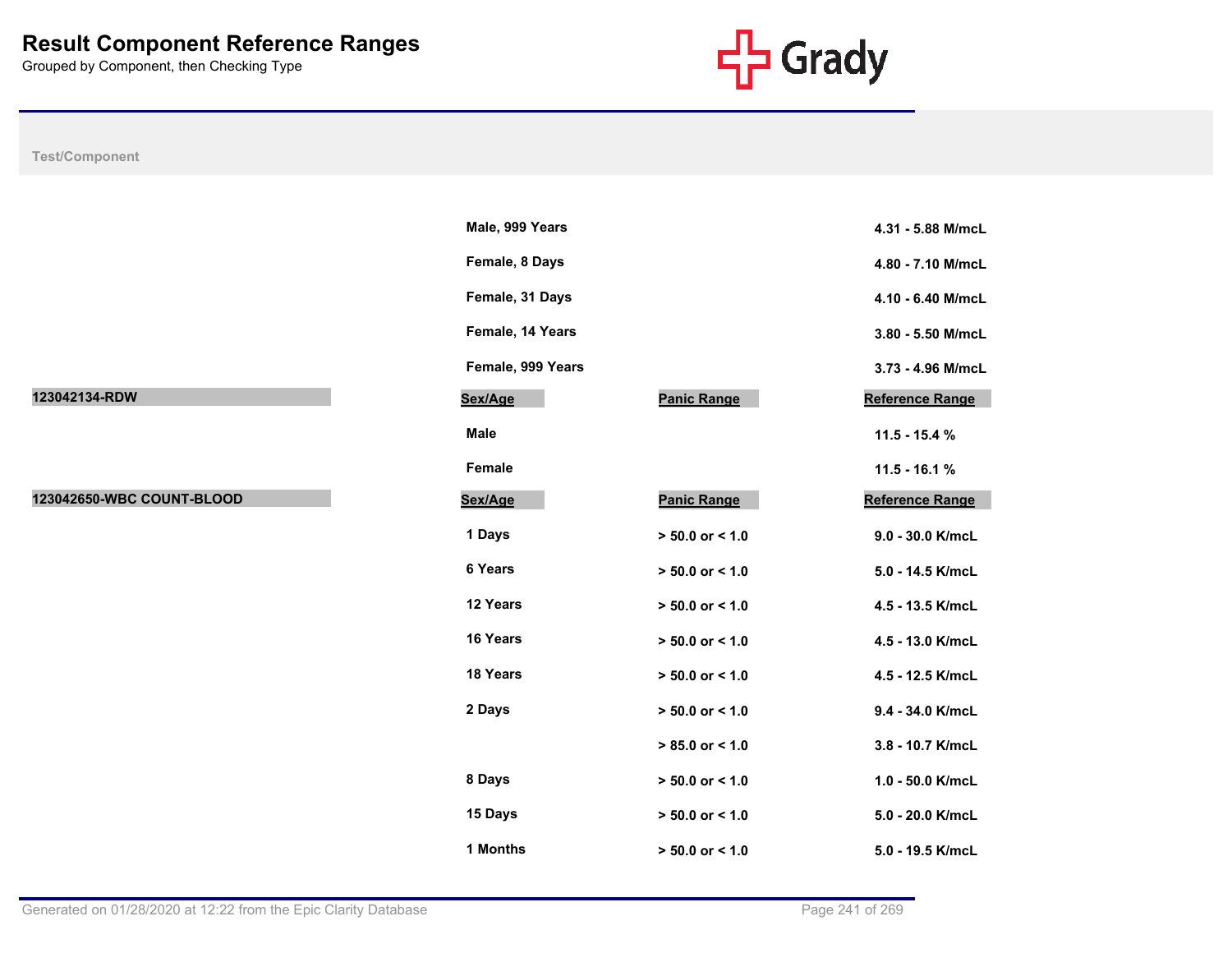

#### **Test/Component**

| 2 Months         | $> 50.0$ or $< 1.0$ | $5.5 - 18.0$ K/mcL |
|------------------|---------------------|--------------------|
| <b>12 Months</b> | $> 50.0$ or $< 1.0$ | $6.0 - 17.5$ K/mcL |
| 2 Years          | $> 50.0$ or $< 1.0$ | 6.0 - 17.0 K/mcL   |
| 4 Years          | $> 50.0$ or $< 1.0$ | $5.5 - 15.5$ K/mcL |

#### **STROKE: APTT----LAB2345**

**STROKE: PT (WITH INR)----LAB2350**

**Collection Requirements** {\rtf1\ansi\deflang1033\ftnbj{\fonttbl{\f0 \fmodern \fcharset0 Arial;}}\plain\f0\fs20 Collect blood in a blue top tube (0.105 M (3.2%) buffered sodium citrate with a 9:1 ratio of whole blood to anticoagulant). Send to lab immediately post collection. This test has a minimum plasma requirement of 0.3mL.\par Special plastic tubes containing 0.1 ml citrate solution and requiring only 0.9 ml whole blood will be prepared for the newborn nurseries on request. Two tubes per patient are preferred.\par }

| 123042758-APTT | Sex/Age  | <b>Panic Range</b> | <b>Reference Range</b> |
|----------------|----------|--------------------|------------------------|
|                | 18 Years | > 90.0             | 16.0 - 250.0 sec       |
|                |          | >120.0             | 25.1 - 36.5 sec        |

**Collection Requirements** {\rtf1\ansi\deflang1033\ftnbj{\fonttbl{\f0 \fmodern \fcharset0 Arial;}}\plain\f0\fs20 Collect blood in a blue top tube (0.105 M (3.2%) buffered sodium citrate with a 9:1 ratio of whole blood to anticoagulant). Send to lab immediately post collection. This test has a minimum plasma requirement of 0.3mL.\par Special plastic tubes containing 0.1 ml citrate solution and requiring only 0.9 ml whole blood will be prepared for the newborn nurseries on request. Two tubes per patient are preferred.\par }

| 123041365-INR              | Sex/Age  | <b>Panic Range</b> | <b>Reference Range</b> |
|----------------------------|----------|--------------------|------------------------|
|                            |          | > 5.0              | 5.0                    |
| 123042067-PROTHROMBIN TIME | Sex/Age  | <b>Panic Range</b> | <b>Reference Range</b> |
|                            | 18 Years | > 27.5             | $9.4 - 12.5$ sec       |
|                            |          | > 59.0             | $9.4 - 12.5$ sec       |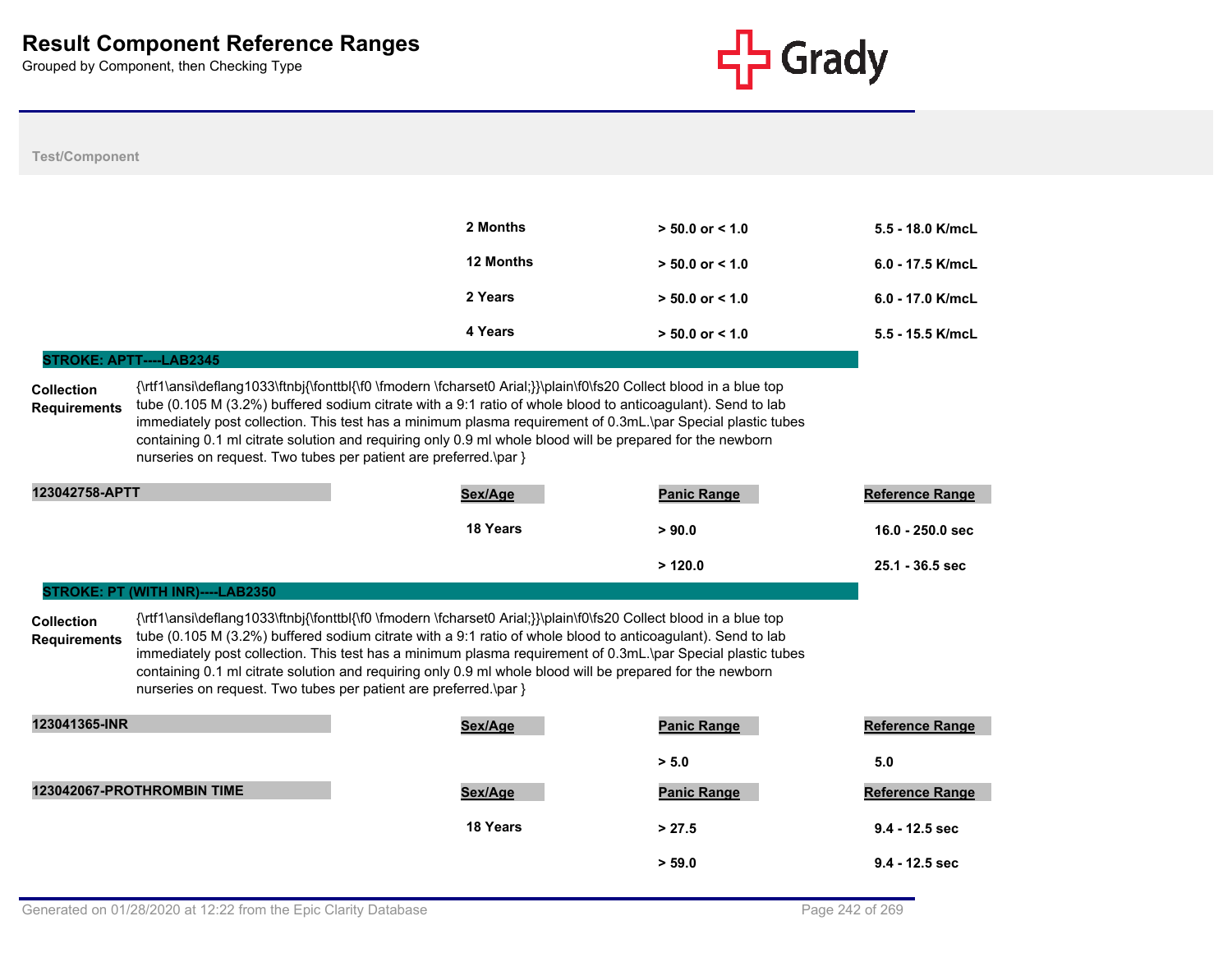

**Test/Component**

## **Collection Requirements** {\rtf1\ansi\deflang1033\ftnbj{\fonttbl{\f0 \fmodern \fcharset0 Arial;}}\plain\f0\fs20 One milliliter is the minimum recommended volume of synovial fluid for cell count, differential and crystal exam. However, these tests will be done on any amount submitted if at all possible\par \par Submit synovial fluid in lavender top tube to prevent clotting. If a clot is present the cell count will be reported with an estimate of the size of the clot. The differential and crystal exam will be reported also.\par } **SYNOVIAL FLUID CELL COUNT, DIFF, CRYSTAL EXAM----LAB2388 123041572-% NEUTROPHILS/BANDS-SYNOVIAL FLUID Sex/Age Panic Range Reference Range No range specified % 123041571-WBC COUNT-SYNOVIAL FLUID Sex/Age Panic Range Reference Range No range specified Collection Requirements** {\rtf1\ansi\deflang1033\ftnbj{\fonttbl{\f0 \fmodern \fcharset0 Arial;}}\plain\f0\fs20 Pref. Specimen: Light Blue Top - Sodium Citrate\par Specimen must incubate 10 minutes at Room Temperature before testing.\par Specimen should not be tested following more than 2 hours post-collection.\par } **TEG GLOBAL HEMOSTASIS----LAB50197 123042811-CITRATED FUNCTIONAL FIBRINOGEN MAXIMUM AMPLITUDE Sex/Age Panic Range Reference Range**

**15 - 32 mm 123042808-CITRATED KAOLIN ANGLE - UNIT OF DEGREES Sex/Age Panic Range Reference Range 63 - 78 deg 123042816-CITRATED KAOLIN HEPARINASE Sex/Age Panic Range Reference Range 4.3 - 8.3 min** 123042810-CITRATED KAOLIN HEPARINASE I **Reference Range** Sex/Age **Panic Range** Panic Range Reference Range **258.0 - 498.0 sec**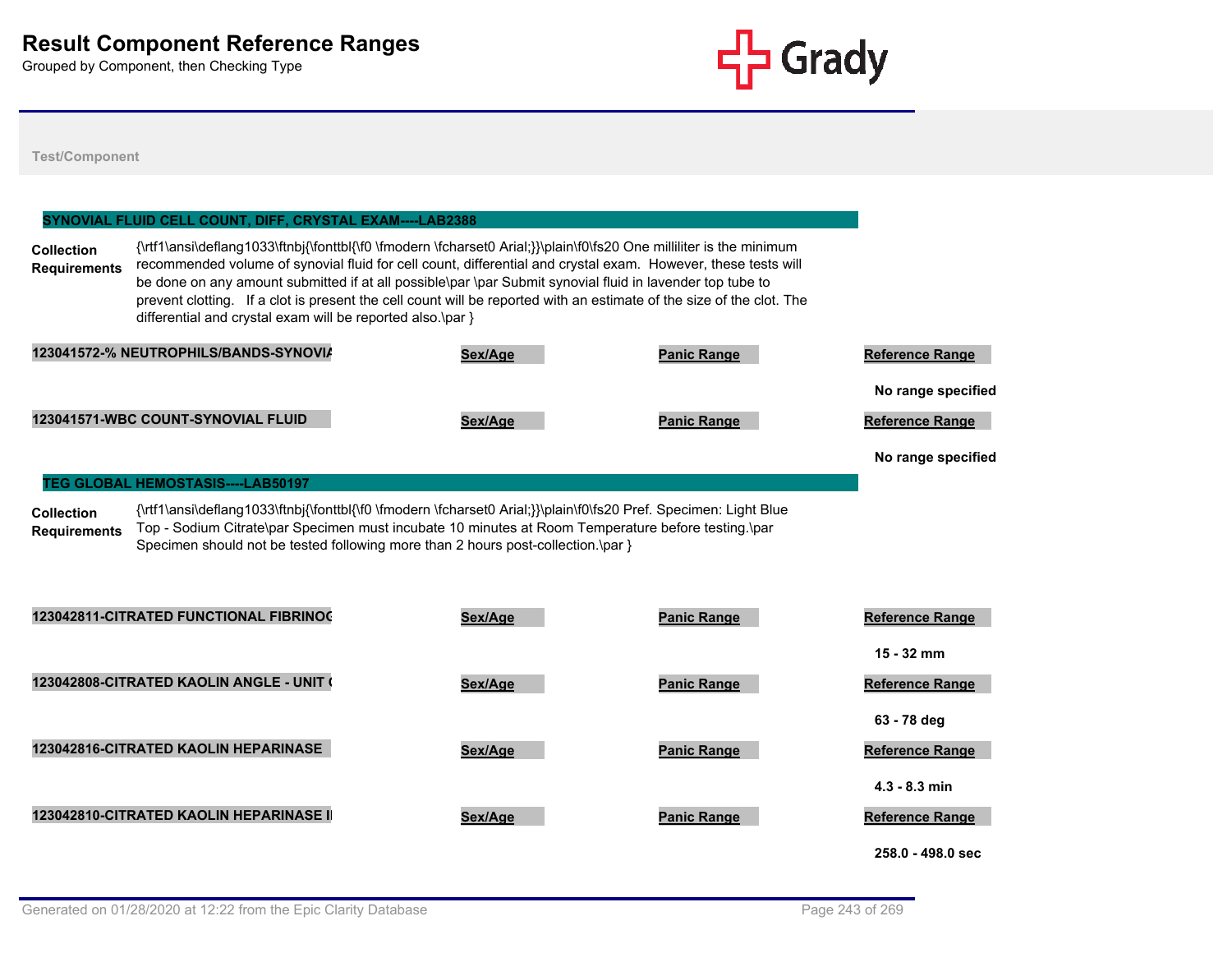

**Test/Component**

| 123042814-CITRATED KAOLIN K-TIME        | Sex/Age | <b>Panic Range</b> | <b>Reference Range</b>                                   |
|-----------------------------------------|---------|--------------------|----------------------------------------------------------|
| 123042807-CITRATED KAOLIN K-TIME IN SEC | Sex/Age | <b>Panic Range</b> | $.8 - 2.1$ min<br><b>Reference Range</b>                 |
| 123042809-CITRATED KAOLIN MAXIMUM AMP   | Sex/Age | <b>Panic Range</b> | 48.0 - 126.0 sec<br><b>Reference Range</b>               |
| 123042815-CITRATED KAOLIN R-TIME        | Sex/Age | <b>Panic Range</b> | $52 - 69$ mm<br>Reference Range                          |
| 123042806-CITRATED KAOLIN R-TIME IN SEC | Sex/Age | <b>Panic Range</b> | $4.6 - 9.1$ min<br><b>Reference Range</b>                |
| 123042813-CITRATED RAPID TEG MAXIMUM A  | Sex/Age | <b>Panic Range</b> | 276.0 - 546.0 sec<br>Reference Range                     |
| 123042812-ESTIMATED FUNTIONAL FIBRINOC  | Sex/Age | <b>Panic Range</b> | 52 - 70 mm<br><b>Reference Range</b><br>278 - 581 mg/ dl |

**Collection Requirements** or colder.\par C. Use the following guidelines when preparing specimens, unless instructed otherwise in the product insert:\par 1. Ensure residual fibrin and cellular matter has been removed prior to analysis.\par 2. Follow blood collection tube manufacturer's recommendations for centrifugation.\par D. Each laboratory should determine the acceptability of its own blood collection tubes and serum separation products. Variations in these products may exist between manufacturers and, at times, from lot-to-lot.\par E. Samples may be thawed and frozen up to two times.\par }

| <b>123042440-TESTOSTERONE (NG/DL)</b> | Sex/Age | <b>Panic Range</b> | <b>Reference Range</b> |
|---------------------------------------|---------|--------------------|------------------------|
|                                       | Female  |                    | 10.0 - 75.0 ng/dL      |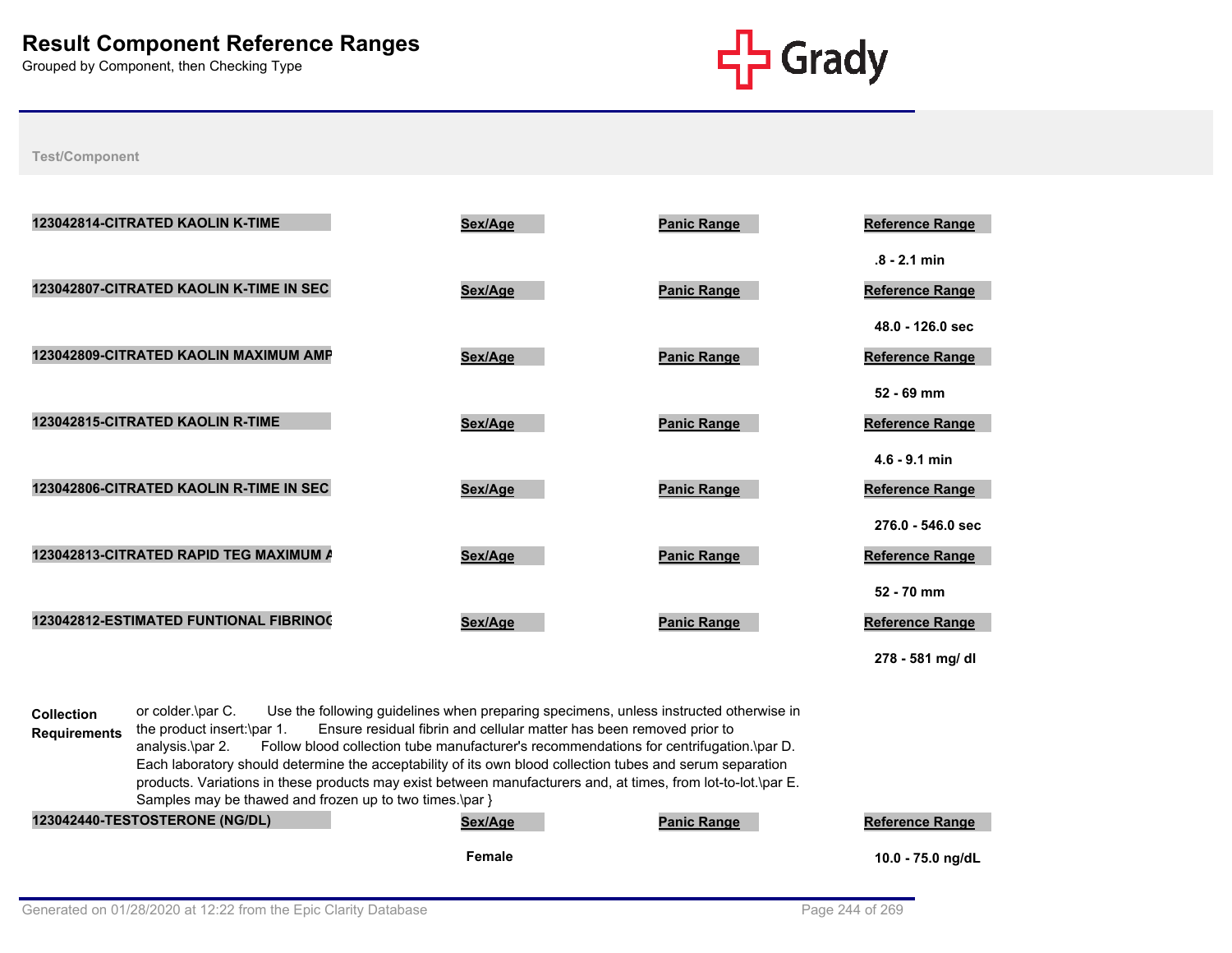

|                        |                                                  | <b>Male</b>                                                                                                                                                                                                                                                                                                                                                                                                                                                                                                                                                                                                                                                                                                                                                                     |                    | 175.0 - 781.0 ng/dL    |
|------------------------|--------------------------------------------------|---------------------------------------------------------------------------------------------------------------------------------------------------------------------------------------------------------------------------------------------------------------------------------------------------------------------------------------------------------------------------------------------------------------------------------------------------------------------------------------------------------------------------------------------------------------------------------------------------------------------------------------------------------------------------------------------------------------------------------------------------------------------------------|--------------------|------------------------|
| Collection             | <b>THEOPHYLLINE-SERUM----LAB35</b>               | {\rtf1\ansi\deflang1033\ftnbj{\fonttbl{\f0 \fmodern \fcharset0 Arial;}}\plain\f0\fs20 - Each assay requires serum                                                                                                                                                                                                                                                                                                                                                                                                                                                                                                                                                                                                                                                               |                    |                        |
| <b>Requirements</b>    |                                                  | or plasma. Whole blood cannot be used. The anticoagulants heparin, citrate, oxalate, and EDTA have been<br>tested and may be used with this assay. Some sample dilution may occur when samples are collected in<br>tubes containing citrate anticoagulant. The amount of dilution and the possible need to correct for it should be<br>considered when interpreting assay results for these samples.\par - Sample volume is instrument-dependent.<br>Refer to the appropriate Analyzer-Specific Protocol for specific volumes.\par - Store the serum or plasma<br>refrigerated at 2-8\'B0C. For transporting, maintain the sample temperature at 2-8\'B0C. Samples can be<br>stored refrigerated at 2-8\'BOC for up to one month or stored frozen for up to three months.\par - |                    |                        |
|                        | factors include dosage form, mode of administrat | Pharmacokinetic factors influence the correct time of sample collection after the last drug dose. These                                                                                                                                                                                                                                                                                                                                                                                                                                                                                                                                                                                                                                                                         |                    |                        |
| 123042447-THEOPHYLLINE |                                                  | Sex/Age                                                                                                                                                                                                                                                                                                                                                                                                                                                                                                                                                                                                                                                                                                                                                                         | <b>Panic Range</b> | <b>Reference Range</b> |
|                        |                                                  | 150 Years                                                                                                                                                                                                                                                                                                                                                                                                                                                                                                                                                                                                                                                                                                                                                                       | > 25.0             | 10.0 - 20.0 mcg/mL     |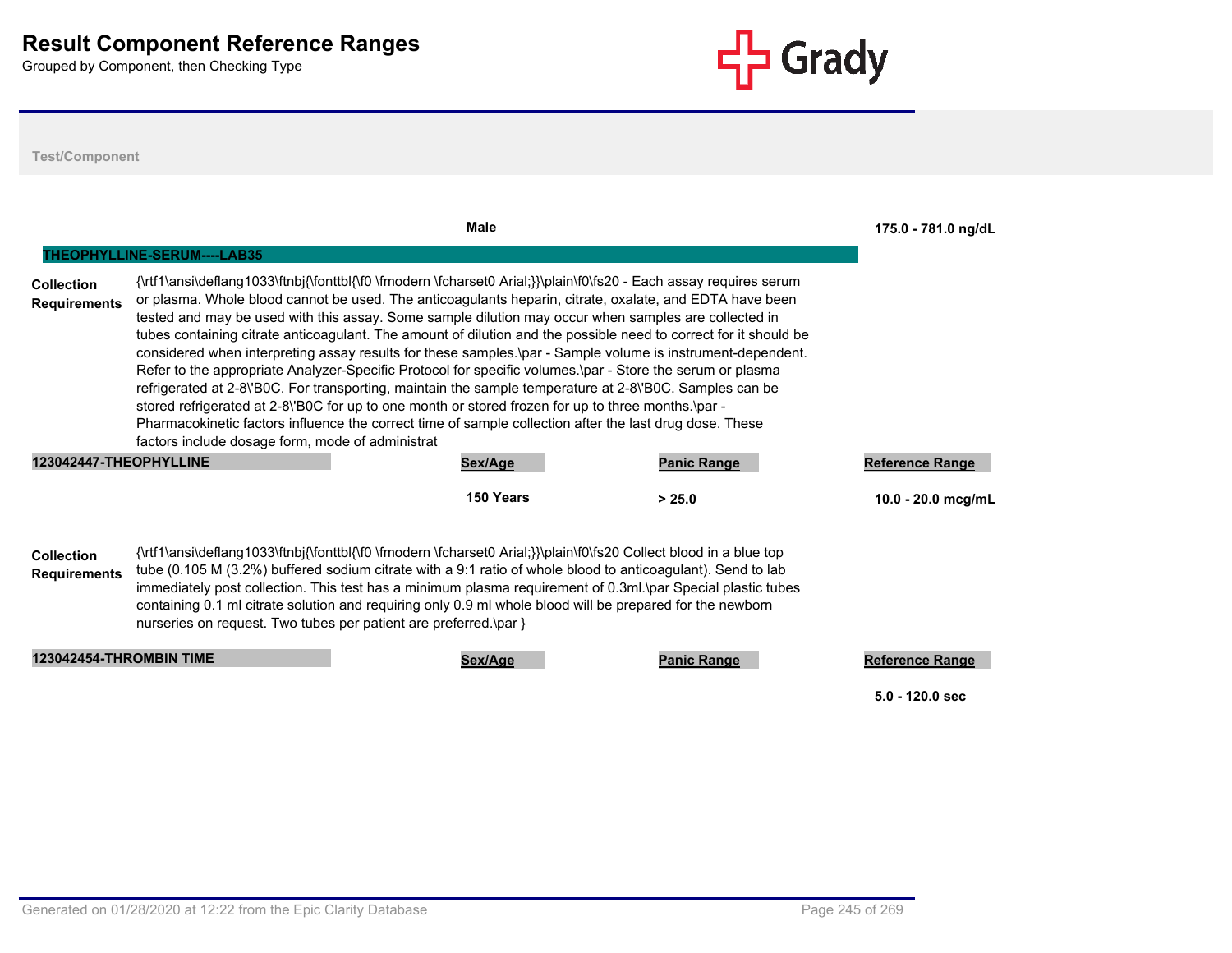

| <b>Collection</b><br><b>Requirements</b> | (heparin) are the recommended samples.\par B.<br>processing, and storing blood\par samples:\par 1.<br>precautions for venipuncture.\par 2.<br>Keep tubes stoppered at all times.\par 4.<br>123041038-FREE THYROXINE(FT4) | {\rtf1\ansi\deflang1033\ftnbj{\fonttbl{\f0 \fmodern \fcharset0 Arial;}}\plain\f0\fs20 A.<br>Collect all blood samples observing routine<br>Allow serum samples to clot completely before centrifugation.\par 3.<br>Within two hours after centrifugation, transfer at least 500 \'B5L<br>of cell-free sample to a storage tube. Tightly stopper the tube immediately.\par 5.<br>stoppered at room temperature (15 to 30\'B0C) for no longer than eight hours.\par 6.<br>be completed within eight hours, refrigerate the samples at 2 to 8\'B0C.\par 7.<br>completed within 48 hours, or for shipment of samples, freeze at -20\'B0C or colder.\par 8.<br>Sex/Age | Serum and plasma<br>Observe the following recommendations for handling,<br>Store samples tightly<br>If the assay will not<br>If the assay will not be<br>Thaw sa<br><b>Panic Range</b> | Reference Range                        |
|------------------------------------------|--------------------------------------------------------------------------------------------------------------------------------------------------------------------------------------------------------------------------|-------------------------------------------------------------------------------------------------------------------------------------------------------------------------------------------------------------------------------------------------------------------------------------------------------------------------------------------------------------------------------------------------------------------------------------------------------------------------------------------------------------------------------------------------------------------------------------------------------------------------------------------------------------------|----------------------------------------------------------------------------------------------------------------------------------------------------------------------------------------|----------------------------------------|
|                                          |                                                                                                                                                                                                                          | 150 Years                                                                                                                                                                                                                                                                                                                                                                                                                                                                                                                                                                                                                                                         |                                                                                                                                                                                        | .58 - 1.64 ng/dL                       |
|                                          | THYROXINE, TOTAL-SERUM----LAB126                                                                                                                                                                                         |                                                                                                                                                                                                                                                                                                                                                                                                                                                                                                                                                                                                                                                                   |                                                                                                                                                                                        |                                        |
| <b>Collection</b><br><b>Requirements</b> | $les$ at 2 to 8\'B0C.\par 7.<br>freeze at -20\'B0C or colder.\par 8.<br>manufacturer's recommendations for centrifugation.\par E.                                                                                        | If the assay will not be completed within 24 hours, or for shipment of samples,<br>Thaw samples only once.\par D.<br>when preparing specimens, unless instructed otherwise in the product insert:\par 1.<br>and cellular matter has been removed prior to analysis.\par 2. Follow blood collection tube<br>acceptability of its own blood collection tubes and serum separation products. Variations in these products<br>may exist between manufacturers and, at times, from lot-to-lot.\par }                                                                                                                                                                   | Use the following quidelines<br>Ensure residual fibrin<br>Each laboratory should determine the                                                                                         |                                        |
| <b>323-T UPTAKE-SERUM</b>                |                                                                                                                                                                                                                          | Sex/Age                                                                                                                                                                                                                                                                                                                                                                                                                                                                                                                                                                                                                                                           | <b>Panic Range</b>                                                                                                                                                                     | Reference Range                        |
|                                          | 123042429-T4,CORRECTED(CALCULATED)                                                                                                                                                                                       | 150 Years<br>Sex/Age                                                                                                                                                                                                                                                                                                                                                                                                                                                                                                                                                                                                                                              | <b>Panic Range</b>                                                                                                                                                                     | $32 - 48 \%$<br><b>Reference Range</b> |
|                                          |                                                                                                                                                                                                                          | 150 Years                                                                                                                                                                                                                                                                                                                                                                                                                                                                                                                                                                                                                                                         |                                                                                                                                                                                        | 6.1 - 12.2 mcg/dL                      |
|                                          | 123042463-THYROXINE, TOTAL(T4)                                                                                                                                                                                           | Sex/Age                                                                                                                                                                                                                                                                                                                                                                                                                                                                                                                                                                                                                                                           | <b>Panic Range</b>                                                                                                                                                                     | <b>Reference Range</b>                 |
|                                          |                                                                                                                                                                                                                          | 150 Years                                                                                                                                                                                                                                                                                                                                                                                                                                                                                                                                                                                                                                                         |                                                                                                                                                                                        | $6.1 - 12.2$ mca/dL                    |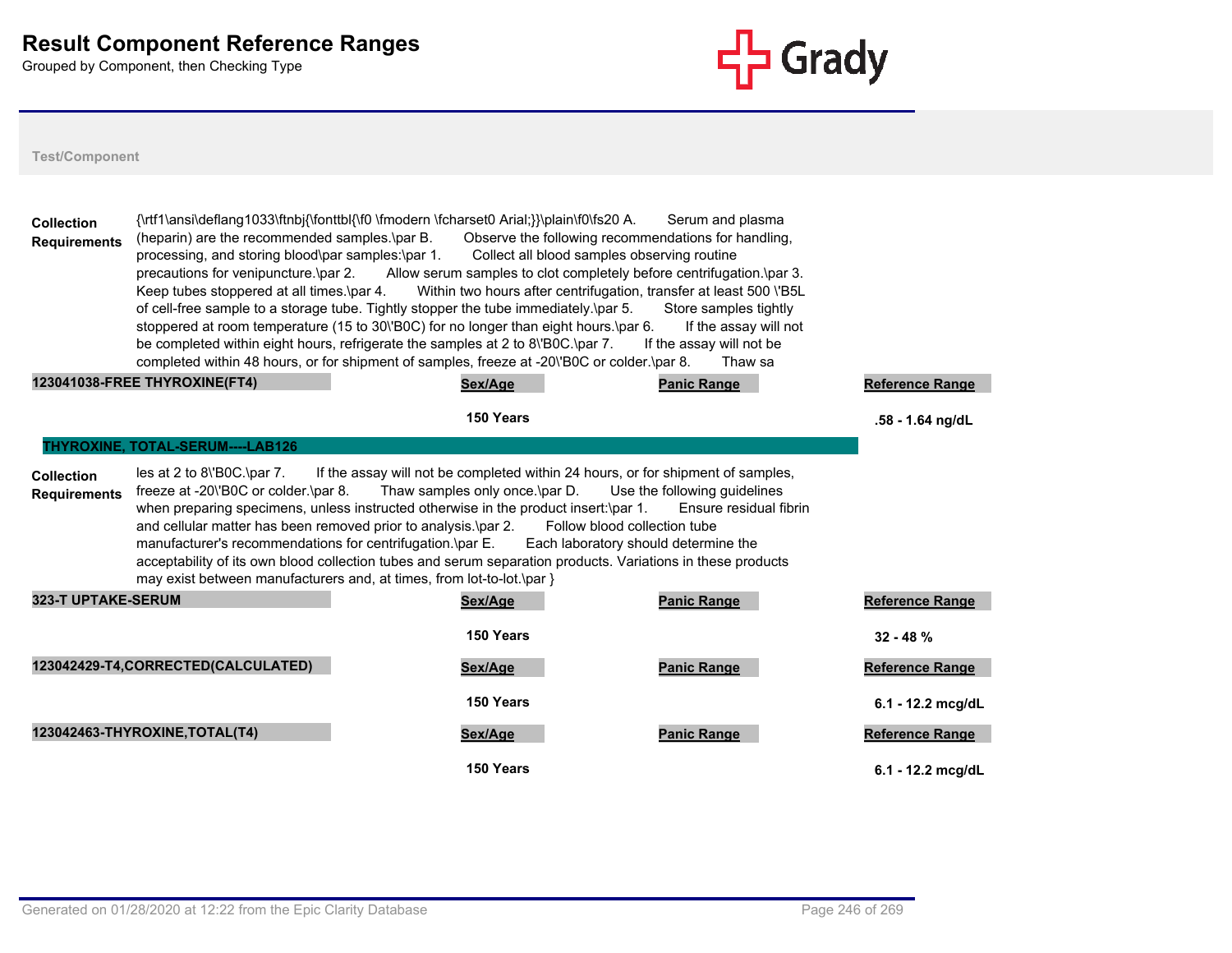

#### **Test/Component**

### **Collection Requirements** {\rtf1\ansi\deflang1033\ftnbj{\fonttbl{\f0 \fmodern \fcharset0 Arial;}}\plain\f0\fs20 Each assay requires serum or plasma. Whole blood cannot be used. The anticoagulants EDTA, heparin, citrate, and oxalate/fluoride have been tested and may be used with this assay. Some sample dilution may occur when samples are collected in tubes containing citrate anticoagulant. The amount of dilution and the possible need to correct for it should be considered when interpreting assay results for these samples.\par } **TOBRAMYCIN-SERUM,PEAK----LAB2903 482-TOBRAMYCIN PEAK Sex/Age Panic Range Reference Range 18 Years > 12.0 .6 - 50.0 mcg/mL 150 Years > 12.0 .6 - 50.0 mcg/mL Collection Requirements** {\rtf1\ansi\deflang1033\ftnbj{\fonttbl{\f0 \fmodern \fcharset0 Arial;}}\plain\f0\fs20 Each assay requires serum or plasma. Whole blood cannot be used. The anticoagulants EDTA, heparin, citrate, and oxalate/fluoride have been tested and may be used with this assay. Some sample dilution may occur when samples are collected in tubes containing citrate anticoagulant. The amount of dilution and the possible need to correct for it should be considered when interpreting assay results for these samples.\par } **TOBRAMYCIN-SERUM,RANDOM----LAB2902 481-TOBRAMYCIN RANDOM Sex/Age Panic Range Reference Range 18 Years > 12.0 .6 - 50.0 mcg/mL 150 Years > 25.0 .6 - 50.0 mcg/mL Collection Requirements** {\rtf1\ansi\deflang1033\ftnbj{\fonttbl{\f0 \fmodern \fcharset0 Arial;}}\plain\f0\fs20 Each assay requires serum or plasma. Whole blood cannot be used. The anticoagulants EDTA, heparin, citrate, and oxalate/fluoride have been tested and may be used with this assay. Some sample dilution may occur when samples are collected in tubes containing citrate anticoagulant. The amount of dilution and the possible need to correct for it should be considered when interpreting assay results for these samples.\par } **TOBRAMYCIN-SERUM,TROUGH----LAB2904 483-TOBRAMYCIN TROUGH Sex/Age Panic Range Reference Range 18 Years > 2.0 .6 - 50.0 mcg/mL**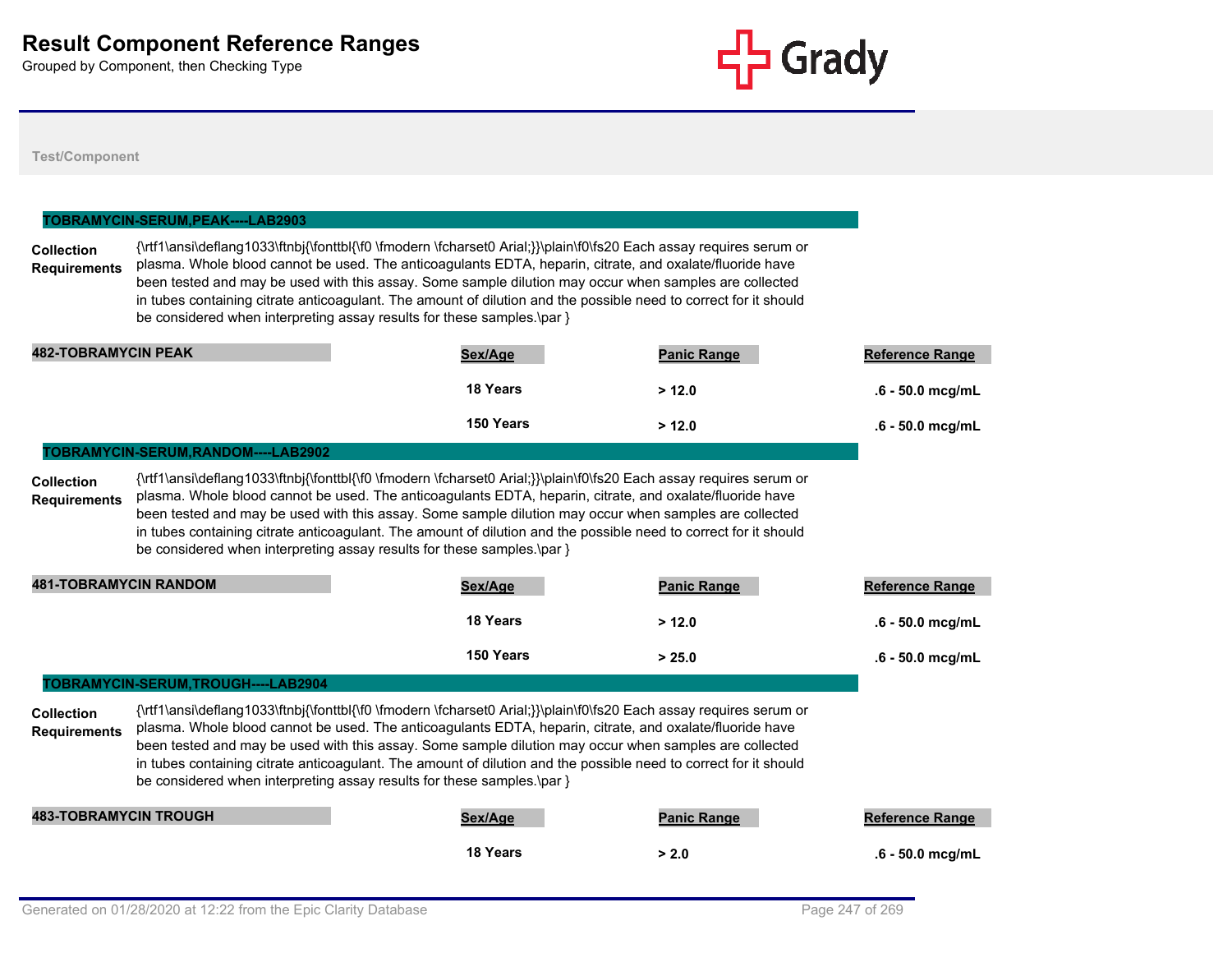

**Test/Component 150 Years > 2.5 .6 - 50.0 mcg/mL Collection Requirements TOTAL PROTEIN HIGH SENSITIVITY BODY FLUID----LAB50167** 1230142063-TOTAL PROTEIN HIGH SENSITIVIT **Reference Range Reference Range Reference Range Reference Range 4 - 3000 mg/dL Collection Requirements** {\rtf1\ansi\deflang1033\ftnbj{\fonttbl{\f0 \fmodern \fcharset0 Arial;}}\plain\f0\fs20 Fasting serum specimen, free from hemolysis, is the recommended specimen.\par } **123042497-TRANSFERRIN Sex/Age Panic Range Reference Range 150 Years 203 - 362 mg/dL Collection Requirements** {\rtf1\ansi\deflang1033\ftnbj{\fonttbl{\f0 \fmodern \fcharset0 Arial;}}\plain\f0\fs20 The specimen (blood) should be collected under sterile conditions. Only serum may be used. Prompt separation of the serum from the clot is necessary to avoid hemolysis. Only clear, non-hemolyzed specimens should be used. Specimens containing any particulate matter should be centrifuged before testing. Hyperlipemic specimens should be clarified. Serum treated at 56C for 30 minutes may also be used.\par } **TREPONEMAL IGG, EIA-SERUM----LAB2120 123042499-TREPONEMAL IGG INDEX-1 Sex/Age Panic Range Reference Range 150 Years .900**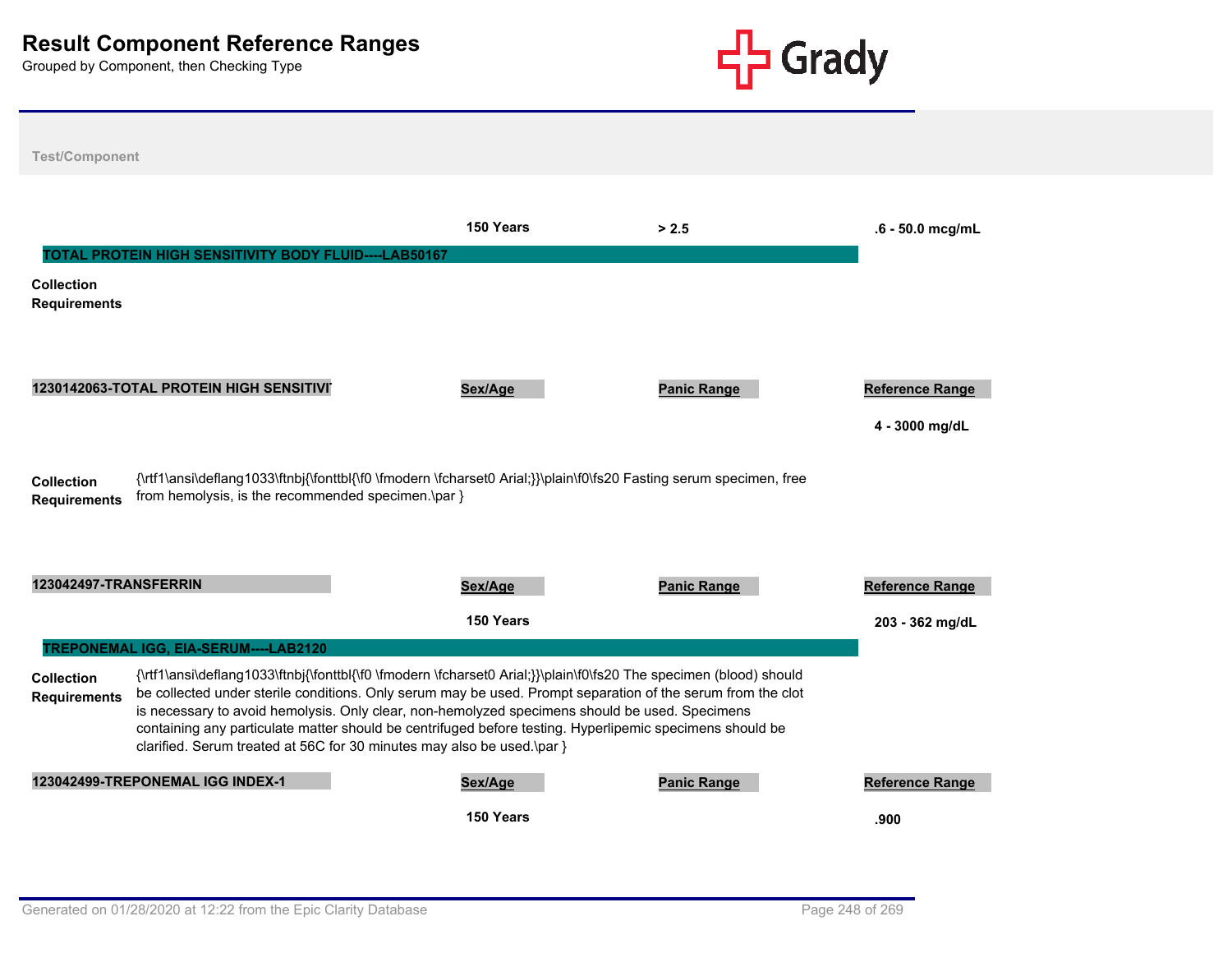

| <b>Test/Component</b>                    |                                                                                                                                                                                                                                                                                                                                                                                                            |                                       |                    |                                           |
|------------------------------------------|------------------------------------------------------------------------------------------------------------------------------------------------------------------------------------------------------------------------------------------------------------------------------------------------------------------------------------------------------------------------------------------------------------|---------------------------------------|--------------------|-------------------------------------------|
| <b>Collection</b><br><b>Requirements</b> | TREPONEMAL IGG-CSF----LAB2237                                                                                                                                                                                                                                                                                                                                                                              |                                       |                    |                                           |
|                                          | 123042505-TREPONEMAL IGG, UNDIL-1                                                                                                                                                                                                                                                                                                                                                                          | Sex/Age<br>150 Years                  | <b>Panic Range</b> | <b>Reference Range</b><br>.900            |
| <b>Collection</b><br><b>Requirements</b> | TRIGLYCERIDES, BODY FLUIDS----LAB200                                                                                                                                                                                                                                                                                                                                                                       |                                       |                    |                                           |
|                                          | 123042515-TRIGLYCERIDE-FLUID<br>TRIGLYCERIDE-SERUM----LAB134                                                                                                                                                                                                                                                                                                                                               | Sex/Age<br>150 Years                  | <b>Panic Range</b> | <b>Reference Range</b><br>10 - 5000 mg/dL |
| <b>Collection</b><br><b>Requirements</b> | {\rtf1\ansi\deflang1033\ftnbj{\fonttbl{\f0 \fmodern \fcharset0 Arial;}}\plain\f0\fs20 Fasting (12 hours) serum<br>samples, free from hemolysis and removed from the clot are the recommended specimens. EDTA and<br>heparin are the suggested anticoagulants if plasma must be used. Ensure that all equipment used in the<br>collection and storage of samples is free from glycerol contamination.\par } |                                       |                    |                                           |
|                                          | 123042516-TRIGLYCERIDE-SERUM                                                                                                                                                                                                                                                                                                                                                                               | Sex/Age<br>Male, 30 Years             | <b>Panic Range</b> | <b>Reference Range</b><br>50 - 171 mg/dL  |
|                                          |                                                                                                                                                                                                                                                                                                                                                                                                            | Female, 150 Years<br>Female, 30 Years |                    | 66 - 221 mg/dL<br>42 - 137 mg/dL          |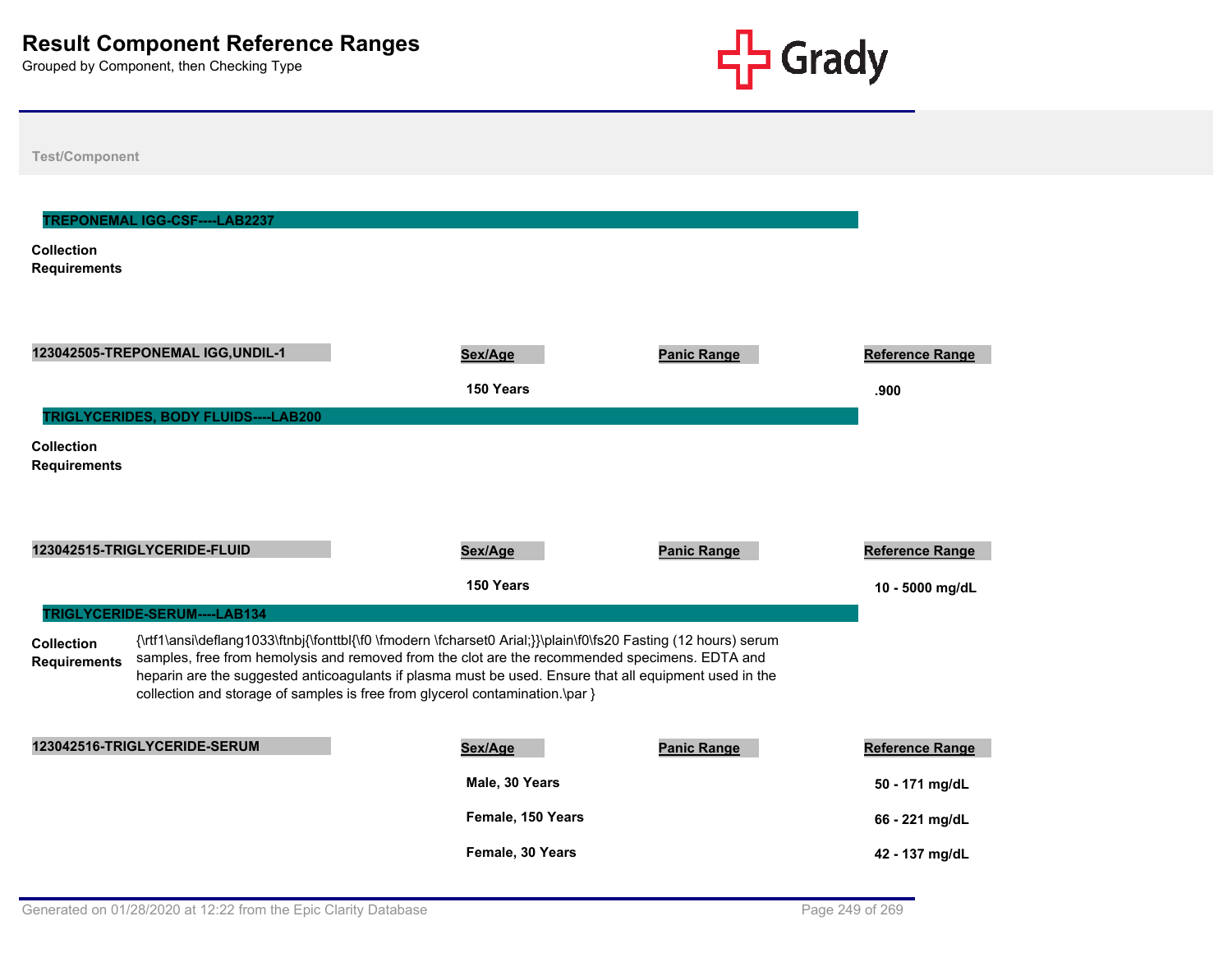

**10 - 5000 mg/dL**

#### **Test/Component**

| Male, 40 Years   | 57 - 250 mg/dL |
|------------------|----------------|
| Female, 40 Years | 45 - 170 mg/dL |
| Male, 50 Years   | 69 - 218 mg/dL |
| Female, 50 Years | 51 - 180 mg/dL |
| Male, 60 Years   | 75 - 210 mg/dL |
| Female, 60 Years | 59 - 229 mg/dL |
| Male, 150 Years  | 65 - 227 mg/dL |

**Collection Requirements** {\rtf1\ansi\deflang1033\ftnbj{\fonttbl{\f0 \fmodern \fcharset0 Arial;}}\plain\f0\fs20 A. Serum and plasma (heparin) are the recommended samples.\par B. Observe the following recommendations for handling, processing, and storing blood samples:\par 1. Collect all blood samples observing routine precautions for venipuncture.\par 2. Allow serum samples to clot completely before centrifugation.\par 3. Keep tubes stoppered at all times.\par 4. Within two hours after centrifugation, transfer at least 500 L of cell-free sample to a storage tube. Tightly stopper the tube immediately.\par 5. Store samples tightly stoppered at room temperature (15 to 30\'B0C) for no longer than eight hours.\par 6. If the assay will not be completed within eight hours, refrigerate the samples at 2 to 8\'B0C.\par 7. If the assay will not be completed within 48 hours, or for shipment of samples, freeze at -20\'B0C or colder.\par 8. Thaw samples o

| 123042517-TRIIODOTHYRONINE(T3)-SERUM | Sex/Age   | <b>Panic Range</b> | Reference Range    |
|--------------------------------------|-----------|--------------------|--------------------|
|                                      | 150 Years |                    | 87.0 - 178.0 ng/dL |

#### **Collection Requirements**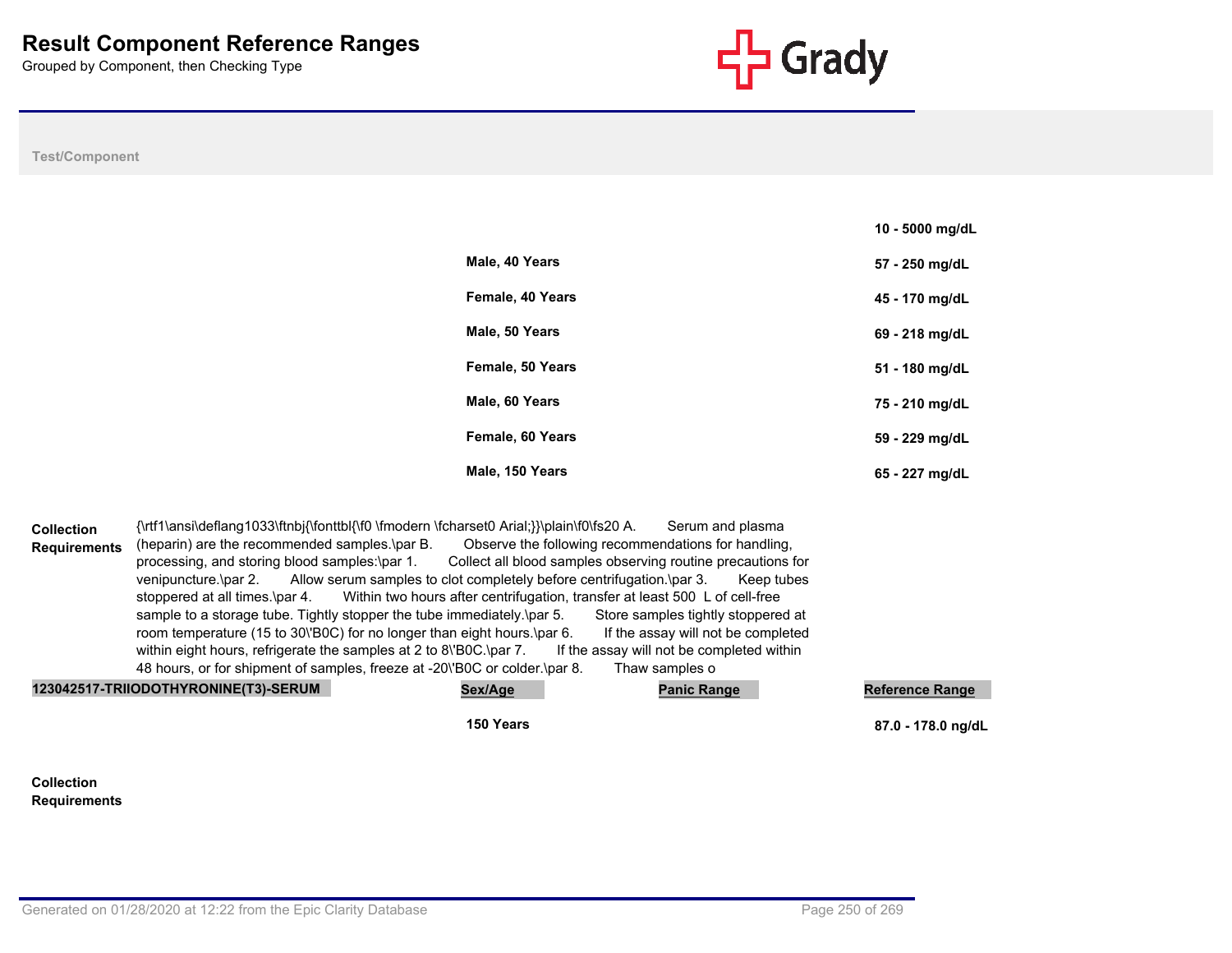

| <b>Test/Component</b>                                                                                                                                                                                                                                                                                                                                                                                                                                                                                                                                                                                                                                                                                                                                                                                                                                                                                                                                                                                                                                     |                                                |                      |                             |                                       |  |
|-----------------------------------------------------------------------------------------------------------------------------------------------------------------------------------------------------------------------------------------------------------------------------------------------------------------------------------------------------------------------------------------------------------------------------------------------------------------------------------------------------------------------------------------------------------------------------------------------------------------------------------------------------------------------------------------------------------------------------------------------------------------------------------------------------------------------------------------------------------------------------------------------------------------------------------------------------------------------------------------------------------------------------------------------------------|------------------------------------------------|----------------------|-----------------------------|---------------------------------------|--|
| 123042530-TROPONIN-I                                                                                                                                                                                                                                                                                                                                                                                                                                                                                                                                                                                                                                                                                                                                                                                                                                                                                                                                                                                                                                      |                                                | Sex/Age<br>150 Years | <b>Panic Range</b><br>> .20 | <b>Reference Range</b><br>.04 $nq/mL$ |  |
| {\rtf1\ansi\deflang1033\ftnbj{\fonttbl{\f0 \fmodern \fcharset0 Arial;}}\plain\f0\fs20 A.<br>Serum and plasma<br>Collection<br>(heparin) are the recommended samples\par B.<br>Observe the following recommendations for handling,<br><b>Requirements</b><br>Collect all blood samples observing routine<br>processing, and storing blood\par samples:\par 1.<br>precautions for venipuncture.\par 2.<br>Allow serum samples to clot completely before centrifugation.\par 3.<br>Keep tubes stoppered at all times.\par 4.<br>Within two hours after centrifugation, transfer at least 500 L of<br>cell-free sample to a storage tube. Tightly stopper the tube immediately.\par 5.<br>Store samples tightly<br>stoppered at room temperature (15 to 30\'B0C) for no longer than eight hours.\par 6.<br>If the assay will not<br>be completed within eight hours, refrigerate the samples at 2 to 8\'B0C.\par 7.<br>If the assay will not be<br>completed within 48 hours, or for shipment of samples, freeze at -20\'B0C or colder.\par 8.<br>Thaw sample |                                                |                      |                             |                                       |  |
| 123042537-TSH-SERUM                                                                                                                                                                                                                                                                                                                                                                                                                                                                                                                                                                                                                                                                                                                                                                                                                                                                                                                                                                                                                                       |                                                | Sex/Age              | <b>Panic Range</b>          | Reference Range                       |  |
|                                                                                                                                                                                                                                                                                                                                                                                                                                                                                                                                                                                                                                                                                                                                                                                                                                                                                                                                                                                                                                                           |                                                | 150 Years            |                             | $.340 - 5.600$ mIU/L                  |  |
|                                                                                                                                                                                                                                                                                                                                                                                                                                                                                                                                                                                                                                                                                                                                                                                                                                                                                                                                                                                                                                                           | <b>UREA NITROGEN- 24 HOUR URINE----LAB5086</b> |                      |                             |                                       |  |
| <b>Collection</b><br><b>Requirements</b>                                                                                                                                                                                                                                                                                                                                                                                                                                                                                                                                                                                                                                                                                                                                                                                                                                                                                                                                                                                                                  |                                                |                      |                             |                                       |  |
|                                                                                                                                                                                                                                                                                                                                                                                                                                                                                                                                                                                                                                                                                                                                                                                                                                                                                                                                                                                                                                                           |                                                |                      |                             |                                       |  |
|                                                                                                                                                                                                                                                                                                                                                                                                                                                                                                                                                                                                                                                                                                                                                                                                                                                                                                                                                                                                                                                           |                                                |                      |                             |                                       |  |
|                                                                                                                                                                                                                                                                                                                                                                                                                                                                                                                                                                                                                                                                                                                                                                                                                                                                                                                                                                                                                                                           | 1230120258-UREA NITROGEN, 24 HOUR              | Sex/Age              | <b>Panic Range</b>          | Reference Range                       |  |
|                                                                                                                                                                                                                                                                                                                                                                                                                                                                                                                                                                                                                                                                                                                                                                                                                                                                                                                                                                                                                                                           |                                                |                      |                             | 12 - 20 G/24 HRS                      |  |
|                                                                                                                                                                                                                                                                                                                                                                                                                                                                                                                                                                                                                                                                                                                                                                                                                                                                                                                                                                                                                                                           | 123042578-UREA NITROGEN, URINE                 | Sex/Age              | <b>Panic Range</b>          | Reference Range                       |  |
|                                                                                                                                                                                                                                                                                                                                                                                                                                                                                                                                                                                                                                                                                                                                                                                                                                                                                                                                                                                                                                                           |                                                | 999 Years            |                             | 20 - 3250 mg/dL                       |  |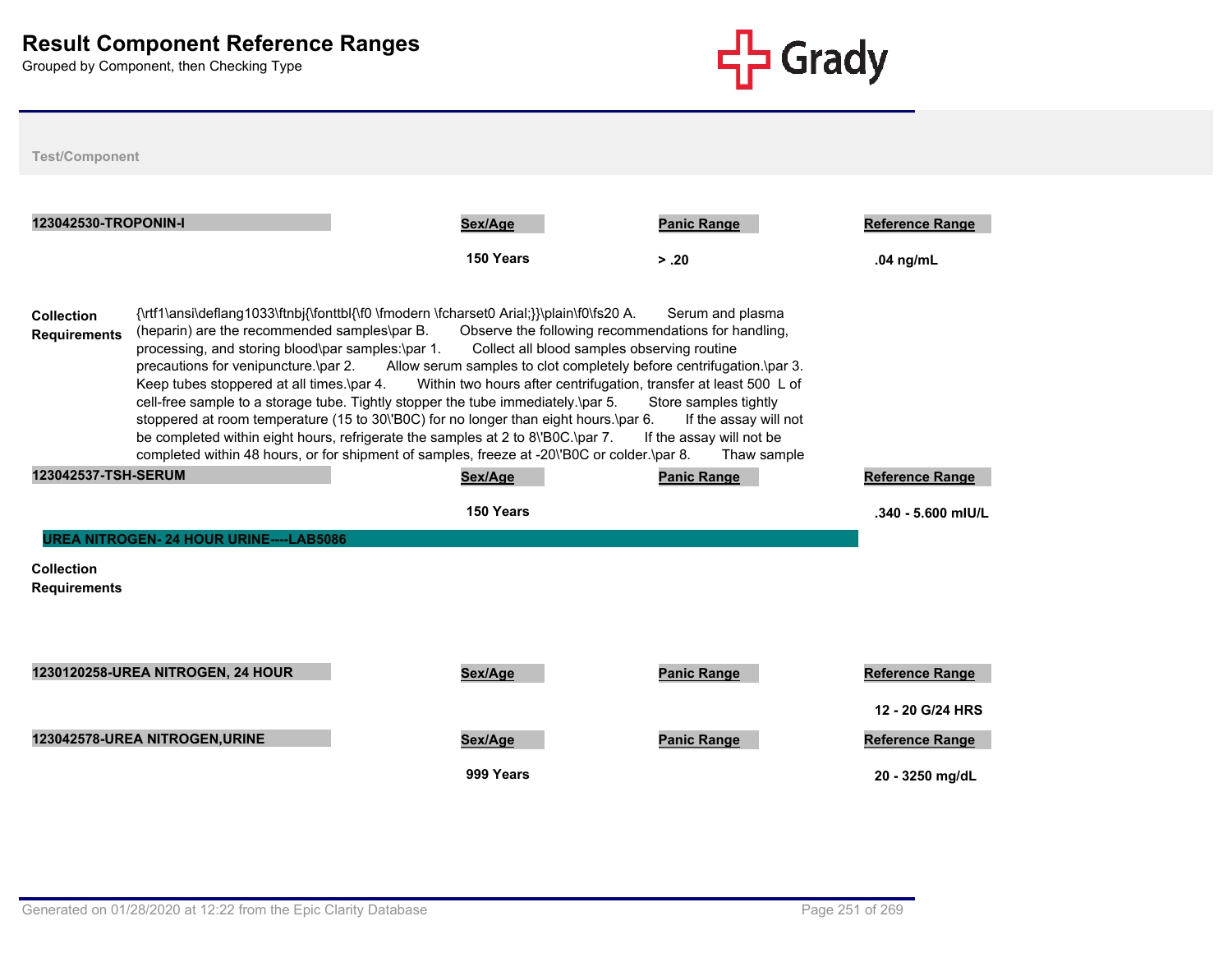

| <b>Test/Component</b>                    |           |                    |                        |
|------------------------------------------|-----------|--------------------|------------------------|
|                                          |           |                    |                        |
| UREA NITROGEN-FLUID----LAB2240           |           |                    |                        |
| <b>Collection</b><br><b>Requirements</b> |           |                    |                        |
|                                          |           |                    |                        |
|                                          |           |                    |                        |
| 123042577-UREA NITROGEN, FLUID           | Sex/Age   | <b>Panic Range</b> | <b>Reference Range</b> |
|                                          | 150 Years |                    | 1 - 1200 mg/dL         |
| <b>UREA NITROGEN-SERUM----LAB140</b>     |           |                    |                        |
| <b>Collection</b><br><b>Requirements</b> |           |                    |                        |
|                                          |           |                    |                        |
|                                          |           |                    |                        |
| 123042579-UREA NITROGEN-SERUM            | Sex/Age   | <b>Panic Range</b> | <b>Reference Range</b> |
|                                          | 150 Years | > 150              | 8 - 22 mg/dL           |
| <b>UREA NITROGEN-URINE----LAB748</b>     |           |                    |                        |
| <b>Collection</b><br><b>Requirements</b> |           |                    |                        |
|                                          |           |                    |                        |
|                                          |           |                    |                        |
| 123042578-UREA NITROGEN, URINE           | Sex/Age   | <b>Panic Range</b> | <b>Reference Range</b> |
|                                          | 999 Years |                    | 20 - 3250 mg/dL        |
|                                          |           |                    |                        |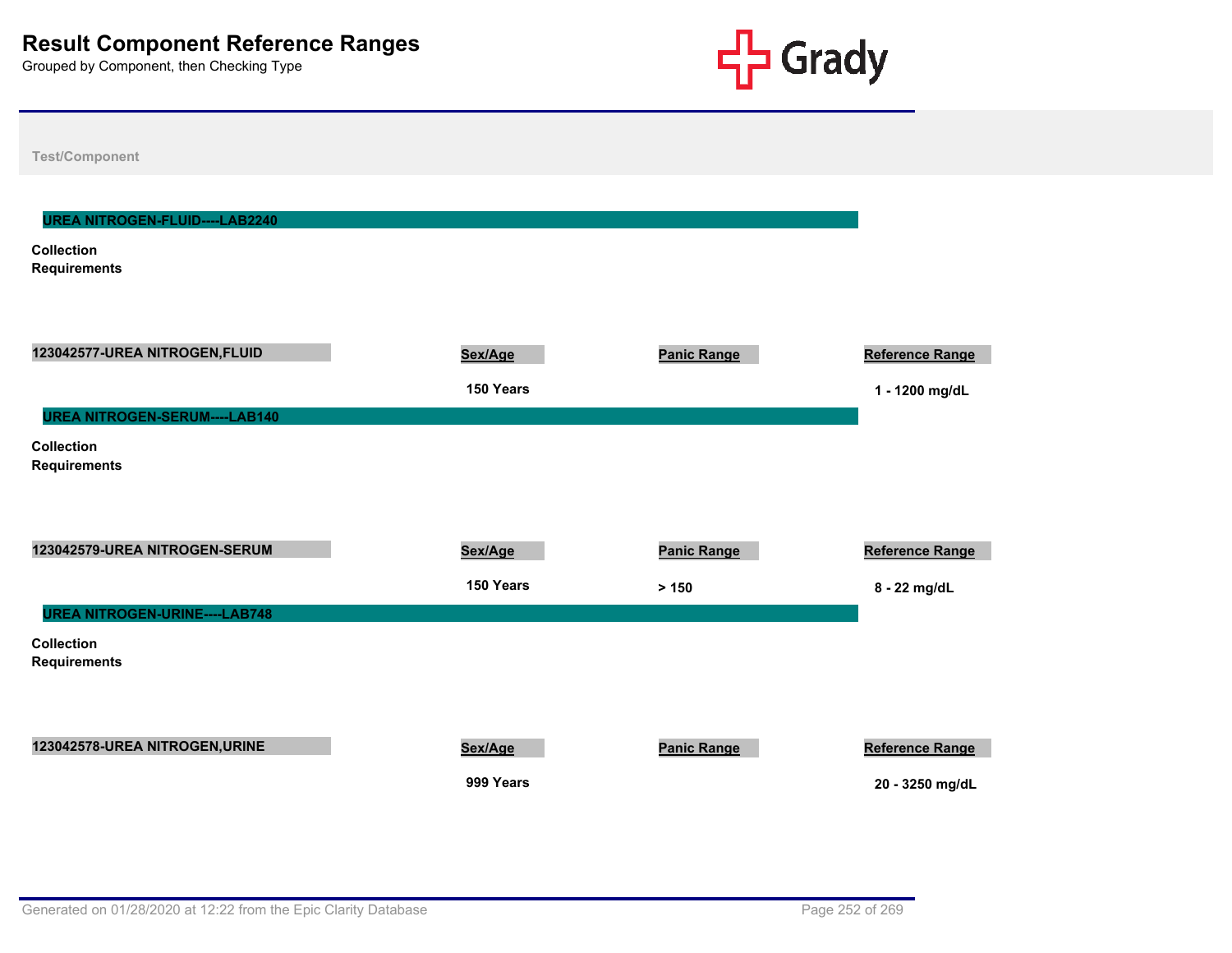

# **Test/Component**

|                                          | URIC ACID, RASBURICASE----LAB540 |                                                                                                                                                                                                                              |                    |                        |
|------------------------------------------|----------------------------------|------------------------------------------------------------------------------------------------------------------------------------------------------------------------------------------------------------------------------|--------------------|------------------------|
| <b>Collection</b><br><b>Requirements</b> | recommended specimens.\par }     | {\rtf1\ansi\deflang1033\ftnbj{\fonttbl{\f0 \fmodern \fcharset0 Arial;}}\plain\f0\fs20 *Before collection, Chill tube<br>in Ice Bath, Run w/ in 4 Hrs **\par Serum samples or heparinized plasma, free from hemolysis are the |                    |                        |
|                                          | <b>123042582-URIC ACID-SERUM</b> | Sex/Age                                                                                                                                                                                                                      | <b>Panic Range</b> | <b>Reference Range</b> |
|                                          |                                  | Male, 18 Years                                                                                                                                                                                                               | > 10.0             |                        |

| male, 18 Years    | >10.0  | 10.0 mg/dL        |
|-------------------|--------|-------------------|
| Female, 18 Years  | > 10.0 | 1.7 - 6.2 mg/dL   |
| Male, 150 Years   | > 15.0 | $3.4 - 7.0$ mg/dL |
| Female, 150 Years | > 15.0 | $2.4 - 5.7$ mg/dL |

#### **Collection Requirements** {\rtf1\ansi\deflang1033\ftnbj{\fonttbl{\f0 \fmodern \fcharset0 Arial;}}\plain\f0\fs20 Serum samples or heparinized plasma, free from hemolysis are the recommended specimens. Timed, 24 hour urine specimens are recommended.\par }

| <b>123042582-URIC ACID-SERUM</b> | Sex/Age           | <b>Panic Range</b> | <b>Reference Range</b> |
|----------------------------------|-------------------|--------------------|------------------------|
|                                  | Male, 18 Years    | > 10.0             | $1.7 - 6.2$ mg/dL      |
|                                  | Female, 18 Years  | > 10.0             | 1.7 - 6.2 mg/dL        |
|                                  | Male, 150 Years   | > 15.0             | 3.4 - 7.0 mg/dL        |
|                                  | Female, 150 Years | > 15.0             | 2.4 - 5.7 mg/dL        |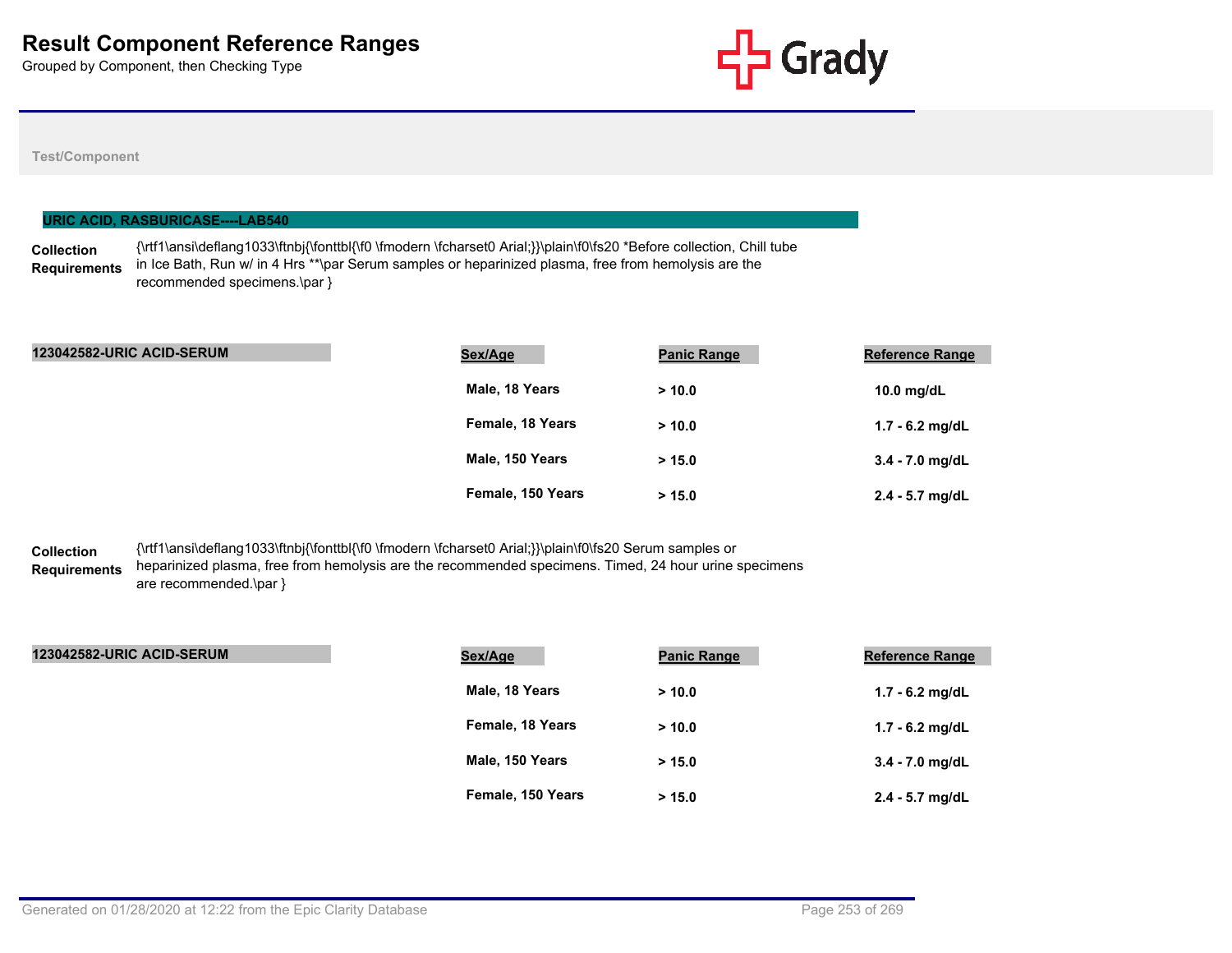

| <b>Test/Component</b>                                                                                                                                                                                |                      |                    |                                           |
|------------------------------------------------------------------------------------------------------------------------------------------------------------------------------------------------------|----------------------|--------------------|-------------------------------------------|
| <b>URIC ACID-SYNOVIAL FLUID----LAB2241</b><br><b>Collection</b><br><b>Requirements</b>                                                                                                               |                      |                    |                                           |
| 123042583-URIC ACID-SYNOVIAL FLUID<br>URIC ACID-URINE----LAB2242                                                                                                                                     | Sex/Age<br>150 Years | <b>Panic Range</b> | Reference Range<br>1.5 - 30.0 mg/dL       |
| <b>Collection</b><br><b>Requirements</b>                                                                                                                                                             |                      |                    |                                           |
| 123042581-URIC ACID, URINE                                                                                                                                                                           | Sex/Age<br>999 Years | <b>Panic Range</b> | Reference Range<br>1 - 100 mg/dL          |
| {\rtf1\ansi\deflang1033\ftnbj{\fonttbl{\f0 \fmodern \fcharset0 Arial;}}\plain\f0\fs20 Mid-stream clean catch<br><b>Collection</b><br>preferred to minimize contaminants\par }<br><b>Requirements</b> |                      |                    |                                           |
| 1551416-SPECIFIC GRAVITY UA                                                                                                                                                                          | Sex/Age              | <b>Panic Range</b> | <b>Reference Range</b><br>$1.005 - 1.030$ |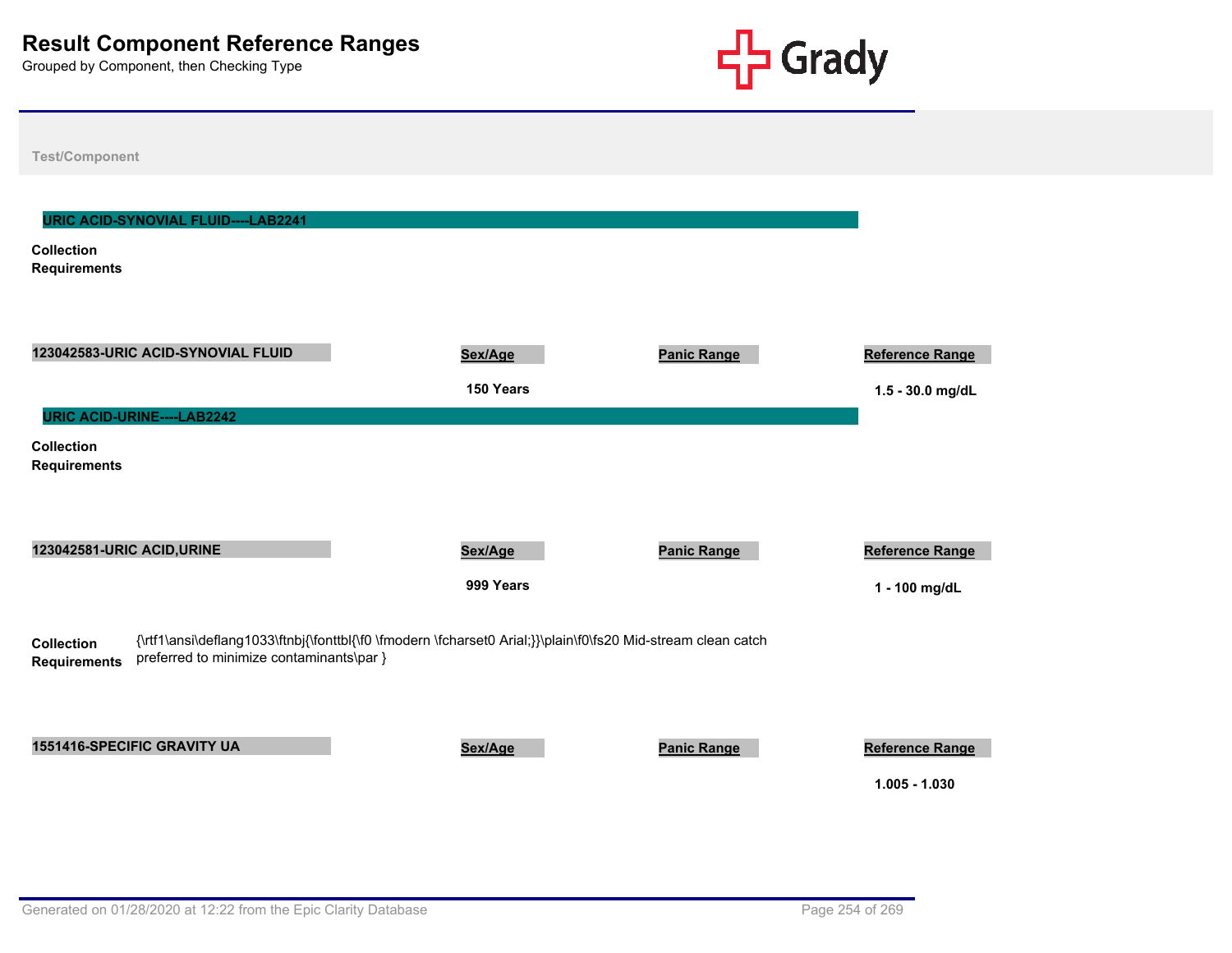

| <b>Test/Component</b>                    |                                                             |                                                                                                                                                                                                                              |                    |                                           |
|------------------------------------------|-------------------------------------------------------------|------------------------------------------------------------------------------------------------------------------------------------------------------------------------------------------------------------------------------|--------------------|-------------------------------------------|
| <b>Collection</b><br><b>Requirements</b> | preferred to minimize contaminants \par }                   | {\rtf1\ansi\deflang1033\ftnbj{\fonttbl{\f0 \fmodern \fcharset0 Arial;}}\plain\f0\fs20 Mid-stream clean catch                                                                                                                 |                    |                                           |
|                                          | <b>1551416-SPECIFIC GRAVITY UA</b>                          | Sex/Age                                                                                                                                                                                                                      | <b>Panic Range</b> | <b>Reference Range</b><br>$1.005 - 1.030$ |
| <b>Collection</b><br><b>Requirements</b> | submission also. 10mL of urine is the optimal amount.\par } | ediatric urine collectors should be used for infants. Special care should be taken to clean the perianal area<br>before voiding.\par \par A urine specimen may be transferred to a yellow top urinalysis collection tube for |                    |                                           |
|                                          | 123041844-PH, QUANT-URINE                                   | Sex/Age                                                                                                                                                                                                                      | <b>Panic Range</b> | Reference Range<br>$5 - 8$                |
|                                          | 123042353-SPECIFIC GRAVITY-URINE                            | Sex/Age                                                                                                                                                                                                                      | <b>Panic Range</b> | <b>Reference Range</b><br>$1.001 - 1.035$ |
| <b>Collection</b><br><b>Requirements</b> | submission also. 10mL of urine is the optimal amount.\par } | ediatric urine collectors should be used for infants. Special care should be taken to clean the perianal area<br>before voiding.\par \par A urine specimen may be transferred to a yellow top urinalysis collection tube for |                    |                                           |
|                                          | 123041844-PH, QUANT-URINE                                   | Sex/Age                                                                                                                                                                                                                      | <b>Panic Range</b> | <b>Reference Range</b><br>$5 - 8$         |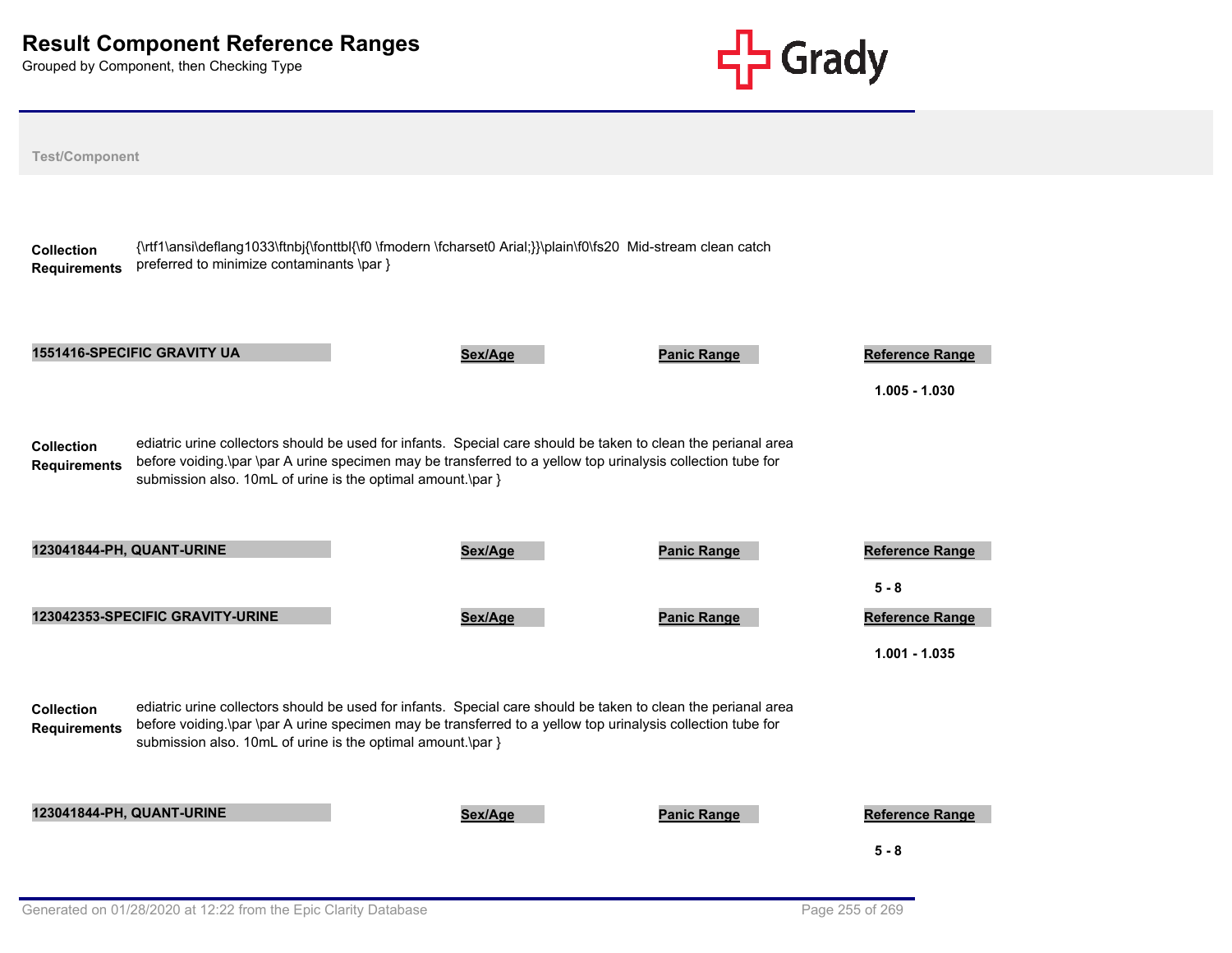

| <b>Test/Component</b>                                                                                                                                                                                                                                                                                                                                                                                                                                                                                                                                                                                                                                                                                                                                                                                                                                                                                                                                                                                                                                                                                         |                                                                                                                                                                                                                                                                                             |                               |                                               |  |  |  |
|---------------------------------------------------------------------------------------------------------------------------------------------------------------------------------------------------------------------------------------------------------------------------------------------------------------------------------------------------------------------------------------------------------------------------------------------------------------------------------------------------------------------------------------------------------------------------------------------------------------------------------------------------------------------------------------------------------------------------------------------------------------------------------------------------------------------------------------------------------------------------------------------------------------------------------------------------------------------------------------------------------------------------------------------------------------------------------------------------------------|---------------------------------------------------------------------------------------------------------------------------------------------------------------------------------------------------------------------------------------------------------------------------------------------|-------------------------------|-----------------------------------------------|--|--|--|
| 123042353-SPECIFIC GRAVITY-URINE                                                                                                                                                                                                                                                                                                                                                                                                                                                                                                                                                                                                                                                                                                                                                                                                                                                                                                                                                                                                                                                                              | Sex/Age                                                                                                                                                                                                                                                                                     | <b>Panic Range</b>            | <b>Reference Range</b><br>$1.001 - 1.035$     |  |  |  |
| JRINALYSIS-PRENATAL----LAB2128<br><b>Collection</b><br><b>Requirements</b>                                                                                                                                                                                                                                                                                                                                                                                                                                                                                                                                                                                                                                                                                                                                                                                                                                                                                                                                                                                                                                    | ediatric urine collectors should be used for infants. Special care should be taken to clean the perianal area<br>before voiding.\par \par A urine specimen may be transferred to a yellow top urinalysis collection tube for<br>submission also. 10mL of urine is the optimal amount.\par } |                               |                                               |  |  |  |
| <b>123041844-PH, QUANT-URINE</b>                                                                                                                                                                                                                                                                                                                                                                                                                                                                                                                                                                                                                                                                                                                                                                                                                                                                                                                                                                                                                                                                              | Sex/Age                                                                                                                                                                                                                                                                                     | <b>Panic Range</b>            | <b>Reference Range</b><br>$5 - 8$             |  |  |  |
| 123042353-SPECIFIC GRAVITY-URINE                                                                                                                                                                                                                                                                                                                                                                                                                                                                                                                                                                                                                                                                                                                                                                                                                                                                                                                                                                                                                                                                              | Sex/Age                                                                                                                                                                                                                                                                                     | <b>Panic Range</b>            | <b>Reference Range</b><br>$1.001 - 1.035$     |  |  |  |
| {\rtf1\ansi\deflang1033\ftnbj{\fonttbl{\f0 \fmodern \fcharset0 Arial;}}\plain\f0\fs20 - Each assay requires serum<br><b>Collection</b><br>or plasma. Whole blood cannot be used. The anticoagulants heparin, citrate, oxalate/fluoride, and EDTA<br><b>Requirements</b><br>have been tested and may be used with this assay.\par - Sample volume is instrument-dependent. Refer to<br>the analyzer User's Guide or appropriate Analyzer-Specific Protocol.\par - To obtain a serum valproic acid<br>concentration that best represents the peak tissue level, draw the sample 1 to 3 hours after an oral dose is<br>given. Collect a trough sample just before the next scheduled dose.\par - Serum or plasma samples may be<br>refrigerated at 2-8\'B0C. For transporting, maintain the sample temperature at 2-8\'B0C. Samples may be<br>frozen (-20\'B0C) for 1 year.\par - Pharmacokinetic factors influence the correct time of sample collection<br>after the last drug dose. These factors include dosage form, mode of administration, and biological variations<br>affecting drug disposition.\par } |                                                                                                                                                                                                                                                                                             |                               |                                               |  |  |  |
| <b>123042596-VALPROIC ACID</b>                                                                                                                                                                                                                                                                                                                                                                                                                                                                                                                                                                                                                                                                                                                                                                                                                                                                                                                                                                                                                                                                                | Sex/Age<br>150 Years                                                                                                                                                                                                                                                                        | <b>Panic Range</b><br>> 150.0 | <b>Reference Range</b><br>10.0 - 750.0 mcg/ml |  |  |  |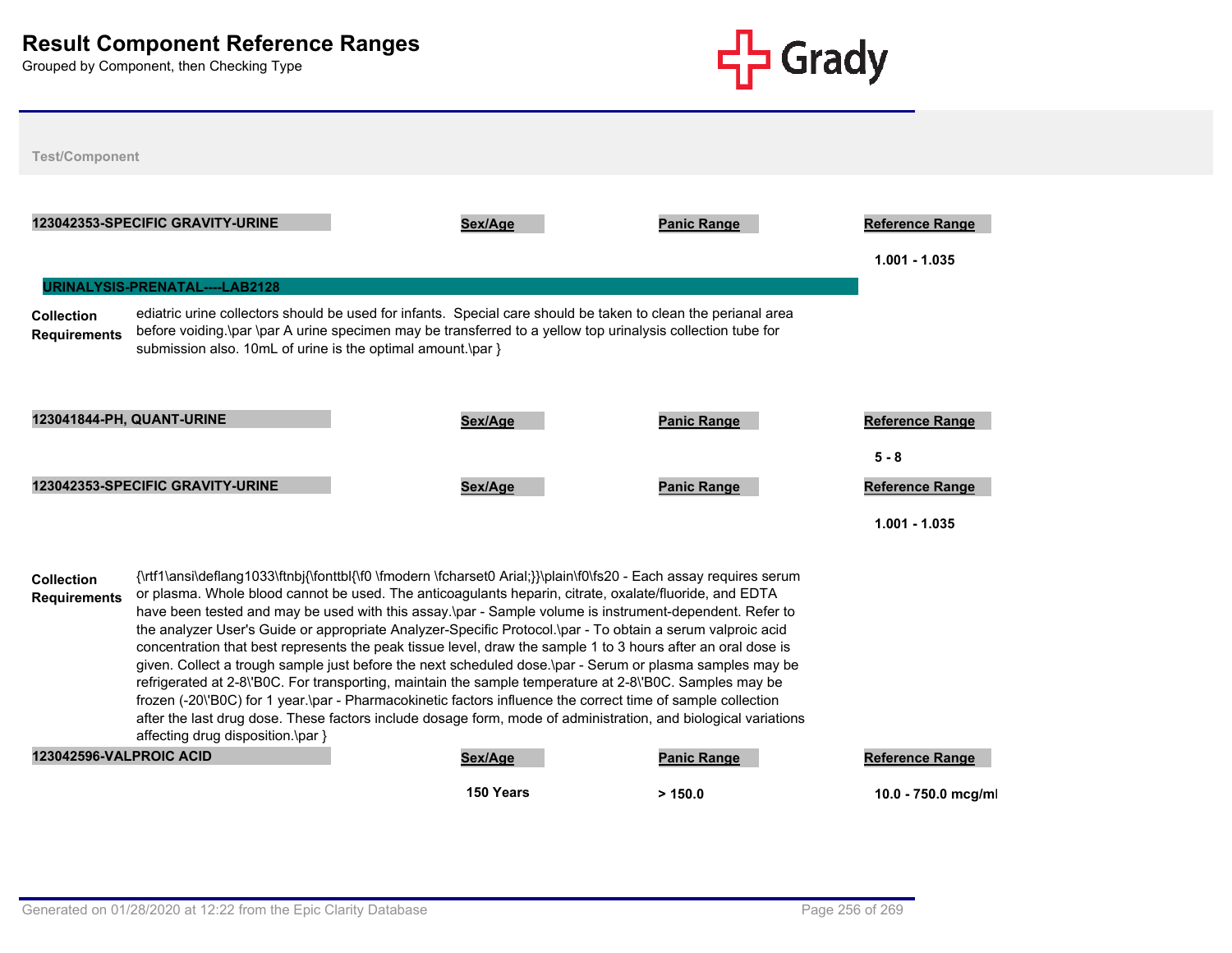

#### **Test/Component**

### **VANCOMYCIN-SERUM,PEAK----LAB2906**

**Collection Requirements** {\rtf1\ansi\deflang1033\ftnbj{\fonttbl{\f0 \fmodern \fcharset0 Arial;}}\plain\f0\fs20 Each assay requires serum or plasma. Whole blood cannot be used. The anticoagulants EDTA, sodium heparin, lithium heparin, citrate, and oxalate/fluoride have been tested and may be used with this assay. Some sample dilution may occur when samples are collected in tubes containing citrate anticoagulant. The amount of dilution and the possible need to correct for it should be considered when interpreting assay results for these samples.\par }

| <b>485-VANCOMYCIN PEAK</b> | Sex/Age         | <b>Panic Range</b> | <b>Reference Range</b> |
|----------------------------|-----------------|--------------------|------------------------|
|                            | 31 Days         | > 30.0             | 30.0 mcg/mL            |
|                            | <b>18 Years</b> | > 30.0             | 2.0 - 450.0 mcg/mL     |
|                            | 150 Years       | >60.0              | 2.0 - 450.0 mcg/mL     |

#### **VANCOMYCIN-SERUM,RANDOM----LAB2905**

**Collection Requirements** {\rtf1\ansi\deflang1033\ftnbj{\fonttbl{\f0 \fmodern \fcharset0 Arial;}}\plain\f0\fs20 Each assay requires serum or plasma. Whole blood cannot be used. The anticoagulants EDTA, sodium heparin, lithium heparin, citrate, and oxalate/fluoride have been tested and may be used with this assay. Some sample dilution may occur when samples are collected in tubes containing citrate anticoagulant. The amount of dilution and the possible need to correct for it should be considered when interpreting assay results for these samples.\par }

| <b>484-VANCOMYCIN RANDOM</b>        | Sex/Age         | <b>Panic Range</b> | <b>Reference Range</b> |
|-------------------------------------|-----------------|--------------------|------------------------|
|                                     | <b>18 Years</b> | >60.0              | 2.0 - 450.0 mcg/mL     |
|                                     | 150 Years       | >60.0              | 2.0 - 450.0 mcg/mL     |
| VANCOMYCIN-SERUM, TROUGH----LAB2907 |                 |                    |                        |

| <b>Collection</b>   | {\rtf1\ansi\deflang1033\ftnbi{\fonttbl{\f0 \fmodern \fcharset0 Arial;}}\plain\f0\fs20 Each assay requires serum or |
|---------------------|--------------------------------------------------------------------------------------------------------------------|
| <b>Requirements</b> | plasma. Whole blood cannot be used. The anticoagulants EDTA, sodium heparin, lithium heparin, citrate, and         |
|                     | oxalate/fluoride have been tested and may be used with this assay. Some sample dilution may occur when             |
|                     | samples are collected in tubes containing citrate anticoagulant. The amount of dilution and the possible need      |
|                     | to correct for it should be considered when interpreting assay results for these samples.\par }                    |

**486-VANCOMYCIN TROUGH Sex/Age Panic Range Reference Range**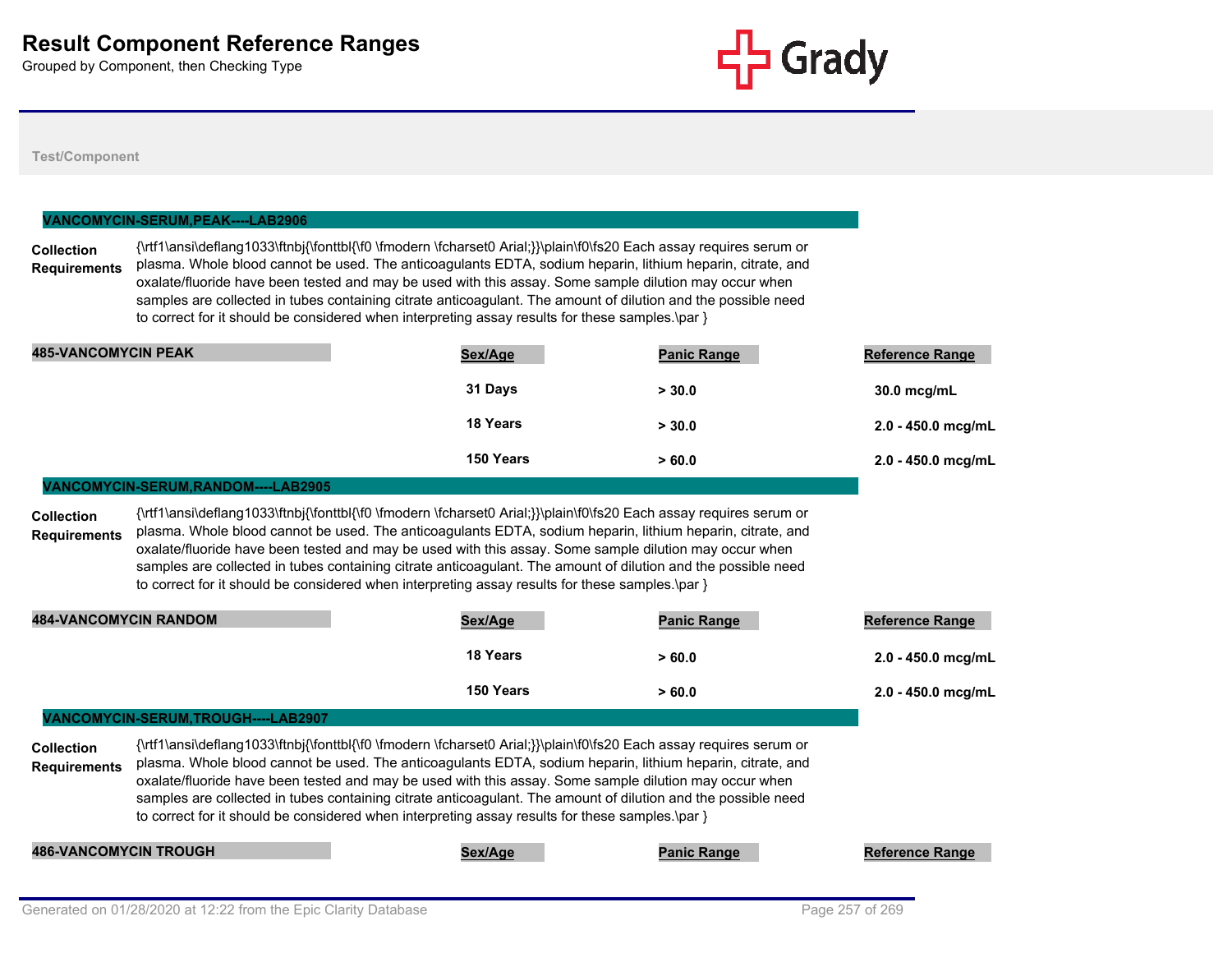

# **Test/Component**

| 31 Days   | > 15.0 | $2.0 - 450.0$ mcg/mL |
|-----------|--------|----------------------|
| 18 Years  | > 20.0 | $2.0 - 450.0$ mcg/mL |
| 150 Years | > 30.0 | $2.0 - 450.0$ mcg/mL |

| <b>Collection</b><br><b>Requirements</b> | results.\par A minimum of 50 ml of s                            | {\rtf1\ansi\deflang1033\ftnbj{\fonttbl{\f0 \fmodern \fcharset0 Arial;}}\plain\f0\fs20 The specimen (blood) should<br>be collected under sterile conditions without additives; prompt separation of the clot from the serum is<br>necessary to avoid hemolysis. Serum should be stored at 2-8C if it is to be analyzed within 72 hours; serum<br>not analyzed within 72 hours should be frozen. Do not use a frost-free freezer because it may allow the<br>specimens to go through freeze-thaw cycles and degrade antibody. Samples subjected to freeze-thaw cycles<br>may yield spurious results.\par Specimens showing particulate matter, erythrocytes, or turbidity must be<br>clarified by centrifugation before testing. par Plasma and CSF should not be used. The assay has not been<br>standardized for their use. Heat treated serum, lipemic serum, grossly hemolyzed serum, or serum with<br>obvious microbial contamination should not be used as this may cause either false positive or false negative |  |  |  |  |  |  |
|------------------------------------------|-----------------------------------------------------------------|-----------------------------------------------------------------------------------------------------------------------------------------------------------------------------------------------------------------------------------------------------------------------------------------------------------------------------------------------------------------------------------------------------------------------------------------------------------------------------------------------------------------------------------------------------------------------------------------------------------------------------------------------------------------------------------------------------------------------------------------------------------------------------------------------------------------------------------------------------------------------------------------------------------------------------------------------------------------------------------------------------------------------|--|--|--|--|--|--|
|                                          | 123042592-V.ZOSTER IGG INDEX-1<br>Sex/Age<br><b>Panic Range</b> |                                                                                                                                                                                                                                                                                                                                                                                                                                                                                                                                                                                                                                                                                                                                                                                                                                                                                                                                                                                                                       |  |  |  |  |  |  |
|                                          | 999 Years                                                       |                                                                                                                                                                                                                                                                                                                                                                                                                                                                                                                                                                                                                                                                                                                                                                                                                                                                                                                                                                                                                       |  |  |  |  |  |  |
|                                          | VISCOSITY-SERUM----LAB765                                       |                                                                                                                                                                                                                                                                                                                                                                                                                                                                                                                                                                                                                                                                                                                                                                                                                                                                                                                                                                                                                       |  |  |  |  |  |  |
| <b>Collection</b>                        |                                                                 | {\rtf1\ansi\deflang1033\ftnbj{\fonttbl{\f0 \fmodern \fcharset0 Arial;}}\plain\f0\fs20 ***Do Not Order***\par **Test                                                                                                                                                                                                                                                                                                                                                                                                                                                                                                                                                                                                                                                                                                                                                                                                                                                                                                   |  |  |  |  |  |  |

**Requirements** has been Discontinued\*\*\*\par Collect in gold top tube.\par }

**123042619-VISCOSITY,SERUM Sex/Age Panic Range Reference Range** Reference Range

**1.4 - 2.0 Flow Rate**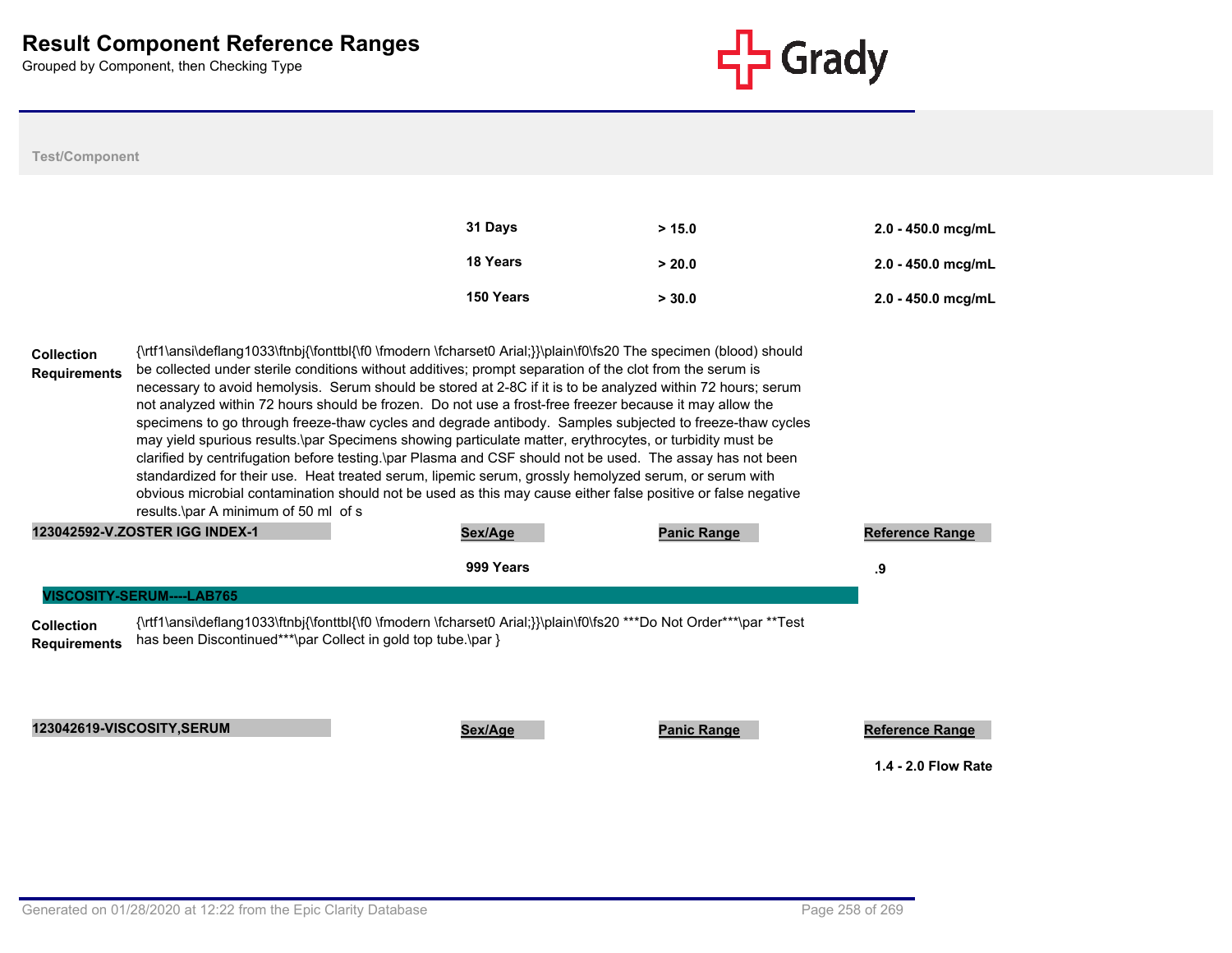

| <b>Collection</b><br><b>Requirements</b> | {\rtf1\ansi\deflang1033\ftnbj{\fonttbl{\f0 \fmodern \fcharset0 Arial;}}\plain\f0\fs20 A.<br>(heparin) are the recommended samples.\par B.<br>processing, and storing blood\par sample:\par 1.<br>for venipuncture.\par 2.<br>tubes stoppered at all times.\par 4.<br>cell-free sample to a storage tube. Tightly stopper the tube immediately.\par 5.<br>stoppered at room temperature (15 to 30\'B0C) for no longer than eight hours.\par 6.<br>be completed within eight hours, refrigerate the samples at 2 to 8\'B0C.\par 7.<br>completed within 24 hours, or for shipment of samples, freeze at -20\'B0C or colder.\par 8. | Observe the following recommendations for handling,<br>Collect all blood samples observing routine precautions<br>Allow serum samples to clot completely before centrifugation.\par 3.<br>Within two hours after centrifugation, transfer at least 500 \'B5L of | Serum and plasma<br>Keep<br>Store samples tightly<br>If the assay will not<br>If the assay will not be<br>Thaw sam |                        |
|------------------------------------------|---------------------------------------------------------------------------------------------------------------------------------------------------------------------------------------------------------------------------------------------------------------------------------------------------------------------------------------------------------------------------------------------------------------------------------------------------------------------------------------------------------------------------------------------------------------------------------------------------------------------------------|-----------------------------------------------------------------------------------------------------------------------------------------------------------------------------------------------------------------------------------------------------------------|--------------------------------------------------------------------------------------------------------------------|------------------------|
|                                          | <b>123042622-VITAMIN B12-SERUM</b>                                                                                                                                                                                                                                                                                                                                                                                                                                                                                                                                                                                              | Sex/Age                                                                                                                                                                                                                                                         | <b>Panic Range</b>                                                                                                 | <b>Reference Range</b> |
|                                          |                                                                                                                                                                                                                                                                                                                                                                                                                                                                                                                                                                                                                                 | 150 Years                                                                                                                                                                                                                                                       |                                                                                                                    | 180.0 - 914.0 pg/mL    |
| <b>Collection</b><br><b>Requirements</b> |                                                                                                                                                                                                                                                                                                                                                                                                                                                                                                                                                                                                                                 |                                                                                                                                                                                                                                                                 |                                                                                                                    |                        |
|                                          | 123041152-VITAMIN D, 25- HYDROXY, TOTAL                                                                                                                                                                                                                                                                                                                                                                                                                                                                                                                                                                                         | Sex/Age                                                                                                                                                                                                                                                         | <b>Panic Range</b>                                                                                                 | <b>Reference Range</b> |
|                                          |                                                                                                                                                                                                                                                                                                                                                                                                                                                                                                                                                                                                                                 |                                                                                                                                                                                                                                                                 |                                                                                                                    | 20 - 120 ng/mL         |
|                                          | <b>WBC DIFF, ADD ON TO CBC----LAB2823</b>                                                                                                                                                                                                                                                                                                                                                                                                                                                                                                                                                                                       |                                                                                                                                                                                                                                                                 |                                                                                                                    |                        |
| <b>Collection</b><br><b>Requirements</b> | {\rtf1\ansi\deflang1033\ftnbj{\fonttbl{\f0 \fmodern \fcharset0 Arial;}}\plain\f0\fs20 Used on to add on diff to a<br>CBC.\par }                                                                                                                                                                                                                                                                                                                                                                                                                                                                                                 |                                                                                                                                                                                                                                                                 |                                                                                                                    |                        |
|                                          | 123042907-# BASOPHILS- MAN                                                                                                                                                                                                                                                                                                                                                                                                                                                                                                                                                                                                      | Sex/Age                                                                                                                                                                                                                                                         | <b>Panic Range</b>                                                                                                 | <b>Reference Range</b> |
|                                          |                                                                                                                                                                                                                                                                                                                                                                                                                                                                                                                                                                                                                                 | 1 Days                                                                                                                                                                                                                                                          |                                                                                                                    | .7 K/mcL               |
|                                          |                                                                                                                                                                                                                                                                                                                                                                                                                                                                                                                                                                                                                                 | 18 Years                                                                                                                                                                                                                                                        |                                                                                                                    | .3 K/mcL               |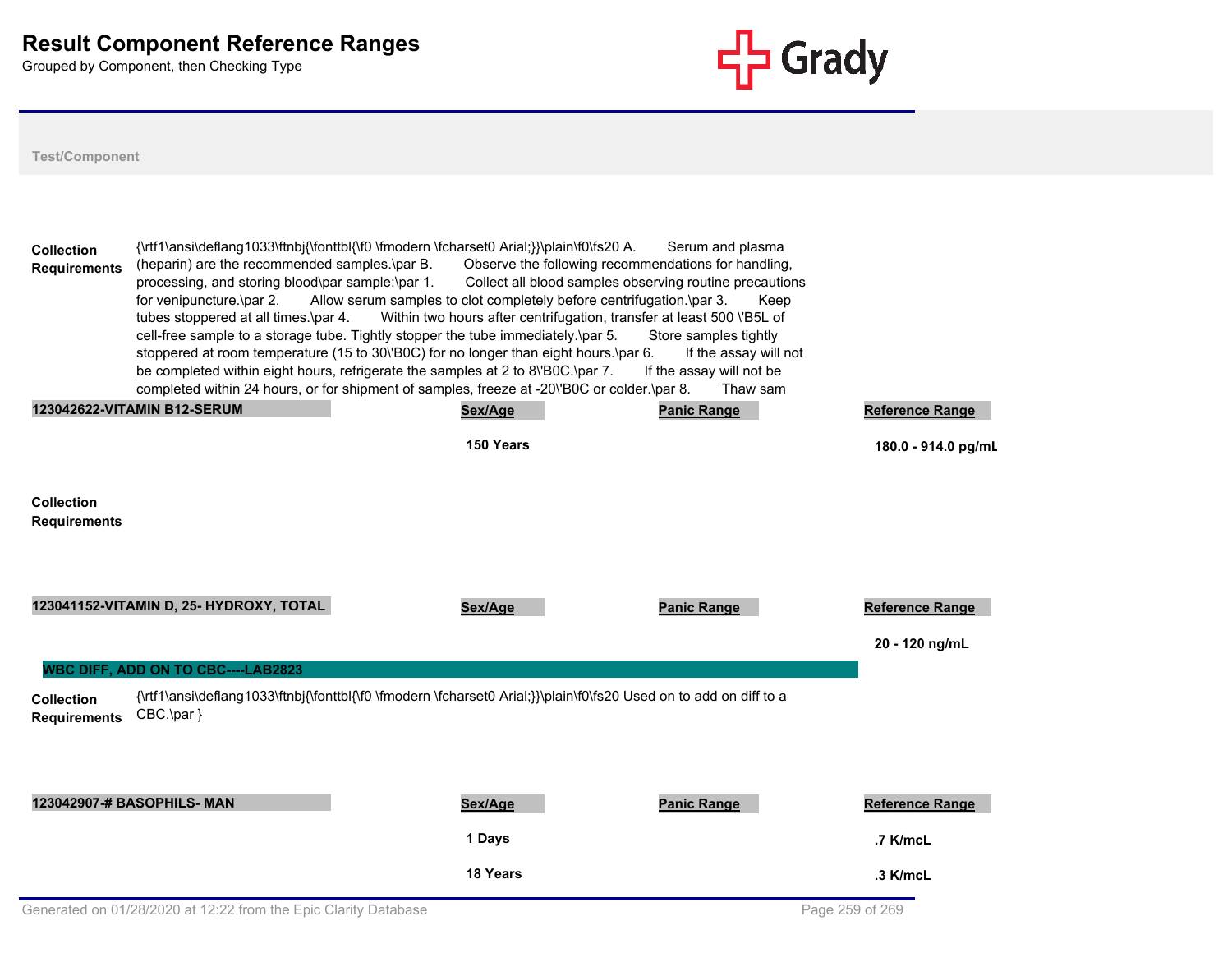

**No range specified** 

**No range specified** 

|                               | 8 Days          |                    | .4 K/mcL          |
|-------------------------------|-----------------|--------------------|-------------------|
|                               | 999 Years       |                    | .0 - .2 K/mcL     |
| 123049242-# BLASTS- MAN       | Sex/Age         | <b>Panic Range</b> | Reference Range   |
|                               |                 |                    | No range specific |
| 123049229-# EOSINOPHILS- AUTO | Sex/Age         | Panic Range        | Reference Range   |
|                               | 1 Days          |                    | 1.0 K/mcL         |
|                               | 12 Months       |                    | No range specific |
|                               | 6 Years         |                    | .8 K/mcL          |
|                               | 2 Days          |                    | .1 - 1.0 K/mcL    |
|                               | 12 Years        |                    | .7 K/mcL          |
|                               | 999 Years       |                    | .0 - .5 K/mcL     |
|                               | 2 Months        |                    | .1 - .9 K/mcL     |
|                               | 18 Years        |                    | .6 K/mcL          |
|                               | 8 Days          |                    | .1 - 1.1 K/mcL    |
|                               | 15 Days         |                    | .1 - 1.0 K/mcL    |
|                               | <b>6 Months</b> |                    | .1 - .8 K/mcL     |
| 123048207-# EOSINOPHILS- MAN  | Sex/Age         | <b>Panic Range</b> | Reference Range   |
|                               | 1 Days          |                    | 1.0 K/mcL         |
|                               | 12 Months       |                    | .1 - .7 K/mcL     |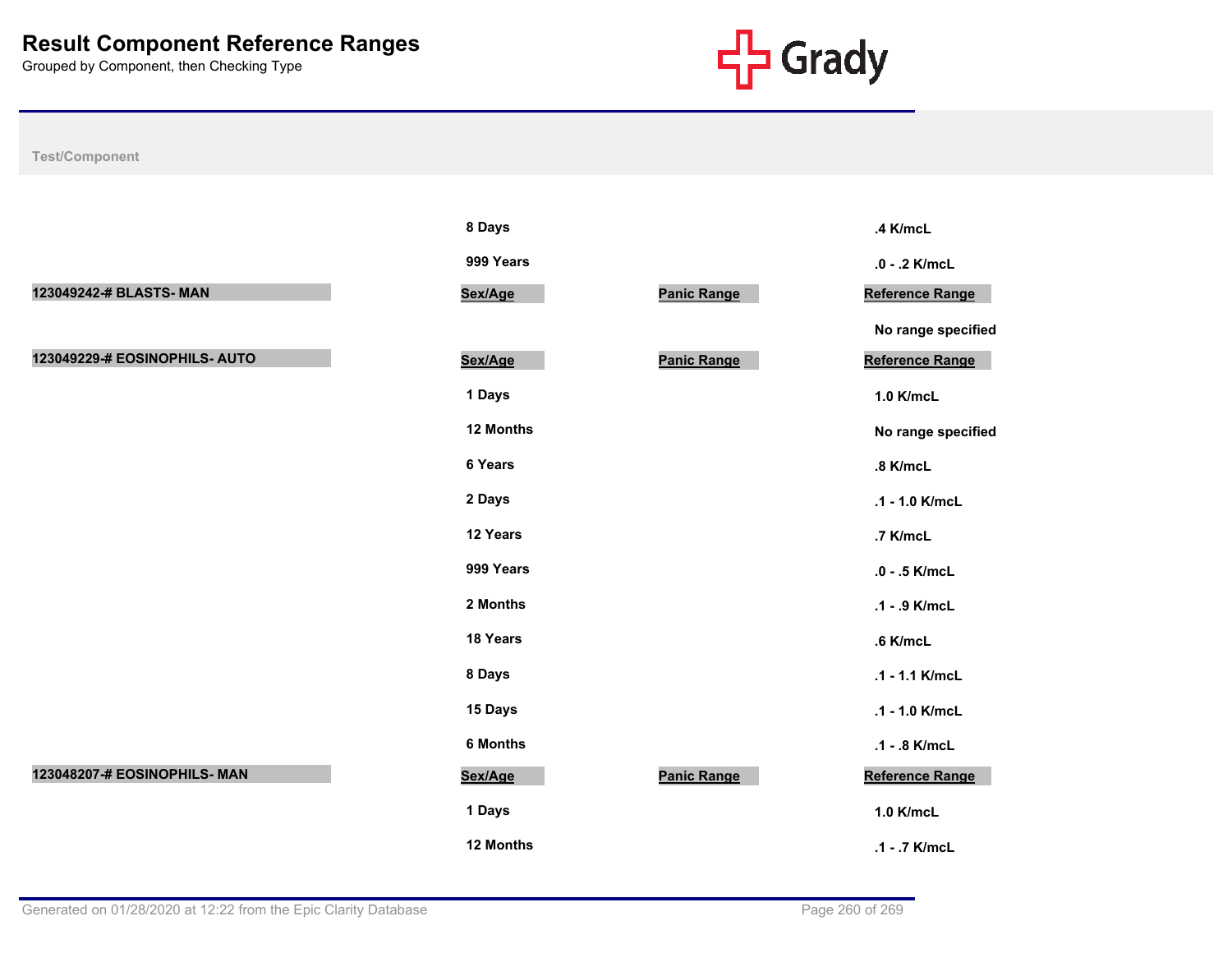

|                               | 6 Yea  |
|-------------------------------|--------|
|                               | $2$ Da |
|                               | 12 Y   |
|                               | 2 Mo   |
|                               | 18 Y   |
|                               | 999    |
|                               | 8 Da   |
|                               | 15 D   |
|                               | 6 Mo   |
| 123049236-# LYMPHOCYTES- AUTO | Sex/A  |
|                               | 1 Da   |
|                               | 1 Yea  |
|                               | 2 Yea  |
|                               | 4 Yea  |
|                               | 6 Yea  |
|                               | 8 Yea  |
|                               | 10 Y   |
|                               | 12 Y   |
|                               | 6 Mo   |

|                               | 6 Years         |                    | .8 K/mcL         |
|-------------------------------|-----------------|--------------------|------------------|
|                               | 2 Days          |                    | .1 - 1.0 K/mcL   |
|                               | 12 Years        |                    | .7 K/mcL         |
|                               | 2 Months        |                    | .1 - .9 K/mcL    |
|                               | 18 Years        |                    | .6 K/mcL         |
|                               | 999 Years       |                    | .0 - .5 K/mcL    |
|                               | 8 Days          |                    | .1 - 1.1 K/mcL   |
|                               | 15 Days         |                    | .1 - 1.0 K/mcL   |
|                               | 6 Months        |                    | .1 - .8 K/mcL    |
| 123049236-# LYMPHOCYTES- AUTO | Sex/Age         | <b>Panic Range</b> | Reference Range  |
|                               | 1 Days          |                    | 2.0 - 11.0 K/mcL |
|                               | 1 Years         |                    | 4.0 - 10.5 K/mcL |
|                               | 2 Years         |                    | 3.0 - 9.5 K/mcL  |
|                               | 4 Years         |                    | 2.0 - 8.0 K/mcL  |
|                               | 6 Years         |                    | 1.5 - 7.0 K/mcL  |
|                               | 8 Years         |                    | 1.5 - 6.8 K/mcL  |
|                               | 10 Years        |                    | 1.5 - 3.5 K/mcL  |
|                               | 12 Years        |                    | 1.2 - 6.0 K/mcL  |
|                               | <b>6 Months</b> |                    | 4.0 - 13.5 K/mcL |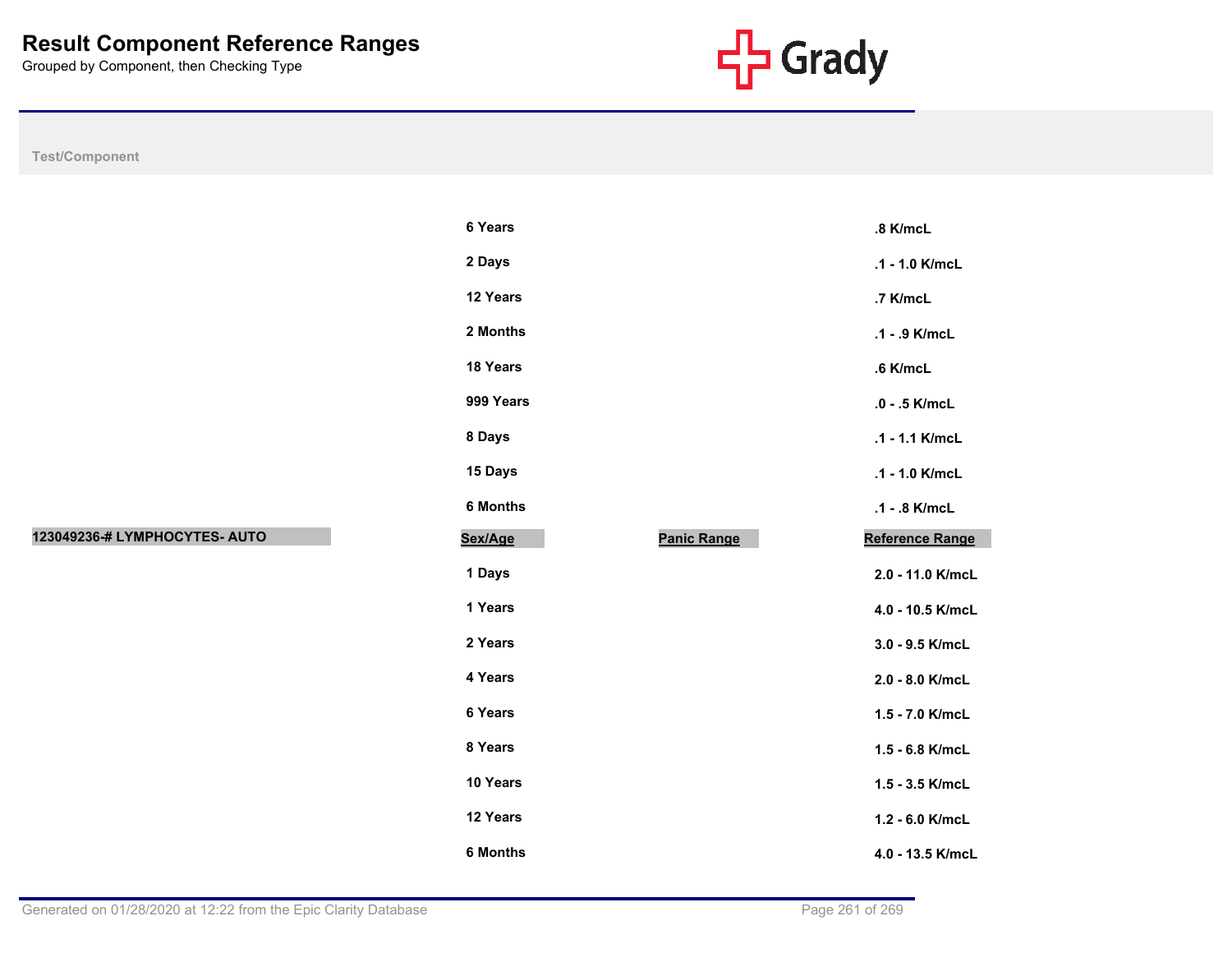

**Test/Component**

| 10 Months |                    | 4.0 - 11.5 K/mcL       |
|-----------|--------------------|------------------------|
| 14 Years  |                    | 1.2 - 5.8 K/mcL        |
| 2 Days    |                    | 2.0 - 11.5 K/mcL       |
| 16 Years  |                    | 1.2 - 5.2 K/mcL        |
| 18 Years  |                    | 1.0 - 5.0 K/mcL        |
| 999 Years |                    | .9 - 3.2 K/mcL         |
| 8 Days    |                    | 2.0 - 17.0 K/mcL       |
| 1 Months  |                    | 2.5 - 16.5 K/mcL       |
| 2 Months  |                    | 3.0 - 16.0 K/mcL       |
| 4 Months  |                    | 3.5 - 14.5 K/mcL       |
| 8 Months  |                    | 4.5 - 12.5 K/mcL       |
| Sex/Age   | <b>Panic Range</b> | <b>Reference Range</b> |
| 1 Days    |                    | 2.0 - 11.0 K/mcL       |
| 2 Years   |                    | 3.0 - 9.5 K/mcL        |
| 4 Years   |                    | 4.5 - 8.0 K/mcL        |
| 6 Years   |                    | 1.5 - 7.0 K/mcL        |
| 8 Years   |                    | $1.5 - 6.8$ K/mcL      |
| 10 Years  |                    | $1.5 - 3.5$ K/mcL      |
| 12 Years  |                    | 1.2 - 6.0 K/mcL        |

**123042903-# LYMPHOCYTES- MAN Sex/Age Panic Range Reference Range**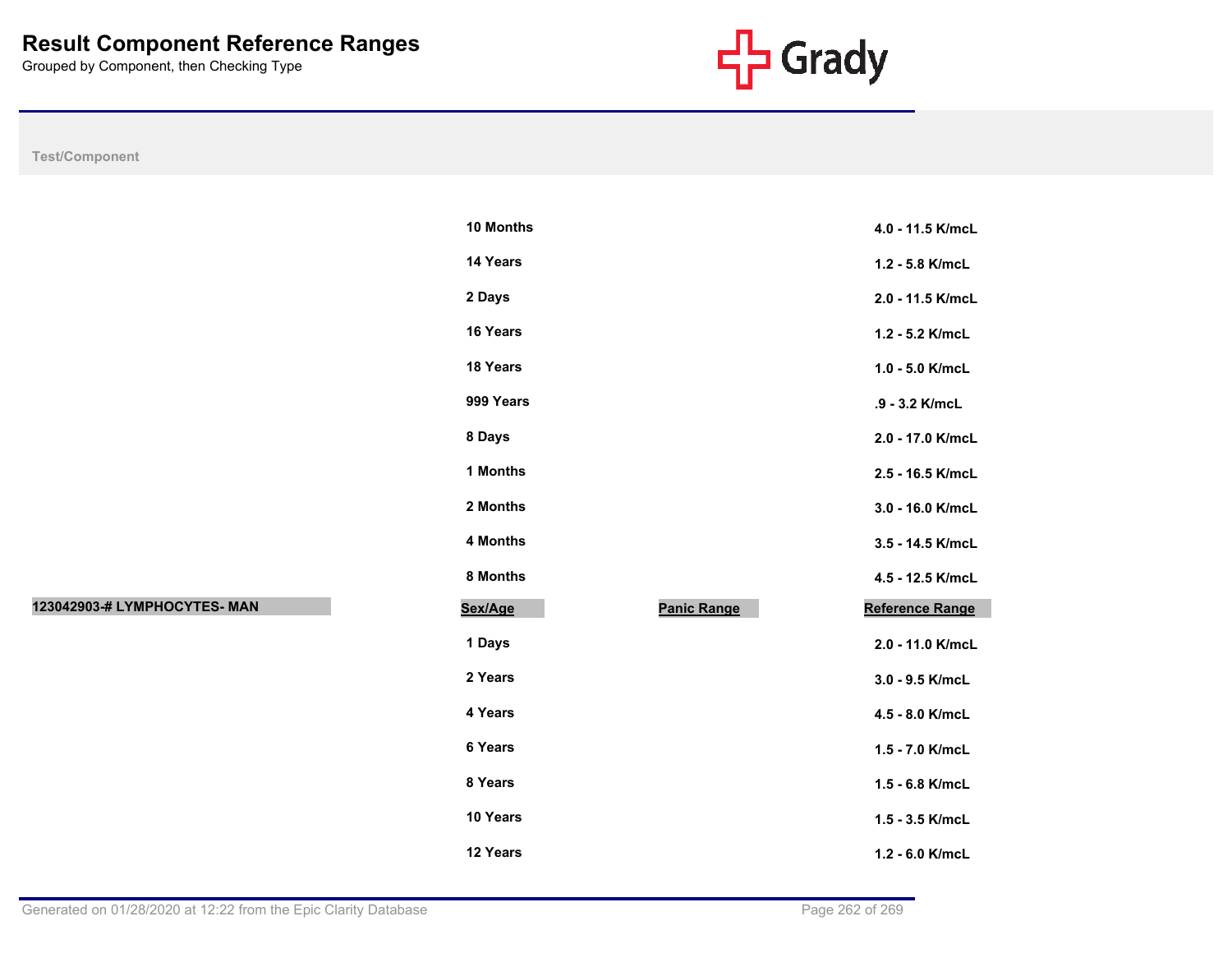

**Test/Component**

|                                 | 14 Years        |                    | 1.2 - 5.8 K/mcL    |
|---------------------------------|-----------------|--------------------|--------------------|
|                                 | 8 Months        |                    | 4.5 - 12.5 K/mcL   |
|                                 | 12 Months       |                    | 4.0 - 10.5 K/mcL   |
|                                 | 16 Years        |                    | 1.2 - 5.2 K/mcL    |
|                                 | 2 Days          |                    | 2.0 - 11.5 K/mcL   |
|                                 | 18 Years        |                    | 1.0 - 5.0 K/mcL    |
|                                 | 999 Years       |                    | .9 - 3.2 K/mcL     |
|                                 | 8 Days          |                    | 2.0 - 17.0 K/mcL   |
|                                 | 1 Months        |                    | 2.5 - 16.5 K/mcL   |
|                                 | 2 Months        |                    | 3.0 - 16.0 K/mcL   |
|                                 | 4 Months        |                    | 3.5 - 14.5 K/mcL   |
|                                 | <b>6 Months</b> |                    | 4.0 - 13.5 K/mcL   |
|                                 | 10 Months       |                    | 4.5 - 11.5 K/mcL   |
| 123049240-# METAMYELOCYTES- MAN | Sex/Age         | <b>Panic Range</b> | Reference Range    |
|                                 | 18 Years        |                    | No range specified |
|                                 | 999 Years       |                    | No range specified |
| 123049227-# MONOCYTES- AUTO     | Sex/Age         | <b>Panic Range</b> | Reference Range    |
|                                 | 1 Days          |                    | .4 - 3.1 K/mcL     |
|                                 | 2 Years         |                    | .1 - 1.0 K/mcL     |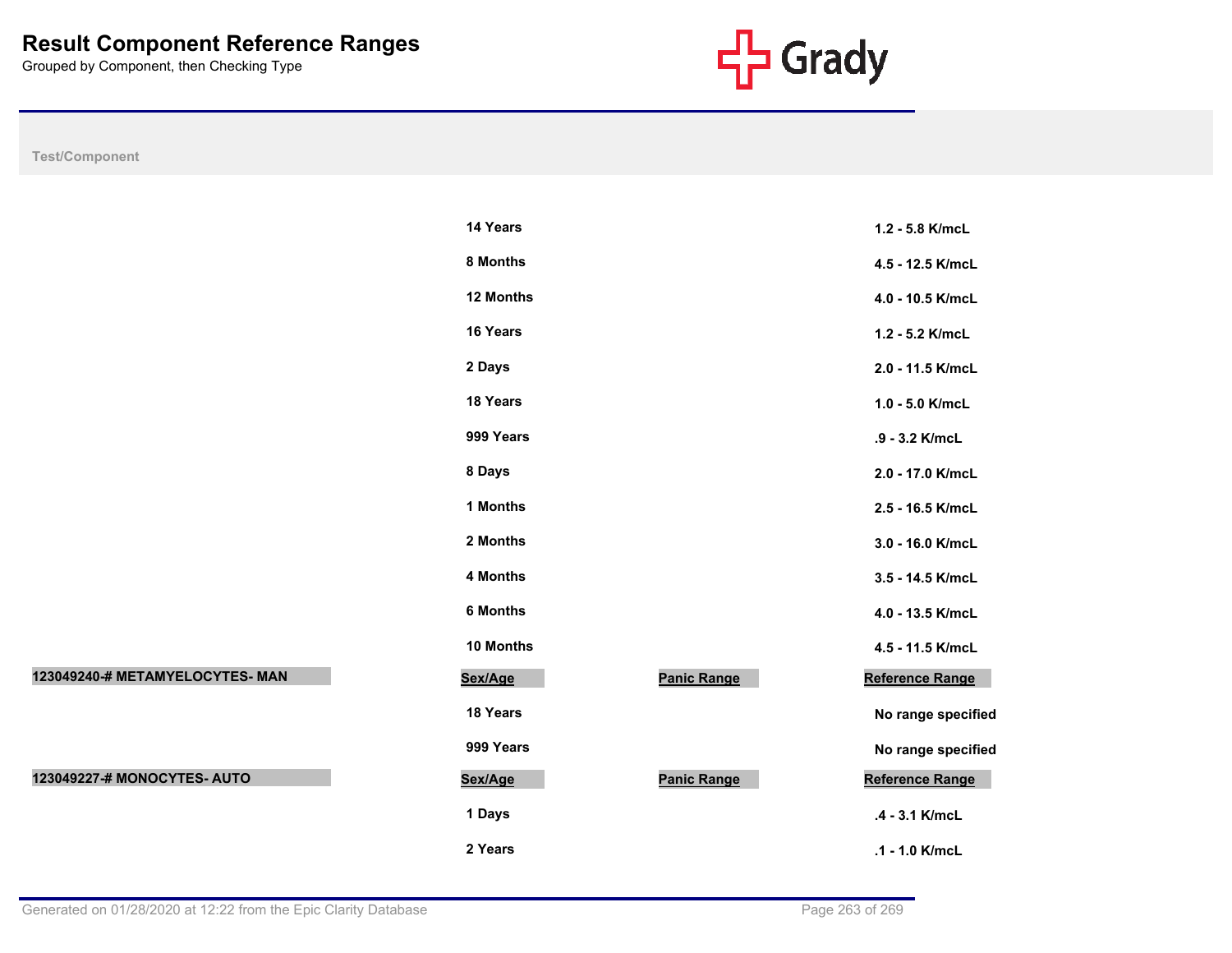

|                            | 18 Years  |                    | .9 K/mcL        |
|----------------------------|-----------|--------------------|-----------------|
|                            | 8 Months  |                    | .1 - 1.2 K/mcL  |
|                            | 12 Months |                    | .1 - 1.1 K/mcL  |
|                            | 2 Days    |                    | .2 - 3.1 K/mcL  |
|                            | 999 Years |                    | .2 - .8 K/mcL   |
|                            | 6 Months  |                    | .1 - 1.3 K/mcL  |
|                            | 8 Days    |                    | .3 - 2.7 K/mcL  |
|                            | 15 Days   |                    | .2 - 2.4 K/mcL  |
|                            | 29 Days   |                    | .2 - 2.0 K/mcL  |
|                            | 2 Months  |                    | .1 - 1.8 K/mcL  |
|                            | 4 Months  |                    | .1 - 1.5 K/mcL  |
|                            | 10 Months |                    | .1 - 1.2 K/mcL  |
| 123042906-# MONOCYTES- MAN | Sex/Age   | <b>Panic Range</b> | Reference Range |
|                            | 1 Days    |                    | .4 - 3.1 K/mcL  |
|                            | 2 Years   |                    | .1 - 1.0 K/mcL  |
|                            | 18 Years  |                    | .9 K/mcL        |
|                            | 8 Months  |                    | .1 - 1.2 K/mcL  |
|                            | 12 Months |                    | .1 - 1.1 K/mcL  |
|                            | 2 Days    |                    | .2 - 3.1 K/mcL  |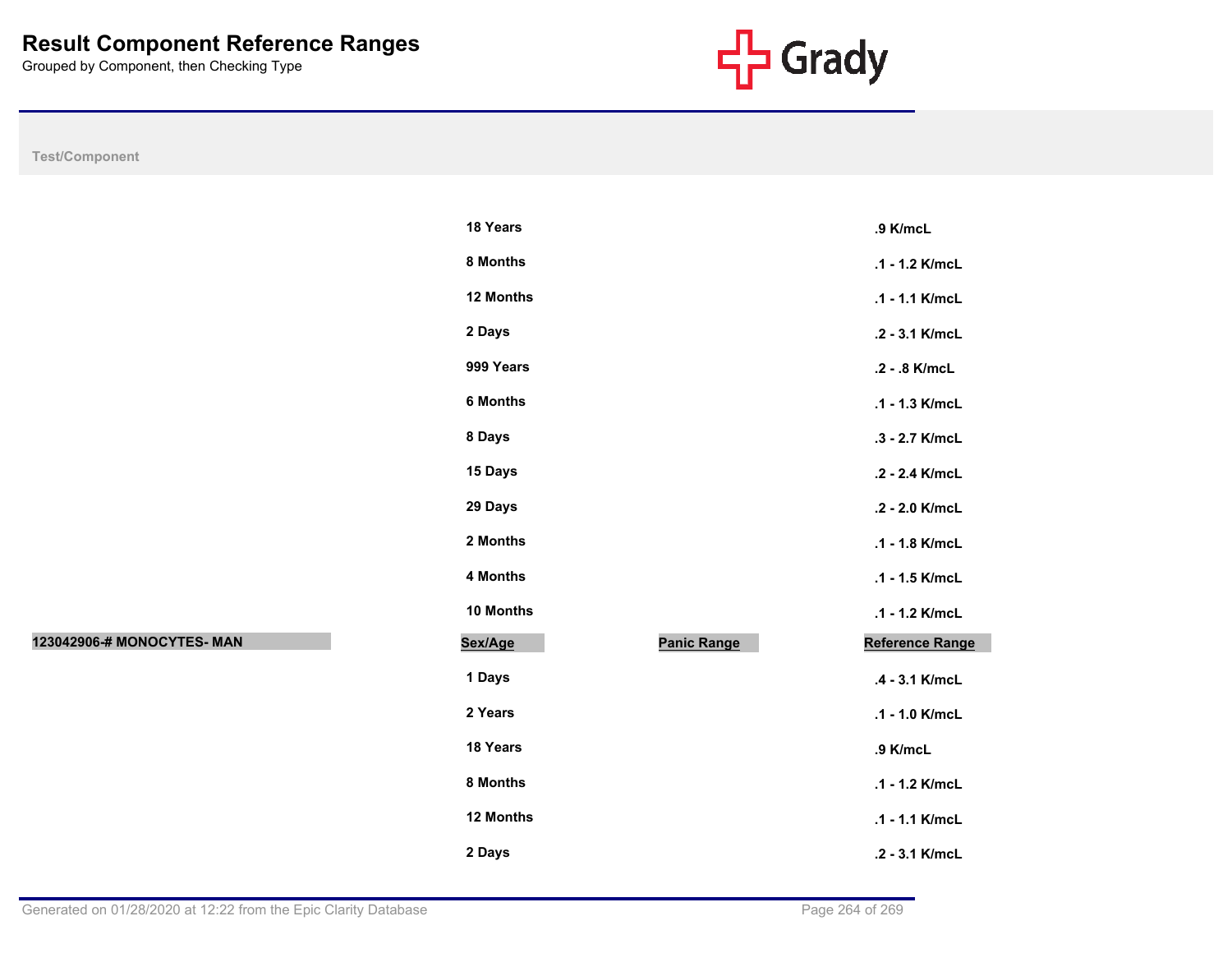

|                               | 999 Years       |                    | .2 - .8 K/mcL    |
|-------------------------------|-----------------|--------------------|------------------|
|                               | <b>6 Months</b> |                    | .1 - 1.3 K/mcL   |
|                               | 8 Days          |                    | .3 - 2.7 K/mcL   |
|                               | 15 Days         |                    | .2 - 2.4 K/mcL   |
|                               | 29 Days         |                    | .2 - 2.0 K/mcL   |
|                               | 2 Months        |                    | .1 - 1.8 K/mcL   |
|                               | 4 Months        |                    | .1 - 1.5 K/mcL   |
|                               | 10 Months       |                    | .1 - 1.2 K/mcL   |
| 123049234-# NEUTROPHILS- AUTO | Sex/Age         | <b>Panic Range</b> | Reference Range  |
|                               | 8 Years         |                    | 1.5 - 8.0 K/mcL  |
|                               | 16 Years        |                    | 1.8 - 8.0 K/mcL  |
|                               | 18 Years        |                    | 1.8 - 7.7 K/mcL  |
|                               | 999 Years       |                    | 1.7 - 7.4 K/mcL  |
|                               | 2 Days          |                    | 5.0 - 21.0 K/mcL |
|                               | 8 Days          |                    | 1.5 - 10.0 K/mcL |
|                               | 15 Days         |                    | 1.0 - 9.5 K/mcL  |
|                               | 4 Months        |                    | 1.0 - 9.0 K/mcL  |
|                               | 10 Months       |                    | 1.0 - 8.5 K/mcL  |
|                               | 4 Years         |                    | 1.5 - 8.5 K/mcL  |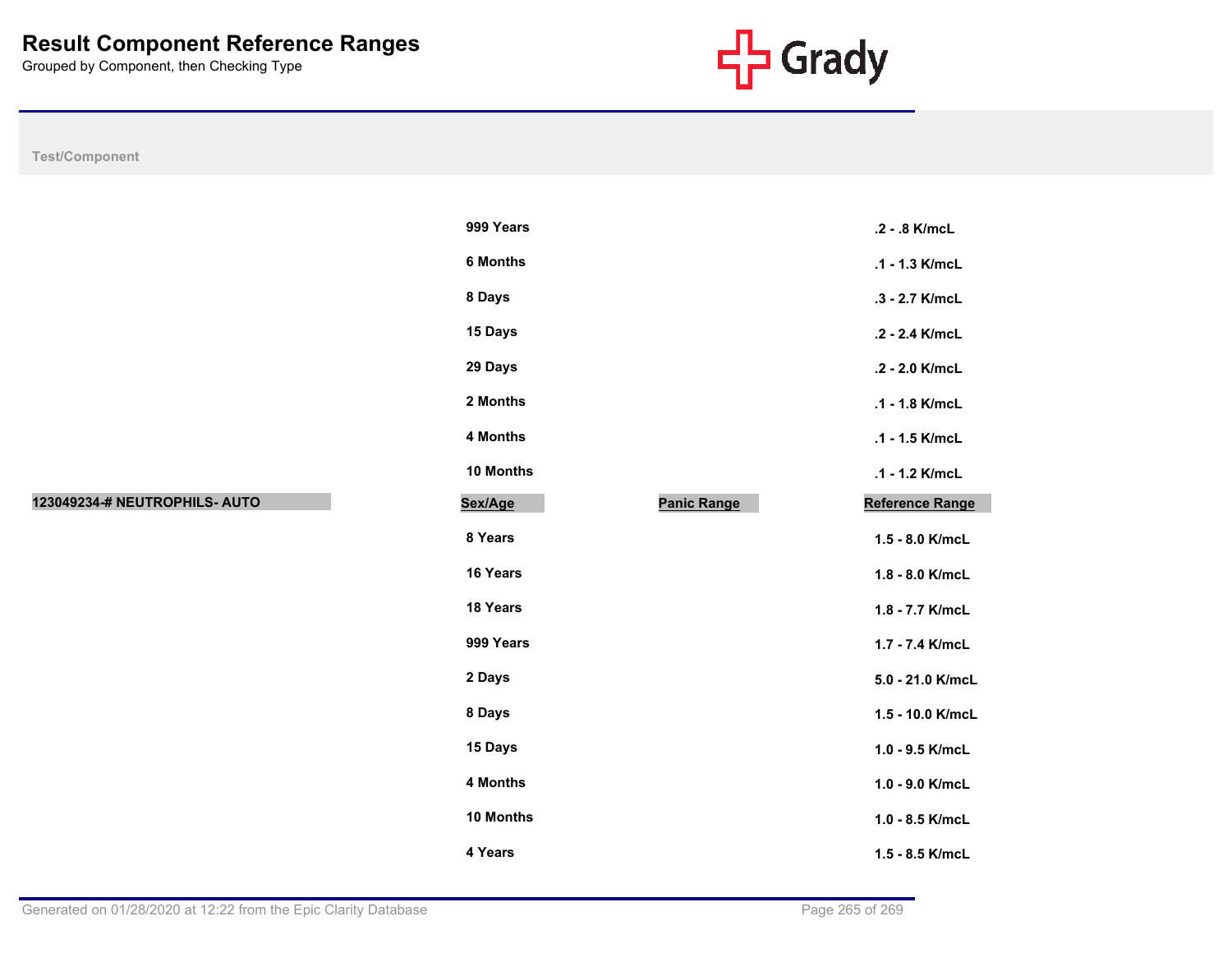

| 123042901-# NEUTROPHILS- MAN         | Sex/Age         | <b>Panic Range</b> | <b>Reference Range</b> |
|--------------------------------------|-----------------|--------------------|------------------------|
|                                      | 2 Days          |                    | 5 - 21 K/mcL           |
|                                      | 8 Days          |                    | 1.5 - 10 K/mcL         |
|                                      | 15 Days         |                    | 1 - 9.5 K/mcL          |
|                                      | <b>4 Months</b> |                    | 1 - 9 K/mcL            |
|                                      | 10 Months       |                    | 1 - 8.5 K/mcL          |
|                                      | 4 Years         |                    | 1.5 - 8.5 K/mcL        |
|                                      | 8 Years         |                    | 1.5 - 8 K/mcL          |
|                                      | 16 Years        |                    | 1.8 - 8 K/mcL          |
|                                      | 18 Years        |                    | 1.8 - 7.7 K/mcL        |
|                                      | 999 Years       |                    | 1.7 - 7.4 K/mcL        |
| 123049244-# PLASMA CELLS - MAN       | Sex/Age         | <b>Panic Range</b> | Reference Range        |
|                                      |                 |                    | No range specified     |
| 123049241-# PROMYELOCYTES- MAN       | Sex/Age         | <b>Panic Range</b> | Reference Range        |
|                                      | 18 Years        |                    | No range specified     |
|                                      | 999 Years       |                    | No range specified     |
| 123049221-# UNIDENTIFIED CELLS- MAN  | Sex/Age         | Panic Range        | Reference Range        |
|                                      |                 |                    | No range specified     |
| 123049217-# VARIANT LYMPHOCYTES- MAN | Sex/Age         | <b>Panic Range</b> | Reference Range        |
|                                      |                 |                    | No range specified     |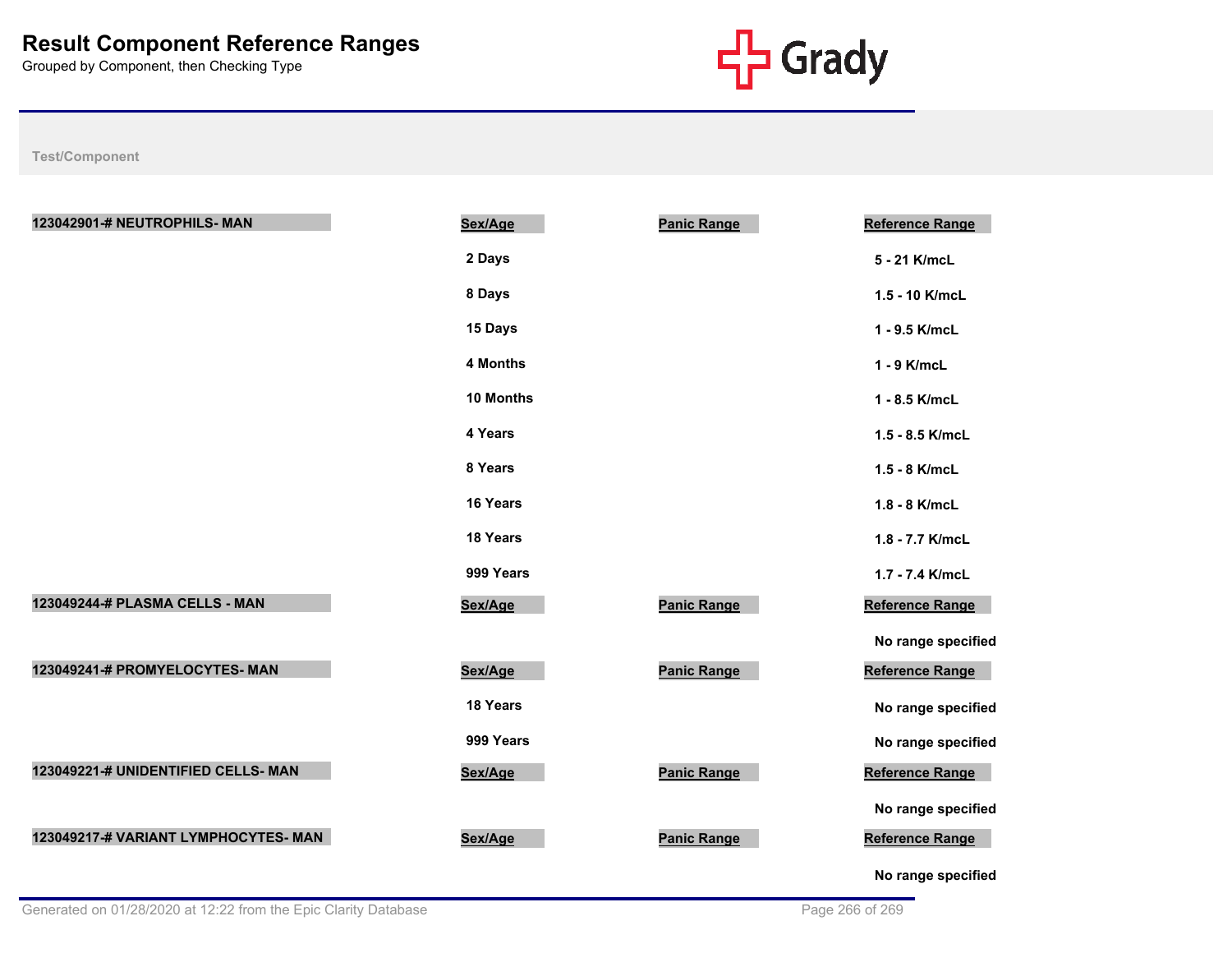

| 123049230-% BASOPHILS- AUTO    | Sex/Age   | <b>Panic Range</b> | <b>Reference Range</b> |
|--------------------------------|-----------|--------------------|------------------------|
|                                |           |                    | No range specified     |
| 123049208-% BASOPHILS- MAN     | Sex/Age   | <b>Panic Range</b> | Reference Range        |
|                                |           |                    | No range specified     |
| 123049228-% EOSINOPHILS- AUTO  | Sex/Age   | <b>Panic Range</b> | Reference Range        |
|                                |           |                    | No range specified     |
| 123049206-% EOSINOPHILS- MAN   | Sex/Age   | <b>Panic Range</b> | <b>Reference Range</b> |
|                                | 999 Years |                    | No range specified     |
| 123042902-% LYMPHOCYTE- MAN    | Sex/Age   | <b>Panic Range</b> | <b>Reference Range</b> |
|                                |           |                    | No range specified     |
| 123049224-% LYMPHOCYTES- AUTO  | Sex/Age   | <b>Panic Range</b> | <b>Reference Range</b> |
|                                | 999 Years |                    | No range specified     |
| 123049210-% METAMYELOCYTE- MAN | Sex/Age   | <b>Panic Range</b> | Reference Range        |
|                                | 18 Years  |                    | No range specified     |
|                                | 999 Years |                    | No range specified     |
| 123049226-% MONOCYTES- AUTO    | Sex/Age   | <b>Panic Range</b> | <b>Reference Range</b> |
|                                |           |                    | No range specified     |
| 123042904-% MONOCYTES- MAN     | Sex/Age   | <b>Panic Range</b> | <b>Reference Range</b> |
|                                | 999 Years |                    | No range specified     |
| 123049212-% MYELOCYTE - MAN    | Sex/Age   | <b>Panic Range</b> | <b>Reference Range</b> |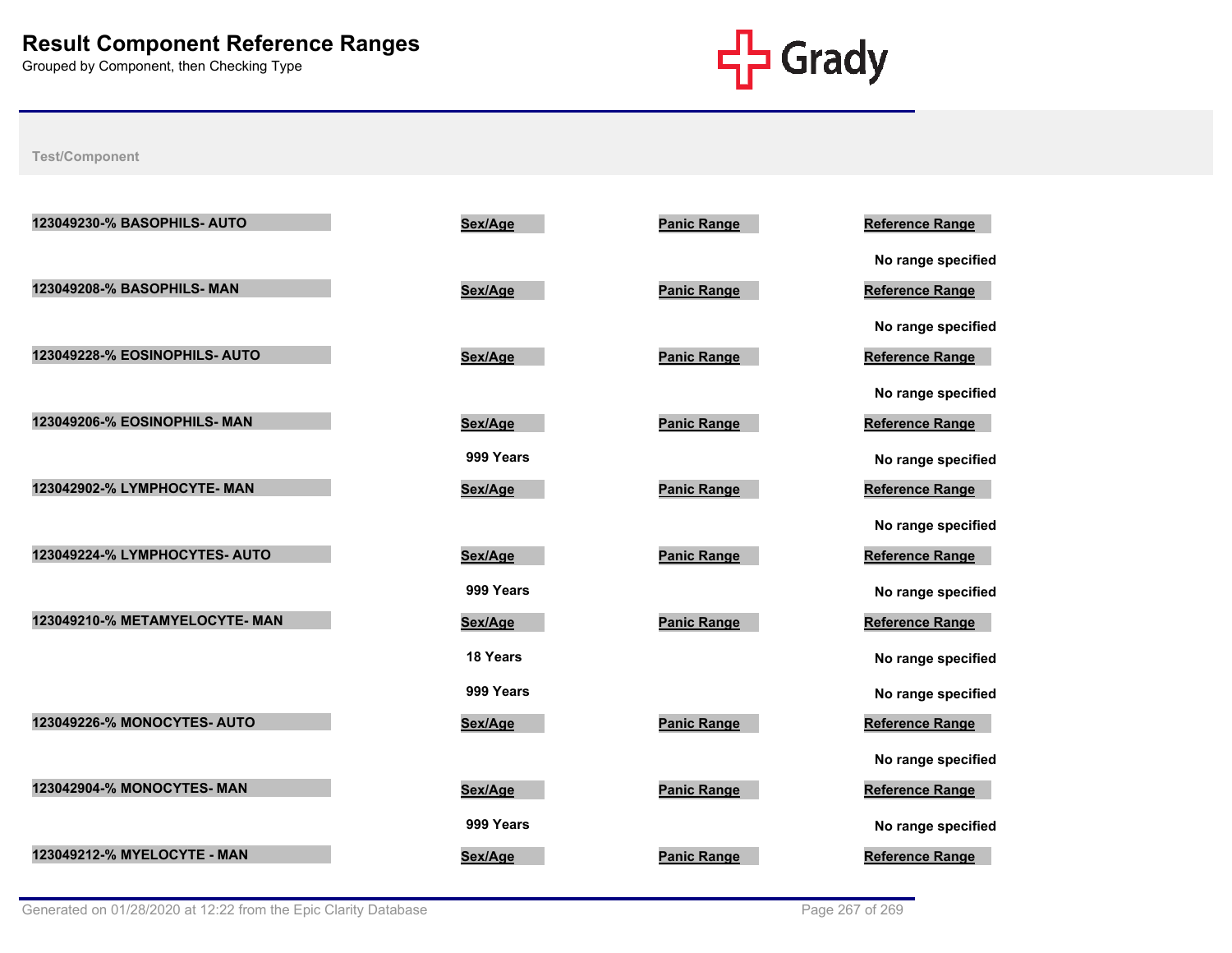

|                               | <b>18 rears</b> |                     | No range speci         |
|-------------------------------|-----------------|---------------------|------------------------|
|                               | 999 Years       |                     | No range speci         |
| 123949222-% NEUTROPHILS- AUTO | Sex/Age         | <b>Panic Range</b>  | <b>Reference Range</b> |
|                               | 999 Years       |                     | No range speci         |
| 123042900-% NEUTROPHILS-MAN   | Sex/Age         | <b>Panic Range</b>  | <b>Reference Range</b> |
|                               |                 |                     | No range specif        |
| 123042908-% PROMYELOCYTE- MAN | Sex/Age         | <b>Panic Range</b>  | <b>Reference Range</b> |
|                               | 18 Years        |                     | No range speci         |
|                               | 999 Years       |                     | No range speci         |
| 123049233-NRBC-AUTO           | Sex/Age         | <b>Panic Range</b>  | <b>Reference Range</b> |
|                               | 4 Days          |                     | No range specif        |
|                               | 999 Years       |                     | No range specif        |
| 1230492156-NRBC-MAN           | Sex/Age         | <b>Panic Range</b>  | <b>Reference Range</b> |
|                               | 4 Days          |                     | No range speci         |
|                               | 18 Years        |                     | No range speci         |
|                               | 999 Years       |                     | No range specif        |
| 123042650-WBC COUNT-BLOOD     | Sex/Age         | <b>Panic Range</b>  | <b>Reference Range</b> |
|                               | 1 Days          | $> 50.0$ or < 1.0   | 9.0 - 30.0 K/mcL       |
|                               | 6 Years         | $> 50.0$ or $< 1.0$ | 5.0 - 14.5 K/mcL       |
|                               | 12 Years        | $> 50.0$ or < 1.0   | 4.5 - 13.5 K/mcL       |

|                     | No range specified     |
|---------------------|------------------------|
|                     | No range specified     |
| <b>Panic Range</b>  | <b>Reference Range</b> |
|                     | No range specified     |
| <b>Panic Range</b>  | Reference Range        |
|                     | No range specified     |
| <b>Panic Range</b>  | <b>Reference Range</b> |
|                     | No range specified     |
|                     | No range specified     |
| <b>Panic Range</b>  | Reference Range        |
|                     | No range specified     |
|                     | No range specified     |
| <b>Panic Range</b>  | <b>Reference Range</b> |
|                     | No range specified     |
|                     | No range specified     |
|                     | No range specified     |
| <b>Panic Range</b>  | Reference Range        |
| $> 50.0$ or $< 1.0$ | 9.0 - 30.0 K/mcL       |
| $> 50.0$ or $< 1.0$ | 5.0 - 14.5 K/mcL       |
| $> 50.0$ or $< 1.0$ | 4.5 - 13.5 K/mcL       |
|                     |                        |

| υ ταιτ <u>γ</u> ο οροσι |
|-------------------------|
| No range specified      |
| Reference Range         |
| No range specified      |
| Reference Range         |
| No range specified      |
| Reference Range         |
| No range specified      |
| No range specified      |
| <b>Reference Range</b>  |
| No range specified      |
| No range specified      |
| Reference Range         |
| No range specified      |
| No range specified      |
| No range specified      |
| <b>Reference Range</b>  |
| 9.0 - 30.0 K/mcL        |
| 5.0 - 14.5 K/mcL        |
| 4.5 - 13.5 K/mcL        |